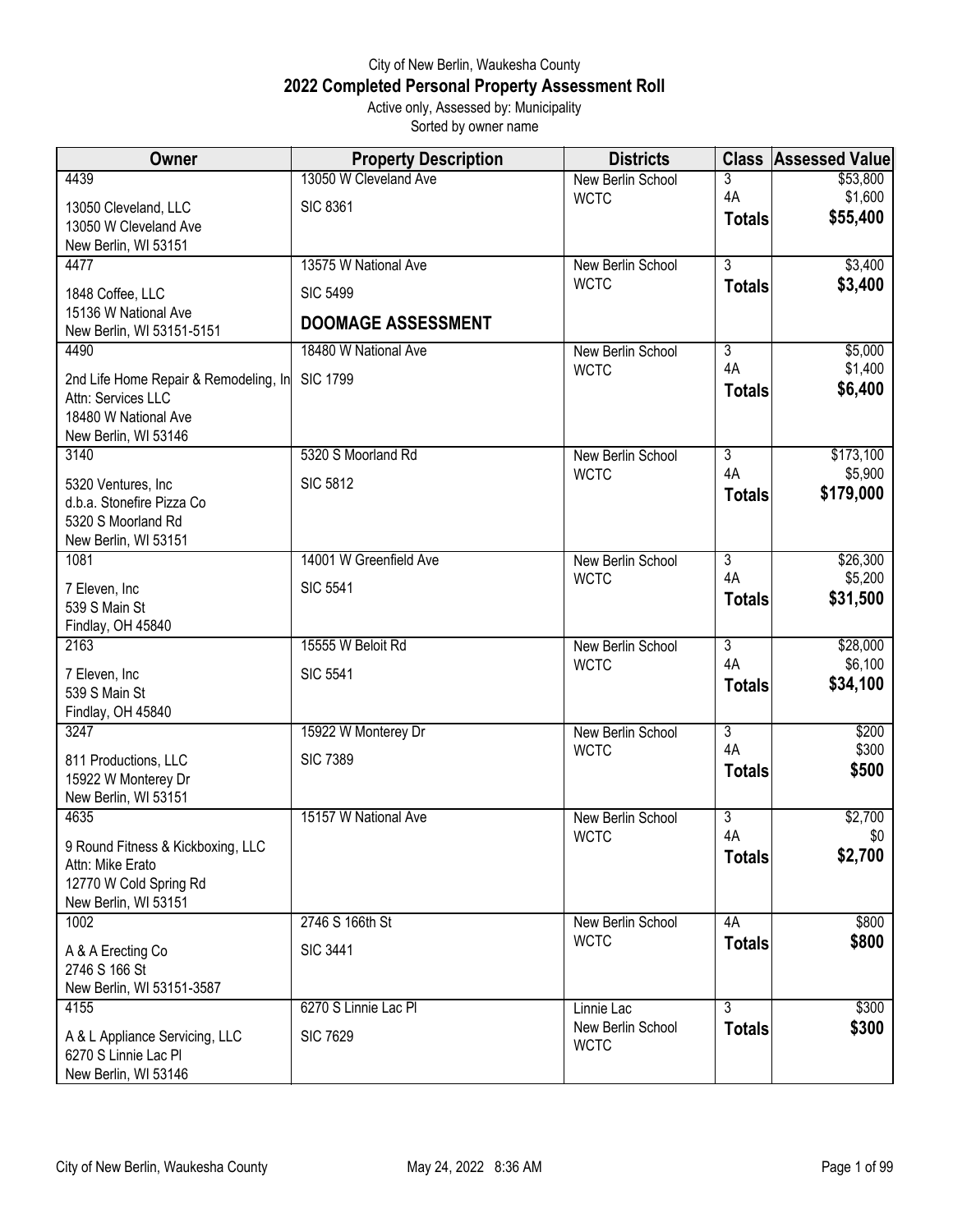| Owner                                               | <b>Property Description</b>   | <b>Districts</b>                 |                     | <b>Class Assessed Value</b> |
|-----------------------------------------------------|-------------------------------|----------------------------------|---------------------|-----------------------------|
| 3766                                                | 15807 W National Ave Unit 1   | New Berlin School                | 3                   | \$2,800                     |
| A Fresh Start Sp                                    | <b>SIC 7231</b>               | <b>WCTC</b>                      | <b>Totals</b>       | \$2,800                     |
| c/o Kelly Lake<br>15807 W National Ave              | <b>DOOMAGE ASSESSMENT</b>     |                                  |                     |                             |
| New Berlin, WI 53151                                |                               |                                  |                     |                             |
| 4304                                                | 15350 W National Ave Unit 217 | <b>New Berlin School</b>         | $\overline{3}$      | \$600                       |
| A Star Electric Co                                  | <b>SIC 7389</b>               | <b>WCTC</b>                      | <b>Totals</b>       | \$600                       |
| Attn: Pete Kica                                     | <b>DOOMAGE ASSESSMENT</b>     |                                  |                     |                             |
| 4710 Schoen Rd                                      |                               |                                  |                     |                             |
| Union Grove, WI 53182<br>3702                       | 21600 W Cleveland Ave         | New Berlin School                | $\overline{3}$      | \$9,600                     |
|                                                     | <b>SIC 8361</b>               | <b>WCTC</b>                      | <b>Totals</b>       | \$9,600                     |
| A/C Capital Partners, LLC<br>Attn: Golden Oaks Home |                               |                                  |                     |                             |
| 25615 91st St                                       | <b>DOOMAGE ASSESSMENT</b>     |                                  |                     |                             |
| Salem, WI 53168-9191                                |                               |                                  |                     |                             |
| 1185                                                | 14555 W National Ave          | New Berlin School<br><b>WCTC</b> | 4A<br><b>Totals</b> | \$1,700<br>\$1,700          |
| A2cl Services, LLC<br>Attn: Accounting Dept         | <b>SIC 8071</b>               |                                  |                     |                             |
| PO Box 341880                                       |                               |                                  |                     |                             |
| Milwaukee, WI 53234-1880                            |                               |                                  |                     |                             |
| 1001                                                | 21385 W Lincoln Ave           | New Berlin School                | $\overline{3}$      | \$200                       |
| AAA Asphalt Service, Inc                            | <b>SIC 1521</b>               | <b>WCTC</b>                      | <b>Totals</b>       | \$200                       |
| Attn: Patrick Dillett                               |                               |                                  |                     |                             |
| 21385 W Lincoln Ave<br>New Berlin, WI 53146-1625    |                               |                                  |                     |                             |
| 3248                                                | 13585 W Maple Ridge Rd        | New Berlin School                | $\overline{3}$      | \$500                       |
| Aberlene Resume & Career Services,                  | <b>SIC 7389</b>               | <b>WCTC</b>                      | 4A                  | \$200                       |
| <b>LLC</b>                                          |                               |                                  | <b>Totals</b>       | \$700                       |
| 13585 W Maple Ridge Rd<br>New Berlin, WI 53151      |                               |                                  |                     |                             |
| 3723                                                | 4485 S Racine Ave             | <b>New Berlin School</b>         | $\overline{3}$      | \$10,500                    |
| Above Par Golf Cars, LLC                            | <b>SIC 5599</b>               | <b>WCTC</b>                      | 4A                  | \$300                       |
| 4485 S Racine Ave                                   |                               |                                  | <b>Totals</b>       | \$10,800                    |
| New Berlin, WI 53146                                |                               |                                  |                     |                             |
| 4386                                                | 16606 W Rogers Dr             | New Berlin School                | 3<br>4A             | $\sqrt[6]{}$                |
| Absolute Quality Glass, LLC                         | <b>SIC 1799</b>               | <b>WCTC</b>                      | <b>Totals</b>       | \$200<br>\$200              |
| Attn: Kurtis Popp<br>1531 S 168 St                  |                               |                                  |                     |                             |
| New Berlin, WI 53151                                |                               |                                  |                     |                             |
| 2775                                                | 13719 W Greenfield Ave        | New Berlin School                | 3                   | \$9,000                     |
| Accucheck Investigations, Inc                       | <b>SIC 7389</b>               | <b>WCTC</b>                      | 4A                  | \$100                       |
| PO Box 511164                                       |                               |                                  | <b>Totals</b>       | \$9,100                     |
| New Berlin, WI 53151<br>1008                        | 14636 W National Ave          |                                  | $\overline{3}$      | \$1,600                     |
|                                                     |                               | New Berlin School<br><b>WCTC</b> | <b>Totals</b>       | \$1,600                     |
| Accurate Sewing, Inc<br>Attn: Linda L Christman     | <b>SIC 5999</b>               |                                  |                     |                             |
| 14636 W National Ave                                | <b>DOOMAGE ASSESSMENT</b>     |                                  |                     |                             |
| New Berlin, WI 53151-4433                           |                               |                                  |                     |                             |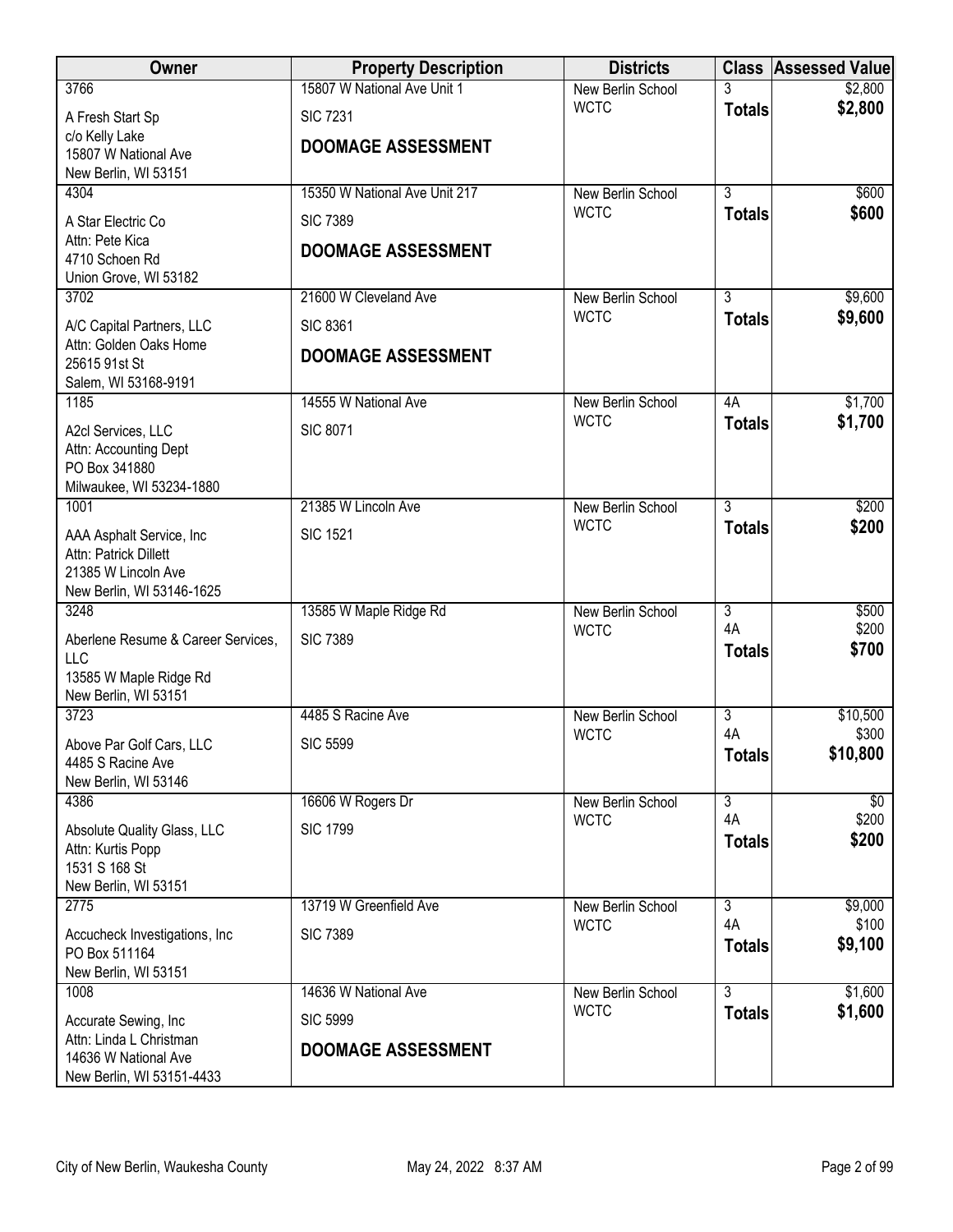| Owner                                                  | <b>Property Description</b> | <b>Districts</b>                 | <b>Class</b>   | <b>Assessed Value</b> |
|--------------------------------------------------------|-----------------------------|----------------------------------|----------------|-----------------------|
| 4571                                                   | 16805 W Cleveland Ave       | New Berlin School                | 3              | \$355,100             |
| Acrisure, LLC                                          | <b>SIC 6311</b>             | <b>WCTC</b>                      | 4A             | \$29,400              |
| d.b.a. Hni Risk Services Inc                           |                             |                                  | <b>Totals</b>  | \$384,500             |
| 5664 Prairie Creek Dr SE                               |                             |                                  |                |                       |
| Caledonia, MI 49316<br>1010                            |                             |                                  | 4A             |                       |
|                                                        | 16914 W Observatory Rd      | New Berlin School<br><b>WCTC</b> |                | \$100<br>\$100        |
| Action Garden Center, Inc                              | <b>SIC 5261</b>             |                                  | <b>Totals</b>  |                       |
| Attn: Linda Mueller                                    |                             |                                  |                |                       |
| 16914 W Observatory Rd<br>New Berlin, WI 53151-5534    |                             |                                  |                |                       |
| 3485                                                   | 16235 W Ryerson Rd          | New Berlin School                | $\overline{3}$ | \$1,700               |
|                                                        |                             | <b>WCTC</b>                      | 4A             | \$100                 |
| Action Logistics, LLC<br>16235 W Ryerson Rd            | <b>SIC 4712</b>             |                                  | <b>Totals</b>  | \$1,800               |
| New Berlin, WI 53151                                   |                             |                                  |                |                       |
| 9244                                                   | 5330 S Racine Ave           | <b>MMSD</b>                      | $\overline{3}$ | \$3,000               |
| Acts 17:28 Dance                                       |                             | Aldermanic 7 - Kroupa            | 4A             | \$1,500               |
| PO Box 321421                                          |                             | New Berlin School                | <b>Totals</b>  | \$4,500               |
| Frankliln, WI 53132                                    |                             | <b>WCTC</b>                      |                |                       |
| L2397                                                  | (scattered)                 | New Berlin School                | $\overline{3}$ | \$15,900              |
| ADP, Inc, LLC                                          | <b>SIC 7359</b>             | <b>WCTC</b>                      | <b>Totals</b>  | \$15,900              |
| Attn: Tax Department                                   |                             |                                  |                |                       |
| 1 Adp Blvd Ms #B401                                    |                             |                                  |                |                       |
| Roseland, NJ 07068                                     |                             |                                  |                |                       |
| L4687                                                  | (scattered)                 |                                  | $\overline{3}$ | \$4,000               |
| ADT Commercial, LLC                                    |                             |                                  | <b>Totals</b>  | \$4,000               |
| PO Box 54767                                           |                             |                                  |                |                       |
| Lexington, KY 40555                                    |                             |                                  |                |                       |
| L3931                                                  | (scattered)                 | New Berlin School                | $\overline{3}$ | \$35,700              |
| ADT, LLC                                               | <b>SIC 7359</b>             | <b>WCTC</b>                      | <b>Totals</b>  | \$35,700              |
| Attn: Prop Tax Dept                                    |                             |                                  |                |                       |
| PO Box 54767                                           |                             |                                  |                |                       |
| Lexington, KY 40555                                    |                             |                                  |                |                       |
| 1577                                                   | 14023 W Greenfield Ave      | New Berlin School<br><b>WCTC</b> | 3<br>4A        | \$2,800<br>\$300      |
| Adult to Kitd Salon Chair Rental, LLC                  | <b>SIC 7231</b>             |                                  | <b>Totals</b>  | \$3,100               |
| Attn: Kathy Curiale-Cowdy                              |                             |                                  |                |                       |
| 14023 W Greenfield Ave<br>New Berlin, WI 53151         |                             |                                  |                |                       |
| 1013                                                   | 2390 S 179th St             | New Berlin School                | $\overline{3}$ | \$1,500               |
|                                                        |                             | <b>WCTC</b>                      | 4A             | \$100                 |
| Advance Auto Air, Inc                                  | <b>SIC 5063</b>             |                                  | <b>Totals</b>  | \$1,600               |
| Attn: Robert Gagliano<br>2390 S 179 St                 |                             |                                  |                |                       |
| New Berlin, WI 53146                                   |                             |                                  |                |                       |
| 1014                                                   | 1815 S Sunnyslope Rd        | New Berlin School                | 4A             | \$100                 |
|                                                        | <b>SIC 1521</b>             | <b>WCTC</b>                      | <b>Totals</b>  | \$100                 |
| Advance Insulation of WI, Inc.<br>Attn: J A Dombrowski |                             |                                  |                |                       |
| 1034 N 121 St                                          |                             |                                  |                |                       |
| Wauwatosa, WI 53226                                    |                             |                                  |                |                       |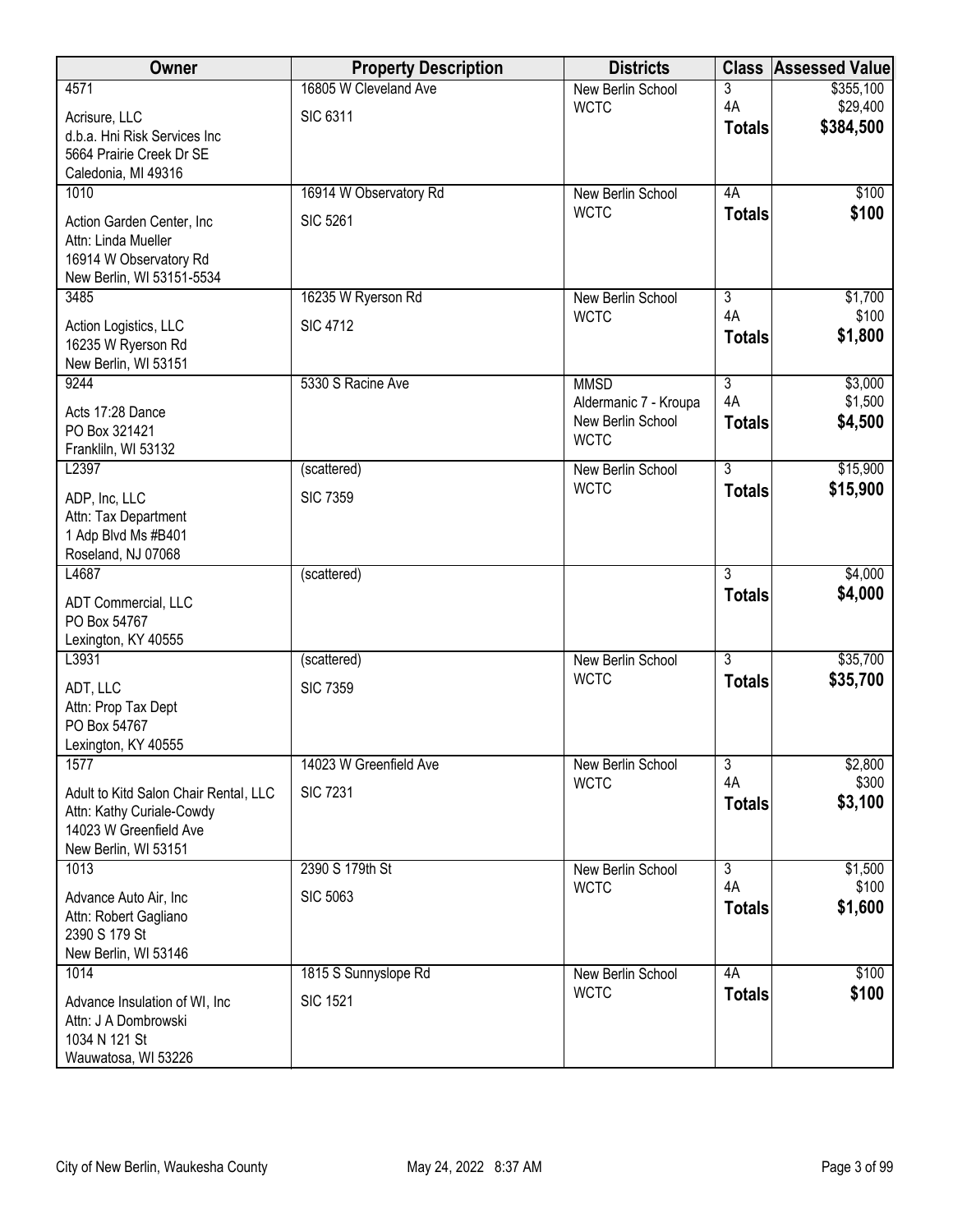| Owner                                                      | <b>Property Description</b> | <b>Districts</b>                 | <b>Class</b>         | <b>Assessed Value</b> |
|------------------------------------------------------------|-----------------------------|----------------------------------|----------------------|-----------------------|
| 3597                                                       | 12555 W National Ave        | <b>West Allis School</b>         | 3                    | \$23,600              |
| Advance Physical Therapy Services,                         | <b>SIC 8099</b>             | <b>MATC</b>                      | 4A                   | \$1,900<br>\$25,500   |
| LLC                                                        |                             |                                  | <b>Totals</b>        |                       |
| Attn: Amy Helminski<br>S74 W17045 Janesville Rd            |                             |                                  |                      |                       |
| Muskego, WI 53150                                          |                             |                                  |                      |                       |
| 1015                                                       | 13196 W National Ave        | <b>West Allis School</b>         | $\overline{3}$       | \$100                 |
| Advance Steam Extraction, Inc.                             | <b>SIC 5085</b>             | <b>MATC</b>                      | 4A                   | \$200                 |
| Attn: Trident Co                                           |                             |                                  | <b>Totals</b>        | \$300                 |
| 13196 W National Ave                                       |                             |                                  |                      |                       |
| New Berlin, WI 53151-4068<br>1016                          | 2995 S Moorland Rd          | New Berlin School                | $\overline{3}$       | \$3,100               |
|                                                            |                             | <b>WCTC</b>                      | 4A                   | \$400                 |
| Advanced Communication Services, Inc<br>2995 S Moorland Rd | <b>SIC 1731</b>             |                                  | <b>Totals</b>        | \$3,500               |
| New Berlin, WI 53151-3751                                  |                             |                                  |                      |                       |
| L1148                                                      | (scattered)                 | New Berlin School                | 4A                   | \$18,700              |
| Advanced Disposal, Inc                                     | <b>SIC 7299</b>             | <b>WCTC</b>                      | <b>Totals</b>        | \$18,700              |
| c/o DuCharme, McMillen & Associates,                       |                             |                                  |                      |                       |
| <b>LLC</b>                                                 |                             |                                  |                      |                       |
| PO Box 80615<br>Indianapolis, IN 46280                     |                             |                                  |                      |                       |
| L1881                                                      | (scattered)                 | New Berlin School                | $\overline{3}$       | \$349,800             |
| Advanced Disposal, Inc                                     | <b>SIC 7299</b>             | <b>WCTC</b>                      | 4A                   | \$87,200              |
| Attn: Marvin F Poer & Company                              |                             |                                  | <b>Totals</b>        | \$437,000             |
| PO Box 802206                                              |                             |                                  |                      |                       |
| Dallas, TX 75380-2206                                      |                             |                                  |                      |                       |
| 4602                                                       | 14301 W Lincoln Ave         | New Berlin School<br><b>WCTC</b> | $\overline{3}$<br>4A | \$900<br>\$100        |
| Advanced Safety Technology, Inc.                           | <b>SIC 7389</b>             |                                  | <b>Totals</b>        | \$1,000               |
| 14301 W Lincoln Ave<br>New Berlin, WI 53151                |                             |                                  |                      |                       |
| 9256                                                       | 2600 S 162nd St             | <b>MMSD</b>                      | $\overline{3}$       | \$43,300              |
| Advanta Clean                                              |                             | Aldermanic 3 - Maxey             | 4A                   | \$16,900              |
| 2600 S 162nd St                                            |                             | New Berlin School                | <b>Totals</b>        | \$60,200              |
| New Berlin, WI 53151                                       |                             | <b>WCTC</b>                      |                      |                       |
| 4157                                                       | 2345 S Commerce Dr          | New Berlin School                | $\overline{3}$       | \$84,000              |
| Advantage Carpentry & Remodeling,                          | <b>SIC 1799</b>             | <b>WCTC</b>                      | <b>Totals</b>        | \$84,000              |
| LLC                                                        | <b>DOOMAGE ASSESSMENT</b>   |                                  |                      |                       |
| c/o Andy Schafer<br>2345 S Commerce Dr                     |                             |                                  |                      |                       |
| New Berlin, WI 53151                                       |                             |                                  |                      |                       |
| 4376                                                       | 17047 W Greenfield Ave      | New Berlin School                | $\overline{3}$       | \$14,000              |
| Advantage Chiropractic, LLC                                | <b>SIC 8041</b>             | <b>WCTC</b>                      | 4A                   | \$10,300              |
| Attn: Evan Norum                                           |                             |                                  | <b>Totals</b>        | \$24,300              |
| 17047 W Greenfield Ave                                     |                             |                                  |                      |                       |
| New Berlin, WI 53151<br>4592                               | 12901 W National Ave        | West Allis School                | $\overline{3}$       | \$63,400              |
|                                                            |                             | <b>MATC</b>                      | 4A                   | \$13,200              |
| Advocate Aurora Health, Inc.<br>Attn: Accounting Dept      | <b>SIC 8011</b>             |                                  | <b>Totals</b>        | \$76,600              |
| 750 W Virginia St                                          |                             |                                  |                      |                       |
| PO Box 341880                                              |                             |                                  |                      |                       |
| Milwaukee, WI 53234-1880                                   |                             |                                  |                      |                       |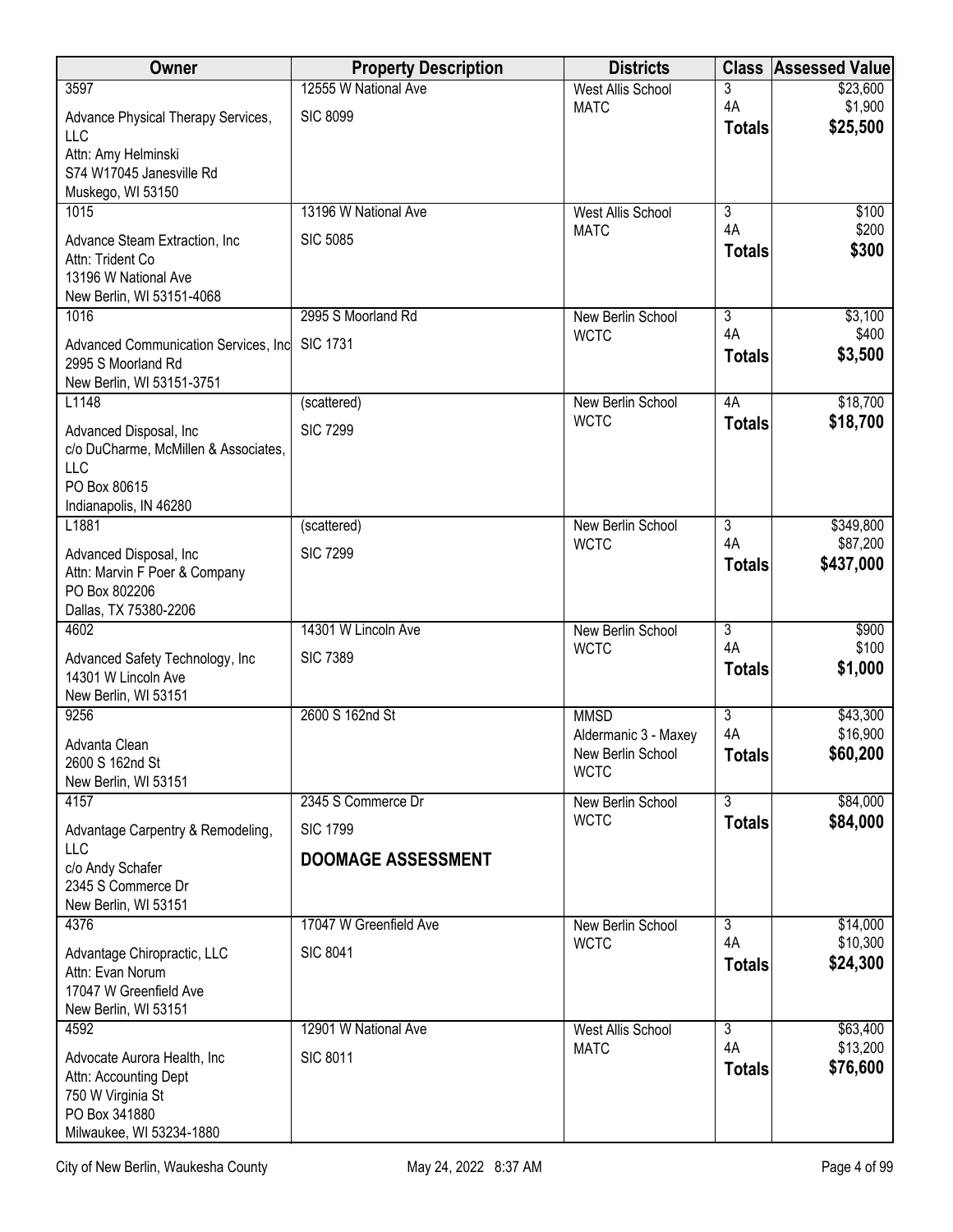| Owner                                           | <b>Property Description</b>  | <b>Districts</b>                        |                      | <b>Class Assessed Value</b> |
|-------------------------------------------------|------------------------------|-----------------------------------------|----------------------|-----------------------------|
| 2844                                            | 14555 W National Ave         | <b>New Berlin School</b>                | 3                    | \$20,400                    |
| Affiliated Dermatologists SC, Inc               | <b>SIC 8011</b>              | <b>WCTC</b>                             | 4A<br><b>Totals</b>  | \$10,400<br>\$30,800        |
| 13800 W North Ave Ste 100                       |                              |                                         |                      |                             |
| Brookfield, WI 53005<br>4533                    | 2467 S 170th St              | <b>New Berlin School</b>                | $\overline{3}$       | \$4,900                     |
|                                                 |                              | <b>WCTC</b>                             | <b>Totals</b>        | \$4,900                     |
| Air Services Co<br>211 Seegers Ave              | <b>SIC 5046</b>              |                                         |                      |                             |
| Elk Grove Village, IL 60007                     |                              |                                         |                      |                             |
| 2555                                            | 2855 S 163rd St              | <b>New Berlin School</b>                | $\overline{3}$       | \$2,400                     |
| Airgas Usa LLC/ North Division                  | <b>SIC 5169</b>              | <b>WCTC</b>                             | 4A                   | \$3,100                     |
| c/o Airgas Inc - Corporate Tax Dept             |                              |                                         | <b>Totals</b>        | \$5,500                     |
| PO Box 6675                                     |                              |                                         |                      |                             |
| Randor, PA 19087-8675<br>4374                   | 17300 W Cleveland Ave        | New Berlin School                       | $\overline{3}$       | \$44,100                    |
|                                                 |                              | <b>WCTC</b>                             | 4A                   | \$11,000                    |
| Akrit Sales & Service, Inc.<br>Attn: Steve Popp | <b>SIC 7623</b>              |                                         | <b>Totals</b>        | \$55,100                    |
| 17300 W Cleveland Ave                           |                              |                                         |                      |                             |
| New Berlin, WI 53146                            |                              |                                         |                      |                             |
| 2563                                            | 2880 S Moorland Rd           | <b>New Berlin School</b>                | $\overline{3}$       | \$2,800                     |
| Alan C Olson & Associates, SC, Inc.             | <b>SIC 8111</b>              | <b>WCTC</b>                             | 4A<br><b>Totals</b>  | \$4,100<br>\$6,900          |
| 2880 S Moorland Rd                              |                              |                                         |                      |                             |
| New Berlin, WI 53151-3744<br>3894               | 21500 W Greenfield Ave       | <b>New Berlin School</b>                | $\overline{3}$       | \$700                       |
|                                                 |                              | <b>WCTC</b>                             | 4A                   | \$0                         |
| Alan Douglas, LLP<br>21500 W Greenfield Ave     | <b>SIC 6411</b>              |                                         | <b>Totals</b>        | \$700                       |
| New Berlin, WI 53146                            |                              |                                         |                      |                             |
| 3824                                            | 16000 W Cleveland Ave        | <b>New Berlin School</b>                | $\overline{3}$       | \$1,300                     |
| Albrecht's Spare Time Pro Shop, LLC             | <b>SIC 5941</b>              | <b>WCTC</b>                             | 4A                   | \$300                       |
| 16000 W Cleveland Ave                           |                              |                                         | <b>Totals</b>        | \$1,600                     |
| New Berlin, WI 53151                            |                              |                                         |                      |                             |
| 3765                                            | 15807 W National Ave Unit 15 | <b>New Berlin School</b><br><b>WCTC</b> | $\overline{3}$<br>4A | \$400<br>\$500              |
| All About Nails Sp                              | <b>SIC 7231</b>              |                                         | <b>Totals</b>        | \$900                       |
| 15807 W National Ave<br>New Berlin, WI 53151    |                              |                                         |                      |                             |
| 1026                                            | 2755 S 163rd St              | New Berlin School                       | $\overline{3}$       | \$113,300                   |
| All County Electric Supply, Inc.                | <b>SIC 5063</b>              | <b>WCTC</b>                             | 4A                   | \$25,600                    |
| 2755 S 163 St                                   |                              |                                         | <b>Totals</b>        | \$138,900                   |
| New Berlin, WI 53151-3601                       |                              |                                         |                      |                             |
| 3160                                            | 15905 W Ryerson Rd           | New Berlin School                       | $\overline{3}$<br>4A | \$7,300                     |
| <b>Allied Building Products Corp</b>            | <b>SIC 5031</b>              | <b>WCTC</b>                             | <b>Totals</b>        | \$81,900<br>\$89,200        |
| c/o Marvin F Poer Company<br>PO Box 80615       |                              |                                         |                      |                             |
| Indianapolis, IN 46280                          |                              |                                         |                      |                             |
| 4410                                            | 21500 W Greenfield Ave       | New Berlin School                       | $\overline{3}$       | \$2,600                     |
| Allstate Insurance Co                           | <b>SIC 6411</b>              | <b>WCTC</b>                             | 4A                   | \$1,000                     |
| Attn: Personal Property Tax                     |                              |                                         | <b>Totals</b>        | \$3,600                     |
| PO Box 37945                                    |                              |                                         |                      |                             |
| Charlotte, NC 28237-7945                        |                              |                                         |                      |                             |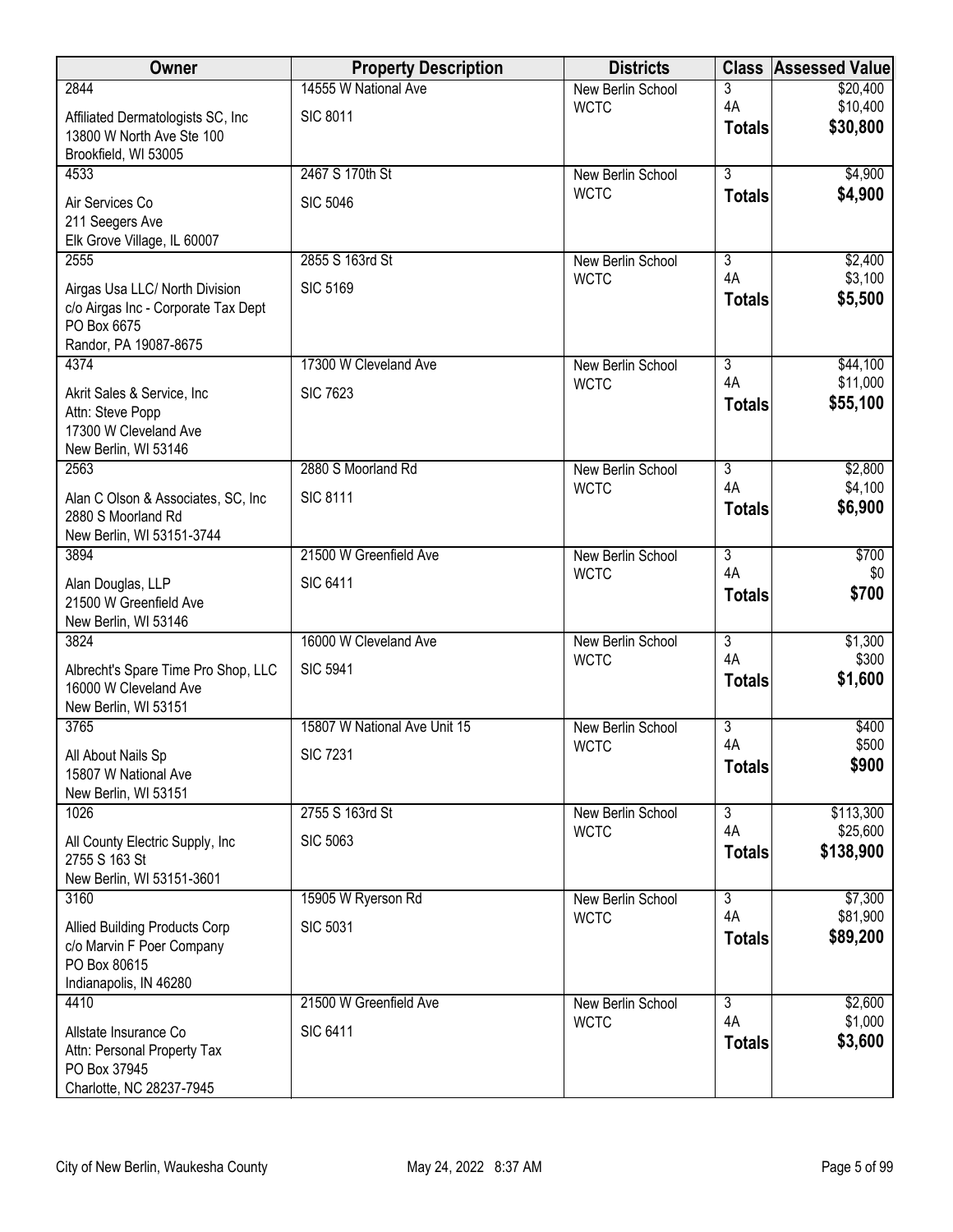| Owner                                                                                                                           | <b>Property Description</b> | <b>Districts</b>                                                 |                     | <b>Class Assessed Value</b> |
|---------------------------------------------------------------------------------------------------------------------------------|-----------------------------|------------------------------------------------------------------|---------------------|-----------------------------|
| 4411                                                                                                                            | 13125 W Wade Dr             | <b>West Allis School</b>                                         | 4A                  | \$1,000                     |
| Allstate Insurance Co<br>Attn: Personal Property Tax<br>PO Box 37945<br>Charlotte, NC 28237-7945                                | <b>SIC 6411</b>             | <b>MATC</b>                                                      | <b>Totals</b>       | \$1,000                     |
| 4235                                                                                                                            | 12418 W National Ave        | <b>West Allis School</b>                                         | 4A                  | \$1,000                     |
| Allstate Insurance Company, Inc<br>Attn: Personal Property Tax<br>PO Box 37945<br>Charlotte, NC 28237-7945                      | <b>SIC 6411</b>             | <b>MATC</b>                                                      | <b>Totals</b>       | \$1,000                     |
| 4407                                                                                                                            | 1907 S Calhoun Rd           | New Berlin School                                                | 3                   | \$15,200                    |
| Alpha Gyros Plus Co                                                                                                             | <b>SIC 5812</b>             | <b>WCTC</b>                                                      | <b>Totals</b>       | \$15,200                    |
| 1907 S Calhoun Rd<br>New Berlin, WI 53151-2213                                                                                  | <b>DOOMAGE ASSESSMENT</b>   |                                                                  |                     |                             |
| L4231                                                                                                                           | (scattered)                 | New Berlin School                                                | 4A                  | \$3,500                     |
| ALSCO, Inc<br>c/o Ducharme McMillen & Assoc, Inc<br>Attn: Amy Harris<br>505 E 200 South Ste 101<br>Sale Lake City, UT 84102     | <b>SIC 7359</b>             | <b>WCTC</b>                                                      | <b>Totals</b>       | \$3,500                     |
| 9373                                                                                                                            | 16869 W Greenfield Ave      | New Berlin School                                                | $\overline{3}$      | \$4,000                     |
| Always Best Care of Greater Milwaukee<br>Attn: Brendan Rowan<br>16869 W Greenfield Ave<br>New Berlin, WI 53151-1362             | <b>DOOMAGE ASSESSMENT</b>   | <b>WCTC</b>                                                      | <b>Totals</b>       | \$4,000                     |
| 2468                                                                                                                            | 5155 S Emmer Dr             | New Berlin School                                                | 4A                  | \$3,000                     |
| Amarr Garage Doors, Inc<br>165 Carriage Ct<br>Winston Salem, NC 27105                                                           | <b>SIC 4225</b>             | <b>WCTC</b>                                                      | <b>Totals</b>       | \$3,000                     |
| 4716<br>Amazon.Com Services LLC<br>d.b.a. Amazon Delivery Site HMK4<br>Attn: Tax Team<br>PO Box 80416<br>Seattle, WA 98108-0416 | 16555 W Small Rd            | <b>MMSD</b><br>New Berlin School<br><b>TID 03</b><br><b>WCTC</b> | 4A<br><b>Totals</b> | \$2,938,500<br>\$2,938,500  |
| 4416                                                                                                                            | 17201 W Greenfield Ave      | <b>MMSD</b>                                                      | $\overline{3}$      | \$4,400                     |
| AmazonCom Services, LLC<br>Attn: Angelique Woods<br>PO Box 743068<br>Dallas, TX 75374                                           |                             | New Berlin School<br><b>WCTC</b>                                 | <b>Totals</b>       | \$4,400                     |
| 4560                                                                                                                            | 2140 S Calhoun Rd           | New Berlin School                                                | $\overline{3}$      | \$53,600                    |
| Ament Industrial Truck, Inc.<br>Attn: A Division of Herc-U-Lift<br>PO Box 69<br>Maple Plain, MN 55359                           | <b>SIC 7539</b>             | <b>WCTC</b>                                                      | 4A<br><b>Totals</b> | \$10,300<br>\$63,900        |
| 3115                                                                                                                            | 14775 W National Ave        | New Berlin School                                                | $\overline{3}$      | \$31,600                    |
| American Advantage Insurance-, Inc<br>Attn: Petersen & Associates Inc<br>14775 W National Ave<br>New Berlin, WI 53151           | <b>SIC 6411</b>             | <b>WCTC</b>                                                      | 4A<br><b>Totals</b> | \$6,700<br>\$38,300         |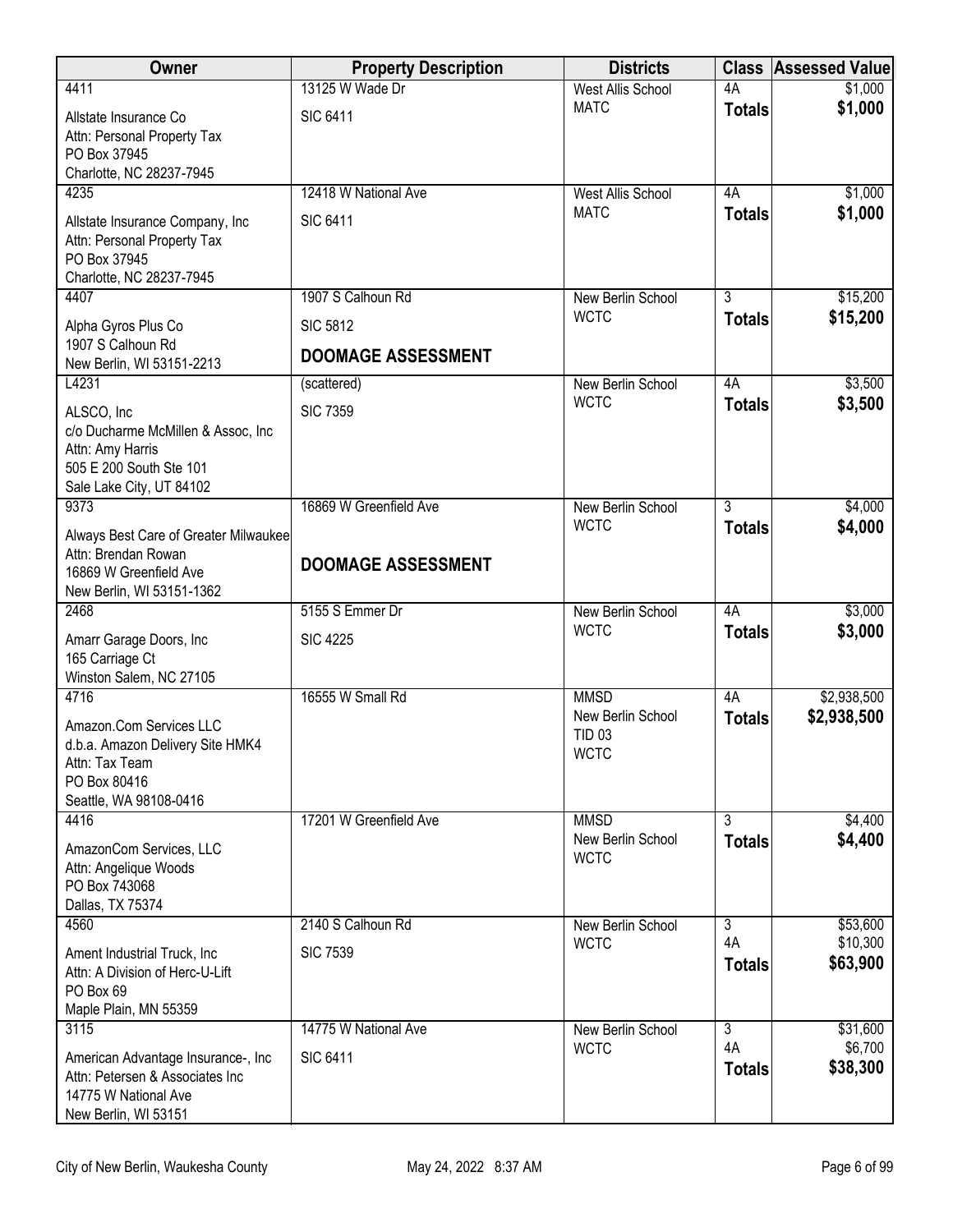| Owner                                                                     | <b>Property Description</b> | <b>Districts</b>                 | <b>Class</b>              | <b>Assessed Value</b> |
|---------------------------------------------------------------------------|-----------------------------|----------------------------------|---------------------------|-----------------------|
| 1039                                                                      | 16555 W Glendale Dr         | New Berlin School                | 3                         | \$49,800              |
| American Bolt Corp                                                        | <b>SIC 5072</b>             | <b>WCTC</b>                      | 4A<br><b>Totals</b>       | \$0<br>\$49,800       |
| PO Box 510440                                                             |                             |                                  |                           |                       |
| New Berlin, WI 53151-0440<br>3288                                         | 15100 W Library Ln          | New Berlin School                | $\overline{\overline{3}}$ | \$35,500              |
|                                                                           | <b>SIC 8021</b>             | <b>WCTC</b>                      | 4A                        | \$484,100             |
| American Dental Partners of Wisc, LLC<br>d.b.a. Forward Dental New Berlin |                             |                                  | <b>Totals</b>             | \$519,600             |
| 1200 Network Centre Dr                                                    |                             |                                  |                           |                       |
| Effingham, IL 62401                                                       |                             |                                  |                           |                       |
| L3720                                                                     | (scattered)                 | New Berlin School<br><b>WCTC</b> | $\overline{3}$            | \$5,700<br>\$5,700    |
| American Entertainment, Inc.                                              | <b>SIC 7993</b>             |                                  | <b>Totals</b>             |                       |
| W337 S5059 Hwy Gg<br>Dousman, WI 53118-9733                               |                             |                                  |                           |                       |
| 1423                                                                      | 15856 W National Ave        | New Berlin School                | $\overline{3}$            | \$600                 |
| American Family Insurance, Inc                                            | <b>SIC 6411</b>             | <b>WCTC</b>                      | 4A                        | \$0                   |
| Attn: Theresa Owens                                                       |                             |                                  | <b>Totals</b>             | \$600                 |
| 15856 W National Ave                                                      |                             |                                  |                           |                       |
| New Berlin, WI 53151-5163                                                 | 15856 W National Ave        |                                  | $\overline{3}$            |                       |
| 1046                                                                      |                             | New Berlin School<br><b>WCTC</b> | <b>Totals</b>             | \$600<br>\$600        |
| American Family Mutual Ins Co                                             | <b>SIC 6411</b>             |                                  |                           |                       |
| Attn: Tax Dept - Q21e<br>6000 American Pkwy                               |                             |                                  |                           |                       |
| Madison, WI 53783-0001                                                    |                             |                                  |                           |                       |
| 4007                                                                      | 16645 W Greenfield Ave      | New Berlin School                | $\overline{3}$            | \$800                 |
| American Family Mutual Ins Co                                             | <b>SIC 6411</b>             | <b>WCTC</b>                      | <b>Totals</b>             | \$800                 |
| Attn: Tax Dept - Q21e<br>6000 American Pkwy                               | <b>DOOMAGE ASSESSMENT</b>   |                                  |                           |                       |
| Madison, WI 53783-0001                                                    |                             |                                  |                           |                       |
| L3822                                                                     | (scattered)                 | New Berlin School                | $\overline{3}$            | \$9,200               |
| American Greetings Corp                                                   | <b>SIC 7359</b>             | <b>WCTC</b>                      | <b>Totals</b>             | \$9,200               |
| Attn: Tax Department                                                      |                             |                                  |                           |                       |
| One American Blvd                                                         |                             |                                  |                           |                       |
| Westlake, OH 44145-8151<br>L4705                                          | (scattered)                 | New Berlin School                | 4A                        | \$83,900              |
|                                                                           |                             | <b>WCTC</b>                      | <b>Totals</b>             | \$83,900              |
| American Honda Motor Company, Inc<br>Attn: Tax Department                 |                             |                                  |                           |                       |
| 1919 Torrance Blvd                                                        |                             |                                  |                           |                       |
| MS 100-2W-4B                                                              |                             |                                  |                           |                       |
| Torrence, CA 43040<br>4510                                                | 15905 W Lincoln Ave         | New Berlin School                | $\overline{3}$            | \$500                 |
|                                                                           |                             | <b>WCTC</b>                      | 4A                        | \$100                 |
| American Tool Dist of WI, Inc.<br>Attn: Mike Glomski                      | <b>SIC 7389</b>             |                                  | <b>Totals</b>             | \$600                 |
| 15905 W Lincoln Ave                                                       |                             |                                  |                           |                       |
| New Berlin, WI 53151                                                      |                             |                                  |                           |                       |
| 4352                                                                      | 20165 W National Ave        | New Berlin School                | 4A                        | \$6,100               |
| American Tower Management, Inc                                            | <b>SIC 3661</b>             | <b>WCTC</b>                      | <b>Totals</b>             | \$6,100               |
| PO Box 723597<br>Atlanta, GA 31139                                        |                             |                                  |                           |                       |
|                                                                           |                             |                                  |                           |                       |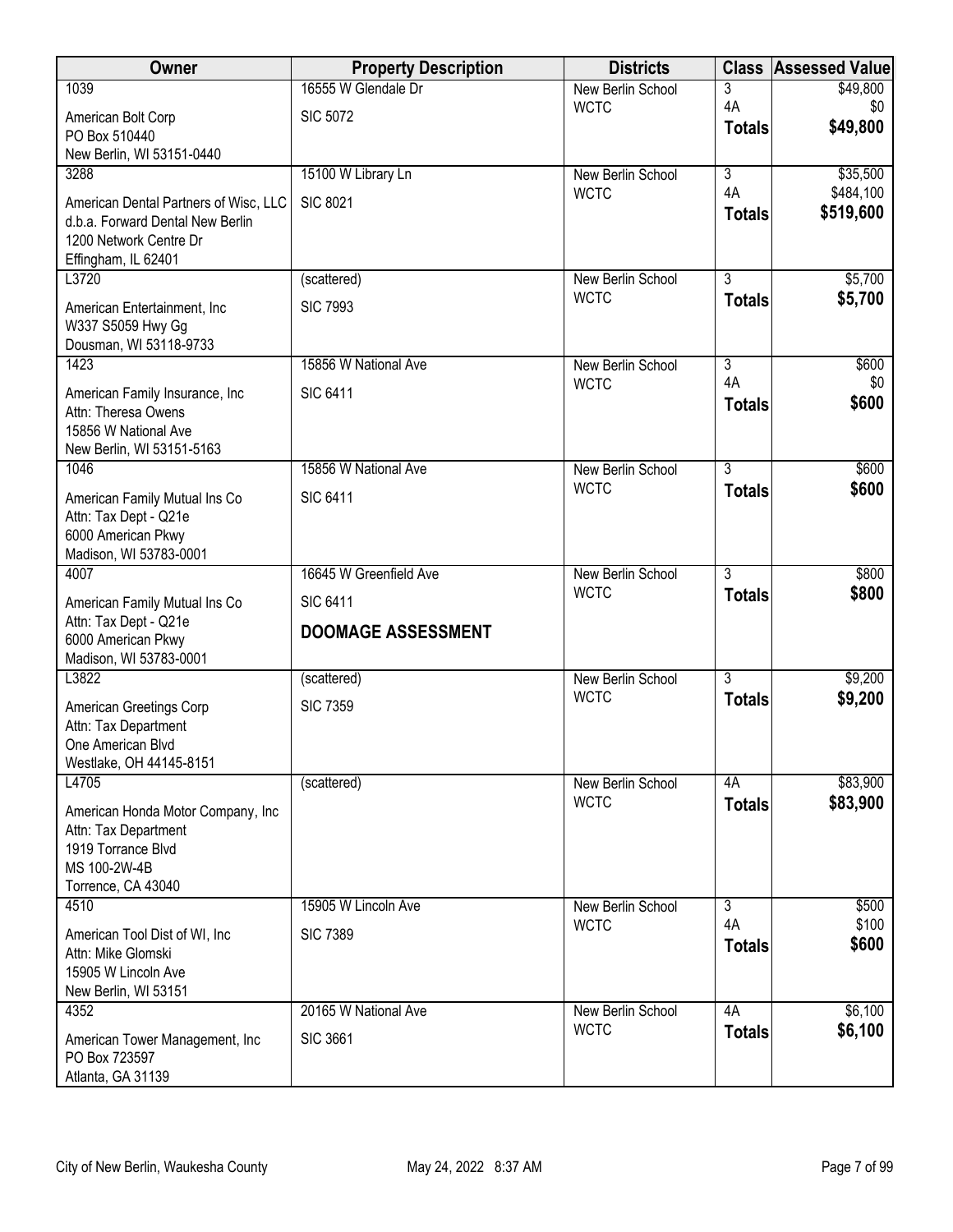| New Berlin School<br>3<br>4A<br>\$300<br><b>WCTC</b><br><b>SIC 0782</b><br>American Tree Experts, Inc<br>\$5,400<br><b>Totals</b><br>2100 S Springdale Rd<br>New Berlin, WI 53146<br>\$1,200<br>L2293<br>4A<br>(scattered)<br>New Berlin School<br><b>WCTC</b><br>\$1,200<br><b>Totals</b><br><b>SIC 7359</b><br>Amerigas Propane,, LP<br>PO Box 798<br>Valley Forge, PA 19482<br>$\overline{3}$<br>\$16,000<br>13996 W National Ave<br><b>MMSD</b><br>4688<br>\$16,000<br>New Berlin School<br><b>Totals</b><br><b>SIC 1541</b><br>Amoco - New Berlin<br><b>WCTC</b><br>Attn: Ramkrishna Subedi<br><b>DOOMAGE ASSESSMENT</b><br>2360 N 124th St Ste 30<br>Wauwatosa, WI 53226<br>3047<br>1627 S 124th St<br>$\overline{3}$<br>\$1,100<br>Elmbrook School<br>4A<br>\$100<br><b>WCTC</b><br><b>SIC 7231</b><br>AMS Hair Design, LLC<br>\$1,200<br><b>Totals</b><br>Attn: Annette Gress<br>1627 S 124th St<br>New Berlin, WI 53151<br>$\overline{3}$<br>\$5,600<br>17500 W Liberty Ln<br>3356<br>New Berlin School<br>\$5,600<br><b>WCTC</b><br><b>Totals</b><br><b>SIC 6411</b><br>Anderson Insurance Associates, Inc.<br>17500 W Liberty Ln<br><b>DOOMAGE ASSESSMENT</b><br>New Berlin, WI 53146-2109<br>\$7,400<br>3724<br>14005 W Greenfield Ave<br>$\overline{3}$<br>New Berlin School<br>4A<br>\$2,400<br><b>WCTC</b><br><b>SIC 5812</b><br>Anderson Restaurants, Inc.<br>\$9,800<br><b>Totals</b><br>Attn: George Webb #12<br>W229 N1687 Westwood Dr Unit a<br>Waukesha, WI 53186<br>2746 S 166th St<br>$\overline{3}$<br>\$3,800<br>1064<br>New Berlin School<br>4A<br>\$1,000<br><b>WCTC</b><br><b>SIC 1541</b><br>Anderson-Ashton, Inc<br>\$4,800<br><b>Totals</b><br>2746 S 166 St<br>New Berlin, WI 53151-3587<br>2873 S 160th St<br>3<br>\$100<br>4250<br>New Berlin School<br>4A<br>\$50,800<br><b>WCTC</b><br><b>SIC 7991</b><br>Animal House Gym, Inc.<br>\$50,900<br><b>Totals</b><br>2873 S 160 St<br>New Berlin, WI 53151<br>$\overline{3}$<br>\$600<br>16660 W National Ave<br><b>MMSD</b><br>4621<br>4A<br>\$0<br>Aldermanic 7 - Kroupa<br>Anthem One, Inc<br><b>SIC 5046</b><br>\$600<br>New Berlin School<br><b>Totals</b><br>16660 W National Ave<br><b>WCTC</b><br>New Berlin, WI 53151<br>13819 W National Ave<br><b>MMSD</b><br>3<br>\$4,000<br>4689<br>\$4,000<br>New Berlin School<br><b>Totals</b><br>Antique 2 Modern, LLC<br><b>WCTC</b><br>d.b.a. Antique 2 Modern<br><b>DOOMAGE ASSESSMENT</b><br>13819 W National Ave<br>New Berlin, WI 53151-4519<br>L3350<br>3<br>\$1,400<br>New Berlin School<br>(scattered)<br><b>WCTC</b><br>\$1,400<br><b>Totals</b><br><b>SIC 7359</b><br>Apartment Laundry Center, LLC<br>Attn: William Dembinski<br>7535 W Tuckaway Pines Cir | <b>Owner</b> | <b>Property Description</b> | <b>Districts</b> | <b>Class</b> | <b>Assessed Value</b> |
|---------------------------------------------------------------------------------------------------------------------------------------------------------------------------------------------------------------------------------------------------------------------------------------------------------------------------------------------------------------------------------------------------------------------------------------------------------------------------------------------------------------------------------------------------------------------------------------------------------------------------------------------------------------------------------------------------------------------------------------------------------------------------------------------------------------------------------------------------------------------------------------------------------------------------------------------------------------------------------------------------------------------------------------------------------------------------------------------------------------------------------------------------------------------------------------------------------------------------------------------------------------------------------------------------------------------------------------------------------------------------------------------------------------------------------------------------------------------------------------------------------------------------------------------------------------------------------------------------------------------------------------------------------------------------------------------------------------------------------------------------------------------------------------------------------------------------------------------------------------------------------------------------------------------------------------------------------------------------------------------------------------------------------------------------------------------------------------------------------------------------------------------------------------------------------------------------------------------------------------------------------------------------------------------------------------------------------------------------------------------------------------------------------------------------------------------------------------------------------------------------------------------------------------------------------------------------------------------------------------------------------------------------------------------------------------------------------|--------------|-----------------------------|------------------|--------------|-----------------------|
|                                                                                                                                                                                                                                                                                                                                                                                                                                                                                                                                                                                                                                                                                                                                                                                                                                                                                                                                                                                                                                                                                                                                                                                                                                                                                                                                                                                                                                                                                                                                                                                                                                                                                                                                                                                                                                                                                                                                                                                                                                                                                                                                                                                                                                                                                                                                                                                                                                                                                                                                                                                                                                                                                                         | 1052         | 2100 S Springdale Rd        |                  |              | \$5,100               |
|                                                                                                                                                                                                                                                                                                                                                                                                                                                                                                                                                                                                                                                                                                                                                                                                                                                                                                                                                                                                                                                                                                                                                                                                                                                                                                                                                                                                                                                                                                                                                                                                                                                                                                                                                                                                                                                                                                                                                                                                                                                                                                                                                                                                                                                                                                                                                                                                                                                                                                                                                                                                                                                                                                         |              |                             |                  |              |                       |
|                                                                                                                                                                                                                                                                                                                                                                                                                                                                                                                                                                                                                                                                                                                                                                                                                                                                                                                                                                                                                                                                                                                                                                                                                                                                                                                                                                                                                                                                                                                                                                                                                                                                                                                                                                                                                                                                                                                                                                                                                                                                                                                                                                                                                                                                                                                                                                                                                                                                                                                                                                                                                                                                                                         |              |                             |                  |              |                       |
|                                                                                                                                                                                                                                                                                                                                                                                                                                                                                                                                                                                                                                                                                                                                                                                                                                                                                                                                                                                                                                                                                                                                                                                                                                                                                                                                                                                                                                                                                                                                                                                                                                                                                                                                                                                                                                                                                                                                                                                                                                                                                                                                                                                                                                                                                                                                                                                                                                                                                                                                                                                                                                                                                                         |              |                             |                  |              |                       |
|                                                                                                                                                                                                                                                                                                                                                                                                                                                                                                                                                                                                                                                                                                                                                                                                                                                                                                                                                                                                                                                                                                                                                                                                                                                                                                                                                                                                                                                                                                                                                                                                                                                                                                                                                                                                                                                                                                                                                                                                                                                                                                                                                                                                                                                                                                                                                                                                                                                                                                                                                                                                                                                                                                         |              |                             |                  |              |                       |
|                                                                                                                                                                                                                                                                                                                                                                                                                                                                                                                                                                                                                                                                                                                                                                                                                                                                                                                                                                                                                                                                                                                                                                                                                                                                                                                                                                                                                                                                                                                                                                                                                                                                                                                                                                                                                                                                                                                                                                                                                                                                                                                                                                                                                                                                                                                                                                                                                                                                                                                                                                                                                                                                                                         |              |                             |                  |              |                       |
|                                                                                                                                                                                                                                                                                                                                                                                                                                                                                                                                                                                                                                                                                                                                                                                                                                                                                                                                                                                                                                                                                                                                                                                                                                                                                                                                                                                                                                                                                                                                                                                                                                                                                                                                                                                                                                                                                                                                                                                                                                                                                                                                                                                                                                                                                                                                                                                                                                                                                                                                                                                                                                                                                                         |              |                             |                  |              |                       |
|                                                                                                                                                                                                                                                                                                                                                                                                                                                                                                                                                                                                                                                                                                                                                                                                                                                                                                                                                                                                                                                                                                                                                                                                                                                                                                                                                                                                                                                                                                                                                                                                                                                                                                                                                                                                                                                                                                                                                                                                                                                                                                                                                                                                                                                                                                                                                                                                                                                                                                                                                                                                                                                                                                         |              |                             |                  |              |                       |
|                                                                                                                                                                                                                                                                                                                                                                                                                                                                                                                                                                                                                                                                                                                                                                                                                                                                                                                                                                                                                                                                                                                                                                                                                                                                                                                                                                                                                                                                                                                                                                                                                                                                                                                                                                                                                                                                                                                                                                                                                                                                                                                                                                                                                                                                                                                                                                                                                                                                                                                                                                                                                                                                                                         |              |                             |                  |              |                       |
|                                                                                                                                                                                                                                                                                                                                                                                                                                                                                                                                                                                                                                                                                                                                                                                                                                                                                                                                                                                                                                                                                                                                                                                                                                                                                                                                                                                                                                                                                                                                                                                                                                                                                                                                                                                                                                                                                                                                                                                                                                                                                                                                                                                                                                                                                                                                                                                                                                                                                                                                                                                                                                                                                                         |              |                             |                  |              |                       |
|                                                                                                                                                                                                                                                                                                                                                                                                                                                                                                                                                                                                                                                                                                                                                                                                                                                                                                                                                                                                                                                                                                                                                                                                                                                                                                                                                                                                                                                                                                                                                                                                                                                                                                                                                                                                                                                                                                                                                                                                                                                                                                                                                                                                                                                                                                                                                                                                                                                                                                                                                                                                                                                                                                         |              |                             |                  |              |                       |
|                                                                                                                                                                                                                                                                                                                                                                                                                                                                                                                                                                                                                                                                                                                                                                                                                                                                                                                                                                                                                                                                                                                                                                                                                                                                                                                                                                                                                                                                                                                                                                                                                                                                                                                                                                                                                                                                                                                                                                                                                                                                                                                                                                                                                                                                                                                                                                                                                                                                                                                                                                                                                                                                                                         |              |                             |                  |              |                       |
|                                                                                                                                                                                                                                                                                                                                                                                                                                                                                                                                                                                                                                                                                                                                                                                                                                                                                                                                                                                                                                                                                                                                                                                                                                                                                                                                                                                                                                                                                                                                                                                                                                                                                                                                                                                                                                                                                                                                                                                                                                                                                                                                                                                                                                                                                                                                                                                                                                                                                                                                                                                                                                                                                                         |              |                             |                  |              |                       |
|                                                                                                                                                                                                                                                                                                                                                                                                                                                                                                                                                                                                                                                                                                                                                                                                                                                                                                                                                                                                                                                                                                                                                                                                                                                                                                                                                                                                                                                                                                                                                                                                                                                                                                                                                                                                                                                                                                                                                                                                                                                                                                                                                                                                                                                                                                                                                                                                                                                                                                                                                                                                                                                                                                         |              |                             |                  |              |                       |
|                                                                                                                                                                                                                                                                                                                                                                                                                                                                                                                                                                                                                                                                                                                                                                                                                                                                                                                                                                                                                                                                                                                                                                                                                                                                                                                                                                                                                                                                                                                                                                                                                                                                                                                                                                                                                                                                                                                                                                                                                                                                                                                                                                                                                                                                                                                                                                                                                                                                                                                                                                                                                                                                                                         |              |                             |                  |              |                       |
|                                                                                                                                                                                                                                                                                                                                                                                                                                                                                                                                                                                                                                                                                                                                                                                                                                                                                                                                                                                                                                                                                                                                                                                                                                                                                                                                                                                                                                                                                                                                                                                                                                                                                                                                                                                                                                                                                                                                                                                                                                                                                                                                                                                                                                                                                                                                                                                                                                                                                                                                                                                                                                                                                                         |              |                             |                  |              |                       |
|                                                                                                                                                                                                                                                                                                                                                                                                                                                                                                                                                                                                                                                                                                                                                                                                                                                                                                                                                                                                                                                                                                                                                                                                                                                                                                                                                                                                                                                                                                                                                                                                                                                                                                                                                                                                                                                                                                                                                                                                                                                                                                                                                                                                                                                                                                                                                                                                                                                                                                                                                                                                                                                                                                         |              |                             |                  |              |                       |
|                                                                                                                                                                                                                                                                                                                                                                                                                                                                                                                                                                                                                                                                                                                                                                                                                                                                                                                                                                                                                                                                                                                                                                                                                                                                                                                                                                                                                                                                                                                                                                                                                                                                                                                                                                                                                                                                                                                                                                                                                                                                                                                                                                                                                                                                                                                                                                                                                                                                                                                                                                                                                                                                                                         |              |                             |                  |              |                       |
|                                                                                                                                                                                                                                                                                                                                                                                                                                                                                                                                                                                                                                                                                                                                                                                                                                                                                                                                                                                                                                                                                                                                                                                                                                                                                                                                                                                                                                                                                                                                                                                                                                                                                                                                                                                                                                                                                                                                                                                                                                                                                                                                                                                                                                                                                                                                                                                                                                                                                                                                                                                                                                                                                                         |              |                             |                  |              |                       |
|                                                                                                                                                                                                                                                                                                                                                                                                                                                                                                                                                                                                                                                                                                                                                                                                                                                                                                                                                                                                                                                                                                                                                                                                                                                                                                                                                                                                                                                                                                                                                                                                                                                                                                                                                                                                                                                                                                                                                                                                                                                                                                                                                                                                                                                                                                                                                                                                                                                                                                                                                                                                                                                                                                         |              |                             |                  |              |                       |
|                                                                                                                                                                                                                                                                                                                                                                                                                                                                                                                                                                                                                                                                                                                                                                                                                                                                                                                                                                                                                                                                                                                                                                                                                                                                                                                                                                                                                                                                                                                                                                                                                                                                                                                                                                                                                                                                                                                                                                                                                                                                                                                                                                                                                                                                                                                                                                                                                                                                                                                                                                                                                                                                                                         |              |                             |                  |              |                       |
|                                                                                                                                                                                                                                                                                                                                                                                                                                                                                                                                                                                                                                                                                                                                                                                                                                                                                                                                                                                                                                                                                                                                                                                                                                                                                                                                                                                                                                                                                                                                                                                                                                                                                                                                                                                                                                                                                                                                                                                                                                                                                                                                                                                                                                                                                                                                                                                                                                                                                                                                                                                                                                                                                                         |              |                             |                  |              |                       |
|                                                                                                                                                                                                                                                                                                                                                                                                                                                                                                                                                                                                                                                                                                                                                                                                                                                                                                                                                                                                                                                                                                                                                                                                                                                                                                                                                                                                                                                                                                                                                                                                                                                                                                                                                                                                                                                                                                                                                                                                                                                                                                                                                                                                                                                                                                                                                                                                                                                                                                                                                                                                                                                                                                         |              |                             |                  |              |                       |
|                                                                                                                                                                                                                                                                                                                                                                                                                                                                                                                                                                                                                                                                                                                                                                                                                                                                                                                                                                                                                                                                                                                                                                                                                                                                                                                                                                                                                                                                                                                                                                                                                                                                                                                                                                                                                                                                                                                                                                                                                                                                                                                                                                                                                                                                                                                                                                                                                                                                                                                                                                                                                                                                                                         |              |                             |                  |              |                       |
|                                                                                                                                                                                                                                                                                                                                                                                                                                                                                                                                                                                                                                                                                                                                                                                                                                                                                                                                                                                                                                                                                                                                                                                                                                                                                                                                                                                                                                                                                                                                                                                                                                                                                                                                                                                                                                                                                                                                                                                                                                                                                                                                                                                                                                                                                                                                                                                                                                                                                                                                                                                                                                                                                                         |              |                             |                  |              |                       |
|                                                                                                                                                                                                                                                                                                                                                                                                                                                                                                                                                                                                                                                                                                                                                                                                                                                                                                                                                                                                                                                                                                                                                                                                                                                                                                                                                                                                                                                                                                                                                                                                                                                                                                                                                                                                                                                                                                                                                                                                                                                                                                                                                                                                                                                                                                                                                                                                                                                                                                                                                                                                                                                                                                         |              |                             |                  |              |                       |
|                                                                                                                                                                                                                                                                                                                                                                                                                                                                                                                                                                                                                                                                                                                                                                                                                                                                                                                                                                                                                                                                                                                                                                                                                                                                                                                                                                                                                                                                                                                                                                                                                                                                                                                                                                                                                                                                                                                                                                                                                                                                                                                                                                                                                                                                                                                                                                                                                                                                                                                                                                                                                                                                                                         |              |                             |                  |              |                       |
|                                                                                                                                                                                                                                                                                                                                                                                                                                                                                                                                                                                                                                                                                                                                                                                                                                                                                                                                                                                                                                                                                                                                                                                                                                                                                                                                                                                                                                                                                                                                                                                                                                                                                                                                                                                                                                                                                                                                                                                                                                                                                                                                                                                                                                                                                                                                                                                                                                                                                                                                                                                                                                                                                                         |              |                             |                  |              |                       |
|                                                                                                                                                                                                                                                                                                                                                                                                                                                                                                                                                                                                                                                                                                                                                                                                                                                                                                                                                                                                                                                                                                                                                                                                                                                                                                                                                                                                                                                                                                                                                                                                                                                                                                                                                                                                                                                                                                                                                                                                                                                                                                                                                                                                                                                                                                                                                                                                                                                                                                                                                                                                                                                                                                         |              |                             |                  |              |                       |
|                                                                                                                                                                                                                                                                                                                                                                                                                                                                                                                                                                                                                                                                                                                                                                                                                                                                                                                                                                                                                                                                                                                                                                                                                                                                                                                                                                                                                                                                                                                                                                                                                                                                                                                                                                                                                                                                                                                                                                                                                                                                                                                                                                                                                                                                                                                                                                                                                                                                                                                                                                                                                                                                                                         |              |                             |                  |              |                       |
|                                                                                                                                                                                                                                                                                                                                                                                                                                                                                                                                                                                                                                                                                                                                                                                                                                                                                                                                                                                                                                                                                                                                                                                                                                                                                                                                                                                                                                                                                                                                                                                                                                                                                                                                                                                                                                                                                                                                                                                                                                                                                                                                                                                                                                                                                                                                                                                                                                                                                                                                                                                                                                                                                                         |              |                             |                  |              |                       |
|                                                                                                                                                                                                                                                                                                                                                                                                                                                                                                                                                                                                                                                                                                                                                                                                                                                                                                                                                                                                                                                                                                                                                                                                                                                                                                                                                                                                                                                                                                                                                                                                                                                                                                                                                                                                                                                                                                                                                                                                                                                                                                                                                                                                                                                                                                                                                                                                                                                                                                                                                                                                                                                                                                         |              |                             |                  |              |                       |
|                                                                                                                                                                                                                                                                                                                                                                                                                                                                                                                                                                                                                                                                                                                                                                                                                                                                                                                                                                                                                                                                                                                                                                                                                                                                                                                                                                                                                                                                                                                                                                                                                                                                                                                                                                                                                                                                                                                                                                                                                                                                                                                                                                                                                                                                                                                                                                                                                                                                                                                                                                                                                                                                                                         |              |                             |                  |              |                       |
|                                                                                                                                                                                                                                                                                                                                                                                                                                                                                                                                                                                                                                                                                                                                                                                                                                                                                                                                                                                                                                                                                                                                                                                                                                                                                                                                                                                                                                                                                                                                                                                                                                                                                                                                                                                                                                                                                                                                                                                                                                                                                                                                                                                                                                                                                                                                                                                                                                                                                                                                                                                                                                                                                                         |              |                             |                  |              |                       |
|                                                                                                                                                                                                                                                                                                                                                                                                                                                                                                                                                                                                                                                                                                                                                                                                                                                                                                                                                                                                                                                                                                                                                                                                                                                                                                                                                                                                                                                                                                                                                                                                                                                                                                                                                                                                                                                                                                                                                                                                                                                                                                                                                                                                                                                                                                                                                                                                                                                                                                                                                                                                                                                                                                         |              |                             |                  |              |                       |
|                                                                                                                                                                                                                                                                                                                                                                                                                                                                                                                                                                                                                                                                                                                                                                                                                                                                                                                                                                                                                                                                                                                                                                                                                                                                                                                                                                                                                                                                                                                                                                                                                                                                                                                                                                                                                                                                                                                                                                                                                                                                                                                                                                                                                                                                                                                                                                                                                                                                                                                                                                                                                                                                                                         |              |                             |                  |              |                       |
|                                                                                                                                                                                                                                                                                                                                                                                                                                                                                                                                                                                                                                                                                                                                                                                                                                                                                                                                                                                                                                                                                                                                                                                                                                                                                                                                                                                                                                                                                                                                                                                                                                                                                                                                                                                                                                                                                                                                                                                                                                                                                                                                                                                                                                                                                                                                                                                                                                                                                                                                                                                                                                                                                                         |              |                             |                  |              |                       |
|                                                                                                                                                                                                                                                                                                                                                                                                                                                                                                                                                                                                                                                                                                                                                                                                                                                                                                                                                                                                                                                                                                                                                                                                                                                                                                                                                                                                                                                                                                                                                                                                                                                                                                                                                                                                                                                                                                                                                                                                                                                                                                                                                                                                                                                                                                                                                                                                                                                                                                                                                                                                                                                                                                         |              |                             |                  |              |                       |
|                                                                                                                                                                                                                                                                                                                                                                                                                                                                                                                                                                                                                                                                                                                                                                                                                                                                                                                                                                                                                                                                                                                                                                                                                                                                                                                                                                                                                                                                                                                                                                                                                                                                                                                                                                                                                                                                                                                                                                                                                                                                                                                                                                                                                                                                                                                                                                                                                                                                                                                                                                                                                                                                                                         |              |                             |                  |              |                       |
|                                                                                                                                                                                                                                                                                                                                                                                                                                                                                                                                                                                                                                                                                                                                                                                                                                                                                                                                                                                                                                                                                                                                                                                                                                                                                                                                                                                                                                                                                                                                                                                                                                                                                                                                                                                                                                                                                                                                                                                                                                                                                                                                                                                                                                                                                                                                                                                                                                                                                                                                                                                                                                                                                                         |              |                             |                  |              |                       |
|                                                                                                                                                                                                                                                                                                                                                                                                                                                                                                                                                                                                                                                                                                                                                                                                                                                                                                                                                                                                                                                                                                                                                                                                                                                                                                                                                                                                                                                                                                                                                                                                                                                                                                                                                                                                                                                                                                                                                                                                                                                                                                                                                                                                                                                                                                                                                                                                                                                                                                                                                                                                                                                                                                         |              |                             |                  |              |                       |
| Franklin, WI 53132                                                                                                                                                                                                                                                                                                                                                                                                                                                                                                                                                                                                                                                                                                                                                                                                                                                                                                                                                                                                                                                                                                                                                                                                                                                                                                                                                                                                                                                                                                                                                                                                                                                                                                                                                                                                                                                                                                                                                                                                                                                                                                                                                                                                                                                                                                                                                                                                                                                                                                                                                                                                                                                                                      |              |                             |                  |              |                       |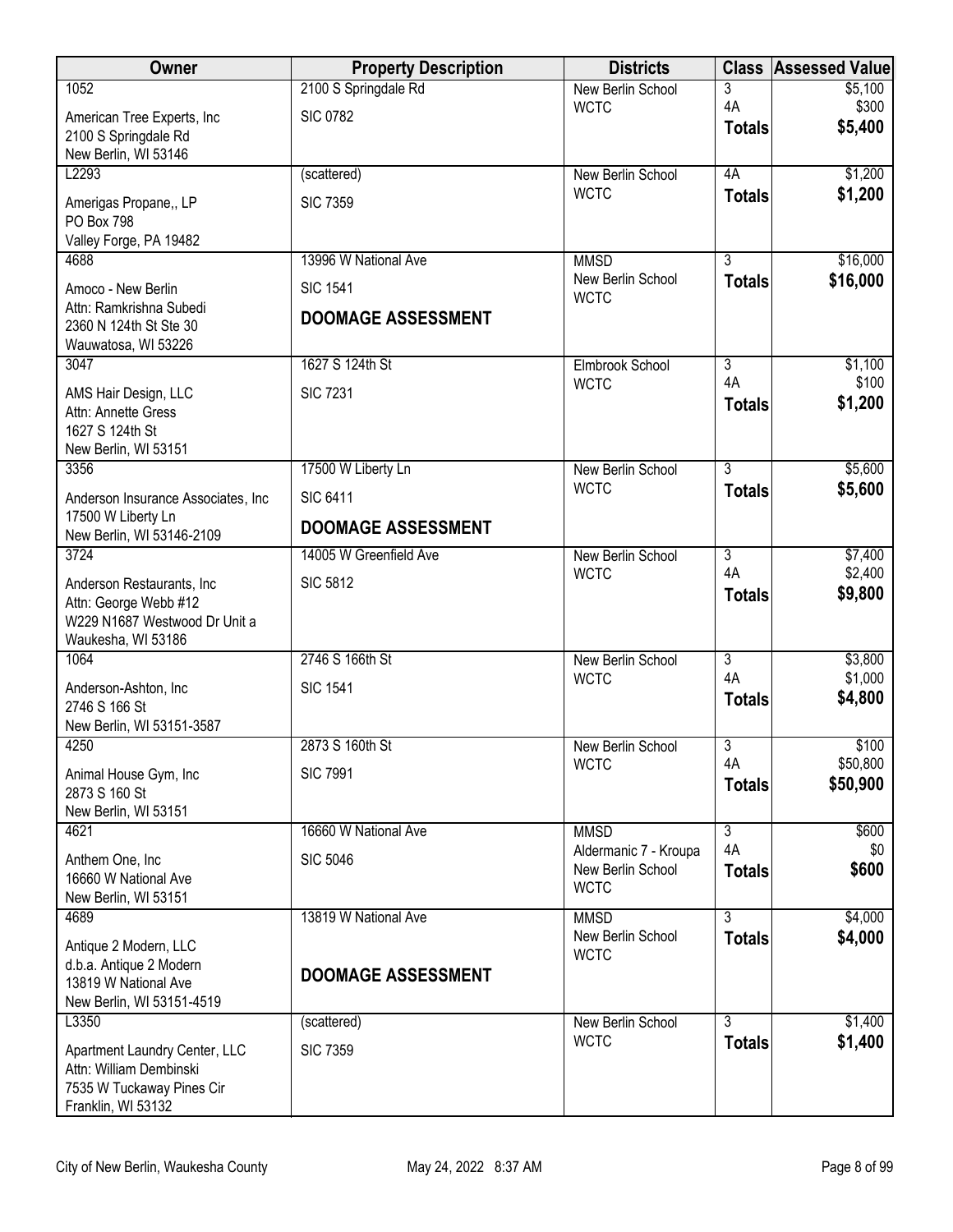| Owner                                                                                                                                 | <b>Property Description</b>                  | <b>Districts</b>                                                | <b>Class</b>        | <b>Assessed Value</b>    |
|---------------------------------------------------------------------------------------------------------------------------------------|----------------------------------------------|-----------------------------------------------------------------|---------------------|--------------------------|
| 3610                                                                                                                                  | 16800 W Cleveland Ave                        | New Berlin School                                               | 3                   | \$400                    |
| Apg Property Management, LLC<br>16800 W Cleveland Ave<br>New Berlin, WI 53151                                                         | <b>SIC 8741</b>                              | <b>WCTC</b>                                                     | 4A<br><b>Totals</b> | \$100<br>\$500           |
| 4624                                                                                                                                  | 2725 S 163rd St                              | <b>MMSD</b>                                                     | 3                   | \$10,000                 |
| <b>API Construction Co</b><br>2725 S 163 St<br>New Berlin, WI 53151                                                                   | <b>SIC 1799</b>                              | Aldermanic 2 -<br>Garrigues<br>New Berlin School<br><b>WCTC</b> | 4A<br><b>Totals</b> | \$10,500<br>\$20,500     |
| 3606                                                                                                                                  | 17612 W National Ave                         | New Berlin School                                               | $\overline{3}$      | \$89,900                 |
| Apple Ridge Academy, LLC<br>Attn: Tammy Imme<br>17612 W National Ave<br>New Berlin, WI 53146                                          | <b>SIC 8351</b>                              | <b>WCTC</b>                                                     | 4A<br><b>Totals</b> | \$46,000<br>\$135,900    |
| 4309                                                                                                                                  | 4010 S Church Dr                             | New Berlin School                                               | $\overline{3}$      | \$40,100                 |
| Applewhite Dental Wisc SC Co<br>d.b.a. New Berlin Dental Group<br>40 Main St Ste 100<br>Dubuque, IA 52001-7654                        | <b>SIC 8021</b>                              | <b>WCTC</b>                                                     | 4A<br><b>Totals</b> | \$14,800<br>\$54,900     |
| 4531                                                                                                                                  | 5135 S Emmer Dr                              | New Berlin School                                               | $\overline{3}$      | \$1,600                  |
| Applied Industrial Technologies Co<br>c/o Baden Tax Management, LLC<br>Suite 301<br>6920 Pointe Inverness Way<br>Fort Wayne, IN 46804 | <b>SIC 5085</b>                              | <b>WCTC</b>                                                     | 4A<br><b>Totals</b> | \$200<br>\$1,800         |
| 3077                                                                                                                                  | 5345 S Moorland Rd                           | New Berlin School                                               | $\overline{3}$      | \$16,200                 |
| Apria Healthcare LLC - 6819<br>Attn: Tax Dept<br>26220 Enterprise Ct<br>Lake Forest, CA 92630-8405                                    | <b>SIC 5047</b>                              | <b>WCTC</b>                                                     | 4A<br><b>Totals</b> | \$22,800<br>\$39,000     |
| 4271                                                                                                                                  | 17919 W Lincoln Ave                          | New Berlin School                                               | $\overline{3}$      | \$1,400                  |
| Aptive Environmental Pest Control, LLC<br>17919 W Lincoln Ave<br>New Berlin, WI 53146                                                 | <b>SIC 7389</b>                              | <b>WCTC</b>                                                     | <b>Totals</b>       | \$1,400                  |
| L4676                                                                                                                                 | (scattered)                                  | <b>MMSD</b>                                                     | 4A                  | \$4,600                  |
| ARAMARK Corp, LLC<br>PO Box 30286<br>Philadelphia, PA 19103                                                                           |                                              | Aldermanic 3 - Maxey<br>New Berlin School<br><b>WCTC</b>        | <b>Totals</b>       | \$4,600                  |
| L1072                                                                                                                                 | (scattered)                                  | New Berlin School                                               | $\overline{3}$      | \$35,400                 |
| Aramark Refreshment Services, LLC<br>PO Box 5316<br>Oakbrook, IL 50622                                                                | <b>SIC 5149</b>                              | <b>WCTC</b>                                                     | 4A<br><b>Totals</b> | \$994,300<br>\$1,029,700 |
| 2434                                                                                                                                  | 18335 W National Ave                         | New Berlin School                                               | 3                   | \$3,800                  |
| Arizona Spa Sp<br>Attn: Lynn Reno<br>18335 W National Ave<br>New Berlin, WI 53146-4239                                                | <b>SIC 7231</b><br><b>DOOMAGE ASSESSMENT</b> | <b>WCTC</b>                                                     | <b>Totals</b>       | \$3,800                  |
| 4609                                                                                                                                  | 16300 W Glendale Dr                          | <b>MMSD</b>                                                     | 4A                  | \$300                    |
| Arjo, Inc<br>2349 W Lake St Ste 250<br>Addison, IL 60101                                                                              | <b>SIC 7352</b>                              | Aldermanic 3 - Maxey<br>New Berlin School<br><b>WCTC</b>        | <b>Totals</b>       | \$300                    |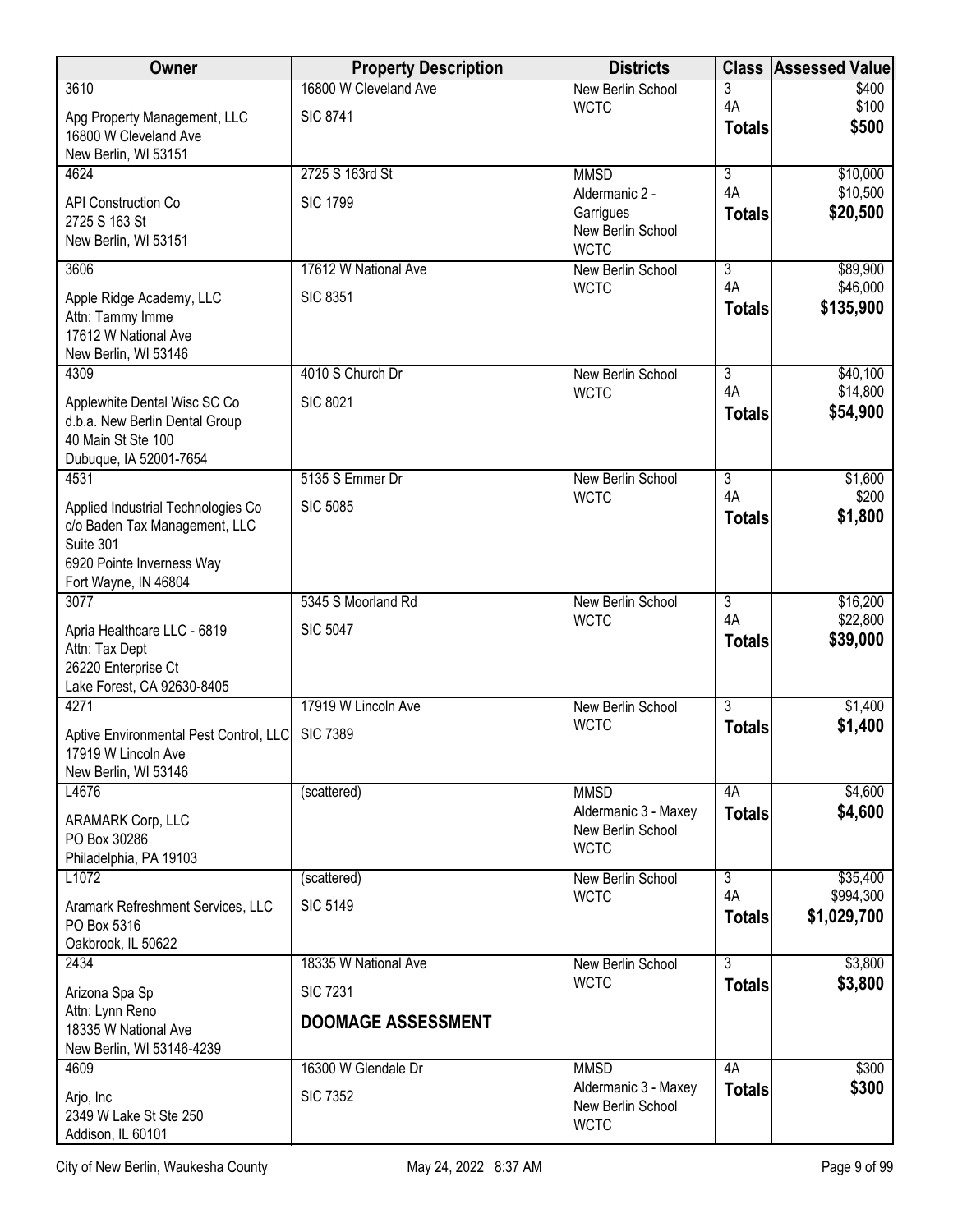| Owner                                                                                               | <b>Property Description</b>   | <b>Districts</b>         | <b>Class</b>        | <b>Assessed Value</b> |
|-----------------------------------------------------------------------------------------------------|-------------------------------|--------------------------|---------------------|-----------------------|
| 1077                                                                                                | 16201 W National Ave          | New Berlin School        | 3                   | \$27,100              |
| Armeli's of New Berlin, Inc                                                                         | <b>SIC 5812</b>               | <b>WCTC</b>              | 4A<br><b>Totals</b> | \$200<br>\$27,300     |
| 16201 W National Ave<br>New Berlin, WI 53151-5507                                                   |                               |                          |                     |                       |
| 3573                                                                                                | 4205 S Katherine Dr           | New Berlin School        | $\overline{3}$      | \$2,400               |
| Artistic Interiors, LLC                                                                             | <b>SIC 7389</b>               | <b>WCTC</b>              | <b>Totals</b>       | \$2,400               |
| Attn: Gay Saari<br>4205 S Katherine Dr<br>New Berlin, WI 53151-5631                                 | <b>DOOMAGE ASSESSMENT</b>     |                          |                     |                       |
| 2112                                                                                                | 16212 W Rogers Dr             | New Berlin School        | $\overline{3}$      | \$600                 |
| Arwin Window Systems, Inc<br>16212 W Rogers Dr<br>New Berlin, WI 53151-2247                         | <b>SIC 1799</b>               | <b>WCTC</b>              | 4A<br><b>Totals</b> | \$100<br>\$700        |
| 4306                                                                                                | 17100 W Victor Rd             | New Berlin School        | $\overline{3}$      | \$2,000               |
| ASC1, Inc<br>17100 W Victor Rd                                                                      | <b>SIC 7389</b>               | <b>WCTC</b>              | <b>Totals</b>       | \$2,000               |
| New Berlin, WI 53151<br>3112                                                                        | 21415 W Greenfield Ave        | New Berlin School        | $\overline{3}$      | \$19,200              |
|                                                                                                     | <b>SIC 8742</b>               | <b>WCTC</b>              | <b>Totals</b>       | \$19,200              |
| Ascendnet, Inc<br>21415 W Greenfield Ave<br>New Berlin, WI 53146                                    | <b>DOOMAGE ASSESSMENT</b>     |                          |                     |                       |
| 1082                                                                                                | 16150 W National Ave          | New Berlin School        | $\overline{3}$      | \$4,300               |
| Asia Restaurant, Inc<br>Attn: Jeffrey Moy<br>16150 W National Ave<br>New Berlin, WI 53151-5506      | <b>SIC 5812</b>               | <b>WCTC</b>              | 4A<br><b>Totals</b> | \$100<br>\$4,400      |
| 3857                                                                                                | 12555 W National Ave Unit 100 | <b>West Allis School</b> | $\overline{3}$      | \$182,700             |
| Aspen Orthopedics, Inc.<br>12555 W National Ave<br>New Berlin, WI 53151                             | <b>SIC 8011</b>               | <b>MATC</b>              | 4A<br><b>Totals</b> | \$97,900<br>\$280,600 |
| 2373                                                                                                | 15738 W National Ave          | New Berlin School        | $\overline{3}$      | \$1,600               |
| Assembly Resources, Inc.<br>Attn: Gary Schmidt<br>15738 W National Ave<br>New Berlin, WI 53151-5119 | <b>SIC 7389</b>               | <b>WCTC</b>              | 4A<br><b>Totals</b> | \$0<br>\$1,600        |
| 1994                                                                                                | 17670 W Jacqueline Dr         | New Berlin School        | $\overline{3}$      | \$0                   |
| Assertive Systems Corp<br>Attn: Michael J York<br>17670 W Jacqueline Dr<br>New Berlin, WI 53146     | <b>SIC 7379</b>               | <b>WCTC</b>              | 4A<br><b>Totals</b> | \$100<br>\$100        |
| 1330                                                                                                | 15665 W National Ave          | New Berlin School        | $\overline{3}$      | \$49,900              |
| Associated Banc Na, Inc.<br>Attn: Ms 8227<br>433 Main St<br>Green Bay, WI 54301                     | <b>SIC 6022</b>               | <b>WCTC</b>              | 4A<br><b>Totals</b> | \$7,100<br>\$57,000   |
| 1034                                                                                                | 2917 S 166th St               | New Berlin School        | $\overline{3}$      | \$39,800              |
| Associated Materials, LLC<br>d.b.a. Alside<br>3773 State Rd<br>Cuyahoga Falls, OH 44223             | <b>SIC 5999</b>               | <b>WCTC</b>              | 4A<br><b>Totals</b> | \$14,300<br>\$54,100  |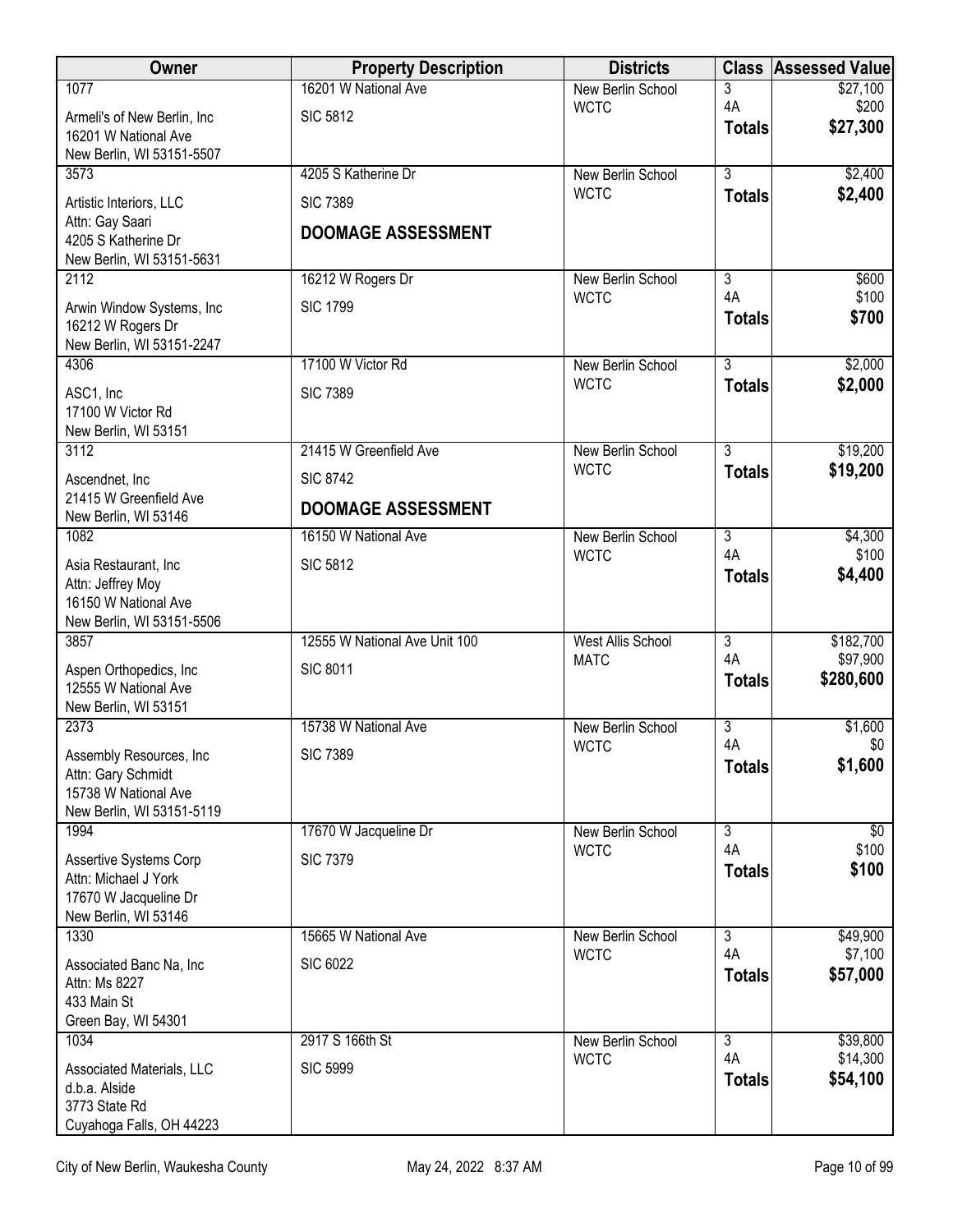| Owner                                                                 | <b>Property Description</b> | <b>Districts</b>                        |                      | <b>Class Assessed Value</b> |
|-----------------------------------------------------------------------|-----------------------------|-----------------------------------------|----------------------|-----------------------------|
| 9251                                                                  | 3604 S Moorland Rd          | <b>MMSD</b>                             |                      | \$40,000                    |
| AT&T Store, Inc                                                       |                             | Aldermanic 2 -<br>Garrigues             | <b>Totals</b>        | \$40,000                    |
| 3604 S Moorland Rd<br>New Berlin, WI 53151-5147                       | <b>DOOMAGE ASSESSMENT</b>   | New Berlin School                       |                      |                             |
| 4476                                                                  | 15175 W National Ave        | <b>WCTC</b><br>New Berlin School        | $\overline{3}$       | \$2,700                     |
|                                                                       |                             | <b>WCTC</b>                             | 4A                   | \$110,800                   |
| Athletico Management, LLC<br>c/o Marvin F Poer & Co                   | <b>SIC 8049</b>             |                                         | <b>Totals</b>        | \$113,500                   |
| PO Box 802206                                                         |                             |                                         |                      |                             |
| Dallas, TX 75380                                                      |                             |                                         |                      |                             |
| 4428                                                                  | 15312 W Beloit Rd           | New Berlin School<br><b>WCTC</b>        | $\overline{3}$<br>4A | \$11,000<br>\$200           |
| Ati Physical Therapy #121, LLC<br>c/o Advanced Property Ta Compliance | <b>SIC 8049</b>             |                                         | <b>Totals</b>        | \$11,200                    |
| 1611 N Interstate 35e Ste 428                                         |                             |                                         |                      |                             |
| Carrollton, TX 75006-8616                                             |                             |                                         |                      |                             |
| 4291                                                                  | 2801 S Moorland Rd          | New Berlin School                       | $\overline{3}$<br>4A | \$371,400<br>\$184,700      |
| Atos Medical, Inc                                                     | <b>SIC 5047</b>             | <b>WCTC</b>                             | <b>Totals</b>        | \$556,100                   |
| 2801 S Moorland Rd<br>New Berlin, WI 53151                            |                             |                                         |                      |                             |
| 1605                                                                  | 14555 W National Ave        | New Berlin School                       | 4A                   | \$6,600                     |
| Aurora Advanced Healthcare, Inc                                       | <b>SIC 8011</b>             | <b>WCTC</b>                             | <b>Totals</b>        | \$6,600                     |
| PO Box 341880                                                         |                             |                                         |                      |                             |
| Milwaukee, WI 53234-1880                                              |                             |                                         |                      |                             |
| 3536                                                                  | 14555 W National Ave        | New Berlin School<br><b>WCTC</b>        | $\overline{3}$<br>4A | \$76,500<br>\$1,394,100     |
| Aurora Advanced Healthcare, Inc                                       | <b>SIC 8011</b>             |                                         | <b>Totals</b>        | \$1,470,600                 |
| Attn: United Internists Cmg Nb<br>750 W Virgina St                    |                             |                                         |                      |                             |
| PO Box 341880                                                         |                             |                                         |                      |                             |
| Milwaukee, WI 53234-1880                                              |                             |                                         |                      |                             |
| 3629                                                                  | 14555 W National Ave        | <b>New Berlin School</b><br><b>WCTC</b> | 4A<br><b>Totals</b>  | \$900<br>\$900              |
| Aurora Advanced Healthcare, Inc                                       | <b>SIC 8011</b>             |                                         |                      |                             |
| Attn: Orthopedic Surgery Unit 160<br>750 W Virginia St                |                             |                                         |                      |                             |
| PO Box 341880                                                         |                             |                                         |                      |                             |
| Milwaukee, WI 53234-1880<br>1856                                      | 14555 W National Ave        | New Berlin School                       | 4A                   | \$4,900                     |
|                                                                       |                             | <b>WCTC</b>                             | <b>Totals</b>        | \$4,900                     |
| Aurora Health Care Metro, Inc.<br>c/o Aurora Health Care - Accounting | <b>SIC 8011</b>             |                                         |                      |                             |
| PO Box 341880                                                         |                             |                                         |                      |                             |
| 750 W Virginia St                                                     |                             |                                         |                      |                             |
| Milwaukee, WI 53215-1880<br>4096                                      | 12695 W National Ave        | West Allis School                       | $\overline{3}$       | \$805,000                   |
|                                                                       |                             | <b>MATC</b>                             | 4A                   | \$771,200                   |
| Aurora Health Care, Inc.<br>Attn: New Berlin Call Center              | <b>SIC 8999</b>             |                                         | <b>Totals</b>        | \$1,576,200                 |
| 480 W Virginia St                                                     |                             |                                         |                      |                             |
| PO Box 341880                                                         |                             |                                         |                      |                             |
| Milwaukee, WI 53234-1880                                              |                             |                                         |                      |                             |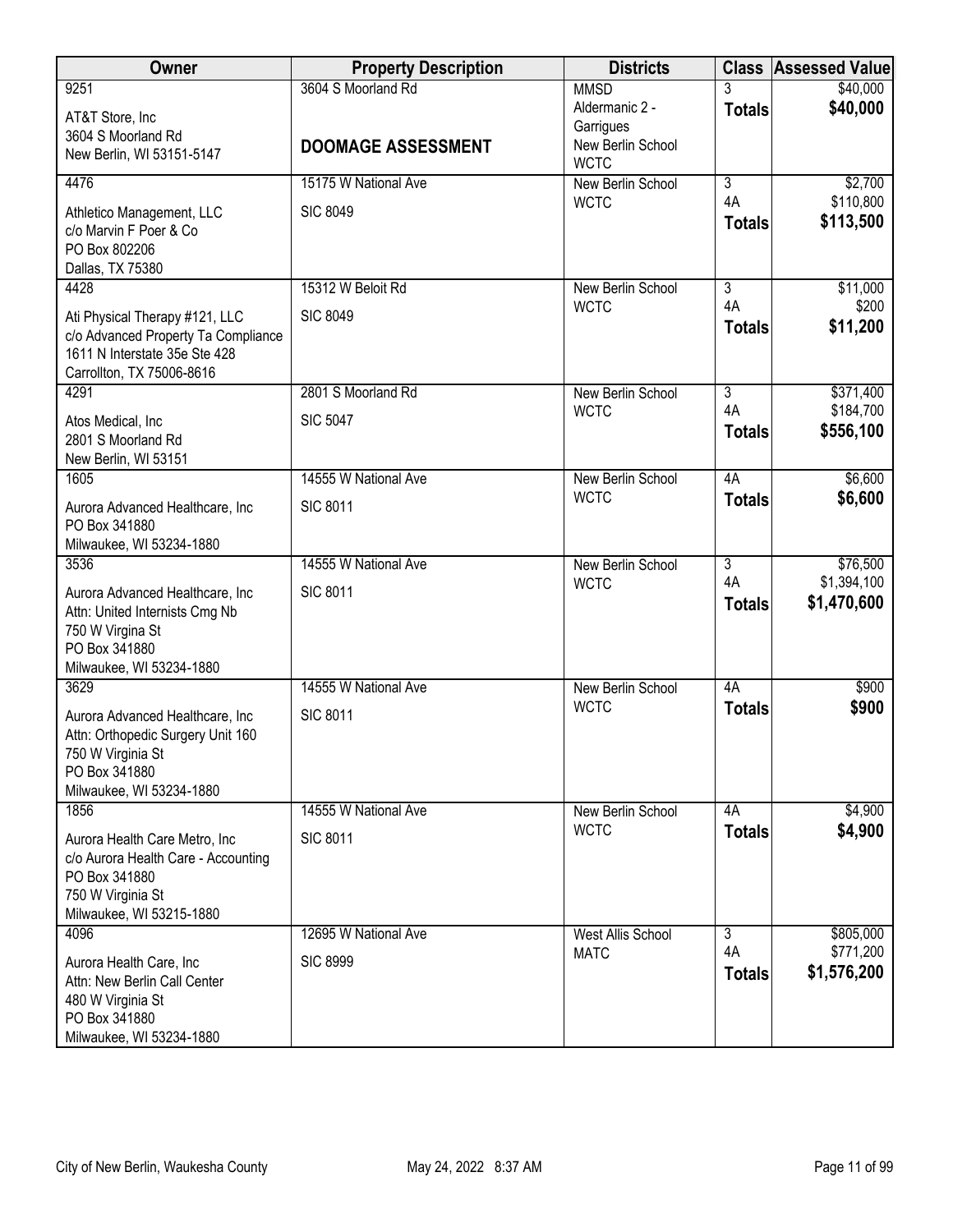| <b>Owner</b>                                                                                                                     | <b>Property Description</b> | <b>Districts</b>                 |                      | <b>Class Assessed Value</b> |
|----------------------------------------------------------------------------------------------------------------------------------|-----------------------------|----------------------------------|----------------------|-----------------------------|
| 3977                                                                                                                             | 14555 W National Ave        | New Berlin School                | 4A                   | \$300                       |
| Aurora Medical Group, Inc<br>Attn: C270: Occ Health New Berlin<br>750 W Virginia St<br>PO Box 341880<br>Milwaukee, WI 53234-1880 | <b>SIC 8099</b>             | <b>WCTC</b>                      | <b>Totals</b>        | \$300                       |
| 2845                                                                                                                             | 14555 W National Ave        | New Berlin School                | $\overline{3}$       | \$1,600                     |
| Aurora Medical Group, Inc<br>Attn: C270: Occ Health New Berlin<br>750 W Virginia St<br>PO Box 341880<br>Milwaukee, WI 53234-1880 | <b>SIC 8099</b>             | <b>WCTC</b>                      | 4A<br><b>Totals</b>  | \$900<br>\$2,500            |
| 1095                                                                                                                             | 14555 W National Ave        | New Berlin School                | 4A                   | \$200                       |
| Aurora Pharmacy, Inc<br>PO Box 341880<br>Milwaukee, WI 53204-1880                                                                | <b>SIC 5912</b>             | <b>WCTC</b>                      | <b>Totals</b>        | \$200                       |
| 1098                                                                                                                             | 17925 W Lincoln Ave         | New Berlin School                | $\overline{3}$       | \$3,300                     |
| Automation Technology, Inc<br>Attn: Roger Phelps<br>PO Box 510042<br>New Berlin, WI 53151-0042                                   | <b>SIC 5085</b>             | <b>WCTC</b>                      | 4A<br><b>Totals</b>  | \$10,200<br>\$13,500        |
| 4521                                                                                                                             | 15340 W National Ave        | New Berlin School                | $\overline{3}$       | \$52,800                    |
| Autozone Parts Inc #106214<br>c/o Wilson Franco<br>11000 Richmond Ave Ste 350<br>Houston, TX 77042                               | <b>SIC 5531</b>             | <b>WCTC</b>                      | 4A<br><b>Totals</b>  | \$15,500<br>\$68,300        |
| 4178                                                                                                                             | 12860 W Euclid Ave          | <b>West Allis School</b>         | $\overline{3}$       | \$13,300                    |
| Autumn Leaf Co<br>Attn: Joseph B Frederick<br>1422 N 69th St<br>Wauwatosa, WI 53213                                              | <b>SIC 8361</b>             | <b>MATC</b>                      | 4A<br><b>Totals</b>  | \$400<br>\$13,700           |
| 2445                                                                                                                             | 18480 W National Ave        | New Berlin School                | $\overline{3}$       | \$600                       |
| Azizsons Contractors Co                                                                                                          | <b>SIC 1521</b>             | <b>WCTC</b>                      | <b>Totals</b>        | \$600                       |
| 5785 S Nicolet Dr<br>New Berlin, WI 53151-8308                                                                                   | <b>DOOMAGE ASSESSMENT</b>   |                                  |                      |                             |
| 2356                                                                                                                             | 17020 W Rogers Dr           | New Berlin School                | $\overline{3}$       | \$5,500                     |
| B & D Contractors, Inc.<br>Attn: Brian P Holmes<br>17020 W Rogers Dr<br>New Berlin, WI 53151-2280                                | <b>SIC 1541</b>             | <b>WCTC</b>                      | 4A<br><b>Totals</b>  | \$16,400<br>\$21,900        |
| 4628                                                                                                                             | 2695 S Calhoun Rd           | New Berlin School                | $\overline{3}$       | \$2,800                     |
| Back in Balance Theraputic Massage<br>Spa<br>Attn: Alicia Freckman<br>35285 Mineral Springs Blvd<br>Oconomowoc, WI 53066         | <b>SIC 7299</b>             | <b>WCTC</b>                      | 4A<br><b>Totals</b>  | \$600<br>\$3,400            |
| 4166                                                                                                                             | 16271 W Lincoln Ave         | New Berlin School<br><b>WCTC</b> | $\overline{3}$<br>4A | \$1,900<br>\$1,200          |
| Badger Lighting & Signs, LLC<br>16271 W Lincoln Ave<br>New Berlin, WI 53151                                                      | <b>SIC 3993</b>             |                                  | <b>Totals</b>        | \$3,100                     |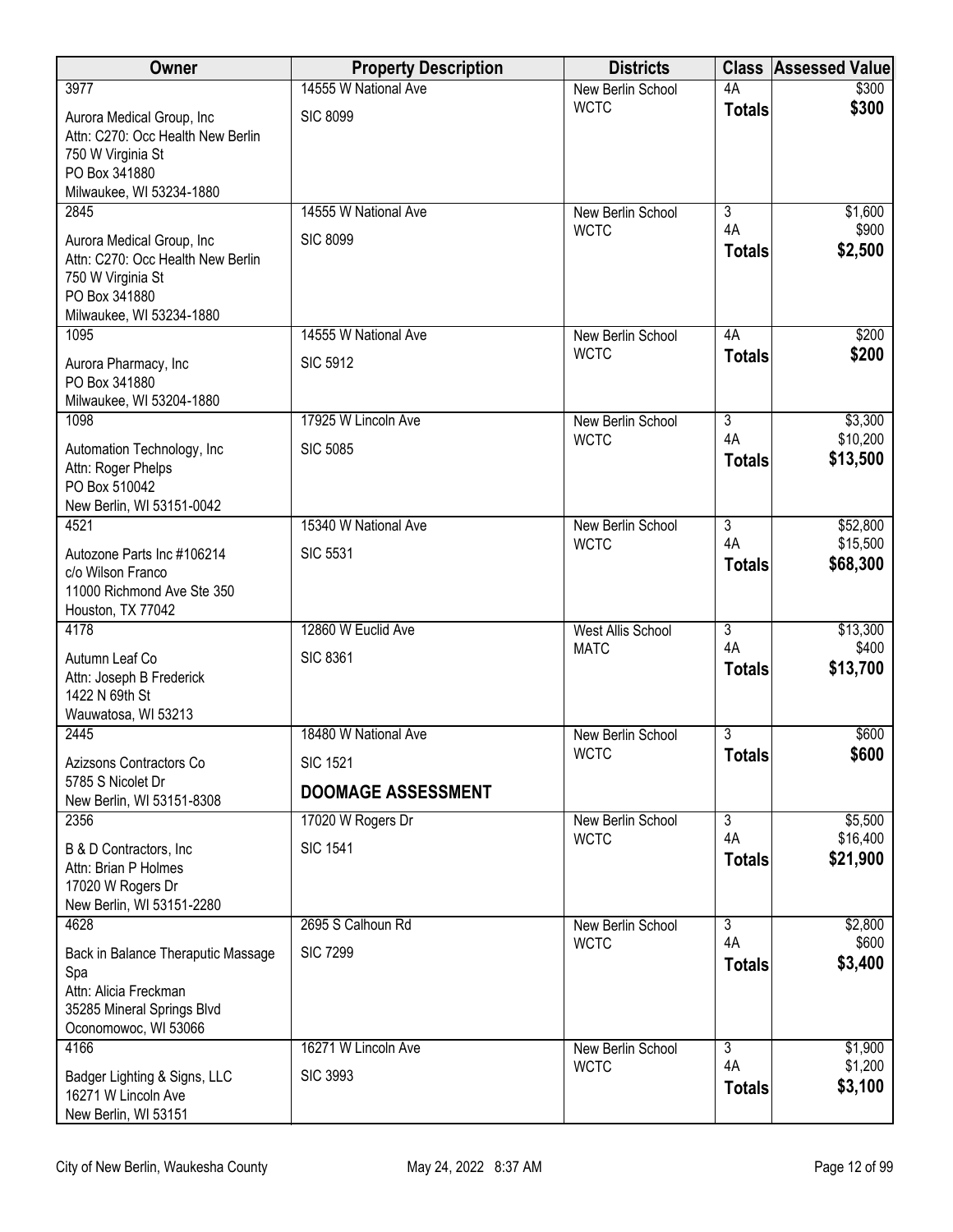| Owner                                                  | <b>Property Description</b> | <b>Districts</b>                 |                           | <b>Class Assessed Value</b> |
|--------------------------------------------------------|-----------------------------|----------------------------------|---------------------------|-----------------------------|
| 4639                                                   | 4824 S Moorland Rd          | New Berlin School                | 3                         | \$35,200                    |
| Badger Restaurant Group, LLC                           |                             | <b>WCTC</b>                      | 4A<br><b>Totals</b>       | \$100<br>\$35,300           |
| d.b.a. Firehouse Subs, LLC                             |                             |                                  |                           |                             |
| 200 First St Ste 204<br>Neptune Beach, FL 32266        |                             |                                  |                           |                             |
| 4382                                                   | 3620 S Moorland Rd          | New Berlin School                | $\overline{3}$            | \$12,000                    |
| Badger Tobacco, LLC                                    | <b>SIC 5999</b>             | <b>WCTC</b>                      | <b>Totals</b>             | \$12,000                    |
| 3620 S Moorland Rd                                     |                             |                                  |                           |                             |
| New Berlin, WI 53151-5147                              | <b>DOOMAGE ASSESSMENT</b>   |                                  |                           |                             |
| 1102                                                   | 2471 S Commerce Dr          | New Berlin School                | $\overline{\overline{3}}$ | \$24,000                    |
| Badger Toyota Lift, Inc                                | <b>SIC 5084</b>             | <b>WCTC</b>                      | 4A                        | \$100                       |
| 2471 S Commerce Dr                                     |                             |                                  | <b>Totals</b>             | \$24,100                    |
| New Berlin, WI 53151                                   |                             |                                  | $\overline{3}$            |                             |
| 2612                                                   | 2602 S 162nd St             | New Berlin School<br><b>WCTC</b> | <b>Totals</b>             | \$26,400<br>\$26,400        |
| Badger Wholesale Foods, Inc.                           | <b>SIC 7389</b>             |                                  |                           |                             |
| 5645 Coral Ridge Dr Ste 238<br>Coral Springs, FL 33076 | <b>DOOMAGE ASSESSMENT</b>   |                                  |                           |                             |
| 2038                                                   | 2415 S 170th St             | New Berlin School                | $\overline{3}$            | \$4,900                     |
| Badgerland Trading Co of Wisconsin                     | <b>SIC 7389</b>             | <b>WCTC</b>                      | 4A                        | \$200                       |
| 2415 S 170 St                                          |                             |                                  | <b>Totals</b>             | \$5,100                     |
| New Berlin, WI 53151-2703                              |                             |                                  |                           |                             |
| 4320                                                   | 5000 S Emmer Dr             | New Berlin School                | $\overline{3}$            | \$16,700                    |
| <b>Baldor Power Solutions, LLC</b>                     | <b>SIC 1731</b>             | <b>WCTC</b>                      | 4A                        | \$33,100<br>\$49,800        |
| 5000 S Emmer Dr                                        |                             |                                  | <b>Totals</b>             |                             |
| New Berlin, WI 53151<br>4529                           | 13327 W Greenfield Ave      |                                  | $\overline{3}$            | \$1,700                     |
|                                                        |                             | Elmbrook School<br><b>WCTC</b>   | 4A                        | \$100                       |
| Balers, LLC                                            | <b>SIC 5813</b>             |                                  | <b>Totals</b>             | \$1,800                     |
| W177 S6981 Wildwood Dr<br>Muskego, WI 53150            |                             |                                  |                           |                             |
| 3990                                                   | 3560 S Moorland Rd          | New Berlin School                | $\overline{3}$            | \$17,600                    |
| Bamboo Isle Massage, LLC                               | <b>SIC 7299</b>             | <b>WCTC</b>                      | <b>Totals</b>             | \$17,600                    |
| 3560 S Moorland Rd                                     |                             |                                  |                           |                             |
| New Berlin, WI 53151-5145                              | <b>DOOMAGE ASSESSMENT</b>   |                                  |                           |                             |
| L4583                                                  | (scattered)                 | New Berlin School                | $\overline{3}$            | \$1,600                     |
| Banc of America Leasing & Capital, LLC                 | <b>SIC 7359</b>             | <b>WCTC</b>                      | <b>Totals</b>             | \$1,600                     |
| Attn: Tax Dept - Ga3-003-04-01                         |                             |                                  |                           |                             |
| PO Box 105578<br>Atlanta, GA 30348                     |                             |                                  |                           |                             |
| 4643                                                   | 2665 S Moorland Rd          | New Berlin School                | 4A                        | \$1,000                     |
| Bank Five Nine, LLC                                    |                             | <b>WCTC</b>                      | <b>Totals</b>             | \$1,000                     |
| 155 W Wisconsin Ave                                    |                             |                                  |                           |                             |
| Oconomowoc, WI 53066                                   |                             |                                  |                           |                             |
| L4700                                                  | (scattered)                 | New Berlin School                | 4A                        | \$747,600                   |
| Bank of the West, Inc                                  |                             | <b>WCTC</b>                      | <b>Totals</b>             | \$747,600                   |
| 1625 W Fountainhead Pkwy                               |                             |                                  |                           |                             |
| AZ-FTN 8B-013<br>Tempe, AZ 85282-2371                  |                             |                                  |                           |                             |
|                                                        |                             |                                  |                           |                             |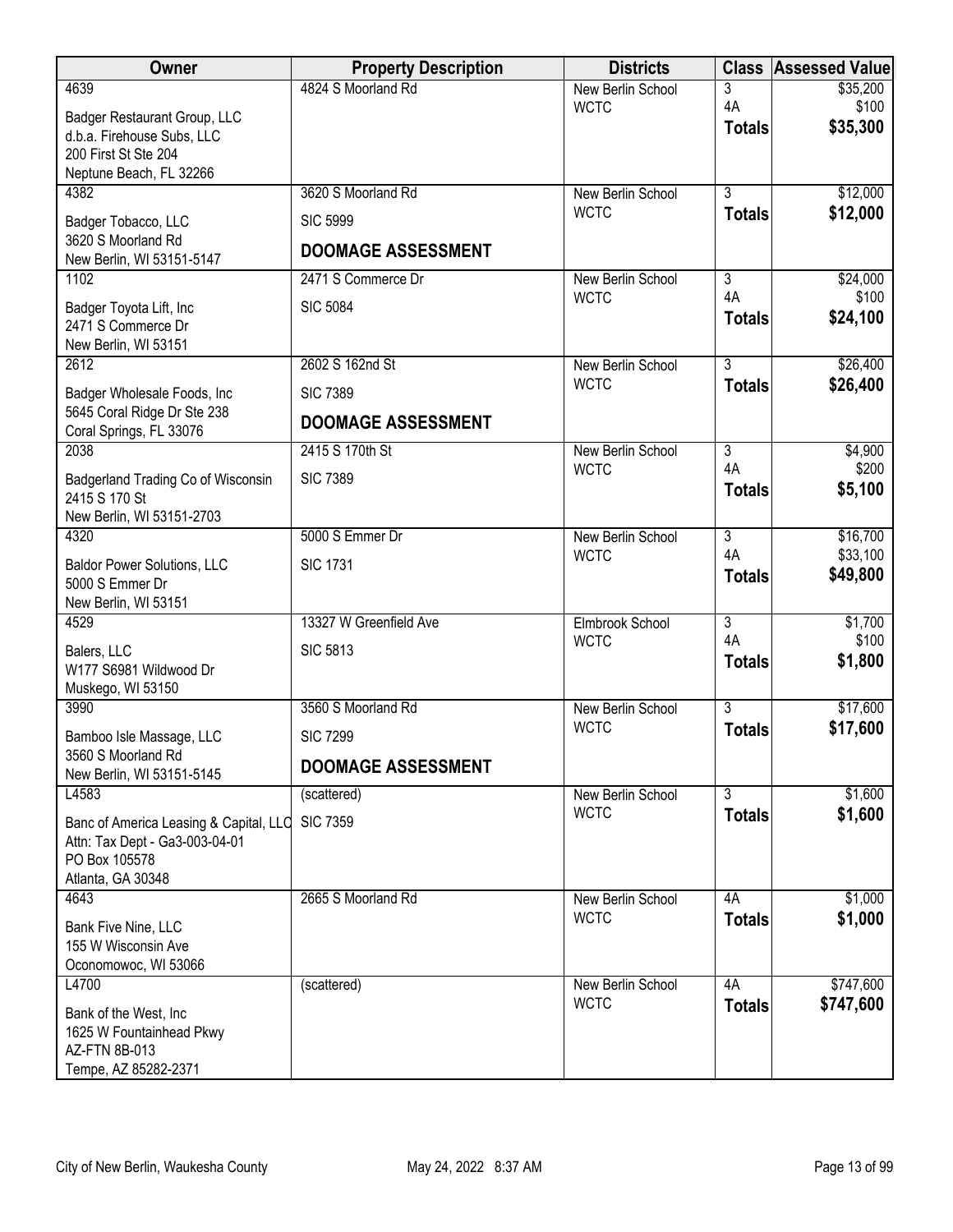| Owner                                                          | <b>Property Description</b> | <b>Districts</b>                 |                      | <b>Class Assessed Value</b> |
|----------------------------------------------------------------|-----------------------------|----------------------------------|----------------------|-----------------------------|
| 4438                                                           | 14260 W National Ave        | New Berlin School                | 3                    | \$4,300                     |
| Barre District New Berlin, LLC                                 | <b>SIC 7991</b>             | <b>WCTC</b>                      | 4A<br><b>Totals</b>  | \$100<br>\$4,400            |
| Attn: Angelita Kenyon<br>2446 S 134 St                         |                             |                                  |                      |                             |
| New Berlin, WI 53151                                           |                             |                                  |                      |                             |
| 3882                                                           | 2500 S 170th St             | New Berlin School                | $\overline{3}$       | \$7,200                     |
| Bauer Sign Co                                                  | <b>SIC 5099</b>             | <b>WCTC</b>                      | <b>Totals</b>        | \$7,200                     |
| 2500 S 170th St                                                | <b>DOOMAGE ASSESSMENT</b>   |                                  |                      |                             |
| New Berlin, WI 53151-2706<br>L2499                             | (scattered)                 | New Berlin School                | $\overline{3}$       | \$600                       |
|                                                                |                             | <b>WCTC</b>                      | <b>Totals</b>        | \$600                       |
| <b>Baxter Healthcare Corp</b><br>c/o Ryan, LLC                 | <b>SIC 7359</b>             |                                  |                      |                             |
| PO Box 4900dept-313                                            |                             |                                  |                      |                             |
| Scottsdale, AZ 85261-4900                                      |                             |                                  |                      |                             |
| 3859                                                           | 3068 S Calhoun Rd           | New Berlin School<br><b>WCTC</b> | $\overline{3}$<br>4A | \$5,200<br>\$200            |
| Bay Towel, Inc                                                 | <b>SIC 7219</b>             |                                  | <b>Totals</b>        | \$5,400                     |
| PO Box 12115<br>Green Bay, WI 54307-2115                       |                             |                                  |                      |                             |
| 4622                                                           | 16060 W National Ave        | <b>MMSD</b>                      | $\overline{3}$       | \$300                       |
| Bee You Boutique, LLC                                          | Sic 5621                    | Aldermanic 7 - Kroupa            | 4A                   | \$0                         |
| 16060 W National Ave                                           |                             | New Berlin School<br><b>WCTC</b> | <b>Totals</b>        | \$300                       |
| New Berlin, WI 53151                                           |                             |                                  |                      |                             |
| 1133                                                           | 5350 S Emmer Dr             | New Berlin School<br><b>WCTC</b> | $\overline{3}$<br>4A | \$42,600<br>\$1,300         |
| Beechwood Distributors, Inc                                    | <b>SIC 5199</b>             |                                  | <b>Totals</b>        | \$43,900                    |
| PO Box 510946<br>New Berlin, WI 53151-0946                     |                             |                                  |                      |                             |
| 4541                                                           | 2936 S 166th St             | New Berlin School                | $\overline{3}$       | \$7,000                     |
| Belfor USA Group, Inc                                          | <b>SIC 1799</b>             | <b>WCTC</b>                      | 4A                   | \$400                       |
| d.b.a. Belfor Property Resoration, Inc                         |                             |                                  | <b>Totals</b>        | \$7,400                     |
| 185 Oakland Ave Ste 150<br>Birmingham, MI 48009                |                             |                                  |                      |                             |
| 2843                                                           | 12701 W Wyndridge Ct        | New Berlin School                | 3                    | \$167,600                   |
| Belinski Homes, Inc                                            | <b>SIC 6513</b>             | <b>WCTC</b>                      | 4A                   | \$400                       |
| Attn: Belinski Properties/Wyndridge                            |                             |                                  | <b>Totals</b>        | \$168,000                   |
| 1830 Meadow Ln Ste a                                           |                             |                                  |                      |                             |
| Pewaukee, WI 53072-5575<br>4142                                | 12430 W National Ave        | <b>West Allis School</b>         | $\overline{3}$       | \$12,400                    |
|                                                                | <b>SIC 5999</b>             | <b>MATC</b>                      | 4A                   | \$0                         |
| Beltone Hearing Center - New Berlin Co<br>Attn: John J Dykstra |                             |                                  | <b>Totals</b>        | \$12,400                    |
| 5200 Washington Ave                                            |                             |                                  |                      |                             |
| Suite 102                                                      |                             |                                  |                      |                             |
| Racine, WI 53406<br>4244                                       | 3701 S Moorland Rd          | New Berlin School                | 3                    | \$76,000                    |
|                                                                | <b>SIC 5999</b>             | <b>WCTC</b>                      | <b>Totals</b>        | \$76,000                    |
| Bentley's Pet Stuff, LLC<br>4192 Il Route 83 Unit C            |                             |                                  |                      |                             |
| Long Grove, IL 60047-9563                                      | <b>DOOMAGE ASSESSMENT</b>   |                                  |                      |                             |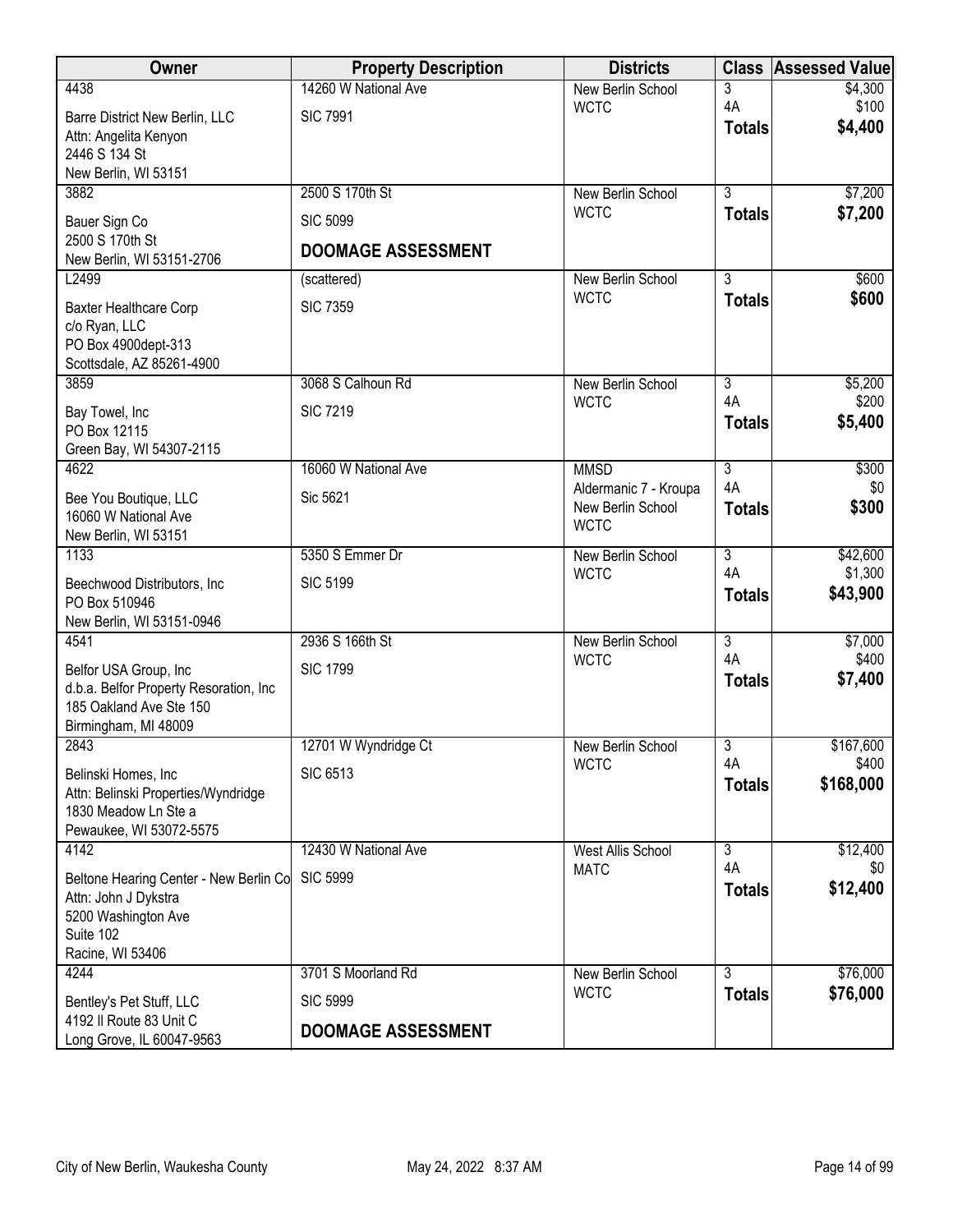| Owner                                          | <b>Property Description</b>   | <b>Districts</b>                          |                | <b>Class Assessed Value</b> |
|------------------------------------------------|-------------------------------|-------------------------------------------|----------------|-----------------------------|
| 2899                                           | 16602 W Rogers Dr             | New Berlin School                         |                | \$48,000                    |
| Best Carpet, Inc                               | <b>SIC 4225</b>               | <b>WCTC</b>                               | <b>Totals</b>  | \$48,000                    |
| Attn: J L Edwards                              | <b>DOOMAGE ASSESSMENT</b>     |                                           |                |                             |
| 3771 S 108th St<br>Greenfield, WI 53228-1207   |                               |                                           |                |                             |
| 4189                                           | 17020 W Glendale Dr           | New Berlin School                         | $\overline{3}$ | \$400                       |
| Best Defense Security & Fire Protect, In       | <b>SIC 7382</b>               | <b>WCTC</b>                               | 4A             | \$100                       |
| 3000 Moravian Valley Rd                        |                               |                                           | <b>Totals</b>  | \$500                       |
| Waunakee, WI 53597                             |                               |                                           |                |                             |
| 4192                                           | 15807 W National Ave Unit 3   | New Berlin School                         | $\overline{3}$ | \$400                       |
| Best Friends Hair Design Sp                    | <b>SIC 7231</b>               | <b>WCTC</b>                               | <b>Totals</b>  | \$400                       |
| Attn: Karen & Lori<br>15807 W National Ave     | <b>DOOMAGE ASSESSMENT</b>     |                                           |                |                             |
| New Berlin, WI 53151-5120                      |                               |                                           |                |                             |
| L4110                                          | (scattered)                   | New Berlin School                         | $\overline{3}$ | \$23,500                    |
| <b>BFG Corp</b>                                | <b>SIC 7359</b>               | <b>WCTC</b>                               | <b>Totals</b>  | \$23,500                    |
| c/o Advanced Property Tax Compliance           |                               |                                           |                |                             |
| 1611 N Interstate 35e                          |                               |                                           |                |                             |
| Carrollton, TX 75006-8616<br>3607              | 3624 S Moorland Rd            | New Berlin School                         | $\overline{3}$ | \$42,100                    |
|                                                |                               | <b>WCTC</b>                               | 4A             | \$800                       |
| Big Tuna, Inc<br>3624 S Moorland Rd            | <b>SIC 5812</b>               |                                           | <b>Totals</b>  | \$42,900                    |
| New Berlin, WI 53151                           |                               |                                           |                |                             |
| 3731                                           | 13300 W Dakota St             | New Berlin School                         | $\overline{3}$ | \$1,400                     |
| Bill's Classic Hardwood Floors, Inc.           | <b>SIC 1751</b>               | <b>WCTC</b>                               | 4A             | \$200<br>\$1,600            |
| c/o William Van Daalwyk                        |                               |                                           | <b>Totals</b>  |                             |
| 13300 W Dakota St<br>New Berlin, WI 53151      |                               |                                           |                |                             |
| 4165                                           | 2660 S Moorland Rd            | New Berlin School                         | $\overline{3}$ | \$300                       |
| Bimbo Qsr Ohio, LLC                            | <b>SIC 5812</b>               | <b>WCTC</b>                               | <b>Totals</b>  | \$300                       |
| d.b.a. Wendys                                  |                               |                                           |                |                             |
| 4801 Cox Rd Ste 101                            |                               |                                           |                |                             |
| Glen Allen, VA 23060<br>3789                   | 12555 W National Ave Unit 200 | <b>West Allis School</b>                  | $\overline{3}$ | \$400                       |
|                                                |                               | <b>MATC</b>                               | <b>Totals</b>  | \$400                       |
| BK Accupuncture Clinic Sp<br>Attn: Bk Kang     | <b>SIC 8011</b>               |                                           |                |                             |
| 12555 W National Ave                           | <b>DOOMAGE ASSESSMENT</b>     |                                           |                |                             |
| New Berlin, WI 53151                           |                               |                                           |                |                             |
| 4611                                           | 2711 S Calhoun Rd             | <b>MMSD</b>                               | $\overline{3}$ | \$1,600                     |
| BK Promotions, LLC                             | <b>SIC 7389</b>               | Aldermanic 3 - Maxey<br>New Berlin School | <b>Totals</b>  | \$1,600                     |
| 2711 S Calhoun Rd<br>New Berlin, WI 53151-3513 | <b>DOOMAGE ASSESSMENT</b>     | <b>WCTC</b>                               |                |                             |
| 3912                                           | 15306 W Beloit Rd             | New Berlin School                         | $\overline{3}$ | \$140,900                   |
| Blazing Wings, Inc                             | <b>SIC 5812</b>               | <b>WCTC</b>                               | 4A             | \$24,300                    |
| Attn: New Berlin 3100410                       |                               |                                           | <b>Totals</b>  | \$165,200                   |
| 11000 Richmond Ave Ste 350                     |                               |                                           |                |                             |
| Houston, TX 77042                              |                               |                                           |                |                             |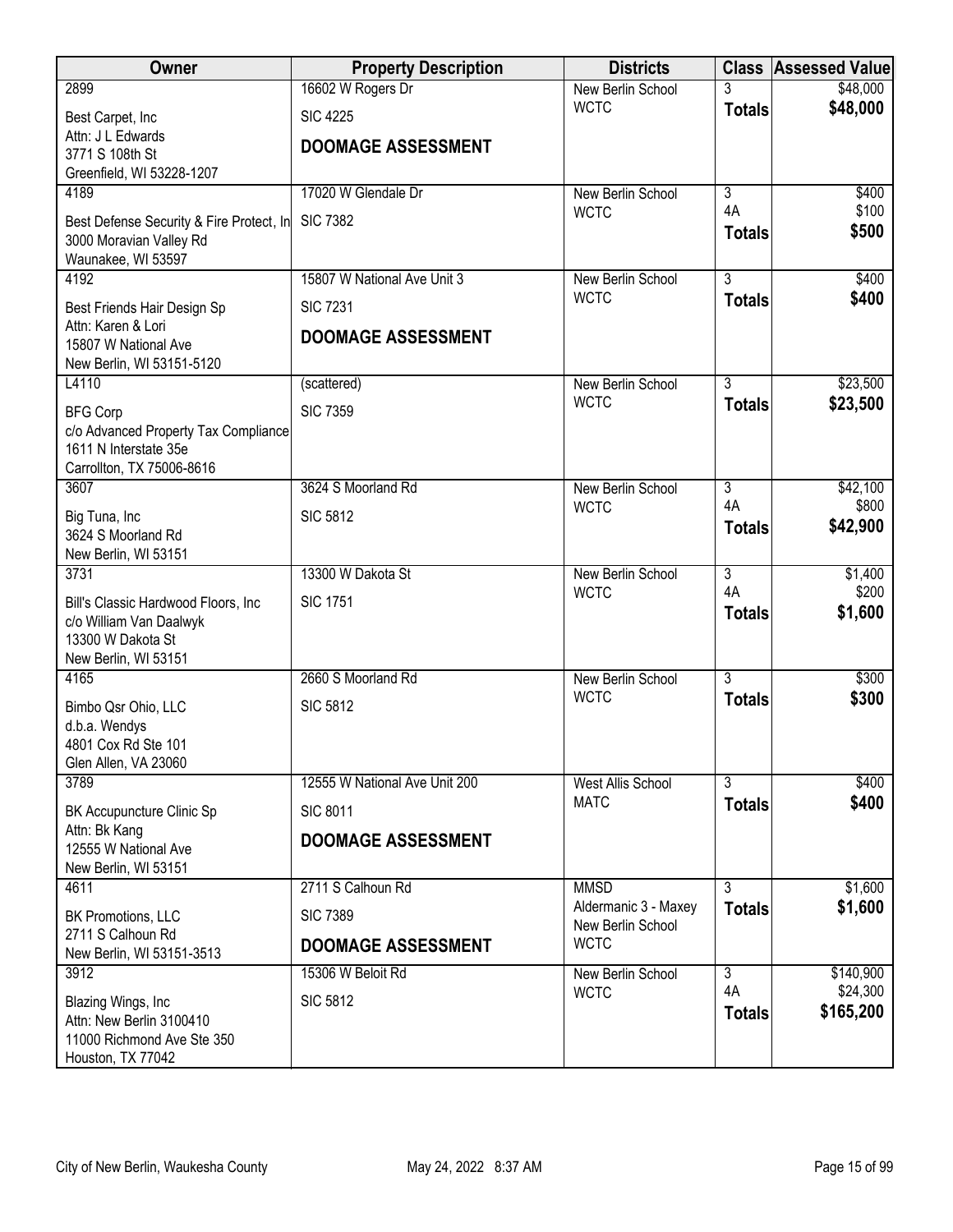| Owner                                                | <b>Property Description</b> | <b>Districts</b>                 |                           | <b>Class Assessed Value</b> |
|------------------------------------------------------|-----------------------------|----------------------------------|---------------------------|-----------------------------|
| 3462                                                 | 16925 W Victor Rd           | New Berlin School                | 3                         | \$300                       |
| Block Iron & Supply, Inc.                            | <b>SIC 5031</b>             | <b>WCTC</b>                      | 4A<br><b>Totals</b>       | \$0<br>\$300                |
| 1016 Witzel Ave<br>Oshkosh, WI 54903                 |                             |                                  |                           |                             |
| 4298                                                 | 16910 W Cleveland Ave       | New Berlin School                | $\overline{3}$            | \$12,000                    |
| Blue Jay Communications, Inc                         | <b>SIC 7299</b>             | <b>WCTC</b>                      | <b>Totals</b>             | \$12,000                    |
| 7500 Associate Ave                                   |                             |                                  |                           |                             |
| Brooklyn, OH 44144-1105                              | <b>DOOMAGE ASSESSMENT</b>   |                                  |                           |                             |
| 3506                                                 | 5945 S Racine Ave           | New Berlin School<br><b>WCTC</b> | $\overline{3}$            | \$800                       |
| Blue Ridge Farms Boarding Stable Sp                  | <b>SIC 0752</b>             |                                  | <b>Totals</b>             | \$800                       |
| 5945 S Racine Ave<br>New Berlin, WI 53146-5357       |                             |                                  |                           |                             |
| 3044                                                 | 1422 S Calhoun Rd           | New Berlin School                | $\overline{3}$            | \$6,700                     |
| Blue Sky Laundry Centers, Inc.                       | <b>SIC 7215</b>             | <b>WCTC</b>                      | 4A                        | \$200                       |
| N82 W13370 Fond Du Lac Ave                           |                             |                                  | <b>Totals</b>             | \$6,900                     |
| Menomonee Falls, WI 53051                            |                             |                                  |                           |                             |
| 4002                                                 | 16000 W Cleveland Ave       | New Berlin School<br><b>WCTC</b> | 4A                        | \$25,200                    |
| Bluemound Land Holdings, LLC                         | <b>SIC 7933</b>             |                                  | <b>Totals</b>             | \$25,200                    |
| c/o Tracy Posnanski<br>16000 W Cleveland Ave         |                             |                                  |                           |                             |
| New Berlin, WI 53151                                 |                             |                                  |                           |                             |
| 4022                                                 | 16000 W Cleveland Ave       | New Berlin School                | 3                         | \$203,900                   |
| Bluemound Lanes, Inc                                 | <b>SIC 7933</b>             | <b>WCTC</b>                      | 4A                        | \$200<br>\$204,100          |
| 16000 W Cleveland Ave                                |                             |                                  | <b>Totals</b>             |                             |
| New Berlin, WI 53151<br>2083                         | 15450 W National Ave        | New Berlin School                | $\overline{\overline{3}}$ | \$41,000                    |
|                                                      |                             | <b>WCTC</b>                      | 4A                        | \$8,000                     |
| Bmo Harris Bank Na, Inc<br>111 W Monroe St FI 5C     | <b>SIC 6022</b>             |                                  | <b>Totals</b>             | \$49,000                    |
| Chicago, IL 60603                                    |                             |                                  |                           |                             |
| 4206                                                 | 12785 W Janesville Rd       | New Berlin School                | $\overline{3}$            | \$6,000                     |
| Bobblehead Pub, LLC                                  | <b>SIC 5813</b>             | <b>WCTC</b>                      | <b>Totals</b>             | \$6,000                     |
| Attn: Daniel Petrie                                  | <b>DOOMAGE ASSESSMENT</b>   |                                  |                           |                             |
| S73 W14596 Woods Rd<br>Muskego, WI 53150-3616        |                             |                                  |                           |                             |
| 4475                                                 | 20101 W Cleveland Ave       | New Berlin School                | $\overline{3}$            | \$19,200                    |
| Bodway's, LLC                                        | <b>SIC 7999</b>             | <b>WCTC</b>                      | <b>Totals</b>             | \$19,200                    |
| Attn: Bodway's Tee It Up                             | <b>DOOMAGE ASSESSMENT</b>   |                                  |                           |                             |
| W271 S3868 Cider Hills Ct<br>Waukesha, WI 53189-6449 |                             |                                  |                           |                             |
| 4185                                                 | 19745 W National Ave        | New Berlin School                | 3                         | \$84,000                    |
| Brew Berlin Pub & Grub Sp                            | <b>SIC 5813</b>             | <b>WCTC</b>                      | <b>Totals</b>             | \$84,000                    |
| 19745 W National Ave                                 |                             |                                  |                           |                             |
| New Berlin, WI 53146-4902                            | <b>DOOMAGE ASSESSMENT</b>   |                                  |                           |                             |
| 4393                                                 | 15169 W National Ave        | New Berlin School<br><b>WCTC</b> | $\overline{3}$<br>4A      | \$10,300<br>\$35,500        |
| Brew City Pizza, Inc                                 | <b>SIC 5812</b>             |                                  | <b>Totals</b>             | \$45,800                    |
| Attn: Domino's Pizza<br>11050 W Bluemound Rd         |                             |                                  |                           |                             |
| Milwaukee, WI 53226                                  |                             |                                  |                           |                             |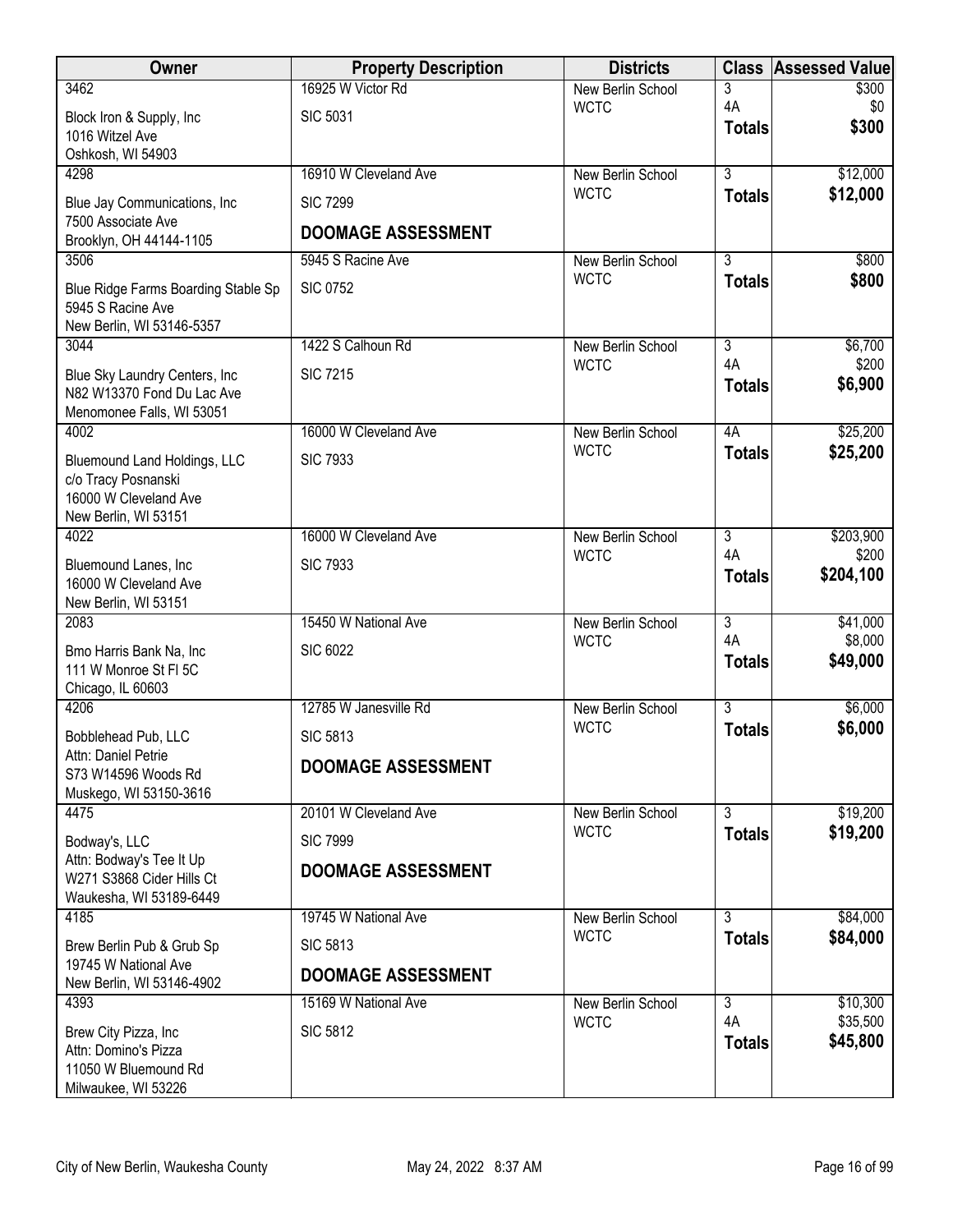| Owner                                                  | <b>Property Description</b>   | <b>Districts</b>                 | <b>Class</b>         | <b>Assessed Value</b> |
|--------------------------------------------------------|-------------------------------|----------------------------------|----------------------|-----------------------|
| 4570                                                   | 3045 S 149th St               | New Berlin School                | 3<br>4A              | \$500                 |
| Brezgel Plumbing, LLC                                  | <b>SIC 1711</b>               | <b>WCTC</b>                      | <b>Totals</b>        | \$0<br>\$500          |
| Attn: Roman Brezgel<br>3045 S 149 St                   |                               |                                  |                      |                       |
| New Berlin, WI 53151-3707                              |                               |                                  |                      |                       |
| 3749                                                   | 4935 S Moorland Rd            | New Berlin School                | $\overline{3}$       | \$21,500              |
| <b>Bridgestone Retail Operations LLC</b>               | <b>SIC 7538</b>               | <b>WCTC</b>                      | 4A                   | \$800                 |
| 351020                                                 |                               |                                  | <b>Totals</b>        | \$22,300              |
| Attn: Boc Tax Dept<br>200 4th Ave South Ste 100        |                               |                                  |                      |                       |
| Nashville, TN 37201                                    |                               |                                  |                      |                       |
| 4403                                                   | 2860 S 171st St               | New Berlin School                | 3                    | \$10,400              |
| Brock-White Co, LLC                                    | <b>SIC 5082</b>               | <b>WCTC</b>                      | <b>Totals</b>        | \$10,400              |
| 2575 Kasota Ave<br>Saint Paul, MN 55108-1504           | <b>DOOMAGE ASSESSMENT</b>     |                                  |                      |                       |
| L1173                                                  | (scattered)                   | New Berlin School                | $\overline{3}$       | \$3,600               |
| Brook Furniture Rental, Inc                            | <b>SIC 7299</b>               | <b>WCTC</b>                      | <b>Totals</b>        | \$3,600               |
| 100 Field Dr Ste 220                                   |                               |                                  |                      |                       |
| Lake Forest, IL 60045<br>2358                          | 16155 W Lincoln Ave           | New Berlin School                | $\overline{3}$       | \$3,600               |
| Bsi Scales, Inc                                        | <b>SIC 5046</b>               | <b>WCTC</b>                      | 4A                   | \$500                 |
| Attn: Robert Laus                                      |                               |                                  | <b>Totals</b>        | \$4,100               |
| 16155 W Lincoln Ave                                    |                               |                                  |                      |                       |
| New Berlin, WI 53151-2832<br>1179                      | 15350 W National Ave Unit 121 | New Berlin School                | $\overline{3}$       | \$12,800              |
| Bucholtz, Neal DDS Sp                                  | <b>SIC 8021</b>               | <b>WCTC</b>                      | 4A                   | \$6,400               |
| 15350 W National Ave                                   |                               |                                  | <b>Totals</b>        | \$19,200              |
| New Berlin, WI 53151-5155                              | <b>DOOMAGE ASSESSMENT</b>     |                                  |                      |                       |
| 2938                                                   | 1700 S Johnson Rd             | New Berlin School<br><b>WCTC</b> | $\overline{3}$<br>4A | \$700<br>\$400        |
| <b>Buckley Tree Service, Inc</b>                       | <b>SIC 0782</b>               |                                  | <b>Totals</b>        | \$1,100               |
| 1700 S Johnson Rd<br>New Berlin, WI 53146              |                               |                                  |                      |                       |
| 4686                                                   | 15333 W National Ave          | <b>MMSD</b>                      | 3                    | \$202,900             |
| Burghardtia, LLC                                       |                               | Aldermanic 5 - Stribl            | 4A                   | \$100,500             |
| d.b.a. Burghardt Sporting Goods                        |                               | New Berlin School<br><b>WCTC</b> | <b>Totals</b>        | \$303,400             |
| 14660 W Capitol Dr<br>Brookfield, WI 53045             |                               |                                  |                      |                       |
| 9382                                                   | 16601 W Glendale Dr           | <b>MMSD</b>                      | $\overline{3}$       | \$9,900               |
| <b>BWG Services, Inc.</b>                              |                               | New Berlin School                | 4A                   | \$200                 |
| 16601 W Glendale Dr                                    |                               | <b>WCTC</b>                      | <b>Totals</b>        | \$10,100              |
| New Berlin, WI 53151<br>4267                           | 16595 W Stratton Dr           |                                  | $\overline{3}$       | \$12,500              |
|                                                        |                               | New Berlin School<br><b>WCTC</b> | 4A                   | \$71,000              |
| Cable Response Tv, LLC<br>Attn: Crtv                   | <b>SIC 7313</b>               |                                  | <b>Totals</b>        | \$83,500              |
| 848 Liberty Dr                                         |                               |                                  |                      |                       |
| Burlington, WI 53105                                   |                               |                                  |                      |                       |
| 4336                                                   | 5245 S Emmer Dr               | New Berlin School<br><b>WCTC</b> | 3<br>4A              | \$28,000<br>\$68,300  |
| Cadence Education, LLC                                 | <b>SIC 8351</b>               |                                  | <b>Totals</b>        | \$96,300              |
| 8800 N Gainey Center Dr Ste 30<br>Scottsdale, AZ 85258 |                               |                                  |                      |                       |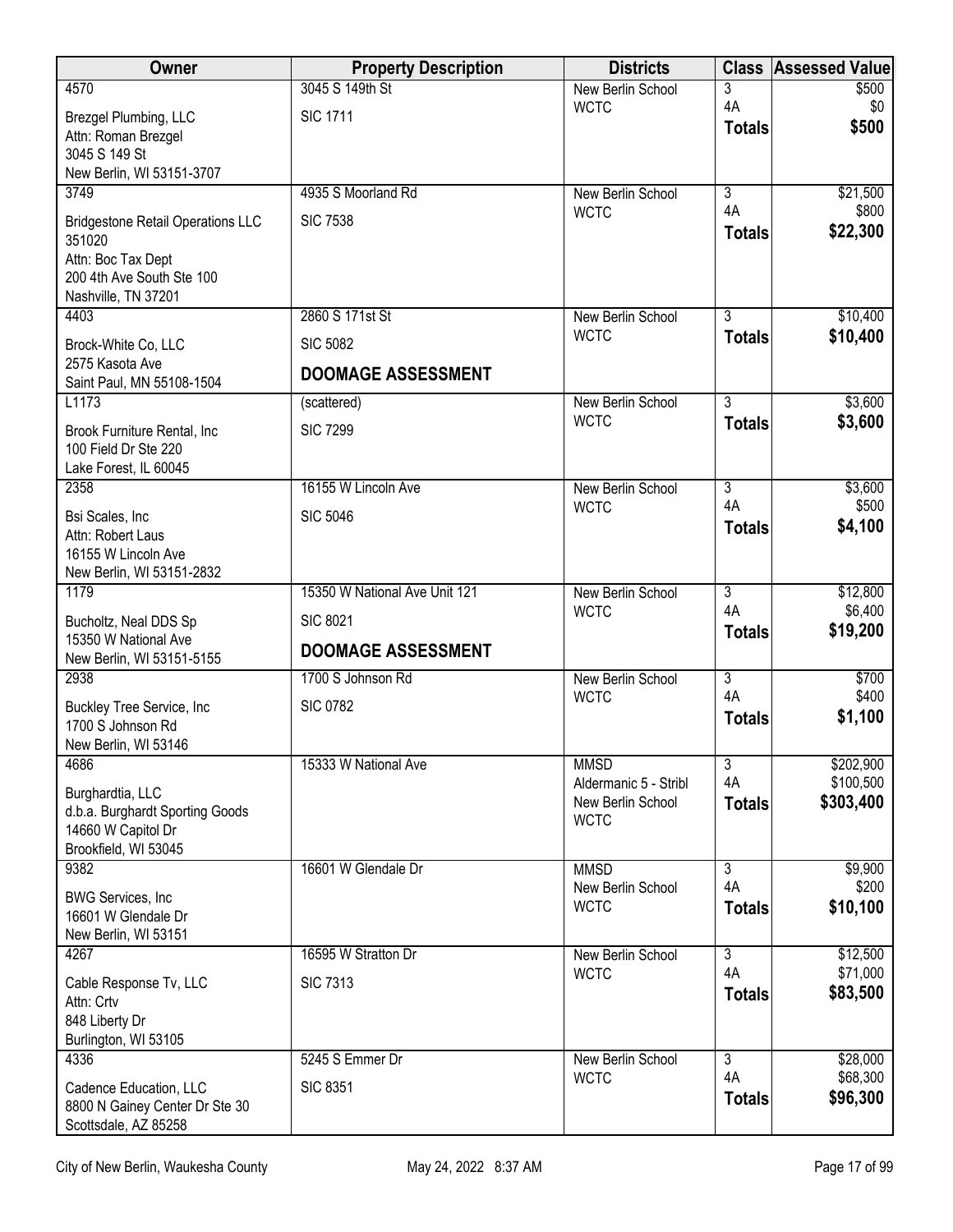| Owner                                                      | <b>Property Description</b> | <b>Districts</b>                 | <b>Class</b>        | Assessed Value      |
|------------------------------------------------------------|-----------------------------|----------------------------------|---------------------|---------------------|
| 4545                                                       | 2730 S Sunnyslope Rd        | New Berlin School                | 3                   | \$6,400             |
| Caliber Collision Centers Co #3354                         | <b>SIC 7531</b>             | <b>WCTC</b>                      | 4A<br><b>Totals</b> | \$9,800<br>\$16,200 |
| c/o Paradigm Tax Group<br>PO Box 800729                    |                             |                                  |                     |                     |
| Dallas, TX 75380                                           |                             |                                  |                     |                     |
| 3453                                                       | 14750 W National Ave        | New Berlin School                | $\overline{3}$      | \$17,800            |
| Caliber Collision, Inc #3341                               | <b>SIC 7531</b>             | <b>WCTC</b>                      | 4A                  | \$7,200             |
| c/o Paradigm Tax Group                                     |                             |                                  | <b>Totals</b>       | \$25,000            |
| PO Box 800729                                              |                             |                                  |                     |                     |
| Dallas, TX 75380<br>L1191                                  | (scattered)                 | New Berlin School                | $\overline{3}$      | \$79,500            |
| Canon Financial Services, Inc.                             | <b>SIC 7359</b>             | <b>WCTC</b>                      | <b>Totals</b>       | \$79,500            |
| PO Box 5008                                                |                             |                                  |                     |                     |
| Mt Laurel, NJ 08054                                        |                             |                                  |                     |                     |
| L2718                                                      | (scattered)                 | New Berlin School                | $\overline{3}$      | \$9,600             |
| Canon Solutions America, Inc.                              | <b>SIC 7299</b>             | <b>WCTC</b>                      | <b>Totals</b>       | \$9,600             |
| Attn: Tax Dept<br>300 Commerce Square Blvd                 |                             |                                  |                     |                     |
| Burlington, NJ 08016                                       |                             |                                  |                     |                     |
| 4361                                                       | 16680 W Cleveland Ave       | New Berlin School                | $\overline{3}$      | \$21,800            |
| Capital Electric Wire and Cable, Inc                       | <b>SIC 5063</b>             | <b>WCTC</b>                      | 4A                  | \$800               |
| 16680 W Cleveland Ave                                      |                             |                                  | <b>Totals</b>       | \$22,600            |
| New Berlin, WI 53151<br>4631                               | 3640 S Moorland Rd          |                                  | $\overline{3}$      |                     |
|                                                            |                             | New Berlin School<br><b>WCTC</b> | <b>Totals</b>       | \$4,000<br>\$4,000  |
| Cappoochino's Dog Wash, LLC<br>Attn: Amy Bruggnik          |                             |                                  |                     |                     |
| 3640 S Moorland Rd                                         | <b>DOOMAGE ASSESSMENT</b>   |                                  |                     |                     |
| New Berlin, WI 53151-5147                                  |                             |                                  |                     |                     |
| 4396                                                       | 21415 W Greenfield Ave      | New Berlin School<br><b>WCTC</b> | $\overline{3}$      | \$5,600             |
| Caravella Agency, LLC                                      | <b>SIC 6411</b>             |                                  | <b>Totals</b>       | \$5,600             |
| 21415 W Greenfield Ave<br>New Berlin, WI 53146             | <b>DOOMAGE ASSESSMENT</b>   |                                  |                     |                     |
| 4437                                                       | 15177 W National Ave        | New Berlin School                | 1                   | \$57,600            |
| Cardinal Financial Company,,, LP                           | <b>SIC 6162</b>             | <b>WCTC</b>                      | <b>Totals</b>       | \$57,600            |
| 3701 Arco Corporate Dr Ste 200<br>Charlotte, NC 28273-7204 | <b>DOOMAGE ASSESSMENT</b>   |                                  |                     |                     |
| 9262                                                       | 17500 W Liberty Ln          | New Berlin School                | $\overline{3}$      | \$4,000             |
| Cardinal Homes, LLC                                        | <b>SIC 1799</b>             | <b>WCTC</b>                      | <b>Totals</b>       | \$4,000             |
| Attn: Rebecca L Bergmann                                   | <b>DOOMAGE ASSESSMENT</b>   |                                  |                     |                     |
| 17500 W Liberty Ln<br>New Berlin, WI 53146-2109            |                             |                                  |                     |                     |
| 4644                                                       | 5000 S Towne Dr             | New Berlin School                | $\overline{3}$      | \$91,400            |
| Cardinia Real Estate, LLC                                  |                             | <b>WCTC</b>                      | <b>Totals</b>       | \$91,400            |
| Attn: John Beck                                            |                             |                                  |                     |                     |
| PO Box 548                                                 |                             |                                  |                     |                     |
| Glen Rock, NJ 07452                                        |                             |                                  |                     |                     |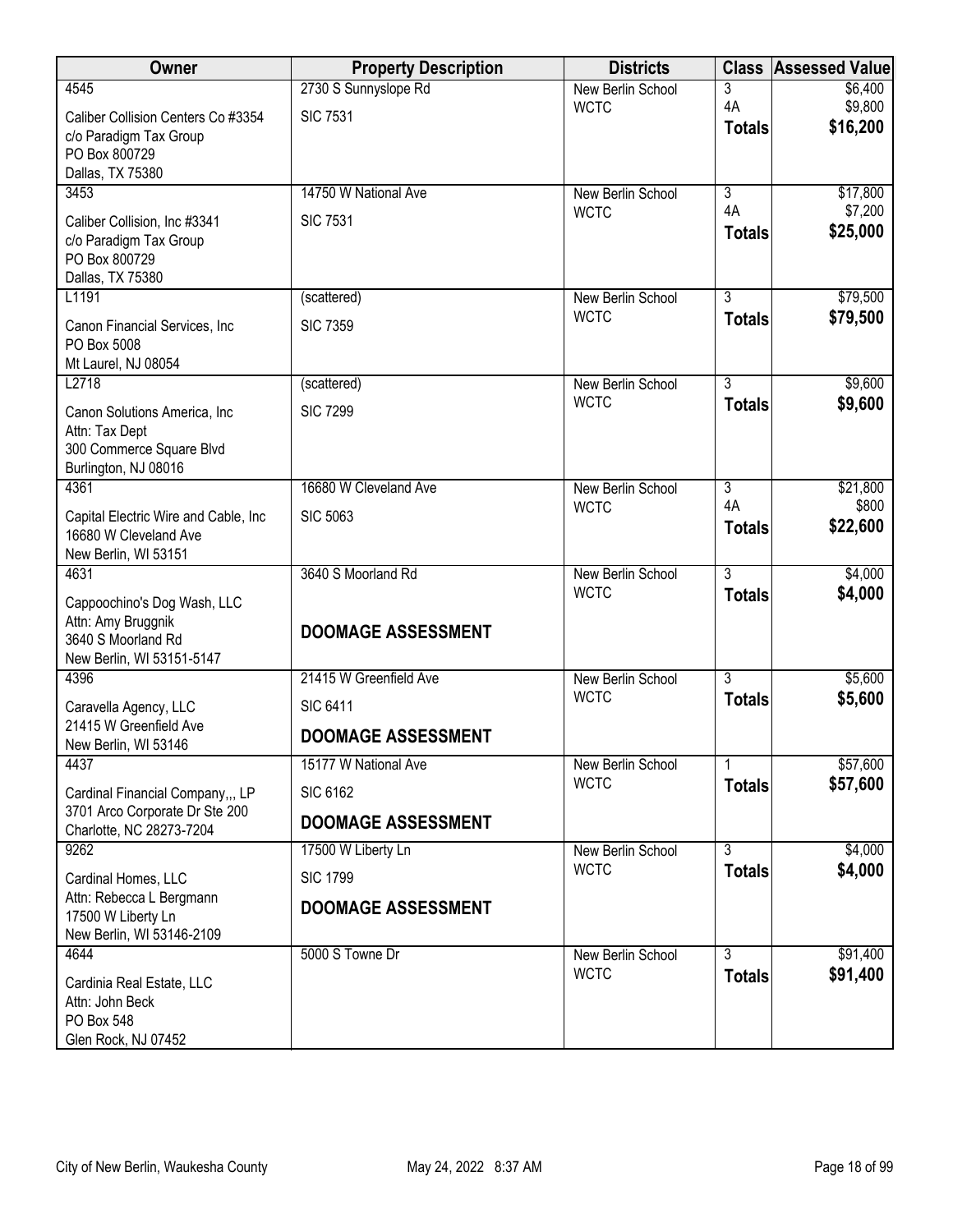| <b>Owner</b>                                                                                                                       | <b>Property Description</b>                  | <b>Districts</b>                                                |                           | <b>Class Assessed Value</b> |
|------------------------------------------------------------------------------------------------------------------------------------|----------------------------------------------|-----------------------------------------------------------------|---------------------------|-----------------------------|
| 4645                                                                                                                               | 5050 S Towne Dr                              | New Berlin School                                               |                           | \$43,300                    |
| Cardinia Real Estate, LLC<br>Attn: John Beck<br>PO Box 548<br>Glen Rock, NJ 07452                                                  |                                              | <b>WCTC</b>                                                     | <b>Totals</b>             | \$43,300                    |
| 1195                                                                                                                               | 15350 W National Ave Unit 106                | <b>New Berlin School</b>                                        | $\overline{3}$            | \$700                       |
| Care & Counsel SC, Inc<br>Attn: John P Rader<br>15350 W National Ave<br>New Berlin, WI 53151-4518                                  | <b>SIC 8049</b>                              | <b>WCTC</b>                                                     | 4A<br><b>Totals</b>       | \$1,600<br>\$2,300          |
| 4653                                                                                                                               | 3840 S Moorland Rd                           | <b>MMSD</b>                                                     | 3                         | \$85,400                    |
| CareVet, LLC<br>d.b.a. New Berlin Animal Hospital<br>Attn: Stephanie Evans<br>8008 Carondelet Ave<br>St Louis, MO 63105            |                                              | Aldermanic 2 -<br>Garrigues<br>New Berlin School<br><b>WCTC</b> | 4A<br><b>Totals</b>       | \$9,600<br>\$95,000         |
| 4205                                                                                                                               | 15705 W Beloit Rd                            | New Berlin School                                               | 3                         | \$67,700                    |
| Carisch, Inc.                                                                                                                      | <b>SIC 5812</b>                              | <b>WCTC</b>                                                     | <b>Totals</b>             | \$67,700                    |
| d.b.a. Arby's New Berlin #065<br>Attn: Manager - Personal Property Tax<br>Notice<br>15705 W Beloit Rd<br>New Berlin, WI 53151-7311 | <b>DOOMAGE ASSESSMENT</b>                    |                                                                 |                           |                             |
| 4493                                                                                                                               | 1739 S Craftsman Dr                          | New Berlin School                                               | $\overline{3}$            | \$1,800                     |
| Carriage Homes, LLC<br>Attn: Suzanne Navin<br>N108 W16546 Carriage Ave<br>Germantown, WI 53022-4037                                | <b>SIC 8361</b><br><b>DOOMAGE ASSESSMENT</b> | <b>WCTC</b>                                                     | <b>Totals</b>             | \$1,800                     |
| 3576                                                                                                                               | 16800 W Ryerson Rd                           | New Berlin School                                               | 3                         | \$4,300                     |
| Carrolls, LLC<br>c/o Marvin F Poer & Co<br>PO Box 802206<br>Dallas, TX 75380                                                       |                                              | <b>WCTC</b>                                                     | 4A<br><b>Totals</b>       | \$2,200<br>\$6,500          |
| 1175                                                                                                                               | 14700 W National Ave                         | New Berlin School                                               | $\overline{3}$            | \$7,500                     |
| Casey Chiropractic Clinic, Inc.<br>14700 W National Ave<br>New Berlin, WI 53151-4435                                               | <b>SIC 8041</b>                              | <b>WCTC</b>                                                     | 4A<br><b>Totals</b>       | \$1,800<br>\$9,300          |
| L1203                                                                                                                              | (scattered)                                  | New Berlin School                                               | $\overline{\overline{3}}$ | \$800                       |
| Casper, TJ Coffee Co<br>Attn: Casper Coffee Co<br>6746 N Sidney Pl<br>Glendale, WI 53209                                           | <b>SIC 7299</b>                              | <b>WCTC</b>                                                     | <b>Totals</b>             | \$800                       |
| 3415                                                                                                                               | 19700 W Cleveland Ave                        | New Berlin School                                               | 3                         | \$3,100                     |
| Castle Senior Living, Inc<br>Attn: Victorian Castle<br>13050 W Cleveland Ave<br>New Berlin, WI 53151                               | <b>SIC 8361</b>                              | <b>WCTC</b>                                                     | 4A<br><b>Totals</b>       | \$20,900<br>\$24,000        |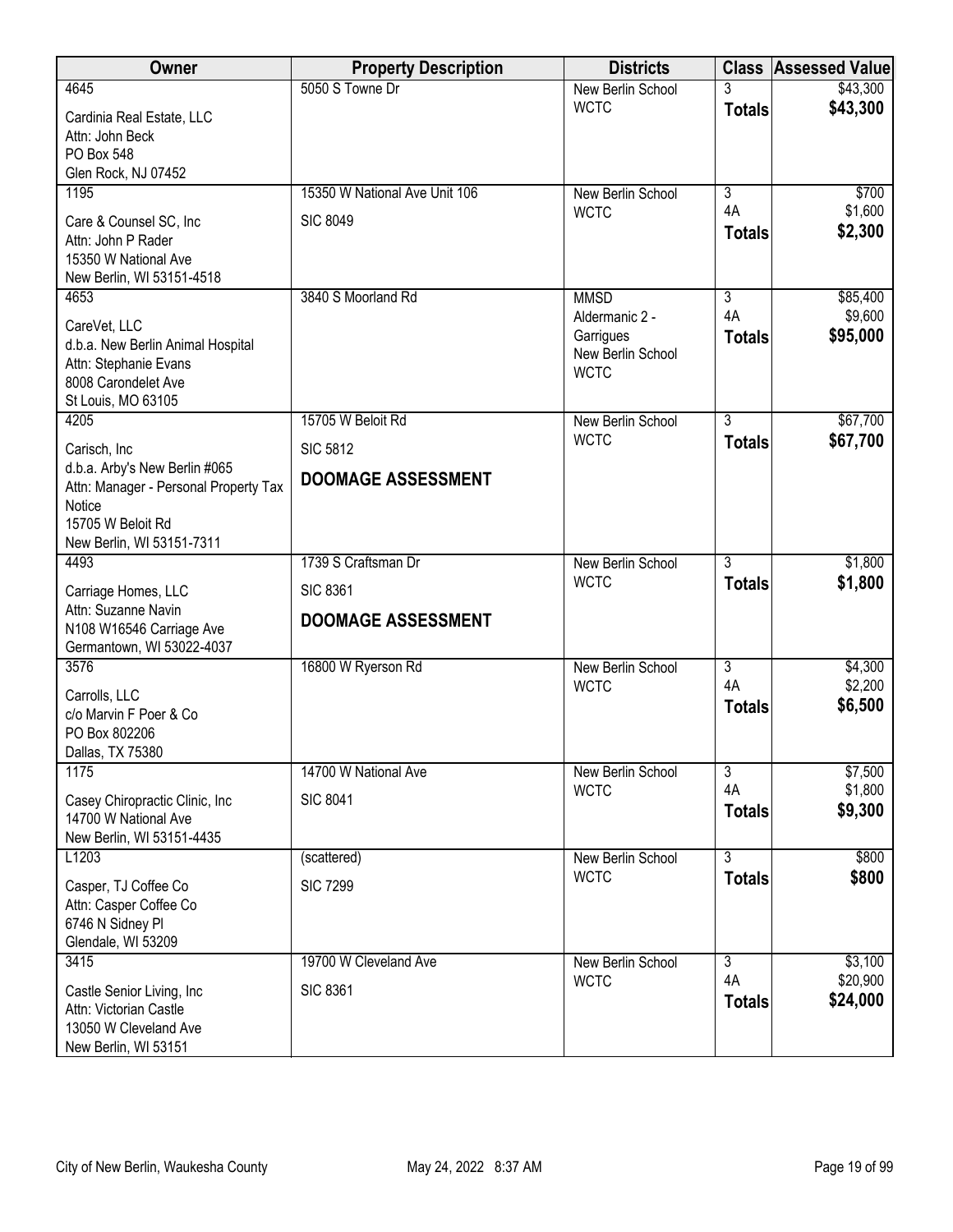| Owner                                                     | <b>Property Description</b> | <b>Districts</b>                 | <b>Class</b>         | <b>Assessed Value</b> |
|-----------------------------------------------------------|-----------------------------|----------------------------------|----------------------|-----------------------|
| 4389                                                      | 2051 S Moorland Rd          | New Berlin School                |                      | \$104,000             |
| Cave Enterprises Operations, LLC                          | <b>SIC 5812</b>             | <b>WCTC</b>                      | <b>Totals</b>        | \$104,000             |
| d.b.a. Burger King                                        | <b>DOOMAGE ASSESSMENT</b>   |                                  |                      |                       |
| Attn: Burger King #24718<br>1624 W 18th St                |                             |                                  |                      |                       |
| Chicago, IL 60608-2836                                    |                             |                                  |                      |                       |
| 4100                                                      | 2105 S 170th St             | New Berlin School                | $\overline{3}$       | \$16,400              |
| Central Bark Doggy Day Care, LLC                          | <b>SIC 8999</b>             | <b>WCTC</b>                      | 4A                   | \$14,400              |
| Attn: Alan & Christy Stanczak                             |                             |                                  | <b>Totals</b>        | \$30,800              |
| 2105 S 170 St                                             |                             |                                  |                      |                       |
| New Berlin, WI 53151<br>4015                              | 2608 S 162nd St             | New Berlin School                | $\overline{3}$       | \$100                 |
|                                                           |                             | <b>WCTC</b>                      | 4A                   | \$700                 |
| <b>Central Door Solutions Co</b><br>1430 Contractors Blvd | <b>SIC 4225</b>             |                                  | <b>Totals</b>        | \$800                 |
| Plover, WI 54467                                          |                             |                                  |                      |                       |
| 1206                                                      | 3240 S Wehr Rd              | New Berlin School                | $\overline{3}$       | \$800                 |
| Central Services Co, Inc                                  | <b>SIC 1799</b>             | <b>WCTC</b>                      | <b>Totals</b>        | \$800                 |
| 3240 S Wehr Rd                                            | <b>DOOMAGE ASSESSMENT</b>   |                                  |                      |                       |
| New Berlin, WI 53146-2540                                 |                             |                                  |                      |                       |
| 4654                                                      | 16995 W Victor Rd           | <b>MMSD</b><br>Aldermanic 2 -    | 4A                   | \$800                 |
| Cervantes Roof VAC, LLC                                   |                             | Garrigues                        | <b>Totals</b>        | \$800                 |
| 16995 W Victor Rd                                         |                             | New Berlin School                |                      |                       |
| New Berlin, WI 53151                                      |                             | <b>WCTC</b>                      |                      |                       |
| 1211                                                      | 1850 S Calhoun Rd           | New Berlin School<br><b>WCTC</b> | $\overline{3}$<br>4A | \$43,000<br>\$4,100   |
| Champion Companies of WI, Inc                             | <b>SIC 1799</b>             |                                  | <b>Totals</b>        | \$47,100              |
| 1850 S Calhoun Rd<br>New Berlin, WI 53151-1399            |                             |                                  |                      |                       |
| 4223                                                      | 16550 W Glendale Dr         | New Berlin School                | $\overline{3}$       | \$26,400              |
|                                                           | <b>SIC 2431</b>             | <b>WCTC</b>                      | 4A                   | \$13,000              |
| Champion Window Comp of Milw, LLC<br>16550 W Glendale Dr  |                             |                                  | <b>Totals</b>        | \$39,400              |
| New Berlin, WI 53151                                      |                             |                                  |                      |                       |
| 1213                                                      | 18600 W National Ave        | New Berlin School                | $\overline{3}$       | \$200                 |
| Chappel Sports, Inc.                                      | <b>SIC 7389</b>             | <b>WCTC</b>                      | 4A                   | \$200<br>\$400        |
| 18600 W National Ave                                      |                             |                                  | <b>Totals</b>        |                       |
| New Berlin, WI 53146                                      |                             |                                  | 4A                   |                       |
| L3417                                                     | (scattered)                 | New Berlin School<br><b>WCTC</b> | <b>Totals</b>        | \$16,300<br>\$16,300  |
| Chep Usa                                                  | <b>SIC 7359</b>             |                                  |                      |                       |
| 5897 Windward Pkwy<br>Alpharetta, GA 30005                |                             |                                  |                      |                       |
| 4649                                                      | 16600 W National Ave        | New Berlin School                | 3                    | \$7,600               |
| Cheroenhaka Nottoway Enterprises, LLO                     | <b>SIC 1521</b>             | <b>WCTC</b>                      | <b>Totals</b>        | \$7,600               |
| d.b.a. Dakota Intertek Corporation                        |                             |                                  |                      |                       |
| Attn: Jae Kang                                            |                             |                                  |                      |                       |
| 27345 Aquia Path                                          |                             |                                  |                      |                       |
| Courtland, VA 23837<br>L4575                              | (scattered)                 | New Berlin School                | 3                    | \$52,300              |
|                                                           |                             | <b>WCTC</b>                      | <b>Totals</b>        | \$52,300              |
| CHG-Meridian Usa Corp<br>Attn: Property Tax Department    | <b>SIC 7359</b>             |                                  |                      |                       |
| 7303 SE Lake Rd                                           |                             |                                  |                      |                       |
| Portland, OR 97267                                        |                             |                                  |                      |                       |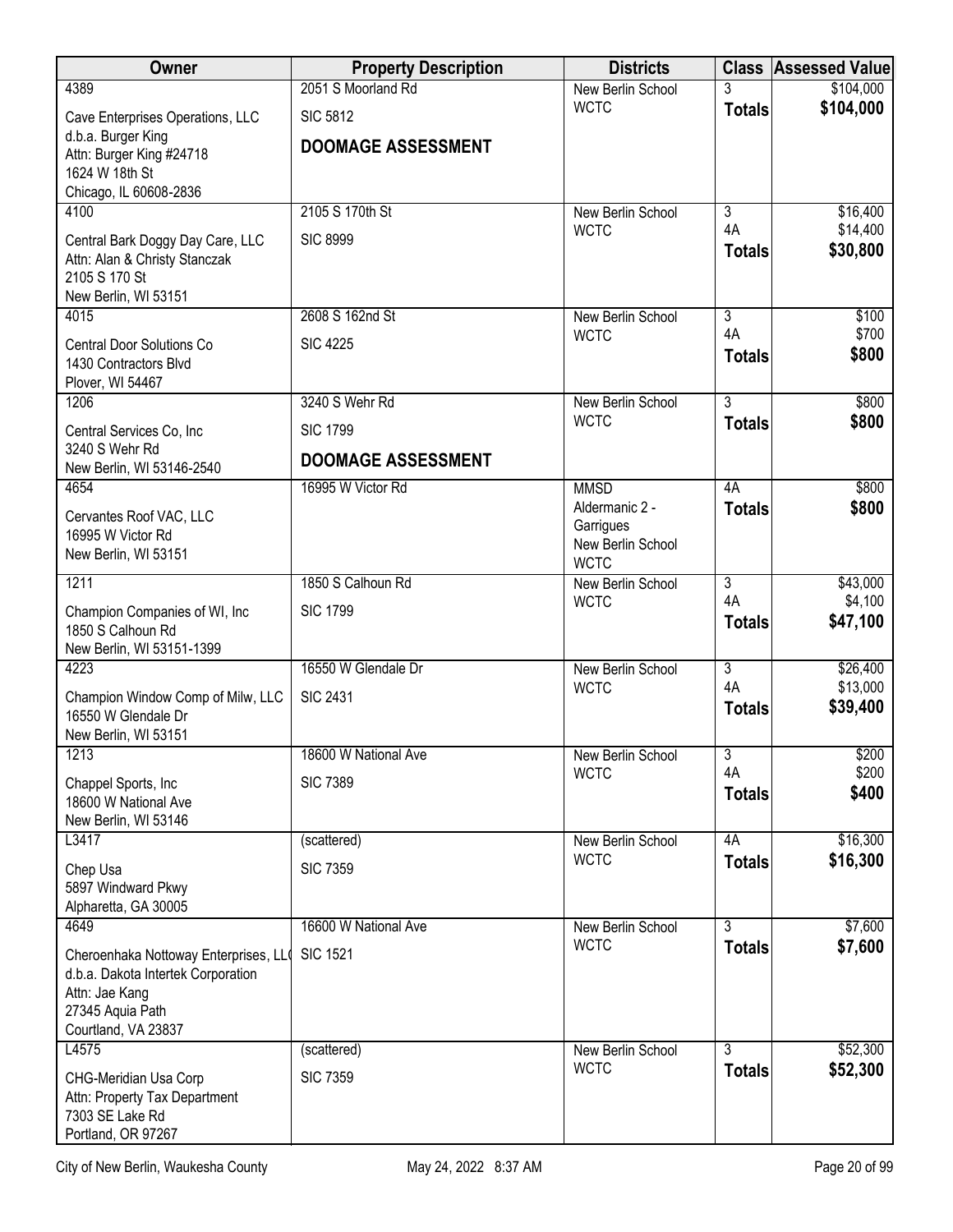| Owner                                                                                                                                       | <b>Property Description</b>   | <b>Districts</b>         |                      | <b>Class Assessed Value</b> |
|---------------------------------------------------------------------------------------------------------------------------------------------|-------------------------------|--------------------------|----------------------|-----------------------------|
| L3812                                                                                                                                       | (scattered)                   | New Berlin School        |                      | \$128,000                   |
| CHG-Meridian Usa Corp<br>Attn: Property Tax Department<br>7303 SE Lake Rd<br>Portland, OR 97267                                             | <b>SIC 7359</b>               | <b>WCTC</b>              | <b>Totals</b>        | \$128,000                   |
| 4050                                                                                                                                        | 15255 W National Ave          | New Berlin School        | $\overline{3}$       | \$1,900                     |
| Children of America Co<br>5300 W Atlantic Ave #700<br>Delray Beach, FL 33484                                                                | <b>SIC 8351</b>               | <b>WCTC</b>              | 4A<br><b>Totals</b>  | \$3,600<br>\$5,500          |
| 3636                                                                                                                                        | 4855 S Moorland Rd            | New Berlin School        | $\overline{3}$       | \$60,700                    |
| Children's Medical Group, Inc<br>Attn: Forest View Pediatrics<br>9000 W Wisconsin Ave<br>PO Box 1997 mailstation 900<br>Milwaukee, WI 53201 | <b>SIC 8069</b>               | <b>WCTC</b>              | 4A<br><b>Totals</b>  | \$82,300<br>\$143,000       |
| 4167                                                                                                                                        | 14145 W Greenfield Ave        | New Berlin School        | $\overline{3}$       | \$8,200                     |
| Children's Orchard Co<br>14145 W Greenfield Ave<br>New Berlin, WI 53151                                                                     | <b>SIC 5931</b>               | <b>WCTC</b>              | 4A<br><b>Totals</b>  | \$6,100<br>\$14,300         |
| 2697                                                                                                                                        | 15820 W National Ave          | New Berlin School        | $\overline{3}$       | \$17,800                    |
| China Dragon Restaurant Co<br>15820 W National Ave<br>New Berlin, WI 53151-5121                                                             | <b>SIC 5812</b>               | <b>WCTC</b>              | 4A<br><b>Totals</b>  | \$200<br>\$18,000           |
| 3930                                                                                                                                        | 13198 W National Ave          | <b>West Allis School</b> | $\overline{3}$       | \$300                       |
| Christopher J Egner Sp<br>Attn: Sun Room Sales & Construction<br>3407 S Glen Park Ct<br>New Berlin, WI 53151                                | <b>SIC 5999</b>               | <b>MATC</b>              | 4A<br><b>Totals</b>  | \$100<br>\$400              |
| 2880                                                                                                                                        | 16595 W Stratton Dr           | New Berlin School        | $\overline{3}$       | \$100,800                   |
| Christopher Morgan, LLC<br>16595 W Stratton Dr<br>New Berlin, WI 53151-7301                                                                 | <b>SIC 5072</b>               | <b>WCTC</b>              | 4A<br><b>Totals</b>  | \$60,500<br>\$161,300       |
| 3602                                                                                                                                        | 15350 W National Ave Unit 101 | New Berlin School        | $\overline{3}$       | \$2,400                     |
| Christopher S Carson Sp                                                                                                                     | <b>SIC 8111</b>               | <b>WCTC</b>              | <b>Totals</b>        | \$2,400                     |
| Attn: Attorney at Law<br>15350 W National Ave<br>New Berlin, WI 53151                                                                       | <b>DOOMAGE ASSESSMENT</b>     |                          |                      |                             |
| 4003                                                                                                                                        | 3612 S Moorland Rd            | New Berlin School        | $\overline{3}$       | \$12,500                    |
| Chumley's Pub/Chris Burr, Inc.<br>3612 S Moorland Rd<br>New Berlin, WI 53151-5145                                                           | <b>SIC 5813</b>               | <b>WCTC</b>              | 4A<br><b>Totals</b>  | \$100<br>\$12,600           |
| 3237                                                                                                                                        | 15250 W National Ave          | New Berlin School        | $\overline{3}$<br>4A | \$24,800                    |
| Church & Chapel Funeral Services, Inc.<br>Attn: Ted Larsen<br>1875 N Calhoun Rd<br>Brookfield, WI 53005                                     | <b>SIC 7261</b>               | <b>WCTC</b>              | <b>Totals</b>        | \$4,300<br>\$29,100         |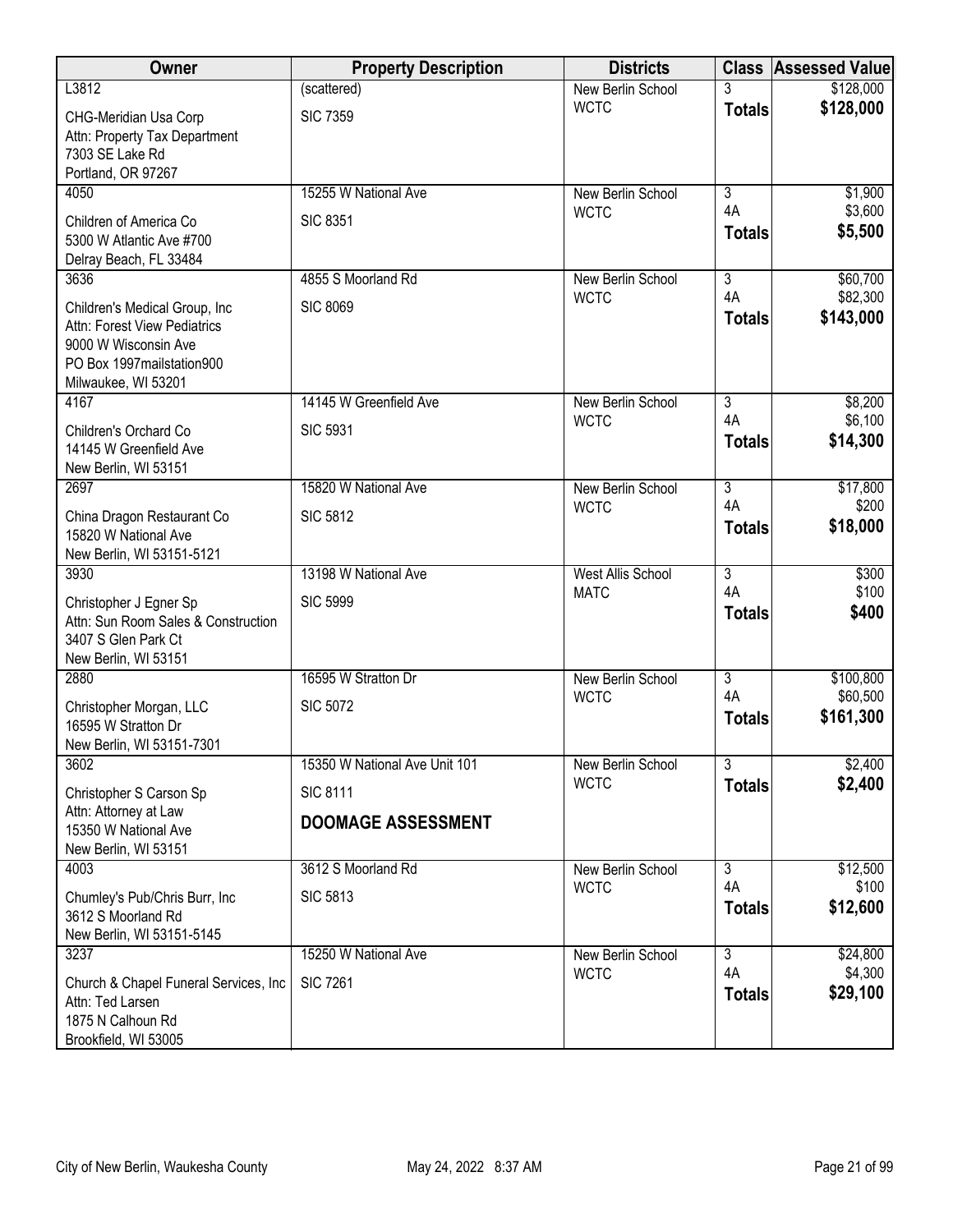| Owner                                                    | <b>Property Description</b> | <b>Districts</b>                 |                                 | <b>Class Assessed Value</b> |
|----------------------------------------------------------|-----------------------------|----------------------------------|---------------------------------|-----------------------------|
| 1222                                                     | 12480 W Beloit Rd           | New Berlin School                |                                 | \$400                       |
| Church Bros Upholstery                                   | <b>SIC 2512</b>             | <b>WCTC</b>                      | <b>Totals</b>                   | \$400                       |
| Attn: Daniel J Church<br>12480 W Beloit Rd               | <b>DOOMAGE ASSESSMENT</b>   |                                  |                                 |                             |
| New Berlin, WI 53151-6922                                |                             |                                  |                                 |                             |
| 3049                                                     | 15345 W Coffee Rd           | New Berlin School                | $\overline{3}$                  | \$520,000                   |
| Cingular Supply,,, LP                                    | <b>SIC 3663</b>             | <b>WCTC</b>                      | <b>Totals</b>                   | \$520,000                   |
| Attn: Property Tax Department                            | <b>DOOMAGE ASSESSMENT</b>   |                                  |                                 |                             |
| 909 Chestnut St Rm 36M1<br>Saint Louis, MO 63101-2065    |                             |                                  |                                 |                             |
| L4233                                                    | (scattered)                 | New Berlin School                | 3                               | \$114,800                   |
| CIT Bank Na, Inc                                         | <b>SIC 7359</b>             | <b>WCTC</b>                      | <b>Totals</b>                   | \$114,800                   |
| c/o Ryan LLC Property Tax Compliance                     |                             |                                  |                                 |                             |
| PO Box 460709                                            |                             |                                  |                                 |                             |
| Houston, TX 77056<br>L3816                               | (scattered)                 | New Berlin School                | $\overline{3}$                  | \$5,400                     |
|                                                          | <b>SIC 7359</b>             | <b>WCTC</b>                      | <b>Totals</b>                   | \$5,400                     |
| CIT Finance, LLC<br>c/o Ryan LLC Property Tax Compliance |                             |                                  |                                 |                             |
| PO Box 460709                                            |                             |                                  |                                 |                             |
| Houston, TX 77056                                        |                             |                                  |                                 |                             |
| 2939                                                     | 15815 W National Ave        | New Berlin School<br><b>WCTC</b> | $\overline{3}$<br><b>Totals</b> | \$21,600<br>\$21,600        |
| Citgo, Inc<br>Attn: Amin Bhimani                         | <b>SIC 5541</b>             |                                  |                                 |                             |
| 15815 W National Ave                                     | <b>DOOMAGE ASSESSMENT</b>   |                                  |                                 |                             |
| New Berlin, WI 53151-5120                                |                             |                                  |                                 |                             |
| 2429                                                     | 5450 S Moorland Rd          | New Berlin School<br><b>WCTC</b> | $\overline{3}$<br>4A            | \$31,700<br>\$400           |
| Citizen's Bank, Inc                                      | <b>SIC 6022</b>             |                                  | <b>Totals</b>                   | \$32,100                    |
| PO Box 223<br>Mukwonago, WI 53149-0223                   |                             |                                  |                                 |                             |
| 4317                                                     | 14900 W Library Ln          | New Berlin School                | $\overline{3}$                  | \$83,300                    |
| City Center at Deer Creek II, LLC                        | <b>SIC 6531</b>             | <b>WCTC</b>                      | <b>Totals</b>                   | \$83,300                    |
| 1295 Northland Dr Ste 270                                |                             |                                  |                                 |                             |
| Mendota Heights, MN 55120                                |                             |                                  |                                 |                             |
| 1186                                                     | 16915 W Victor Rd           | New Berlin School<br><b>WCTC</b> | $\overline{3}$<br>4A            | \$45,600<br>\$32,700        |
| Cj & Associates, Inc.<br>16915 W Victor Rd               | <b>SIC 5072</b>             |                                  | <b>Totals</b>                   | \$78,300                    |
| New Berlin, WI 53151                                     |                             |                                  |                                 |                             |
| 2830                                                     | 2757 S 130th St             | West Allis School                | $\overline{3}$                  | \$11,200                    |
| CJ's SP                                                  | <b>SIC 8351</b>             | <b>MATC</b>                      | <b>Totals</b>                   | \$11,200                    |
| Attn: Charmaine Janik                                    | <b>DOOMAGE ASSESSMENT</b>   |                                  |                                 |                             |
| 2757 S 130th St<br>New Berlin, WI 53151-4033             |                             |                                  |                                 |                             |
| 3481                                                     | 4575 S Moorland Rd          | New Berlin School                | $\overline{3}$                  | \$2,400                     |
| CK Electric, LLC                                         | <b>SIC 1731</b>             | <b>WCTC</b>                      | <b>Totals</b>                   | \$2,400                     |
| c/o Dale M. Resch                                        | <b>DOOMAGE ASSESSMENT</b>   |                                  |                                 |                             |
| 4575 S Moorland Rd                                       |                             |                                  |                                 |                             |
| New Berlin, WI 53151                                     |                             |                                  |                                 |                             |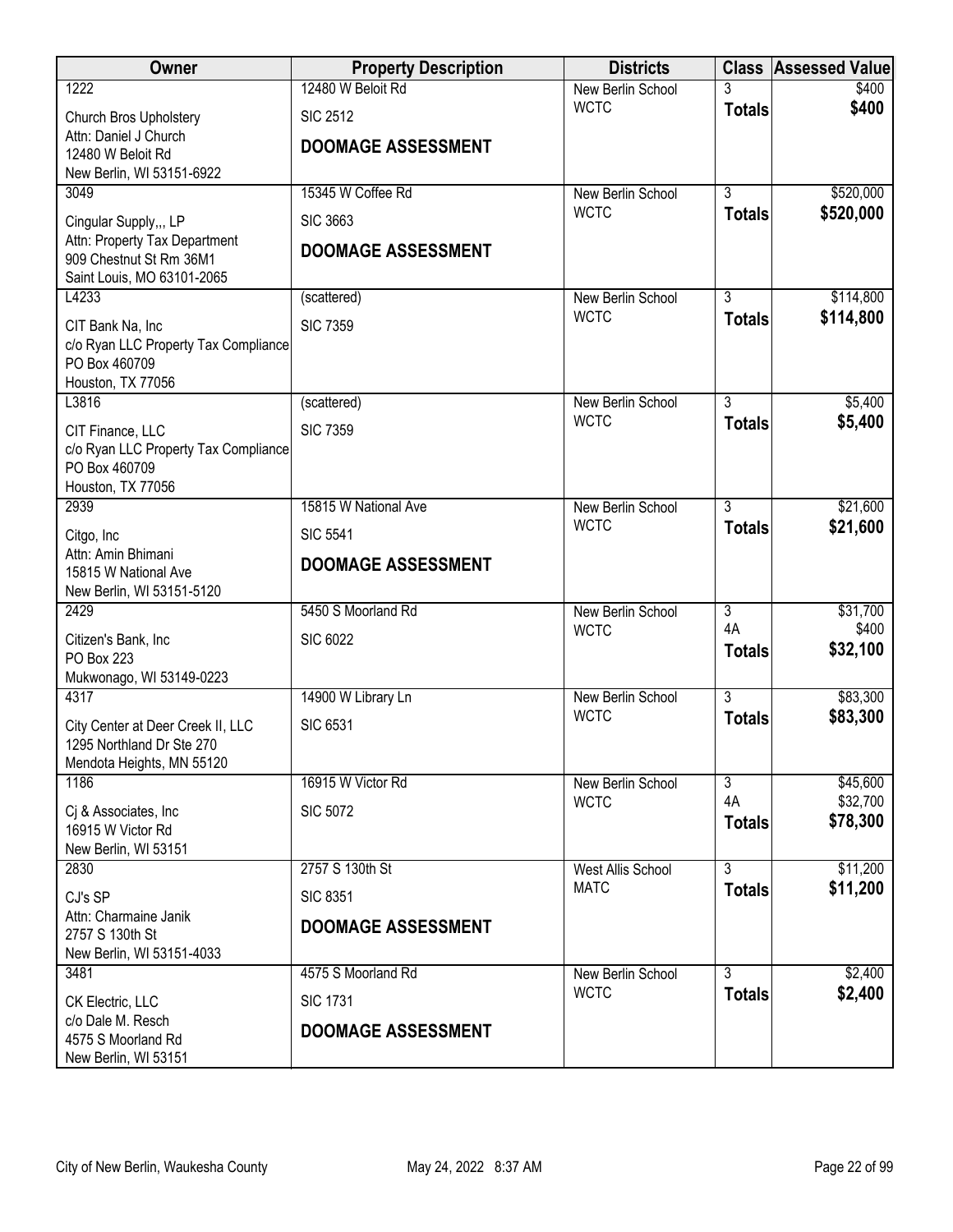|                                                           | <b>Property Description</b>   | <b>Districts</b>                 | <b>Class</b>                    | <b>Assessed Value</b> |
|-----------------------------------------------------------|-------------------------------|----------------------------------|---------------------------------|-----------------------|
| 1230                                                      | 15140 W National Ave          | New Berlin School                | 3                               | \$700                 |
| Classic Cut Sp                                            | <b>SIC 7231</b>               | <b>WCTC</b>                      | 4A<br><b>Totals</b>             | \$100<br>\$800        |
| Attn: Ernest Rickard<br>15140 W National Ave              |                               |                                  |                                 |                       |
| New Berlin, WI 53151-5151                                 |                               |                                  |                                 |                       |
| 4488                                                      | 15975 W National Ave Unit 101 | New Berlin School                | $\overline{3}$                  | \$5,600               |
| Clear Flo Plumbing, LLC                                   | <b>SIC 1711</b>               | <b>WCTC</b>                      | <b>Totals</b>                   | \$5,600               |
| 15975 W National Ave<br>New Berlin, WI 53151-5501         | <b>DOOMAGE ASSESSMENT</b>     |                                  |                                 |                       |
| 4549                                                      | 17000 W Rogers Dr             | New Berlin School                | $\overline{3}$                  | \$4,400               |
| Clear Home Self Storage Co                                | <b>SIC 4225</b>               | <b>WCTC</b>                      | <b>Totals</b>                   | \$4,400               |
| 17000 W Rogers Dr                                         | <b>DOOMAGE ASSESSMENT</b>     |                                  |                                 |                       |
| New Berlin, WI 53151-2233<br>3028                         | 15807 W National Ave Unit 6   | New Berlin School                | $\overline{3}$                  | \$1,500               |
|                                                           |                               | <b>WCTC</b>                      | 4A                              | \$2,100               |
| Clearwater Spa, LLC<br>Attn: Julie A Kramer               | <b>SIC 7231</b>               |                                  | <b>Totals</b>                   | \$3,600               |
| 14101 W Prospect Pl                                       |                               |                                  |                                 |                       |
| New Berlin, WI 53151                                      |                               |                                  |                                 |                       |
| 3450                                                      | 14000 W Cleveland Ave         | New Berlin School<br><b>WCTC</b> | $\overline{3}$<br>4A            | \$92,800<br>\$100     |
| Cleveland Pub, Inc<br>Attn: Matthew Lee                   | <b>SIC 5813</b>               |                                  | <b>Totals</b>                   | \$92,900              |
| PO Box 848                                                |                               |                                  |                                 |                       |
| Menomonee Falls, WI 53052                                 |                               |                                  |                                 |                       |
| 4322                                                      | 15300 W Grange Ave            | New Berlin School<br><b>WCTC</b> | $\overline{3}$<br><b>Totals</b> | \$2,500<br>\$2,500    |
| Club Demonstration Services, Inc.<br>Attn: Tax Department | <b>SIC 5999</b>               |                                  |                                 |                       |
| 15310 Barranca Phwy Ste 100                               |                               |                                  |                                 |                       |
| Irvine, CA 92618                                          |                               |                                  |                                 |                       |
| 3964                                                      | 14011 W Greenfield Ave        | New Berlin School<br><b>WCTC</b> | 3<br>4A                         | \$2,800<br>\$2,400    |
| CM Nail Spa Sp                                            | <b>SIC 7231</b>               |                                  | <b>Totals</b>                   | \$5,200               |
| 14011 W Greenfield Ave<br>New Berlin, WI 53151            |                               |                                  |                                 |                       |
| L1233                                                     | (scattered)                   | New Berlin School                | 4A                              | \$33,900              |
| Coca-Cola Refreshments, Inc.                              | <b>SIC 7359</b>               | <b>WCTC</b>                      | <b>Totals</b>                   | \$33,900              |
| Attn: Fountain Property Tax -Nat 8                        |                               |                                  |                                 |                       |
| PO Box 1734<br>Atlanta, GA 30301                          |                               |                                  |                                 |                       |
| 2934                                                      | 15366 W Beloit Rd Unit 100    | New Berlin School                | $\overline{3}$                  | \$14,700              |
| Cocina Real, Inc                                          | <b>SIC 5812</b>               | <b>WCTC</b>                      | 4A                              | \$24,400              |
| 15366 W Beloit Rd                                         |                               |                                  | <b>Totals</b>                   | \$39,100              |
| New Berlin, WI 53151<br>L4702                             | (scattered)                   | New Berlin School                | 3                               | \$6,400               |
|                                                           |                               | <b>WCTC</b>                      | <b>Totals</b>                   | \$6,400               |
| Coinstar Asset Holdings, LLC<br>PO Box 72210              |                               |                                  |                                 |                       |
| Phoenix, AZ 85050                                         |                               |                                  |                                 |                       |
| 3621                                                      | 2725 S Moorland Rd Unit 102   | New Berlin School<br><b>WCTC</b> | $\overline{3}$<br>4A            | \$3,400<br>\$600      |
| Coldwell Banker Homesale Realty, Inc.                     | <b>SIC 6531</b>               |                                  | <b>Totals</b>                   | \$4,000               |
| 2725 S Moorland Rd Unit 102<br>New Berlin, WI 53151       |                               |                                  |                                 |                       |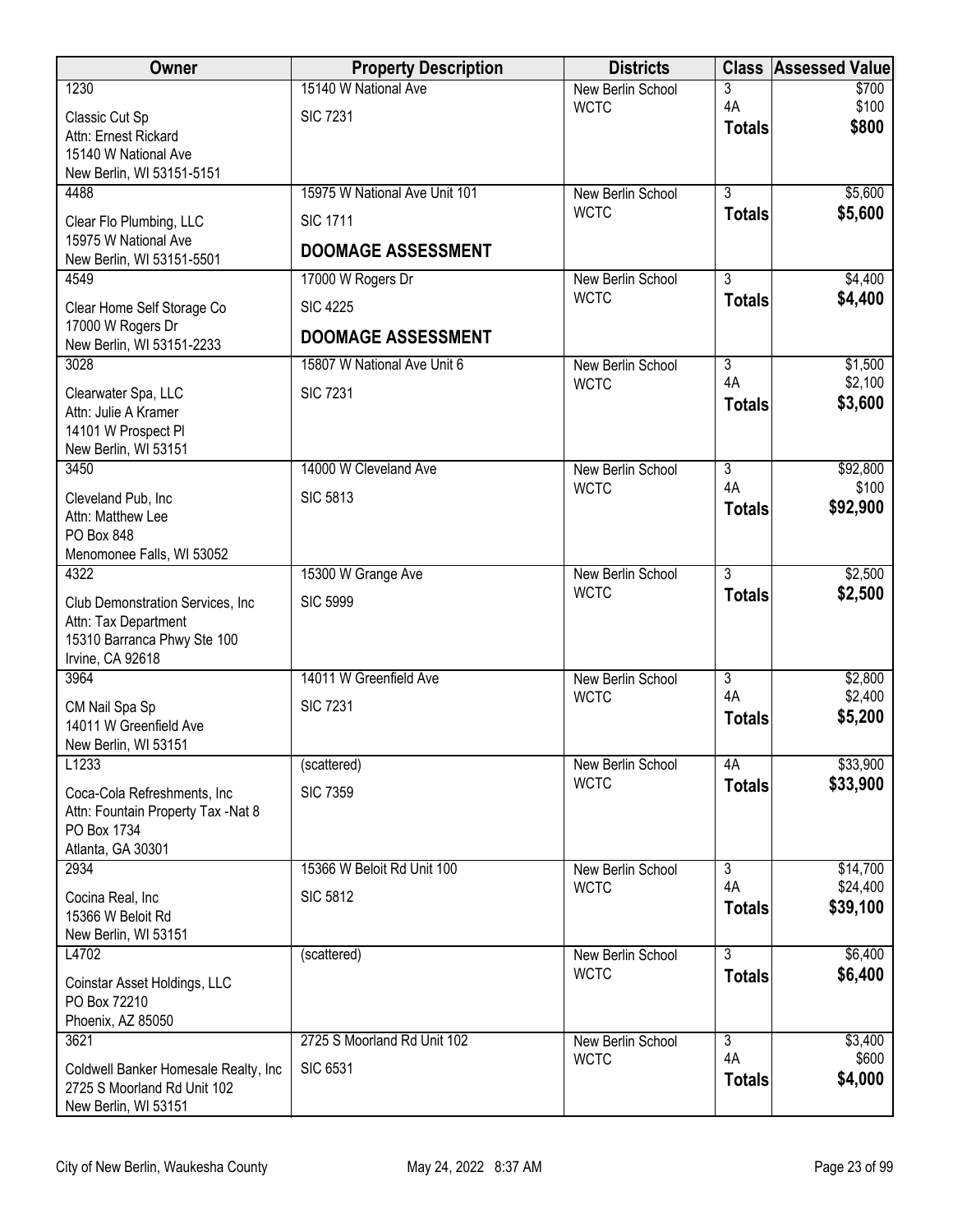| Owner                                                  | <b>Property Description</b> | <b>Districts</b>                 | <b>Class</b>        | <b>Assessed Value</b> |
|--------------------------------------------------------|-----------------------------|----------------------------------|---------------------|-----------------------|
| 1872                                                   | 6080 S Aberdeen Dr          | <b>New Berlin School</b>         | 3<br>4A             | \$100                 |
| Combined Resources, Inc.                               | <b>SIC 8711</b>             | <b>WCTC</b>                      | <b>Totals</b>       | \$0<br>\$100          |
| Attn: Glenn M Stockero<br>6080 S Aberdeen Dr           |                             |                                  |                     |                       |
| New Berlin, WI 53146                                   |                             |                                  |                     |                       |
| 4543                                                   | 3080 S Calhoun Rd           | <b>New Berlin School</b>         | $\overline{3}$      | \$29,600              |
| <b>Communications Engineering Co</b>                   | <b>SIC 7392</b>             | <b>WCTC</b>                      | 4A                  | \$400                 |
| Attn: Cec                                              |                             |                                  | <b>Totals</b>       | \$30,000              |
| 405 Boyson Rd<br>Hiawatha, IA 52233                    |                             |                                  |                     |                       |
| 4608                                                   | 2738 S 163rd St             | <b>MMSD</b>                      | $\overline{3}$      | \$8,100               |
| Communicor, Inc.                                       | <b>SIC 7319</b>             | Aldermanic 2 -                   | 4A                  | \$0                   |
| 2738 S 163 St                                          |                             | Garrigues<br>New Berlin School   | <b>Totals</b>       | \$8,100               |
| New Berlin, WI 53151                                   |                             | <b>WCTC</b>                      |                     |                       |
| 4709                                                   | 13755 W Fieldpointe Dr      | Aldermanic 2 -                   | $\overline{3}$      | \$1,200               |
| Compass Group USA, Inc                                 |                             | Garrigues                        | 4A                  | \$0                   |
| d.b.a. Unidine Corporation                             |                             | New Berlin School<br><b>WCTC</b> | <b>Totals</b>       | \$1,200               |
| Attn: Ernst & Young LLP<br>PO Box 30188                |                             |                                  |                     |                       |
| Charlotte, NC 28230                                    |                             |                                  |                     |                       |
| 4103                                                   | 17500 W Liberty Ln          | <b>New Berlin School</b>         | $\overline{3}$      | \$10,700              |
| Complete Logistics, Inc.                               | <b>SIC 4712</b>             | <b>WCTC</b>                      | 4A<br><b>Totals</b> | \$600<br>\$11,300     |
| 17500 W Liberty Ln                                     |                             |                                  |                     |                       |
| New Berlin, WI 53146<br>L3443                          | (scattered)                 | New Berlin School                | $\overline{3}$      | \$2,200               |
| Complete Payment Recovery Services,                    | <b>SIC 7359</b>             | <b>WCTC</b>                      | <b>Totals</b>       | \$2,200               |
| Inc                                                    |                             |                                  |                     |                       |
| 601 Riverside Ave - Tax Dept T                         |                             |                                  |                     |                       |
| Jacksonville, FL 32204                                 |                             |                                  |                     |                       |
| 9378                                                   | 5100 S Calhoun Rd           | <b>MMSD</b><br>New Berlin School | 3<br>4A             | \$10,900<br>\$3,000   |
| <b>Complex Security Solutions</b><br>5100 S Calhoun Rd |                             | <b>WCTC</b>                      | <b>Totals</b>       | \$13,900              |
| New Berlin, WI 53151                                   |                             |                                  |                     |                       |
| 3896                                                   | 16505 W National Ave        | <b>New Berlin School</b>         | $\overline{3}$      | \$24,900              |
| Concentra Health Services, Inc                         | <b>SIC 8011</b>             | <b>WCTC</b>                      | 4A                  | \$9,900<br>\$34,800   |
| PO Box 160488                                          |                             |                                  | <b>Totals</b>       |                       |
| Altamonte Springs, FL 32716<br>1240                    | 2746 S 166th St             | New Berlin School                | 4A                  | \$100                 |
|                                                        | <b>SIC 1799</b>             | <b>WCTC</b>                      | <b>Totals</b>       | \$100                 |
| Concrete & Masonry, Inc.<br>2746 S 166 St              |                             |                                  |                     |                       |
| New Berlin, WI 53151-3587                              |                             |                                  |                     |                       |
| 4540                                                   | 1740 S Calhoun Rd           | New Berlin School                | $\overline{3}$      | \$5,700               |
| Constructive Solutions, Inc.                           | <b>SIC 1799</b>             | <b>WCTC</b>                      | 4A<br><b>Totals</b> | \$200<br>\$5,900      |
| 1740 S Calhoun Rd<br>New Berlin, WI 53151              |                             |                                  |                     |                       |
| 2275                                                   | 16000 W Ryerson Rd          | New Berlin School                | $\overline{3}$      | \$4,100               |
| Consumer Trends Food Mrkts, Inc.                       | <b>SIC 7389</b>             | <b>WCTC</b>                      | 4A                  | \$100                 |
| Attn: Jack Ryback                                      |                             |                                  | <b>Totals</b>       | \$4,200               |
| PO Box 510895                                          |                             |                                  |                     |                       |
| New Berlin, WI 53151                                   |                             |                                  |                     |                       |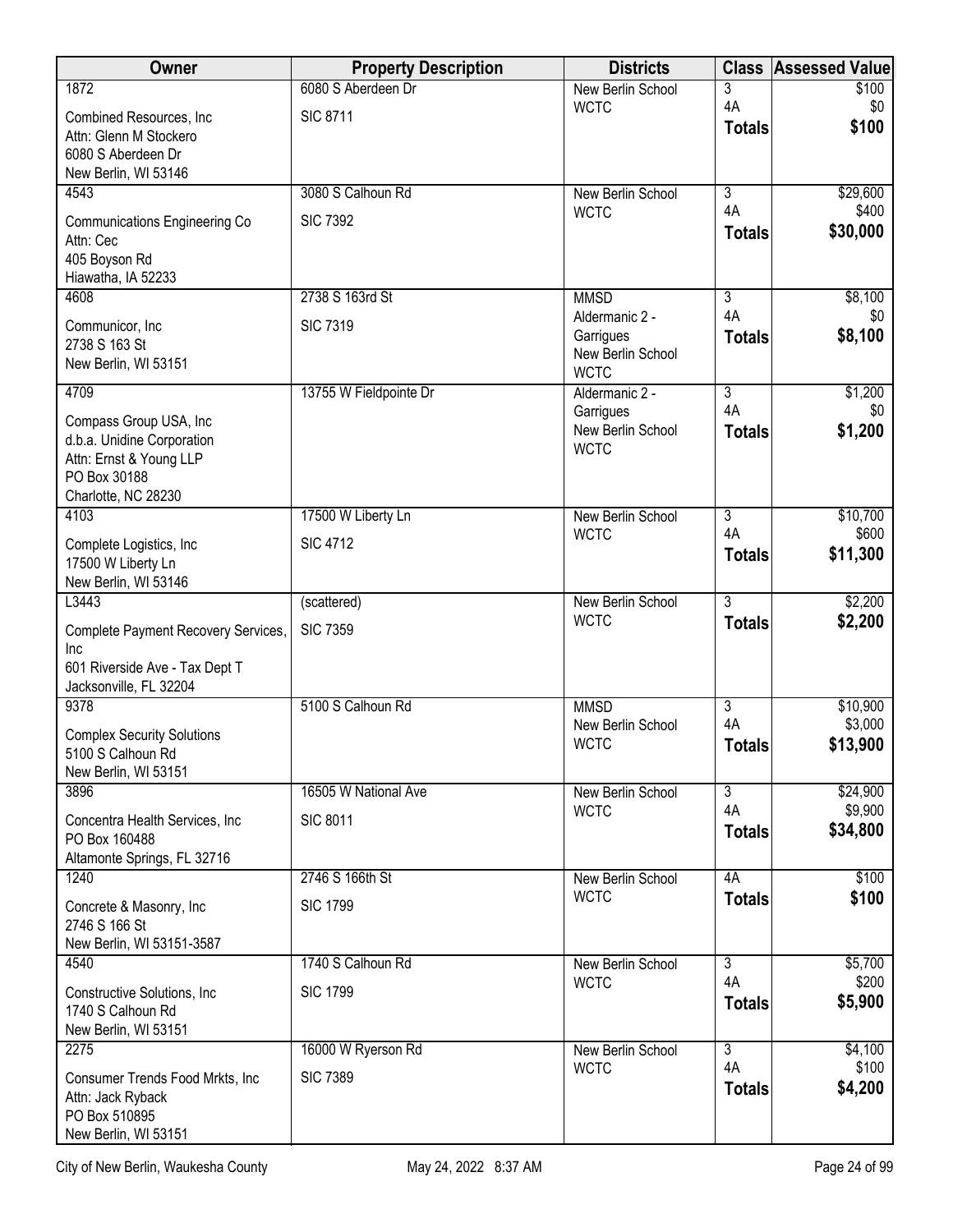| Owner                                            | <b>Property Description</b>   | <b>Districts</b>                 | <b>Class</b>         | <b>Assessed Value</b> |
|--------------------------------------------------|-------------------------------|----------------------------------|----------------------|-----------------------|
| 4018                                             | 5345 S Moorland Rd Unit 101   | New Berlin School                | 3                    | \$79,800              |
| Coram Alternate Site Services, Inc.              | <b>SIC 5047</b>               | <b>WCTC</b>                      | 4A<br><b>Totals</b>  | \$33,800<br>\$113,600 |
| c/o Altus Group Us, Inc<br>PO Box 71130          |                               |                                  |                      |                       |
| Phoenix, AZ 85050                                |                               |                                  |                      |                       |
| 1949                                             | 15655 W Rogers Dr             | New Berlin School                | $\overline{3}$       | \$6,900               |
| Core & Main Co                                   | <b>SIC 5072</b>               | <b>WCTC</b>                      | 4A                   | \$35,500              |
| c/o Ryan, LLC                                    |                               |                                  | <b>Totals</b>        | \$42,400              |
| PO Box 460069<br>Houston, TX 70056               |                               |                                  |                      |                       |
| 1977                                             | 6262 S Lowell PI              | New Berlin School                | 3                    | \$85,300              |
| Corp Central Credit Union                        | <b>SIC 6022</b>               | <b>WCTC</b>                      | 4A                   | \$1,600               |
| 6262 S Lowell Pl                                 |                               |                                  | <b>Totals</b>        | \$86,900              |
| Muskego, WI 53150                                |                               |                                  |                      |                       |
| 1835                                             | 12414 W National Ave          | <b>West Allis School</b>         | $\overline{3}$       | \$2,600               |
| Corrective Spinal Care, Inc                      | <b>SIC 8049</b>               | <b>MATC</b>                      | 4A<br><b>Totals</b>  | \$400<br>\$3,000      |
| Attn: Scott Simkowski Dc<br>12414 W National Ave |                               |                                  |                      |                       |
| New Berlin, WI 53151-4054                        |                               |                                  |                      |                       |
| L3830                                            | (scattered)                   | New Berlin School                | $\overline{3}$       | \$5,000               |
| Cort Businerss Servies Corp                      | <b>SIC 7359</b>               | <b>WCTC</b>                      | <b>Totals</b>        | \$5,000               |
| c/o Baden Tax Management, LLC                    |                               |                                  |                      |                       |
| PO Box 80397                                     |                               |                                  |                      |                       |
| Fort Wayne, IN 46898-0397<br>4141                | 15300 W Grange Ave            | New Berlin School                | 3                    | \$1,394,000           |
|                                                  |                               | <b>WCTC</b>                      | 4A                   | \$14,000              |
| Costco Wholesale Corp<br>999 Lake Dr             | <b>SIC 5399</b>               |                                  | <b>Totals</b>        | \$1,408,000           |
| Issaquah, WA 98027-8990                          |                               |                                  |                      |                       |
| 4694                                             | 16005 W National Ave          | New Berlin School                | $\overline{3}$       | \$497,100             |
| Cousins Submarines, Inc.                         |                               | <b>WCTC</b>                      | 4A                   | \$81,100              |
| N83 W13400 Leon Rd                               |                               |                                  | <b>Totals</b>        | \$578,200             |
| Menomonee Falls, WI 53051<br>3840                | 15433 W National Ave          | New Berlin School                | $\overline{3}$       | \$600                 |
|                                                  |                               | <b>WCTC</b>                      | 4A                   | \$4,000               |
| CQ Nails Sp<br>Attn: Hien Huu Huynh              | <b>SIC 7231</b>               |                                  | <b>Totals</b>        | \$4,600               |
| 15433 W National Ave                             |                               |                                  |                      |                       |
| New Berlin, WI 53151                             |                               |                                  |                      |                       |
| 2136                                             | 2855 S 166th St               | New Berlin School<br><b>WCTC</b> | $\overline{3}$<br>4A | \$2,200<br>\$500      |
| <b>CRC Concrete Raising Corp</b>                 | <b>SIC 1629</b>               |                                  | <b>Totals</b>        | \$2,700               |
| 2855 S 166 St<br>New Berlin, WI 53151-3552       |                               |                                  |                      |                       |
| 4095                                             | 15975 W National Ave Unit 100 | New Berlin School                | $\overline{3}$       | \$400                 |
| Credit Control, LLC                              | <b>SIC 8999</b>               | <b>WCTC</b>                      | <b>Totals</b>        | \$400                 |
| 15975 W National Ave                             |                               |                                  |                      |                       |
| New Berlin, WI 53151-5501                        | <b>DOOMAGE ASSESSMENT</b>     |                                  |                      |                       |
| 1467                                             | 13976 W Beloit Rd             | New Berlin School<br><b>WCTC</b> | $\overline{3}$<br>4A | \$17,600<br>\$1,200   |
| Crossroad Pizza & Subs, Inc                      | <b>SIC 5812</b>               |                                  | <b>Totals</b>        | \$18,800              |
| Attn: Isis Inc<br>13976 W Beloit Rd              |                               |                                  |                      |                       |
| New Berlin, WI 53151-7546                        |                               |                                  |                      |                       |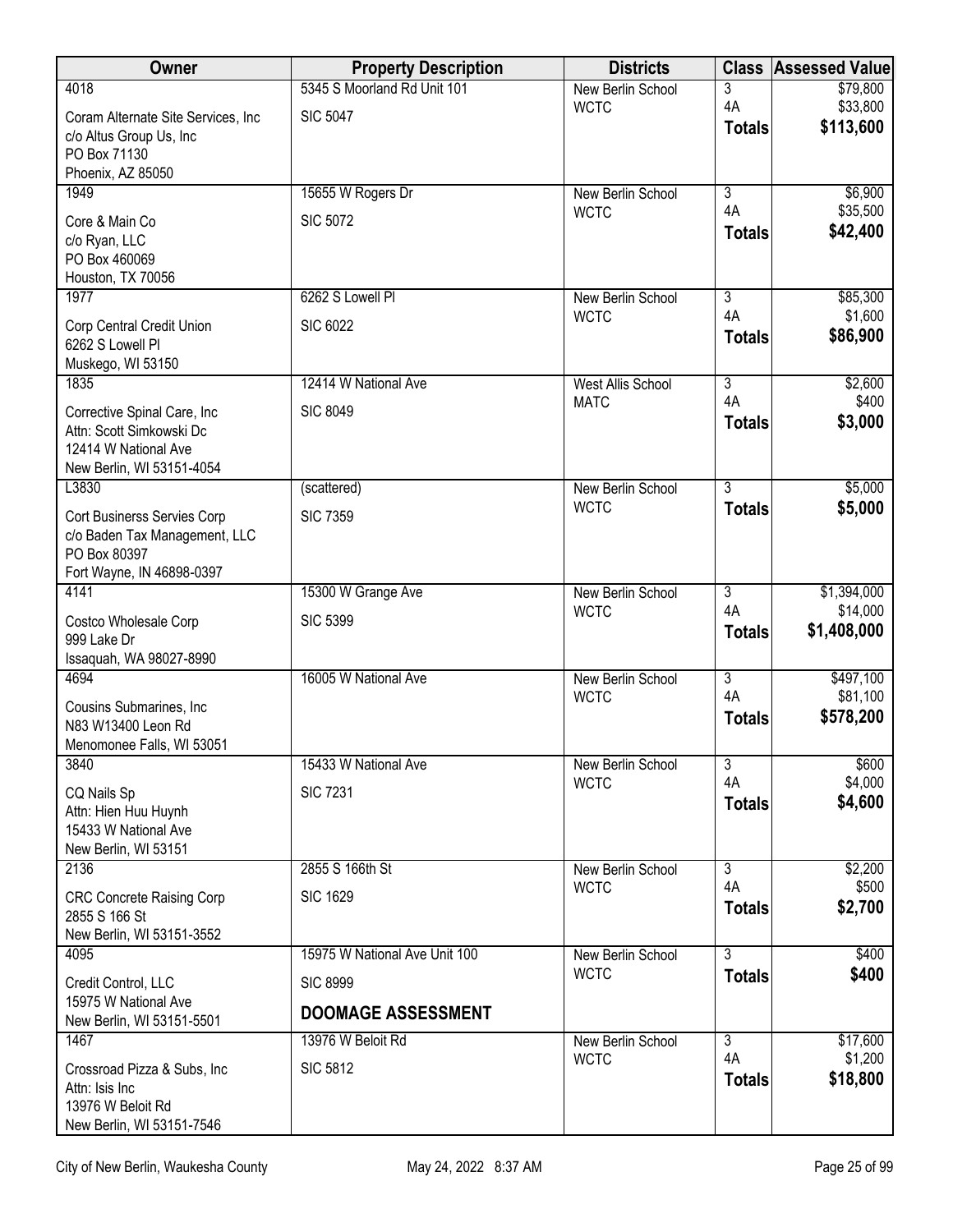| Owner                                                   | <b>Property Description</b> | <b>Districts</b>                 |                           | <b>Class Assessed Value</b> |
|---------------------------------------------------------|-----------------------------|----------------------------------|---------------------------|-----------------------------|
| 4254                                                    | 5150 S Towne Dr             | New Berlin School                | 3                         | \$141,100                   |
| Crown Equipment Corp                                    | <b>SIC 7538</b>             | <b>WCTC</b>                      | 4A                        | \$78,400                    |
| Attn: Amberly Tinnerman                                 |                             |                                  | <b>Totals</b>             | \$219,500                   |
| 44 S Washington St                                      |                             |                                  |                           |                             |
| New Bremen, OH 45869                                    |                             |                                  |                           |                             |
| L4706                                                   | (scattered)                 | New Berlin School                | $\overline{3}$            | \$700                       |
| CSC Leasing Co                                          |                             | <b>WCTC</b>                      | <b>Totals</b>             | \$700                       |
| 9802 Paragon PI Ste 350                                 |                             |                                  |                           |                             |
| Richmond, VA 23230-1650                                 |                             |                                  |                           |                             |
| L3330                                                   | (scattered)                 | New Berlin School                | $\overline{3}$            | \$3,200                     |
| CSC Serviceworks, Inc                                   | <b>SIC 7359</b>             | <b>WCTC</b>                      | <b>Totals</b>             | \$3,200                     |
| c/o Ryan Tax Compliance Services, LLQ                   |                             |                                  |                           |                             |
| PO Box 460049                                           |                             |                                  |                           |                             |
| Houston, TX 77056                                       |                             |                                  |                           |                             |
| L4704                                                   | (scattered)                 | New Berlin School<br><b>WCTC</b> | $\overline{3}$            | \$13,400                    |
| CSI Leasing, Inc.                                       |                             |                                  | <b>Totals</b>             | \$13,400                    |
| 9990 Old Olive Street Rd                                |                             |                                  |                           |                             |
| Ste 101                                                 |                             |                                  |                           |                             |
| Saint Louis, MO 63141<br>4535                           | 14855 W National Ave        |                                  | $\overline{3}$            | \$124,000                   |
|                                                         |                             | New Berlin School<br><b>WCTC</b> | <b>Totals</b>             | \$124,000                   |
| Culvers of New Berlin Co                                | <b>SIC 5812</b>             |                                  |                           |                             |
| Attn: Amanda Buchmeier                                  | <b>DOOMAGE ASSESSMENT</b>   |                                  |                           |                             |
| 14855 W National Ave                                    |                             |                                  |                           |                             |
| New Berlin, WI 53151-4436<br>3851                       | 15180 W Library Ln          | New Berlin School                | $\overline{3}$            | \$16,800                    |
|                                                         |                             | <b>WCTC</b>                      | <b>Totals</b>             | \$16,800                    |
| Custom Education Solutions, Inc.                        | <b>SIC 8299</b>             |                                  |                           |                             |
| 11480 Marketplace Dr N<br>Champlin, MN 55316-3793       | <b>DOOMAGE ASSESSMENT</b>   |                                  |                           |                             |
| 1868                                                    | 18385 W Cleveland Ave       | New Berlin School                | $\overline{\overline{3}}$ | \$700                       |
|                                                         |                             | <b>WCTC</b>                      | 4A                        | \$0                         |
| Custom Framing & Calligraphy Sp                         | <b>SIC 5999</b>             |                                  | <b>Totals</b>             | \$700                       |
| Attn: Judi E Stephens<br>18385 W Cleveland Ave          |                             |                                  |                           |                             |
| New Berlin, WI 53146                                    |                             |                                  |                           |                             |
| 2467                                                    | 1820 S Johnson Rd           | New Berlin School                | 3                         | \$4,700                     |
|                                                         |                             | <b>WCTC</b>                      | 4A                        | \$9,800                     |
| D & L Grading, Inc.<br>1820 S Johnson Rd                | <b>SIC 1794</b>             |                                  | <b>Totals</b>             | \$14,500                    |
| New Berlin, WI 53146                                    |                             |                                  |                           |                             |
| 1182                                                    | 16330 W Glendale Dr         | New Berlin School                | $\overline{3}$            | \$1,300                     |
|                                                         |                             | <b>WCTC</b>                      | 4A                        | \$100                       |
| D J Burbach Insulation Co, Inc.<br>Attn: Robert Burbach | <b>SIC 1799</b>             |                                  | <b>Totals</b>             | \$1,400                     |
| 16330 W Glendale Dr                                     |                             |                                  |                           |                             |
| New Berlin, WI 53151-2894                               |                             |                                  |                           |                             |
| 3170                                                    | 2225 S Danny Rd             | New Berlin School                | $\overline{3}$            | \$2,800                     |
|                                                         | <b>SIC 1629</b>             | <b>WCTC</b>                      | 4A                        | \$5,200                     |
| Dakota Drywall, LLC<br>Attn: Steven Matheys             |                             |                                  | <b>Totals</b>             | \$8,000                     |
| 2225 S Danny Rd                                         |                             |                                  |                           |                             |
| New Berlin, WI 53146                                    |                             |                                  |                           |                             |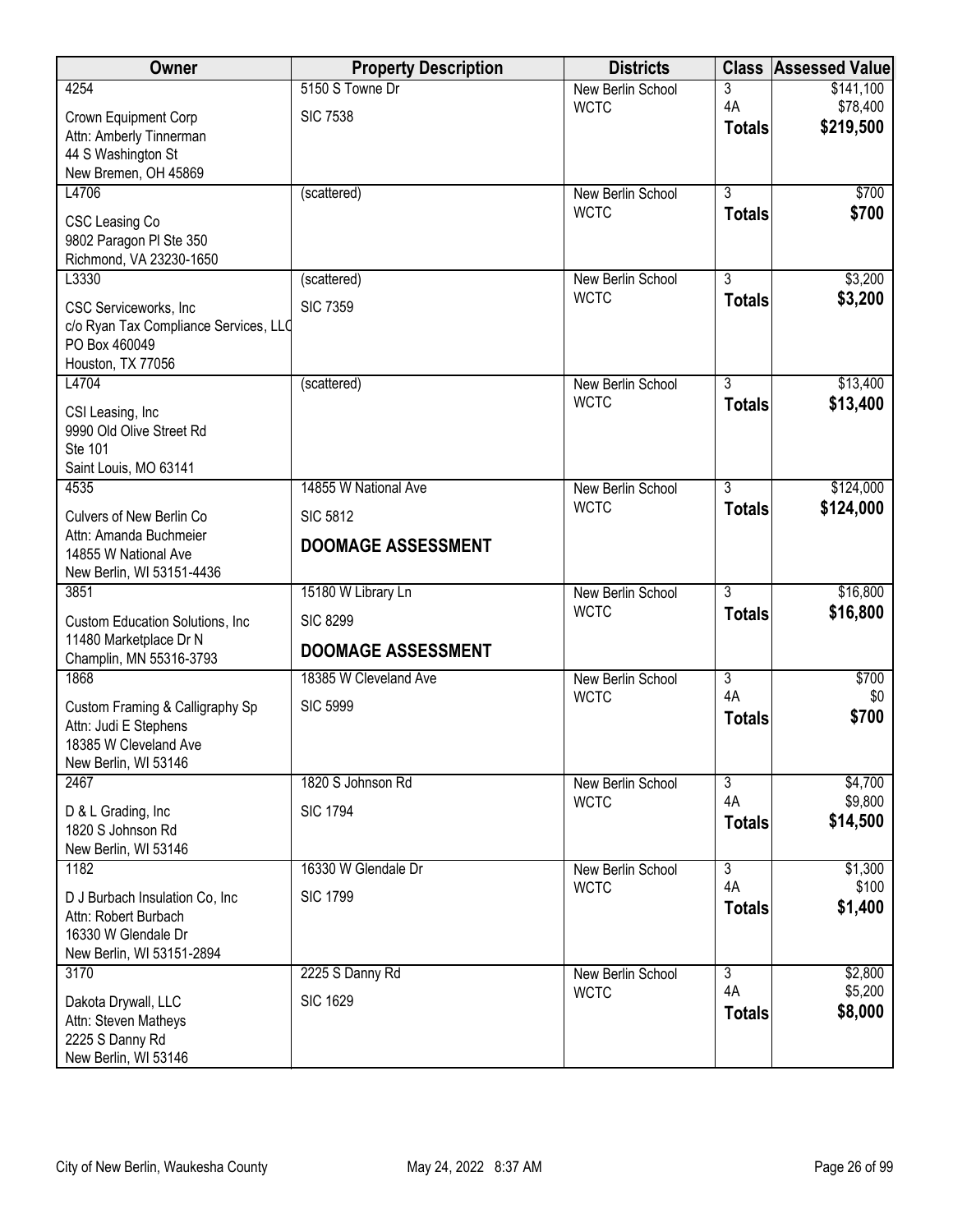| Owner                                                    | <b>Property Description</b> | <b>Districts</b>                 |                      | <b>Class Assessed Value</b> |
|----------------------------------------------------------|-----------------------------|----------------------------------|----------------------|-----------------------------|
| 1779                                                     | 2145 S 170th St             | New Berlin School                | 3                    | \$40,600                    |
| Dale Prentice Co                                         | <b>SIC 3999</b>             | <b>WCTC</b>                      | <b>Totals</b>        | \$40,600                    |
| Attn: Vrc Protx LLC                                      | <b>DOOMAGE ASSESSMENT</b>   |                                  |                      |                             |
| 2145 S 170th St<br>New Berlin, WI 53151-2209             |                             |                                  |                      |                             |
| 3949                                                     | 16655 W Glendale Dr         | New Berlin School                | $\overline{3}$       | \$2,700                     |
| Damage Control, Inc                                      | <b>SIC 1799</b>             | <b>WCTC</b>                      | 4A                   | \$1,200                     |
| c/o Damage Control, Inc, LLC                             |                             |                                  | <b>Totals</b>        | \$3,900                     |
| 2616 S 162nd St                                          |                             |                                  |                      |                             |
| New Berlin, WI 53151                                     |                             |                                  |                      |                             |
| L4108                                                    | (scattered)                 | New Berlin School<br><b>WCTC</b> | $\overline{3}$       | \$5,000                     |
| Data Sales Co, Inc                                       | <b>SIC 7359</b>             |                                  | <b>Totals</b>        | \$5,000                     |
| 3450 W Burnsville Pkwy<br>Burnsville, MN 55337           |                             |                                  |                      |                             |
| 3459                                                     | 16873 W Greenfield Ave      | New Berlin School                | $\overline{3}$       | \$3,000                     |
|                                                          | <b>SIC 8041</b>             | <b>WCTC</b>                      | 4A                   | \$100                       |
| Dauk Chiropratic, Inc<br>16873 W Greenfield Ave          |                             |                                  | <b>Totals</b>        | \$3,100                     |
| New Berlin, WI 53151-1362                                |                             |                                  |                      |                             |
| 1267                                                     | 2180 S Danny Rd             | New Berlin School                | $\overline{3}$       | \$6,200                     |
| Davey Tree Expert Company, Inc                           | <b>SIC 0782</b>             | <b>WCTC</b>                      | 4A                   | \$2,300                     |
| 1500 N Mantua St                                         |                             |                                  | <b>Totals</b>        | \$8,500                     |
| Kent, OH 44240                                           |                             |                                  |                      |                             |
| 2015                                                     | 5900 S Moorland Rd          | New Berlin School<br><b>WCTC</b> | $\overline{3}$<br>4A | \$900<br>\$100              |
| David Rasmussen Golf, LLC                                | <b>SIC 5941</b>             |                                  | <b>Totals</b>        | \$1,000                     |
| 5900 S Moorland Rd<br>New Berlin, WI 53151               |                             |                                  |                      |                             |
| 4059                                                     | 16335 W Lincoln Ave         | New Berlin School                | $\overline{3}$       | \$1,100                     |
| DCM North America, Inc                                   | <b>SIC 5084</b>             | <b>WCTC</b>                      | 4A                   | \$200                       |
| 16335 W Lincoln Ave                                      |                             |                                  | <b>Totals</b>        | \$1,300                     |
| New Berlin, WI 53151                                     |                             |                                  |                      |                             |
| L4240                                                    | (scattered)                 | New Berlin School                | 3                    | \$61,000                    |
| De Lage Landen Financial Services, Inc SIC 7359          |                             | <b>WCTC</b>                      | <b>Totals</b>        | \$61,000                    |
| 1111 Old Eagle School Rd                                 |                             |                                  |                      |                             |
| Wayne, PA 19087<br>2666                                  | 3601 S 147th St             | New Berlin School                | $\overline{3}$       | \$66,900                    |
|                                                          |                             | <b>WCTC</b>                      | <b>Totals</b>        | \$66,900                    |
| Deer Creek Village, LLC<br>Attn: Msp Real Estate Inc     | <b>SIC 6531</b>             |                                  |                      |                             |
| 1295 Northland Dr Ste 270                                |                             |                                  |                      |                             |
| Mendota Heights, MN 55120                                |                             |                                  |                      |                             |
| 3722                                                     | 16720 W Victor Rd           | New Berlin School                | 3                    | \$1,700                     |
| Definox, Inc                                             | <b>SIC 5085</b>             | <b>WCTC</b>                      | 4A<br><b>Totals</b>  | \$3,600<br>\$5,300          |
| 5400 International Trade Dr                              |                             |                                  |                      |                             |
| Richmond, VA 23231<br>1278                               | 18015 W Beloit Rd           | New Berlin School                | $\overline{3}$       | \$1,600                     |
|                                                          |                             | <b>WCTC</b>                      | <b>Totals</b>        | \$1,600                     |
| Dennis' Lawn & Landscaping, Inc<br>Attn: Dennis Vilkoski | <b>SIC 0782</b>             |                                  |                      |                             |
| 18015 W Beloit Rd                                        | <b>DOOMAGE ASSESSMENT</b>   |                                  |                      |                             |
| New Berlin, WI 53146-4220                                |                             |                                  |                      |                             |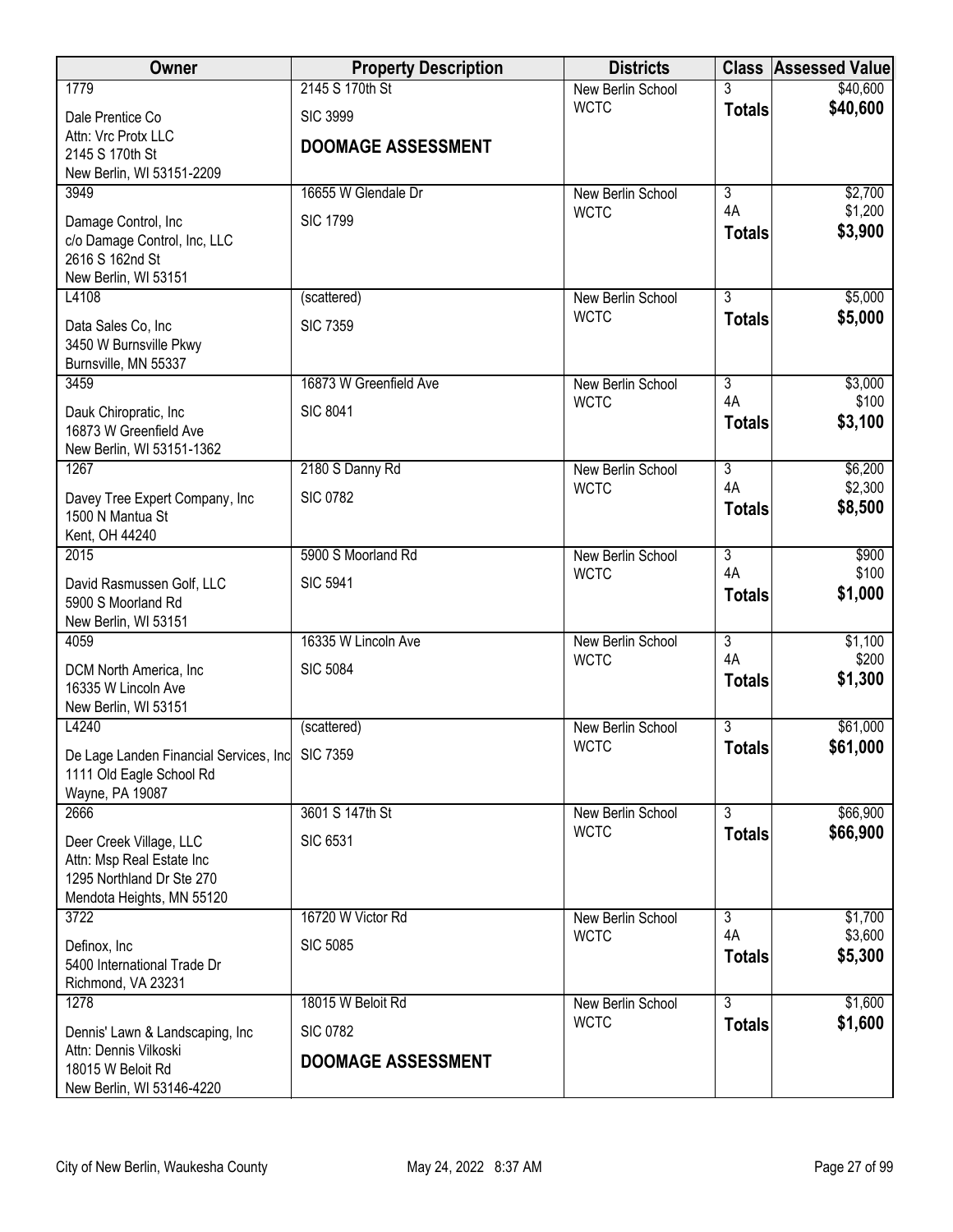| Owner                                                                                                        | <b>Property Description</b>   | <b>Districts</b>                 | <b>Class</b>        | <b>Assessed Value</b> |
|--------------------------------------------------------------------------------------------------------------|-------------------------------|----------------------------------|---------------------|-----------------------|
| 1280                                                                                                         | 17025 W Rogers Dr             | New Berlin School                |                     | \$84,000              |
| Design Products Co                                                                                           | <b>SIC 5072</b>               | <b>WCTC</b>                      | <b>Totals</b>       | \$84,000              |
| 17025 W Rogers Dr                                                                                            | <b>DOOMAGE ASSESSMENT</b>     |                                  |                     |                       |
| New Berlin, WI 53151-2232<br>2367                                                                            | 17950 W Saturn Dr             | New Berlin School                | $\overline{3}$      | \$700                 |
| Designed Solutions Sp<br>Attn: Donald S Unruh<br>17950 W Saturn Dr<br>New Berlin, WI 53146                   | <b>SIC 7379</b>               | <b>WCTC</b>                      | 4A<br><b>Totals</b> | \$100<br>\$800        |
| 4310                                                                                                         | 3180 S 166th St               | New Berlin School                | 3                   | \$9,900               |
| Digalog Systems, Inc.<br>3180 S 166 St<br>New Berlin, WI 53151-4144                                          | <b>SIC 7389</b>               | <b>WCTC</b>                      | 4A<br><b>Totals</b> | \$600<br>\$10,500     |
| 3124                                                                                                         | 14100 W National Ave          | New Berlin School                | $\overline{3}$      | \$204,500             |
| Diggers Hotline, Inc.<br>14100 W National Ave<br>New Berlin, WI 53151                                        | <b>SIC 7389</b>               | <b>WCTC</b>                      | 4A<br><b>Totals</b> | \$90,600<br>\$295,100 |
| 4134                                                                                                         | 5200 S Moorland Rd            | New Berlin School                | $\overline{3}$      | \$400                 |
| Digital Cinema Dist Coalition, LLC<br>1840 Century Park East<br>Ste #550<br>Los Angeles, CA 90067            | <b>SIC 7359</b>               | <b>WCTC</b>                      | <b>Totals</b>       | \$400                 |
| 4011                                                                                                         | 3125 S Thornapple Ln          | New Berlin School                | $\overline{3}$      | \$7,000               |
| Dion Warzon, Dba: D&A Enterprises Sp<br>3125 S Thornapple Ln<br>New Berlin, WI 53146                         | <b>SIC 8999</b>               | <b>WCTC</b>                      | <b>Totals</b>       | \$7,000               |
| L2492                                                                                                        | (scattered)                   | <b>New Berlin School</b>         | $\overline{3}$      | \$44,900              |
| Directv, LLC<br>Attn: Property Tax Dept<br>1010 Pine 9e-L-01<br>Saint Louis, MO 63101                        | <b>SIC 7359</b>               | <b>WCTC</b>                      | <b>Totals</b>       | \$44,900              |
| L2866                                                                                                        | (scattered)                   | New Berlin School                | 4A                  | \$6,800               |
| Dish Network, LLC<br>Attn: Tax Dept<br>PO Box 6623<br>Englewood, CO 80155                                    | <b>SIC 7359</b>               | <b>WCTC</b>                      | <b>Totals</b>       | \$6,800               |
| L4713                                                                                                        | (scattered)                   | New Berlin School                | 3                   | \$71,300              |
| <b>DLL Finance LLC</b><br>Attn: Dana Suntken<br>PO Box 2000<br>8001 Birchwood CT Ste C<br>Johnston, IA 50131 |                               | <b>WCTC</b>                      | <b>Totals</b>       | \$71,300              |
| 4618                                                                                                         | 15350 W National Ave Unit 108 | <b>MMSD</b>                      | 3                   | \$2,400               |
| <b>DMS Accounting Services LLC</b>                                                                           | <b>SIC 8721</b>               | Aldermanic 2 -<br>Garrigues      | <b>Totals</b>       | \$2,400               |
| 13825 W National Ave<br>Unit L17<br>New Berlin, WI 53151                                                     | <b>DOOMAGE ASSESSMENT</b>     | New Berlin School<br><b>WCTC</b> |                     |                       |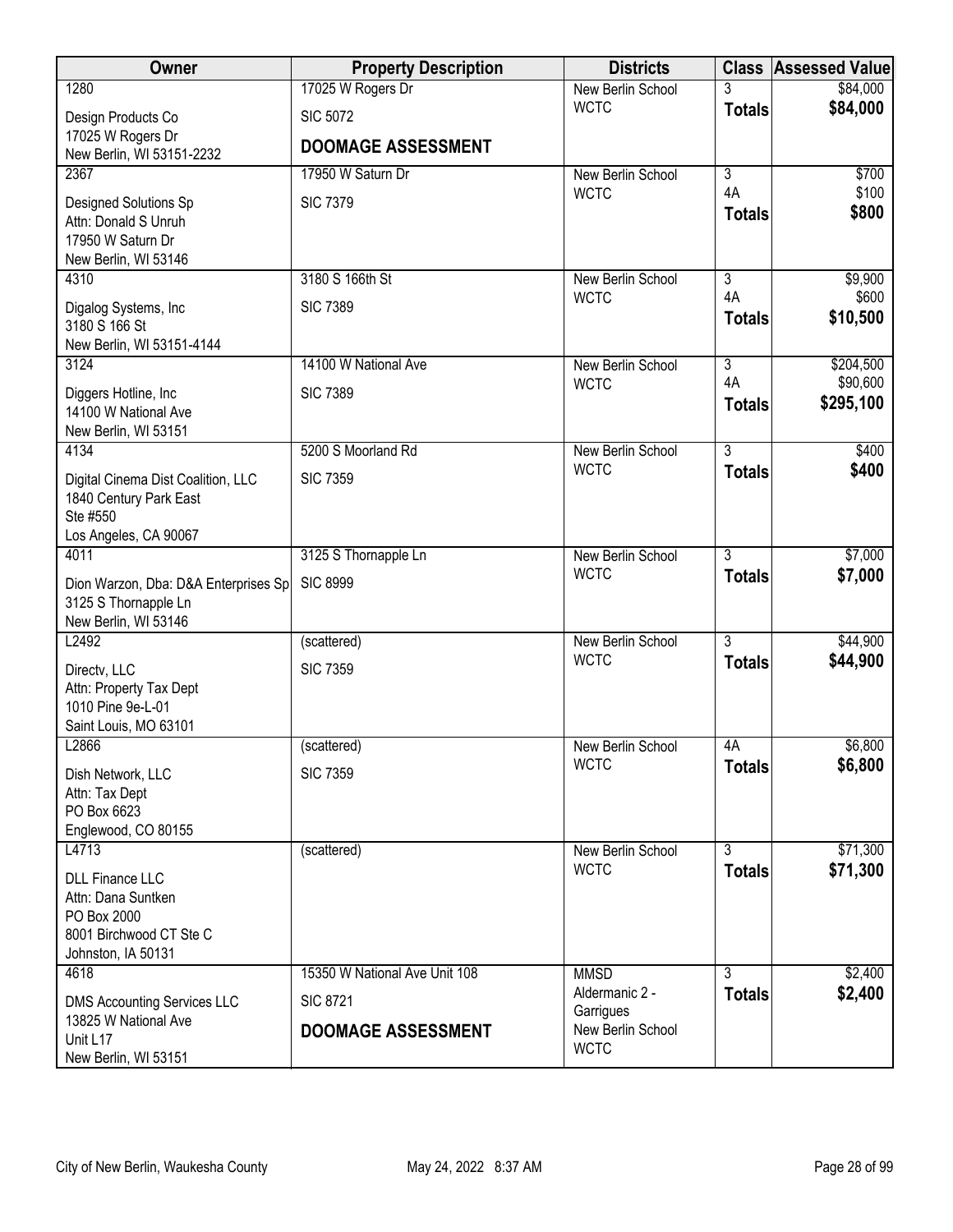| Owner                                                   | <b>Property Description</b>   | <b>Districts</b>                    |                      | <b>Class Assessed Value</b> |
|---------------------------------------------------------|-------------------------------|-------------------------------------|----------------------|-----------------------------|
| 2375                                                    | 15300 W National Ave          | New Berlin School                   | 3                    | \$140,200                   |
| Dollar Tree Store Inc #987                              | <b>SIC 5999</b>               | <b>WCTC</b>                         | 4A                   | \$30,800<br>\$171,000       |
| c/o Ryan Tax Compliance/ Dept 120                       |                               |                                     | <b>Totals</b>        |                             |
| PO Box 460389<br>Houston, TX 77056                      |                               |                                     |                      |                             |
| 1149                                                    | 20100 W Lawnsdale Rd          | New Berlin School                   | 4A                   | \$100                       |
| Don's Grading Sp                                        | <b>SIC 1521</b>               | <b>WCTC</b>                         | <b>Totals</b>        | \$100                       |
| Attn: Don E Bierbasz                                    |                               |                                     |                      |                             |
| 20100 W Lawnsdale Rd                                    |                               |                                     |                      |                             |
| New Berlin, WI 53146<br>4090                            | 15807 W National Ave Unit 9   | New Berlin School                   | $\overline{3}$       | \$8,800                     |
|                                                         |                               | <b>WCTC</b>                         | <b>Totals</b>        | \$8,800                     |
| Donna Nail Studio Sp<br>15807 W National Ave            | <b>SIC 7231</b>               |                                     |                      |                             |
| New Berlin, WI 53151-5120                               | <b>DOOMAGE ASSESSMENT</b>     |                                     |                      |                             |
| 1290                                                    | 16935 W Greenfield Ave        | New Berlin School                   | $\overline{3}$       | \$4,000                     |
| Donovan & Jorgenson, Inc.                               | <b>SIC 1711</b>               | <b>WCTC</b>                         | 4A<br><b>Totals</b>  | \$2,100<br>\$6,100          |
| 16935 W Greenfield Ave                                  |                               |                                     |                      |                             |
| New Berlin, WI 53151-1363<br>4553                       | 17939 W Lincoln Ave           | New Berlin School                   | $\overline{3}$       | \$900                       |
|                                                         |                               | <b>WCTC</b>                         | 4A                   | \$100                       |
| Double Platinum Dj Service, Inc<br>17939 W Lincoln Ave  | <b>SIC 7929</b>               |                                     | <b>Totals</b>        | \$1,000                     |
| New Berlin, WI 53151                                    |                               |                                     |                      |                             |
| L4640                                                   | 16205 W Rogers Dr             | New Berlin School                   | $\overline{3}$       | \$7,000                     |
| DPI Leasing, LLC                                        |                               | <b>WCTC</b>                         | <b>Totals</b>        | \$7,000                     |
| 2305 Centennial Dr                                      |                               |                                     |                      |                             |
| Gainesville, GA 30504<br>3176                           | 3333 S Sunnyslope Rd Unit 108 | New Berlin School                   | $\overline{3}$       | $\sqrt[6]{}$                |
|                                                         |                               | <b>WCTC</b>                         | 4A                   | \$400                       |
| Dr Michelle Stafford Sp<br>d.b.a. Stafford Chiropractic | <b>SIC 8041</b>               |                                     | <b>Totals</b>        | \$400                       |
| 3333 S Sunnyslope Rd Ste 108                            |                               |                                     |                      |                             |
| New Berlin, WI 53151                                    |                               |                                     |                      |                             |
| 3466                                                    | 2785 S 167th St               | New Berlin School<br><b>WCTC</b>    | 3<br><b>Totals</b>   | \$1,600<br>\$1,600          |
| Dream Works Karting Supply, LLC<br>2785 S 167th St      | <b>SIC 5571</b>               |                                     |                      |                             |
| New Berlin, WI 53151-3507                               | <b>DOOMAGE ASSESSMENT</b>     |                                     |                      |                             |
| 2376                                                    | 3033 S 128th St               | <b>West Allis School</b>            | $\overline{3}$       | \$2,000                     |
| Drydon Equipment, Inc                                   | <b>SIC 7389</b>               | <b>MATC</b>                         | 4A<br><b>Totals</b>  | \$200<br>\$2,200            |
| 3033 S 128 St                                           |                               |                                     |                      |                             |
| New Berlin, WI 53151-4071<br>4690                       | 13823 W National Ave          | <b>MMSD</b>                         | 3                    | \$11,900                    |
|                                                         |                               | New Berlin School                   | 4A                   | \$200                       |
| <b>DSCPRINTING, LLC</b><br>d.b.a. Minuteman Press       |                               | <b>WCTC</b>                         | <b>Totals</b>        | \$12,100                    |
| 13823 W National Ave                                    |                               |                                     |                      |                             |
| New Berlin, WI 53151                                    |                               |                                     |                      |                             |
| 9248                                                    | 2665 S Moorland Rd Unit 212   | <b>MMSD</b><br>Aldermanic 3 - Maxey | $\overline{3}$<br>4A | \$15,100<br>\$900           |
| Ducharme Financial & Business Sol, LL                   |                               | New Berlin School                   | <b>Totals</b>        | \$16,000                    |
| 2665 S Moorland Rd<br>New Berlin, WI 53151              |                               | <b>WCTC</b>                         |                      |                             |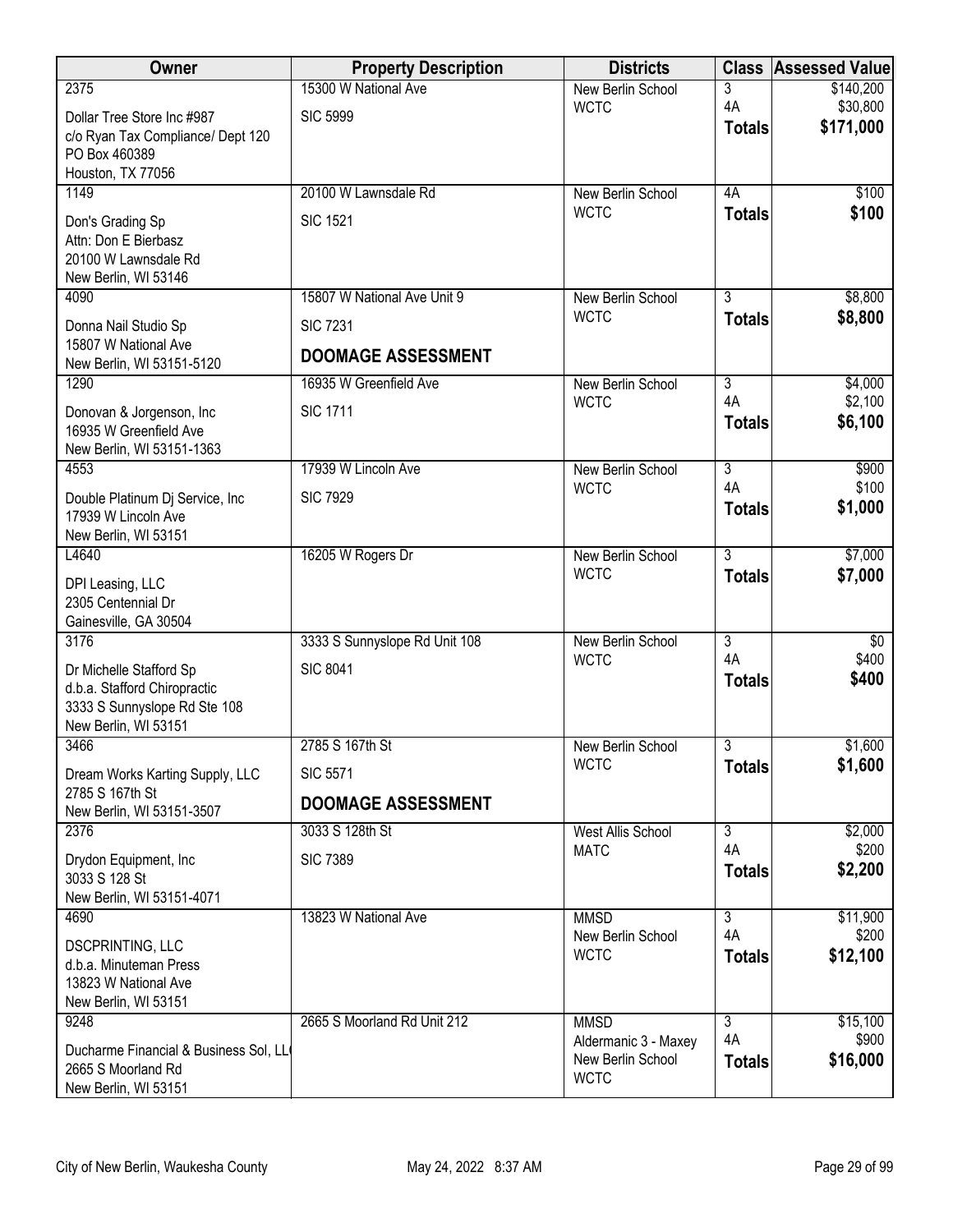| Owner                                                                                                                                   | <b>Property Description</b>     | <b>Districts</b>                                  | <b>Class</b>        | <b>Assessed Value</b>    |
|-----------------------------------------------------------------------------------------------------------------------------------------|---------------------------------|---------------------------------------------------|---------------------|--------------------------|
| 4153                                                                                                                                    | 15470 W Beloit Rd               | <b>New Berlin School</b>                          | 3                   | \$128,000                |
| Dunham's Sports New Berlin, Inc<br>5607 New King Dr Ste 125<br>Troy, MI 48098                                                           | <b>SIC 5941</b>                 | <b>WCTC</b>                                       | 4A<br><b>Totals</b> | \$104,600<br>\$232,600   |
| 3758                                                                                                                                    | 2775 S Moorland Rd Unit 301     | <b>New Berlin School</b>                          | $\overline{3}$      | \$4,600                  |
| Duquaine, Melka & Koplin SC, Inc<br>2775 S Moorland Rd Unit 301<br>New Berlin, WI 53151                                                 | <b>SIC 8931</b>                 | <b>WCTC</b>                                       | 4A<br><b>Totals</b> | \$200<br>\$4,800         |
| 1806                                                                                                                                    | 17600 W Liberty Ln              | New Berlin School                                 | $\overline{3}$      | \$11,400                 |
| Durham School Services LP 4002<br>Attn: Tax Dept<br>PO Box 4747<br>Oak Brook, IL 60522                                                  | <b>SIC 4151</b>                 | <b>WCTC</b>                                       | 4A<br><b>Totals</b> | \$2,200<br>\$13,600      |
| 2930                                                                                                                                    | 14999 W Beloit Rd Unit A        | New Berlin School                                 | $\overline{3}$      | \$24,600                 |
| Durski Chiropractic Health Center, Inc<br>Attn: Dr Jeffrey Durski SC<br>14999 W Beloit Rd<br>New Berlin, WI 53151-7438                  | <b>SIC 8041</b>                 | <b>WCTC</b>                                       | 4A<br><b>Totals</b> | \$12,400<br>\$37,000     |
| L3303                                                                                                                                   | (scattered)                     | New Berlin School                                 | $\overline{3}$      | \$27,500                 |
| Eagle Disposal, Inc<br>21107 Omega Cir<br>Franksville, WI 53126                                                                         | <b>SIC 7359</b>                 | <b>WCTC</b>                                       | <b>Totals</b>       | \$27,500                 |
| 9371                                                                                                                                    | 16655 W Glendale Dr             | New Berlin School                                 | $\overline{3}$      | \$95,400                 |
| Eagle Enterprises Ltd, LLC<br>Attn: Any Gottheardt-Muench<br>16655 W Glendale Dr<br>New Berlin, WI 53151                                |                                 | <b>WCTC</b>                                       | 4A<br><b>Totals</b> | \$80,800<br>\$176,200    |
| L3800                                                                                                                                   | (scattered)                     | New Berlin School                                 | $\overline{3}$      | \$85,600                 |
| Eastern Wisc Water Conditioning Co<br>c/o Advanced Property Ta Compliance<br>1611 N Interstate 35e Ste 428<br>Carrollton, TX 75006-8616 | <b>SIC 7299</b>                 | <b>WCTC</b>                                       | <b>Totals</b>       | \$85,600                 |
| 9362                                                                                                                                    | 21420 W Greenfield Ave Unit 200 | New Berlin School                                 | $\overline{3}$      | \$4,600                  |
| <b>Eclectica Beads</b><br>21420 W Greenfield Ave<br>New Berlin, WI 53151                                                                |                                 | <b>WCTC</b>                                       | 4A<br><b>Totals</b> | \$87,600<br>\$92,200     |
| 4518                                                                                                                                    | 16250 W Woods Edge Dr           | <b>MMSD</b>                                       | $\overline{3}$      | \$4,053,700              |
| ECM Industries, LLC<br>Attn: Finance Dept<br>16250 W Woods Edge Dr<br>New Berlin, WI 53151                                              | <b>SIC 5085</b>                 | New Berlin School<br><b>TID 03</b><br><b>WCTC</b> | 4A<br><b>Totals</b> | \$528,200<br>\$4,581,900 |
| 4480                                                                                                                                    | 16964 W Victor Rd               | New Berlin School                                 | $\overline{3}$      | \$31,900                 |
| Ecoview Windows of Se Wisc, LLC<br>16964 W Victor Rd                                                                                    | <b>SIC 1761</b>                 | <b>WCTC</b>                                       | <b>Totals</b>       | \$31,900                 |
| New Berlin, WI 53151-4135                                                                                                               | <b>DOOMAGE ASSESSMENT</b>       |                                                   |                     |                          |
| 2860                                                                                                                                    | 15350 W Howard Ave              | New Berlin School                                 | $\overline{3}$      | \$9,400                  |
| Educators Credit Union Co<br>1326 Willow Rd<br>Mount Pleasant, WI 53177                                                                 | <b>SIC 6062</b>                 | <b>WCTC</b>                                       | 4A<br><b>Totals</b> | \$200<br>\$9,600         |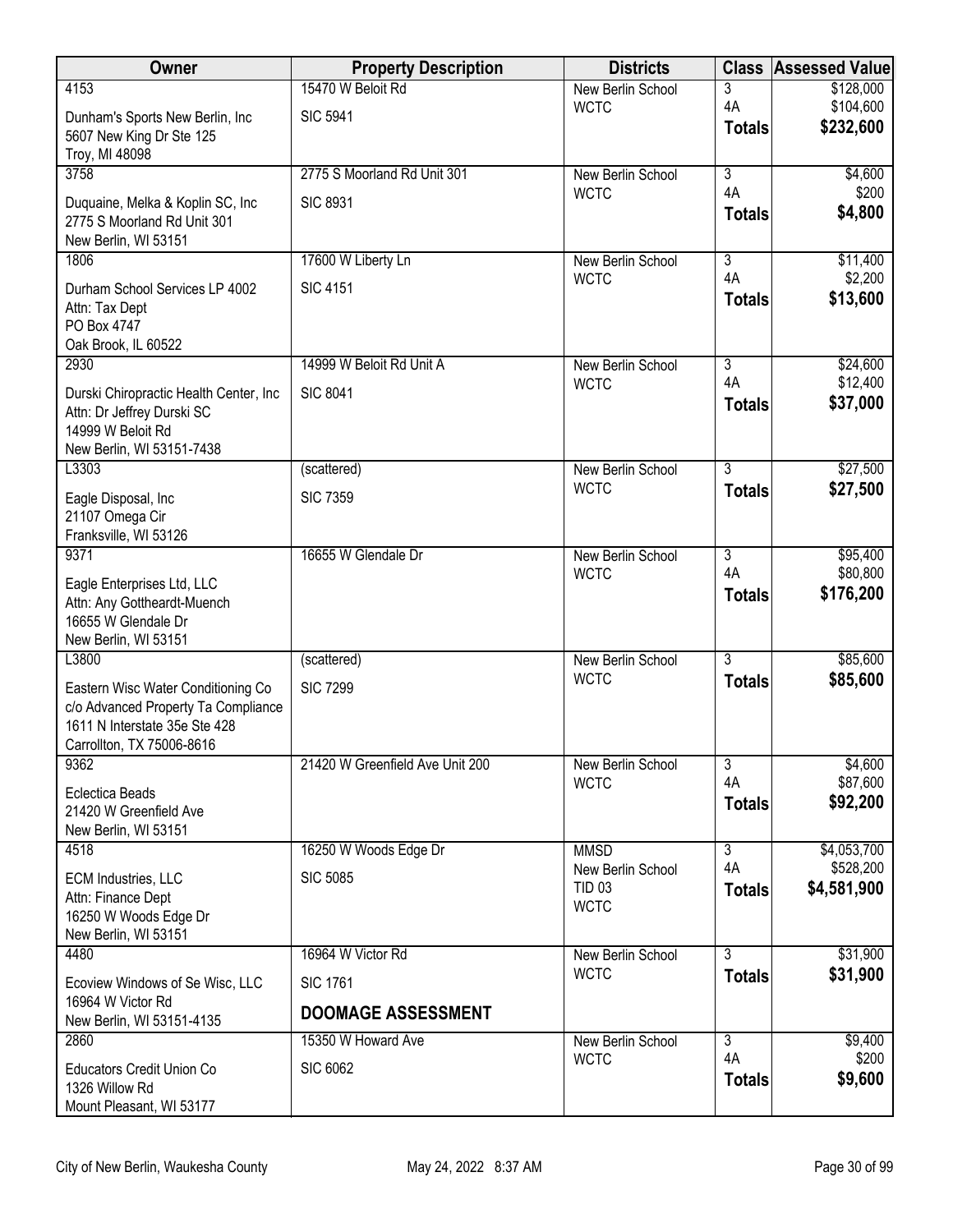| Owner                                               | <b>Property Description</b> | <b>Districts</b>                 |                      | <b>Class Assessed Value</b> |
|-----------------------------------------------------|-----------------------------|----------------------------------|----------------------|-----------------------------|
| 4143                                                | 3333 S Sunnyslope Rd        | New Berlin School                | 3<br>4A              | \$1,000                     |
| Edward D Jones & Co LP #02828                       | <b>SIC 6722</b>             | <b>WCTC</b>                      | <b>Totals</b>        | \$2,400<br>\$3,400          |
| Attn: Tax Reporting<br>PO Box 66528                 |                             |                                  |                      |                             |
| Saint Louis, MO 63166-6528                          |                             |                                  |                      |                             |
| 2699                                                | 17039 W Greenfield Ave      | New Berlin School                | $\overline{3}$       | \$1,900                     |
| Edward D Jones & Co,,, LP                           | <b>SIC 6722</b>             | <b>WCTC</b>                      | 4A                   | \$3,600                     |
| Attn: Branch Tax 55477                              |                             |                                  | <b>Totals</b>        | \$5,500                     |
| PO Box 66528<br>Saint Louis, MO 63166-6528          |                             |                                  |                      |                             |
| 3187                                                | 15165 W National Ave        | New Berlin School                | $\overline{3}$       | \$5,400                     |
| Edward D Jones & Co.,, LP                           | <b>SIC 6722</b>             | <b>WCTC</b>                      | 4A                   | \$4,800                     |
| Attn: Tax Reporting 05475                           |                             |                                  | <b>Totals</b>        | \$10,200                    |
| 12555 Manchester Rd                                 |                             |                                  |                      |                             |
| PO Box 66528<br>Saint Louis, MO 63166-6528          |                             |                                  |                      |                             |
| 4255                                                | 2665 S Moorland Rd Unit 214 | New Berlin School                | $\overline{3}$       | \$2,000                     |
| Edward D Jones & Co,,, LP                           | <b>SIC 6722</b>             | <b>WCTC</b>                      | 4A                   | \$14,700                    |
| Attn: Branch Tax 55477                              |                             |                                  | <b>Totals</b>        | \$16,700                    |
| PO Box 66528<br>Saint Louis, MO 63166-6528          |                             |                                  |                      |                             |
| 2022                                                | 3554 S Moorland Rd          | New Berlin School                | $\overline{3}$       | \$4,400                     |
| Edward D Jones & Co,,, LP                           | <b>SIC 6722</b>             | <b>WCTC</b>                      | 4A                   | \$1,200                     |
| Attn: Branch Tax 55477                              |                             |                                  | <b>Totals</b>        | \$5,600                     |
| PO Box 66528                                        |                             |                                  |                      |                             |
| Saint Louis, MO 63166-6528<br>2463                  | 12434 W National Ave        | West Allis School                | $\overline{3}$       | \$1,900                     |
| Edward D Jones & Co,,, LP                           | <b>SIC 6722</b>             | <b>MATC</b>                      | 4A                   | \$26,400                    |
| Attn: Branch Tax 55477                              |                             |                                  | <b>Totals</b>        | \$28,300                    |
| PO Box 66528                                        |                             |                                  |                      |                             |
| Saint Louis, MO 63166-6528<br>1276                  | 16363 W Ryerson Rd          | <b>New Berlin School</b>         | 3                    | \$163,000                   |
|                                                     | <b>SIC 6099</b>             | <b>WCTC</b>                      | <b>Totals</b>        | \$163,000                   |
| eFUNDS Corp<br>601 Riverside Ave - Tax Dept T       |                             |                                  |                      |                             |
| Jacksonville, FL 32204                              |                             |                                  |                      |                             |
| 1302                                                | 17775 W Liberty Ln          | New Berlin School<br><b>WCTC</b> | $\overline{3}$<br>4A | \$35,900<br>\$79,200        |
| Elastizell of Wisc, Inc.                            | <b>SIC 1541</b>             |                                  | <b>Totals</b>        | \$115,100                   |
| Attn: Laurie Ross<br>17775 W Liberty Ln             |                             |                                  |                      |                             |
| New Berlin, WI 53146                                |                             |                                  |                      |                             |
| L4703                                               | (scattered)                 | New Berlin School                | $\overline{3}$       | \$1,800                     |
| Elavon, Inc                                         | <b>SIC 7359</b>             | <b>WCTC</b>                      | <b>Totals</b>        | \$1,800                     |
| Attn: Property Tax Dept<br>2 Concourse Pkwy Ste 800 |                             |                                  |                      |                             |
| Atlanta, GA 30328                                   |                             |                                  |                      |                             |
| L4334                                               | (scattered)                 | New Berlin School                | $\overline{3}$       | \$7,500                     |
| Electro Rent Corp                                   | <b>SIC 7359</b>             | <b>WCTC</b>                      | <b>Totals</b>        | \$7,500                     |
| Attn: Tax Department<br>8511 Fallbrook Ave Ste 200  |                             |                                  |                      |                             |
| West Hills, CA 91304-3244                           |                             |                                  |                      |                             |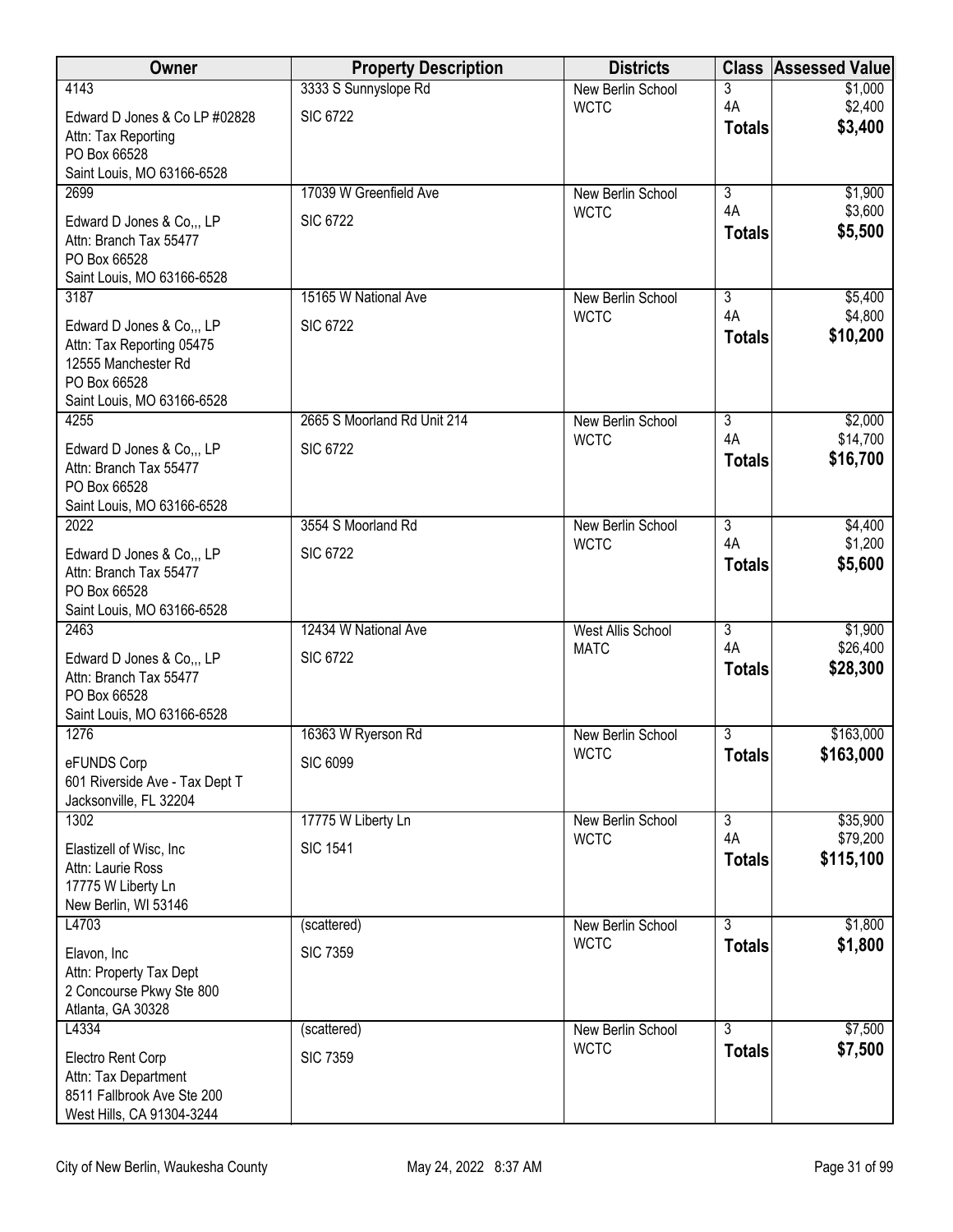| Owner                                                     | <b>Property Description</b>   | <b>Districts</b>                 | <b>Class</b>         | <b>Assessed Value</b>    |
|-----------------------------------------------------------|-------------------------------|----------------------------------|----------------------|--------------------------|
| 1395                                                      | 15738 W National Ave          | New Berlin School                | 3<br>4A              | $\overline{30}$<br>\$400 |
| Electrolysis Unlimited Sp                                 | <b>SIC 7231</b>               | <b>WCTC</b>                      | <b>Totals</b>        | \$400                    |
| Attn: Susan Schultz<br>15738 W National Ave               |                               |                                  |                      |                          |
| New Berlin, WI 53151-5119                                 |                               |                                  |                      |                          |
| 3125                                                      | 2725 S Calhoun Rd             | New Berlin School                | $\overline{3}$<br>4A | \$1,700                  |
| Elegance Salon & Spa Sp                                   | <b>SIC 7231</b>               | <b>WCTC</b>                      | <b>Totals</b>        | \$400<br>\$2,100         |
| Attn: Tammie Flynn<br>2725 S Calhoun Rd                   |                               |                                  |                      |                          |
| New Berlin, WI 53151                                      |                               |                                  |                      |                          |
| 1890                                                      | 3200 S 166th St               | New Berlin School                | 3                    | \$17,500                 |
| Element Material Technology, Inc                          | <b>SIC 7299</b>               | <b>WCTC</b>                      | 4A<br><b>Totals</b>  | \$1,600<br>\$19,100      |
| Attn: New Berllin<br>3200 S 166 St                        |                               |                                  |                      |                          |
| New Berlin, WI 53151                                      |                               |                                  |                      |                          |
| 3838                                                      | 17790 W Liberty Ln            | New Berlin School                | $\overline{3}$<br>4A | \$800<br>\$200           |
| Elite Exteriors, LLC                                      | <b>SIC 1761</b>               | <b>WCTC</b>                      | <b>Totals</b>        | \$1,000                  |
| 17790 W Liberty Ln<br>New Berlin, WI 53146                |                               |                                  |                      |                          |
| 4021                                                      | 15350 W National Ave Unit 208 | New Berlin School                | $\overline{3}$       | \$200                    |
| EM Tax and Accounting, LLC                                | <b>SIC 8931</b>               | <b>WCTC</b>                      | 4A                   | \$0                      |
| Attn: Erica Moranski                                      |                               |                                  | <b>Totals</b>        | \$200                    |
| 15350 W National Ave<br>New Berlin, WI 53151              |                               |                                  |                      |                          |
| 3037                                                      | 20015 W Julius Heil Dr        | New Berlin School                | $\overline{3}$       | \$100                    |
| Emerys Roofing, LLC                                       | <b>SIC 1711</b>               | <b>WCTC</b>                      | <b>Totals</b>        | \$100                    |
| 20015 W Julius Heil Dr                                    |                               |                                  |                      |                          |
| New Berlin, WI 53146<br>3677                              | 16805 W Observatory Rd        | New Berlin School                | $\overline{3}$       | \$32,000                 |
| Engineered Security Solutions, Inc                        | <b>SIC 7382</b>               | <b>WCTC</b>                      | <b>Totals</b>        | \$32,000                 |
| 16805 W Observatory Rd                                    | <b>DOOMAGE ASSESSMENT</b>     |                                  |                      |                          |
| New Berlin, WI 53151<br>4395                              | 2626 S 162nd St               | New Berlin School                | $\overline{3}$       | \$4,100                  |
|                                                           |                               | <b>WCTC</b>                      | <b>Totals</b>        | \$4,100                  |
| Enviro-Master of Milwaukee, LLC<br>Attn: Hygiene Services | <b>SIC 7349</b>               |                                  |                      |                          |
| 21717 Shoveller Ct                                        | <b>DOOMAGE ASSESSMENT</b>     |                                  |                      |                          |
| Cornelius, NC 28031-6741<br>4391                          | 14775 W National Ave          | New Berlin School                | $\overline{3}$       | \$34,400                 |
| Envoy Mortgage Co                                         | <b>SIC 6146</b>               | <b>WCTC</b>                      | <b>Totals</b>        | \$34,400                 |
| 14775 W National Ave                                      | <b>DOOMAGE ASSESSMENT</b>     |                                  |                      |                          |
| New Berlin, WI 53151-4434<br>3254                         | 14999 W Beloit Rd             | New Berlin School                | $\overline{3}$       | \$112,000                |
| Epic Med Spa, LLC                                         | <b>SIC 8999</b>               | <b>WCTC</b>                      | <b>Totals</b>        | \$112,000                |
| 14999 W Beloit Rd                                         |                               |                                  |                      |                          |
| New Berlin, WI 53151-7438                                 | <b>DOOMAGE ASSESSMENT</b>     |                                  |                      |                          |
| 4687                                                      | 17390 W National Ave          | <b>MMSD</b><br>New Berlin School | $\overline{3}$<br>4A | \$1,100<br>\$1,200       |
| Equiholic, LLC<br>Attn: Chloe Burke                       |                               | <b>WCTC</b>                      | <b>Totals</b>        | \$2,300                  |
| 17390 W National Ave                                      |                               |                                  |                      |                          |
| New Berlin, WI 53151                                      |                               |                                  |                      |                          |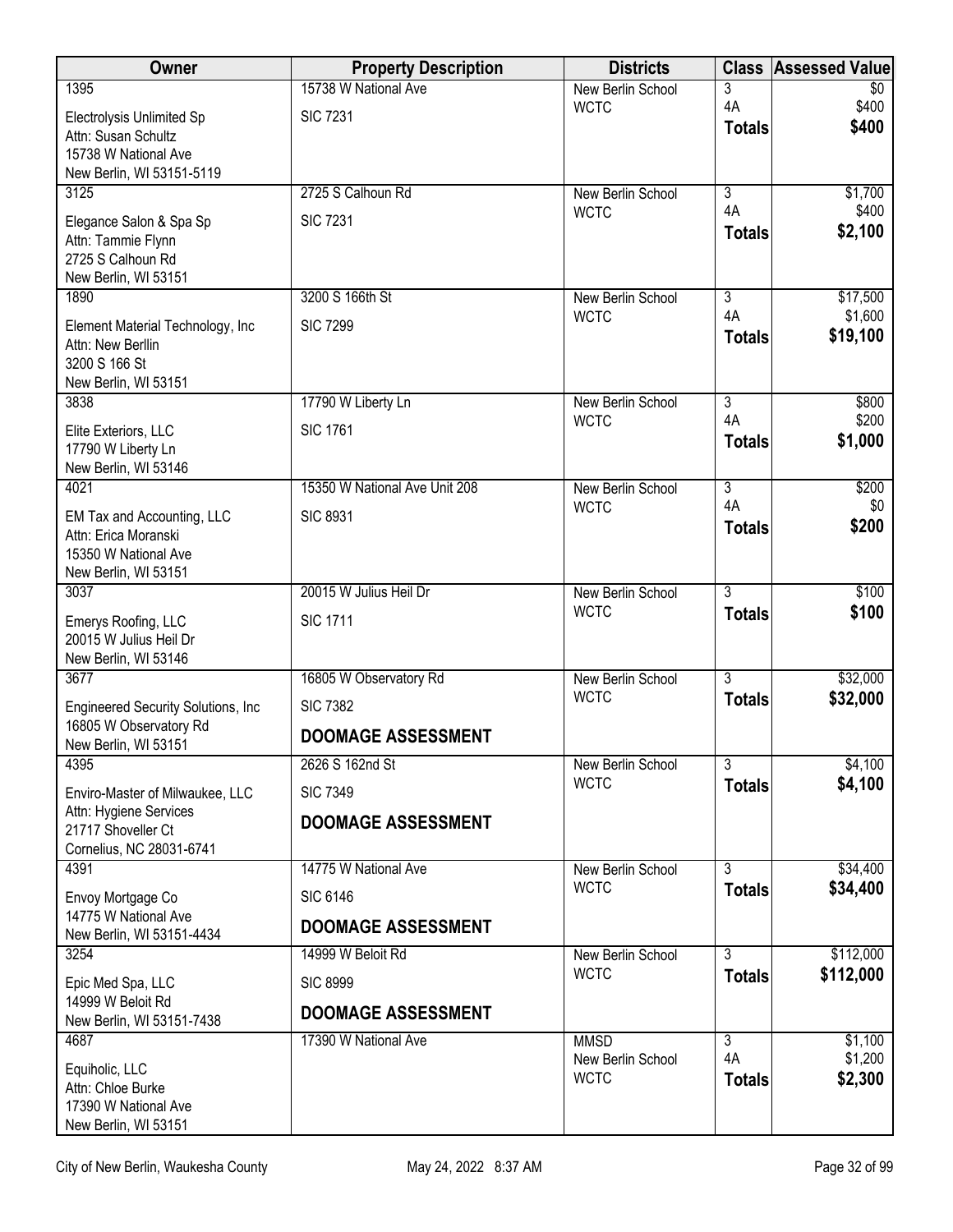| <b>Owner</b>                                        | <b>Property Description</b>   | <b>Districts</b>                           | <b>Class</b>         | <b>Assessed Value</b>  |
|-----------------------------------------------------|-------------------------------|--------------------------------------------|----------------------|------------------------|
| 9258                                                | 2385 S 179th St Unit C        | <b>MMSD</b>                                |                      | \$2,400                |
| <b>Erchull Real Estate Group</b>                    |                               | Aldermanic 3 - Maxey<br>New Berlin School  | <b>Totals</b>        | \$2,400                |
| 2385 S 179th St Ste C                               | <b>DOOMAGE ASSESSMENT</b>     | <b>WCTC</b>                                |                      |                        |
| New Berlin, WI 53146-2130                           |                               |                                            |                      |                        |
| 3108                                                | 16235 W Beloit Rd             | New Berlin School<br><b>WCTC</b>           | $\overline{3}$<br>4A | \$2,600<br>\$12,500    |
| Eriks Midwest, LLC                                  | <b>SIC 3452</b>               |                                            | <b>Totals</b>        | \$15,100               |
| c/o Baden Tax Management, LLC<br>Suite 301          |                               |                                            |                      |                        |
| 6920 Pointe Inverness Way                           |                               |                                            |                      |                        |
| Fort Wayne, IN 46804                                |                               |                                            |                      |                        |
| 1309                                                | 17025 W Rogers Dr             | New Berlin School                          | 3                    | \$400                  |
| Etch Coat & Glaze, Inc                              | <b>SIC 3479</b>               | <b>WCTC</b>                                | 4A                   | \$200                  |
| Attn: Mike & Jane Schmitz                           |                               |                                            | <b>Totals</b>        | \$600                  |
| PO Box 510201                                       |                               |                                            |                      |                        |
| New Berlin, WI 53151-0201                           |                               |                                            |                      |                        |
| 9241                                                | 5330 S Racine Ave             | <b>MMSD</b>                                | 4A                   | \$14,100               |
| Ethic Development, LLC                              |                               | Aldermanic 7 - Kroupa<br>New Berlin School | <b>Totals</b>        | \$14,100               |
| 5330 S Racine Ave                                   | <b>DOOMAGE ASSESSMENT</b>     | <b>WCTC</b>                                |                      |                        |
| New Berlin, WI 53146-3933                           |                               |                                            |                      |                        |
| 9370                                                | 5330 S Racine Ave             | <b>MMSD</b><br>Aldermanic 7 - Kroupa       | $\overline{3}$<br>4A | \$106,600<br>\$11,300  |
| Ethic Indoor, LLC                                   |                               | New Berlin School                          | <b>Totals</b>        | \$117,900              |
| 5330 S Racine Ave                                   |                               | <b>WCTC</b>                                |                      |                        |
| New Berlin, WI 53151                                |                               |                                            |                      |                        |
| 4405                                                | 2345 S 170th St               | New Berlin School<br><b>WCTC</b>           | $\overline{3}$<br>4A | \$315,900<br>\$261,300 |
| Eurofins Microbiology Laboratories, Inc.            | <b>SIC 8734</b>               |                                            | <b>Totals</b>        | \$577,200              |
| 2200 Rittenjhouse St Ste 175                        |                               |                                            |                      |                        |
| Des Moines, IA 50321<br>4139                        | 2345 S 170th St               | New Berlin School                          | $\overline{3}$       | \$921,400              |
|                                                     |                               | <b>WCTC</b>                                | 4A                   | \$82,200               |
| Eurofins Sf Analytical, Inc                         | <b>SIC 8734</b>               |                                            | <b>Totals</b>        | \$1,003,600            |
| 2200 Rittenhouse St Ste 175<br>Des Moines, IA 50321 |                               |                                            |                      |                        |
| 3697                                                | 15720 W National Ave          | New Berlin School                          | 3                    | \$20,000               |
| Evans Chiropractic Health Care Sp                   | <b>SIC 8041</b>               | <b>WCTC</b>                                | <b>Totals</b>        | \$20,000               |
| Attn: Eliesha Gatzke                                |                               |                                            |                      |                        |
| PO Box 510093                                       | <b>DOOMAGE ASSESSMENT</b>     |                                            |                      |                        |
| New Berlin, WI 53151-0093                           |                               |                                            |                      |                        |
| 9381                                                | 3504 S Moorland Rd            | <b>MMSD</b>                                | $\overline{3}$       | \$23,800               |
| Everside Health, LLC                                |                               | New Berlin School<br><b>WCTC</b>           | 4A                   | \$13,900<br>\$37,700   |
| 14400 Metcalf Ave                                   |                               |                                            | <b>Totals</b>        |                        |
| Overland Park, KS 66223                             |                               |                                            |                      |                        |
| 3852                                                | 13825 W National Ave Unit 100 | New Berlin School                          | $\overline{3}$<br>4A | \$1,600                |
| Evolution Hair & Nail Studio Sp                     | <b>SIC 7231</b>               | <b>WCTC</b>                                | <b>Totals</b>        | \$200<br>\$1,800       |
| 13825 W National Ave                                |                               |                                            |                      |                        |
| New Berlin, WI 53151                                |                               |                                            |                      |                        |
| L4347                                               | (scattered)                   | New Berlin School<br><b>WCTC</b>           | $\overline{3}$       | \$200                  |
| Evolve LP, LLC                                      | <b>SIC 7359</b>               |                                            | <b>Totals</b>        | \$200                  |
| c/o Global Tax Management, Inc                      |                               |                                            |                      |                        |
| 656 E Swedesford Rd Ste 200                         |                               |                                            |                      |                        |
| Wayne, PA 19087                                     |                               |                                            |                      |                        |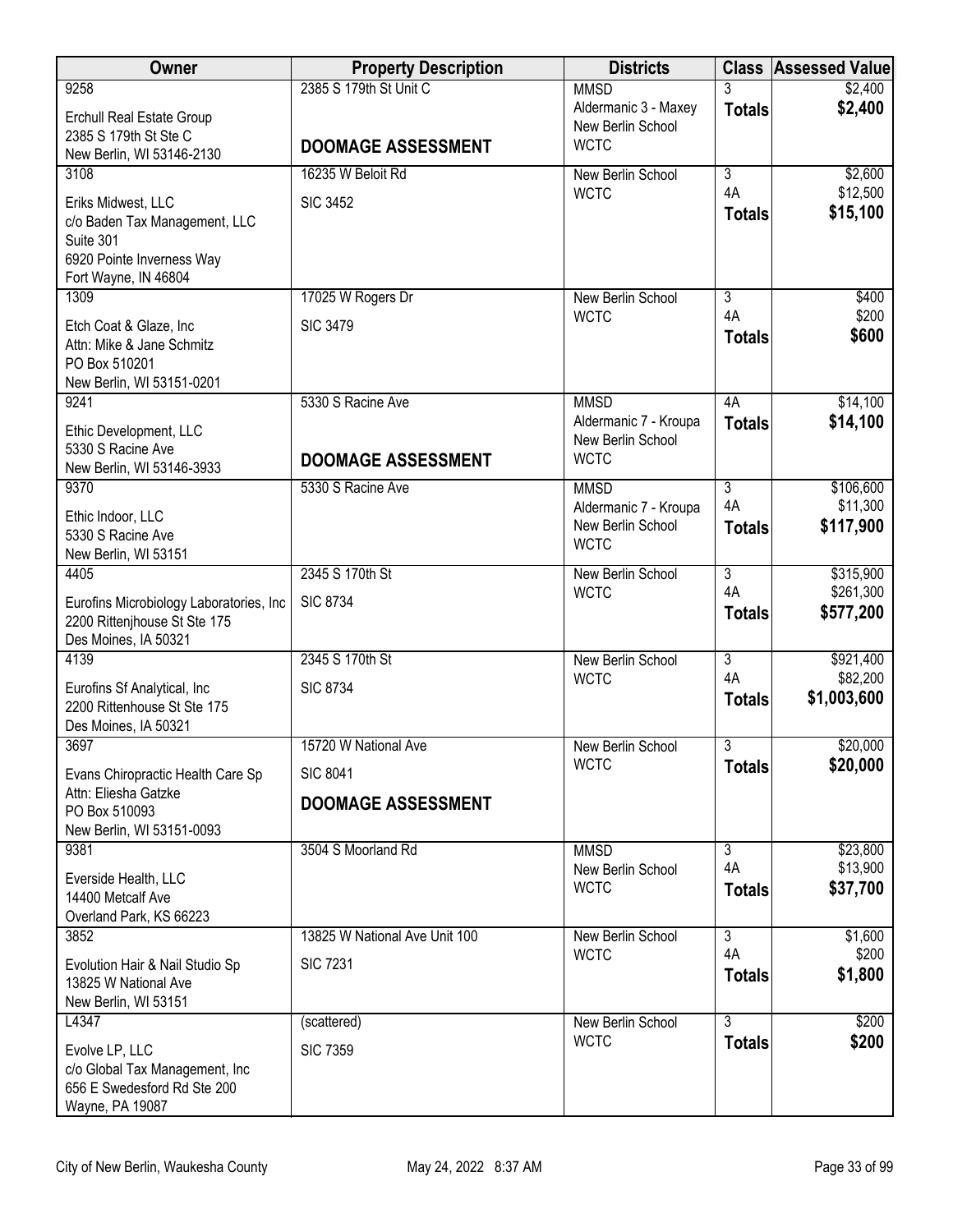| Owner                                                                 | <b>Property Description</b>   | <b>Districts</b>                 |                     | <b>Class Assessed Value</b> |
|-----------------------------------------------------------------------|-------------------------------|----------------------------------|---------------------|-----------------------------|
| 3378                                                                  | 5770 S Westridge Dr           | New Berlin School                | 3                   | \$541,500                   |
| Exciting Events, Inc.                                                 | <b>SIC 4225</b>               | <b>WCTC</b>                      | 4A<br><b>Totals</b> | \$6,400<br>\$547,900        |
| 5770 S Westridge Dr<br>New Berlin, WI 53151                           |                               |                                  |                     |                             |
| 4612                                                                  | 2711 S Calhoun Rd             | <b>MMSD</b>                      | $\overline{3}$      | \$22,400                    |
| Expert Builders & Realty                                              | <b>SIC 1521</b>               | Aldermanic 3 - Maxey             | <b>Totals</b>       | \$22,400                    |
| 2711 S Calhoun Rd                                                     |                               | New Berlin School                |                     |                             |
| New Berlin, WI 53151-3513                                             | <b>DOOMAGE ASSESSMENT</b>     | <b>WCTC</b>                      |                     |                             |
| 1314                                                                  | 15441 W National Ave          | New Berlin School<br><b>WCTC</b> | $\overline{3}$      | \$8,400                     |
| Eyesite Vision Care Center, Inc                                       | <b>SIC 8042</b>               |                                  | <b>Totals</b>       | \$8,400                     |
| 15441 W National Ave<br>New Berlin, WI 53151                          |                               |                                  |                     |                             |
| 4502                                                                  | 12426 W National Ave          | <b>West Allis School</b>         | $\overline{3}$      | \$2,300                     |
| EYM Pizza of Wisconsin, LLC                                           | <b>SIC 5812</b>               | <b>MATC</b>                      | <b>Totals</b>       | \$2,300                     |
| d.b.a. Pizza Hut #035650                                              |                               |                                  |                     |                             |
| 450 E John Carpenter Fwy Ste 1                                        |                               |                                  |                     |                             |
| Irving, TX 75062<br>4146                                              | 15360 W Beloit Rd             | New Berlin School                | $\overline{3}$      | \$5,000                     |
|                                                                       |                               | <b>WCTC</b>                      | <b>Totals</b>       | \$5,000                     |
| Family Tae Kwon Do Champions Sp<br>15360 W Beloit Rd                  | <b>SIC 7997</b>               |                                  |                     |                             |
| New Berlin, WI 53151-7447                                             | <b>DOOMAGE ASSESSMENT</b>     |                                  |                     |                             |
| L1317                                                                 | (scattered)                   | New Berlin School                | $\overline{3}$      | \$200                       |
| Farmer Bros Co                                                        | <b>SIC 7359</b>               | <b>WCTC</b>                      | <b>Totals</b>       | \$200                       |
| 1912 Farmer Brothers Dr<br>Roanoke, TX 76262                          |                               |                                  |                     |                             |
| 4715                                                                  | 15885 W National Ave Unit 300 | New Berlin School                | $\overline{3}$      | \$2,300                     |
| Farmers Insurance LLC / Jason Smith                                   |                               | <b>WCTC</b>                      | 4A                  | \$1,300                     |
| 15885 W National Ave Ste 300                                          |                               |                                  | <b>Totals</b>       | \$3,600                     |
| New Berlin, WI 53151-5174                                             | <b>DOOMAGE ASSESSMENT</b>     |                                  |                     |                             |
| 4430                                                                  | 3333 S Sunnyslope Rd          | New Berlin School<br><b>WCTC</b> | 3<br>4A             | \$4,900<br>\$2,800          |
| Fastback Physical Therapy, LLC                                        | <b>SIC 8049</b>               |                                  | <b>Totals</b>       | \$7,700                     |
| Attn: Patrick Barron<br>3333 S Sunnyslope Rd Ste 103B                 |                               |                                  |                     |                             |
| New Berlin, WI 53151-4504                                             |                               |                                  |                     |                             |
| 3035                                                                  | 16555 W Rogers Dr             | New Berlin School                | $\overline{3}$      | \$802,200                   |
| FedEx Ground Package System, Inc                                      | <b>SIC 7011</b>               | <b>WCTC</b>                      | 4A<br><b>Totals</b> | \$167,500<br>\$969,700      |
| c/o Altus Group Us, Inc                                               |                               |                                  |                     |                             |
| PO Box 71850<br>Phoenix, AZ 85050                                     |                               |                                  |                     |                             |
| 2302                                                                  | 16908 W Victor Rd             | New Berlin School                | $\overline{3}$      | \$6,400                     |
| Fellers, Inc.                                                         | <b>SIC 5085</b>               | <b>WCTC</b>                      | 4A                  | \$1,600                     |
| 6566 E Skelly Dr                                                      |                               |                                  | <b>Totals</b>       | \$8,000                     |
| Tulsa, OK 74145<br>L3544                                              |                               | New Berlin School                | $\overline{3}$      | \$531,300                   |
|                                                                       | (scattered)                   | <b>WCTC</b>                      | <b>Totals</b>       | \$531,300                   |
| Fidelity Information Services, Inc.<br>601 Riverside Ave - Tax Dept T | <b>SIC 7377</b>               |                                  |                     |                             |
| Jacksonville, FL 32204                                                |                               |                                  |                     |                             |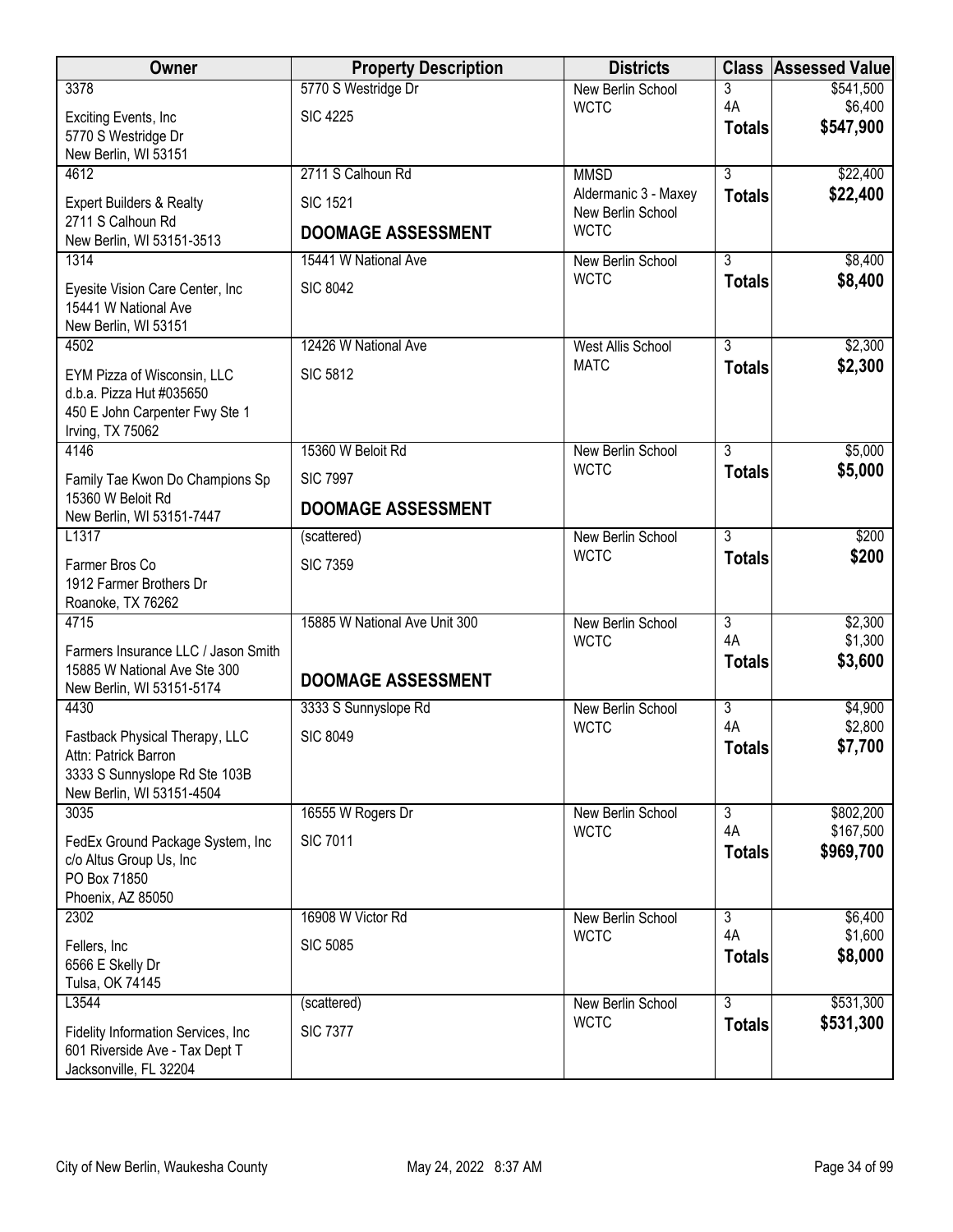| Owner                                                                                                                 | <b>Property Description</b>  | <b>Districts</b>                                         |                     | <b>Class Assessed Value</b> |
|-----------------------------------------------------------------------------------------------------------------------|------------------------------|----------------------------------------------------------|---------------------|-----------------------------|
| L3547                                                                                                                 | (scattered)                  | New Berlin School                                        |                     | \$2,300                     |
| Fidelity National Information Svcs, Inc<br>601 Riverside Ave - Tax Dept T<br>Jacksonville, FL 32204                   | <b>SIC 7377</b>              | <b>WCTC</b>                                              | <b>Totals</b>       | \$2,300                     |
| L4665                                                                                                                 | (scattered)                  | New Berlin School                                        | $\overline{3}$      | \$18,100                    |
| Financial Pacific Leasing, LLC<br>3455 S 344th Way<br>Suite 300<br>Federal Way, WA 98001                              |                              | <b>WCTC</b>                                              | <b>Totals</b>       | \$18,100                    |
| 3909                                                                                                                  | 15805 W National Ave Unit 18 | New Berlin School                                        | 3                   | \$1,000                     |
| Firefly By Sommer, LLC                                                                                                | <b>SIC 7231</b>              | <b>WCTC</b>                                              | <b>Totals</b>       | \$1,000                     |
| Attn: Sommer Klusmann<br>15805 W National Ave<br>New Berlin, WI 53151-5120                                            | <b>DOOMAGE ASSESSMENT</b>    |                                                          |                     |                             |
| 4662                                                                                                                  | 1901 S Moorland Rd           | <b>MMSD</b>                                              | $\overline{3}$      | \$4,000                     |
| First American Commercial Bancorp, Ind<br><b>LLC</b><br>Attn: Grant Thorton LLP<br>PO Box 4747<br>Oak Brook, IL 53151 |                              | Aldermanic 3 - Maxey<br>New Berlin School<br><b>WCTC</b> | <b>Totals</b>       | \$4,000                     |
| 3669                                                                                                                  | 2150 S Danny Rd              | New Berlin School                                        | $\overline{3}$      | \$900                       |
| Flanders Residential Maintenance, LLC<br>2150 S Danny Rd                                                              | <b>SIC 0782</b>              | <b>WCTC</b>                                              | <b>Totals</b>       | \$900                       |
| New Berlin, WI 53146-1601                                                                                             | <b>DOOMAGE ASSESSMENT</b>    |                                                          |                     |                             |
| 4485                                                                                                                  | 14005 W Greenfield Ave       | New Berlin School                                        | $\overline{3}$      | \$13,600                    |
| Flawless Flooring, LLC<br>14005 W Greenfield Ave                                                                      | <b>SIC 1752</b>              | <b>WCTC</b>                                              | <b>Totals</b>       | \$13,600                    |
| New Berlin, WI 53151-1639                                                                                             | <b>DOOMAGE ASSESSMENT</b>    |                                                          |                     |                             |
| 1356                                                                                                                  | 20605 W National Ave         | New Berlin School                                        | 4A                  | \$16,000                    |
| Flipco, Inc<br>2818 W Donges Bay Rd<br>Mequon, WI 53092-5105                                                          | <b>SIC 4812</b>              | <b>WCTC</b>                                              | <b>Totals</b>       | \$16,000                    |
| 1341                                                                                                                  | 13465 W Wilbur Dr            | <b>West Allis School</b>                                 | 4A                  | \$100                       |
| Floor Systems Midwest, Inc.<br>Attn: Craig W Sanford<br>13465 W Wilbur Dr<br>New Berlin, WI 53151-5353                | <b>SIC 5812</b>              | <b>MATC</b>                                              | <b>Totals</b>       | \$100                       |
| L3551                                                                                                                 | (scattered)                  | New Berlin School                                        | $\overline{3}$      | \$500                       |
| Florida's Natural Food Service, Inc<br>20205 Hwy 27                                                                   | <b>SIC 7359</b>              | <b>WCTC</b>                                              | <b>Totals</b>       | \$500                       |
| Lake Wales, FL 33853                                                                                                  | 2410 S 179th St              |                                                          | $\overline{3}$      |                             |
| 3298                                                                                                                  |                              | New Berlin School<br><b>WCTC</b>                         | 4A                  | \$500<br>\$0                |
| Floweigh, LLC<br>PO Box 746                                                                                           | <b>SIC 1799</b>              |                                                          | <b>Totals</b>       | \$500                       |
| Muskego, WI 53150<br>1343                                                                                             | 2315 S 170th St              | New Berlin School                                        | $\overline{3}$      | \$45,100                    |
| Fluid System Components, Inc.<br>c/o Certified Power Inc/ Romano<br>970 Campus Dr<br>Mundelein, IL 60060              | <b>SIC 5072</b>              | <b>WCTC</b>                                              | 4A<br><b>Totals</b> | \$200<br>\$45,300           |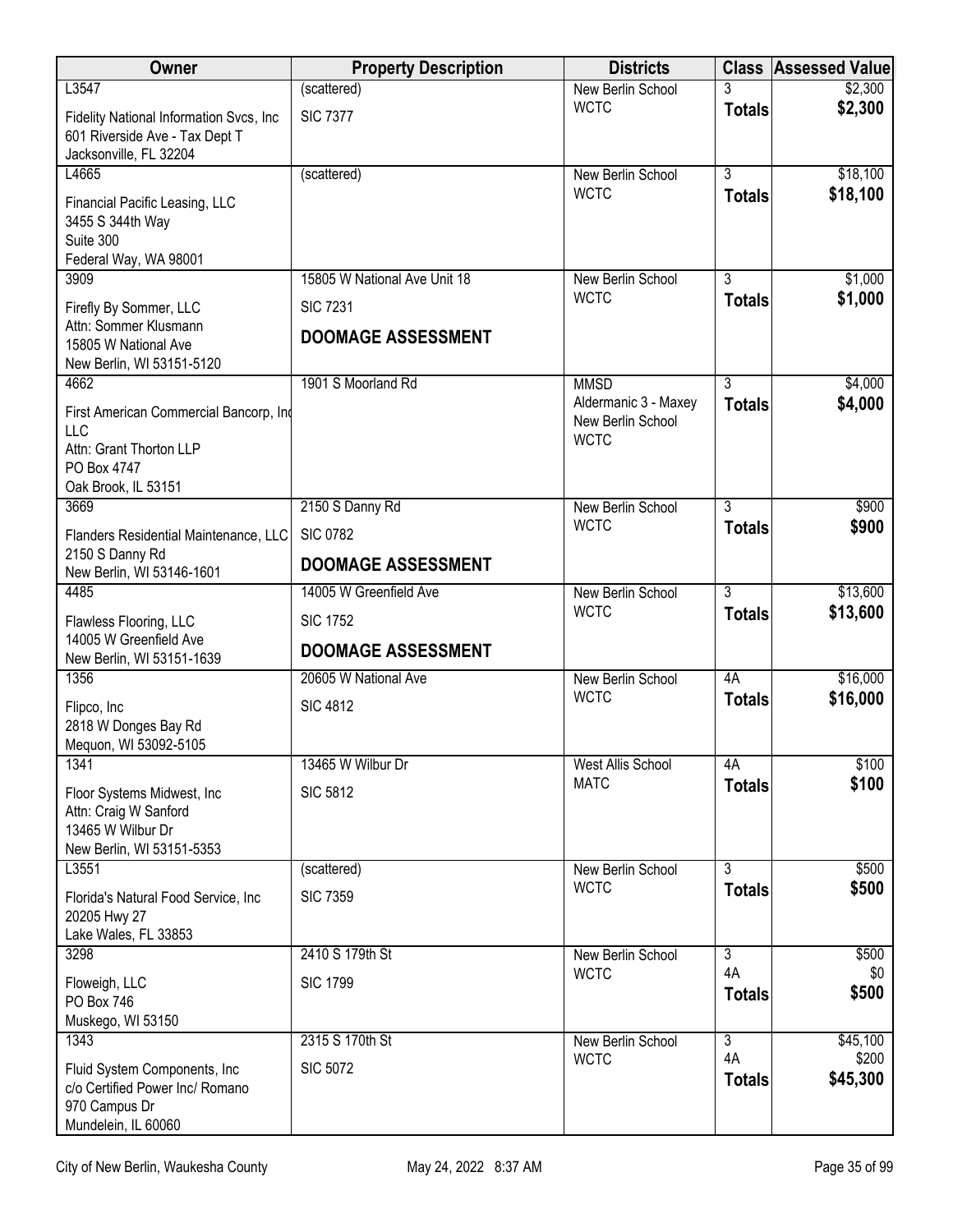| Owner                                              | <b>Property Description</b> | <b>Districts</b>                 |                     | <b>Class Assessed Value</b> |
|----------------------------------------------------|-----------------------------|----------------------------------|---------------------|-----------------------------|
| 4512                                               | 16735 W Cleveland Ave       | New Berlin School                | 3                   | \$17,400                    |
| Flyers Energy, LLC                                 | <b>SIC 5541</b>             | <b>WCTC</b>                      | 4A<br><b>Totals</b> | \$30,100<br>\$47,500        |
| 2360 Lindbergh St<br>Auburn, CA 95602              |                             |                                  |                     |                             |
| 1344                                               | 2535 S 170th St             | New Berlin School                | $\overline{3}$      | \$4,600                     |
| Forced Air Products Corp                           | <b>SIC 5072</b>             | <b>WCTC</b>                      | 4A                  | \$1,200                     |
| Attn: Joe Boberschmidt                             |                             |                                  | <b>Totals</b>       | \$5,800                     |
| 2535 S 170 St                                      |                             |                                  |                     |                             |
| New Berlin, WI 53151-2705<br>4275                  | 2361 S Commerce Dr          | New Berlin School                | 3                   | \$1,000                     |
|                                                    |                             | <b>WCTC</b>                      | 4A                  | \$400                       |
| Forever Lazy, LLC<br>2361 S Commerce Dr            | <b>SIC 5961</b>             |                                  | <b>Totals</b>       | \$1,400                     |
| New Berlin, WI 53151                               |                             |                                  |                     |                             |
| 9368                                               | 16150 W Lincoln Ave         | New Berlin School                | $\overline{3}$      | \$9,200                     |
| Fortune Wisconsin, LLC                             |                             | <b>WCTC</b>                      | <b>Totals</b>       | \$9,200                     |
| d.b.a. Fortune Fish & Gourmet                      |                             |                                  |                     |                             |
| Attn: Mark Palicki<br>16150 W Lincoln Ave          |                             |                                  |                     |                             |
| New Berlin, WI 53151                               |                             |                                  |                     |                             |
| 1899                                               | 3025 S Fountain Square Blvd | New Berlin School                | 3                   | \$188,000                   |
| Fountain Square Apartment,,, LP                    | <b>SIC 6531</b>             | <b>WCTC</b>                      | <b>Totals</b>       | \$188,000                   |
| Attn: Thomas Thomson Et Al                         | <b>DOOMAGE ASSESSMENT</b>   |                                  |                     |                             |
| N28 W23000 Roundy Dr Ste 20                        |                             |                                  |                     |                             |
| Pewaukee, WI 53072-7301<br>3366                    | 15710 W Cleveland Ave       | New Berlin School                | $\overline{3}$      | \$100,000                   |
|                                                    | <b>SIC 7389</b>             | <b>WCTC</b>                      | <b>Totals</b>       | \$100,000                   |
| Franklin Energy Services, LLC<br>102 N Franklin St |                             |                                  |                     |                             |
| Port, WA WI                                        | <b>DOOMAGE ASSESSMENT</b>   |                                  |                     |                             |
| 4682                                               | 15405 W National Ave        | New Berlin School                | $\overline{3}$      | \$4,700                     |
| Fredrick's Hallmark Shop, Inc                      |                             | <b>WCTC</b>                      | 4A<br><b>Totals</b> | \$12,000<br>\$16,700        |
| Attn: Larry Albrecht                               |                             |                                  |                     |                             |
| 15405 W National Ave<br>New Berlin, WI 53151       |                             |                                  |                     |                             |
| 4004                                               | 4805 S Moorland Rd          | New Berlin School                | 3                   | \$1,020,800                 |
| Froedert & Medical College of WI, Inc.             | <b>SIC 8011</b>             | <b>WCTC</b>                      | 4A                  | \$2,000                     |
| Attn: Community Physicians/Finance De              |                             |                                  | <b>Totals</b>       | \$1,022,800                 |
| N74 W12501 Leatherwood Ct                          |                             |                                  |                     |                             |
| Menomonee Falls, WI 53051-4490<br>4027             | 4805 S Moorland Rd          | New Berlin School                | $\overline{3}$      | \$373,100                   |
| Froedert Memorial Lutheran Hospital, In            | <b>SIC 8011</b>             | <b>WCTC</b>                      | <b>Totals</b>       | \$373,100                   |
| Attn: Moorland Reserve Health Center               |                             |                                  |                     |                             |
| 9200 W Wisconsin Ave                               |                             |                                  |                     |                             |
| Milwaukee, WI 53226                                |                             |                                  |                     |                             |
| 4652                                               | 4805 S Moorland Rd          | New Berlin School<br><b>WCTC</b> | 3<br>4A             | \$610,800<br>\$1,083,800    |
| Froedtert Health Neighborhood                      | Sic 8062                    |                                  | <b>Totals</b>       | \$1,694,600                 |
| Hospitals, LLC<br>d.b.a. Moorland Reserve          |                             |                                  |                     |                             |
| 9200 W Wisconsin Ave                               |                             |                                  |                     |                             |
| Milwaukee, WI 53226                                |                             |                                  |                     |                             |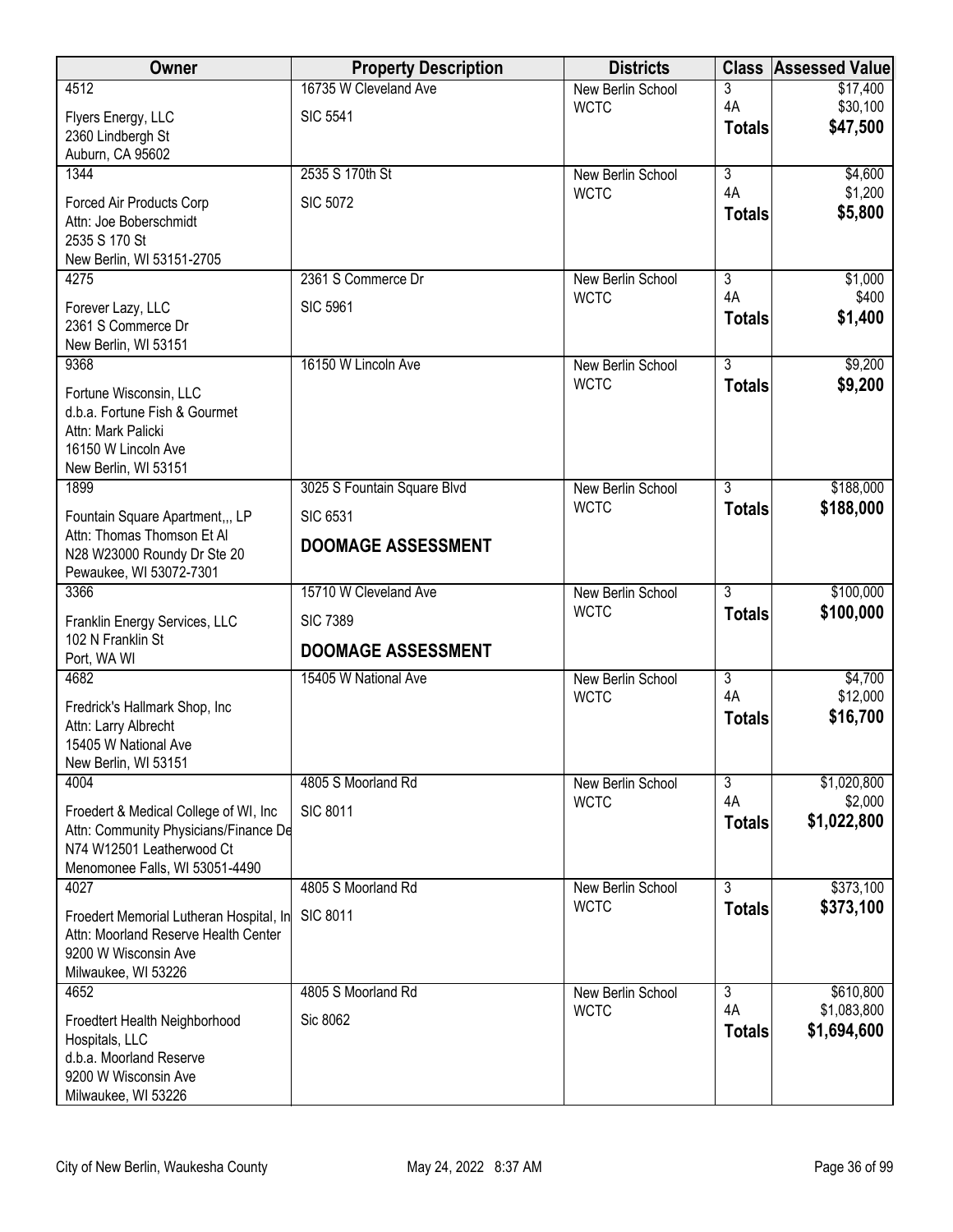| Owner                                                                                                               | <b>Property Description</b>                  | <b>Districts</b>         | <b>Class</b>        | <b>Assessed Value</b>  |
|---------------------------------------------------------------------------------------------------------------------|----------------------------------------------|--------------------------|---------------------|------------------------|
| 4651                                                                                                                | 4805 S Moorland Rd                           | New Berlin School        | 3                   | \$9,100                |
| Froedtert Health Pharmacy, LLC<br>d.b.a. Moorland Reserve Health Center<br>Pharmacy                                 | <b>SIC 5912</b>                              | <b>WCTC</b>              | 4A<br><b>Totals</b> | \$400<br>\$9,500       |
| 9200 W Wisconsin Ave<br>Milwaukee, WI 53226                                                                         |                                              |                          |                     |                        |
| 1819                                                                                                                | 3130 S Willow Rd                             | New Berlin School        | $\overline{3}$      | \$200                  |
| Galaxy Exteriors, LLC<br>Attn: Robert L Seeger<br>3130 S Willow Rd<br>New Berlin, WI 53146                          | <b>SIC 3442</b>                              | <b>WCTC</b>              | 4A<br><b>Totals</b> | \$0<br>\$200           |
| 4599                                                                                                                | 15188 W Library Ln                           | New Berlin School        | $\overline{3}$      | \$1,600                |
| Gamers Realm, Sp                                                                                                    | <b>SIC 5345</b>                              | <b>WCTC</b>              | <b>Totals</b>       | \$1,600                |
| 15188 Library Ln<br>New Berlin, WI 53151-5291                                                                       | <b>DOOMAGE ASSESSMENT</b>                    |                          |                     |                        |
| 2140                                                                                                                | 5725 S Martin Rd                             | New Berlin School        | $\overline{3}$      | \$1,700                |
| Garbe Enterprises, Inc.<br>Attn: Shady Acres Perennial Nursery<br>5725 S Martin Rd<br>New Berlin, WI 53146          | <b>SIC 0782</b>                              | <b>WCTC</b>              | 4A<br><b>Totals</b> | \$200<br>\$1,900       |
| 3809                                                                                                                | 15730 W National Ave                         | New Berlin School        | $\overline{3}$      | \$25,100               |
| Gatzke Law, LLC<br>Attn: Bryant McFadden<br>15730 W National Ave<br>New Berlin, WI 53151                            | <b>SIC 8111</b>                              | <b>WCTC</b>              | 4A<br><b>Totals</b> | \$400<br>\$25,500      |
| 3856                                                                                                                | 2675 S Calhoun Rd                            | New Berlin School        | $\overline{3}$      | \$1,400                |
| Gehrand-Celeste Ins Agency, Inc<br>Attn: State Farm Insurance<br>2675 S Calhoun Rd<br>New Berlin, WI 53151          | <b>SIC 6411</b>                              | <b>WCTC</b>              | 4A<br><b>Totals</b> | \$2,600<br>\$4,000     |
| 3667                                                                                                                | 16255 W Stratton Dr                          | <b>New Berlin School</b> | $\overline{3}$      | \$27,000               |
| General Beverage Sales Co<br>PO Box 44326<br>Madison, WI 53744-4326                                                 | <b>SIC 5182</b>                              | <b>WCTC</b>              | 4A<br><b>Totals</b> | \$170,000<br>\$197,000 |
| 4448                                                                                                                | 2885 S Moorland Rd                           | New Berlin School        | $\overline{3}$      | \$2,200                |
| General Drafting, Inc<br>2885 S Moorland Rd<br>New Berlin, WI 53151                                                 | <b>SIC 8999</b>                              | <b>WCTC</b>              | 4A<br><b>Totals</b> | \$200<br>\$2,400       |
| 1348                                                                                                                | 15430 W National Ave                         | New Berlin School        | $\overline{3}$      | \$91,000               |
| Gentle Dentistry Online, LLC<br>d.b.a. Gentle Family Dentistry<br>15430 W National Ave<br>New Berlin, WI 53151-5157 | <b>SIC 8021</b><br><b>DOOMAGE ASSESSMENT</b> | <b>WCTC</b>              | <b>Totals</b>       | \$91,000               |
| 3929                                                                                                                | 1901 S Moorland Rd                           | New Berlin School        | $\overline{3}$      | \$17,300               |
| Genuine Parts Co<br>PO Box 4907<br>Norcross, GA 30091                                                               | <b>SIC 5531</b>                              | <b>WCTC</b>              | 4A<br><b>Totals</b> | \$3,500<br>\$20,800    |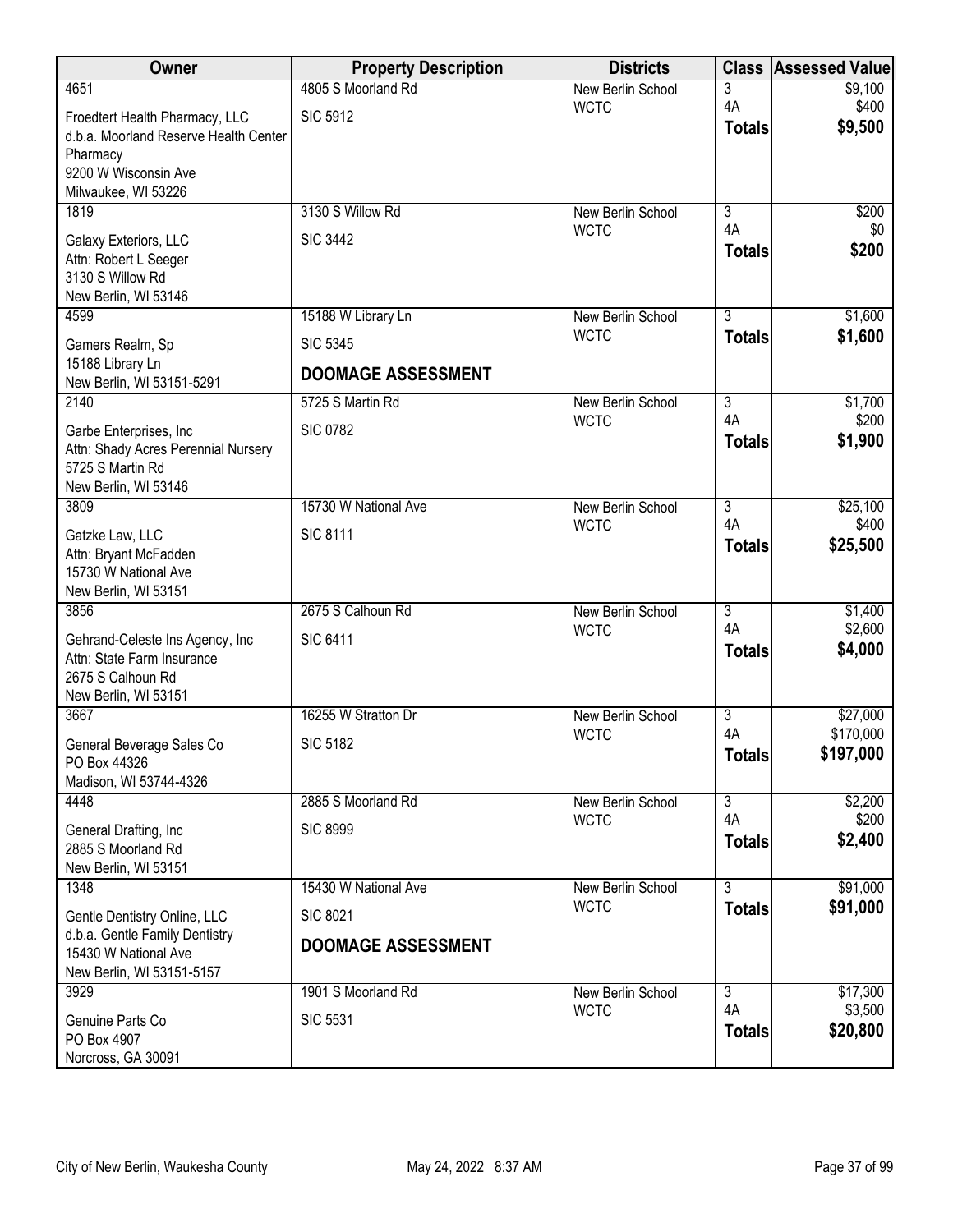| Owner                                        | <b>Property Description</b> | <b>Districts</b>  |                     | <b>Class Assessed Value</b> |
|----------------------------------------------|-----------------------------|-------------------|---------------------|-----------------------------|
| 9384                                         | 3636 S Moorland Rd          | New Berlin School | 3                   | \$47,200                    |
| George Webb Restaurant, Inc                  |                             | <b>WCTC</b>       | 4A<br><b>Totals</b> | \$0<br>\$47,200             |
| Attn: Alex Knutson<br>3636 S Moorland Rd     |                             |                   |                     |                             |
| New Berlin, WI 53151-5145                    |                             |                   |                     |                             |
| 2600                                         | 5050 S Towne Dr             | New Berlin School | $\overline{3}$      | \$23,700                    |
| <b>GMR Marketing, LLC</b>                    | <b>SIC 4225</b>             | <b>WCTC</b>       | 4A                  | \$600                       |
| Attn: Accounting                             |                             |                   | <b>Totals</b>       | \$24,300                    |
| 5000 S Towne Dr<br>New Berlin, WI 53151      |                             |                   |                     |                             |
| 2243                                         | 5000 S Towne Dr             | New Berlin School | $\overline{3}$      | \$93,000                    |
| <b>GMR Marketing, LLC</b>                    | <b>SIC 4225</b>             | <b>WCTC</b>       | 4A                  | \$854,600                   |
| Attn: Accounting                             |                             |                   | <b>Totals</b>       | \$947,600                   |
| 5000 S Towne Dr<br>New Berlin, WI 53151      |                             |                   |                     |                             |
| 4077                                         | 2226 S 162nd St             | New Berlin School | $\overline{3}$      | \$3,700                     |
| GNAP, LLC, Inc                               | <b>SIC 5046</b>             | <b>WCTC</b>       | <b>Totals</b>       | \$3,700                     |
| d.b.a. Surface Prep Inc                      |                             |                   |                     |                             |
| 9000 Byron Commerce Dr SW                    |                             |                   |                     |                             |
| Byron Center, MI 49315<br>4648               | 15448 W Beloit Rd           | New Berlin School | $\overline{3}$      | \$12,000                    |
| GNC Holdings, LLC                            | <b>SIC 5999</b>             | <b>WCTC</b>       | <b>Totals</b>       | \$12,000                    |
| d.b.a. General Nutrition Center #1744        |                             |                   |                     |                             |
| Attn: Tax Department                         | <b>DOOMAGE ASSESSMENT</b>   |                   |                     |                             |
| 300 Sixth Ave<br>Pittsburgh, PA 15222        |                             |                   |                     |                             |
| 4417                                         | 2600 S Calhoun Rd           | New Berlin School | $\overline{3}$      | \$5,700                     |
| Google, LLC                                  | <b>SIC 4899</b>             | <b>WCTC</b>       | <b>Totals</b>       | \$5,700                     |
| c/o Ryan, LLC                                |                             |                   |                     |                             |
| PO Box 28190<br>Scottsdale, AZ 85255         |                             |                   |                     |                             |
| L1381                                        | (scattered)                 | New Berlin School | $\overline{3}$      | \$31,800                    |
| Gordon Flesch Company, Inc                   | <b>SIC 7359</b>             | <b>WCTC</b>       | <b>Totals</b>       | \$31,800                    |
| Attn: Gfc Leasing                            |                             |                   |                     |                             |
| 2675 Research Park Dr<br>Madison, WI 53711   |                             |                   |                     |                             |
| 4174                                         | 2817 S 171st St             | New Berlin School | $\overline{3}$      | \$133,600                   |
| Granite Plus Co                              | <b>SIC 1799</b>             | <b>WCTC</b>       | <b>Totals</b>       | \$133,600                   |
| 2817 S 171st St<br>New Berlin, WI 53151-3511 | <b>DOOMAGE ASSESSMENT</b>   |                   |                     |                             |
| 4546                                         | 2232 S 162nd St             | New Berlin School | $\overline{3}$      | \$17,600                    |
| Graphic Solutions Group Co                   | <b>SIC 5084</b>             | <b>WCTC</b>       | <b>Totals</b>       | \$17,600                    |
| 2232 S 162nd St<br>New Berlin, WI 53151-2204 | <b>DOOMAGE ASSESSMENT</b>   |                   |                     |                             |
| 3612                                         | 16345 W Glendale Dr         | New Berlin School | $\overline{3}$      | \$85,300                    |
| Gray & Associates, LLP                       | <b>SIC 8111</b>             | <b>WCTC</b>       | 4A                  | \$149,100                   |
| 16345 W Glendale Dr                          |                             |                   | <b>Totals</b>       | \$234,400                   |
| New Berlin, WI 53151                         |                             |                   |                     |                             |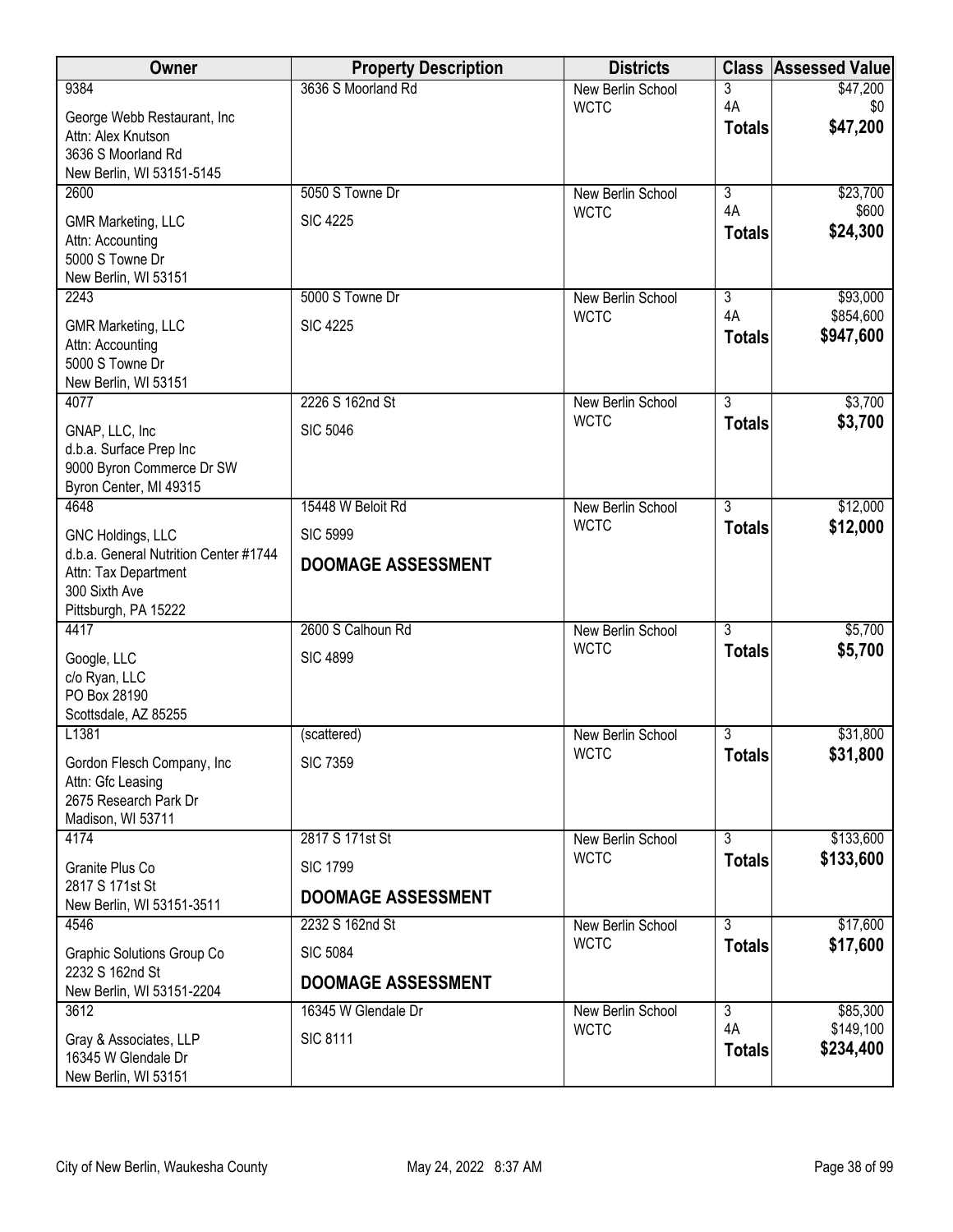| Owner                                                                                                                    | <b>Property Description</b> | <b>Districts</b>  | <b>Class</b>        | <b>Assessed Value</b> |
|--------------------------------------------------------------------------------------------------------------------------|-----------------------------|-------------------|---------------------|-----------------------|
| L1716                                                                                                                    | (scattered)                 | New Berlin School |                     | \$136,800             |
| Grayhawk Leasing, LLC<br>1412 Main St Ste 1500<br>Dallas, TX 75202                                                       | <b>SIC 7359</b>             | <b>WCTC</b>       | <b>Totals</b>       | \$136,800             |
| L4330                                                                                                                    | (scattered)                 | New Berlin School | $\overline{3}$      | \$18,500              |
| Great Lakes Coca-Cola Distribution, LLO<br>c/o Reyes Holdings LLC Dept<br>6250 N River Rd Ste 9000<br>Rosemont, IL 60018 | <b>SIC 7359</b>             | <b>WCTC</b>       | <b>Totals</b>       | \$18,500              |
| L1387                                                                                                                    | (scattered)                 | New Berlin School | 3                   | \$369,600             |
| Greatamerica Financial Services Corp<br>625 1st St Se Ste 800<br>Cedar Rapids, IA 52401                                  | <b>SIC 7359</b>             | <b>WCTC</b>       | <b>Totals</b>       | \$369,600             |
| 3808                                                                                                                     | 13175 W Graham St           | West Allis School | $\overline{3}$      | \$72,000              |
| Green Golf Partners, Inc                                                                                                 | <b>SIC 7992</b>             | <b>MATC</b>       | <b>Totals</b>       | \$72,000              |
| 1001 Cartersburg Rd<br>Danville, IN 46122-8519                                                                           | <b>DOOMAGE ASSESSMENT</b>   |                   |                     |                       |
| 4406                                                                                                                     | 2165 S 170th St             | New Berlin School | $\overline{3}$      | \$11,200              |
| Gregg Heating & Air Conditioning, LLC<br>Attn: Kyle Geisberger<br>2165 S 170 St<br>New Berlin, WI 53151-2209             | <b>SIC 1711</b>             | <b>WCTC</b>       | <b>Totals</b>       | \$11,200              |
| 4441                                                                                                                     | 2734 S 163rd St             | New Berlin School | $\overline{3}$      | \$9,000               |
| Gridfit, LLC                                                                                                             | <b>SIC 7997</b>             | <b>WCTC</b>       | 4A                  | \$100                 |
| Attn: Terri Servais<br>2734 S 163 St<br>New Berlin, WI 53151                                                             |                             |                   | <b>Totals</b>       | \$9,100               |
| 4642                                                                                                                     | 16405 W Lincoln Ave         | New Berlin School | $\overline{3}$      | \$5,600               |
| Grimco Midwest, LLC<br>d.b.a. MIdwest Sign & Screenprinting<br>11745 Sappington Barracks Rd<br>Saint Louis, MO 63127     |                             | <b>WCTC</b>       | <b>Totals</b>       | \$5,600               |
| 3558                                                                                                                     | 17435 W Rogers Dr           | New Berlin School | 4A                  | \$100                 |
| Grooms Custom Remodeling, LLC<br>Attn: Mark Grooms<br>17435 W Rogers Dr<br>New Berlin, WI 53146                          | <b>SIC 1521</b>             | <b>WCTC</b>       | <b>Totals</b>       | \$100                 |
| 4055                                                                                                                     | 15208 W Vera Cruz Dr        | New Berlin School | $\overline{3}$      | \$800                 |
| Grounds Care Solutions, Inc.                                                                                             | <b>SIC 0782</b>             | <b>WCTC</b>       | <b>Totals</b>       | \$800                 |
| Attn: Steven Woldanski<br>15208 W Vera Cruz Dr<br>New Berlin, WI 53151-4318                                              | <b>DOOMAGE ASSESSMENT</b>   |                   |                     |                       |
| 1629                                                                                                                     | 5665 S Martin Rd            | New Berlin School | 3                   | \$400                 |
| Guenther Huebner Sp                                                                                                      | <b>SIC 6531</b>             | <b>WCTC</b>       | <b>Totals</b>       | \$400                 |
| 5665 S Martin Rd<br>New Berlin, WI 53146-5110                                                                            | <b>DOOMAGE ASSESSMENT</b>   |                   |                     |                       |
| 1399                                                                                                                     | 16575 W Dakota St           | New Berlin School | $\overline{3}$      | \$700                 |
| <b>Gunite Contracting Corp</b><br>16575 W Dakota St<br>New Berlin, WI 53151-3639                                         | <b>SIC 3272</b>             | <b>WCTC</b>       | 4A<br><b>Totals</b> | \$100<br>\$800        |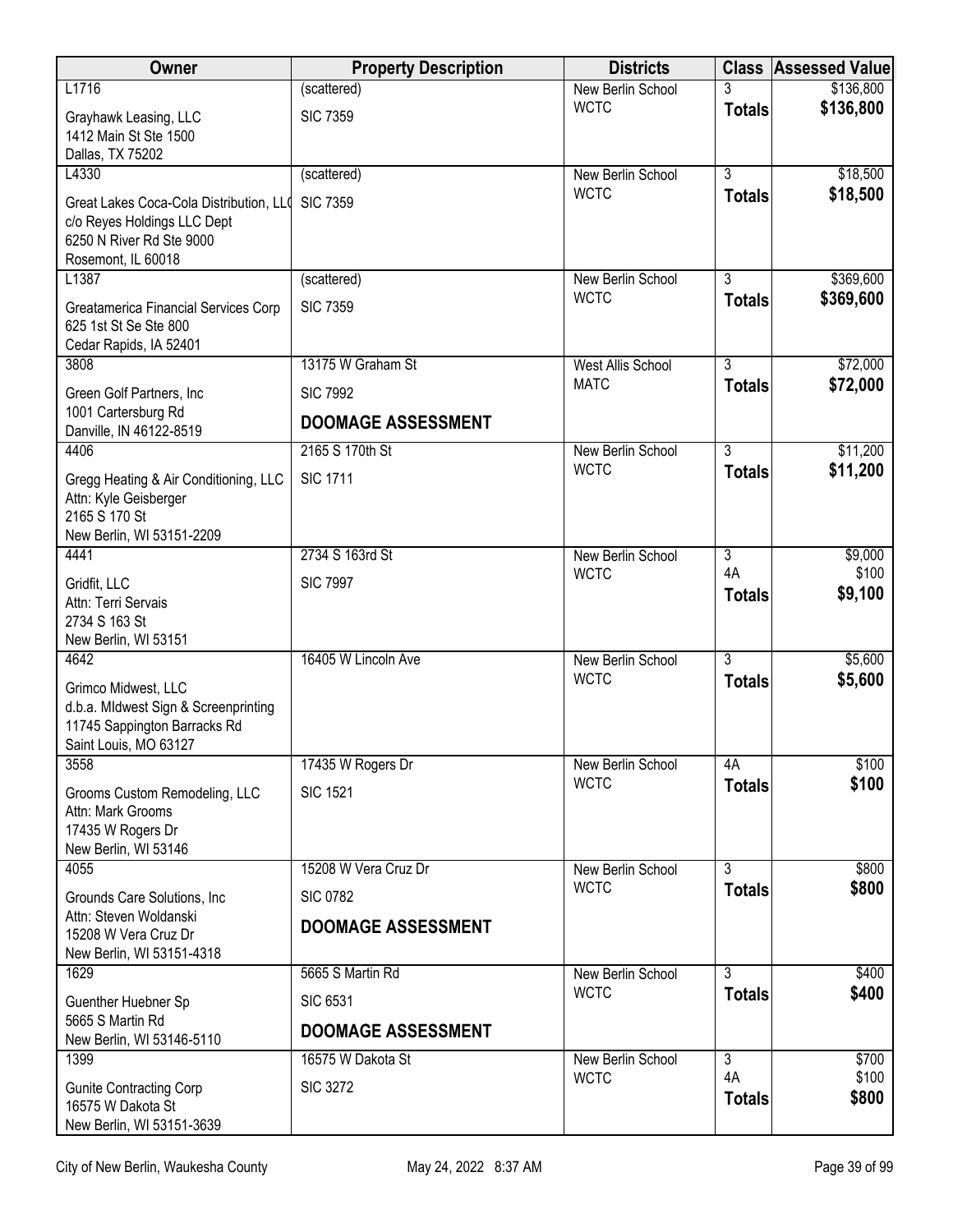| Owner                                                                            | <b>Property Description</b>  | <b>Districts</b>                 |                                 | <b>Class Assessed Value</b> |
|----------------------------------------------------------------------------------|------------------------------|----------------------------------|---------------------------------|-----------------------------|
| 1402                                                                             | 17800 W National Ave         | New Berlin School                | 3                               | \$1,200                     |
| H & W Equipment Co                                                               | <b>SIC 5999</b>              | <b>WCTC</b>                      | <b>Totals</b>                   | \$1,200                     |
| Attn: Phillip Hanevold<br>17800 W National Ave                                   | <b>DOOMAGE ASSESSMENT</b>    |                                  |                                 |                             |
| New Berlin, WI 53146-3731                                                        |                              |                                  |                                 |                             |
| 4368                                                                             | 16972 W Victor Rd            | New Berlin School                | $\overline{3}$                  | \$9,700                     |
| H5G, LLC                                                                         | <b>SIC 5999</b>              | <b>WCTC</b>                      | 4A                              | \$1,200                     |
| 16972 W Victor Rd                                                                |                              |                                  | <b>Totals</b>                   | \$10,900                    |
| New Berlin, WI 53151                                                             |                              |                                  |                                 |                             |
| 2277                                                                             | 15600 W Lincoln Ave          | New Berlin School<br><b>WCTC</b> | $\overline{3}$<br><b>Totals</b> | \$29,500<br>\$29,500        |
| Hader Industries, Inc.                                                           | <b>SIC 6531</b>              |                                  |                                 |                             |
| PO Box 510260<br>New Berlin, WI 53151-0260                                       |                              |                                  |                                 |                             |
| 2788                                                                             | 15440 W Beloit Rd Unit 700   | New Berlin School                | $\overline{3}$                  | \$50,700                    |
| Hair & Body Solutions Co                                                         | <b>SIC 7231</b>              | <b>WCTC</b>                      | 4A                              | \$225,200                   |
| 15440 W Beloit Rd                                                                |                              |                                  | <b>Totals</b>                   | \$275,900                   |
| New Berlin, WI 53151                                                             |                              |                                  |                                 |                             |
| 4557                                                                             | 15805 W National Ave Unit 19 | New Berlin School<br><b>WCTC</b> | $\overline{3}$<br>4A            | \$1,300<br>\$0              |
| Hair By Miranda Sp                                                               | <b>SIC 7231</b>              |                                  | <b>Totals</b>                   | \$1,300                     |
| 15805 W National Ave<br>New Berlin, WI 53151                                     |                              |                                  |                                 |                             |
| 2935                                                                             | 16825 W Observatory Rd       | New Berlin School                | $\overline{3}$                  | \$3,600                     |
| Hair Dimensions, Inc                                                             | <b>SIC 7231</b>              | <b>WCTC</b>                      | 4A                              | \$100                       |
| Attn: New Berlin Salon Studios                                                   |                              |                                  | <b>Totals</b>                   | \$3,700                     |
| 16825 W Observatory Rd                                                           |                              |                                  |                                 |                             |
| New Berlin, WI 53151<br>4194                                                     | 15805 W National Ave Unit 14 | <b>New Berlin School</b>         | $\overline{3}$                  | \$900                       |
|                                                                                  |                              | <b>WCTC</b>                      | 4A                              | \$800                       |
| Hair Therapy By Erica, LLC<br>15805 W National Ave                               | <b>SIC 7231</b>              |                                  | <b>Totals</b>                   | \$1,700                     |
| New Berlin, WI 53151                                                             |                              |                                  |                                 |                             |
| L1407                                                                            | (scattered)                  | New Berlin School                | 3                               | \$6,000                     |
| Hallmark Marketing Company, LLC                                                  | <b>SIC 7359</b>              | <b>WCTC</b>                      | <b>Totals</b>                   | \$6,000                     |
| PO Box 419479-tax#407                                                            |                              |                                  |                                 |                             |
| Kansas City, MO 64141-6479<br>4408                                               | 5400 S Westridge Dr          | New Berlin School                | 3                               | \$101,300                   |
|                                                                                  |                              | <b>WCTC</b>                      | 4A                              | \$17,000                    |
| Halo Branded Solutions, Inc.<br>5400 S Westridge Dr                              | <b>SIC 5611</b>              |                                  | <b>Totals</b>                   | \$118,300                   |
| New Berlin, WI 53151                                                             |                              |                                  |                                 |                             |
| 4172                                                                             | 15425 W National Ave         | New Berlin School                | $\overline{3}$                  | \$6,900                     |
| Hart Hearing Care Centers, Inc.                                                  | <b>SIC 5999</b>              | <b>WCTC</b>                      | 4A                              | \$1,800                     |
| 15425 W National Ave                                                             |                              |                                  | <b>Totals</b>                   | \$8,700                     |
| New Berlin, WI 53151<br>3755                                                     | 17020 W National Ave         | New Berlin School                | 4A                              | \$200                       |
|                                                                                  |                              | <b>WCTC</b>                      | <b>Totals</b>                   | \$200                       |
| Hartford Heating & Air Conditioning, Inc.<br>Attn: Aka: Theilman & Son Heating & | <b>SIC 1711</b>              |                                  |                                 |                             |
| Cooling                                                                          |                              |                                  |                                 |                             |
| 17020 W National Ave                                                             |                              |                                  |                                 |                             |
| New Berlin, WI 53151                                                             |                              |                                  |                                 |                             |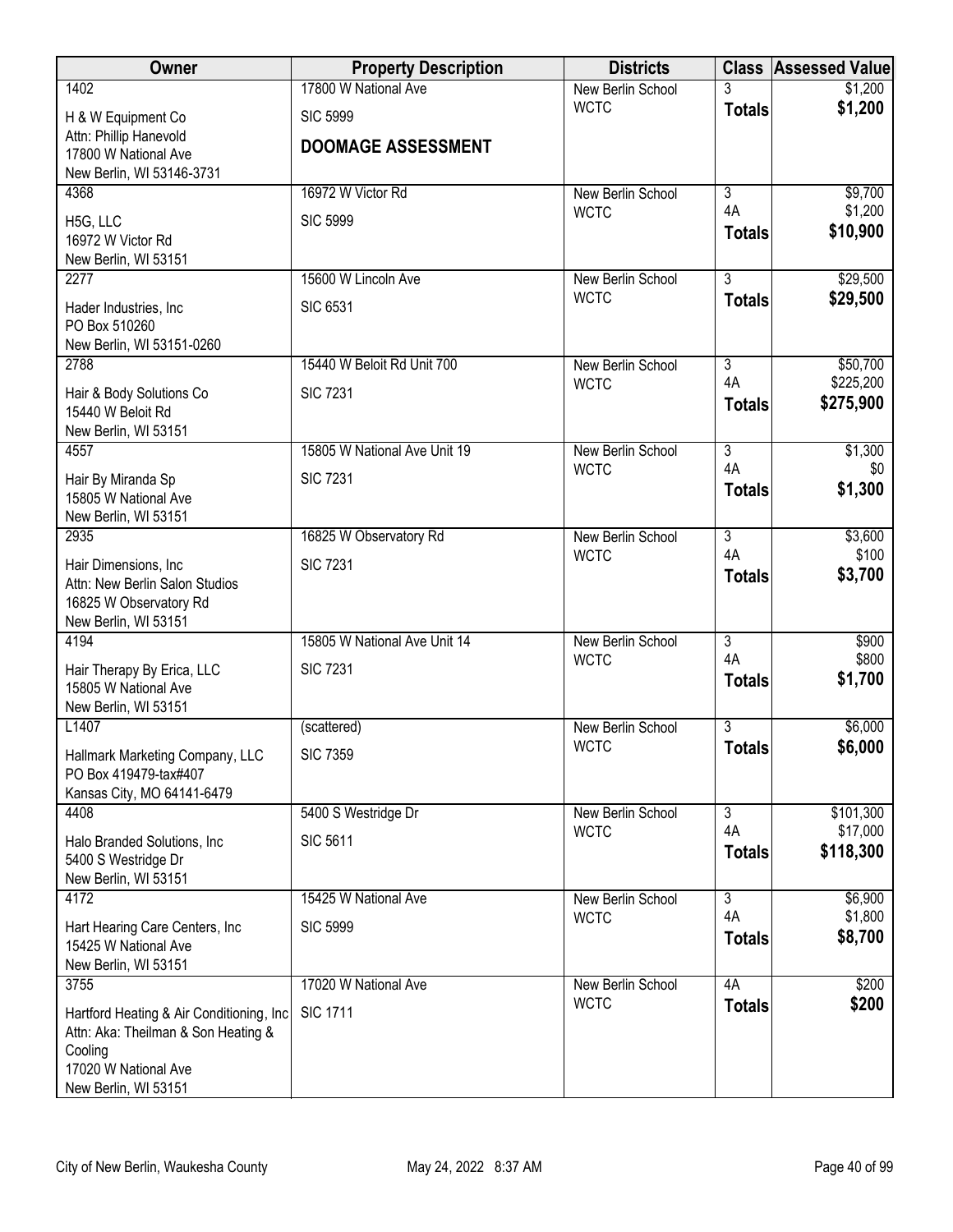| Owner                                                                               | <b>Property Description</b>   | <b>Districts</b>                 | <b>Class</b>                    | <b>Assessed Value</b>  |
|-------------------------------------------------------------------------------------|-------------------------------|----------------------------------|---------------------------------|------------------------|
| 4693                                                                                | 14666 W National Ave          | New Berlin School                | 3                               | \$18,900               |
| Hartlaub Plumbing Heating & Cooling,<br><b>LLC</b>                                  |                               | <b>WCTC</b>                      | 4A<br><b>Totals</b>             | \$11,400<br>\$30,300   |
| d.b.a. Hartlaub Services<br>Attn: Brian Drieth                                      |                               |                                  |                                 |                        |
| 5010 F St                                                                           |                               |                                  |                                 |                        |
| Omaha, NE 68117                                                                     |                               |                                  |                                 |                        |
| 2560                                                                                | 16325 W Ryerson Rd            | New Berlin School<br><b>WCTC</b> | 3<br>4A                         | \$18,200<br>\$100      |
| Hartwig Exhibit & Display, Inc.<br>16325 W Ryerson Rd                               | <b>SIC 7389</b>               |                                  | <b>Totals</b>                   | \$18,300               |
| New Berlin, WI 53151-3691                                                           |                               |                                  |                                 |                        |
| 2792                                                                                | 5555 S Westridge Dr           | New Berlin School<br><b>WCTC</b> | 3<br>4A                         | \$72,300<br>\$3,600    |
| Hastings Air-Energy Control, Inc<br>5555 S Westridge Dr                             | <b>SIC 7533</b>               |                                  | <b>Totals</b>                   | \$75,900               |
| New Berlin, WI 53151                                                                |                               |                                  |                                 |                        |
| 4366                                                                                | 15155 W National Ave          | New Berlin School<br><b>WCTC</b> | $\overline{3}$<br><b>Totals</b> | \$102,400<br>\$102,400 |
| Haven Salon & Day Spa, Inc<br>15155 W National Ave                                  | <b>SIC 7231</b>               |                                  |                                 |                        |
| New Berlin, WI 53151-5150                                                           | <b>DOOMAGE ASSESSMENT</b>     |                                  |                                 |                        |
| 3692                                                                                | 16370 W Small Rd              | New Berlin School                | 3                               | \$400                  |
| Hawthorne Hill Farm, LLC                                                            | <b>SIC 5999</b>               | <b>WCTC</b>                      | <b>Totals</b>                   | \$400                  |
| c/o Bonnie Loduha<br>335 W Ravenswood Hills Cir<br>Brookfield, WI 53045             | <b>DOOMAGE ASSESSMENT</b>     |                                  |                                 |                        |
| 4256                                                                                | 16645 W Greenfield Ave Unit D | New Berlin School                | $\overline{3}$                  | \$12,800               |
| Health By Hands Chiropractic, LLC<br>16645 W Greenfield Ave<br>New Berlin, WI 53151 | <b>SIC 8041</b>               | <b>WCTC</b>                      | 4A<br><b>Totals</b>             | \$200<br>\$13,000      |
| 1420                                                                                | 19805 W Lincoln Ave           | New Berlin School                | $\overline{3}$                  | \$4,700                |
| Heinen, A J, Inc.                                                                   | <b>SIC 1541</b>               | <b>WCTC</b>                      | 4A                              | \$900                  |
| 19805 W Lincoln Ave                                                                 |                               |                                  | <b>Totals</b>                   | \$5,600                |
| New Berlin, WI 53146                                                                |                               |                                  |                                 |                        |
| 4481                                                                                | 16622 W Rogers Dr             | New Berlin School<br><b>WCTC</b> | 3<br>4A                         | \$300<br>\$16,200      |
| Heinrichs Home Comfort, Inc.<br>Attn: Steven Grisius                                | <b>SIC 1711</b>               |                                  | <b>Totals</b>                   | \$16,500               |
| 16622 W Rogers Dr                                                                   |                               |                                  |                                 |                        |
| New Berlin, WI 53151                                                                |                               |                                  |                                 |                        |
| 4074                                                                                | 16515 W Beloit Rd             | New Berlin School                | $\overline{3}$<br>4A            | \$84,500<br>\$10,900   |
| Henry Schein, Inc                                                                   | <b>SIC 5047</b>               | <b>WCTC</b>                      | <b>Totals</b>                   | \$95,400               |
| 135 Duryea Rd E-330<br>Melville, NY 11747                                           |                               |                                  |                                 |                        |
| 2925                                                                                | 3585 S 147th St Unit A        | New Berlin School                | $\overline{3}$                  | \$135,000              |
| Heritage at Deer Creek, LLC                                                         | <b>SIC 8059</b>               | <b>WCTC</b>                      | 4A                              | \$100                  |
| 1295 Northland Dr Ste 270<br>Mendota Heights, MN 55120                              |                               |                                  | <b>Totals</b>                   | \$135,100              |
| 2793                                                                                | 16880 W National Ave          | New Berlin School                | $\overline{3}$                  | \$10,800               |
| Heritage Funeral Homes, Inc                                                         | <b>SIC 7261</b>               | <b>WCTC</b>                      | 4A                              | \$1,500                |
| 6615 W Oklahoma Ave<br>Milwaukee, WI 53219                                          |                               |                                  | <b>Totals</b>                   | \$12,300               |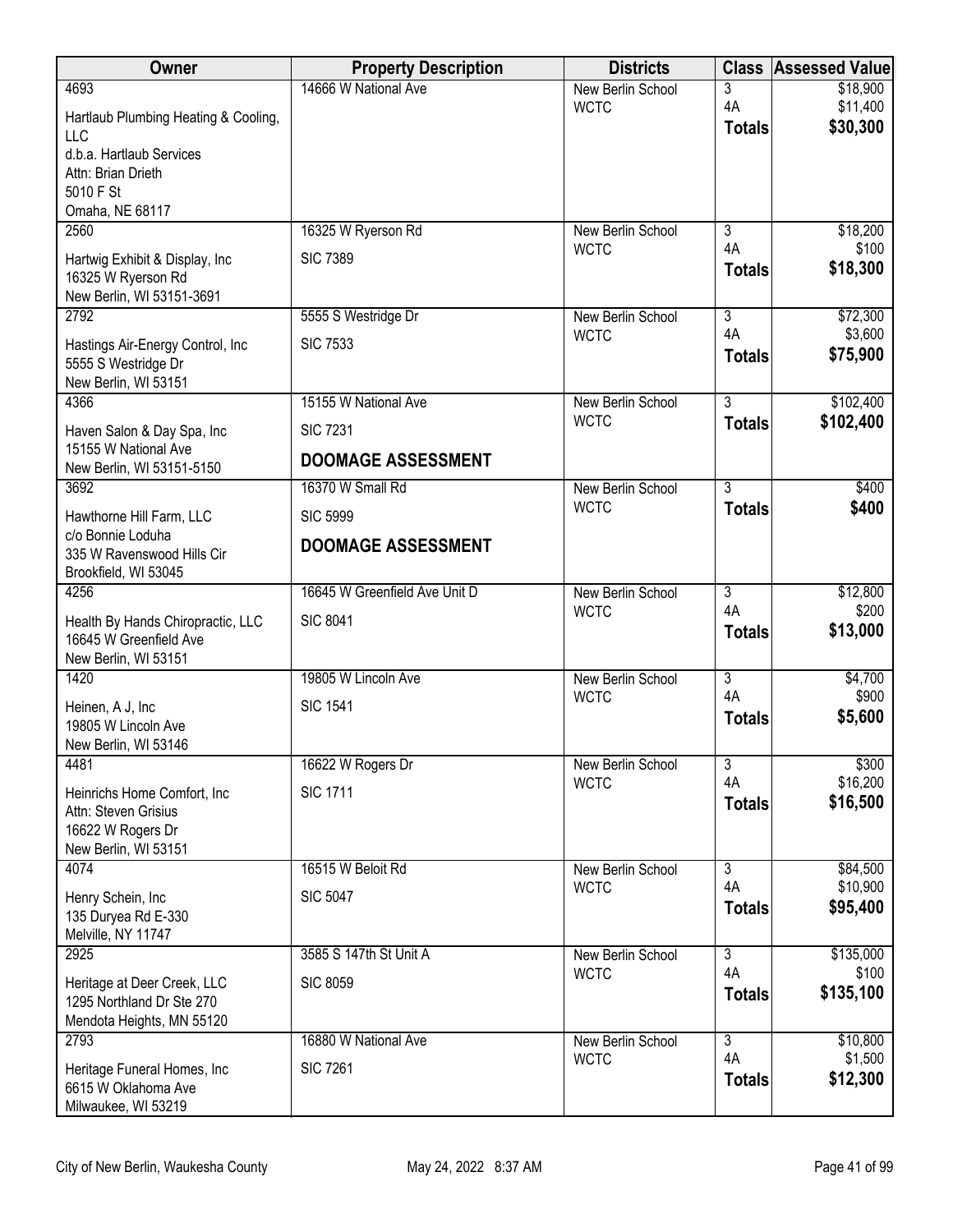| Owner                                                                                          | <b>Property Description</b> | <b>Districts</b>                                                |                      | <b>Class Assessed Value</b> |
|------------------------------------------------------------------------------------------------|-----------------------------|-----------------------------------------------------------------|----------------------|-----------------------------|
| 3843                                                                                           | 14901 W Library Ln          | New Berlin School                                               |                      | \$10,800                    |
| Heritage New Berlin Senior Apts II, LLC<br>1295 Northland Dr Ste 270<br>Saint Paul, MN 55120   | <b>SIC 6513</b>             | <b>WCTC</b>                                                     | <b>Totals</b>        | \$10,800                    |
| 4708                                                                                           | 16314 W Glendale Dr         | Aldermanic 3 - Maxey                                            | $\overline{3}$       | \$2,600                     |
| Heritage Pool Supply Group, Inc<br>d.b.a. Aqua-Gon<br>7440 State HWY 121<br>McKinney, TX 75070 |                             | New Berlin School<br><b>WCTC</b>                                | <b>Totals</b>        | \$2,600                     |
| 4603                                                                                           | 16995 W Victor Rd           | <b>MMSD</b>                                                     | $\overline{3}$       | \$93,100                    |
| Hernandez Roofing, LLC<br>16995 W Victor Rd<br>New Berlin, WI 53151                            | <b>SIC 1761</b>             | Aldermanic 2 -<br>Garrigues<br>New Berlin School<br><b>WCTC</b> | 4A<br><b>Totals</b>  | \$0<br>\$93,100             |
| 1425                                                                                           | 3556 S Moorland Rd          | New Berlin School                                               | $\overline{3}$       | \$5,100                     |
| Herslof, Inc.<br>12000 W Carmen Ave<br>Milwaukee, WI 53225                                     | <b>SIC 5995</b>             | <b>WCTC</b>                                                     | <b>Totals</b>        | \$5,100                     |
| 4343                                                                                           | 13700 W National Ave        | New Berlin School                                               | $\overline{3}$       | \$600                       |
| HHA of Wisconsin, LLC                                                                          | <b>SIC 8399</b>             | <b>WCTC</b>                                                     | <b>Totals</b>        | \$600                       |
| 9510 Ormsby Station Rd Ste 300<br>Louisville, KY 40223-5016                                    | <b>DOOMAGE ASSESSMENT</b>   |                                                                 |                      |                             |
| 1428                                                                                           | 3000 S Calhoun Rd           | New Berlin School<br><b>WCTC</b>                                | $\overline{3}$<br>4A | \$5,300<br>\$7,000          |
| High Voltage Maintenance, Inc.<br>Attn: Tax Dept<br>1050 Dearborn Dr<br>Columbus, OH 43229     | <b>SIC 5063</b>             |                                                                 | <b>Totals</b>        | \$12,300                    |
| 2772                                                                                           | 12445 W Mac Alister Way     | New Berlin School                                               | $\overline{3}$       | \$132,000                   |
| Highlands of New Berlin, Inc.                                                                  | <b>SIC 6513</b>             | <b>WCTC</b>                                                     | <b>Totals</b>        | \$132,000                   |
| N28 W23000 Roundy Dr Ste 20<br>Pewaukee, WI 53072-7301                                         | <b>DOOMAGE ASSESSMENT</b>   |                                                                 |                      |                             |
| L1430                                                                                          | (scattered)                 | New Berlin School                                               | $\overline{3}$       | \$4,900                     |
| Hinckley Springs, Inc                                                                          | <b>SIC 7299</b>             | <b>WCTC</b>                                                     | 4A                   | \$15,400                    |
| Attn: Ds Waters of America Inc<br>2300 Windy Ridge Pkwy Se Ste 5<br>Atlanta, GA 30339-8577     |                             |                                                                 | <b>Totals</b>        | \$20,300                    |
| 2428                                                                                           | 5665 S Westridge Dr         | New Berlin School                                               | $\overline{3}$       | \$1,159,400                 |
| Home Care Medical, Inc                                                                         | <b>SIC 5047</b>             | <b>WCTC</b>                                                     | <b>Totals</b>        | \$1,159,400                 |
| Attn: Kandy Raether<br>5665 S Westridge Dr Ste 100<br>New Berlin, WI 53151-7954                | <b>DOOMAGE ASSESSMENT</b>   |                                                                 |                      |                             |
| L3881                                                                                          | (scattered)                 | New Berlin School                                               | $\overline{3}$       | \$1,500                     |
| Home City Ice Co<br>PO Box 111116                                                              | <b>SIC 5962</b>             | <b>WCTC</b>                                                     | <b>Totals</b>        | \$1,500                     |
| Cincinnati, OH 45211                                                                           |                             |                                                                 |                      |                             |
| 1440                                                                                           | 5265 S Skyline Dr           | New Berlin School<br><b>WCTC</b>                                | $\overline{3}$<br>4A | \$400<br>\$6,300            |
| Homes For Independent Living, LLC<br>Attn: Skyline #40<br>PO Box 278<br>Dousman, WI 53118-0278 | <b>SIC 8361</b>             |                                                                 | <b>Totals</b>        | \$6,700                     |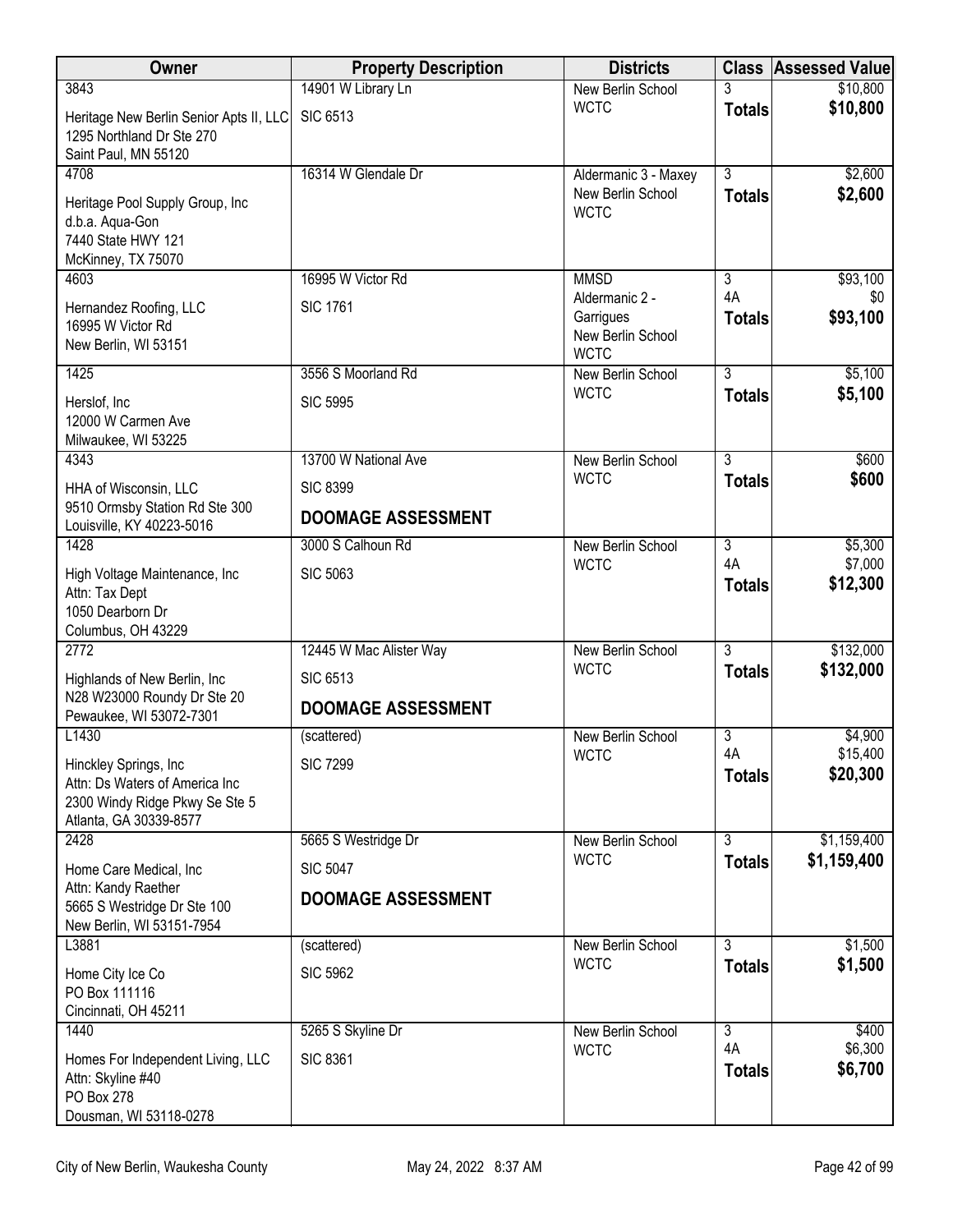| Owner                                                           | <b>Property Description</b> | <b>Districts</b>                 | <b>Class</b>         | <b>Assessed Value</b> |
|-----------------------------------------------------------------|-----------------------------|----------------------------------|----------------------|-----------------------|
| 4273                                                            | 2718 S 163rd St             | New Berlin School                | 3                    | \$11,400              |
| Homesealed, LLC                                                 | <b>SIC 1799</b>             | <b>WCTC</b>                      | 4A<br><b>Totals</b>  | \$4,000<br>\$15,400   |
| 2718 S 163 St                                                   |                             |                                  |                      |                       |
| New Berlin, WI 53151-3610<br>4249                               | 2911 S 160th St             | New Berlin School                | $\overline{3}$       | \$200                 |
|                                                                 |                             | <b>WCTC</b>                      | 4A                   | \$10,600              |
| Hometowne Windows & Doors, Inc.<br>2911 S 160 St                | <b>SIC 1799</b>             |                                  | <b>Totals</b>        | \$10,800              |
| New Berlin, WI 53151                                            |                             |                                  |                      |                       |
| 1443                                                            | 20020 W Lawnsdale Rd        | New Berlin School                | $\overline{3}$       | \$200                 |
| Honeyager Realtors Sp                                           | <b>SIC 6531</b>             | <b>WCTC</b>                      | 4A                   | \$100                 |
| Attn: William F Honeyager                                       |                             |                                  | <b>Totals</b>        | \$300                 |
| 20020 W Lawnsdale Rd                                            |                             |                                  |                      |                       |
| New Berlin, WI 53146                                            |                             |                                  |                      |                       |
| 1442                                                            | 15879 W National Ave        | New Berlin School                | $\overline{3}$<br>4A | \$900                 |
| Honeyager's Mudjack Service, Inc                                | <b>SIC 1799</b>             | <b>WCTC</b>                      | <b>Totals</b>        | \$0<br>\$900          |
| Attn: Kathryn Hultquist                                         |                             |                                  |                      |                       |
| 15879 W National Ave<br>New Berlin, WI 53151-5120               |                             |                                  |                      |                       |
| 4691                                                            | 15600 W Cleveland Ave       | New Berlin School                | $\overline{3}$       | \$35,100              |
| Horicon Bank                                                    | <b>SIC 6062</b>             | <b>WCTC</b>                      | 4A                   | \$400                 |
| 326 E Lake St                                                   |                             |                                  | <b>Totals</b>        | \$35,500              |
| Horicon, WI 53032-1243                                          |                             |                                  |                      |                       |
| 1401                                                            | 15429 W National Ave        | New Berlin School                | $\overline{3}$       | \$5,700               |
| HRB Tax Group Inc #46734                                        | <b>SIC 7291</b>             | <b>WCTC</b>                      | 4A                   | \$4,900               |
| Attn: Business Pp Tax                                           |                             |                                  | <b>Totals</b>        | \$10,600              |
| One H & R Block Way                                             |                             |                                  |                      |                       |
| Kansas City, MO 64105<br>L3427                                  | (scattered)                 | <b>New Berlin School</b>         | $\overline{3}$       | \$24,900              |
|                                                                 |                             | <b>WCTC</b>                      | <b>Totals</b>        | \$24,900              |
| Huntington Technology Finance, Inc.<br>2285 Franklin Rd Ste 100 | <b>SIC 7359</b>             |                                  |                      |                       |
| PO Box 2017                                                     |                             |                                  |                      |                       |
| Bloomfield Hills, MI 48302                                      |                             |                                  |                      |                       |
| 1450                                                            | 1760 S Springdale Rd        | New Berlin School                | $\overline{3}$       | \$34,900              |
| Hydraulic Component Service, Inc                                | <b>SIC 7699</b>             | <b>WCTC</b>                      | 4A                   | \$600                 |
| 1760 S Springdale Rd                                            |                             |                                  | <b>Totals</b>        | \$35,500              |
| New Berlin, WI 53146                                            |                             |                                  |                      |                       |
| 3729                                                            | 16135 W Ryerson Rd          | New Berlin School<br><b>WCTC</b> | $\overline{3}$<br>4A | \$700<br>\$2,700      |
| Hydraulic Solutions of Wisconsin, Inc.                          | <b>SIC 7699</b>             |                                  | <b>Totals</b>        | \$3,400               |
| 16135 W Ryerson Rd<br>New Berlin, WI 53151                      |                             |                                  |                      |                       |
| 3104                                                            | 16645 W Greenfield Ave      | New Berlin School                | $\overline{3}$       | \$1,500               |
| Hyndiuk Law Offices, LLC                                        | <b>SIC 8111</b>             | <b>WCTC</b>                      | 4A                   | \$100                 |
| d.b.a. Esquire Realty/ISR Title & Closing                       |                             |                                  | <b>Totals</b>        | \$1,600               |
| Attn: Isr                                                       |                             |                                  |                      |                       |
| 16645 W Greenfield Ave                                          |                             |                                  |                      |                       |
| New Berlin, WI 53151                                            |                             |                                  |                      |                       |
| L1452                                                           | (scattered)                 | New Berlin School<br><b>WCTC</b> | $\overline{3}$       | \$100<br>\$100        |
| IBM Credit, LLC                                                 | <b>SIC 7359</b>             |                                  | <b>Totals</b>        |                       |
| PO Box 1159<br>Southbury, CT 06488                              |                             |                                  |                      |                       |
|                                                                 |                             |                                  |                      |                       |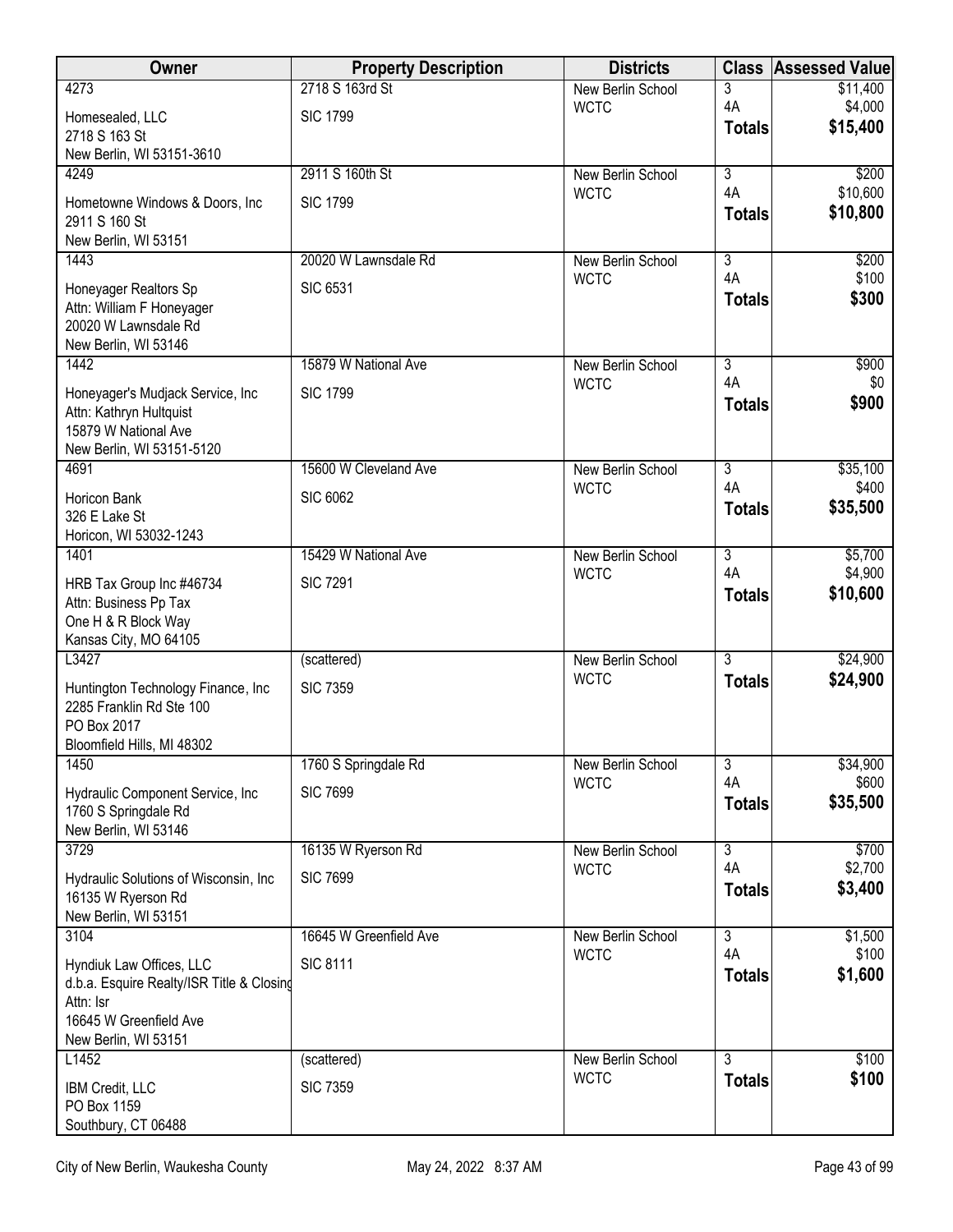| Owner                                                                                                                 | <b>Property Description</b>    | <b>Districts</b>         |                      | <b>Class Assessed Value</b> |
|-----------------------------------------------------------------------------------------------------------------------|--------------------------------|--------------------------|----------------------|-----------------------------|
| L4238                                                                                                                 | (scattered)                    | New Berlin School        | 4A                   | \$3,800                     |
| iGPS Logistics, LLC<br>c/o International Appraisal Company<br>110 Pleasant Ave<br>Upper Saddle River, NJ 07458        | <b>SIC 7359</b>                | <b>WCTC</b>              | <b>Totals</b>        | \$3,800                     |
| 3071                                                                                                                  | 20094 W Lincoln Ave            | New Berlin School        | $\overline{3}$       | \$2,600                     |
| Independent Truck & Equip Repair, Inc.<br>Attn: Eric Volkmann<br>N13 W28749 Silvernail Rd<br>Pewaukee, WI 53072       | <b>SIC 7699</b>                | <b>WCTC</b>              | 4A<br><b>Totals</b>  | \$0<br>\$2,600              |
| 4152                                                                                                                  | 5125 S Towne Dr                | New Berlin School        | $\overline{3}$       | \$16,700                    |
| Industrial Automation Solutions, Inc.<br>Attn: las<br>5125 S Towne Dr<br>New Berlin, WI 53151                         | <b>SIC 7392</b>                | <b>WCTC</b>              | 4A<br><b>Totals</b>  | \$800<br>\$17,500           |
| 1456                                                                                                                  | 5001 S Towne Dr                | New Berlin School        | $\overline{3}$       | \$624,900                   |
| Industrial Electric Wire & Cable, Inc.<br>Attn: IEWC Global Solutions<br>5001 S Towne Dr<br>New Berlin, WI 53151-7956 | <b>SIC 5072</b>                | <b>WCTC</b>              | 4A<br><b>Totals</b>  | \$100,100<br>\$725,000      |
| 3948                                                                                                                  | 15975 W National Ave Unit 101  | New Berlin School        | $\overline{3}$       | \$2,800                     |
| Industrial Sales Tech, Inc.<br>15975 W National Ave<br>New Berlin, WI 53151                                           | <b>SIC 8999</b>                | <b>WCTC</b>              | <b>Totals</b>        | \$2,800                     |
| 1460                                                                                                                  | 2700 S 160th St                | New Berlin School        | $\overline{3}$       | \$527,100                   |
| Industrial Towel & Uniform, Inc.<br>Attn: Kna: Itu Absorbtech Inc<br>2700 S 160 St<br>New Berlin, WI 53151-3602       | <b>SIC 7211</b>                | <b>WCTC</b>              | 4A<br><b>Totals</b>  | \$64,000<br>\$591,100       |
| 4383                                                                                                                  | 16600 W Cleveland Ave Unit 300 | <b>New Berlin School</b> | $\overline{3}$       | \$29,600                    |
| Infinity Exteriors, LLC                                                                                               | <b>SIC 1761</b>                | <b>WCTC</b>              | <b>Totals</b>        | \$29,600                    |
| 16600 W Cleveland Ave<br>New Berlin, WI 53151-3529                                                                    | <b>DOOMAGE ASSESSMENT</b>      |                          |                      |                             |
| 3665                                                                                                                  | 14135 W Greenfield Ave         | New Berlin School        | $\overline{3}$       | \$16,000                    |
| Inkwell Creations, LLC<br>d.b.a. Kids in Motion<br>14135 W Greenfield Ave<br>New Berlin, WI 53151                     | <b>SIC 8999</b>                | <b>WCTC</b>              | 4A<br><b>Totals</b>  | \$200<br>\$16,200           |
| 3751                                                                                                                  | 2050 S Calhoun Rd              | New Berlin School        | $\overline{3}$       | \$41,500                    |
| Innovation Station Child Care, LLC<br>Attn: Maureen Bruss<br>2050 S Calhoun Rd<br>New Berlin, WI 53151                | <b>SIC 8351</b>                | <b>WCTC</b>              | 4A<br><b>Totals</b>  | \$3,500<br>\$45,000         |
| 3713                                                                                                                  | 2665 S Moorland Rd Unit 112    | New Berlin School        | $\overline{3}$<br>4A | \$2,700<br>\$200            |
| Insight Forensic Accountants, Inc.<br>Attn: Curt Reynolds<br>2665 S Moorland Rd Unit 112<br>New Berlin, WI 53151      | <b>SIC 0181</b>                | <b>WCTC</b>              | <b>Totals</b>        | \$2,900                     |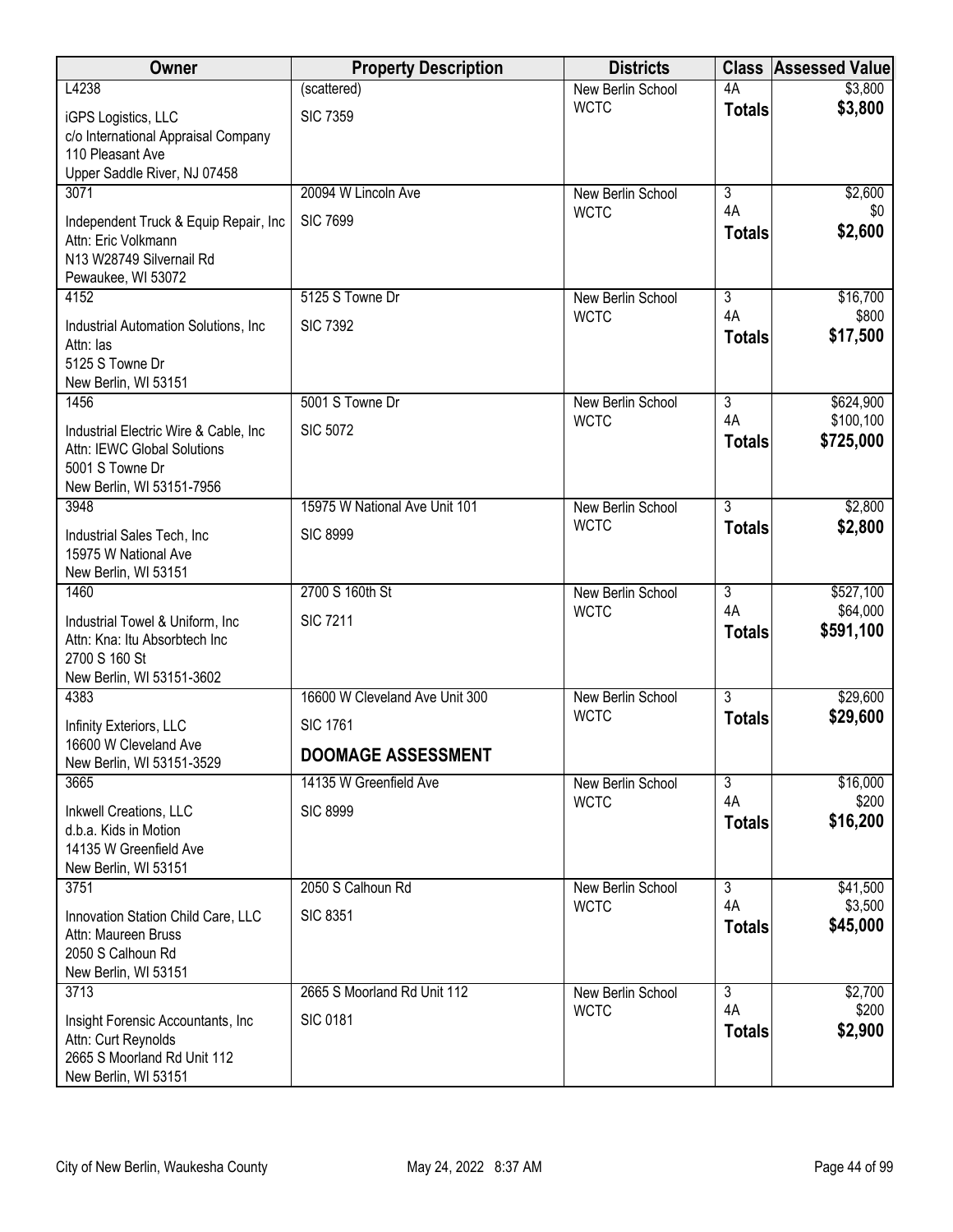| Owner                                                                     | <b>Property Description</b>   | <b>Districts</b>                 | <b>Class</b>                    | <b>Assessed Value</b> |
|---------------------------------------------------------------------------|-------------------------------|----------------------------------|---------------------------------|-----------------------|
| L4509                                                                     | (scattered)                   | New Berlin School                |                                 | \$1,700               |
| Insight Investments, LLC                                                  | <b>SIC 7359</b>               | <b>WCTC</b>                      | <b>Totals</b>                   | \$1,700               |
| c/o Ryan, LLC                                                             |                               |                                  |                                 |                       |
| PO Box 4900dept#395<br>Scottsdale, AZ 85261-4900                          |                               |                                  |                                 |                       |
| 3178                                                                      | 13700 W National Ave Unit 223 | New Berlin School                | $\overline{3}$                  | \$2,400               |
| Institute For Human Factors Sp                                            | <b>SIC 8011</b>               | <b>WCTC</b>                      | <b>Totals</b>                   | \$2,400               |
| Attn: Michael P Tomaro Phd                                                |                               |                                  |                                 |                       |
| 13700 W National Ave                                                      | <b>DOOMAGE ASSESSMENT</b>     |                                  |                                 |                       |
| New Berlin, WI 53151                                                      |                               |                                  |                                 |                       |
| 4461                                                                      | 2642 S 162nd St               | New Berlin School<br><b>WCTC</b> | $\overline{3}$<br><b>Totals</b> | \$2,800<br>\$2,800    |
| Insulation & Abrasion, LLC                                                | <b>SIC 5039</b>               |                                  |                                 |                       |
| Attn: Advance Thermotec<br>2642 S 162nd St                                | <b>DOOMAGE ASSESSMENT</b>     |                                  |                                 |                       |
| New Berlin, WI 53151-2810                                                 |                               |                                  |                                 |                       |
| 4046                                                                      | 2900 S 166th St               | New Berlin School                | 3                               | \$6,100               |
| Integrity Landscape Services, LLC                                         | <b>SIC 0782</b>               | <b>WCTC</b>                      | 4A                              | \$1,500               |
| 2900 S 166 St                                                             |                               |                                  | <b>Totals</b>                   | \$7,600               |
| New Berlin, WI 53151                                                      |                               |                                  |                                 |                       |
| L4012                                                                     | (scattered)                   | <b>MMSD</b><br>New Berlin School | $\overline{3}$                  | \$500<br>\$500        |
| Interface Security Systems, LLC                                           | <b>SIC 7377</b>               | <b>WCTC</b>                      | <b>Totals</b>                   |                       |
| 6 City Place Dr Ste 800<br>St Louis, MO 63141                             |                               |                                  |                                 |                       |
| 1242                                                                      | 16901 W Glendale Dr           | New Berlin School                | $\overline{3}$                  | \$27,500              |
|                                                                           | <b>SIC 7389</b>               | <b>WCTC</b>                      | 4A                              | \$73,700              |
| International Monetary Systems Co<br>Attn: Continental Trade Exchange Ltd |                               |                                  | <b>Totals</b>                   | \$101,200             |
| PO Box 511307                                                             |                               |                                  |                                 |                       |
| New Berlin, WI 53151                                                      |                               |                                  |                                 |                       |
| 3293                                                                      | 12555 W National Ave Unit 200 | <b>West Allis School</b>         | $\overline{3}$<br>4A            | \$46,100              |
| Internists Ltd, Inc                                                       | <b>SIC 8011</b>               | <b>MATC</b>                      | <b>Totals</b>                   | \$5,300<br>\$51,400   |
| Attn: Dr Steve Chang                                                      |                               |                                  |                                 |                       |
| 12555 W National Ave<br>New Berlin, WI 53151                              |                               |                                  |                                 |                       |
| 4358                                                                      | 16680 W Cleveland Ave Unit A  | New Berlin School                | 3                               | \$8,200               |
| Interstate Roof System Consultants, Inc                                   | <b>SIC 1761</b>               | <b>WCTC</b>                      | 4A                              | \$1,100               |
| 16680 W Cleveland Ave                                                     |                               |                                  | <b>Totals</b>                   | \$9,300               |
| New Berlin, WI 53151                                                      |                               |                                  |                                 |                       |
| L4711                                                                     | (scattered)                   | New Berlin School                | $\overline{3}$                  | \$900                 |
| ITU Absorbtech, Inc                                                       | <b>SIC 4225</b>               | <b>WCTC</b>                      | <b>Totals</b>                   | \$900                 |
| Attn: Industrial Towel & Uniform                                          |                               |                                  |                                 |                       |
| 2700 S 160 St<br>New Berlin, WI 53151                                     |                               |                                  |                                 |                       |
| 2303                                                                      | 2885 S James Dr               | New Berlin School                | $\overline{3}$                  | \$70,200              |
| <b>ITU Absorbtech, Inc.</b>                                               | <b>SIC 4225</b>               | <b>WCTC</b>                      | 4A                              | \$18,000              |
| Attn: Industrial Towel & Uniform                                          |                               |                                  | <b>Totals</b>                   | \$88,200              |
| 2700 S 160 St                                                             |                               |                                  |                                 |                       |
| New Berlin, WI 53151                                                      |                               |                                  |                                 |                       |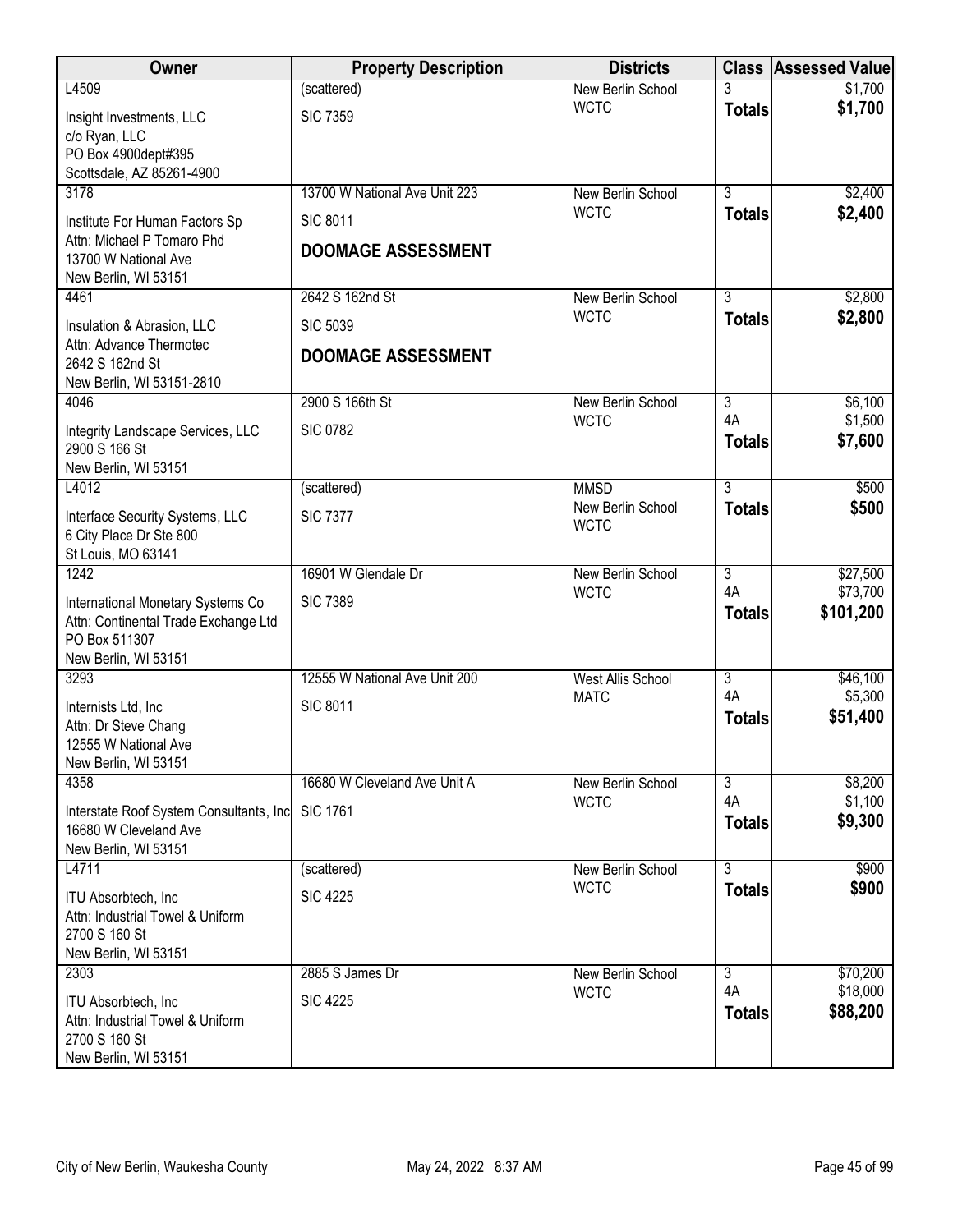| Owner                                                     | <b>Property Description</b>   | <b>Districts</b>                 | <b>Class</b>              | <b>Assessed Value</b> |
|-----------------------------------------------------------|-------------------------------|----------------------------------|---------------------------|-----------------------|
| 3259                                                      | 5478 S Westridge Dr           | New Berlin School                | 3                         | \$12,100              |
| IV Compound Center of WI, LLC                             | <b>SIC 5912</b>               | <b>WCTC</b>                      | 4A<br><b>Totals</b>       | \$100<br>\$12,200     |
| 5478 S Westridge Dr                                       |                               |                                  |                           |                       |
| New Berlin, WI 53151<br>4555                              | 17750 W Liberty Ln            | New Berlin School                | $\overline{3}$            | \$85,900              |
|                                                           |                               | <b>WCTC</b>                      | 4A                        | \$14,900              |
| Ivec Systems, LLC<br>17750 W Liberty Ln                   | <b>SIC 8999</b>               |                                  | <b>Totals</b>             | \$100,800             |
| New Berlin, WI 53146-2144                                 |                               |                                  |                           |                       |
| 4528                                                      | 4285 S Sunnyslope Rd          | New Berlin School                | $\overline{3}$            | \$6,200               |
| J Bauer Holdings LLC                                      | <b>SIC 7999</b>               | <b>WCTC</b>                      | 4A                        | \$100<br>\$6,300      |
| d.b.a. The Practice Station                               |                               |                                  | <b>Totals</b>             |                       |
| Attn: John Bauer<br>4285 S Sunnyslope Rd                  |                               |                                  |                           |                       |
| New Berlin, WI 53151                                      |                               |                                  |                           |                       |
| 1473                                                      | 3650 S Willow Glen Dr         | <b>West Allis School</b>         | 3                         | \$1,200               |
| J R Construction Service, Inc.                            | <b>SIC 8711</b>               | <b>MATC</b>                      | <b>Totals</b>             | \$1,200               |
| Attn: John Riphahn                                        | <b>DOOMAGE ASSESSMENT</b>     |                                  |                           |                       |
| 3650 S Willow Glen Dr<br>New Berlin, WI 53151-5364        |                               |                                  |                           |                       |
| 3779                                                      | 2624 S 162nd St               | New Berlin School                | 3                         | \$1,500               |
| Jade International, Inc                                   | <b>SIC 5345</b>               | <b>WCTC</b>                      | 4A                        | \$200                 |
| 2624 S 162 St                                             |                               |                                  | <b>Totals</b>             | \$1,700               |
| New Berlin, WI 53151                                      |                               |                                  |                           |                       |
| 4184                                                      | 15205 W Greenfield Ave        | New Berlin School<br><b>WCTC</b> | $\overline{3}$<br>4A      | \$25,900<br>\$19,500  |
| Jagoo, Inc                                                | <b>SIC 5812</b>               |                                  | <b>Totals</b>             | \$45,400              |
| Attn: Subway/Ramanlal Patel<br>1501 S Sunnyslope Rd Apt 2 |                               |                                  |                           |                       |
| New Berlin, WI 53151-1603                                 |                               |                                  |                           |                       |
| 9375                                                      | 2732 S 163rd St               | <b>MMSD</b>                      | $\overline{\overline{3}}$ | \$700                 |
| JAK Adventures, LLC                                       |                               | New Berlin School<br><b>WCTC</b> | 4A                        | \$100<br>\$800        |
| d.b.a. National Bowling Supply                            |                               |                                  | <b>Totals</b>             |                       |
| Attn: Jeremy Gorgas<br>2732 S 163rd St                    |                               |                                  |                           |                       |
| New Berlin, WI 53151-3610                                 |                               |                                  |                           |                       |
| 3595                                                      | 15350 W National Ave Unit 202 | New Berlin School                | $\overline{3}$            | \$2,100               |
| James Hintzke CPA, Inc.                                   | <b>SIC 8721</b>               | <b>WCTC</b>                      | 4A                        | \$100                 |
| 15350 W National Ave                                      |                               |                                  | <b>Totals</b>             | \$2,200               |
| New Berlin, WI 53151<br>L4332                             | (scattered)                   | New Berlin School                | $\overline{3}$            | \$117,400             |
|                                                           |                               | <b>WCTC</b>                      | <b>Totals</b>             | \$117,400             |
| James Leasing, LLC<br>3375 Intertech Dr                   | <b>SIC 7359</b>               |                                  |                           |                       |
| Brookfield, WI 53045                                      |                               |                                  |                           |                       |
| 2369                                                      | 4330 S South Valley Ln        | New Berlin School                | 4A                        | \$200                 |
| James Somogji, Inc                                        | <b>SIC 3635</b>               | <b>WCTC</b>                      | <b>Totals</b>             | \$200                 |
| Attn: Cleaning Service                                    |                               |                                  |                           |                       |
| 4330 S South Valley Ln                                    |                               |                                  |                           |                       |
| New Berlin, WI 53146                                      |                               |                                  |                           |                       |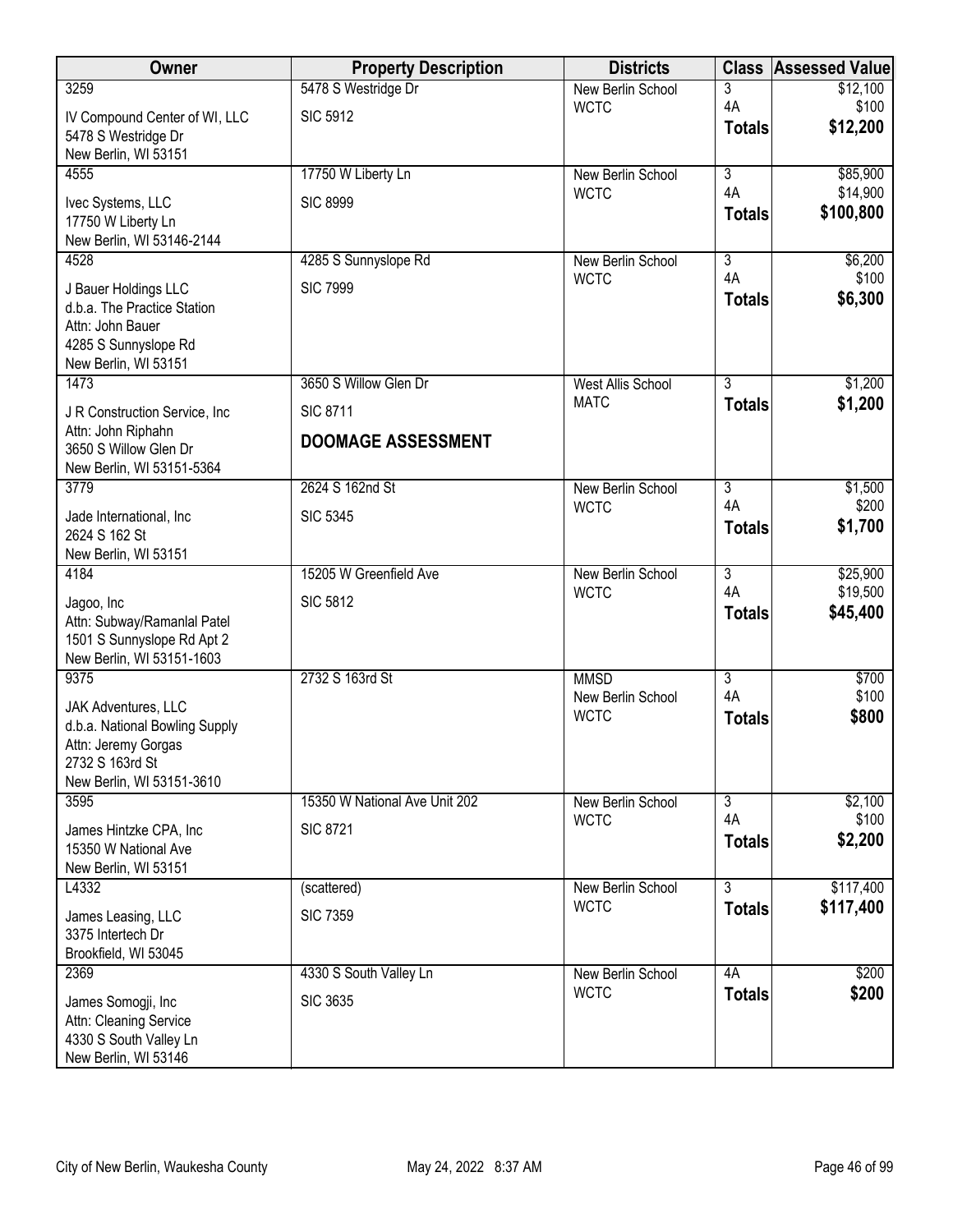| Owner                                                                                                     | <b>Property Description</b> | <b>Districts</b>                 |                                 | <b>Class Assessed Value</b> |
|-----------------------------------------------------------------------------------------------------------|-----------------------------|----------------------------------|---------------------------------|-----------------------------|
| 4479                                                                                                      | 16231 W Ryerson Rd          | New Berlin School                |                                 | \$4,200                     |
| Janard, Inc                                                                                               | <b>SIC 7389</b>             | <b>WCTC</b>                      | <b>Totals</b>                   | \$4,200                     |
| 16231 W Ryerson Rd<br>New Berlin, WI 53151-3627                                                           | <b>DOOMAGE ASSESSMENT</b>   |                                  |                                 |                             |
| 1477                                                                                                      | 2965 S Moorland Rd          | New Berlin School                | $\overline{3}$                  | \$1,200                     |
| Jasper Engine Exchange, Inc                                                                               | <b>SIC 5942</b>             | <b>WCTC</b>                      | <b>Totals</b>                   | \$1,200                     |
| d.b.a. Jasper Engine & Transmission<br>2965 S Moorland Rd<br>New Berlin, WI 53151-3751                    | <b>DOOMAGE ASSESSMENT</b>   |                                  |                                 |                             |
| 4432                                                                                                      | 17201 W Greenfield Ave      | New Berlin School                | $\overline{3}$                  | \$30,400                    |
| Jay & Sons Inc<br>d.b.a. Jiffy Stop<br>756 Longmeadow Ct                                                  | <b>DOOMAGE ASSESSMENT</b>   | <b>WCTC</b>                      | <b>Totals</b>                   | \$30,400                    |
| Carol Stream, IL 60181                                                                                    |                             |                                  |                                 |                             |
| 4433                                                                                                      | 17145 W Greenfield Ave      | New Berlin School<br><b>WCTC</b> | $\overline{3}$<br><b>Totals</b> | \$30,400<br>\$30,400        |
| Jay & Sons Inc<br>d.b.a. Kwik Fuel Co<br>756 Longmeadow Ct<br>Carol Stream, IL 60181                      | <b>DOOMAGE ASSESSMENT</b>   |                                  |                                 |                             |
| 4064                                                                                                      | 2995 S Moorland Rd Unit A   | New Berlin School                | $\overline{3}$                  | \$500                       |
| Jayhawk Sales - Midwest, LLC<br>2995 S Moorland Rd<br>New Berlin, WI 53151                                | <b>SIC 5081</b>             | <b>WCTC</b>                      | 4A<br><b>Totals</b>             | \$800<br>\$1,300            |
| 1438                                                                                                      | 17921 W Oak Dr              | New Berlin School                | $\overline{3}$                  | \$100                       |
| Jem Electric, Inc.<br>Attn: John M Hoban<br>PO Box 510003<br>New Berlin, WI 53151                         | <b>SIC 1731</b>             | <b>WCTC</b>                      | 4A<br><b>Totals</b>             | \$100<br>\$200              |
| 1664                                                                                                      | 2685 S Calhoun Rd           | <b>New Berlin School</b>         | $\overline{3}$                  | \$1,400                     |
| JF Nolan & Associates, Inc.<br>2685 S Calhoun Rd<br>New Berlin, WI 53151                                  | <b>SIC 8999</b>             | <b>WCTC</b>                      | 4A<br><b>Totals</b>             | \$100<br>\$1,500            |
| 3746                                                                                                      | 3550 S Moorland Rd          | New Berlin School                | 3                               | \$19,000                    |
| Jimmy John's Restaurant, Inc.<br>3550 S Moorland Rd<br>New Berlin, WI 53151                               | <b>SIC 5812</b>             | <b>WCTC</b>                      | 4A<br><b>Totals</b>             | \$33,100<br>\$52,100        |
| 3474                                                                                                      | 6401 S Racine Ave           | Muskego-Norway                   | 3                               | \$18,400                    |
| JJL Operating Co                                                                                          | <b>SIC 2951</b>             | School<br><b>WCTC</b>            | <b>Totals</b>                   | \$18,400                    |
| Attn: Road & Constuction/Jeff Lotz<br>6401 S Racine Ave<br>New Berlin, WI 53146-5431                      | <b>DOOMAGE ASSESSMENT</b>   |                                  |                                 |                             |
| 4423                                                                                                      | 16601 W Cleveland Ave       | New Berlin School                | $\overline{3}$<br>4A            | \$41,300<br>\$12,100        |
| Joe Wilde Company, LLC<br>Attn: Reliable Door & Dock Inc<br>16601 W Cleveland Ave<br>New Berlin, WI 53151 | <b>SIC 1799</b>             | <b>WCTC</b>                      | <b>Totals</b>                   | \$53,400                    |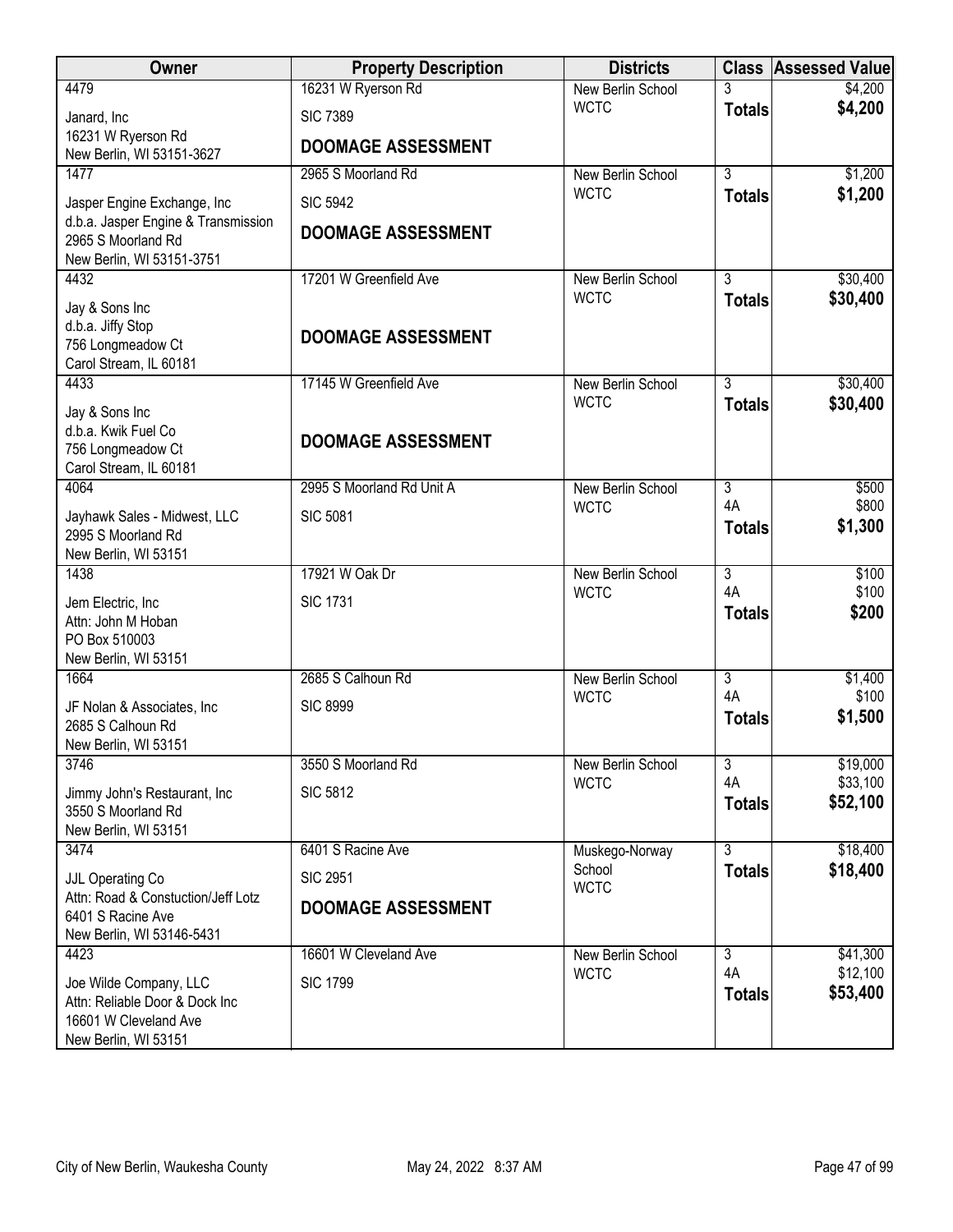| Owner                                                     | <b>Property Description</b> | <b>Districts</b>                 | <b>Class</b>              | <b>Assessed Value</b> |
|-----------------------------------------------------------|-----------------------------|----------------------------------|---------------------------|-----------------------|
| 4369                                                      | 16996 W Victor Rd           | New Berlin School                | 3                         | \$192,100             |
| Joern Healthcare, LLC                                     | <b>SIC 8999</b>             | <b>WCTC</b>                      | 4A                        | \$600<br>\$192,700    |
| d.b.a. Joerns LLC                                         |                             |                                  | <b>Totals</b>             |                       |
| 4350 Congress St Ste 900<br>Charlotte, NC 28209           |                             |                                  |                           |                       |
| 1138                                                      | 17909 W Lincoln Ave         | New Berlin School                | $\overline{3}$            | \$1,300               |
|                                                           | <b>SIC 1521</b>             | <b>WCTC</b>                      | 4A                        | \$1,400               |
| John Beres Builders, Inc<br>17909 W Lincoln Ave           |                             |                                  | <b>Totals</b>             | \$2,700               |
| New Berlin, WI 53146                                      |                             |                                  |                           |                       |
| 4380                                                      | 1790 S Johnson Rd           | New Berlin School                | $\overline{3}$            | \$600                 |
| Johnny Products, LLC                                      | <b>SIC 1791</b>             | <b>WCTC</b>                      | <b>Totals</b>             | \$600                 |
| 1790 S Johnson Rd                                         | <b>DOOMAGE ASSESSMENT</b>   |                                  |                           |                       |
| New Berlin, WI 53146-1239                                 |                             |                                  |                           |                       |
| L3932                                                     | (scattered)                 | New Berlin School<br><b>WCTC</b> | $\overline{3}$            | \$4,300<br>\$4,300    |
| Johnson Controls Security Solutions, LL                   | <b>SIC 7359</b>             |                                  | <b>Totals</b>             |                       |
| Attn: Property Tax<br>PO Box 5006                         |                             |                                  |                           |                       |
| Boca Raton, FL 33431-0806                                 |                             |                                  |                           |                       |
| 4627                                                      | 16155 W Stratton Dr         | <b>MMSD</b>                      | 3                         | \$100                 |
| Jones Outlet, LLC                                         | <b>SIC 4225</b>             | Aldermanic 4 - Harenda           | 4A                        | \$200                 |
| Attn: Paul Jones                                          |                             | New Berlin School<br><b>WCTC</b> | <b>Totals</b>             | \$300                 |
| 16155 W Stratton Dr                                       |                             |                                  |                           |                       |
| New Berlin, WI 53151<br>1078                              | 2665 S Moorland Rd Unit 200 |                                  | $\overline{3}$            | \$7,200               |
|                                                           |                             | New Berlin School<br><b>WCTC</b> | 4A                        | \$300                 |
| Joseph F Owens, LLC                                       | <b>SIC 8111</b>             |                                  | <b>Totals</b>             | \$7,500               |
| 2665 S Moorland Rd Unit 200<br>New Berlin, WI 53151       |                             |                                  |                           |                       |
| 1112                                                      | 15525 W National Ave        | New Berlin School                | $\overline{\overline{3}}$ | \$142,400             |
| Jpmorgan Chase Bank Na, Inc                               | <b>SIC 6022</b>             | <b>WCTC</b>                      | 4A                        | \$46,000              |
| 1111 Polaris Pkwy Ste A-3 Oh1-                            |                             |                                  | <b>Totals</b>             | \$188,400             |
| Columbus, OH 43240                                        |                             |                                  |                           |                       |
| 4565                                                      | 16817 W Greenfield Ave      | New Berlin School                | 1                         | \$0                   |
| Jr Plumbing, Sewer & Drain Cleaning,                      | <b>SIC 1711</b>             | <b>WCTC</b>                      | 3<br>4A                   | \$9,600<br>\$700      |
| LLC                                                       |                             |                                  | <b>Totals</b>             | \$10,300              |
| Attn: Steve Rudesill<br>16817 W Greenfield Ave            |                             |                                  |                           |                       |
| New Berlin, WI 53151                                      |                             |                                  |                           |                       |
| 2807                                                      | 2215 S 162nd St             | New Berlin School                | $\overline{3}$            | \$42,000              |
| JRC, Inc                                                  | <b>SIC 7389</b>             | <b>WCTC</b>                      | 4A                        | \$1,200               |
| d.b.a. Service Master                                     |                             |                                  | <b>Totals</b>             | \$43,200              |
| 2215 S 162 St                                             |                             |                                  |                           |                       |
| New Berlin, WI 53151-2298<br>4207                         | 15885 W National Ave        | New Berlin School                | 4A                        | \$100                 |
|                                                           |                             | <b>WCTC</b>                      | <b>Totals</b>             | \$100                 |
| Just Drive Driver's Education, LLC<br>Attn: John Letscher | <b>SIC 8299</b>             |                                  |                           |                       |
| 510 Hartbrook Dr Ste 204                                  |                             |                                  |                           |                       |
| Hartland, WI 53029                                        |                             |                                  |                           |                       |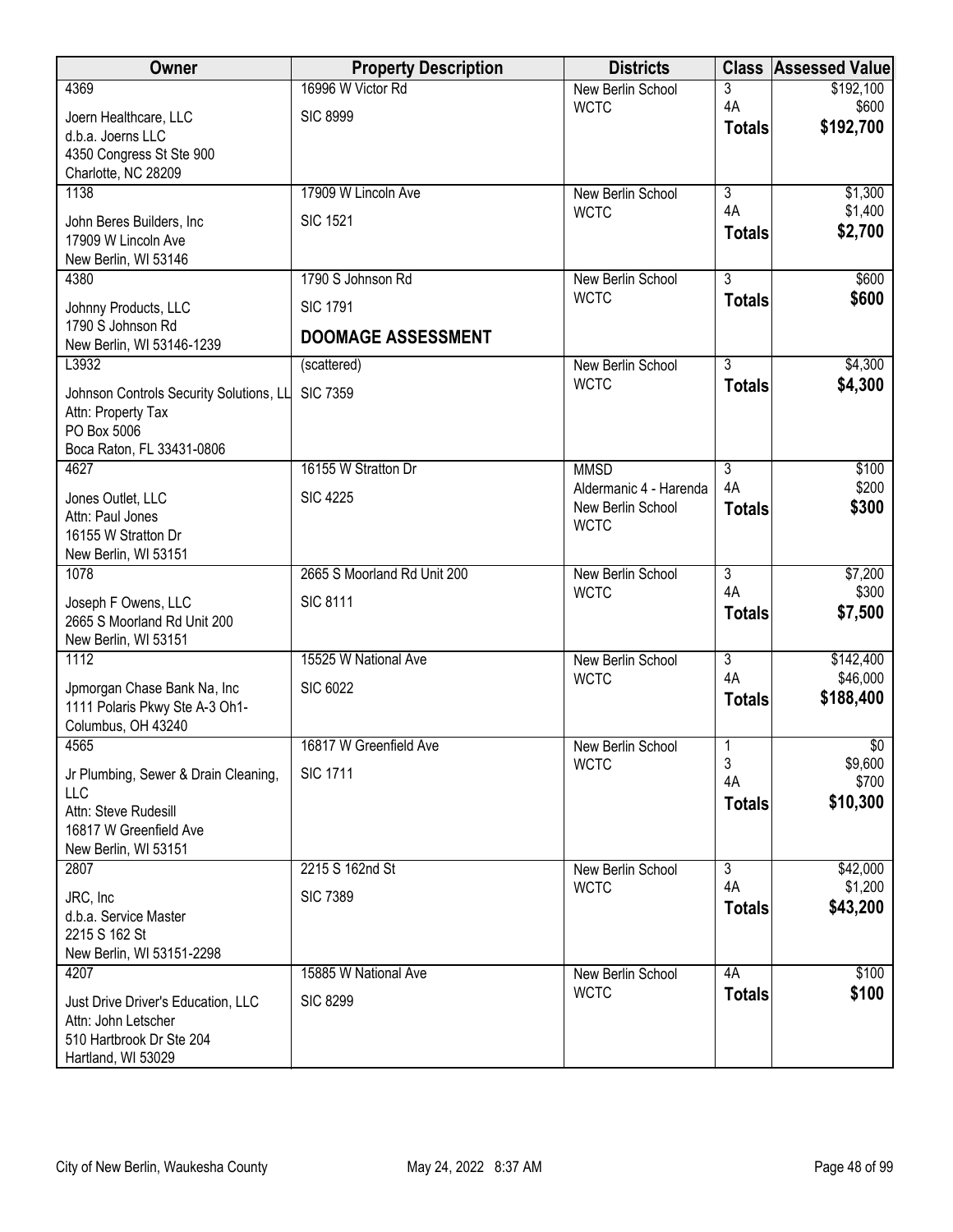| Owner                                                | <b>Property Description</b>   | <b>Districts</b>                 |                      | <b>Class Assessed Value</b> |
|------------------------------------------------------|-------------------------------|----------------------------------|----------------------|-----------------------------|
| 4610                                                 | 16200 W Glendale Dr           | New Berlin School                | 3                    | \$4,800                     |
| Just Mechanical, Inc                                 | <b>SIC 1711</b>               | <b>WCTC</b>                      | <b>Totals</b>        | \$4,800                     |
| 16200 W Glendale Dr<br>New Berlin, WI 53151-2840     | <b>DOOMAGE ASSESSMENT</b>     |                                  |                      |                             |
| 1475                                                 | 2815 S Calhoun Rd             | New Berlin School                | $\overline{3}$       | \$73,300                    |
| JW Winco, Inc                                        | <b>SIC 3550</b>               | <b>WCTC</b>                      | 4A                   | \$2,200                     |
| Attn: Manufacturing Division                         |                               |                                  | <b>Totals</b>        | \$75,500                    |
| 2815 S Calhoun Rd                                    |                               |                                  |                      |                             |
| New Berlin, WI 53151<br>2680                         | 14001 W National Ave          | New Berlin School                | $\overline{3}$       | \$16,000                    |
| K & A of Wisconsin, LLC                              | <b>SIC 5541</b>               | <b>WCTC</b>                      | 4A                   | \$100                       |
| Attn: Mohammed Bhimani                               |                               |                                  | <b>Totals</b>        | \$16,100                    |
| 14001 W National Ave                                 |                               |                                  |                      |                             |
| New Berlin, WI 53151-4526<br>2832                    | 15065 W Kingsway Dr           | New Berlin School                | $\overline{3}$       | \$600                       |
| K K Family Day Care Sp                               | <b>SIC 8351</b>               | <b>WCTC</b>                      | 4A                   | \$200                       |
| Attn: Lisa Morici                                    |                               |                                  | <b>Totals</b>        | \$800                       |
| 15065 W Kingsway Dr                                  |                               |                                  |                      |                             |
| New Berlin, WI 53151<br>1486                         | 15970 W National Ave          | New Berlin School                | $\overline{3}$       | \$8,000                     |
| K-Nine Barber Shop Sp                                | <b>SIC 0752</b>               | <b>WCTC</b>                      | <b>Totals</b>        | \$8,000                     |
| Attn: Julie A Krizan                                 |                               |                                  |                      |                             |
| 15970 W National Ave                                 | <b>DOOMAGE ASSESSMENT</b>     |                                  |                      |                             |
| New Berlin, WI 53151-5502<br>4367                    | 15171 W National Ave Unit 201 | New Berlin School                | 3                    | \$6,800                     |
| Kahle Builders, LLC                                  | <b>SIC 1521</b>               | <b>WCTC</b>                      | 4A                   | \$8,700                     |
| 15171 W National Ave                                 |                               |                                  | <b>Totals</b>        | \$15,500                    |
| New Berlin, WI 53151                                 |                               |                                  |                      |                             |
| 3458                                                 | 1627 S 124th St               | Elmbrook School<br><b>WCTC</b>   | $\overline{3}$<br>4A | \$400<br>\$200              |
| Karl's Coins Sp<br>1627 S 124th St                   | <b>SIC 5999</b>               |                                  | <b>Totals</b>        | \$600                       |
| New Berlin, WI 53151-1803                            |                               |                                  |                      |                             |
| 2673                                                 | 19680 W National Ave          | New Berlin School                | 3                    | \$3,900                     |
| Kat's Deli, LLC                                      | <b>SIC 5499</b>               | <b>WCTC</b>                      | 4A<br><b>Totals</b>  | \$1,000<br>\$4,900          |
| 19680 W National Ave<br>New Berlin, WI 53146         |                               |                                  |                      |                             |
| 4486                                                 | 1810 S Calhoun Rd             | New Berlin School                | 3                    | \$6,800                     |
| Kelmann Restoration, Inc                             | <b>SIC 1799</b>               | <b>WCTC</b>                      | 4A                   | \$600                       |
| 12001 W Dearbourn Ave                                |                               |                                  | <b>Totals</b>        | \$7,400                     |
| Wauwatosa, WI 53226                                  |                               |                                  | $\overline{3}$       |                             |
| 4080                                                 | 2665 S Moorland Rd Unit 208   | New Berlin School<br><b>WCTC</b> | 4A                   | \$500<br>\$200              |
| Kenitzer Tax Group Sp<br>2665 S Moorland Rd Unit 208 | <b>SIC 6211</b>               |                                  | <b>Totals</b>        | \$700                       |
| New Berlin, WI 53151                                 |                               |                                  |                      |                             |
| 4429                                                 | 3000 S 163rd St               | New Berlin School                | $\overline{3}$       | \$8,200                     |
| Kevco, Inc                                           | <b>SIC 1741</b>               | <b>WCTC</b>                      | 4A<br><b>Totals</b>  | \$80,400<br>\$88,600        |
| 3000 S 163 St<br>New Berlin, WI 53151                |                               |                                  |                      |                             |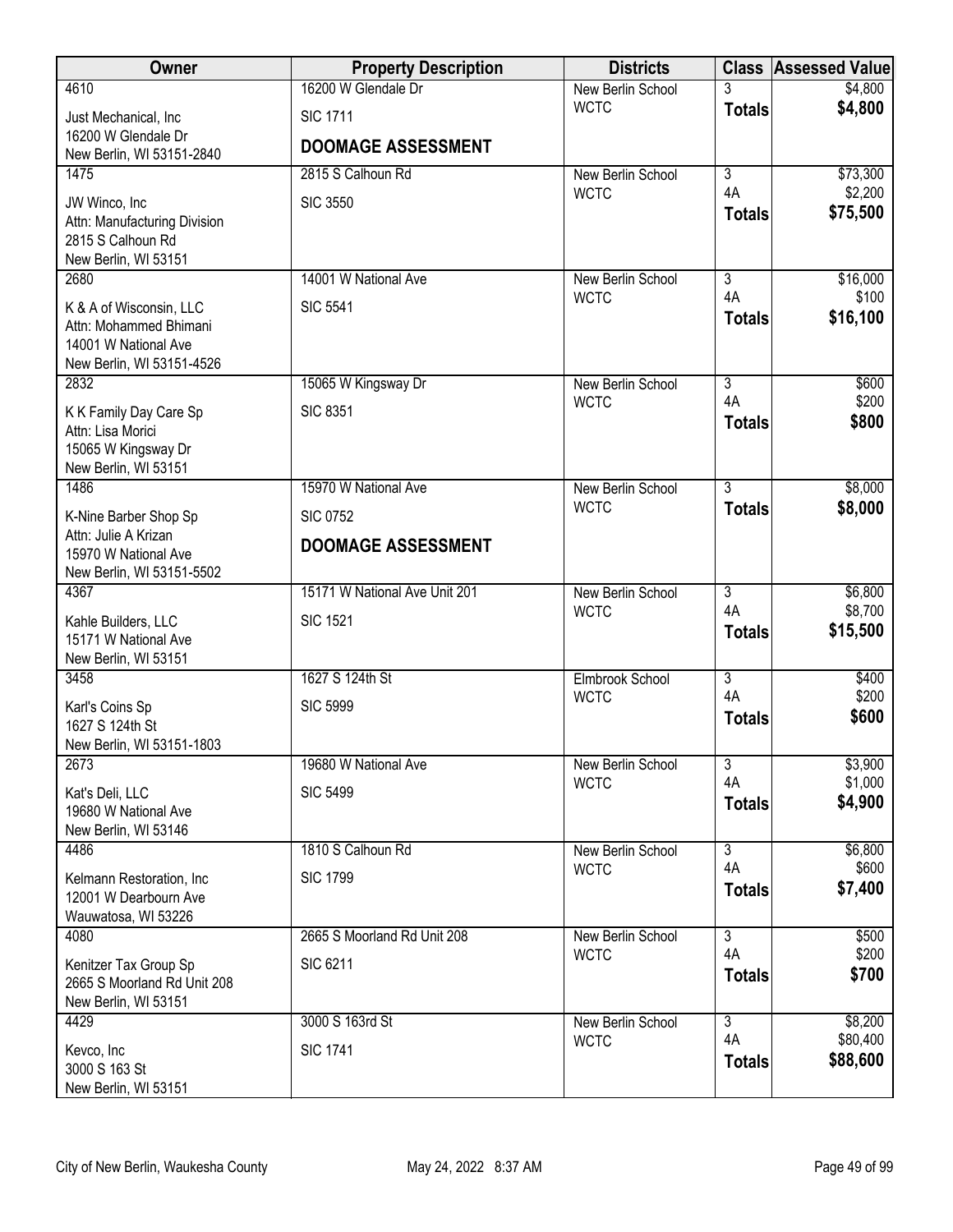| Owner                                               | <b>Property Description</b> | <b>Districts</b>                           |                     | <b>Class Assessed Value</b> |
|-----------------------------------------------------|-----------------------------|--------------------------------------------|---------------------|-----------------------------|
| 4578                                                | 18730 W College Ave         | <b>New Berlin School</b>                   | 3                   | \$600                       |
| Kevin's Autokraft, LLC                              | <b>SIC 7539</b>             | <b>WCTC</b>                                | 4A<br><b>Totals</b> | \$0<br>\$600                |
| 18730 W College Ave<br>New Berlin, WI 53146         |                             |                                            |                     |                             |
| 1960                                                | 1970 S Calhoun Rd           | <b>New Berlin School</b>                   | $\overline{3}$      | \$9,500                     |
|                                                     | <b>SIC 7379</b>             | <b>WCTC</b>                                | 4A                  | \$55,400                    |
| Key2act, LLC<br>1970 S Calhoun Rd                   |                             |                                            | <b>Totals</b>       | \$64,900                    |
| New Berlin, WI 53151                                |                             |                                            |                     |                             |
| 1396                                                | 13000 W Beloit Rd           | <b>New Berlin School</b>                   | $\overline{3}$      | \$31,700                    |
| KinderCare Education LLC et al                      |                             | <b>WCTC</b>                                | 4A                  | \$800<br>\$32,500           |
| Attn: Kindercare #000321                            |                             |                                            | <b>Totals</b>       |                             |
| PO Box 33903<br>Indianapolis, IN 46202              |                             |                                            |                     |                             |
| 3056                                                | 2130 S Danny Rd             | New Berlin School                          | $\overline{3}$      | \$28,900                    |
| King Motorsports Unlimited, Inc.                    | <b>SIC 5531</b>             | <b>WCTC</b>                                | 4A                  | \$4,800                     |
| Attn: Scott Zellner                                 |                             |                                            | <b>Totals</b>       | \$33,700                    |
| 2130 S Danny Rd                                     |                             |                                            |                     |                             |
| New Berlin, WI 53146                                |                             |                                            |                     |                             |
| 1502                                                | 4620 S Mary Ln              | <b>New Berlin School</b><br><b>WCTC</b>    | 3<br><b>Totals</b>  | \$100<br>\$100              |
| King, Jon J Sp                                      | <b>SIC 7389</b>             |                                            |                     |                             |
| 4620 S Mary Ln<br>New Berlin, WI 53151              |                             |                                            |                     |                             |
| 3180                                                | 13703 W Greenfield Ave      | <b>New Berlin School</b>                   | $\overline{3}$      | \$1,400                     |
| Kingfogl Construction Co                            | <b>SIC 7389</b>             | <b>WCTC</b>                                | <b>Totals</b>       | \$1,400                     |
| 13703 W Greenfield Ave                              |                             |                                            |                     |                             |
| New Berlin, WI 53151-1726                           | <b>DOOMAGE ASSESSMENT</b>   |                                            |                     |                             |
| 4453                                                | 17125 W Greenfield Ave      | <b>New Berlin School</b><br><b>WCTC</b>    | 3<br>4A             | \$1,300<br>\$0              |
| KK Car Care Service, LLC                            | <b>SIC 7539</b>             |                                            | <b>Totals</b>       | \$1,300                     |
| 17125 W Greenfield Ave<br>New Berlin, WI 53151-1365 |                             |                                            |                     |                             |
| 4463                                                | 2880 S 171st St             | <b>New Berlin School</b>                   | 3                   | \$27,600                    |
| Kmi Construction Co                                 | <b>SIC 1741</b>             | <b>WCTC</b>                                | 4A                  | \$400                       |
| 2880 S 171 St                                       |                             |                                            | <b>Totals</b>       | \$28,000                    |
| New Berlin, WI 53151                                |                             |                                            |                     |                             |
| 4620                                                | 16642 W National Ave        | <b>MMSD</b>                                | $\overline{3}$      | \$8,900                     |
| <b>KMJ Tax and Accounting</b>                       | <b>SIC 8721</b>             | Aldermanic 7 - Kroupa<br>New Berlin School | 4A<br><b>Totals</b> | \$5,000<br>\$13,900         |
| 16642 W National Ave                                |                             | <b>WCTC</b>                                |                     |                             |
| New Berlin, WI 53151-5516<br>4552                   | 2665 S Moorland Rd Unit 104 | New Berlin School                          | 3                   | \$22,000                    |
|                                                     | <b>SIC 6541</b>             | <b>WCTC</b>                                | 4A                  | \$200                       |
| Knight Barry Title, Inc<br>d.b.a. Focus Title, Inc  |                             |                                            | <b>Totals</b>       | \$22,200                    |
| Attn: WFB Office                                    |                             |                                            |                     |                             |
| PO Box 98                                           |                             |                                            |                     |                             |
| Racine, WI 53401-0098<br>4659                       | 16545 W Beloit Rd           | <b>MMSD</b>                                | $\overline{3}$      | \$61,800                    |
|                                                     |                             | Aldermanic 4 - Harenda                     | 4A                  | \$127,900                   |
| Konecranes Nuclear Equip & Service,<br>LLC          |                             | New Berlin School                          | <b>Totals</b>       | \$189,700                   |
| 16545 W Beloit Rd                                   |                             | <b>WCTC</b>                                |                     |                             |
| New Berlin, WI 53151                                |                             |                                            |                     |                             |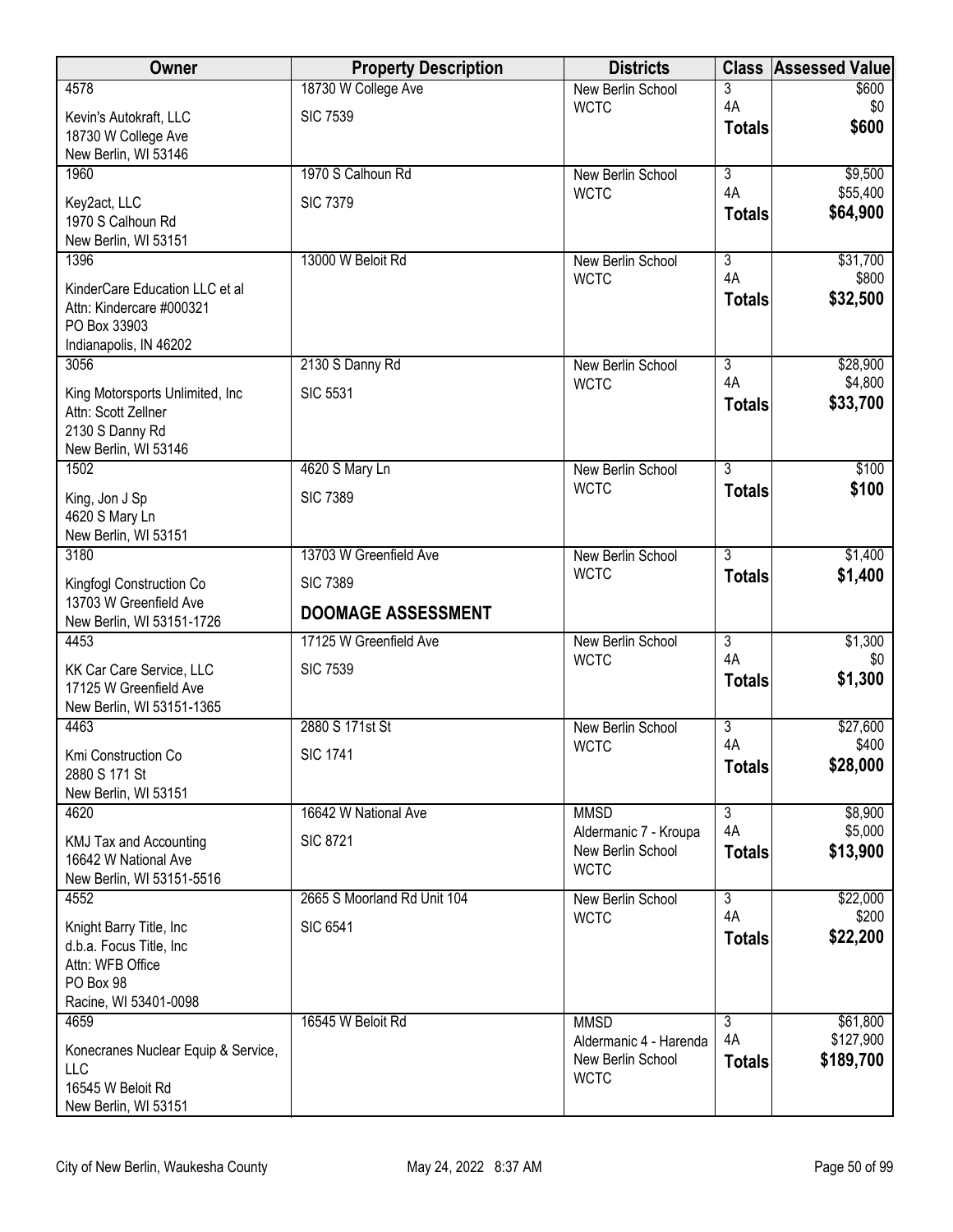| Owner                                             | <b>Property Description</b> | <b>Districts</b>                 | <b>Class</b>                    | <b>Assessed Value</b>    |
|---------------------------------------------------|-----------------------------|----------------------------------|---------------------------------|--------------------------|
| 2420                                              | 5300 S Emmer Dr             | New Berlin School                | 3                               | \$1,061,300              |
| Konecranes Nuclear Equip & Service,               | <b>SIC 3536</b>             | <b>WCTC</b>                      | 4A<br><b>Totals</b>             | \$129,500<br>\$1,190,800 |
| <b>LLC</b>                                        |                             |                                  |                                 |                          |
| Attn: Ms Debbie Yost<br>5300 S Emmer Dr           |                             |                                  |                                 |                          |
| New Berlin, WI 53151                              |                             |                                  |                                 |                          |
| 2918                                              | 5306 S Emmer Dr             | New Berlin School                | 3                               | \$35,500                 |
| Konecranes, Inc                                   | <b>SIC 3531</b>             | <b>WCTC</b>                      | 4A                              | \$49,500                 |
| Attn: Konecranes - Modernizations                 |                             |                                  | <b>Totals</b>                   | \$85,000                 |
| (Darryl McCormick)                                |                             |                                  |                                 |                          |
| 4401 Gateway Blvd<br>Springfield, OH 45502        |                             |                                  |                                 |                          |
| 4214                                              | 5318 S Emmer Dr             | New Berlin School                | 3                               | \$13,900                 |
| Konecranes, Inc                                   | <b>SIC 3531</b>             | <b>WCTC</b>                      | 4A                              | \$45,400                 |
| Attn: Konecranes - Modernizations                 |                             |                                  | <b>Totals</b>                   | \$59,300                 |
| (Darryl McCormick)                                |                             |                                  |                                 |                          |
| 4401 Gateway Blvd<br>Springfield, OH 45502        |                             |                                  |                                 |                          |
| 4215                                              | 5306 S Emmer Dr             | New Berlin School                | $\overline{3}$                  | \$49,000                 |
| Konecranes, Inc                                   | <b>SIC 3531</b>             | <b>WCTC</b>                      | 4A                              | \$55,800                 |
| Attn: Konecranes - Modernizations                 |                             |                                  | <b>Totals</b>                   | \$104,800                |
| (Darryl McCormick)                                |                             |                                  |                                 |                          |
| 4401 Gateway Blvd                                 |                             |                                  |                                 |                          |
| Springfield, OH 45502<br>1513                     | 5420 S Westridge Dr         | New Berlin School                | $\overline{3}$                  | \$8,200                  |
|                                                   | <b>SIC 7299</b>             | <b>WCTC</b>                      | 4A                              | \$500                    |
| Kornacki & Associates, Inc<br>5420 S Westridge Dr |                             |                                  | <b>Totals</b>                   | \$8,700                  |
| New Berlin, WI 53151                              |                             |                                  |                                 |                          |
| 3772                                              | 16664 W National Ave        | New Berlin School                | $\overline{3}$                  | \$15,200                 |
| KPK Research, LLC                                 | <b>SIC 6541</b>             | <b>WCTC</b>                      | <b>Totals</b>                   | \$15,200                 |
| 16664 W National Ave                              | <b>DOOMAGE ASSESSMENT</b>   |                                  |                                 |                          |
| New Berlin, WI 53151-5516<br>1517                 | 12401 W National Ave        | <b>West Allis School</b>         | $\overline{\overline{3}}$       | \$135,500                |
|                                                   |                             | <b>MATC</b>                      | <b>Totals</b>                   | \$135,500                |
| Krause Funeral Home, Inc<br>12401 W National Ave  | <b>SIC 7261</b>             |                                  |                                 |                          |
| New Berlin, WI 53151                              |                             |                                  |                                 |                          |
| 3490                                              | 19705 W Lincoln Ave         | New Berlin School                | $\overline{3}$                  | \$166,500                |
| KS Energy Services, LLC                           | <b>SIC 1623</b>             | <b>WCTC</b>                      | 4A                              | \$900,200                |
| 19705 W Lincoln Ave                               |                             |                                  | <b>Totals</b>                   | \$1,066,700              |
| New Berlin, WI 53146                              |                             |                                  |                                 |                          |
| 3581                                              | 3033 S 128th St             | West Allis School<br><b>MATC</b> | $\overline{3}$<br><b>Totals</b> | \$1,000<br>\$1,000       |
| Kumon Math & Reading Center of Nb,<br>LLC         | <b>SIC 8351</b>             |                                  |                                 |                          |
| 960 Talon Ct                                      | <b>DOOMAGE ASSESSMENT</b>   |                                  |                                 |                          |
| Brookfield, WI 53045-6646                         |                             |                                  |                                 |                          |
| 3040                                              | 15755 W Rogers Dr           | New Berlin School                | $\overline{3}$                  | \$2,900                  |
| Kurz Industial Solutions, Inc.                    | <b>SIC 7699</b>             | <b>WCTC</b>                      | 4A                              | \$10,500<br>\$13,400     |
| 1325 Mcmahon Dr                                   |                             |                                  | <b>Totals</b>                   |                          |
| Neenah, WI 54956                                  |                             |                                  |                                 |                          |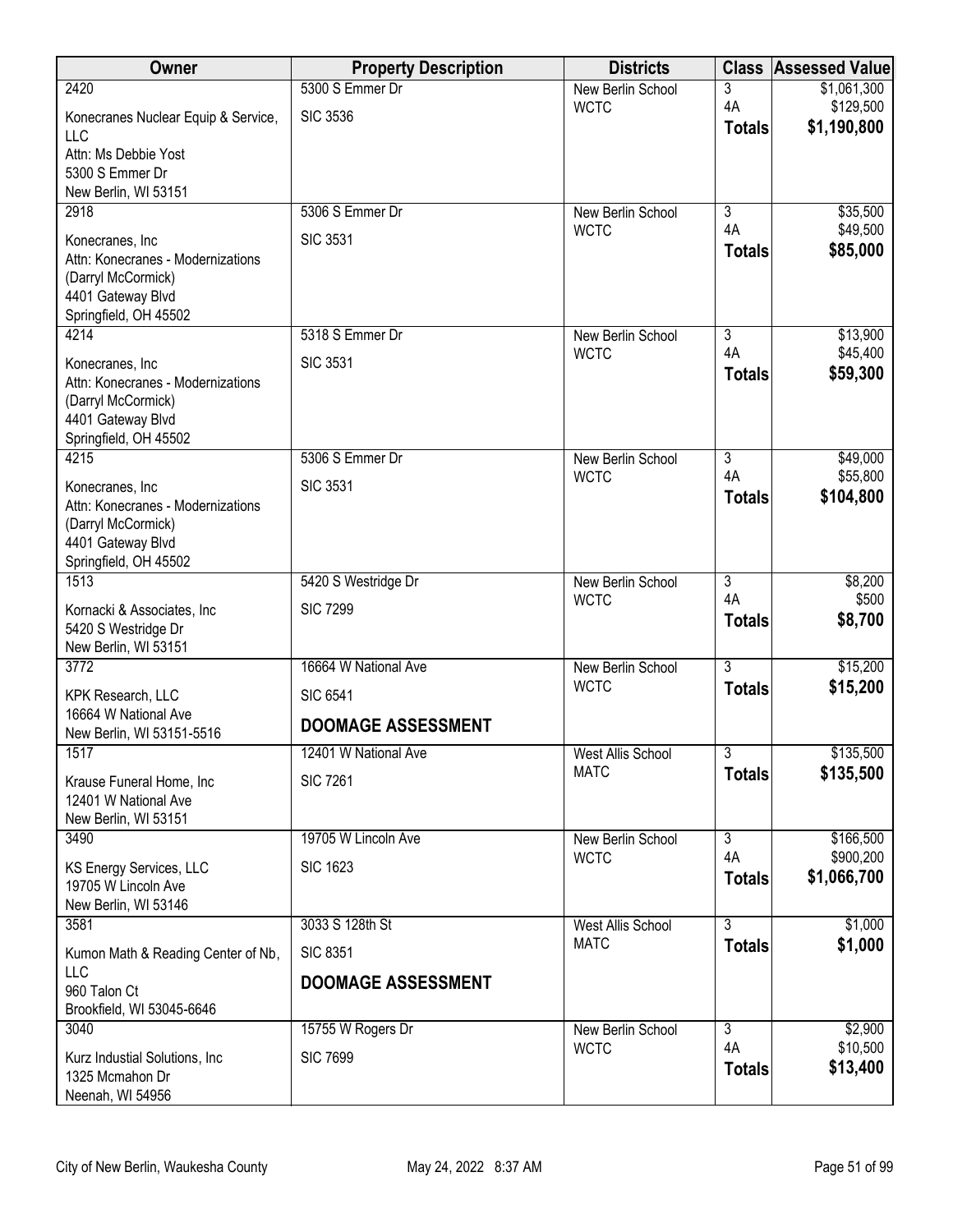| Owner                                                    | <b>Property Description</b> | <b>Districts</b>                 | <b>Class</b>         | <b>Assessed Value</b> |
|----------------------------------------------------------|-----------------------------|----------------------------------|----------------------|-----------------------|
| 3463                                                     | 15809 W National Ave        | New Berlin School                | 3                    | \$2,500               |
| Kutschenreuter Insurance & Financial,                    | <b>SIC 6411</b>             | <b>WCTC</b>                      | 4A<br><b>Totals</b>  | \$900<br>\$3,400      |
| Inc<br>15809 W National Ave                              |                             |                                  |                      |                       |
| New Berlin, WI 53151                                     |                             |                                  |                      |                       |
| 4356                                                     | 2101 S Moorland Rd          | New Berlin School                | $\overline{3}$       | \$154,400             |
| Kwik Trip Inc #971                                       | <b>SIC 5541</b>             | <b>WCTC</b>                      | 4A                   | \$12,400              |
| 1626 Oak St                                              |                             |                                  | <b>Totals</b>        | \$166,800             |
| La Crosse, WI 54602<br>4436                              | 15075 W National Ave        | New Berlin School                | 3                    | \$121,200             |
|                                                          |                             | <b>WCTC</b>                      | 4A                   | \$511,400             |
| Kwik Trip Inc #977<br>1626 Oak St                        | <b>SIC 5541</b>             |                                  | <b>Totals</b>        | \$632,600             |
| La Crosse, WI 54602                                      |                             |                                  |                      |                       |
| 3570                                                     | 15710 W Small Rd            | New Berlin School                | $\overline{3}$       | \$77,100              |
| Kwik Trip, Inc                                           | <b>SIC 5541</b>             | <b>WCTC</b>                      | 4A                   | \$9,500               |
| Attn: #499                                               |                             |                                  | <b>Totals</b>        | \$86,600              |
| 1626 Oak St<br>La Crosse, WI 54602                       |                             |                                  |                      |                       |
| 2214                                                     | 13975 W Cleveland Ave       | New Berlin School                | $\overline{3}$       | \$63,100              |
| Kwik Trip, Inc                                           | <b>SIC 5541</b>             | <b>WCTC</b>                      | 4A                   | \$5,500               |
| Attn: #499                                               |                             |                                  | <b>Totals</b>        | \$68,600              |
| 1626 Oak St                                              |                             |                                  |                      |                       |
| La Crosse, WI 54602<br>2806                              | 16608 W Rogers Dr           | New Berlin School                | $\overline{3}$       | \$1,700               |
|                                                          |                             | <b>WCTC</b>                      | <b>Totals</b>        | \$1,700               |
| Kyssco, Inc<br>16608 W Rogers Dr                         | <b>SIC 7389</b>             |                                  |                      |                       |
| New Berlin, WI 53151-2226                                |                             |                                  |                      |                       |
| 3131                                                     | 17001 W Greenfield Ave      | New Berlin School                | $\overline{3}$       | \$16,800              |
| Lagniappe Brasserie, LLC                                 | <b>SIC 5812</b>             | <b>WCTC</b>                      | <b>Totals</b>        | \$16,800              |
| Attn: Andy Tenaglia                                      | <b>DOOMAGE ASSESSMENT</b>   |                                  |                      |                       |
| 15520 Grandview Drive Lower<br>Brookfield, WI 53005-2956 |                             |                                  |                      |                       |
| 4372                                                     | 16775 W Dakota St           | New Berlin School                | 3                    | \$3,900               |
| Lakeside Gutter Products, Inc.                           | <b>SIC 3446</b>             | <b>WCTC</b>                      | 4A                   | \$33,900              |
| Attn: William Hoffman                                    |                             |                                  | <b>Totals</b>        | \$37,800              |
| 16775 W Dakota St<br>New Berlin, WI 53151                |                             |                                  |                      |                       |
| 4514                                                     | 15425 W Howard Ave          | New Berlin School                | $\overline{3}$       | \$48,000              |
| Lanai Beach Tan Co                                       | <b>SIC 7299</b>             | <b>WCTC</b>                      | <b>Totals</b>        | \$48,000              |
| 15425 W Howard Ave                                       |                             |                                  |                      |                       |
| New Berlin, WI 53151-5273                                | <b>DOOMAGE ASSESSMENT</b>   |                                  |                      |                       |
| 4613                                                     | 3060 S Calhoun Rd           | <b>MMSD</b><br>Aldermanic 2 -    | $\overline{3}$<br>4A | \$7,400<br>\$2,900    |
| Lance Construciton Supplies, Inc.                        | <b>SIC 5031</b>             | Garrigues                        | <b>Totals</b>        | \$10,300              |
| 3060 S Calhoun Rd<br>New Berlin, WI 53151                |                             | New Berlin School                |                      |                       |
|                                                          |                             | <b>WCTC</b>                      | $\overline{3}$       |                       |
| 4412                                                     | 2145 S 162nd St             | New Berlin School<br><b>WCTC</b> | <b>Totals</b>        | \$3,200<br>\$3,200    |
| Landcrafters, LLC<br>2145 S 162nd St                     | <b>SIC 0782</b>             |                                  |                      |                       |
| New Berlin, WI 53151-2201                                | <b>DOOMAGE ASSESSMENT</b>   |                                  |                      |                       |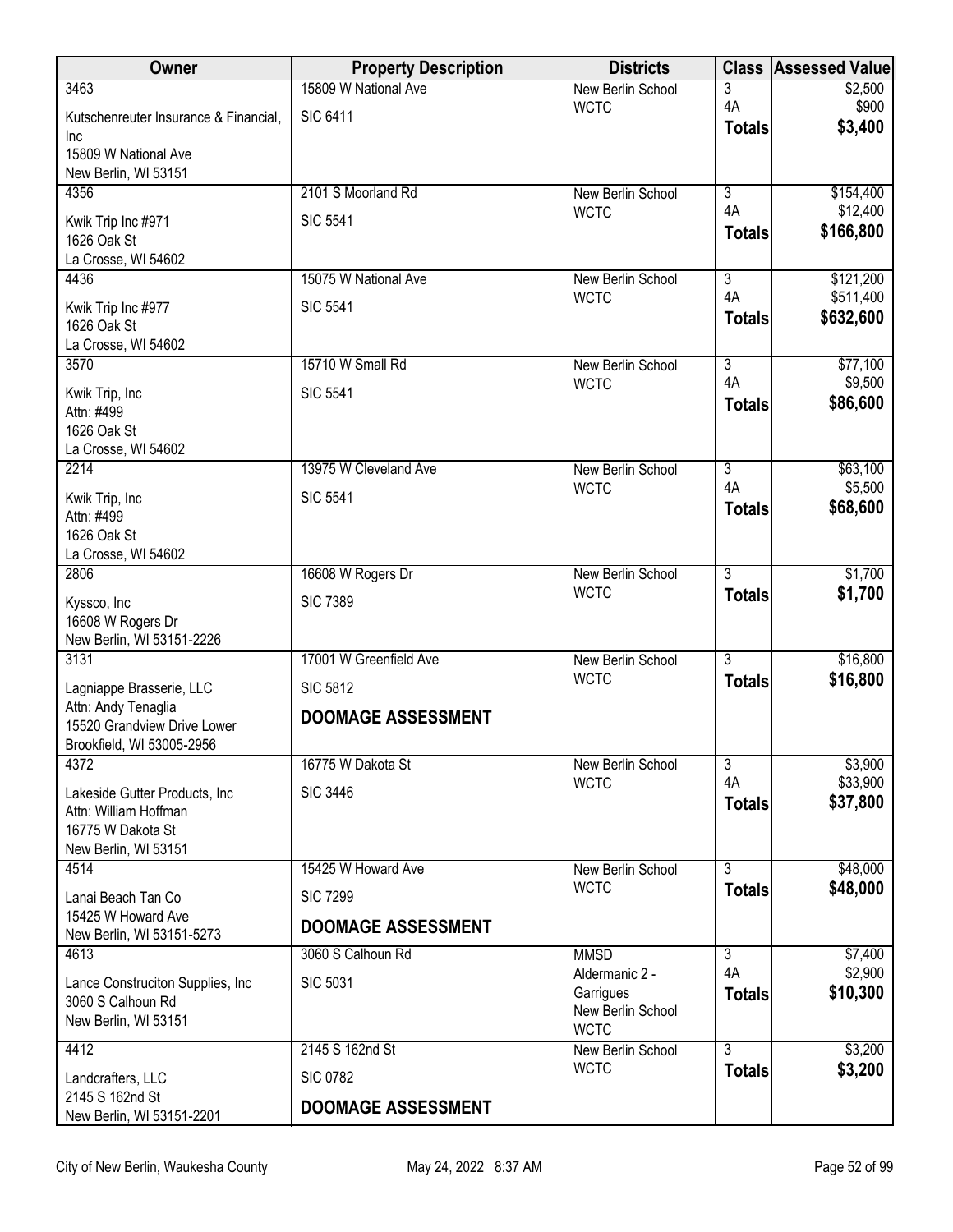| Owner                                                                                                                                                                                                                                   | <b>Property Description</b>                                                                                              | <b>Districts</b>                                                     |                                      | <b>Class Assessed Value</b>                |
|-----------------------------------------------------------------------------------------------------------------------------------------------------------------------------------------------------------------------------------------|--------------------------------------------------------------------------------------------------------------------------|----------------------------------------------------------------------|--------------------------------------|--------------------------------------------|
| 1528                                                                                                                                                                                                                                    | 2775 S Moorland Rd                                                                                                       | New Berlin School                                                    | 3                                    | \$436,500                                  |
| Landmark Credit Union Co                                                                                                                                                                                                                | <b>SIC 6022</b>                                                                                                          | <b>WCTC</b>                                                          | 4A<br><b>Totals</b>                  | \$31,400<br>\$467,900                      |
| 5445 S Westridge Dr                                                                                                                                                                                                                     |                                                                                                                          |                                                                      |                                      |                                            |
| New Berlin, WI 53151<br>9242                                                                                                                                                                                                            | 17000 W Cleveland Ave                                                                                                    | <b>MMSD</b>                                                          | $\overline{3}$                       | \$13,200                                   |
|                                                                                                                                                                                                                                         |                                                                                                                          | Aldermanic 3 - Maxey                                                 | 4A                                   | \$17,900                                   |
| Landry Cleveland Real Estate, LLC<br>d.b.a. Area Rental & Sales                                                                                                                                                                         |                                                                                                                          | New Berlin School                                                    | <b>Totals</b>                        | \$31,100                                   |
| W238 N3239 High Meadow Ct                                                                                                                                                                                                               |                                                                                                                          | <b>WCTC</b>                                                          |                                      |                                            |
| Pewaukee, WI 53072                                                                                                                                                                                                                      |                                                                                                                          |                                                                      |                                      |                                            |
| 4402                                                                                                                                                                                                                                    | 2691 S Calhoun Rd                                                                                                        | New Berlin School<br><b>WCTC</b>                                     | 4A<br><b>Totals</b>                  | \$1,300<br>\$1,300                         |
| Lane Supply Holdings, LLC                                                                                                                                                                                                               | <b>SIC 5063</b>                                                                                                          |                                                                      |                                      |                                            |
| d.b.a. Finish Systems<br>Attn: Valerie                                                                                                                                                                                                  |                                                                                                                          |                                                                      |                                      |                                            |
| 2050 W Barberry Pl                                                                                                                                                                                                                      |                                                                                                                          |                                                                      |                                      |                                            |
| Denver, CO 80204                                                                                                                                                                                                                        |                                                                                                                          |                                                                      |                                      |                                            |
| 3944                                                                                                                                                                                                                                    | 15855 W National Ave Unit 101                                                                                            | New Berlin School                                                    | $\overline{3}$<br>4A                 | \$188,000<br>\$1,300                       |
| Lang Family Eye Care, Inc                                                                                                                                                                                                               | <b>SIC 8042</b>                                                                                                          | <b>WCTC</b>                                                          | <b>Totals</b>                        | \$189,300                                  |
| Attn: Drs. Laura & Ryan Lang<br>15855 W National Ave                                                                                                                                                                                    |                                                                                                                          |                                                                      |                                      |                                            |
| New Berlin, WI 53151                                                                                                                                                                                                                    |                                                                                                                          |                                                                      |                                      |                                            |
| 1532                                                                                                                                                                                                                                    | 15250 W National Ave                                                                                                     | New Berlin School                                                    | $\overline{3}$                       | \$700                                      |
| Larsen Bros Funeral Home, Inc                                                                                                                                                                                                           | <b>SIC 7261</b>                                                                                                          | <b>WCTC</b>                                                          | <b>Totals</b>                        | \$700                                      |
| 15250 W National Ave                                                                                                                                                                                                                    |                                                                                                                          |                                                                      |                                      |                                            |
| New Berlin, WI 53151-5130                                                                                                                                                                                                               |                                                                                                                          |                                                                      |                                      |                                            |
| 3791                                                                                                                                                                                                                                    | 4224 S Regal Manor Ct                                                                                                    | New Berlin School<br><b>WCTC</b>                                     | $\overline{3}$<br><b>Totals</b>      | \$1,800<br>\$1,800                         |
| Law Office of Ahmed J Quereshi, LLC<br>PO Box 511501                                                                                                                                                                                    | <b>SIC 8111</b>                                                                                                          |                                                                      |                                      |                                            |
| New Berlin, WI 53151-3301                                                                                                                                                                                                               | <b>DOOMAGE ASSESSMENT</b>                                                                                                |                                                                      |                                      |                                            |
| 3784                                                                                                                                                                                                                                    | 2665 S Moorland Rd Unit 200                                                                                              | New Berlin School                                                    | 4A                                   | \$100                                      |
|                                                                                                                                                                                                                                         |                                                                                                                          | <b>WCTC</b>                                                          | <b>Totals</b>                        | \$100                                      |
| 1633 N Prospect Ave                                                                                                                                                                                                                     |                                                                                                                          |                                                                      |                                      |                                            |
|                                                                                                                                                                                                                                         |                                                                                                                          |                                                                      |                                      |                                            |
|                                                                                                                                                                                                                                         |                                                                                                                          |                                                                      |                                      |                                            |
|                                                                                                                                                                                                                                         |                                                                                                                          | <b>WCTC</b>                                                          | <b>Totals</b>                        | \$22,400                                   |
| 2665 S Moorland Rd Ste 200                                                                                                                                                                                                              |                                                                                                                          |                                                                      |                                      |                                            |
| New Berlin, WI 53151-2900                                                                                                                                                                                                               |                                                                                                                          |                                                                      |                                      |                                            |
|                                                                                                                                                                                                                                         |                                                                                                                          |                                                                      |                                      |                                            |
| Law Office/ Maxwell Charles Livinston S                                                                                                                                                                                                 | <b>SIC 8111</b>                                                                                                          |                                                                      |                                      |                                            |
|                                                                                                                                                                                                                                         | <b>DOOMAGE ASSESSMENT</b>                                                                                                |                                                                      |                                      |                                            |
| L4293                                                                                                                                                                                                                                   | (scattered)                                                                                                              | New Berlin School                                                    | 3                                    | \$25,200                                   |
| Leaf Capital Funding, LLC                                                                                                                                                                                                               | <b>SIC 7359</b>                                                                                                          |                                                                      | <b>Totals</b>                        |                                            |
| Attn: Aims                                                                                                                                                                                                                              |                                                                                                                          |                                                                      |                                      |                                            |
|                                                                                                                                                                                                                                         |                                                                                                                          |                                                                      |                                      |                                            |
| Law Office of Debra K Riedel Sp<br>Unit 20 D<br>Milwaukee, WI 53202<br>3783<br>Law Office of Robert M Mihelich Sp<br>4537<br>16601 W Greenfield Ave<br>New Berlin, WI 53151-1424<br>2005 Market St FI 14<br>Philadelphia, PA 19103-7009 | <b>SIC 8111</b><br>2665 S Moorland Rd Unit 200<br><b>SIC 8111</b><br><b>DOOMAGE ASSESSMENT</b><br>16601 W Greenfield Ave | New Berlin School<br>New Berlin School<br><b>WCTC</b><br><b>WCTC</b> | $\overline{3}$<br>3<br><b>Totals</b> | \$22,400<br>\$2,800<br>\$2,800<br>\$25,200 |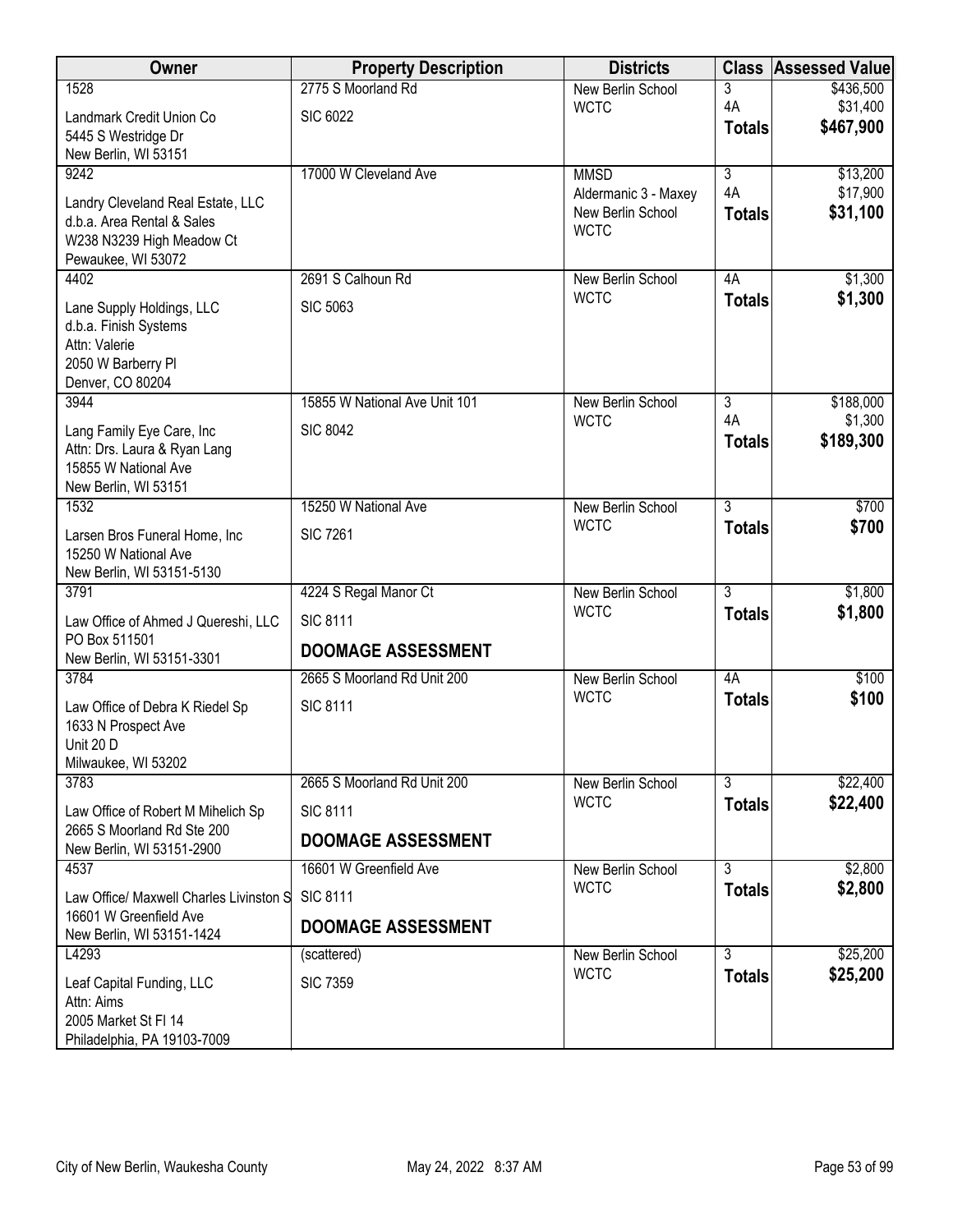| <b>Owner</b>                                   | <b>Property Description</b>  | <b>Districts</b>                 |                      | <b>Class Assessed Value</b> |
|------------------------------------------------|------------------------------|----------------------------------|----------------------|-----------------------------|
| 1539                                           | 15456 W Beloit Rd            | New Berlin School                |                      | \$84,000                    |
| Lectric Beach Tanning Salon, Inc               | <b>SIC 7299</b>              | <b>WCTC</b>                      | <b>Totals</b>        | \$84,000                    |
| Attn: Dion Borkowicz                           | <b>DOOMAGE ASSESSMENT</b>    |                                  |                      |                             |
| 7229 S 76th St<br>Franklin, WI 53132-9041      |                              |                                  |                      |                             |
| 9377                                           | 16980 W National Ave         | <b>MMSD</b>                      | $\overline{3}$       | \$16,000                    |
| Lemke's Lawn and Landscape Supplies            |                              | New Berlin School                | <b>Totals</b>        | \$16,000                    |
| 16980 W National Ave                           | <b>DOOMAGE ASSESSMENT</b>    | <b>WCTC</b>                      |                      |                             |
| New Berlin, WI 53151-5522                      |                              |                                  |                      |                             |
| 1544                                           | 20090 W Lincoln Ave          | New Berlin School<br><b>WCTC</b> | $\overline{3}$       | \$200<br>\$200              |
| Liban's Lawn Service, Inc                      | <b>SIC 0782</b>              |                                  | <b>Totals</b>        |                             |
| Attn: Mark G Liban<br>21380 W Lawnsdale Ct     |                              |                                  |                      |                             |
| New Berlin, WI 53146                           |                              |                                  |                      |                             |
| 3461                                           | 1790 S Johnson Rd            | New Berlin School                | $\overline{3}$       | \$0                         |
| Lighting Quest, LLC                            | <b>SIC 5561</b>              | <b>WCTC</b>                      | 4A                   | \$200                       |
| c/o Michael Langhoff                           |                              |                                  | <b>Totals</b>        | \$200                       |
| 1790 S Johnson Rd<br>New Berlin, WI 53146      |                              |                                  |                      |                             |
| 1547                                           | 4235 S Racine Ave            | New Berlin School                | $\overline{3}$       | \$200                       |
| Lindner Bros Sewer & Excavating, Inc           | <b>SIC 1799</b>              | <b>WCTC</b>                      | 4A                   | \$600                       |
| 4235 S Racine Ave                              |                              |                                  | <b>Totals</b>        | \$800                       |
| New Berlin, WI 53146                           |                              |                                  |                      |                             |
| 3495                                           | 19075 W Cleveland Ave        | New Berlin School                | $\overline{3}$       | \$300                       |
| Lindner's Pumpkin Farm, LLC                    | <b>SIC 5999</b>              | <b>WCTC</b>                      | 4A<br><b>Totals</b>  | \$400<br>\$700              |
| 19075 W Cleveland Ave                          |                              |                                  |                      |                             |
| New Berlin, WI 53146<br>2839                   | 2721 S Calhoun Rd            | New Berlin School                | $\overline{3}$       | \$32,000                    |
| Lionel Railroad Club, Inc                      | <b>SIC 7997</b>              | <b>WCTC</b>                      | <b>Totals</b>        | \$32,000                    |
| 2721 S Calhoun Rd                              |                              |                                  |                      |                             |
| New Berlin, WI 53151-3513                      | <b>DOOMAGE ASSESSMENT</b>    |                                  |                      |                             |
| 3689                                           | 13919 W Greenfield Ave       | New Berlin School                | 3                    | \$2,000                     |
| LMK Hair Design Sp                             | <b>SIC 7231</b>              | <b>WCTC</b>                      | <b>Totals</b>        | \$2,000                     |
| Attn: Liza Knitter<br>669 Simon Dr             | <b>DOOMAGE ASSESSMENT</b>    |                                  |                      |                             |
| Hartford, WI 53027-9266                        |                              |                                  |                      |                             |
| 2782                                           | 5665 S Westridge Dr Unit 300 | New Berlin School                | $\overline{3}$       | \$13,600                    |
| Loduca Brothers, Inc                           | <b>SIC 5099</b>              | <b>WCTC</b>                      | 4A                   | \$100                       |
| 5665 S Westridge Dr                            |                              |                                  | <b>Totals</b>        | \$13,700                    |
| New Berlin, WI 53151                           |                              |                                  |                      |                             |
| 1550                                           | 19330 W Pinecrest Ln         | New Berlin School<br><b>WCTC</b> | $\overline{3}$<br>4A | \$800<br>\$100              |
| Loeffler, Jayne M, Inc<br>19330 W Pinecrest Ln | <b>SIC 7299</b>              |                                  | <b>Totals</b>        | \$900                       |
| New Berlin, WI 53146                           |                              |                                  |                      |                             |
| 3986                                           | 1530 S Norwood Dr            | New Berlin School                | $\overline{3}$       | \$4,000                     |
| Logic Design Corp                              | <b>SIC 7389</b>              | <b>WCTC</b>                      | <b>Totals</b>        | \$4,000                     |
| Attn: Eric Hedman                              | <b>DOOMAGE ASSESSMENT</b>    |                                  |                      |                             |
| PO Box 510626                                  |                              |                                  |                      |                             |
| New Berlin, WI 53151-0626                      |                              |                                  |                      |                             |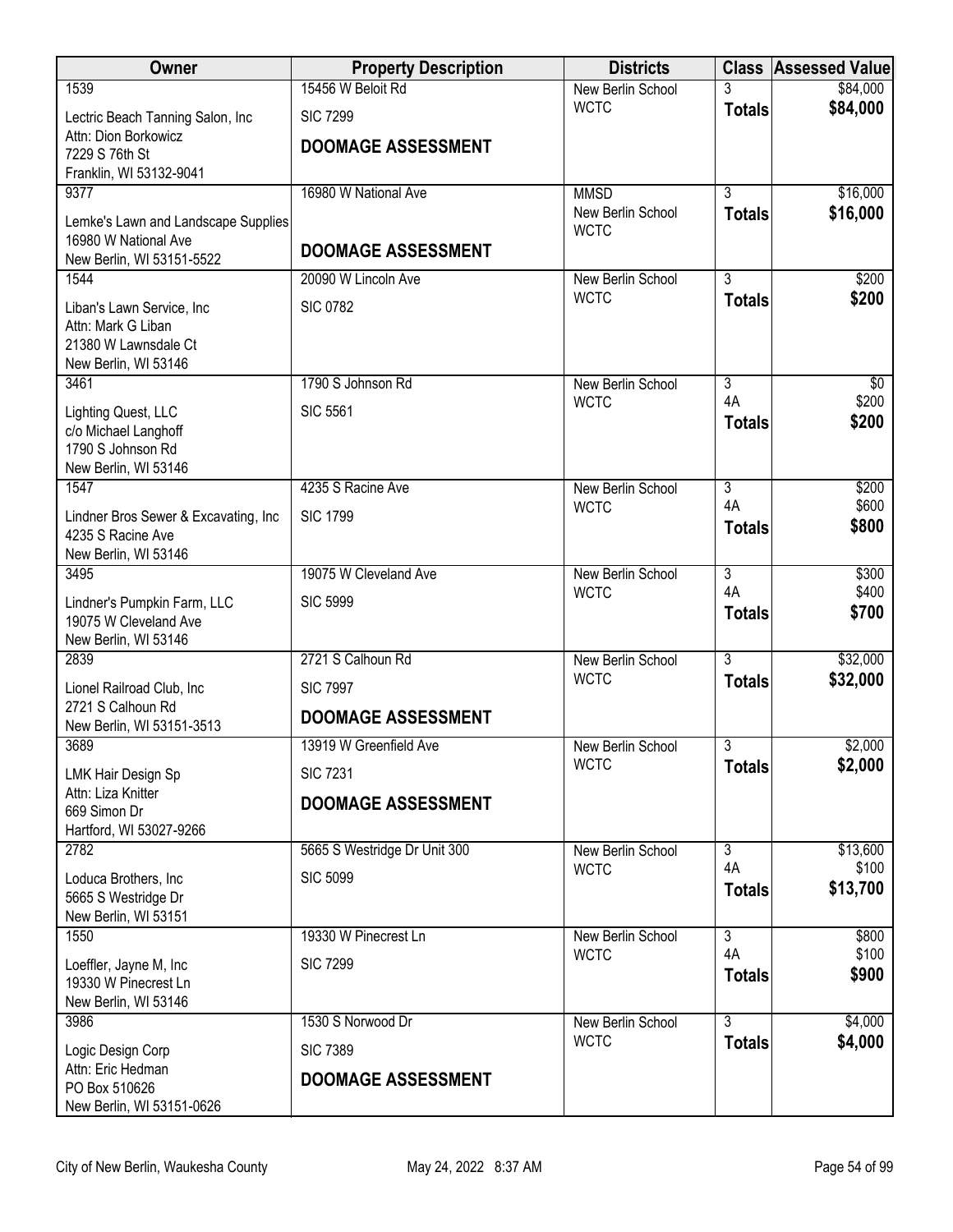| Owner                                                            | <b>Property Description</b>   | <b>Districts</b>                 |                      | <b>Class Assessed Value</b> |
|------------------------------------------------------------------|-------------------------------|----------------------------------|----------------------|-----------------------------|
| 4586                                                             | 14220 W National Ave          | New Berlin School                |                      | \$1,200                     |
| Luckin Spa, Inc                                                  | <b>SIC 7299</b>               | <b>WCTC</b>                      | <b>Totals</b>        | \$1,200                     |
| 14220 W National Ave                                             | <b>DOOMAGE ASSESSMENT</b>     |                                  |                      |                             |
| New Berlin, WI 53151-4531<br>1557                                | 2835 S 171st St               | New Berlin School                | $\overline{3}$       | \$800                       |
|                                                                  | <b>SIC 1541</b>               | <b>WCTC</b>                      | 4A                   | \$400                       |
| Luterbach, James Construction, Inc<br>2835 S 171 St              |                               |                                  | <b>Totals</b>        | \$1,200                     |
| New Berlin, WI 53151-3590                                        |                               |                                  |                      |                             |
| 2623                                                             | 4798 S Moorland Rd            | New Berlin School                | 3                    | \$45,200                    |
| Luxottica of America, Inc                                        | <b>SIC 5995</b>               | <b>WCTC</b>                      | 4A                   | \$200<br>\$45,400           |
| PO Box 331429                                                    |                               |                                  | <b>Totals</b>        |                             |
| Nashville, TN 37203<br>3847                                      | 5482 S Westridge Dr           | New Berlin School                | $\overline{3}$       | \$6,900                     |
|                                                                  |                               | <b>WCTC</b>                      | 4A                   | \$500                       |
| Lynch & Associates, LLC<br>5482 S Westridge Dr                   | <b>SIC 8711</b>               |                                  | <b>Totals</b>        | \$7,400                     |
| New Berlin, WI 53151                                             |                               |                                  |                      |                             |
| L4219                                                            | (scattered)                   | New Berlin School                | $\overline{3}$       | \$11,000                    |
| Lytx, Inc                                                        | <b>SIC 7359</b>               | <b>WCTC</b>                      | <b>Totals</b>        | \$11,000                    |
| PO Box 80615                                                     |                               |                                  |                      |                             |
| Indianapolis, IN 46280<br>1592                                   | 16760 W Victor Rd             | New Berlin School                | $\overline{3}$       | \$1,700                     |
|                                                                  |                               | <b>WCTC</b>                      | 4A                   | \$6,200                     |
| M & M Gymnastics, Inc.<br>Attn: Swiss Turner School of Gymnastic | <b>SIC 7999</b>               |                                  | <b>Totals</b>        | \$7,900                     |
| Inc                                                              |                               |                                  |                      |                             |
| 16760 W Victor Rd                                                |                               |                                  |                      |                             |
| New Berlin, WI 53151                                             |                               |                                  |                      |                             |
| 3675                                                             | 15350 W National Ave Unit 212 | New Berlin School<br><b>WCTC</b> | $\overline{3}$<br>4A | \$3,300<br>\$800            |
| M&M Insurance, Inc                                               | <b>SIC 6411</b>               |                                  | <b>Totals</b>        | \$4,100                     |
| Attn: Toby Hartmann & Greg Misiewicz<br>15350 W National Ave     |                               |                                  |                      |                             |
| New Berlin, WI 53151                                             |                               |                                  |                      |                             |
| 1561                                                             | 2775 S 166th St               | New Berlin School                | $\overline{3}$       | \$16,700                    |
| Maaco Auto Painting Co                                           | <b>SIC 7531</b>               | <b>WCTC</b>                      | 4A                   | \$9,100<br>\$25,800         |
| Attn: Hayquin Enterprises                                        |                               |                                  | <b>Totals</b>        |                             |
| 2775 S 166 St<br>New Berlin, WI 53151-3501                       |                               |                                  |                      |                             |
| 4399                                                             | 16735 W Dakota St             | New Berlin School                | $\overline{3}$       | \$11,800                    |
| Maccarb, Inc                                                     | <b>SIC 5169</b>               | <b>WCTC</b>                      | 4A                   | \$21,300                    |
| Attn: David L Mccarthy                                           |                               |                                  | <b>Totals</b>        | \$33,100                    |
| 2430 Millennium Dr                                               |                               |                                  |                      |                             |
| Elgin, IL 60124<br>3777                                          | 2222 S 162nd St               |                                  | $\overline{3}$       | $\overline{50}$             |
|                                                                  |                               | New Berlin School<br><b>WCTC</b> | 4A                   | \$100                       |
| Machine Werks of Milwaukee, Inc<br>2222 S 162 St                 | <b>SIC 7389</b>               |                                  | <b>Totals</b>        | \$100                       |
| New Berlin, WI 53151                                             |                               |                                  |                      |                             |
| 4371                                                             | 17044 W Victor Rd             | New Berlin School                | $\overline{3}$       | \$25,200                    |
| Mad City Windows & Baths, LLC                                    | <b>SIC 1761</b>               | <b>WCTC</b>                      | 4A                   | \$15,000                    |
| 5020 Voges Rd                                                    |                               |                                  | <b>Totals</b>        | \$40,200                    |
| Madison, WI 53718                                                |                               |                                  |                      |                             |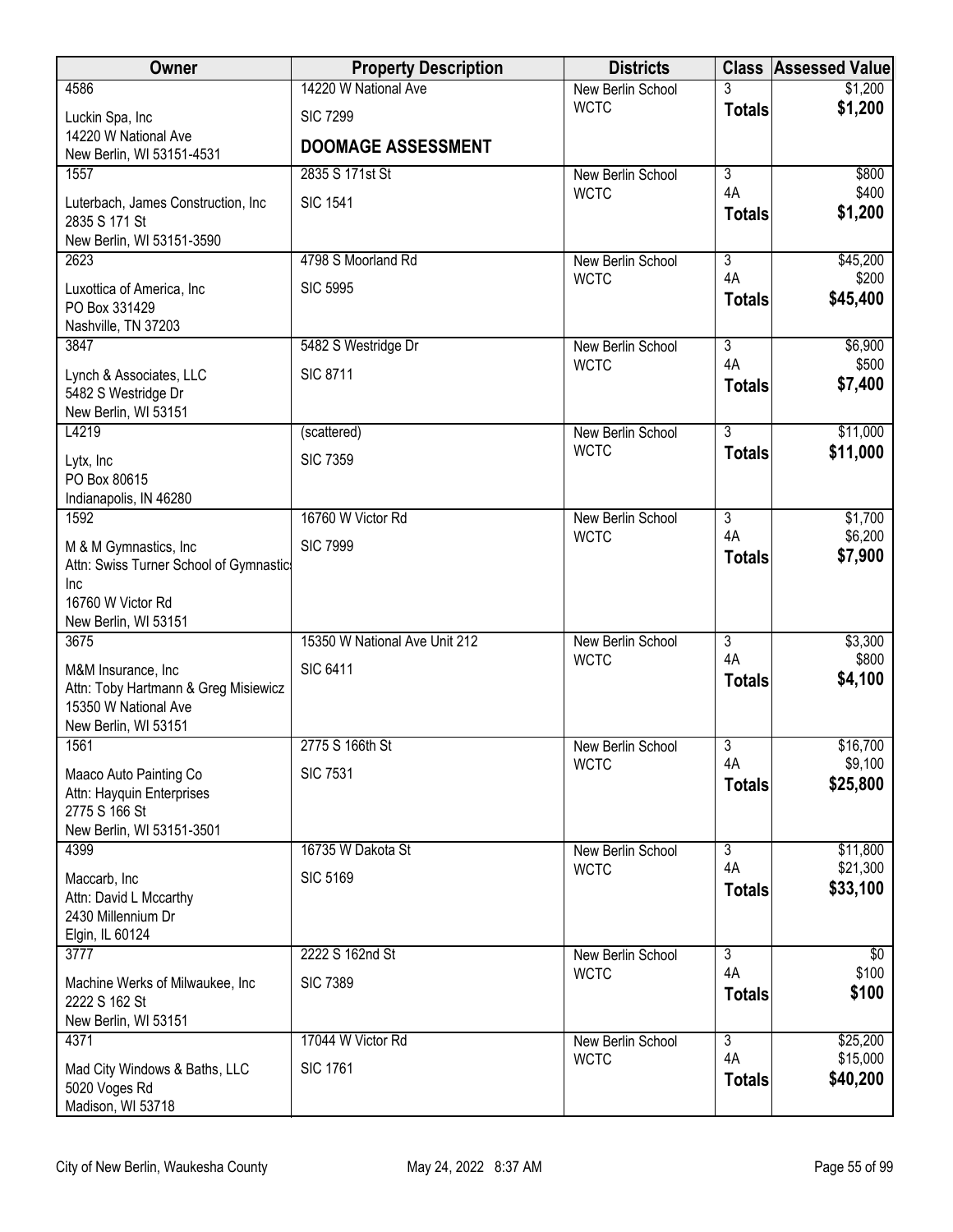| Owner                                         | <b>Property Description</b> | <b>Districts</b>                        | <b>Class</b>                    | <b>Assessed Value</b>  |
|-----------------------------------------------|-----------------------------|-----------------------------------------|---------------------------------|------------------------|
| 4606                                          | 2855 S 160th St             | <b>MMSD</b>                             |                                 | \$4,800                |
| Mad Science of Milwaukee, Inc                 | <b>SIC 8299</b>             | Aldermanic 2 -<br>Garrigues             | <b>Totals</b>                   | \$4,800                |
| d.b.a. Mad Science                            | <b>DOOMAGE ASSESSMENT</b>   | New Berlin School                       |                                 |                        |
| Attn: Kathy Johnson<br>2855 S 160th St        |                             | <b>WCTC</b>                             |                                 |                        |
| New Berlin, WI 53151-3603                     |                             |                                         |                                 |                        |
| 4089                                          | 15805 W National Ave        | New Berlin School                       | $\overline{3}$                  | \$3,700                |
| Make A Change Hair Design, LLC                | <b>SIC 7231</b>             | <b>WCTC</b>                             | 4A                              | \$0                    |
| Attn: Kathleen Jankowski                      |                             |                                         | <b>Totals</b>                   | \$3,700                |
| 15805 W National Ave                          |                             |                                         |                                 |                        |
| New Berlin, WI 53151<br>3897                  | 2125 S 170th St             |                                         | $\overline{3}$                  |                        |
|                                               |                             | New Berlin School<br><b>WCTC</b>        | <b>Totals</b>                   | \$152,000<br>\$152,000 |
| Manske Machinery Service Co                   | <b>SIC 7699</b>             |                                         |                                 |                        |
| 10050 W Beloit Rd<br>Greenfield, WI 53228     | <b>DOOMAGE ASSESSMENT</b>   |                                         |                                 |                        |
| 4683                                          | 15415 W National Ave        | <b>MMSD</b>                             | $\overline{3}$                  | \$47,600               |
| Marcos Pizza, LLC                             |                             | Aldermanic 5 - Stribl                   | 4A                              | \$300                  |
| d.b.a. Marcos Pizza #3687                     |                             | New Berlin School                       | <b>Totals</b>                   | \$47,900               |
| 2701 W Lawrence Ave Ste A                     |                             | <b>WCTC</b>                             |                                 |                        |
| Springfield, IL 62704                         |                             |                                         |                                 |                        |
| 4431                                          | 12401 W Cleveland Ave       | <b>West Allis School</b><br><b>MATC</b> | $\overline{3}$<br>4A            | \$4,200<br>\$200       |
| Mark's Mobil Service Co                       | <b>SIC 5541</b>             |                                         | <b>Totals</b>                   | \$4,400                |
| 12401 W Cleveland Ave<br>New Berlin, WI 53151 |                             |                                         |                                 |                        |
| L2640                                         | (scattered)                 | New Berlin School                       | $\overline{3}$                  | \$9,400                |
| Marlin Leasing Co                             | <b>SIC 7299</b>             | <b>WCTC</b>                             | <b>Totals</b>                   | \$9,400                |
| c/o Property Tax Dept                         |                             |                                         |                                 |                        |
| PO Box 5481                                   |                             |                                         |                                 |                        |
| Mount Laurel, NJ 08054                        |                             |                                         |                                 |                        |
| 1818                                          | 2725 S Moorland Rd Unit 100 | New Berlin School<br><b>WCTC</b>        | $\overline{\overline{3}}$<br>4A | \$112,000<br>\$9,600   |
| Marsh & Mclennan Agency, LLC                  | <b>SIC 6411</b>             |                                         | <b>Totals</b>                   | \$121,600              |
| Attn: Ryan LLC - Dept741<br>PO Box 4900       |                             |                                         |                                 |                        |
| Scottsdale, AZ 85261                          |                             |                                         |                                 |                        |
| 4660                                          | 2725 S Moorland Rd          | <b>MMSD</b>                             | $\overline{3}$                  | \$11,300               |
| Marsh USA, Inc, LLC                           |                             | Aldermanic 2 -                          | <b>Totals</b>                   | \$11,300               |
| d.b.a. Ryan LLC                               |                             | Garrigues<br>New Berlin School          |                                 |                        |
| PO Box 4900                                   |                             | <b>WCTC</b>                             |                                 |                        |
| Dept 741<br>Scottsdale, AZ 85261              |                             |                                         |                                 |                        |
| 4523                                          | 14029 W Greenfield Ave      | New Berlin School                       | $\overline{3}$                  | \$1,900                |
| Martial Arts United, LLC                      | <b>SIC 7997</b>             | <b>WCTC</b>                             | 4A                              | \$100                  |
| 14029 W Greenfield Ave                        |                             |                                         | <b>Totals</b>                   | \$2,000                |
| New Berlin, WI 53151                          |                             |                                         |                                 |                        |
| 1576                                          | 19550 W National Ave        | New Berlin School                       | $\overline{3}$                  | \$400                  |
| Martin's Tap Sp                               | <b>SIC 5813</b>             | <b>WCTC</b>                             | <b>Totals</b>                   | \$400                  |
| Attn: John Norbert Martin II                  | <b>DOOMAGE ASSESSMENT</b>   |                                         |                                 |                        |
| 14052 E 530 Rd<br>Claremore, OK 74019-2094    |                             |                                         |                                 |                        |
|                                               |                             |                                         |                                 |                        |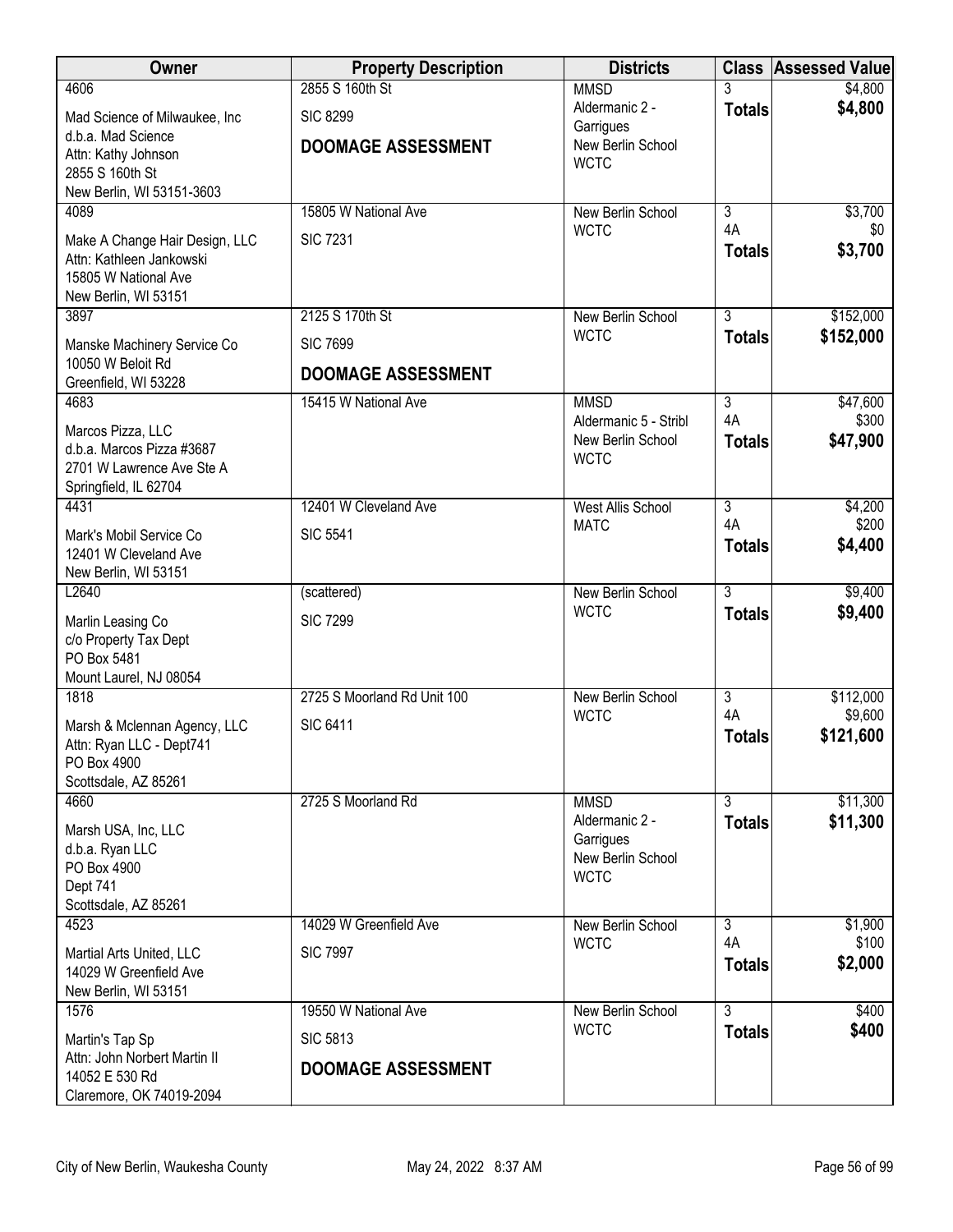| Owner                                                                                                            | <b>Property Description</b> | <b>Districts</b>                                         |                     | <b>Class Assessed Value</b> |
|------------------------------------------------------------------------------------------------------------------|-----------------------------|----------------------------------------------------------|---------------------|-----------------------------|
| 4455                                                                                                             | 1959 S 124th St             | Elmbrook School                                          | 3                   | \$30,400                    |
| Mary's Caddy Shack, LLC                                                                                          | <b>SIC 5813</b>             | <b>WCTC</b>                                              | <b>Totals</b>       | \$30,400                    |
| 1959 S 124th St<br>New Berlin, WI 53151-2630                                                                     | <b>DOOMAGE ASSESSMENT</b>   |                                                          |                     |                             |
| 4530                                                                                                             | 2465 S 170th St             | New Berlin School                                        | $\overline{3}$      | \$91,800                    |
| Masterfoam, LLC<br>2465 S 170 St<br>New Berlin, WI 53151                                                         | <b>SIC 1799</b>             | <b>WCTC</b>                                              | 4A<br><b>Totals</b> | \$1,700<br>\$93,500         |
| 4392                                                                                                             | 15417 W National Ave        | New Berlin School                                        | $\overline{3}$      | \$1,400                     |
| Mathnasium of New Berlin Co<br>15417 W National Ave<br>New Berlin, WI 53151                                      | <b>SIC 7299</b>             | <b>WCTC</b>                                              | 4A<br><b>Totals</b> | \$100<br>\$1,500            |
| 3993                                                                                                             | 2525 S 162nd St             | New Berlin School                                        | 4A                  | \$500                       |
| Matrix Sensors, LLC<br>2525 S 162 St<br>New Berlin, WI 53151                                                     | <b>SIC 3679</b>             | <b>WCTC</b>                                              | <b>Totals</b>       | \$500                       |
| 9255                                                                                                             | 2385 S 162nd St             | <b>MMSD</b>                                              | $\overline{3}$      | \$8,000                     |
| Matt's Plowing and Landscapping<br>2385 S 162nd St<br>New Berlin, WI 53151-2803                                  | <b>DOOMAGE ASSESSMENT</b>   | Aldermanic 3 - Maxey<br>New Berlin School<br><b>WCTC</b> | <b>Totals</b>       | \$8,000                     |
| 4246                                                                                                             | 4915 S Moorland Rd          | <b>New Berlin School</b>                                 | $\overline{3}$      | \$11,900                    |
| Mattress Firm, Inc.<br>Attn: New Berlin Attn: Tax Dept<br>10201 S Main St<br>Houston, TX 77025-5229              | <b>SIC 5712</b>             | <b>WCTC</b>                                              | 4A<br><b>Totals</b> | \$6,500<br>\$18,400         |
| 1235                                                                                                             | 14460 W College Ave         | New Berlin School                                        | $\overline{3}$      | \$22,000                    |
| Matty's Bar & Grille, Inc<br>Attn: Matthew L Anderson<br>14460 W College Ave<br>New Berlin, WI 53151             | <b>SIC 5813</b>             | <b>WCTC</b>                                              | 4A<br><b>Totals</b> | \$200<br>\$22,200           |
| 2145                                                                                                             | 17155 W Cleveland Ave       | New Berlin School                                        | $\overline{3}$      | \$93,900                    |
| Mc Donald's Corp #17279<br>Attn: Dp & K Inc-Dion Conn<br>N3250 County Rd J<br>Poynette, WI 53955                 | <b>SIC 5812</b>             | <b>WCTC</b>                                              | 4A<br><b>Totals</b> | \$23,200<br>\$117,100       |
| 1581                                                                                                             | 3680 S Moorland Rd          | New Berlin School                                        | $\overline{3}$      | \$90,100                    |
| Mc Donald's Inc #4587<br>Attn: Dp&K Inc-Dion Conn<br>N3250 County Rd J<br>Poynette, WI 53955                     | <b>SIC 5812</b>             | <b>WCTC</b>                                              | 4A<br><b>Totals</b> | \$45,300<br>\$135,400       |
| 4092                                                                                                             | 17980 W Beloit Rd           | New Berlin School                                        | $\overline{3}$      | \$400                       |
| Mc Improvements/Concessions Stand,<br><b>LLC</b><br>Attn: Michael Cook<br>11409 W Janet Ct<br>Franklin, WI 53132 | <b>SIC 8011</b>             | <b>WCTC</b>                                              | 4A<br><b>Totals</b> | \$100<br>\$500              |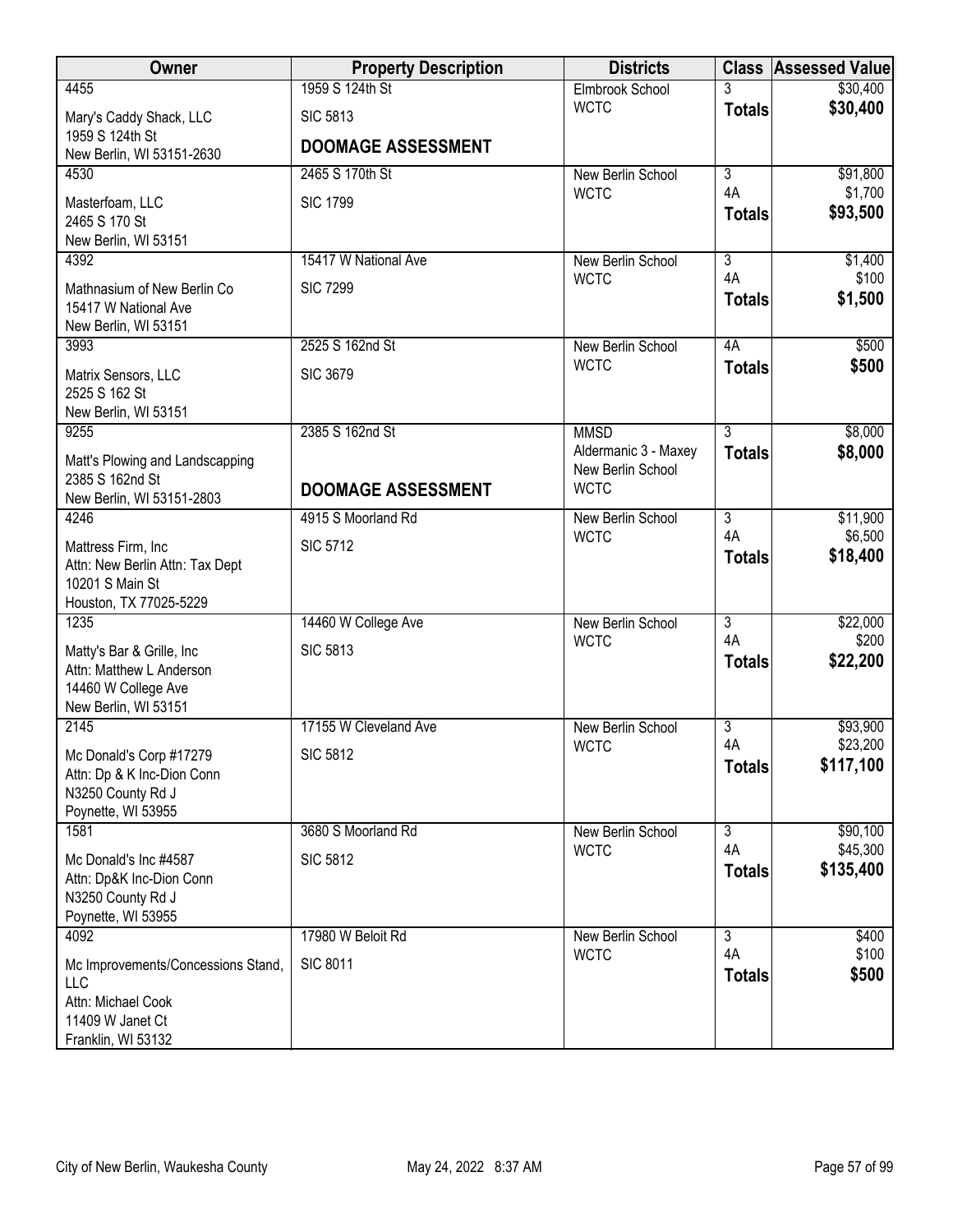| Owner                                                    | <b>Property Description</b> | <b>Districts</b>                 |                      | <b>Class Assessed Value</b> |
|----------------------------------------------------------|-----------------------------|----------------------------------|----------------------|-----------------------------|
| 1583                                                     | 17155 W Small Rd            | New Berlin School                | 3                    | \$8,400                     |
| Mc Lain's Construction Sp                                | <b>SIC 3272</b>             | <b>WCTC</b>                      | 4A<br><b>Totals</b>  | \$100<br>\$8,500            |
| Attn: Dennis Mc Lain<br>17155 W Small Rd                 |                             |                                  |                      |                             |
| New Berlin, WI 53151-8632                                |                             |                                  |                      |                             |
| 3207                                                     | 2200 S Calhoun Rd           | New Berlin School                | $\overline{3}$       | \$100                       |
| Mc2 Sales, LLC                                           | <b>SIC 4225</b>             | <b>WCTC</b>                      | 4A                   | \$100                       |
| 2200 S Calhoun Rd                                        |                             |                                  | <b>Totals</b>        | \$200                       |
| New Berlin, WI 53151<br>4057                             | 1605 S 169th St             | New Berlin School                | $\overline{3}$       | \$1,000                     |
|                                                          |                             | <b>WCTC</b>                      | <b>Totals</b>        | \$1,000                     |
| McGinty Professional Services Group,<br>LLC              | <b>SIC 7389</b>             |                                  |                      |                             |
| 1605 S 169th St                                          | <b>DOOMAGE ASSESSMENT</b>   |                                  |                      |                             |
| New Berlin, WI 53151-1321                                |                             |                                  |                      |                             |
| 3760                                                     | 2917 S 160th St             | New Berlin School<br><b>WCTC</b> | $\overline{3}$       | \$8,000                     |
| Medical Equipment Sales Associates Cd<br>2917 S 160th St | <b>SIC 5047</b>             |                                  | <b>Totals</b>        | \$8,000                     |
| New Berlin, WI 53151-3605                                | <b>DOOMAGE ASSESSMENT</b>   |                                  |                      |                             |
| 4547                                                     | 14027 W Greenfield Ave      | New Berlin School                | $\overline{3}$       | \$12,000                    |
| Medleaf, LLC                                             | <b>SIC 5999</b>             | <b>WCTC</b>                      | <b>Totals</b>        | \$12,000                    |
| 14027 W Greenfield Ave<br>New Berlin, WI 53151-1639      | <b>DOOMAGE ASSESSMENT</b>   |                                  |                      |                             |
| 1913                                                     | (scattered)                 | New Berlin School                | $\overline{3}$       | \$600,000                   |
| Mega Rentals, Inc                                        | <b>SIC 1799</b>             | <b>WCTC</b>                      | <b>Totals</b>        | \$600,000                   |
| PO Box 8026                                              | <b>DOOMAGE ASSESSMENT</b>   |                                  |                      |                             |
| Madison, WI 53708-8026<br>4098                           | 6204 S Racine PI            | Linnie Lac                       | $\overline{3}$       | $\sqrt[6]{}$                |
| Mel's Mill Valley Garage, Inc                            | <b>SIC 7539</b>             | New Berlin School                | 4A                   | \$100                       |
| S74 W17634 Lake Dr                                       |                             | <b>WCTC</b>                      | <b>Totals</b>        | \$100                       |
| Muskego, WI 53150                                        |                             |                                  |                      |                             |
| L3811                                                    | (scattered)                 | New Berlin School<br><b>WCTC</b> | $\overline{3}$       | \$1,100                     |
| Melzer Family, LLC                                       | <b>SIC 7359</b>             |                                  | <b>Totals</b>        | \$1,100                     |
| 5355 S Moorland Rd<br>New Berlin, WI 53151               |                             |                                  |                      |                             |
| 3681                                                     | 3608 S Moorland Rd          | New Berlin School                | $\overline{3}$       | \$1,700                     |
| Mens Hair House, LLC                                     | <b>SIC 7241</b>             | <b>WCTC</b>                      | 4A                   | \$7,200                     |
| 1657 Brighton Beach Rd                                   |                             |                                  | <b>Totals</b>        | \$8,900                     |
| Menasha, WI 54952                                        |                             |                                  |                      |                             |
| 3150                                                     | 2200 S Calhoun Rd           | New Berlin School<br><b>WCTC</b> | $\overline{3}$<br>4A | \$400<br>\$100              |
| Metal Masters, Inc.<br>2200 S Calhoun Rd                 | <b>SIC 7389</b>             |                                  | <b>Totals</b>        | \$500                       |
| New Berlin, WI 53151                                     |                             |                                  |                      |                             |
| L3718                                                    | (scattered)                 | New Berlin School                | $\overline{3}$       | \$53,700                    |
| Metavante Corp                                           | <b>SIC 7359</b>             | <b>WCTC</b>                      | 4A                   | \$4,800                     |
| 601 Riverside Ave - Tax Dept T                           |                             |                                  | <b>Totals</b>        | \$58,500                    |
| Jacksonville, FL 32204                                   |                             |                                  |                      |                             |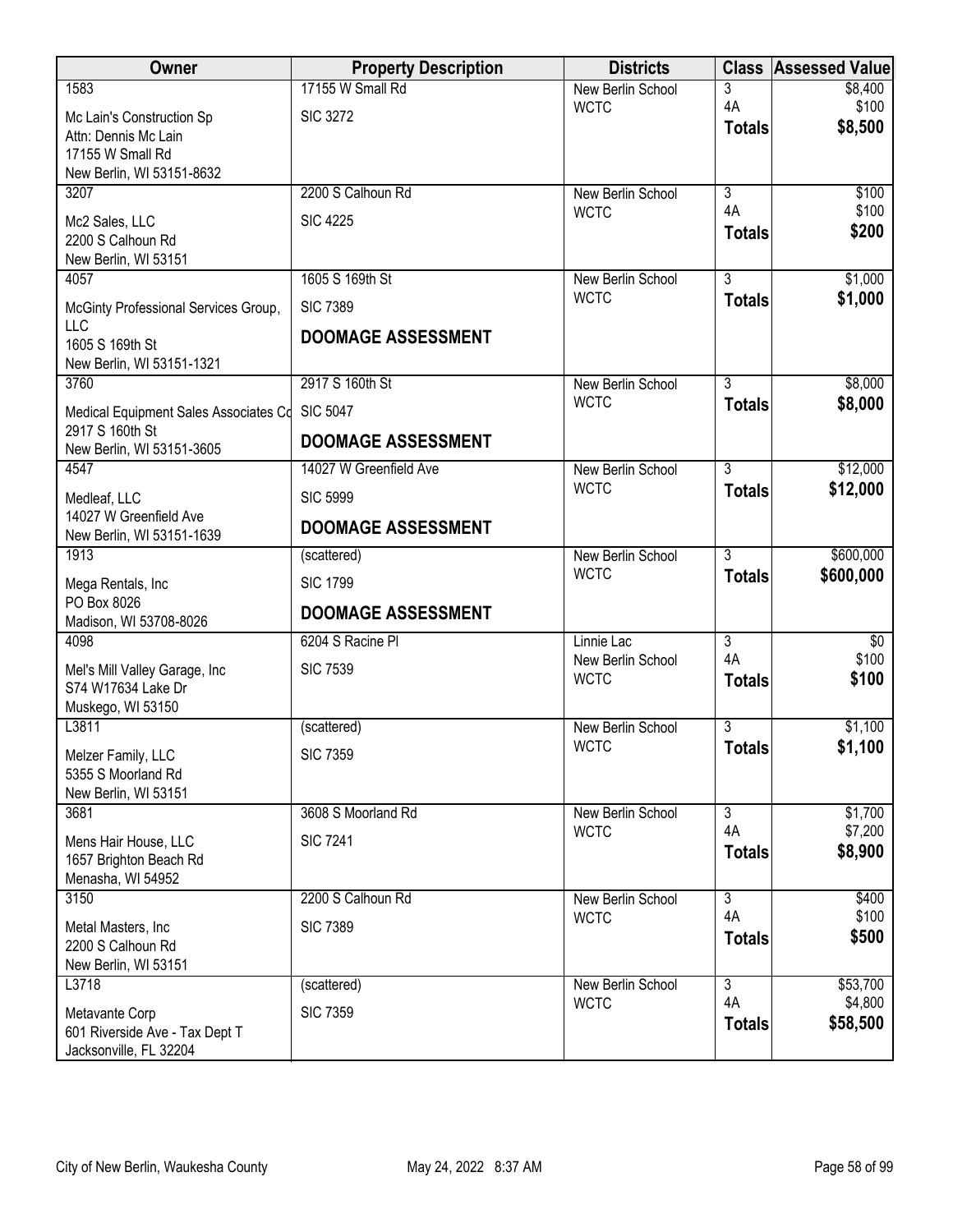| Owner                                             | <b>Property Description</b>   | <b>Districts</b>                 | <b>Class</b>         | <b>Assessed Value</b> |
|---------------------------------------------------|-------------------------------|----------------------------------|----------------------|-----------------------|
| 3510                                              | 3610 S Michelle Witmer Mem Dr | <b>New Berlin School</b>         | 3                    | \$1,500               |
| Metro Physicians, Inc                             | <b>SIC 8011</b>               | <b>WCTC</b>                      | 4A<br><b>Totals</b>  | \$600<br>\$2,100      |
| d.b.a. Ascension Wisconsin                        |                               |                                  |                      |                       |
| Attn: Property Tax<br>4040 Vincennes Cir          |                               |                                  |                      |                       |
| Inianapolis, IN 46268                             |                               |                                  |                      |                       |
| 1595                                              | 17028 W Victor Rd             | New Berlin School                | $\overline{3}$<br>4A | \$17,300              |
| Metro Sound, Inc                                  | <b>SIC 5942</b>               | <b>WCTC</b>                      | <b>Totals</b>        | \$0<br>\$17,300       |
| 17028 W Victor Rd<br>New Berlin, WI 53146         |                               |                                  |                      |                       |
| 4434                                              | 15791 W Schaefer Ct           | New Berlin School                | 3                    | \$300                 |
| Meyer Logistics, Inc                              | <b>SIC 4212</b>               | <b>WCTC</b>                      | 4A                   | \$0                   |
| 560 E 25th St                                     |                               |                                  | <b>Totals</b>        | \$300                 |
| Jasper, IN 47546                                  |                               |                                  |                      |                       |
| 2889                                              | 16145 W National Ave          | New Berlin School<br><b>WCTC</b> | $\overline{3}$<br>4A | \$4,300<br>\$300      |
| Michael M Koscinski CPA, LLC                      | <b>SIC 8721</b>               |                                  | <b>Totals</b>        | \$4,600               |
| 16145 W National Ave<br>New Berlin, WI 53151-5505 |                               |                                  |                      |                       |
| 2690                                              | 15500 W Beloit Rd             | New Berlin School                | $\overline{3}$       | \$57,100              |
| Michael's Stores Inc #1606                        | <b>SIC 5945</b>               | <b>WCTC</b>                      | 4A                   | \$6,900               |
| c/o Marvin F Poer Company                         |                               |                                  | <b>Totals</b>        | \$64,000              |
| PO Box 802206                                     |                               |                                  |                      |                       |
| Dallas, TX 75380-2206<br>3094                     | 14075 W National Ave          | New Berlin School                | $\overline{3}$       | \$33,600              |
| Michalsen Office Furniture, Inc                   | <b>SIC 5999</b>               | <b>WCTC</b>                      | <b>Totals</b>        | \$33,600              |
| 14075 W National Ave                              |                               |                                  |                      |                       |
| New Berlin, WI 53151-4526                         | <b>DOOMAGE ASSESSMENT</b>     |                                  |                      |                       |
| 4281                                              | 14169 W Kostner Ln            | New Berlin School<br><b>WCTC</b> | $\overline{3}$       | \$600<br>\$600        |
| Mike Palmer Taxidermy Sp                          | <b>SIC 7699</b>               |                                  | <b>Totals</b>        |                       |
| 14169 W Kostner Ln<br>New Berlin, WI 53151-1671   | <b>DOOMAGE ASSESSMENT</b>     |                                  |                      |                       |
| 3939                                              | 3500 S Moorland Rd            | New Berlin School                | 3                    | \$31,900              |
| Milw Coffee Hospitality New Berlin, LLC           | <b>SIC 5812</b>               | <b>WCTC</b>                      | 4A                   | \$109,200             |
| Attn: Dunkin Donuts Inc                           |                               |                                  | <b>Totals</b>        | \$141,100             |
| 7433 Indianapolis Blvd<br>Hammond, IN 46324       |                               |                                  |                      |                       |
| 4087                                              | 15807 W National Ave Unit 5   | New Berlin School                | $\overline{3}$       | \$1,800               |
| Milwaukee Acupuncture & Wellness, LL              | <b>SIC 7231</b>               | <b>WCTC</b>                      | <b>Totals</b>        | \$1,800               |
| 15807 W National Ave                              | <b>DOOMAGE ASSESSMENT</b>     |                                  |                      |                       |
| New Berlin, WI 53151-5120                         |                               |                                  |                      |                       |
| 2025                                              | 2652 S 162nd St               | New Berlin School<br><b>WCTC</b> | 3<br><b>Totals</b>   | \$24,000<br>\$24,000  |
| Milwaukee Paper Co<br>1005 Internationale Pkwy    | <b>SIC 5113</b>               |                                  |                      |                       |
| Woodridge, IL 60517                               | <b>DOOMAGE ASSESSMENT</b>     |                                  |                      |                       |
| 4252                                              | 16605 W Victor Rd             | New Berlin School                | $\overline{3}$       | \$128,000             |
| Milwaukee Truck Service, LLC                      | <b>SIC 7539</b>               | <b>WCTC</b>                      | <b>Totals</b>        | \$128,000             |
| 16605 W Victor Rd<br>New Berlin, WI 53151         | <b>DOOMAGE ASSESSMENT</b>     |                                  |                      |                       |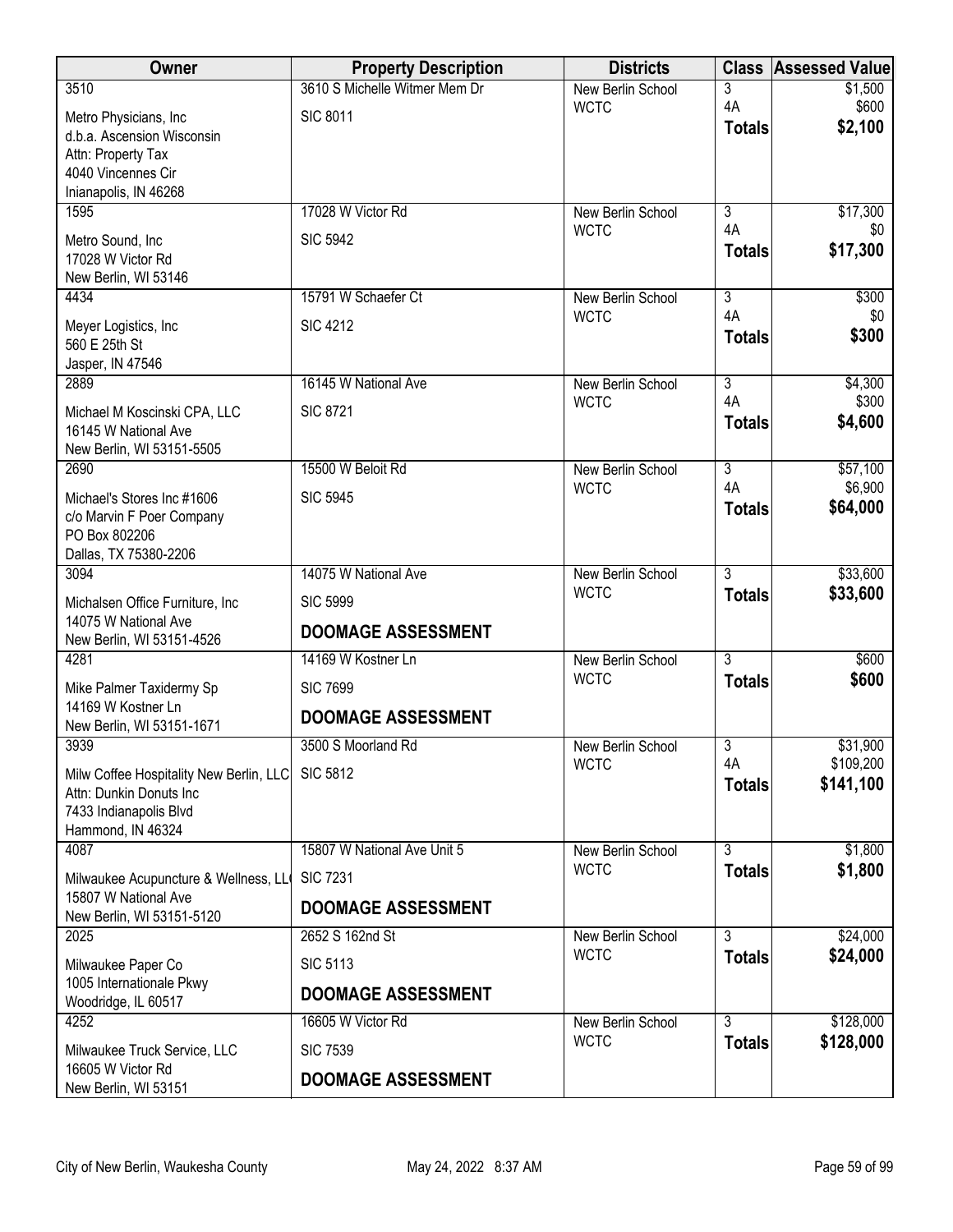| Owner                                                                                                                   | <b>Property Description</b>                  | <b>Districts</b>                                                | <b>Class</b>        | <b>Assessed Value</b> |
|-------------------------------------------------------------------------------------------------------------------------|----------------------------------------------|-----------------------------------------------------------------|---------------------|-----------------------|
| 4373                                                                                                                    | 5462 S Westridge Dr                          | New Berlin School                                               | 3                   | \$1,400               |
| Mir-Med International Research Usa, Ind<br>5462 S Westridge Dr<br>New Berlin, WI 53151                                  | <b>SIC 5086</b>                              | <b>WCTC</b>                                                     | 4A<br><b>Totals</b> | \$200<br>\$1,600      |
| 4717                                                                                                                    | 13100 W National Ave                         | <b>West Allis School</b>                                        | $\overline{3}$      | \$79,200              |
| <b>Mission Veterinary Partners</b><br>d.b.a. Companion Animal Hospital<br>20450 Civic Center Dr<br>Southfield, MI 48076 | <b>SIC 0742</b>                              | <b>MATC</b>                                                     | 4A<br><b>Totals</b> | \$17,600<br>\$96,800  |
| 2161                                                                                                                    | 5487 S Westridge Dr                          | New Berlin School                                               | 3                   | \$48,500              |
| Mitek Mezzanine Systems, Inc<br>5487 S Westridge Dr<br>New Berlin, WI 53151                                             | <b>SIC 8711</b>                              | <b>WCTC</b>                                                     | 4A<br><b>Totals</b> | \$34,100<br>\$82,600  |
| L4664                                                                                                                   | (scattered)                                  | New Berlin School                                               | $\overline{3}$      | \$9,300               |
| Mitel Leasing, Inc, LLC<br>408 E Main St<br>Bldg 1, Suite 6<br>Marshall, MN 56258                                       |                                              | <b>WCTC</b>                                                     | <b>Totals</b>       | \$9,300               |
| 9249                                                                                                                    | 2725 S Moorland Rd Unit 301                  | <b>MMSD</b>                                                     | $\overline{3}$      | \$84,700              |
| MJ Care, Inc<br>2725 S Moorland Rd<br>New Berlin, WI 53151                                                              |                                              | Aldermanic 2 -<br>Garrigues<br>New Berlin School<br><b>WCTC</b> | 4A<br><b>Totals</b> | \$14,500<br>\$99,200  |
| 4297                                                                                                                    | 3070 S Calhoun Rd                            | New Berlin School                                               | $\overline{3}$      | \$10,700              |
| Mke Reign/All Star Cheer Co<br>3070 S Calhoun Rd<br>New Berlin, WI 53151-3549                                           | <b>SIC 8299</b><br><b>DOOMAGE ASSESSMENT</b> | <b>WCTC</b>                                                     | <b>Totals</b>       | \$10,700              |
| 2150                                                                                                                    | 15855 W National Ave                         | New Berlin School                                               | 4A                  | \$8,300               |
| Mkrita, LLC<br>Attn: Pamela Hanson, DDS<br>15855 W National Ave<br>New Berlin, WI 53151-5159                            | <b>SIC 6531</b>                              | <b>WCTC</b>                                                     | <b>Totals</b>       | \$8,300               |
| 2648                                                                                                                    | 6065 S Karrington Ln                         | New Berlin School                                               | 4A                  | \$100                 |
| Mo Brothers Construction, Inc.<br>6065 S Karrington Ln<br>New Berlin, WI 53151                                          | <b>SIC 7299</b>                              | <b>WCTC</b>                                                     | <b>Totals</b>       | \$100                 |
| 4625                                                                                                                    | 17935 W Lincoln Ave                          | <b>MMSD</b>                                                     | $\overline{3}$      | \$1,000               |
| Mobile Tire Pit Crew, LLC<br>Attn: Ilija Mladenovic<br>17935 W Lincoln Ave<br>New Berlin, WI 53151                      | <b>SIC 7539</b>                              | Aldermanic 3 - Maxey<br>New Berlin School<br><b>WCTC</b>        | 4A<br><b>Totals</b> | \$0<br>\$1,000        |
| 4243                                                                                                                    | 3721 S Moorland Rd                           | New Berlin School                                               | 3                   | \$32,900              |
| Mod Superfast Pizza, LLC<br>c/o Grant Thornton, LLP<br>PO Box 4747<br>Oakbrook, IL 60522-4747                           | <b>SIC 5812</b>                              | <b>WCTC</b>                                                     | 4A<br><b>Totals</b> | \$10,700<br>\$43,600  |
| 4714                                                                                                                    | 15738 W National Ave                         | New Berlin School                                               | $\overline{3}$      | \$15,200              |
| Modern Dental Center LLC<br>d.b.a. The Art of Modern Dentistry Co<br>6240 Lake Osprey Dr<br>Sarasota, FL 34240          | <b>SIC 8021</b>                              | <b>WCTC</b>                                                     | 4A<br><b>Totals</b> | \$2,400<br>\$17,600   |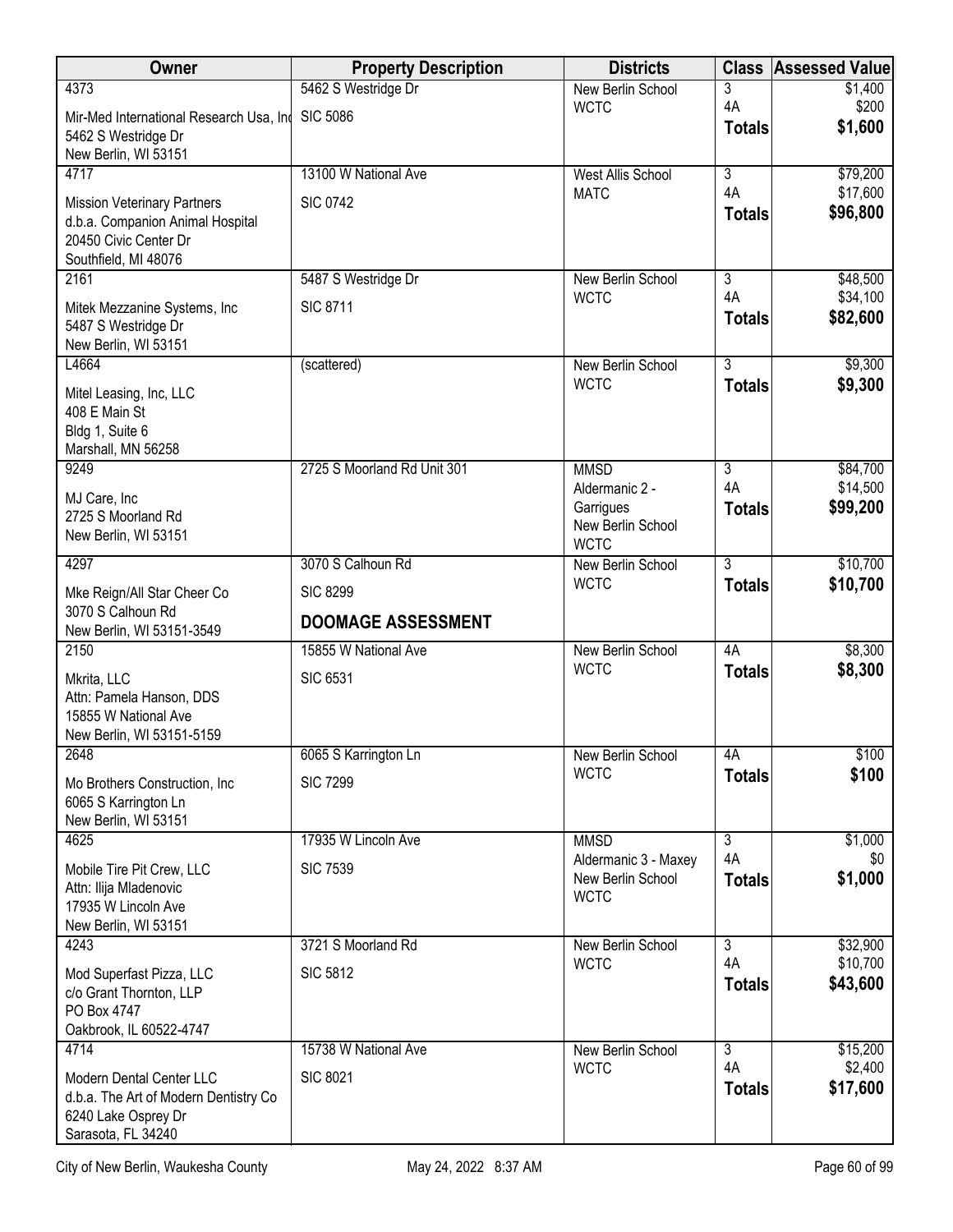| Owner                                      | <b>Property Description</b> | <b>Districts</b>                      | <b>Class</b>              | <b>Assessed Value</b> |
|--------------------------------------------|-----------------------------|---------------------------------------|---------------------------|-----------------------|
| 2854                                       | 2125 S 162nd St             | New Berlin School                     | 3                         | \$1,700               |
| Modern Maintenance Building Svc, Inc       | <b>SIC 7349</b>             | <b>WCTC</b>                           | 4A                        | \$6,000<br>\$7,700    |
| 2125 S 162 St                              |                             |                                       | <b>Totals</b>             |                       |
| New Berlin, WI 53151-2201<br>1614          | 2145 S 162nd St             | New Berlin School                     | $\overline{3}$            | \$1,600               |
|                                            |                             | <b>WCTC</b>                           | 4A                        | \$0                   |
| Moeller, Dennis J, Inc                     | <b>SIC 6722</b>             |                                       | <b>Totals</b>             | \$1,600               |
| Attn: Aig<br>2145 S 162 St                 |                             |                                       |                           |                       |
| New Berlin, WI 53151-2297                  |                             |                                       |                           |                       |
| 4568                                       | 3890 S Moorland Rd          | New Berlin School                     | 3                         | \$6,100               |
| Moorland Auto Repair, LLC                  | <b>SIC 7539</b>             | <b>WCTC</b>                           | 4A                        | \$4,700               |
| Attn: Jeffrey C Leggett                    |                             |                                       | <b>Totals</b>             | \$10,800              |
| 3890 S Moorland Rd                         |                             |                                       |                           |                       |
| New Berlin, WI 53151                       |                             |                                       |                           |                       |
| 4633                                       | 5900 S Moorland Rd          | <b>MMSD</b><br>Aldermanic 4 - Harenda | $\overline{3}$<br>4A      | \$45,100<br>\$3,100   |
| Moorland Road Golf Center Co, LLC          |                             | New Berlin School                     | <b>Totals</b>             | \$48,200              |
| Attn: Marion Accola<br>5900 S Moorland Rd  |                             | <b>WCTC</b>                           |                           |                       |
| New Berlin, WI 53157                       |                             |                                       |                           |                       |
| 2566                                       | 13900 W National Ave        | New Berlin School                     | $\overline{3}$            | \$400                 |
| Moreland Ear, Nose & Throat Group Ltd      | <b>SIC 8011</b>             | <b>WCTC</b>                           | 4A                        | \$0                   |
| Inc                                        |                             |                                       | <b>Totals</b>             | \$400                 |
| 1111 Delafield St Ste 102                  |                             |                                       |                           |                       |
| Waukesha, WI 53188                         |                             |                                       |                           |                       |
| 1469                                       | 2357 S Commerce Dr          | New Berlin School<br><b>WCTC</b>      | $\overline{3}$<br>4A      | \$97,800<br>\$0       |
| Motion Industries, Inc.                    | <b>SIC 5072</b>             |                                       | <b>Totals</b>             | \$97,800              |
| Attn: Tax Dept - W170                      |                             |                                       |                           |                       |
| PO Box 1477<br>Birmingham, AL 35201        |                             |                                       |                           |                       |
| 4264                                       | 16227 W Ryerson Rd          | New Berlin School                     | $\overline{3}$            | \$7,000               |
| Motivo, Inc                                | <b>SIC 5047</b>             | <b>WCTC</b>                           | <b>Totals</b>             | \$7,000               |
| 16227 W Ryerson Rd                         |                             |                                       |                           |                       |
| New Berlin, WI 53151                       | <b>DOOMAGE ASSESSMENT</b>   |                                       |                           |                       |
| 4363                                       | 16233 W Ryerson Rd          | New Berlin School                     | $\overline{\overline{3}}$ | \$7,800               |
| Motor Dolly, LLC                           | <b>SIC 5085</b>             | <b>WCTC</b>                           | <b>Totals</b>             | \$7,800               |
| Attn: James Gatzke LLC                     | <b>DOOMAGE ASSESSMENT</b>   |                                       |                           |                       |
| 16233 W Ryerson Rd                         |                             |                                       |                           |                       |
| New Berlin, WI 53151-3627<br>4075          | 2350 S Commerce Dr          | New Berlin School                     | $\overline{3}$            | \$2,500               |
|                                            |                             | <b>WCTC</b>                           | 4A                        | \$300                 |
| Movin' & Lubin", Inc<br>2350 S Commerce Dr | <b>SIC 5541</b>             |                                       | <b>Totals</b>             | \$2,800               |
| New Berlin, WI 53151                       |                             |                                       |                           |                       |
| 9245                                       | 5330 S Racine Ave           | <b>MMSD</b>                           | $\overline{3}$            | \$1,600               |
| Mozart's Gym                               |                             | Aldermanic 7 - Kroupa                 | <b>Totals</b>             | \$1,600               |
| 5330 S Racine Ave                          |                             | New Berlin School<br><b>WCTC</b>      |                           |                       |
| New Berlin, WI 53146-3933                  | <b>DOOMAGE ASSESSMENT</b>   |                                       |                           |                       |
| L3734                                      | (scattered)                 | New Berlin School                     | $\overline{3}$            | \$2,400               |
| MPK Investment, LLC                        | <b>SIC 7359</b>             | <b>WCTC</b>                           | <b>Totals</b>             | \$2,400               |
| 5355 S Moorland Rd                         |                             |                                       |                           |                       |
| New Berlin, WI 53151                       |                             |                                       |                           |                       |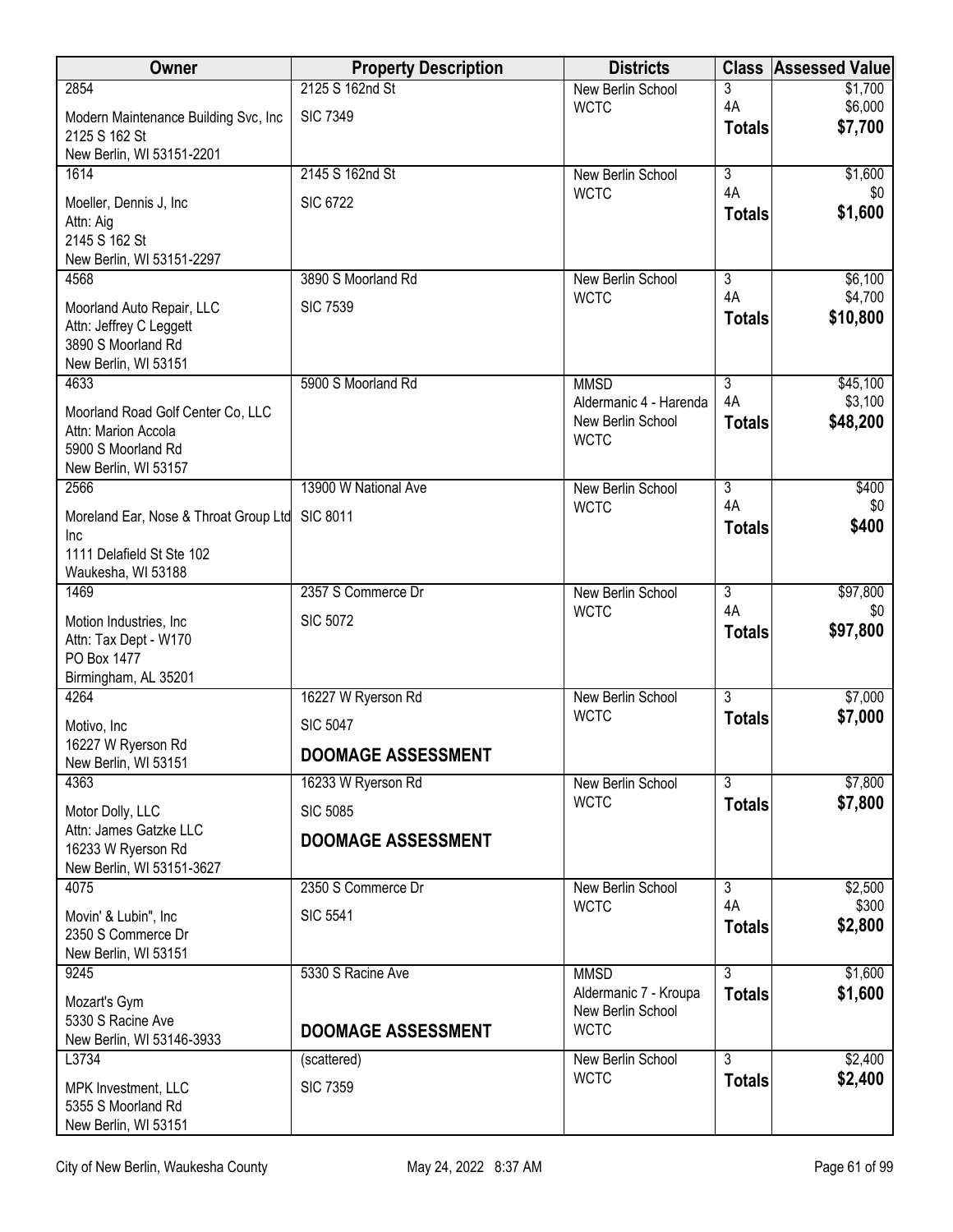| Owner                                                       | <b>Property Description</b> | <b>Districts</b>                        |                      | <b>Class Assessed Value</b> |
|-------------------------------------------------------------|-----------------------------|-----------------------------------------|----------------------|-----------------------------|
| 3379                                                        | 16405 W National Ave        | New Berlin School                       |                      | \$44,000                    |
| Msm Motorcars, LLC                                          | <b>SIC 5511</b>             | <b>WCTC</b>                             | <b>Totals</b>        | \$44,000                    |
| Attn: National Complete Auto Care &<br>Service              | <b>DOOMAGE ASSESSMENT</b>   |                                         |                      |                             |
| 16405 W National Ave                                        |                             |                                         |                      |                             |
| New Berlin, WI 53151-5511                                   |                             |                                         |                      |                             |
| 4268                                                        | 2450 S 170th St             | New Berlin School<br><b>WCTC</b>        | $\overline{3}$       | \$58,400                    |
| Mukwonago Remodeling, Inc                                   | <b>SIC 1799</b>             |                                         | <b>Totals</b>        | \$58,400                    |
| Attn: John Georgopoulos<br>2450 S 170th St                  | <b>DOOMAGE ASSESSMENT</b>   |                                         |                      |                             |
| New Berlin, WI 53151-2704                                   |                             |                                         |                      |                             |
| 1843                                                        | 12720 W Brentwood Dr        | <b>West Allis School</b>                | $\overline{3}$       | \$200                       |
| Multiple Business Forms, LLC                                | <b>SIC 7389</b>             | <b>MATC</b>                             | 4A<br><b>Totals</b>  | \$100<br>\$300              |
| Attn: Gregory Smith<br>PO Box 510484                        |                             |                                         |                      |                             |
| New Berlin, WI 53151-0484                                   |                             |                                         |                      |                             |
| 3905                                                        | 15807 W National Ave Unit 4 | New Berlin School                       | $\overline{3}$       | \$1,000                     |
| Muse Salon Sp                                               | <b>SIC 7231</b>             | <b>WCTC</b>                             | 4A                   | \$0                         |
| 15807 W National Ave                                        |                             |                                         | <b>Totals</b>        | \$1,000                     |
| New Berlin, WI 53151<br>4494                                | 12805 W Janesville Rd       | New Berlin School                       | $\overline{3}$       | \$15,100                    |
|                                                             |                             | <b>WCTC</b>                             | 4A                   | \$89,700                    |
| Music & Arts Center, Inc.<br>Attn: Guitar Center Stores Inc | <b>SIC 5733</b>             |                                         | <b>Totals</b>        | \$104,800                   |
| 5795 Lindero Canyon Rd                                      |                             |                                         |                      |                             |
| Westlake Village, CA 91362                                  |                             |                                         |                      |                             |
| 1427                                                        | 18540 W National Ave        | New Berlin School<br><b>WCTC</b>        | $\overline{3}$<br>4A | \$19,600<br>\$600           |
| Mustang Shelly's Roadhouse, Inc<br>Attn: Michele E High     | <b>SIC 5813</b>             |                                         | <b>Totals</b>        | \$20,200                    |
| 18540 W National Ave                                        |                             |                                         |                      |                             |
| New Berlin, WI 53146                                        |                             |                                         |                      |                             |
| L2868                                                       | (scattered)                 | <b>New Berlin School</b><br><b>WCTC</b> | $\overline{3}$       | \$900                       |
| Muzak, LLC                                                  | <b>SIC 7359</b>             |                                         | <b>Totals</b>        | \$900                       |
| c/o Ryan Tax Compliance Services<br>PO Box 460049dept616    |                             |                                         |                      |                             |
| Houston, TX 77056                                           |                             |                                         |                      |                             |
| 1625                                                        | 1410 S Calhoun Rd           | New Berlin School                       | $\overline{3}$       | \$5,800                     |
| My Pantry, Inc                                              | <b>SIC 5499</b>             | <b>WCTC</b>                             | 4A<br><b>Totals</b>  | \$100<br>\$5,900            |
| Attn: Dharani Inc<br>1410 S Calhoun Rd                      |                             |                                         |                      |                             |
| New Berlin, WI 53151-1377                                   |                             |                                         |                      |                             |
| 4563                                                        | 14151 W National Ave        | New Berlin School                       | $\overline{3}$       | \$16,000                    |
| MYEYEDR Optometry of Wisconsin, LL                          | <b>SIC 8042</b>             | <b>WCTC</b>                             | <b>Totals</b>        | \$16,000                    |
| 1950 Old Gallows Rd Ste 520                                 | <b>DOOMAGE ASSESSMENT</b>   |                                         |                      |                             |
| Vienna, VA 22182-3970<br>4550                               | 2365 S 170th St             | New Berlin School                       | 3                    | \$1,400                     |
| MZI Group, Inc                                              | <b>SIC 7389</b>             | <b>WCTC</b>                             | <b>Totals</b>        | \$1,400                     |
| 2365 S 170th St                                             |                             |                                         |                      |                             |
| New Berlin, WI 53151-2701                                   | <b>DOOMAGE ASSESSMENT</b>   |                                         |                      |                             |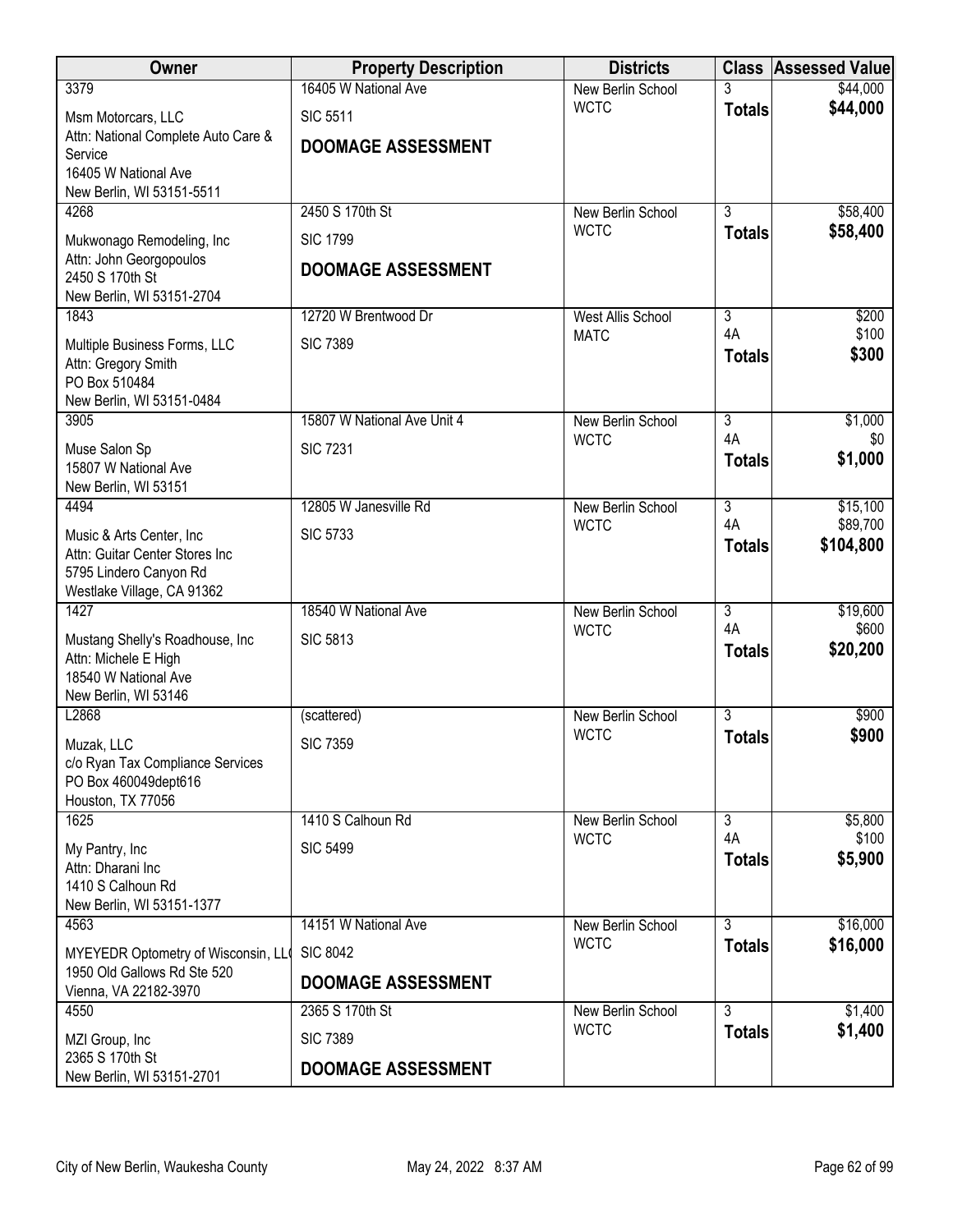| Owner                                                   | <b>Property Description</b>    | <b>Districts</b>                            |                      | <b>Class Assessed Value</b> |
|---------------------------------------------------------|--------------------------------|---------------------------------------------|----------------------|-----------------------------|
| 9252                                                    | 5355 S Westridge Dr            | <b>MMSD</b>                                 | 3                    | \$231,600                   |
| Nasco, Inc                                              |                                | Aldermanic 4 - Harenda<br>New Berlin School | 4A<br><b>Totals</b>  | \$41,200<br>\$272,800       |
| 5355 S Westridge Dr                                     |                                | <b>TID 04</b>                               |                      |                             |
| New Berlin, WI 53151                                    |                                | <b>WCTC</b>                                 |                      |                             |
| 3769                                                    | 14967 W National Ave           | New Berlin School                           | $\overline{3}$<br>4A | \$45,000                    |
| National Avenue Auto Wash, LLC                          | <b>SIC 7542</b>                | <b>WCTC</b>                                 | <b>Totals</b>        | \$3,700<br>\$48,700         |
| c/o Michael Crivello<br>985 Auburn Dr                   |                                |                                             |                      |                             |
| Brookfield, WI 53045-3774                               |                                |                                             |                      |                             |
| 3656                                                    | 12940 W National Ave           | <b>West Allis School</b>                    | $\overline{3}$       | \$800                       |
| National Beer & Liquor, LLC                             | <b>SIC 5921</b>                | <b>MATC</b>                                 | <b>Totals</b>        | \$800                       |
| 12940 W National Ave<br>New Berlin, WI 53151-4064       | <b>DOOMAGE ASSESSMENT</b>      |                                             |                      |                             |
| L3325                                                   | (scattered)                    | New Berlin School                           | $\overline{3}$       | \$400                       |
| National Entertainment Network, LLC                     | <b>SIC 7359</b>                | <b>WCTC</b>                                 | <b>Totals</b>        | \$400                       |
| 246 S Taylor Ave #200                                   |                                |                                             |                      |                             |
| Louisville, CO 80027                                    |                                |                                             |                      |                             |
| 4251                                                    | 15811 W National Ave           | New Berlin School<br><b>WCTC</b>            | $\overline{3}$<br>4A | \$100<br>\$1,000            |
| National Sign & Design, Inc                             | <b>SIC 7389</b>                |                                             | <b>Totals</b>        | \$1,100                     |
| 15811 W National Ave<br>New Berlin, WI 53151            |                                |                                             |                      |                             |
| 3904                                                    | 15807 W National Ave Unit 21   | New Berlin School                           | $\overline{3}$       | \$2,000                     |
| Naturally You/ Reflections, LLC                         | <b>SIC 7231</b>                | <b>WCTC</b>                                 | <b>Totals</b>        | \$2,000                     |
| Attn: Collenn Honeck                                    | <b>DOOMAGE ASSESSMENT</b>      |                                             |                      |                             |
| 15807 W National Ave                                    |                                |                                             |                      |                             |
| New Berlin, WI 53151-5120<br>2766                       | 12601 W Janesville Rd          | New Berlin School                           | $\overline{3}$       | \$10,600                    |
|                                                         | <b>SIC 0782</b>                | <b>WCTC</b>                                 | 4A                   | \$1,600                     |
| Naturescape, Inc<br>12601 W Janesville Rd               |                                |                                             | <b>Totals</b>        | \$12,200                    |
| Muskego, WI 53150                                       |                                |                                             |                      |                             |
| 4191                                                    | 2665 S Moorland Rd Unit 104    | New Berlin School                           | $\overline{3}$       | \$56,400                    |
| NBR, LLC                                                | <b>SIC 6531</b>                | <b>WCTC</b>                                 | 4A<br><b>Totals</b>  | \$41,200<br>\$97,600        |
| d.b.a. Keller Williams Realty, LLC<br>Attn: Scott Klaas |                                |                                             |                      |                             |
| 2665 S Moorland Rd Unit 104                             |                                |                                             |                      |                             |
| New Berlin, WI 53151                                    |                                |                                             |                      |                             |
| 3701                                                    | 16333 W Rogers Dr              | New Berlin School                           | $\overline{3}$<br>4A | \$38,000                    |
| Neu Tool & Supply Corp                                  | <b>SIC 5085</b>                | <b>WCTC</b>                                 | <b>Totals</b>        | \$100,100<br>\$138,100      |
| 16333 W Rogers Dr                                       |                                |                                             |                      |                             |
| New Berlin, WI 53151<br>1643                            | 17655 W National Ave           | New Berlin School                           | 3                    | \$200                       |
| New Berlin Auction & Sale Sp                            | <b>SIC 5942</b>                | <b>WCTC</b>                                 | <b>Totals</b>        | \$200                       |
| 17655 W National Ave                                    |                                |                                             |                      |                             |
| New Berlin, WI 53146                                    |                                |                                             |                      |                             |
| 2227                                                    | 13825 W National Ave Unit 109A | New Berlin School                           | 3                    | \$1,600                     |
| New Berlin Chamber of Commerce, Inc.                    | <b>SIC 8611</b>                | <b>WCTC</b>                                 | <b>Totals</b>        | \$1,600                     |
| 13825 W National Ave<br>New Berlin, WI 53151            | <b>DOOMAGE ASSESSMENT</b>      |                                             |                      |                             |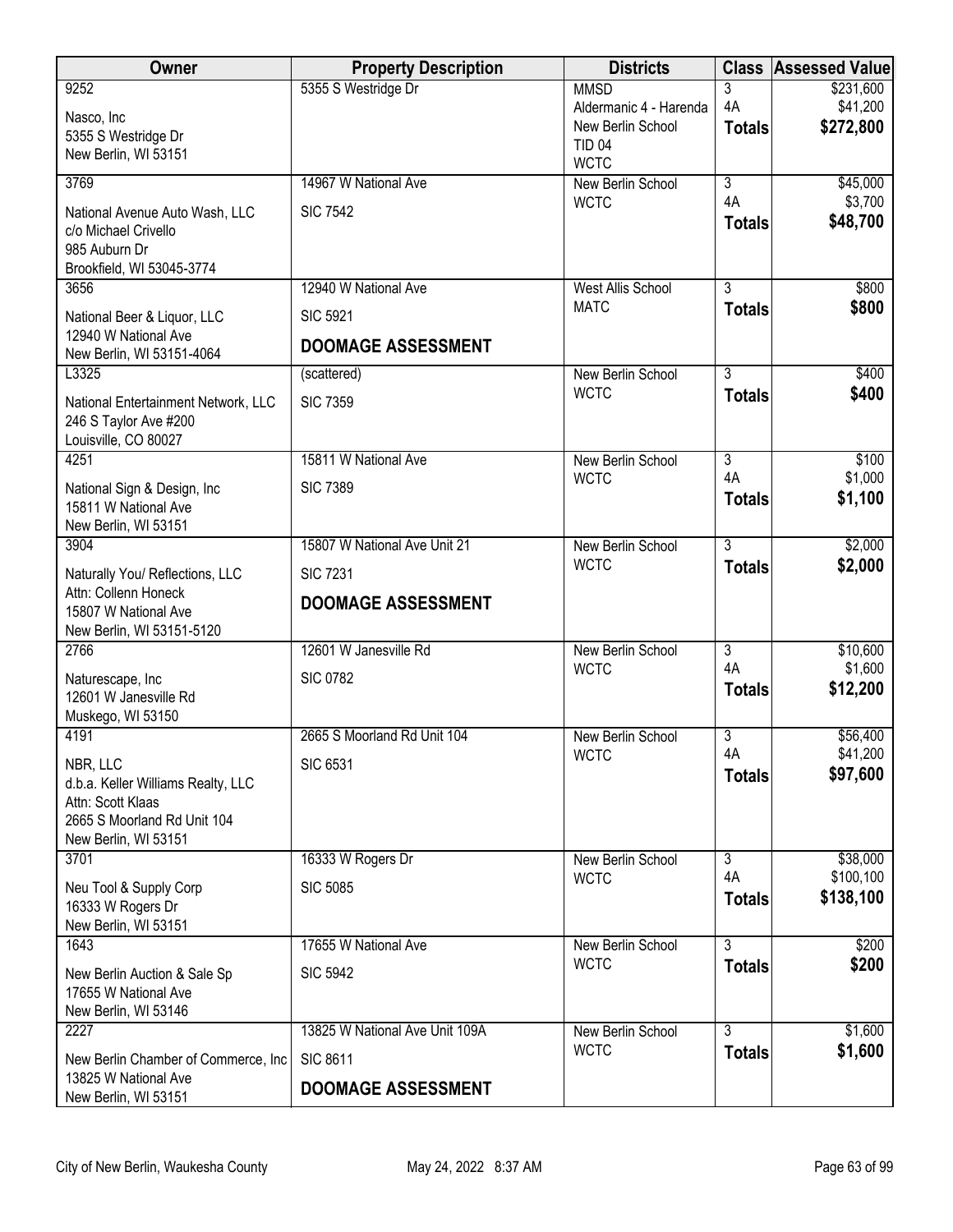| Owner                                                | <b>Property Description</b> | <b>Districts</b>                 |                                 | <b>Class Assessed Value</b> |
|------------------------------------------------------|-----------------------------|----------------------------------|---------------------------------|-----------------------------|
| 2056                                                 | 15800 W National Ave        | New Berlin School                | 3                               | \$12,600                    |
| New Berlin Chiropractic, Inc.                        | <b>SIC 8041</b>             | <b>WCTC</b>                      | 4A<br><b>Totals</b>             | \$2,100<br>\$14,700         |
| Attn: Linda Koshick                                  |                             |                                  |                                 |                             |
| 15800 W National Ave<br>New Berlin, WI 53151-5159    |                             |                                  |                                 |                             |
| 4023                                                 | 3535 S Deer Creek Pkwy      | New Berlin School                | $\overline{3}$                  | \$11,300                    |
| New Berlin City Center, LLC                          | <b>SIC 6513</b>             | <b>WCTC</b>                      | <b>Totals</b>                   | \$11,300                    |
| 1295 Northland Dr Ste 270                            |                             |                                  |                                 |                             |
| Mendota Heights, MN 55120                            |                             |                                  |                                 |                             |
| 1648                                                 | 15700 W National Ave        | New Berlin School<br><b>WCTC</b> | $\overline{3}$<br><b>Totals</b> | \$4,000<br>\$4,000          |
| New Berlin Family Hair Center Sp                     | <b>SIC 7231</b>             |                                  |                                 |                             |
| Attn: Nick Denor<br>15700 W National Ave             | <b>DOOMAGE ASSESSMENT</b>   |                                  |                                 |                             |
| New Berlin, WI 53151-5119                            |                             |                                  |                                 |                             |
| 4561                                                 | 15055 W National Ave        | New Berlin School                | $\overline{3}$                  | \$3,300                     |
| New Berlin Farmers Market Sp                         | <b>SIC 5942</b>             | <b>WCTC</b>                      | 4A<br><b>Totals</b>             | \$2,800<br>\$6,100          |
| Attn: Joe Sanfelippo                                 |                             |                                  |                                 |                             |
| 20770 W Coffee Rd<br>New Berlin, WI 53146            |                             |                                  |                                 |                             |
| 4119                                                 | 19400 W Lincoln Ave         | New Berlin School                | $\overline{3}$                  | \$38,300                    |
| New Berlin Grading, Inc                              | <b>SIC 1794</b>             | <b>WCTC</b>                      | 4A                              | \$400                       |
| 19400 W Lincoln Ave                                  |                             |                                  | <b>Totals</b>                   | \$38,700                    |
| New Berlin, WI 53146                                 |                             |                                  |                                 |                             |
| 1651                                                 | 1910 S Sunnyslope Rd        | New Berlin School<br><b>WCTC</b> | 4A                              | \$20,700<br>\$20,700        |
| New Berlin Heating & A/C, Inc                        | <b>SIC 1711</b>             |                                  | <b>Totals</b>                   |                             |
| 1910 S Sunnyslope Rd<br>New Berlin, WI 53151-2420    |                             |                                  |                                 |                             |
| 3956                                                 | 15451 W Beloit Rd           | New Berlin School                | $\overline{3}$                  | \$213,700                   |
| New Berlin Hotel Group, LLC                          | <b>SIC 7011</b>             | <b>WCTC</b>                      | 4A                              | \$2,800                     |
| 100 Prairie Center Dr Ste 210                        |                             |                                  | <b>Totals</b>                   | \$216,500                   |
| Eden Prairie, MN 55344                               |                             |                                  |                                 |                             |
| 4272                                                 | 15324 W Beloit Rd           | New Berlin School<br><b>WCTC</b> | 3<br>4A                         | \$6,400<br>\$214,200        |
| New Berlin Medical Services, LLC                     | <b>SIC 8049</b>             |                                  | <b>Totals</b>                   | \$220,600                   |
| 8153 S 27th St Ste 400<br>Franklin, WI 53132         |                             |                                  |                                 |                             |
| 1653                                                 | 1420 S Calhoun Rd           | New Berlin School                | 4A                              | \$400                       |
| New Berlin One Hour Martinizing, Inc.                | <b>SIC 7212</b>             | <b>WCTC</b>                      | <b>Totals</b>                   | \$400                       |
| 1420 S Calhoun Rd                                    |                             |                                  |                                 |                             |
| New Berlin, WI 53151-1377                            |                             |                                  | $\overline{3}$                  |                             |
| 2000                                                 | 17505 W Liberty Ln          | New Berlin School<br><b>WCTC</b> | 4A                              | \$100<br>\$200              |
| New Berlin Self Storage, LLC<br>Attn: Paul R Zignego | <b>SIC 4225</b>             |                                  | <b>Totals</b>                   | \$300                       |
| W226 N2940 Duplainville Rd                           |                             |                                  |                                 |                             |
| Waukesha, WI 53186                                   |                             |                                  |                                 |                             |
| 1659                                                 | 15413 W National Ave        | New Berlin School                | $\overline{3}$<br>4A            | \$4,000                     |
| New China Restaurant Sp                              | <b>SIC 5812</b>             | <b>WCTC</b>                      | <b>Totals</b>                   | \$700<br>\$4,700            |
| Attn: Qihuang Li<br>15413 W National Ave             |                             |                                  |                                 |                             |
| New Berlin, WI 53151                                 |                             |                                  |                                 |                             |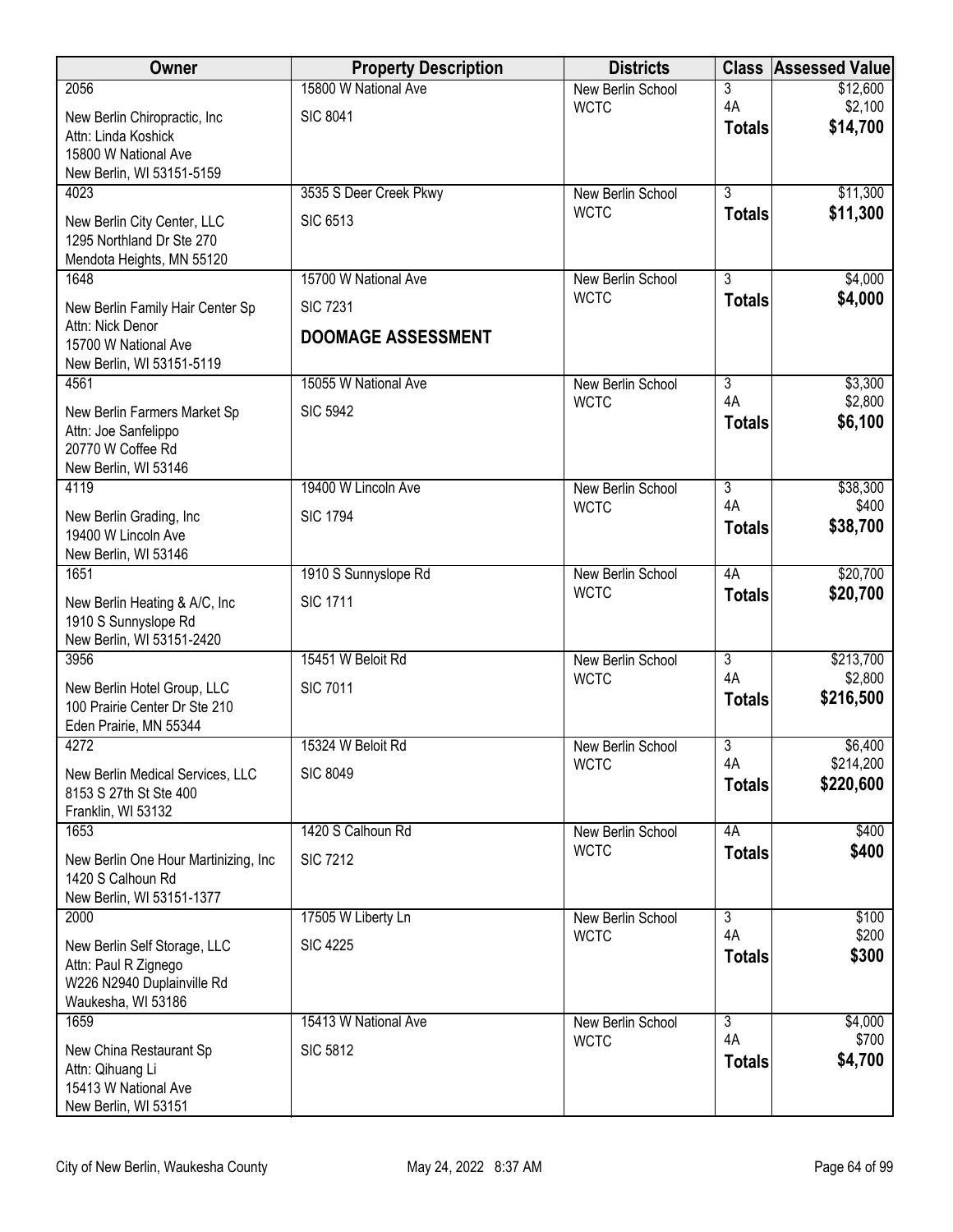| Owner                                                                                          | <b>Property Description</b>   | <b>Districts</b>                                         |                     | <b>Class Assessed Value</b> |
|------------------------------------------------------------------------------------------------|-------------------------------|----------------------------------------------------------|---------------------|-----------------------------|
| 1660                                                                                           | 2895 S Moorland Rd            | New Berlin School                                        | 3                   | \$2,500                     |
| New Generation Learning Center Co<br>2895 S Moorland Ave                                       | <b>SIC 8211</b>               | <b>WCTC</b>                                              | 4A<br><b>Totals</b> | \$100<br>\$2,600            |
| New Berlin, WI 53151                                                                           |                               |                                                          |                     |                             |
| 9365                                                                                           | 20070 W Lincoln Ave Unit A    | New Berlin School<br><b>WCTC</b>                         | $\overline{3}$      | \$4,000                     |
| New Vision Landscaping, LLC                                                                    |                               |                                                          | <b>Totals</b>       | \$4,000                     |
| Attn: James Lasso<br>20070 W Lincoln Ave Ste A<br>New Berlin, WI 53146                         | <b>DOOMAGE ASSESSMENT</b>     |                                                          |                     |                             |
| 4616                                                                                           | 17685 W Lincoln Ave           | <b>MMSD</b>                                              | 3                   | \$100                       |
| Newport Network Solutions, Inc<br>17685 W Lincoln Ave<br>New Berlin, WI 53151                  | <b>SIC 4812</b>               | Aldermanic 3 - Maxey<br>New Berlin School<br><b>WCTC</b> | 4A<br><b>Totals</b> | \$100<br>\$200              |
| 4526                                                                                           | 16735 W Greenfield Ave        | New Berlin School                                        | $\overline{3}$      | \$2,400                     |
| Nexgen Risk Solutions, Inc.<br>16735 W Greenfield Ave<br>New Berlin, WI 53151                  | <b>SIC 6411</b>               | <b>WCTC</b>                                              | 4A<br><b>Totals</b> | \$9,800<br>\$12,200         |
| 4589                                                                                           | 16850 W Victor Rd             | New Berlin School                                        | $\overline{3}$      | \$10,700                    |
| Next Level Distribution, LLC                                                                   | <b>SIC 5063</b>               | <b>WCTC</b>                                              | <b>Totals</b>       | \$10,700                    |
| d.b.a. Audio America<br>Attn: Manager - Personal Property Tax                                  | <b>DOOMAGE ASSESSMENT</b>     |                                                          |                     |                             |
| Notice<br>16850 W Victor Rd<br>New Berlin, WI 53151-4133                                       |                               |                                                          |                     |                             |
| 4171                                                                                           | 2075 S 170th St               | New Berlin School                                        | $\overline{3}$      | \$2,500                     |
| Next Step in Day Services, LLC<br>2075 S 170 St<br>New Berlin, WI 53151                        | <b>SIC 8099</b>               | <b>WCTC</b>                                              | 4A<br><b>Totals</b> | \$100<br>\$2,600            |
| 3457                                                                                           | 16208 W Rogers Dr             | New Berlin School                                        | $\overline{3}$      | \$3,100                     |
| Next Step in Residential Services, LLC                                                         | <b>SIC 8099</b>               | <b>WCTC</b>                                              | 4A                  | \$2,200                     |
| 16208 W Rogers Dr<br>New Berlin, WI 53151                                                      |                               |                                                          | <b>Totals</b>       | \$5,300                     |
| 4470                                                                                           | 2275 S 162nd St               | New Berlin School                                        | 3                   | \$3,700                     |
| Nextech AutoGlass, LLC<br>d.b.a. Paustians Auto Glass<br>2275 S 162 St<br>New Berlin, WI 53151 | <b>SIC 1799</b>               | <b>WCTC</b>                                              | 4A<br><b>Totals</b> | \$300<br>\$4,000            |
| 1415                                                                                           | 13700 W National Ave Unit 116 | New Berlin School                                        | $\overline{3}$      | \$2,300                     |
| Nezih Hasanoglu Do, SC, Inc<br>13700 W National Ave<br>New Berlin, WI 53151-4518               | <b>SIC 8011</b>               | <b>WCTC</b>                                              | 4A<br><b>Totals</b> | \$200<br>\$2,500            |
| 1826                                                                                           | 13915 W Greenfield Ave        | New Berlin School                                        | $\overline{3}$      | \$7,600                     |
| Nickels Sp<br>Attn: Penny L Burk<br>13500 W Honey Ln<br>New Berlin, WI 53151                   | <b>SIC 5813</b>               | <b>WCTC</b>                                              | 4A<br><b>Totals</b> | \$1,300<br>\$8,900          |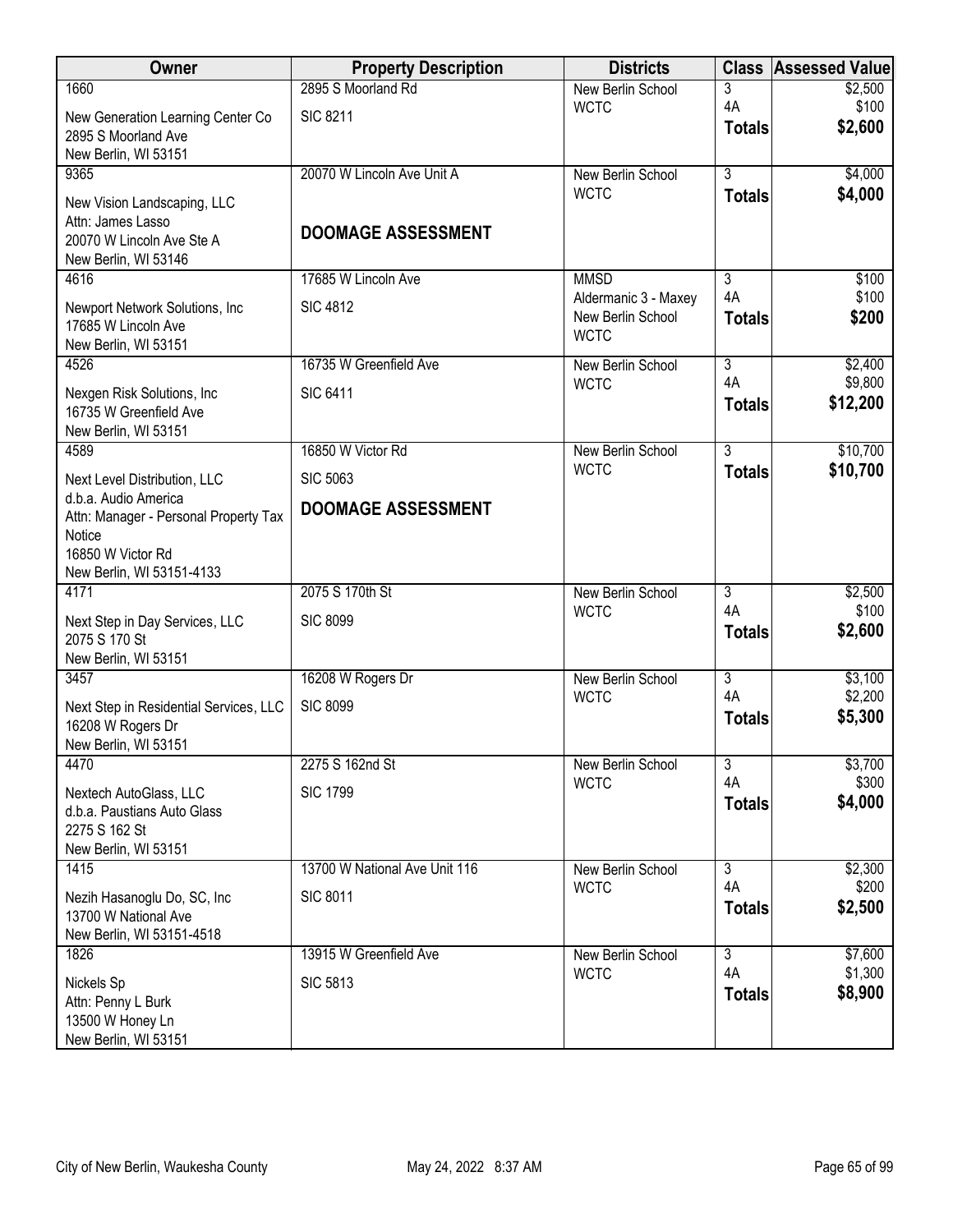| \$200<br>\$200       |
|----------------------|
|                      |
|                      |
|                      |
|                      |
| \$4,800              |
| \$1,500              |
| \$6,300              |
|                      |
| \$11,400             |
| \$11,400             |
|                      |
|                      |
| \$16,800<br>\$16,800 |
|                      |
|                      |
|                      |
| \$44,600             |
| \$7,100<br>\$51,700  |
|                      |
|                      |
| \$5,100              |
| \$5,100              |
|                      |
| \$2,300              |
| \$37,000             |
| \$39,300             |
|                      |
|                      |
| \$15,400<br>\$4,300  |
| \$19,700             |
|                      |
| \$4,300              |
| \$100                |
| \$4,400              |
|                      |
| \$2,500              |
| \$33,400             |
| \$35,900             |
|                      |
| \$45,900<br>\$76,900 |
| \$122,800            |
|                      |
|                      |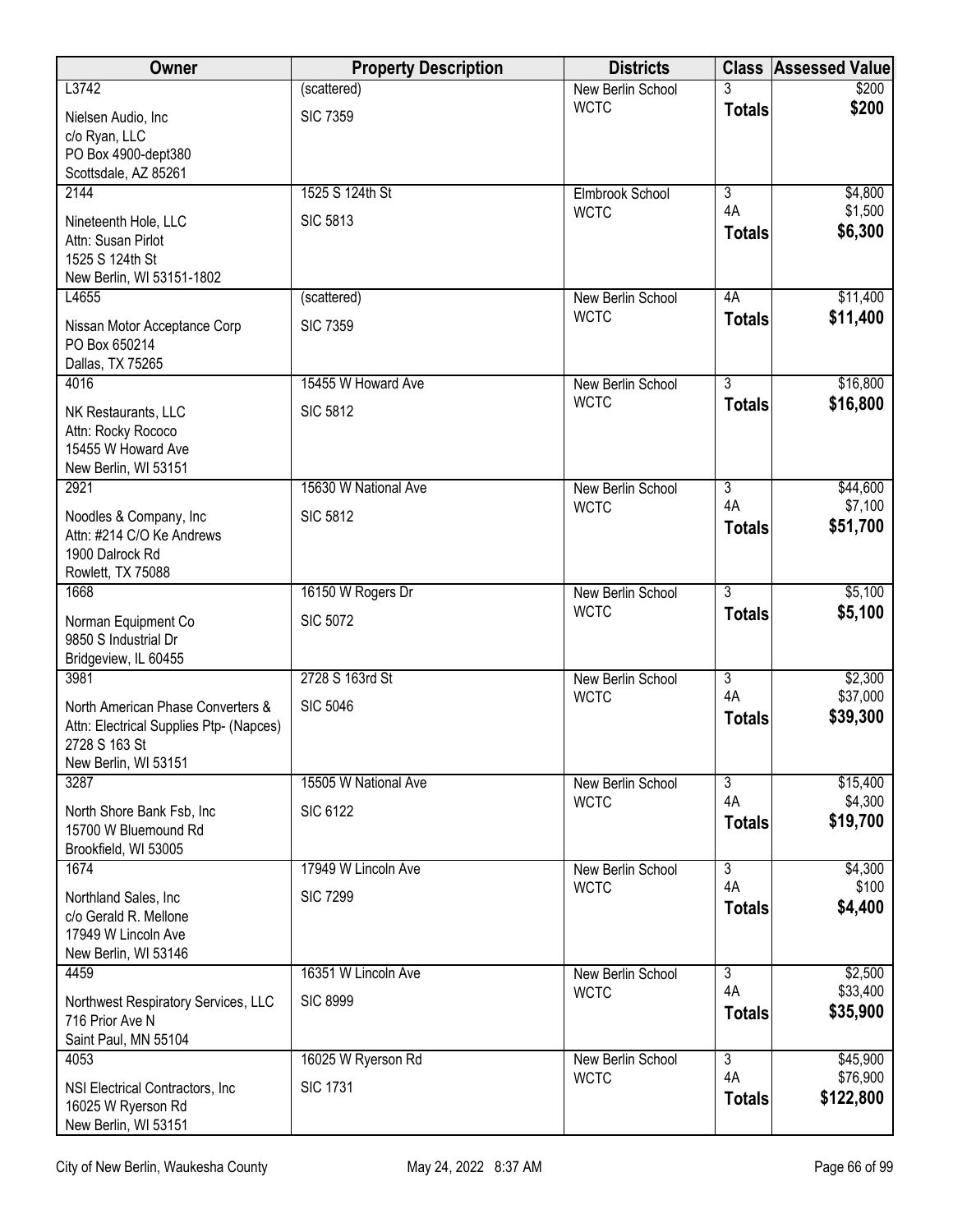| Owner                                                   | <b>Property Description</b>   | <b>Districts</b>                 | <b>Class</b>         | <b>Assessed Value</b>  |
|---------------------------------------------------------|-------------------------------|----------------------------------|----------------------|------------------------|
| L3513                                                   | (scattered)                   | New Berlin School                |                      | \$2,600                |
| Nuco2 Supply, LLC                                       | <b>SIC 7359</b>               | <b>WCTC</b>                      | <b>Totals</b>        | \$2,600                |
| Attn: Tax Dept<br>10 Riverview Dr                       |                               |                                  |                      |                        |
| Danbury, CT 06810                                       |                               |                                  |                      |                        |
| 1676                                                    | 2636 S 162nd St               | New Berlin School                | $\overline{3}$       | \$14,500               |
| Nw National Casualty Co                                 | <b>SIC 6311</b>               | <b>WCTC</b>                      | <b>Totals</b>        | \$14,500               |
| Attn: Highlands Ins Co in Receivership                  |                               |                                  |                      |                        |
| 300 Phillips Blvd Ste 100<br>Trenton, NJ 08618          |                               |                                  |                      |                        |
| 1663                                                    | 13107 W Meadow Ln             | Elmbrook School                  | 3                    | \$100                  |
| Oceans Trading, LLC                                     | <b>SIC 8711</b>               | <b>WCTC</b>                      | 4A                   | \$0                    |
| Attn: Karl L Nilson                                     |                               |                                  | <b>Totals</b>        | \$100                  |
| 13107 W Meadow Ln                                       |                               |                                  |                      |                        |
| New Berlin, WI 53151-1839<br>3855                       | 2975 S Moorland Rd            | New Berlin School                | $\overline{3}$       | \$2,500                |
|                                                         | <b>SIC 7389</b>               | <b>WCTC</b>                      | 4A                   | \$0                    |
| Office Systems Installation, LLC<br>Attn: Timothy Lapp  |                               |                                  | <b>Totals</b>        | \$2,500                |
| 2975 S Moorland Rd                                      |                               |                                  |                      |                        |
| New Berlin, WI 53151<br>3759                            | 3045 S Johnson Rd             |                                  | $\overline{3}$       | \$4,800                |
|                                                         |                               | New Berlin School<br><b>WCTC</b> | <b>Totals</b>        | \$4,800                |
| Ojibwa Bowhunters of Milwaukee, Inc<br>c/o Susan Susnik | <b>SIC 7997</b>               |                                  |                      |                        |
| PO Box 511306                                           | <b>DOOMAGE ASSESSMENT</b>     |                                  |                      |                        |
| New Berlin, WI 53151                                    |                               |                                  |                      |                        |
| 4637                                                    | 15300 W Rock Ridge Rd         | New Berlin School<br><b>WCTC</b> | $\overline{3}$<br>4A | \$223,800<br>\$113,800 |
| OMGURU, Inc                                             |                               |                                  | <b>Totals</b>        | \$337,600              |
| 15300 W Rock Ridge Rd<br>New Berlin, WI 53151           |                               |                                  |                      |                        |
| 3989                                                    | 16250 W Rogers Dr             | New Berlin School                | $\overline{3}$       | \$500                  |
| One Touch Point, Inc                                    | <b>SIC 2752</b>               | <b>WCTC</b>                      | 4A                   | \$13,200               |
| 16250 W Rogers Dr                                       |                               |                                  | <b>Totals</b>        | \$13,700               |
| New Berlin, WI 53151<br>4544                            | 12900 W National Ave          | <b>West Allis School</b>         | 3                    | \$5,500                |
|                                                         |                               | <b>MATC</b>                      | 4A                   | \$100                  |
| Ontime Promo & Apparel Co<br>12900 W National Ave       | <b>SIC 5999</b>               |                                  | <b>Totals</b>        | \$5,600                |
| New Berlin, WI 53151                                    |                               |                                  |                      |                        |
| 1689                                                    | 14555 W National Ave Unit 130 | New Berlin School                | $\overline{3}$       | \$4,200                |
| Ophthalmology Associates SC, Inc.                       | <b>SIC 8011</b>               | <b>WCTC</b>                      | 4A<br><b>Totals</b>  | \$100<br>\$4,300       |
| 14555 W National Ave                                    |                               |                                  |                      |                        |
| New Berlin, WI 53151-4430<br>L4504                      | (scattered)                   | New Berlin School                | $\overline{3}$       | \$8,100                |
| Optos North America, Inc.                               | <b>SIC 7359</b>               | <b>WCTC</b>                      | <b>Totals</b>        | \$8,100                |
| c/o Marvin F Poer Company                               |                               |                                  |                      |                        |
| PO Box 802206                                           |                               |                                  |                      |                        |
| Dallas, TX 75380-2206<br>3846                           | 5470 S Westridge Dr           | New Berlin School                | $\overline{3}$       | \$1,600                |
|                                                         |                               | <b>WCTC</b>                      | 4A                   | \$800                  |
| Opus Inspection, Inc<br>7 Kripes Rd                     | <b>SIC 7549</b>               |                                  | <b>Totals</b>        | \$2,400                |
| East Granby, CT 06026                                   |                               |                                  |                      |                        |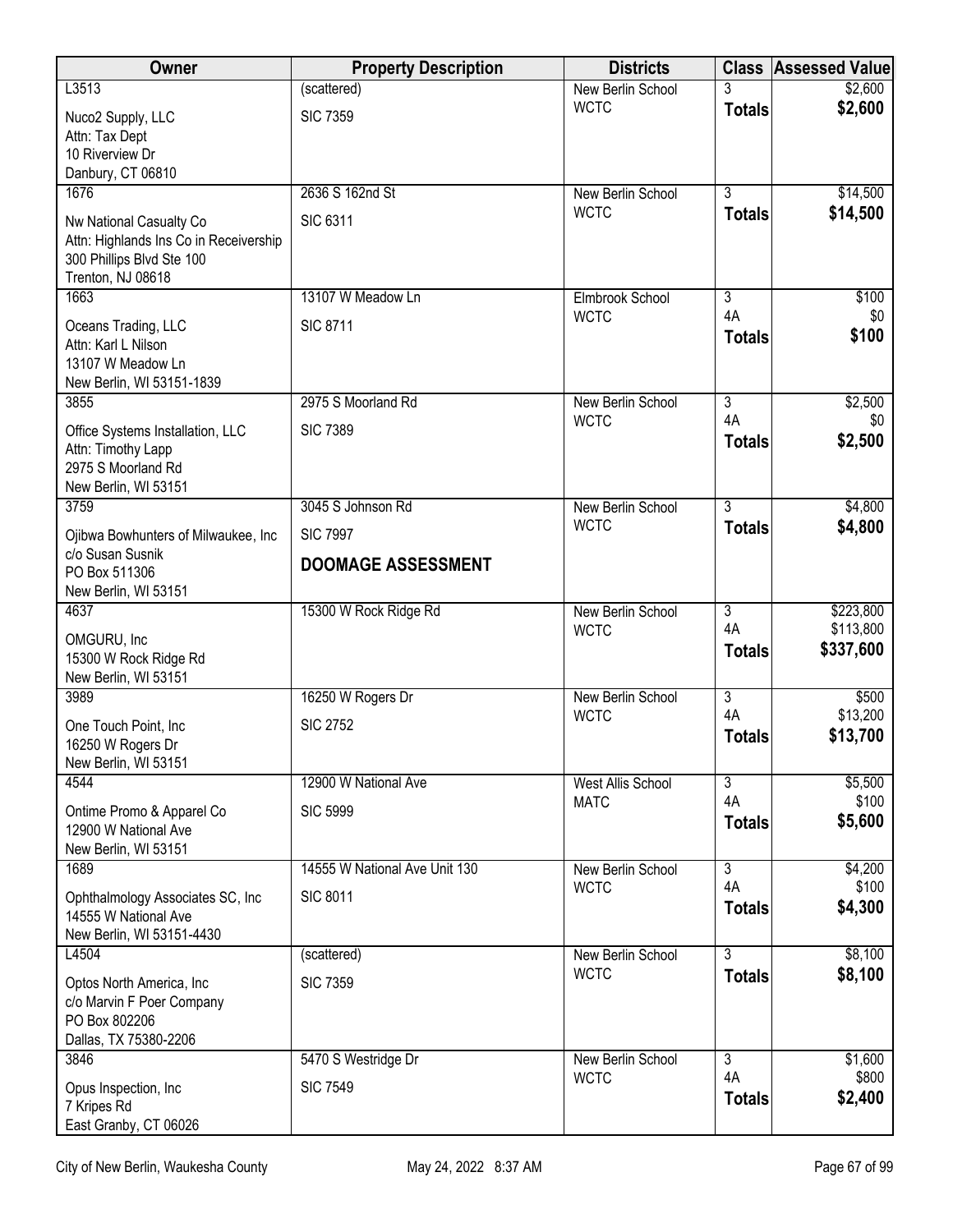| Owner                                                          | <b>Property Description</b> | <b>Districts</b>                 | <b>Class</b>   | <b>Assessed Value</b> |
|----------------------------------------------------------------|-----------------------------|----------------------------------|----------------|-----------------------|
| 3615                                                           | 2925 S 160th St             | New Berlin School                | 3              | \$1,300               |
| Orbit Medical, Inc                                             | <b>SIC 5047</b>             | <b>WCTC</b>                      | 4A             | \$400<br>\$1,700      |
| 2925 S 160 St                                                  |                             |                                  | <b>Totals</b>  |                       |
| New Berlin, WI 53151<br>9383                                   | 5330 S Racine Ave           |                                  | $\overline{3}$ |                       |
|                                                                |                             | <b>MMSD</b><br>New Berlin School | 4A             | \$25,900<br>\$500     |
| Orthopaedic Associates of Wisconsin                            |                             | <b>WCTC</b>                      | <b>Totals</b>  | \$26,400              |
| 5330 S Racine Ave<br>New Berlin, WI 53151                      |                             |                                  |                |                       |
| 4495                                                           | 14999 W Beloit Rd           | New Berlin School                | 3              | \$16,800              |
|                                                                | <b>SIC 8099</b>             | <b>WCTC</b>                      | 4A             | \$3,400               |
| Orthopedic Hosptal of Wisconsin, LLC<br>475 W River Woods Pkwy |                             |                                  | <b>Totals</b>  | \$20,200              |
| Glendale, WI 53212                                             |                             |                                  |                |                       |
| 2667                                                           | 2255 S 162nd St             | New Berlin School                | $\overline{3}$ | \$27,900              |
| P-Americas, LLC                                                | <b>SIC 5046</b>             | <b>WCTC</b>                      | 4A             | \$400                 |
| Attn: Tax Dept                                                 |                             |                                  | <b>Totals</b>  | \$28,300              |
| 1412 Main St Ste 1500                                          |                             |                                  |                |                       |
| Dallas, TX 75202<br>4668                                       | 16250 W Glendale Dr         | <b>MMSD</b>                      | 4A             | \$31,100              |
|                                                                |                             | Aldermanic 3 - Maxey             | <b>Totals</b>  | \$31,100              |
| Pacific Rim Capital, Inc, LLC                                  |                             | New Berlin School                |                |                       |
| 525 Technology Dr<br>Suite 400                                 |                             | <b>WCTC</b>                      |                |                       |
| Irvine, CA 92618                                               |                             |                                  |                |                       |
| 4001                                                           | 15464 W Beloit Rd           | New Berlin School                | $\overline{3}$ | \$56,000              |
| Palak, Inc                                                     | <b>SIC 5812</b>             | <b>WCTC</b>                      | <b>Totals</b>  | \$56,000              |
| Attn: Subway                                                   |                             |                                  |                |                       |
| 15464 W Beloit Rd                                              | <b>DOOMAGE ASSESSMENT</b>   |                                  |                |                       |
| New Berlin, WI 53151-7449<br>4305                              | 4901 S Moorland Rd          |                                  | $\overline{3}$ | \$148,200             |
|                                                                |                             | New Berlin School<br><b>WCTC</b> | 4A             | \$17,400              |
| Panera LLC #601850                                             | <b>SIC 5812</b>             |                                  | <b>Totals</b>  | \$165,600             |
| c/o Marvin F Poer Company<br>PO Box 802206                     |                             |                                  |                |                       |
| Dallas, TX 75380-2206                                          |                             |                                  |                |                       |
| 3933                                                           | 3030 S Calhoun Rd           | New Berlin School                | 3              | \$16,000              |
| Pantheon Industries, Inc.                                      | <b>SIC 7389</b>             | <b>WCTC</b>                      | <b>Totals</b>  | \$16,000              |
| W332 N6786 County Rd C<br>Nashotah, WI 53058-9737              | <b>DOOMAGE ASSESSMENT</b>   |                                  |                |                       |
| 4587                                                           | 3830 S Moorland Rd          | New Berlin School                | $\overline{3}$ | \$99,200              |
| Papa Murphy's Take & Bake Pizza, Inc                           | <b>SIC 2041</b>             | <b>WCTC</b>                      | 4A             | \$1,000               |
| Attn: Manager - Personal Property Tax                          |                             |                                  | <b>Totals</b>  | \$100,200             |
| Notice                                                         | <b>DOOMAGE ASSESSMENT</b>   |                                  |                |                       |
| 3830 S Moorland Rd                                             |                             |                                  |                |                       |
| New Berlin, WI 53151<br>4600                                   | 13007 W Forest Dr           | Elmbrook School                  | $\overline{3}$ | \$6,400               |
|                                                                |                             | <b>WCTC</b>                      | 4A             | \$200                 |
| Paramount Plumbing, LLC<br>Attn: Steve Simon                   | <b>SIC 1711</b>             |                                  | <b>Totals</b>  | \$6,600               |
| PO Box 270531                                                  |                             |                                  |                |                       |
| West Allis, WI 53227                                           |                             |                                  |                |                       |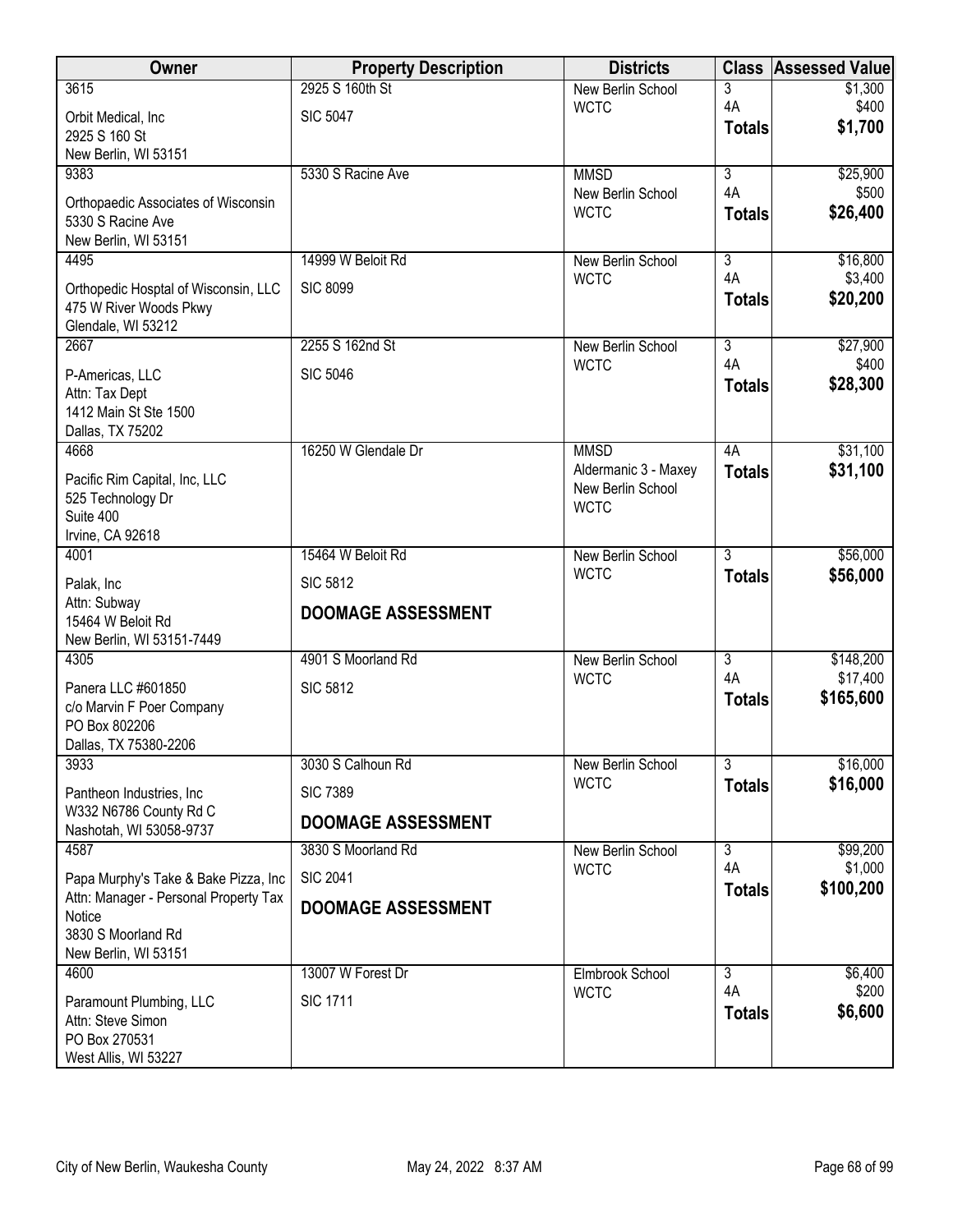| Owner                                                    | <b>Property Description</b> | <b>Districts</b>                 |                      | <b>Class Assessed Value</b> |
|----------------------------------------------------------|-----------------------------|----------------------------------|----------------------|-----------------------------|
| 1898                                                     | 15000 W Cleveland Ave       | New Berlin School                |                      | \$44,000                    |
| Parkland Green Apartments, Inc                           | <b>SIC 6531</b>             | <b>WCTC</b>                      | <b>Totals</b>        | \$44,000                    |
| Attn: Thomas Thomson<br>N28 W23000 Roundy Dr Ste 20      | <b>DOOMAGE ASSESSMENT</b>   |                                  |                      |                             |
| Pewaukee, WI 53072-7301                                  |                             |                                  |                      |                             |
| 1704                                                     | 2715 S Calhoun Rd           | New Berlin School                | $\overline{3}$       | \$14,500                    |
| Parkland Plaza Veterinary, Inc                           | <b>SIC 0742</b>             | <b>WCTC</b>                      | 4A<br><b>Totals</b>  | \$1,200<br>\$15,700         |
| 2715 S Calhoun Rd                                        |                             |                                  |                      |                             |
| New Berlin, WI 53151<br>3268                             | 13800 W Park Central Blvd   | New Berlin School                | 3                    | \$141,700                   |
|                                                          | <b>SIC 7999</b>             | <b>WCTC</b>                      | 4A                   | \$6,400                     |
| Parkwood Highland Senior Apts, LLC<br>660 W Ridgeview Dr |                             |                                  | <b>Totals</b>        | \$148,100                   |
| Appleton, WI 54911                                       |                             |                                  |                      |                             |
| 1708                                                     | 4607 S 124th St             | New Berlin School                | $\overline{3}$<br>4A | \$200<br>\$400              |
| Patterson Farm Market, LLC                               | <b>SIC 5942</b>             | <b>WCTC</b>                      | <b>Totals</b>        | \$600                       |
| Attn: Juanita Patterson<br>8311 W Five Mile Rd           |                             |                                  |                      |                             |
| Franksville, WI 53126                                    |                             |                                  |                      |                             |
| 4107                                                     | 16127 W Ryerson Rd          | New Berlin School                | $\overline{3}$       | \$800                       |
| Patulski Concrete & Masonry, LLC                         | <b>SIC 1741</b>             | <b>WCTC</b>                      | <b>Totals</b>        | \$800                       |
| 4540 S South Valley Ln                                   | <b>DOOMAGE ASSESSMENT</b>   |                                  |                      |                             |
| New Berlin, WI 53146-3525<br>2837                        | 4205 S Regal Manor Dr       | New Berlin School                | $\overline{3}$       | \$6,900                     |
| Paul Owen Photography, LLC                               | <b>SIC 7221</b>             | <b>WCTC</b>                      | 4A                   | \$0                         |
| 4205 S Regal Manor Dr                                    |                             |                                  | <b>Totals</b>        | \$6,900                     |
| New Berlin, WI 53151-9205                                |                             |                                  |                      |                             |
| 4548                                                     | 16040 W National Ave        | New Berlin School<br><b>WCTC</b> | $\overline{3}$<br>4A | \$200<br>\$0                |
| Paws in / Canine Cupids, LLC                             | <b>SIC 0752</b>             |                                  | <b>Totals</b>        | \$200                       |
| 16040 W National Ave<br>New Berlin, WI 53151-5504        |                             |                                  |                      |                             |
| 4460                                                     | 16850 W Victor Rd           | New Berlin School                | 3                    | \$16,000                    |
| Paxiom Group, Inc                                        | <b>SIC 7389</b>             | <b>WCTC</b>                      | <b>Totals</b>        | \$16,000                    |
| 16850 W Victor Rd<br>New Berlin, WI 53151-4133           | <b>DOOMAGE ASSESSMENT</b>   |                                  |                      |                             |
| 4457                                                     | 4900 S Moorland Rd          | New Berlin School                | $\overline{3}$       | \$280,000                   |
| PBB New Berlin, LLC                                      |                             | <b>WCTC</b>                      | 4A                   | \$500                       |
| d.b.a. Point Burger Bar                                  |                             |                                  | <b>Totals</b>        | \$280,500                   |
| 4900 S Moorland Rd                                       |                             |                                  |                      |                             |
| New Berlin, WI 53151<br>2201                             | 16640 W National Ave        | New Berlin School                | $\overline{3}$       | \$1,600                     |
| PC Clinic, Inc.                                          | <b>SIC 7379</b>             | <b>WCTC</b>                      | <b>Totals</b>        | \$1,600                     |
| 16640 W National Ave                                     |                             |                                  |                      |                             |
| New Berlin, WI 53151-5516                                | <b>DOOMAGE ASSESSMENT</b>   |                                  |                      |                             |
| 1715                                                     | 2475 S 179th St             | New Berlin School                | $\overline{3}$<br>4A | \$17,600<br>\$10,100        |
| Pegasus Auto Racing Suppies, Inc                         | <b>SIC 5531</b>             | <b>WCTC</b>                      | <b>Totals</b>        | \$27,700                    |
| 2475 S 179 St<br>New Berlin, WI 53146                    |                             |                                  |                      |                             |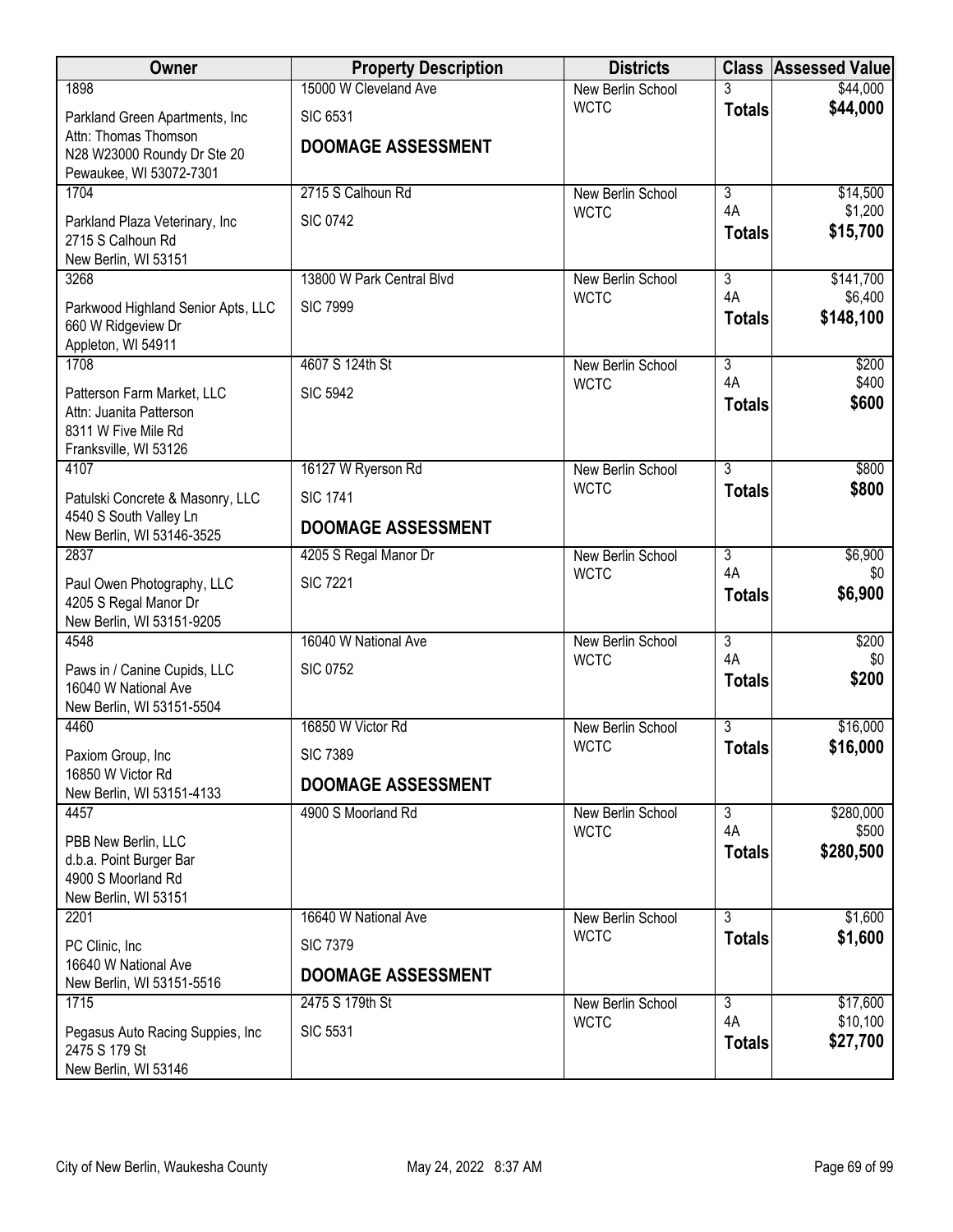| Owner                                                      | <b>Property Description</b> | <b>Districts</b>  |                     | <b>Class Assessed Value</b> |
|------------------------------------------------------------|-----------------------------|-------------------|---------------------|-----------------------------|
| 4447                                                       | 16150 W Lincoln Ave         | New Berlin School |                     | \$12,000                    |
| Pentagon Property Services, LLC                            | <b>SIC 8999</b>             | <b>WCTC</b>       | <b>Totals</b>       | \$12,000                    |
| Attn: Kurt Wahlen                                          | <b>DOOMAGE ASSESSMENT</b>   |                   |                     |                             |
| 16150 W Lincoln Ave<br>New Berlin, WI 53151                |                             |                   |                     |                             |
| 2551                                                       | 16303 W Lincoln Ave         | New Berlin School | $\overline{3}$      | \$400                       |
| Pepperidge Farm, Inc                                       | <b>SIC 4225</b>             | <b>WCTC</b>       | 4A                  | \$0                         |
| PO Box 32368                                               |                             |                   | <b>Totals</b>       | \$400                       |
| Charlotte, NC 28232-2368                                   |                             |                   |                     |                             |
| 1931                                                       | 5775 S Dunvegan Dr          | New Berlin School | $\overline{3}$      | \$200                       |
| Perfection Painting Corp                                   | <b>SIC 1799</b>             | <b>WCTC</b>       | 4A<br><b>Totals</b> | \$100<br>\$300              |
| Attn: Richard Van Dam                                      |                             |                   |                     |                             |
| 5775 S Dunvegan Dr<br>New Berlin, WI 53146                 |                             |                   |                     |                             |
| 4338                                                       | 13612 W Dakota St           | New Berlin School | 4A                  | \$16,600                    |
| PI Tower Development, LLC                                  | <b>SIC 3661</b>             | <b>WCTC</b>       | <b>Totals</b>       | \$16,600                    |
| c/o Ryan, LLC - Complex Property Tax                       |                             |                   |                     |                             |
| Attn: Gloria Burkes                                        |                             |                   |                     |                             |
| PO Box 460667<br>Dept 100                                  |                             |                   |                     |                             |
| Houston, TX 77056                                          |                             |                   |                     |                             |
| 4276                                                       | 2800 S 166th St             | New Berlin School | $\overline{3}$      | \$19,500                    |
| Piedmont Plastics, Inc.                                    | <b>SIC 3083</b>             | <b>WCTC</b>       | 4A<br><b>Totals</b> | \$14,100<br>\$33,600        |
| PO Box 26006                                               |                             |                   |                     |                             |
| Charlotte, NC 28221<br>4168                                | 5477 S Westridge Ct         | New Berlin School | $\overline{3}$      | \$347,600                   |
|                                                            |                             | <b>WCTC</b>       | 4A                  | \$645,300                   |
| Pieper Electric, Inc.<br>5477 S Westridge Ct               | <b>SIC 1731</b>             |                   | <b>Totals</b>       | \$992,900                   |
| New Berlin, WI 53151-7951                                  |                             |                   |                     |                             |
| 4656                                                       | 5355 S Moorland Rd          | New Berlin School | $\overline{3}$      | \$74,000                    |
| Pieper Electric, Inc.                                      | <b>SIC 1731</b>             | <b>WCTC</b>       | 4A                  | \$95,300<br>\$169,300       |
| 5477 S Westridge Ct                                        |                             |                   | <b>Totals</b>       |                             |
| New Berlin, WI 53151-7951<br>4524                          | 13625 W Greenfield Ave      | New Berlin School | $\overline{3}$      | \$1,600                     |
|                                                            |                             | <b>WCTC</b>       | <b>Totals</b>       | \$1,600                     |
| Pink Door Beauty Sp<br>13625 W Greenfield Ave              | <b>SIC 7299</b>             |                   |                     |                             |
| New Berlin, WI 53151-1725                                  | <b>DOOMAGE ASSESSMENT</b>   |                   |                     |                             |
| L1725                                                      | (scattered)                 | New Berlin School | $\overline{3}$      | \$69,100                    |
| Pitney Bowes Global Financial Svcs, LL                     | <b>SIC 7359</b>             | <b>WCTC</b>       | <b>Totals</b>       | \$69,100                    |
| Attn: Pitney Bowse Tax Department                          |                             |                   |                     |                             |
| Westshore Corporate Center<br>600 N Westshore Blvd Ste 810 |                             |                   |                     |                             |
| Tampa, FL 33609                                            |                             |                   |                     |                             |
| L1724                                                      | (scattered)                 | New Berlin School | 3                   | \$1,700                     |
| Pitney Bowes, Inc                                          | <b>SIC 7359</b>             | <b>WCTC</b>       | <b>Totals</b>       | \$1,700                     |
| Attn: Tax Services - 316                                   |                             |                   |                     |                             |
| 5310 Cypress Center Dr Ste #11                             |                             |                   |                     |                             |
| Tampa, FL 33609                                            |                             |                   |                     |                             |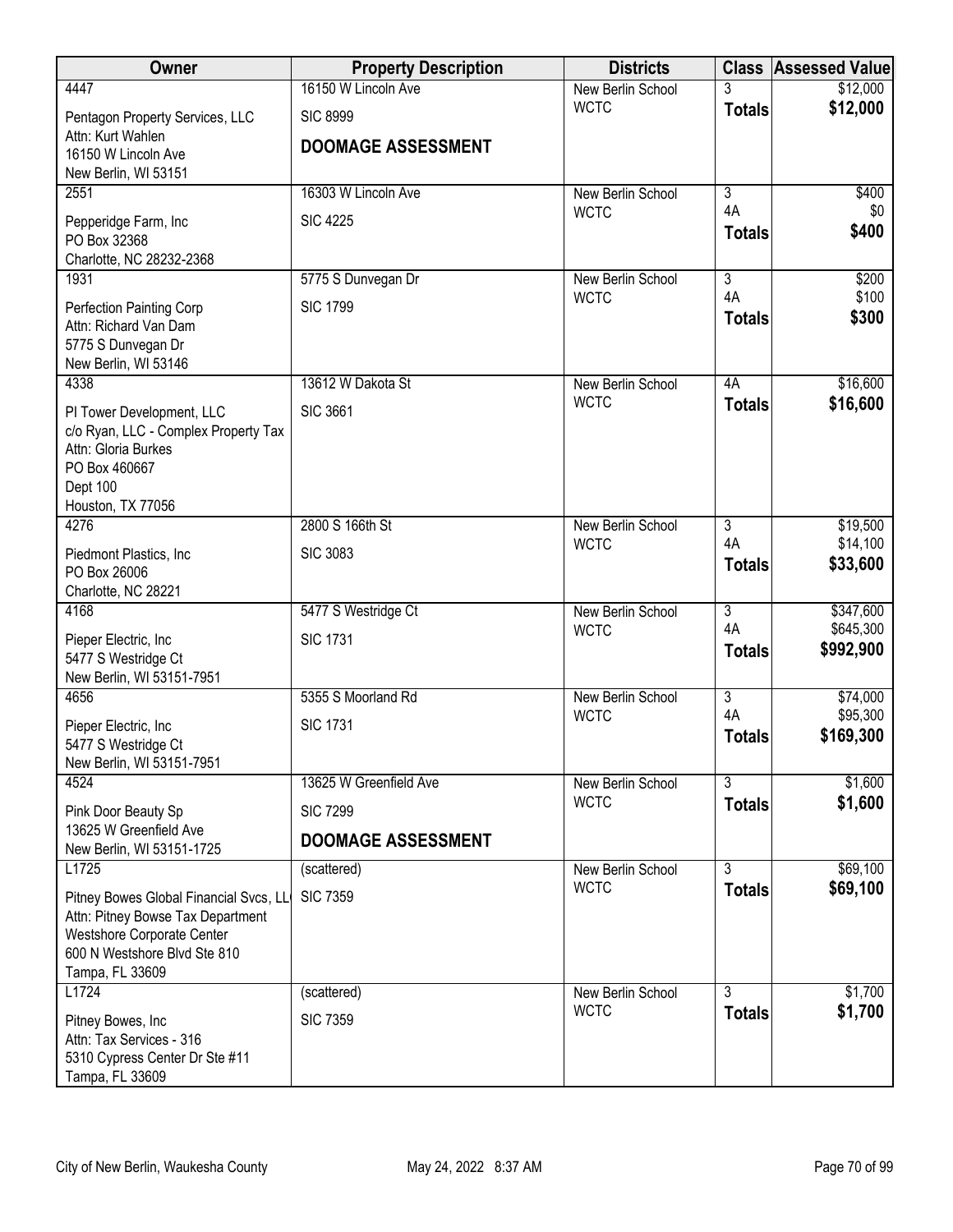| Owner                                                                                                          | <b>Property Description</b>   | <b>Districts</b>                                         |                     | <b>Class Assessed Value</b> |
|----------------------------------------------------------------------------------------------------------------|-------------------------------|----------------------------------------------------------|---------------------|-----------------------------|
| 4680                                                                                                           | 2865 S 160th St               | <b>MMSD</b><br>Aldermanic 2 -                            | 3<br>4A             | \$14,700<br>\$0             |
| PK Adventure Partners, LLC<br>Attn: Kerry Stoltmann<br>2865 S 160 St<br>New Berlin, WI 53151                   |                               | Garrigues<br>New Berlin School<br><b>WCTC</b>            | <b>Totals</b>       | \$14,700                    |
| 1727                                                                                                           | 5161 S Calhoun Rd             | New Berlin School                                        | $\overline{3}$      | \$2,100                     |
| Plant Associates, Inc.<br>5161 S Calhoun Rd<br>New Berlin, WI 53151                                            | <b>SIC 5261</b>               | <b>WCTC</b>                                              | 4A<br><b>Totals</b> | \$300<br>\$2,400            |
| L1728                                                                                                          | (scattered)                   | New Berlin School                                        | 4A                  | \$200                       |
| Planteriors of Wisconsin, Inc.<br>Attn: A Div of Waukesha Floral<br>319 S Prairie Ave<br>Waukesha, WI 53186    | <b>SIC 7359</b>               | <b>WCTC</b>                                              | <b>Totals</b>       | \$200                       |
| 2835                                                                                                           | 3951 S Moorland Rd            | New Berlin School                                        | $\overline{3}$      | \$11,200                    |
| Playhouse Family Day Care Sp                                                                                   | <b>SIC 8351</b>               | <b>WCTC</b>                                              | <b>Totals</b>       | \$11,200                    |
| Attn: Kathryn Wahl<br>3951 S Moorland Rd<br>New Berlin, WI 53151-5776                                          | <b>DOOMAGE ASSESSMENT</b>     |                                                          |                     |                             |
| 4623                                                                                                           | 2665 S Moorland Rd Unit 209   | <b>MMSD</b>                                              | $\overline{3}$      | \$1,200                     |
| PMI of Greater Milwaukee, Inc<br>d.b.a. PMI Property Management<br>2665 S Moorland Rd Unit 209                 | <b>SIC 8741</b>               | Aldermanic 3 - Maxey<br>New Berlin School<br><b>WCTC</b> | 4A<br><b>Totals</b> | \$100<br>\$1,300            |
| New Berlin, WI 53151<br>1854                                                                                   | 3670 S Moorland Rd            | New Berlin School                                        | $\overline{3}$      | \$28,200                    |
| PNC Bank Na, Inc<br>Attn: #5101414<br>300 Fifth Ave<br>Pt-Ptwr-21-3<br>Pittsburgh, PA 15222                    | <b>SIC 6022</b>               | <b>WCTC</b>                                              | 4A<br><b>Totals</b> | \$5,800<br>\$34,000         |
| L4500                                                                                                          | (scattered)                   | New Berlin School                                        | $\overline{3}$      | \$5,500                     |
| PNC Equipment Finance, LLC<br>995 Dalton Ave<br>Cincinnati, OH 45203                                           | <b>SIC 7359</b>               | <b>WCTC</b>                                              | <b>Totals</b>       | \$5,500                     |
| 4150                                                                                                           | 15409 W National Ave Unit 200 | New Berlin School                                        | $\overline{3}$      | \$4,900                     |
| Pointman, LLC<br>Attn: Todd Meister<br>6418 Wydown Cir<br>Middleton, WI 53562                                  | <b>SIC 7241</b>               | <b>WCTC</b>                                              | 4A<br><b>Totals</b> | \$23,100<br>\$28,000        |
| 3842                                                                                                           | 2240 S 170th St               | New Berlin School                                        | $\overline{3}$      | \$6,100                     |
| Pomp's Tire Service, Inc<br>Attn: Distribution Center - Joel Hansen<br>PO Box 1630<br>Green Bay, WI 54305-1630 | <b>SIC 5136</b>               | <b>WCTC</b>                                              | 4A<br><b>Totals</b> | \$200<br>\$6,300            |
| 1732                                                                                                           | 2315 S Calhoun Rd             | New Berlin School                                        | $\overline{3}$      | \$9,400                     |
| Pomp's Tire Service, Inc<br>Attn: Distribution Center - Joel Hansen<br>PO Box 1630<br>Green Bay, WI 54305-1630 | <b>SIC 5136</b>               | <b>WCTC</b>                                              | 4A<br><b>Totals</b> | \$1,200<br>\$10,600         |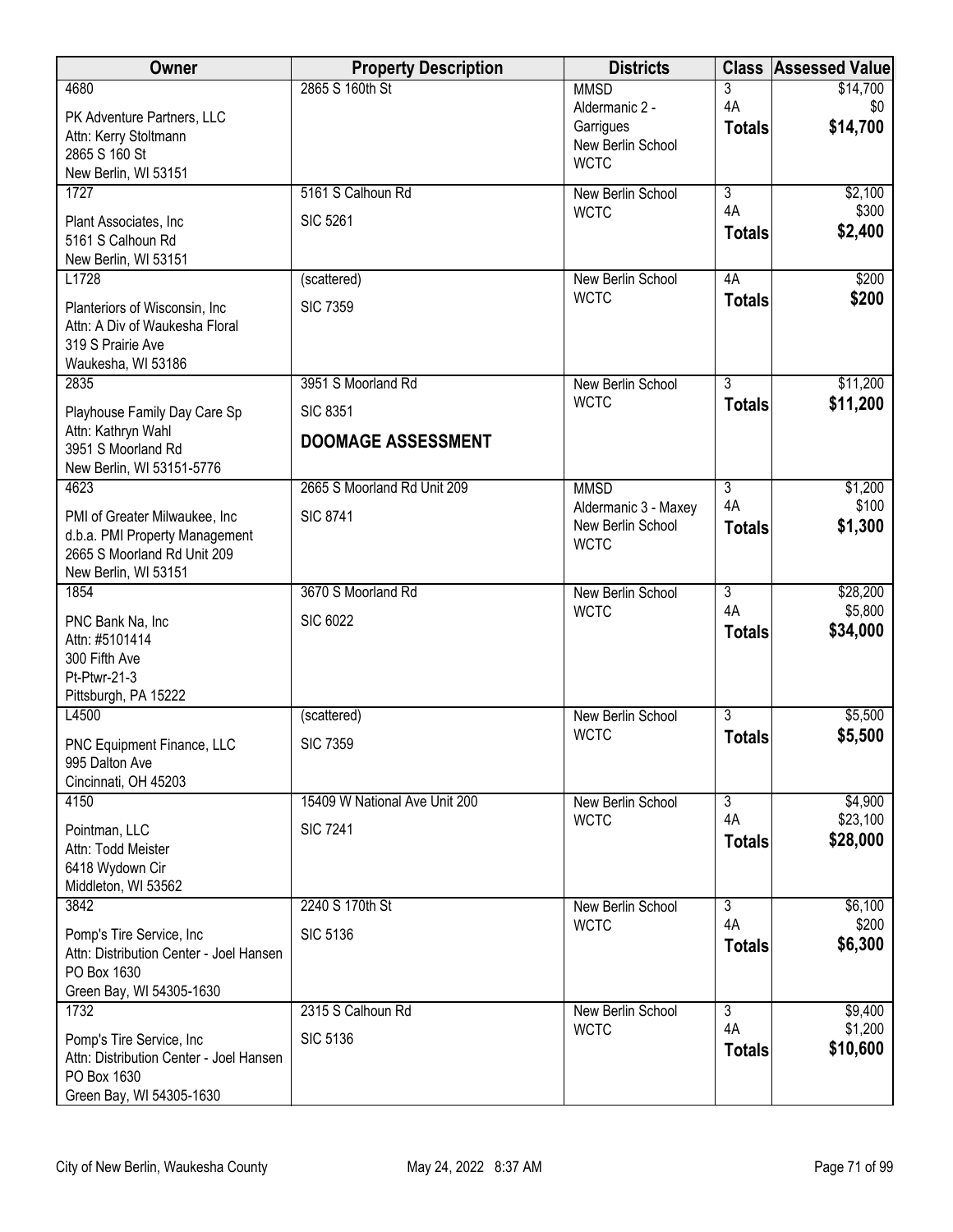| Owner                                               | <b>Property Description</b>  | <b>Districts</b>                 | <b>Class</b>                    | <b>Assessed Value</b> |
|-----------------------------------------------------|------------------------------|----------------------------------|---------------------------------|-----------------------|
| 1281                                                | 2701 S 163rd St              | New Berlin School                | 3                               | \$3,200               |
| PPG Architectual Finishes, Inc.                     | <b>SIC 5231</b>              | <b>WCTC</b>                      | 4A<br><b>Totals</b>             | \$2,700<br>\$5,900    |
| d.b.a. PPG Paints - Attn: Tax Admin Der             |                              |                                  |                                 |                       |
| One Ppg Pl<br>Pittsburgh, PA 15272                  |                              |                                  |                                 |                       |
| 4598                                                | 2940 S 166th St              | New Berlin School                | $\overline{3}$                  | \$1,900               |
| Precision Electrical Contractors, Inc.              | <b>SIC 1731</b>              | <b>WCTC</b>                      | 4A                              | \$200                 |
| 2940 S 166 St                                       |                              |                                  | <b>Totals</b>                   | \$2,100               |
| New Berlin, WI 53151                                |                              |                                  |                                 |                       |
| 1737                                                | 2450 S 162nd St              | New Berlin School<br><b>WCTC</b> | $\overline{\overline{3}}$<br>4A | \$18,400<br>\$14,100  |
| Preferred Electric Contractors, Inc                 | <b>SIC 1731</b>              |                                  | <b>Totals</b>                   | \$32,500              |
| 2450 S 162 St<br>New Berlin, WI 53151-2883          |                              |                                  |                                 |                       |
| 1634                                                | 16840 W Victor Rd            | New Berlin School                | $\overline{3}$                  | \$100,500             |
| Premium Waters, Inc.                                | <b>SIC 5072</b>              | <b>WCTC</b>                      | 4A                              | \$300                 |
| 2100 Summer St Ste 200                              |                              |                                  | <b>Totals</b>                   | \$100,800             |
| Minneapolis, MN 55413                               |                              |                                  |                                 |                       |
| 3764                                                | 19805 W Lawnsdale Rd         | New Berlin School                | $\overline{3}$                  | \$400                 |
| Price Performance Horses, LLC                       | <b>SIC 0752</b>              | <b>WCTC</b>                      | 4A<br><b>Totals</b>             | \$100<br>\$500        |
| 19805 W Lawnsdale Rd                                |                              |                                  |                                 |                       |
| New Berlin, WI 53146<br>3312                        | 14999 W Beloit Rd            | New Berlin School                | $\overline{3}$                  | \$473,700             |
|                                                     |                              | <b>WCTC</b>                      | 4A                              | \$611,700             |
| Princeton Club New Berlin, LLC<br>14999 W Beloit Rd | <b>SIC 7997</b>              |                                  | <b>Totals</b>                   | \$1,085,400           |
| New Berlin, WI 53151                                |                              |                                  |                                 |                       |
| 1740                                                | 17025 W Glendale Dr          | <b>New Berlin School</b>         | $\overline{3}$                  | \$24,600              |
| Pritzlaff Wholesale Meats, Inc.                     | <b>SIC 5149</b>              | <b>WCTC</b>                      | 4A                              | \$30,400              |
| 17025 W Glendale Dr                                 |                              |                                  | <b>Totals</b>                   | \$55,000              |
| New Berlin, WI 53151-2795                           |                              |                                  |                                 |                       |
| 1741                                                | 16680 W Cleveland Ave        | New Berlin School<br><b>WCTC</b> | 3<br>4A                         | \$900<br>\$100        |
| Pro Green Plus, Inc                                 | <b>SIC 5261</b>              |                                  | <b>Totals</b>                   | \$1,000               |
| Attn: Carlin Sales Corp<br>8170 Granville Woods Rd  |                              |                                  |                                 |                       |
| Milwaukee, WI 53223                                 |                              |                                  |                                 |                       |
| 3828                                                | 16333 W Rogers Dr            | New Berlin School                | $\overline{3}$                  | \$0                   |
| Professional Tool Center, Inc.                      | <b>SIC 7699</b>              | <b>WCTC</b>                      | 4A                              | \$100                 |
| Attn: Robert Neu                                    |                              |                                  | <b>Totals</b>                   | \$100                 |
| 16333 W Rogers Dr                                   |                              |                                  |                                 |                       |
| New Berlin, WI 53151<br>1747                        | 2125 S 162nd St              | New Berlin School                | $\overline{3}$                  | \$4,400               |
|                                                     | <b>SIC 7349</b>              | <b>WCTC</b>                      | <b>Totals</b>                   | \$4,400               |
| Programmed Cleaning, Inc<br>2125 S 162 St           |                              |                                  |                                 |                       |
| New Berlin, WI 53151-2201                           |                              |                                  |                                 |                       |
| 4359                                                | 16680 W Cleveland Ave Unit B | New Berlin School                | $\overline{3}$                  | \$1,800               |
| Promo Max Co                                        | <b>SIC 7319</b>              | <b>WCTC</b>                      | <b>Totals</b>                   | \$1,800               |
| 16680 W Cleveland Ave<br>New Berlin, WI 53151       | <b>DOOMAGE ASSESSMENT</b>    |                                  |                                 |                       |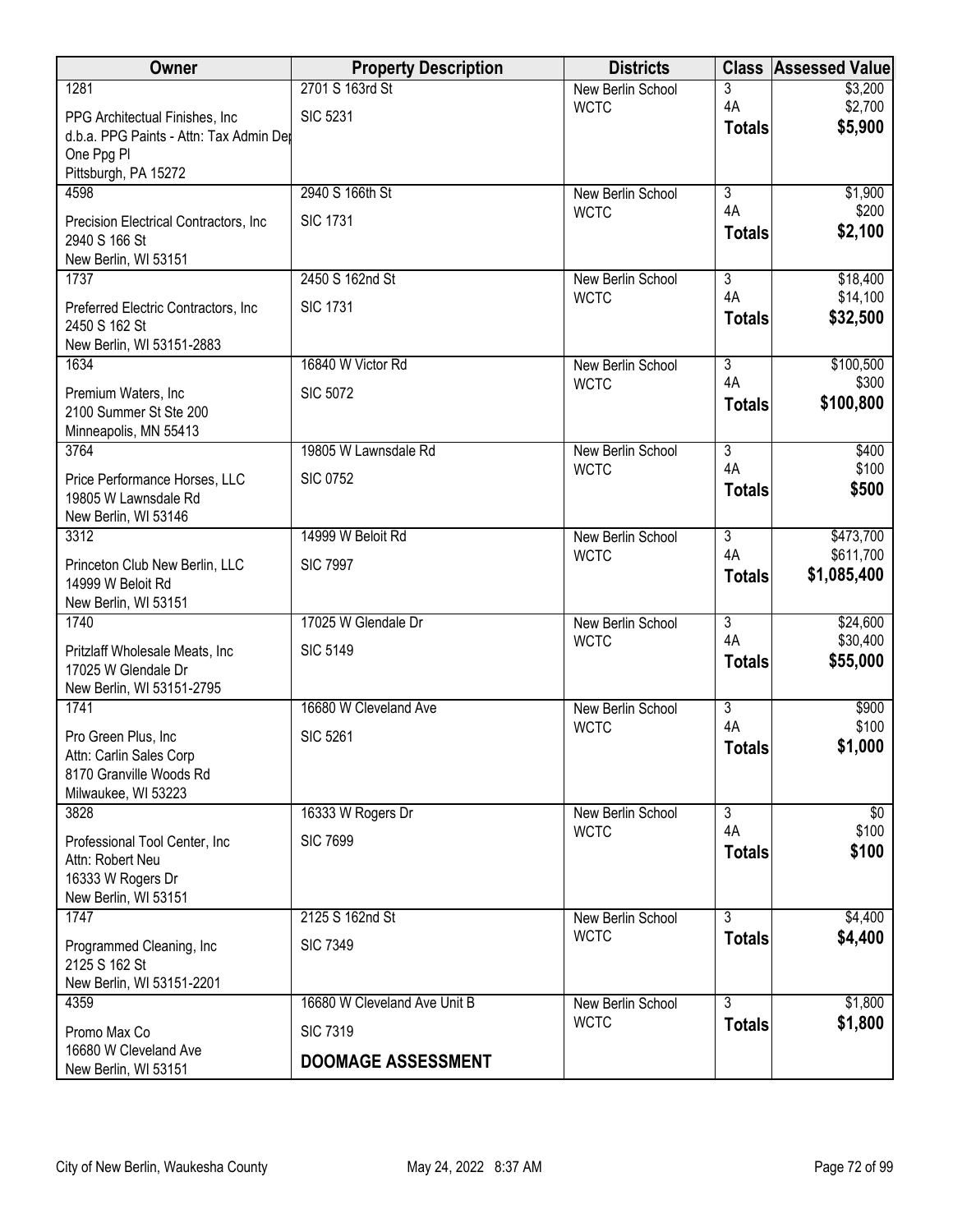| <b>Owner</b>                                        | <b>Property Description</b> | <b>Districts</b>                 | <b>Class</b>         | <b>Assessed Value</b> |
|-----------------------------------------------------|-----------------------------|----------------------------------|----------------------|-----------------------|
| 1751                                                | 19305 W National Ave        | New Berlin School                | 3                    | \$200                 |
| Prospect Hill Gardens, Inc                          | <b>SIC 5261</b>             | <b>WCTC</b>                      | 4A<br><b>Totals</b>  | \$300<br>\$500        |
| 19305 W National Ave                                |                             |                                  |                      |                       |
| New Berlin, WI 53146<br>1698                        | 2700 S 163rd St             | New Berlin School                | $\overline{3}$       | \$2,300               |
|                                                     |                             | <b>WCTC</b>                      | 4A                   | \$6,100               |
| PRP Wine International, Inc.<br>Attn: Michael McKee | <b>SIC 5921</b>             |                                  | <b>Totals</b>        | \$8,400               |
| 2700 S 163 St                                       |                             |                                  |                      |                       |
| New Berlin, WI 53151-3680                           |                             |                                  |                      |                       |
| 4106                                                | 2100 S Calhoun Rd           | New Berlin School<br><b>WCTC</b> | $\overline{3}$       | \$16,500              |
| PSA Laboratory Furniture, LLC                       | <b>SIC 7389</b>             |                                  | <b>Totals</b>        | \$16,500              |
| 2100 S Calhoun Rd<br>New Berlin, WI 53151           |                             |                                  |                      |                       |
| 4617                                                | 15160 W Library Ln          | <b>MMSD</b>                      | $\overline{3}$       | \$42,000              |
| Pure Family Chiropractic, LLC                       | <b>SIC 8041</b>             | Aldermanic 2 -                   | 4A                   | \$19,600              |
| 15160 W Library Ln                                  |                             | Garrigues                        | <b>Totals</b>        | \$61,600              |
| New Berlin, WI 53151                                |                             | New Berlin School<br><b>WCTC</b> |                      |                       |
| 4225                                                | 2220 S 162nd St             | New Berlin School                | $\overline{3}$       | \$1,600               |
| Pyramid Mechanical Services, LLC                    | <b>SIC 1711</b>             | <b>WCTC</b>                      | 4A                   | \$200                 |
| 4412 S 68th St                                      |                             |                                  | <b>Totals</b>        | \$1,800               |
| Greenfield, WI 53220                                |                             |                                  |                      |                       |
| 2574                                                | 3644 S Moorland Rd          | New Berlin School<br><b>WCTC</b> | $\overline{3}$<br>4A | \$2,000<br>\$600      |
| Q Nails Sp                                          | <b>SIC 7231</b>             |                                  | <b>Totals</b>        | \$2,600               |
| Attn: Andy Ho<br>3644 S Moorland Rd                 |                             |                                  |                      |                       |
| New Berlin, WI 53151-5145                           |                             |                                  |                      |                       |
| 4258                                                | 14033 W Greenfield Ave      | <b>New Berlin School</b>         | $\overline{3}$       | \$3,200               |
| Qin Massage Sp                                      | <b>SIC 7299</b>             | <b>WCTC</b>                      | <b>Totals</b>        | \$3,200               |
| 14033 W Greenfield Ave                              | <b>DOOMAGE ASSESSMENT</b>   |                                  |                      |                       |
| New Berlin, WI 53151-1639<br>L1315                  | (scattered)                 | New Berlin School                | $\overline{3}$       | \$4,300               |
|                                                     |                             | <b>WCTC</b>                      | <b>Totals</b>        | \$4,300               |
| Quadient Ink, Inc<br>Attn: Tax Department           | <b>SIC 7359</b>             |                                  |                      |                       |
| 478 Wheelers Farms Rd                               |                             |                                  |                      |                       |
| Bridgeport, CT 06461                                |                             |                                  |                      |                       |
| L3034                                               | (scattered)                 | New Berlin School                | $\overline{3}$       | \$41,700              |
| Quadient Leasing Usa, Inc                           | <b>SIC 7359</b>             | <b>WCTC</b>                      | <b>Totals</b>        | \$41,700              |
| Attn: Tax Dept<br>478 Wheelers Farms Rd             |                             |                                  |                      |                       |
| Bridgeport, CT 06461                                |                             |                                  |                      |                       |
| 3960                                                | 5515 S Westridge Dr         | New Berlin School                | 3                    | \$6,600               |
| Quality Calibration Service, Inc.                   | <b>SIC 3999</b>             | <b>WCTC</b>                      | 4A                   | \$1,200               |
| 5515 S Westridge Dr                                 |                             |                                  | <b>Totals</b>        | \$7,800               |
| New Berlin, WI 53151                                |                             |                                  |                      |                       |
| 1757                                                | 5165 S Towne Dr             | New Berlin School<br><b>WCTC</b> | $\overline{3}$<br>4A | \$41,000<br>\$200     |
| Quality Resource Group, Inc                         | <b>SIC 7311</b>             |                                  | <b>Totals</b>        | \$41,200              |
| 12795 16th Ave N<br>Minneapolis, MN 55441           |                             |                                  |                      |                       |
|                                                     |                             |                                  |                      |                       |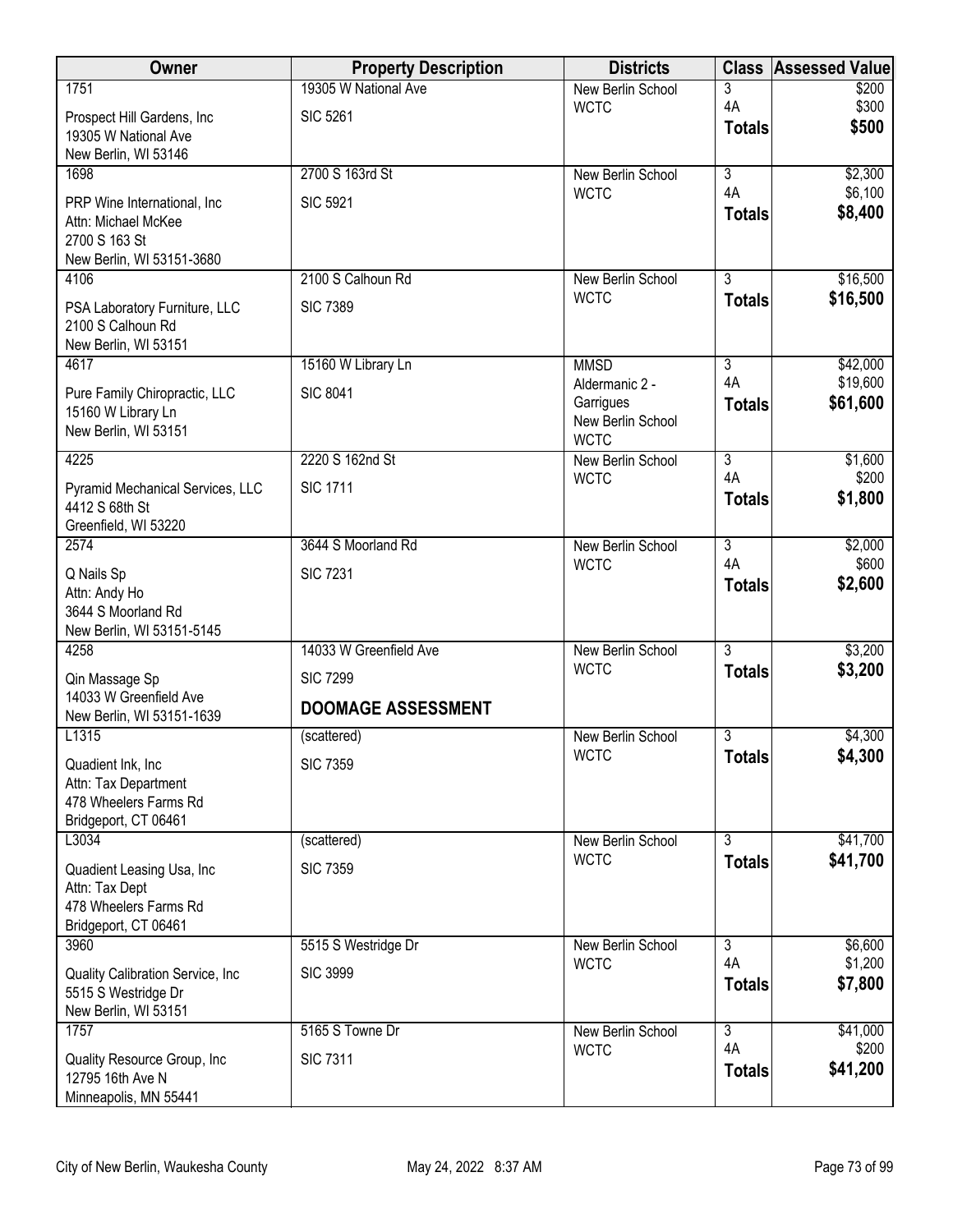| Owner                                                     | <b>Property Description</b>   | <b>Districts</b>                        | <b>Class</b>         | <b>Assessed Value</b> |
|-----------------------------------------------------------|-------------------------------|-----------------------------------------|----------------------|-----------------------|
| L4580                                                     | (scattered)                   | New Berlin School                       |                      | \$4,900               |
| Quench Usa, Inc.                                          |                               | <b>WCTC</b>                             | <b>Totals</b>        | \$4,900               |
| c/o Grant Thornton, LLP                                   |                               |                                         |                      |                       |
| PO Box 4747<br>Hinsdale, IL 60522-4747                    |                               |                                         |                      |                       |
| 4144                                                      | 19400 W College Ave           | Linnie Lac                              | $\overline{3}$       | \$4,500               |
| Quick Mart, LLC                                           | <b>SIC 5541</b>               | New Berlin School                       | 4A                   | \$2,800               |
| Attn: Santinder Kaur Dhillon                              |                               | <b>WCTC</b>                             | <b>Totals</b>        | \$7,300               |
| 9879 W St Stephans Dr                                     |                               |                                         |                      |                       |
| Franklin, WI 53132                                        |                               |                                         |                      |                       |
| 4337                                                      | 12438 W National Ave          | <b>West Allis School</b><br><b>MATC</b> | 3<br>4A              | \$13,800<br>\$3,000   |
| R&D Salons, Inc                                           | <b>SIC 7231</b>               |                                         | <b>Totals</b>        | \$16,800              |
| d.b.a. Hair Decisions & Oasis Spa<br>12438 W National Ave |                               |                                         |                      |                       |
| New Berlin, WI 53151                                      |                               |                                         |                      |                       |
| 1767                                                      | 6290 S Martin Rd              | New Berlin School                       | $\overline{3}$       | \$9,000               |
| Rainbow Restaurant, Inc.                                  | <b>SIC 5812</b>               | <b>WCTC</b>                             | 4A                   | \$10,800              |
| 6290 S Martin Rd                                          |                               |                                         | <b>Totals</b>        | \$19,800              |
| New Berlin, WI 53146                                      |                               |                                         |                      |                       |
| 3577                                                      | 12650 W Meadow Ln             | Elmbrook School                         | $\overline{3}$       | \$600                 |
| Rainday Gutters, Windows & Siding Sp                      | <b>SIC 1521</b>               | <b>WCTC</b>                             | <b>Totals</b>        | \$600                 |
| 12650 W Meadow Ln                                         | <b>DOOMAGE ASSESSMENT</b>     |                                         |                      |                       |
| New Berlin, WI 53151-1830<br>4302                         | 15350 W National Ave Unit 102 | New Berlin School                       | $\overline{3}$       | \$400                 |
|                                                           |                               | <b>WCTC</b>                             | <b>Totals</b>        | \$400                 |
| Randori, LLC<br>Attn: Randori Tech/Milwaukee Pos          | <b>SIC 7389</b>               |                                         |                      |                       |
| 15350 W National Ave                                      | <b>DOOMAGE ASSESSMENT</b>     |                                         |                      |                       |
| <b>Unit 102</b>                                           |                               |                                         |                      |                       |
| New Berlin, WI 53151                                      |                               |                                         |                      |                       |
| 4081                                                      | 14001 W Cleveland Ave         | New Berlin School<br><b>WCTC</b>        | $\overline{3}$<br>4A | \$700<br>\$100        |
| Ravenswood Auto Center, Inc.                              | <b>SIC 7539</b>               |                                         | <b>Totals</b>        | \$800                 |
| 14001 W Cleveland Ave<br>New Berlin, WI 53151             |                               |                                         |                      |                       |
| 4247                                                      | 4915 S Moorland Rd            | New Berlin School                       | $\overline{3}$       | \$15,600              |
| RBJ Restaurant Group, LLC                                 | <b>SIC 5812</b>               | <b>WCTC</b>                             | 4A                   | \$44,500              |
| d.b.a. Papa Johns Pizza #4711                             |                               |                                         | <b>Totals</b>        | \$60,100              |
| 222 S 3rd St #1307                                        |                               |                                         |                      |                       |
| Milwaukee, WI 53204                                       |                               |                                         |                      |                       |
| 4630                                                      | 15411 W National Ave          | New Berlin School                       | $\overline{3}$       | \$10,900              |
| Re/Max Liberty, LLC                                       |                               | <b>WCTC</b>                             | <b>Totals</b>        | \$10,900              |
| 15411 W National Ave<br>New Berlin, WI 53151-5156         |                               |                                         |                      |                       |
| L3737                                                     | (scattered)                   | New Berlin School                       | $\overline{3}$       | \$1,500               |
|                                                           | <b>SIC 7359</b>               | <b>WCTC</b>                             | <b>Totals</b>        | \$1,500               |
| Real D, Inc<br>c/o Advantax, Inc                          |                               |                                         |                      |                       |
| PO Box 6626                                               |                               |                                         |                      |                       |
| Elgin, IL 60121                                           |                               |                                         |                      |                       |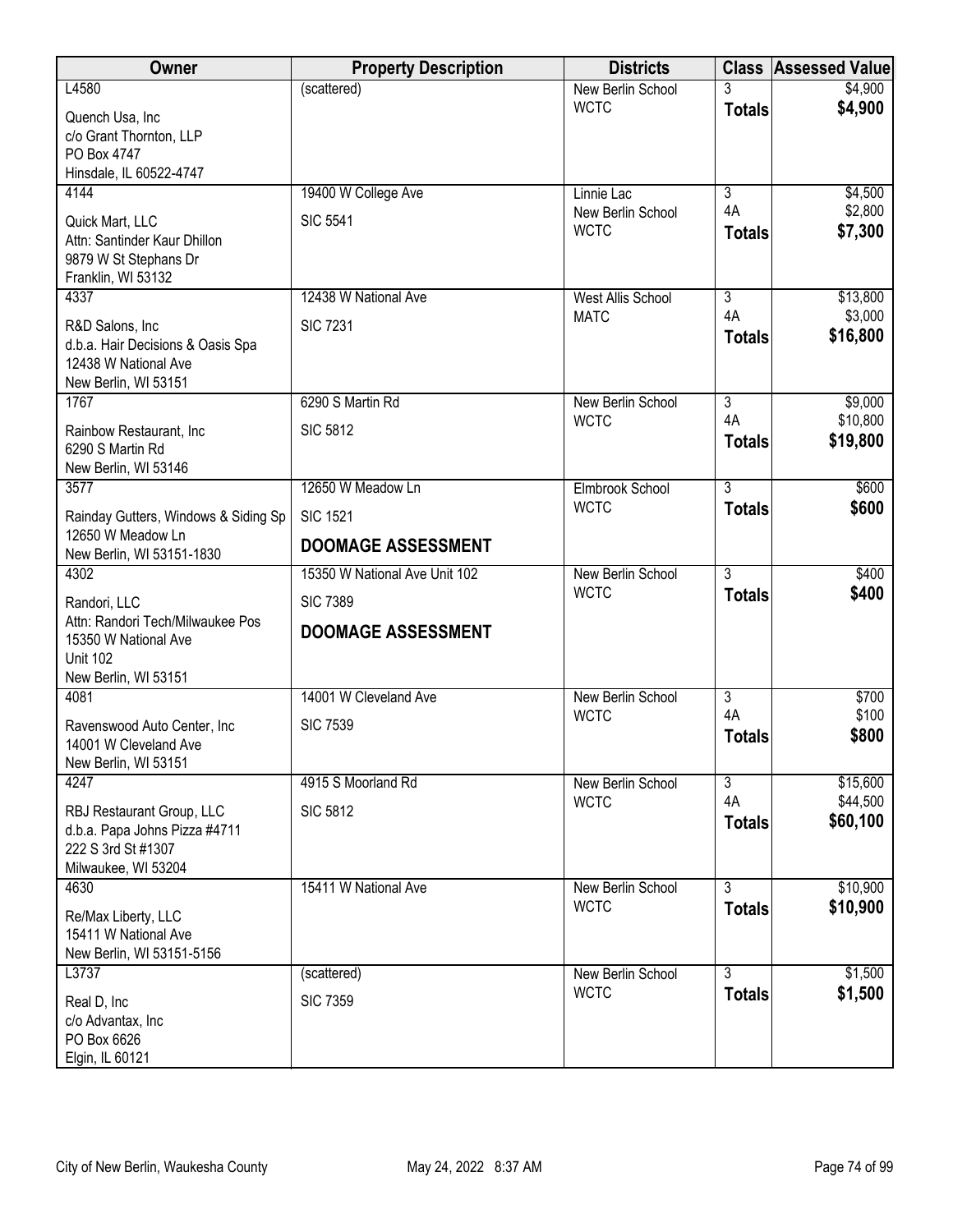| Owner                                                                                                                                          | <b>Property Description</b>                  | <b>Districts</b>                 |                     | <b>Class Assessed Value</b> |
|------------------------------------------------------------------------------------------------------------------------------------------------|----------------------------------------------|----------------------------------|---------------------|-----------------------------|
| 4170                                                                                                                                           | 3830 S Moorland Rd                           | New Berlin School                | 3                   | \$5,500                     |
| Recon Relocation General Contractor<br>d.b.a. Recon Relocation Co<br>Attn: John Kurtz<br>3830 S Moorland Rd<br>Suite A<br>New Berlin, WI 53151 | <b>SIC 7389</b>                              | <b>WCTC</b>                      | 4A<br><b>Totals</b> | \$100<br>\$5,600            |
| L4034                                                                                                                                          | (scattered)                                  | New Berlin School                | 4A                  | \$29,500                    |
| Red Bull North America, Inc.<br>1630 Stewart St<br>Santa Monica, CA 90404                                                                      | <b>SIC 7359</b>                              | <b>WCTC</b>                      | <b>Totals</b>       | \$29,500                    |
| 4355                                                                                                                                           | 17035 W Greenfield Ave                       | New Berlin School                | $\overline{3}$      | \$7,600                     |
| Red Leaf Building Co<br>17035 W Greenfield Ave<br>New Berlin, WI 53151                                                                         | <b>SIC 1521</b>                              | <b>WCTC</b>                      | 4A<br><b>Totals</b> | \$100<br>\$7,700            |
| 4551                                                                                                                                           | 15710 W National Ave                         | New Berlin School                | $\overline{3}$      | \$800                       |
| Red Oak Law, LLC                                                                                                                               | <b>SIC 8111</b>                              | <b>WCTC</b>                      | <b>Totals</b>       | \$800                       |
| 15710 W National Ave<br>New Berlin, WI 53151-5119                                                                                              | <b>DOOMAGE ASSESSMENT</b>                    |                                  |                     |                             |
| 3505                                                                                                                                           | 16857 W Observatory Rd                       | New Berlin School                | $\overline{3}$      | \$6,400                     |
| Red's Lines, LLC<br>16857 W Observatory Rd                                                                                                     | <b>SIC 1799</b><br><b>DOOMAGE ASSESSMENT</b> | <b>WCTC</b>                      | <b>Totals</b>       | \$6,400                     |
| New Berlin, WI 53151-5539<br>L3643                                                                                                             |                                              |                                  | 4A                  | \$7,300                     |
|                                                                                                                                                | (scattered)                                  | New Berlin School<br><b>WCTC</b> | <b>Totals</b>       | \$7,300                     |
| Redbox Automated Retail, LLC<br>c/o Altus Group<br>PO Box 72210<br>Phoenix, AZ 85050                                                           | <b>SIC 5999</b>                              |                                  |                     |                             |
| 3585                                                                                                                                           | 5145 S Emmer Dr                              | New Berlin School                | $\overline{3}$      | \$15,000                    |
| Redco Foodservice Equipment, LLC<br>5145 S Emmer Dr<br>New Berlin, WI 53151                                                                    | <b>SIC 5081</b>                              | <b>WCTC</b>                      | 4A<br><b>Totals</b> | \$29,400<br>\$44,400        |
| 3151                                                                                                                                           | 2330 S Commerce Dr                           | New Berlin School                | $\overline{3}$      | \$5,300                     |
| Regency Janitorial Service, Inc.<br>Attn: Pat Kusch<br>PO Box 13621<br>Milwaukee, WI 53213                                                     | <b>SIC 7349</b>                              | <b>WCTC</b>                      | <b>Totals</b>       | \$5,300                     |
| 3767                                                                                                                                           | 15807 W National Ave Unit 8                  | New Berlin School                | $\overline{3}$      | \$500                       |
| Rejuvenating Escape Sp<br>15807 W National Ave<br>New Berlin, WI 53151                                                                         | <b>SIC 7231</b>                              | <b>WCTC</b>                      | 4A<br><b>Totals</b> | \$0<br>\$500                |
| 4351                                                                                                                                           | 15435 W National Ave                         | New Berlin School                | $\overline{3}$      | \$102,400                   |
| Relany, LLC<br>Attn: Cryofit/Rob Remitz                                                                                                        | <b>SIC 7991</b>                              | <b>WCTC</b>                      | <b>Totals</b>       | \$102,400                   |
| 15435 W National Ave                                                                                                                           | <b>DOOMAGE ASSESSMENT</b>                    |                                  |                     |                             |
| New Berlin, WI 53151-5156<br>4539                                                                                                              | 21903 W National Ave                         | Muskego-Norway                   | $\overline{3}$      | \$16,200                    |
|                                                                                                                                                |                                              | School                           | 4A                  | \$200                       |
| Renaissance Senior Living, LLC<br>21903 W National Ave<br>New Berlin, WI 53146                                                                 | <b>SIC 8361</b>                              | <b>WCTC</b>                      | <b>Totals</b>       | \$16,400                    |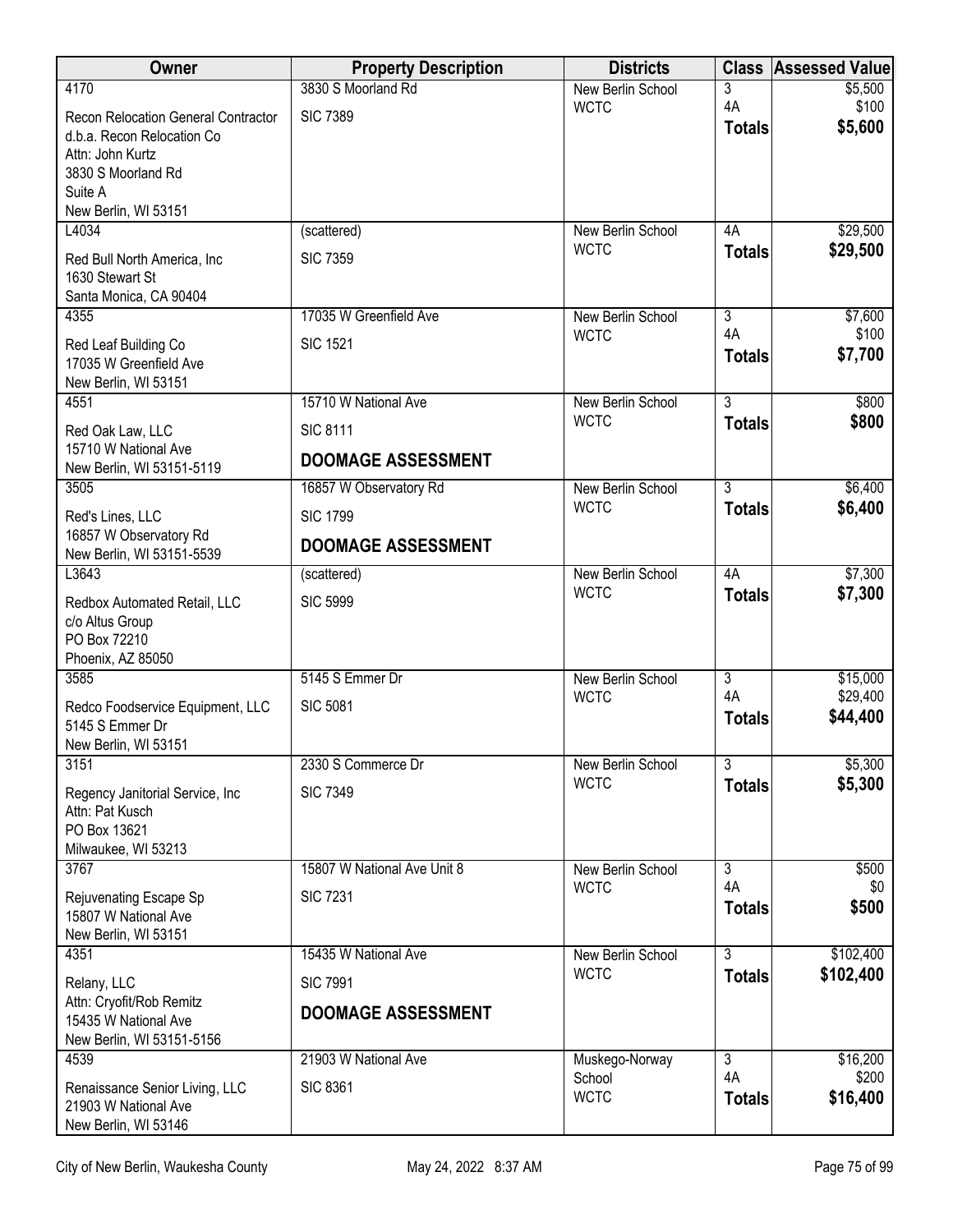| Owner                                                                                                                                | <b>Property Description</b>                  | <b>Districts</b>                 | <b>Class</b>        | <b>Assessed Value</b>  |
|--------------------------------------------------------------------------------------------------------------------------------------|----------------------------------------------|----------------------------------|---------------------|------------------------|
| 4387                                                                                                                                 | 16948 W Victor Rd                            | <b>New Berlin School</b>         | 3                   | \$69,700               |
| Rentokil North America, Inc<br>PO Box 13848                                                                                          | <b>SIC 1799</b>                              | <b>WCTC</b>                      | 4A<br><b>Totals</b> | \$65,500<br>\$135,200  |
| Reading, PA 19612-3848                                                                                                               |                                              |                                  |                     |                        |
| 3794                                                                                                                                 | 12401 W Beloit Rd                            | New Berlin School<br><b>WCTC</b> | $\overline{3}$      | \$136,000<br>\$136,000 |
| Resham Singh/Bp Corp<br>Attn: New Berlin Bp Market<br>16401 W Greenfield Ave                                                         | <b>SIC 5541</b><br><b>DOOMAGE ASSESSMENT</b> |                                  | <b>Totals</b>       |                        |
| New Berlin, WI 53151-1422                                                                                                            |                                              |                                  |                     |                        |
| 4707                                                                                                                                 | 15425 W National Ave                         | Aldermanic 5 - Stribl            | 4A                  | \$200                  |
| Revive Electronics, LLC<br>PO Box x80615<br>Indianapolis, IN 46280                                                                   |                                              | New Berlin School<br><b>WCTC</b> | <b>Totals</b>       | \$200                  |
| 3284                                                                                                                                 | 5500 S Westridge Dr                          | New Berlin School                | $\overline{3}$      | \$17,800               |
| RHH Foam Systems, Inc.<br>Attn: Peter Bartell<br>5500 S Westridge Dr                                                                 | <b>SIC 3086</b>                              | <b>WCTC</b>                      | 4A<br><b>Totals</b> | \$24,900<br>\$42,700   |
| New Berlin, WI 53151<br>3567                                                                                                         | 14115 W Greenfield Ave                       | New Berlin School                | $\overline{3}$      | \$28,900               |
| Rhino Enterprises, Inc<br>d.b.a. Woodcraft<br>Attn: Woodcraft<br>14115 W Greenfield Ave<br>New Berlin, WI 53151                      | <b>SIC 5999</b>                              | <b>WCTC</b>                      | 4A<br><b>Totals</b> | \$1,700<br>\$30,600    |
| L3928                                                                                                                                | (scattered)                                  | New Berlin School                | $\overline{3}$      | \$2,200                |
| Ricoh Usa, Inc<br>c/o The Albano Group, LLC<br>PO Box 3850<br>Manchester, NH 03105-3850                                              | <b>SIC 7539</b>                              | <b>WCTC</b>                      | <b>Totals</b>       | \$2,200                |
| 2036                                                                                                                                 | 5200 S Moorland Rd                           | New Berlin School                | $\overline{3}$      | \$571,500              |
| Ridge Cinema #2112, Inc<br>Attn: Marcus Theaters Corp/Zaffiro's<br>Pizza<br>100 E Wisconsin Ave Ste 2000<br>Milwaukee, WI 53202-4122 | <b>SIC 7832</b>                              | <b>WCTC</b>                      | 4A<br><b>Totals</b> | \$18,200<br>\$589,700  |
| 4397                                                                                                                                 | 15350 W National Ave Unit 214                | New Berlin School                | $\overline{3}$      | \$9,800                |
| RKJK, LLC<br>d.b.a. Keil Financial Partners<br>15350 W National Ave<br><b>Unit 214</b><br>New Berlin, WI 53151                       | <b>SIC 6722</b>                              | <b>WCTC</b>                      | 4A<br><b>Totals</b> | \$100<br>\$9,900       |
| 4641                                                                                                                                 | 16350 W Glendale Dr                          | New Berlin School                | $\overline{3}$      | \$58,100               |
| RL Mlazgar Associates, Inc.<br>10340 Viking Dr<br>Suite 150<br>Eden Prairie, MN 55344                                                |                                              | <b>WCTC</b>                      | <b>Totals</b>       | \$58,100               |
| 3156                                                                                                                                 | 15425 W Rock Ridge Rd                        | New Berlin School                | 3                   | \$304,200              |
| Roadhouse of New Berlin LLC 197<br>6040 Dutchmans Ln<br>Louisville, KY 40205                                                         | <b>SIC 5812</b>                              | <b>WCTC</b>                      | 4A<br><b>Totals</b> | \$27,600<br>\$331,800  |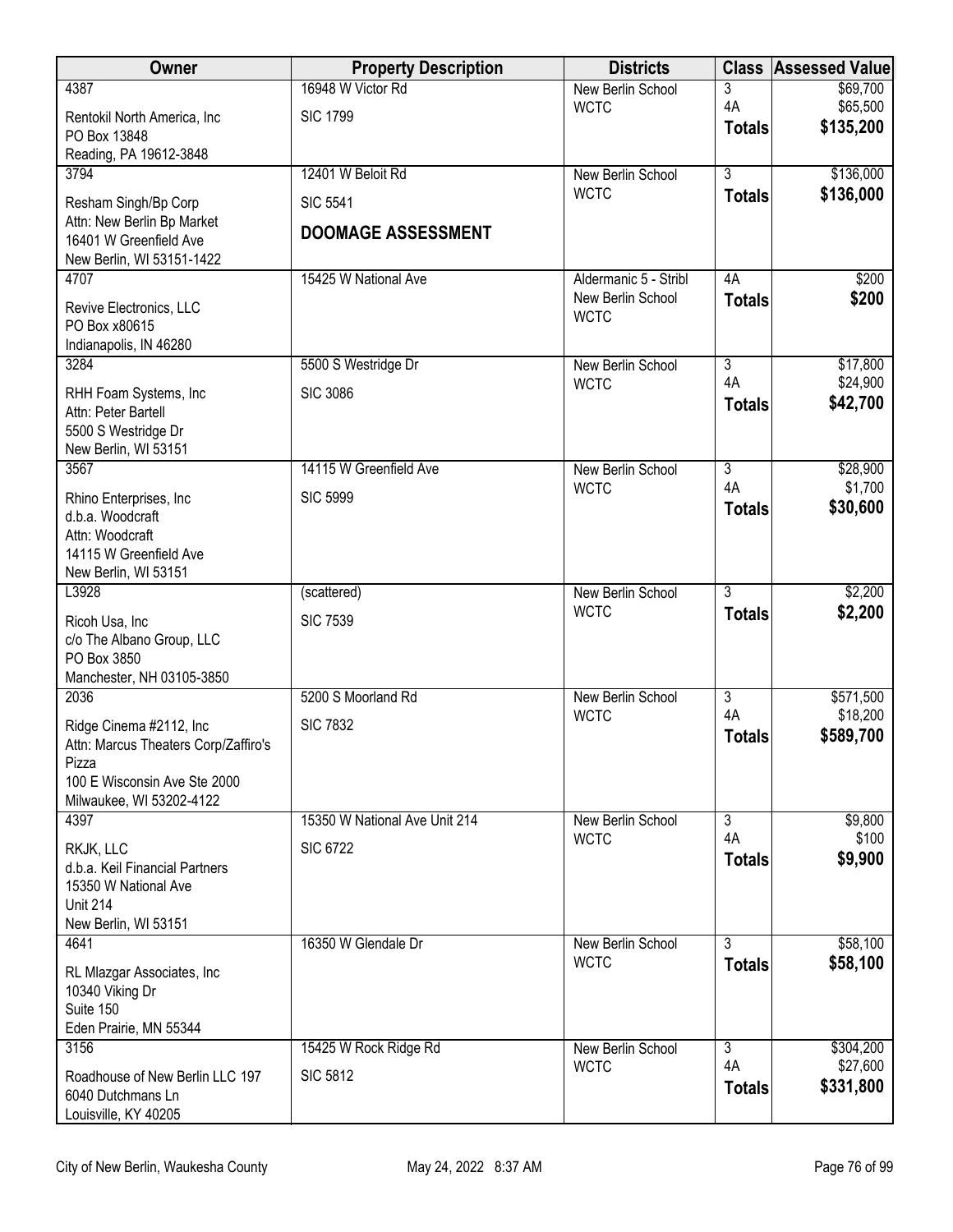| Owner                                          | <b>Property Description</b>   | <b>Districts</b>                 | <b>Class</b>         | <b>Assessed Value</b>  |
|------------------------------------------------|-------------------------------|----------------------------------|----------------------|------------------------|
| 4357                                           | 5275 S Moorland Rd            | <b>New Berlin School</b>         | 3                    | \$329,800              |
| Roadrunner Express, Inc                        | <b>SIC 5541</b>               | <b>WCTC</b>                      | 4A<br><b>Totals</b>  | \$1,600<br>\$331,400   |
| 5275 S Moorland Rd                             |                               |                                  |                      |                        |
| New Berlin, WI 53151<br>2922                   | 15620 W National Ave          | New Berlin School                | $\overline{3}$       | \$62,900               |
|                                                |                               | <b>WCTC</b>                      | 4A                   | \$8,900                |
| Roaring Fork, LLC<br>d.b.a. Qdoba Mexican Eats | <b>SIC 5812</b>               |                                  | <b>Totals</b>        | \$71,800               |
| 241 N Broadway Ste 501                         |                               |                                  |                      |                        |
| Milwaukee, WI 53202                            |                               |                                  |                      |                        |
| 3884                                           | 13700 W National Ave Unit 209 | New Berlin School<br><b>WCTC</b> | 3<br>4A              | \$34,800<br>\$9,100    |
| Robe Dental Sp                                 | <b>SIC 8021</b>               |                                  | <b>Totals</b>        | \$43,900               |
| 13700 W National Ave<br>New Berlin, WI 53151   |                               |                                  |                      |                        |
| 9250                                           | 2900 S Moorland Rd            | <b>MMSD</b>                      | $\overline{3}$       | \$16,000               |
| Robins Landing of New Berlin                   |                               | Aldermanic 2 -                   | <b>Totals</b>        | \$16,000               |
| 2900 S Moorland Rd                             |                               | Garrigues<br>New Berlin School   |                      |                        |
| New Berlin, WI 53151-3746                      | <b>DOOMAGE ASSESSMENT</b>     | <b>WCTC</b>                      |                      |                        |
| L4028                                          | (scattered)                   | New Berlin School                | 3                    | \$73,500               |
| Roche Diagnostics Corp                         | <b>SIC 7352</b>               | <b>WCTC</b>                      | <b>Totals</b>        | \$73,500               |
| c/o Crowe, LLP                                 |                               |                                  |                      |                        |
| PO Box 7                                       |                               |                                  |                      |                        |
| South Bend, IN 46624-0007<br>L4663             | (scattered)                   | New Berlin School                | $\overline{3}$       | \$2,100                |
|                                                |                               | <b>WCTC</b>                      | <b>Totals</b>        | \$2,100                |
| Roeschen's Healthcare, LLC<br>PO Box 72000     |                               |                                  |                      |                        |
| Phoenix, AZ 85050                              |                               |                                  |                      |                        |
| 4398                                           | 3648 S Moorland Rd            | New Berlin School                | $\overline{3}$       | \$16,700               |
| Rosati's Pizza, LLC                            | <b>SIC 5812</b>               | <b>WCTC</b>                      | 4A<br><b>Totals</b>  | \$200<br>\$16,900      |
| Attn: Gregg Greismer                           |                               |                                  |                      |                        |
| 3648 S Moorland Rd<br>New Berlin, WI 53151     |                               |                                  |                      |                        |
| 4234                                           | 3911 S Moorland Rd            | New Berlin School                | $\overline{3}$       | \$30,100               |
| Ross Dental, LLC                               | <b>SIC 8021</b>               | <b>WCTC</b>                      | 4A                   | \$400                  |
| 3911 S Moorland Rd                             |                               |                                  | <b>Totals</b>        | \$30,500               |
| New Berlin, WI 53151                           |                               |                                  |                      |                        |
| 1579                                           | 15445 W National Ave          | New Berlin School<br><b>WCTC</b> | $\overline{3}$<br>4A | \$292,900<br>\$143,500 |
| Roundy's Wisconsin, Inc                        | <b>SIC 5411</b>               |                                  | <b>Totals</b>        | \$436,400              |
| d.b.a. Ultra Mart LLC<br>1014 Vine St          |                               |                                  |                      |                        |
| Property Tax - 7th Floor                       |                               |                                  |                      |                        |
| Cincinnati, OH 45202                           |                               |                                  |                      |                        |
| 3962                                           | 16245 W Beloit Rd             | New Berlin School<br><b>WCTC</b> | 3<br>4A              | \$18,200<br>\$700      |
| Royal Paper Corp                               | <b>SIC 5085</b>               |                                  | <b>Totals</b>        | \$18,900               |
| 10232 Palm Dr<br>Santa Fe Springs, CA 90670    |                               |                                  |                      |                        |
| 4452                                           | 16900 W Victor Rd             | New Berlin School                | $\overline{3}$       | \$2,400                |
| RS Hughes Co, Inc                              | <b>SIC 4225</b>               | <b>WCTC</b>                      | 4A                   | \$1,200                |
| Attn: Thomas Smith                             |                               |                                  | <b>Totals</b>        | \$3,600                |
| 1162 Sonora Ct                                 |                               |                                  |                      |                        |
| Sunnyvale, CA 94086                            |                               |                                  |                      |                        |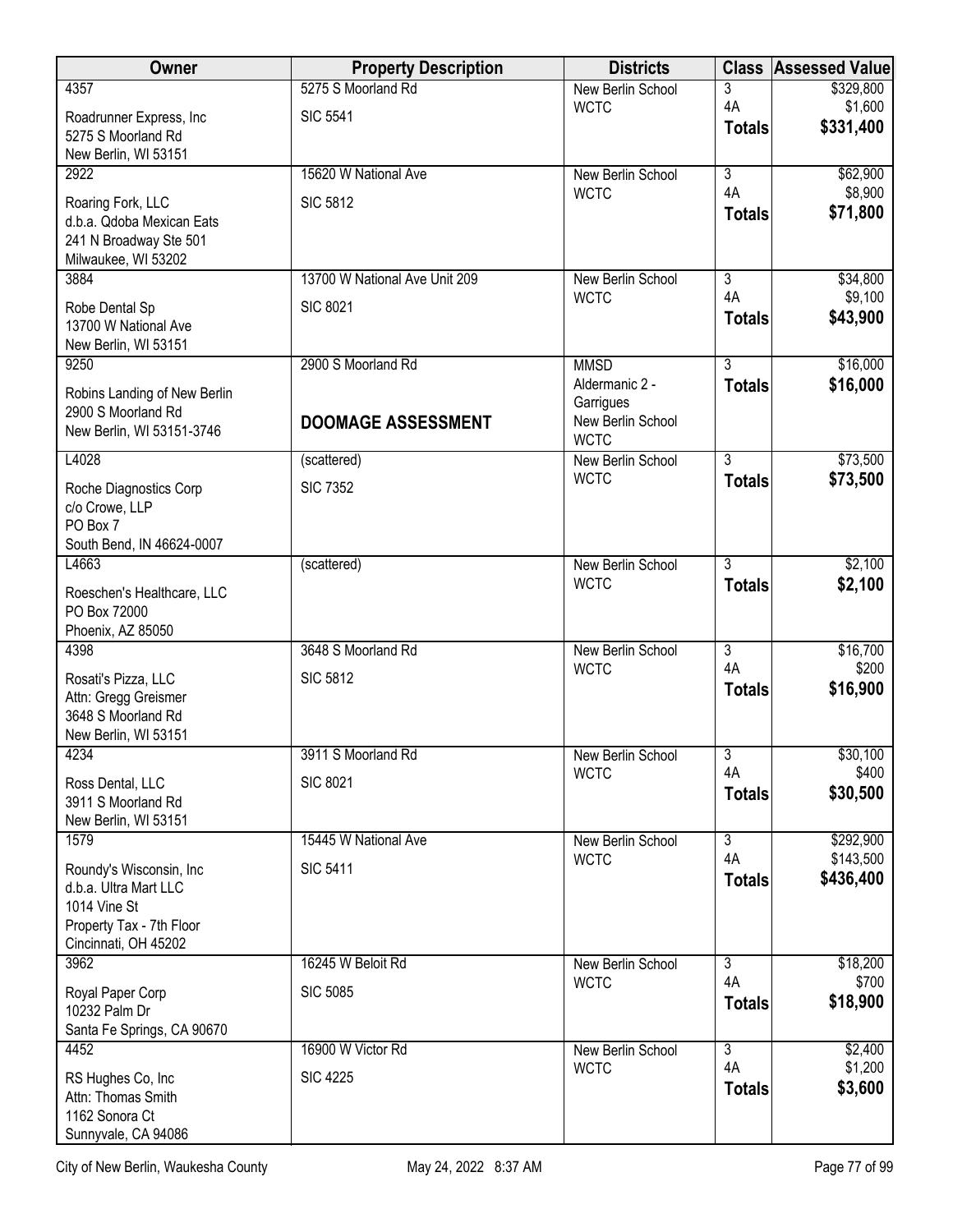| <b>Owner</b>                                             | <b>Property Description</b> | <b>Districts</b>                 | <b>Class</b>         | <b>Assessed Value</b>    |
|----------------------------------------------------------|-----------------------------|----------------------------------|----------------------|--------------------------|
| 9379                                                     | 5915 S Moorland Rd          | New Berlin School                | 3                    | \$1,119,100              |
| Rubies DTC                                               |                             | <b>WCTC</b>                      | 4A<br><b>Totals</b>  | \$372,800<br>\$1,491,900 |
| 5915 S Moorland Rd                                       |                             |                                  |                      |                          |
| New Berlin, WI 53151<br>3671                             | 16885 W Victor Rd           | New Berlin School                | $\overline{3}$       | \$21,600                 |
|                                                          | <b>SIC 5063</b>             | <b>WCTC</b>                      | <b>Totals</b>        | \$21,600                 |
| Ruby Industrial Technologies, Inc.<br>1 Vision Way       |                             |                                  |                      |                          |
| Bloomfield, CT 06002-5321                                | <b>DOOMAGE ASSESSMENT</b>   |                                  |                      |                          |
| L3919                                                    | (scattered)                 | New Berlin School                | $\overline{3}$       | \$1,300                  |
| Rug Doctor, LLC                                          | <b>SIC 7359</b>             | <b>WCTC</b>                      | <b>Totals</b>        | \$1,300                  |
| 2201 W Plano Pkwy Ste 100                                |                             |                                  |                      |                          |
| Plano, TX 75075<br>1789                                  | 2075 S Moorland Rd          |                                  | $\overline{3}$       |                          |
|                                                          |                             | New Berlin School<br><b>WCTC</b> | 4A                   | \$37,500<br>\$3,200      |
| Rundle-Spence Mfg Co<br>2075 S Moorland Rd               | <b>SIC 3999</b>             |                                  | <b>Totals</b>        | \$40,700                 |
| New Berlin, WI 53151-2323                                |                             |                                  |                      |                          |
| 1394                                                     | 13800 W Cold Spring Rd      | New Berlin School                | $\overline{3}$       | \$200                    |
| RVG Services, LLC                                        | <b>SIC 3531</b>             | <b>WCTC</b>                      | <b>Totals</b>        | \$200                    |
| Attn: Rand V Groat                                       |                             |                                  |                      |                          |
| 13800 W Cold Spring Rd                                   |                             |                                  |                      |                          |
| New Berlin, WI 53151-6816                                | 17055 W Victor Rd           |                                  | $\overline{3}$       |                          |
| 4646                                                     |                             | <b>MMSD</b><br>Aldermanic 2 -    | 4A                   | \$14,300<br>\$3,600      |
| Ryan Fireprotection of Wisconsin, LLC<br>17055 Victor Rd |                             | Garrigues                        | <b>Totals</b>        | \$17,900                 |
| New Berlin, WI 53151                                     |                             | New Berlin School                |                      |                          |
|                                                          |                             | <b>WCTC</b>                      | $\overline{3}$       |                          |
| L4326                                                    | (scattered)                 | New Berlin School<br><b>WCTC</b> | <b>Totals</b>        | \$400<br>\$400           |
| S&D Coffee, Inc                                          | <b>SIC 7359</b>             |                                  |                      |                          |
| c/o Advantax, Inc<br>2500 Westfield Dr Ste 1-202         |                             |                                  |                      |                          |
| Elgin, IL 60124                                          |                             |                                  |                      |                          |
| 3657                                                     | 14702 W National Ave        | New Berlin School                | $\overline{3}$       | \$1,300                  |
| Salon 147, LLC                                           | <b>SIC 7231</b>             | <b>WCTC</b>                      | 4A                   | \$0                      |
| 14702 W National Ave                                     |                             |                                  | <b>Totals</b>        | \$1,300                  |
| New Berlin, WI 53151                                     |                             |                                  |                      |                          |
| 2230                                                     | 2200 S Clubhouse Dr         | New Berlin School<br><b>WCTC</b> | $\overline{3}$<br>4A | \$12,100<br>\$1,900      |
| Sanctuary of Woodshire, LLC                              | <b>SIC 6531</b>             |                                  | <b>Totals</b>        | \$14,000                 |
| c/o Wimmer Brothers Realty, Inc<br>5300 S 108 St Ste 1   |                             |                                  |                      |                          |
| Hales Corners, WI 53130                                  |                             |                                  |                      |                          |
| 9372                                                     | 21400 W Greenfield Ave      | New Berlin School                | 3                    | \$2,400                  |
| Savvy Seconds Boutique                                   |                             | <b>WCTC</b>                      | <b>Totals</b>        | \$2,400                  |
| 21400 W Greenfield Ave                                   | <b>DOOMAGE ASSESSMENT</b>   |                                  |                      |                          |
| New Berlin, WI 53146-1109                                |                             |                                  |                      |                          |
| 3880                                                     | 15440 W Beloit Rd           | New Berlin School<br><b>WCTC</b> | $\overline{3}$<br>4A | \$4,800<br>\$200         |
| Saylaco, Inc                                             | <b>SIC 7231</b>             |                                  | <b>Totals</b>        | \$5,000                  |
| d.b.a. Great Clips<br>35001 Oak Knoll Rd                 |                             |                                  |                      |                          |
| Burlington, WI 53105                                     |                             |                                  |                      |                          |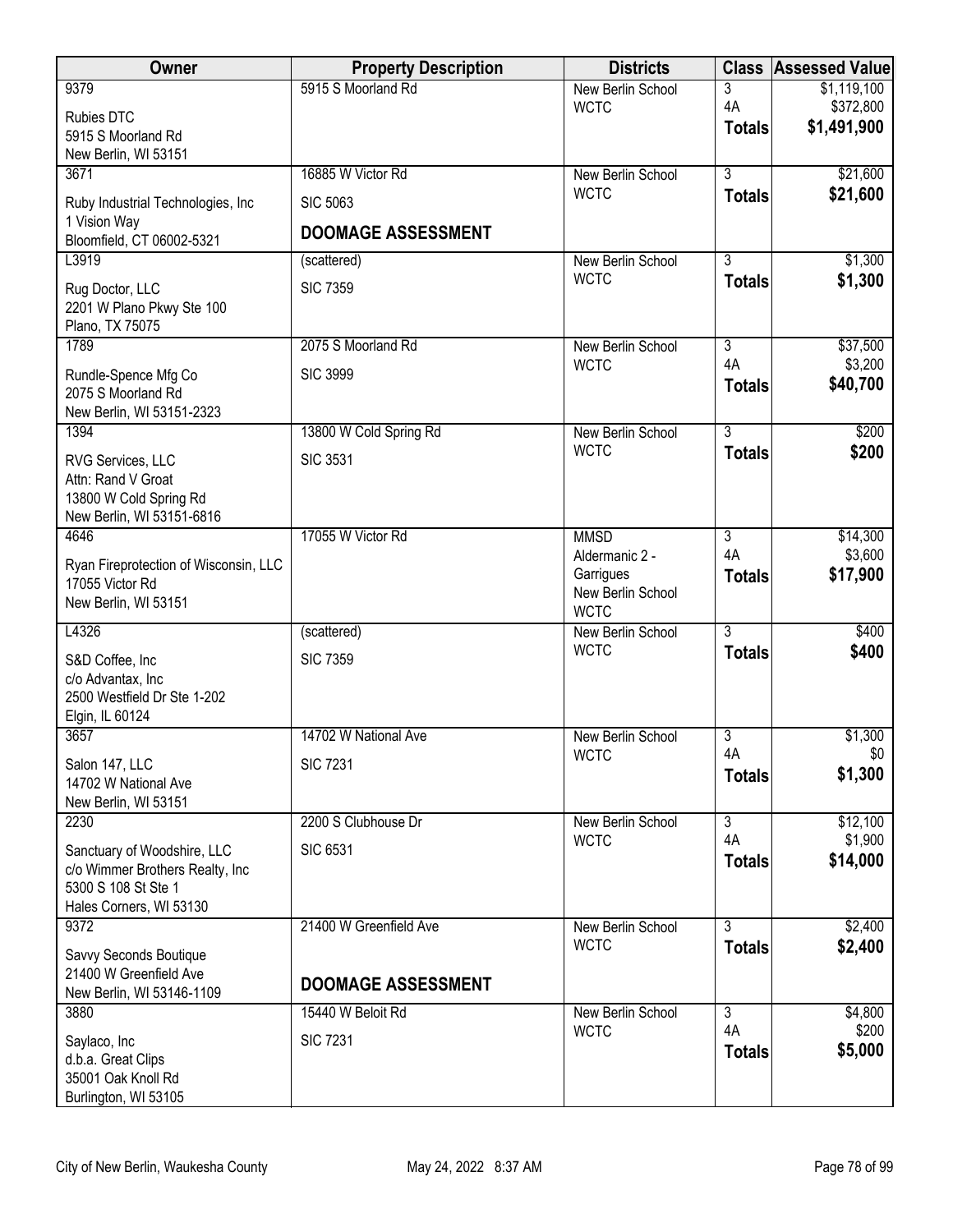| Owner                                           | <b>Property Description</b>    | <b>Districts</b>                        |                      | <b>Class Assessed Value</b> |
|-------------------------------------------------|--------------------------------|-----------------------------------------|----------------------|-----------------------------|
| 3508                                            | 3805 S Casper Dr               | <b>New Berlin School</b>                | 4A                   | \$49,000                    |
| <b>SBA Communications Corp</b>                  | <b>SIC 4812</b>                | <b>WCTC</b>                             | <b>Totals</b>        | \$49,000                    |
| Attn: Tax Dept                                  |                                |                                         |                      |                             |
| 8051 Congress Ave<br>Boca Raton, FL 33487       |                                |                                         |                      |                             |
| 9260                                            | 2349 S Commerce Dr             | <b>MMSD</b>                             | $\overline{3}$       | \$4,800                     |
|                                                 |                                | Aldermanic 3 - Maxey                    | 4A                   | \$800                       |
| Schaefer Megomat USA, Inc<br>2349 S Commerce Dr |                                | New Berlin School                       | <b>Totals</b>        | \$5,600                     |
| New Berlin, WI 53151                            |                                | <b>WCTC</b>                             |                      |                             |
| 3943                                            | 13825 W National Ave Unit 101A | <b>New Berlin School</b>                | $\overline{3}$       | \$2,600                     |
| Schlimbach Family Chiropractic Sp               | <b>SIC 8041</b>                | <b>WCTC</b>                             | <b>Totals</b>        | \$2,600                     |
| Attn: Norman Schlimback Dc                      |                                |                                         |                      |                             |
| 13825 W National Ave                            | <b>DOOMAGE ASSESSMENT</b>      |                                         |                      |                             |
| New Berlin, WI 53151                            |                                |                                         |                      |                             |
| 1804                                            | 2405 S 162nd St                | New Berlin School                       | $\overline{3}$<br>4A | \$74,600<br>\$71,800        |
| Schmitt, Conrad Studios I, Inc.                 | <b>SIC 1799</b>                | <b>WCTC</b>                             | <b>Totals</b>        | \$146,400                   |
| 2405 S 162 St                                   |                                |                                         |                      |                             |
| New Berlin, WI 53151-2887<br>3386               | 2224 S 162nd St                | <b>New Berlin School</b>                | $\overline{3}$       | \$900                       |
|                                                 |                                | <b>WCTC</b>                             | 4A                   | \$0                         |
| Schneiders-Vetter Glass Co, Inc.                | <b>SIC 1799</b>                |                                         | <b>Totals</b>        | \$900                       |
| 2224 S 162nd St<br>New Berlin, WI 53151-2204    |                                |                                         |                      |                             |
| 2074                                            | 2835 S Moorland Rd             | <b>New Berlin School</b>                | $\overline{3}$       | \$40,200                    |
| Schober & Schober & Mitchell SC, Inc.           | <b>SIC 8111</b>                | <b>WCTC</b>                             | 4A                   | \$10,200                    |
| 2835 S Moorland Rd                              |                                |                                         | <b>Totals</b>        | \$50,400                    |
| New Berlin, WI 53151                            |                                |                                         |                      |                             |
| 3774                                            | 16236 W Lincoln Ave            | New Berlin School                       | $\overline{3}$       | \$3,600                     |
| School Service, Inc                             | <b>SIC 5999</b>                | <b>WCTC</b>                             | <b>Totals</b>        | \$3,600                     |
| 16236 W Lincoln Ave                             |                                |                                         |                      |                             |
| New Berlin, WI 53151                            | 15700 W Lincoln Ave            |                                         |                      |                             |
| 1809                                            |                                | <b>New Berlin School</b><br><b>WCTC</b> | 3<br>4A              | \$132,200<br>\$11,000       |
| Schroeder Moving Systems of Milw, Inc           | <b>SIC 4225</b>                |                                         | <b>Totals</b>        | \$143,200                   |
| 15700 W Lincoln Ave<br>New Berlin, WI 53151     |                                |                                         |                      |                             |
| 2758                                            | 1920 S Calhoun Rd              | New Berlin School                       | 3                    | \$60,000                    |
| Schroeder Solutions, Inc.                       | <b>SIC 7389</b>                | <b>WCTC</b>                             | <b>Totals</b>        | \$60,000                    |
| 1920 S Calhoun Rd                               |                                |                                         |                      |                             |
| New Berlin, WI 53151                            |                                |                                         |                      |                             |
| 1814                                            | 4600 S Raven Ln                | New Berlin School                       | $\overline{3}$       | \$400                       |
| Schweitzer Eng Laboratories, Inc                | <b>SIC 5063</b>                | <b>WCTC</b>                             | <b>Totals</b>        | \$400                       |
| 2350 NE Hopkins Ct                              |                                |                                         |                      |                             |
| Pullman, WA 99163                               |                                |                                         |                      |                             |
| 1685                                            | 15465 W Howard Ave             | <b>New Berlin School</b><br><b>WCTC</b> | $\overline{3}$<br>4A | \$37,500<br>\$29,900        |
| Select Medical Corp                             | <b>SIC 8049</b>                |                                         | <b>Totals</b>        | \$67,400                    |
| Attn: Corp Tax Dept (#35115)<br>PO Box 131270   |                                |                                         |                      |                             |
| Spring, TX 77393                                |                                |                                         |                      |                             |
|                                                 |                                |                                         |                      |                             |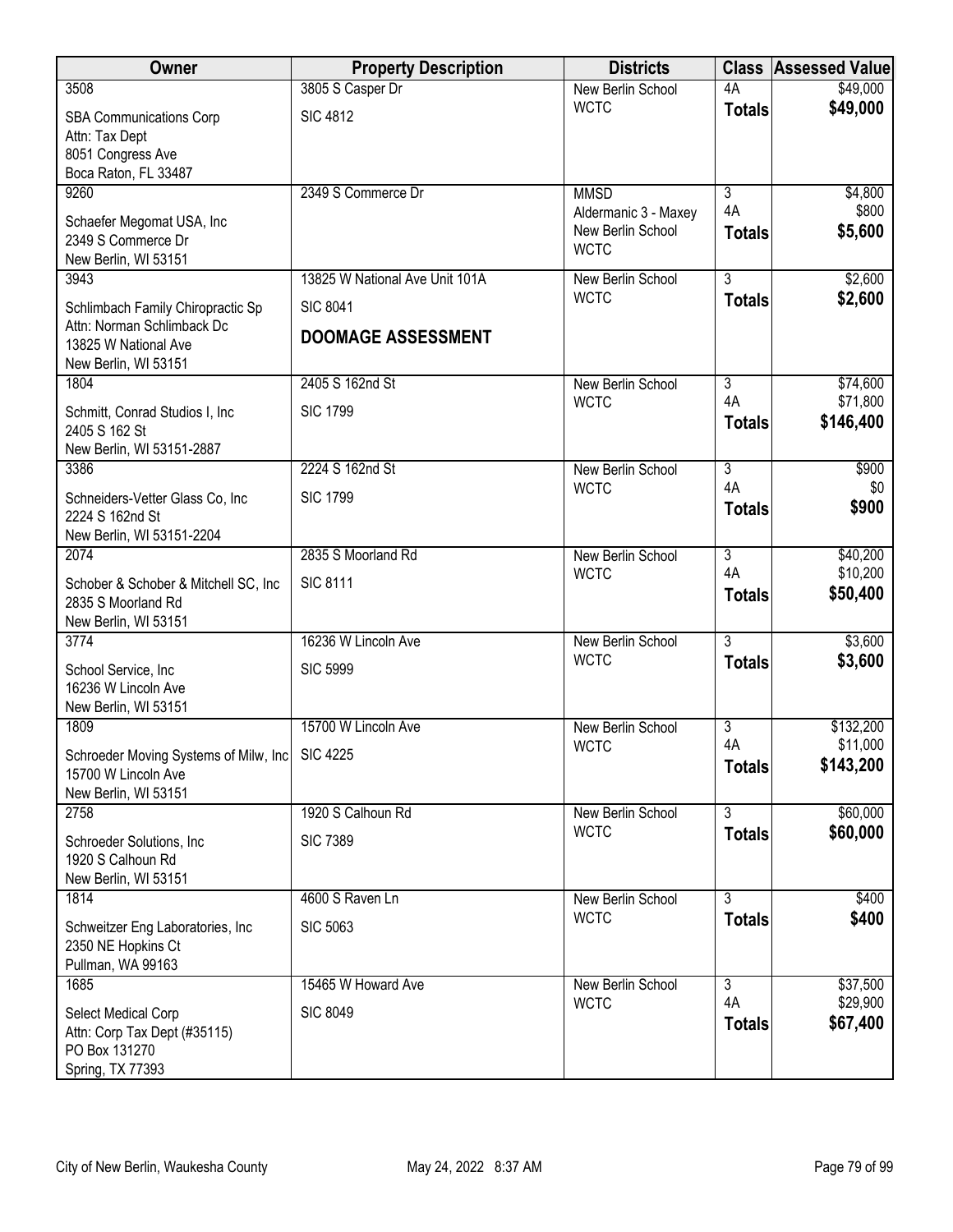| Owner                                              | <b>Property Description</b>  | <b>Districts</b>                 |                     | <b>Class Assessed Value</b> |
|----------------------------------------------------|------------------------------|----------------------------------|---------------------|-----------------------------|
| 3687                                               | 3600 S Moorland Rd           | New Berlin School                | 3                   | \$120,400                   |
| Sendik's New Berlin, LLC                           | <b>SIC 5411</b>              | <b>WCTC</b>                      | 4A<br><b>Totals</b> | \$17,900<br>\$138,300       |
| Attn: Cfo<br>7225 W Marcia Rd                      |                              |                                  |                     |                             |
| Milwaukee, WI 53223                                |                              |                                  |                     |                             |
| 1821                                               | 16560 W Glendale Dr          | New Berlin School                | $\overline{3}$      | \$68,000                    |
| Senn Plywood & Door, Inc                           | <b>SIC 2431</b>              | <b>WCTC</b>                      | <b>Totals</b>       | \$68,000                    |
| 16560 W Glendale Dr                                | <b>DOOMAGE ASSESSMENT</b>    |                                  |                     |                             |
| New Berlin, WI 53151-2846<br>1567                  | 1901 S Calhoun Rd            | New Berlin School                | $\overline{3}$      | \$13,600                    |
|                                                    |                              | <b>WCTC</b>                      | <b>Totals</b>       | \$13,600                    |
| Senor Luna, LLC<br>Attn: Kevin E Larson            | <b>SIC 5813</b>              |                                  |                     |                             |
| 1901 S Calhoun Rd                                  | <b>DOOMAGE ASSESSMENT</b>    |                                  |                     |                             |
| New Berlin, WI 53151-2213                          |                              |                                  |                     |                             |
| 4558                                               | 15805 W National Ave Unit 15 | New Berlin School<br><b>WCTC</b> | $\overline{3}$      | \$400<br>\$400              |
| Shear Heaven Sp                                    | <b>SIC 7231</b>              |                                  | <b>Totals</b>       |                             |
| 15805 W National Ave<br>New Berlin, WI 53151-5120  | <b>DOOMAGE ASSESSMENT</b>    |                                  |                     |                             |
| 1828                                               | 3925 S Town Rd               | New Berlin School                | $\overline{3}$      | \$900                       |
| Shebesta, John Piano Service Sp                    | <b>SIC 7699</b>              | <b>WCTC</b>                      | 4A<br><b>Totals</b> | \$1,000<br>\$1,900          |
| 3925 S Town Rd<br>New Berlin, WI 53151-5525        |                              |                                  |                     |                             |
| 1954                                               | 3580 S Moorland Rd           | New Berlin School                | $\overline{3}$      | \$156,400                   |
| Shorewest Realtors, Inc.                           | <b>SIC 6531</b>              | <b>WCTC</b>                      | 4A                  | \$37,700                    |
| Attn: Michele Monroe Cfo                           |                              |                                  | <b>Totals</b>       | \$194,100                   |
| PO Box 942                                         |                              |                                  |                     |                             |
| Brookfield, WI 53008-0942<br>9364                  | 17155 W Glendale Dr          | New Berlin School                | $\overline{3}$      | \$4,000                     |
|                                                    |                              | <b>WCTC</b>                      | <b>Totals</b>       | \$4,000                     |
| Shred-It, Inc<br>17155 W Glendale Dr               |                              |                                  |                     |                             |
| New Berlin, WI 53151-2737                          | <b>DOOMAGE ASSESSMENT</b>    |                                  |                     |                             |
| 1830                                               | 16331 W Lincoln Ave          | New Berlin School                | 3                   | \$16,800                    |
| Sidex Corporation of Wisc                          | <b>SIC 5211</b>              | <b>WCTC</b>                      | <b>Totals</b>       | \$16,800                    |
| 16331 W Lincoln Ave<br>New Berlin, WI 53151-2836   | <b>DOOMAGE ASSESSMENT</b>    |                                  |                     |                             |
| 4594                                               | 15650 W National Ave         | New Berlin School                | $\overline{3}$      | \$16,900                    |
| Silver Lake Auto & Tire Centers, LLC               | <b>SIC 5541</b>              | <b>WCTC</b>                      | 4A<br><b>Totals</b> | \$2,600<br>\$19,500         |
| 15650 W National Ave                               |                              |                                  |                     |                             |
| New Berlin, WI 53151<br>4576                       | 14820 W Mayflower Dr         | New Berlin School                | $\overline{3}$      | \$44,700                    |
|                                                    | <b>SIC 8042</b>              | <b>WCTC</b>                      | 4A                  | \$100                       |
| Simon Family Eye Care, LLC<br>14820 W Mayflower Dr |                              |                                  | <b>Totals</b>       | \$44,800                    |
| New Berlin, WI 53151                               |                              |                                  |                     |                             |
| 1836                                               | 16401 W Greenfield Ave       | New Berlin School                | $\overline{3}$      | \$25,600                    |
| Singh, Resham/Bp Corp                              | <b>SIC 5541</b>              | <b>WCTC</b>                      | <b>Totals</b>       | \$25,600                    |
| Attn: Bp<br>16401 W Greenfield Ave                 | <b>DOOMAGE ASSESSMENT</b>    |                                  |                     |                             |
| New Berlin, WI 53151-1422                          |                              |                                  |                     |                             |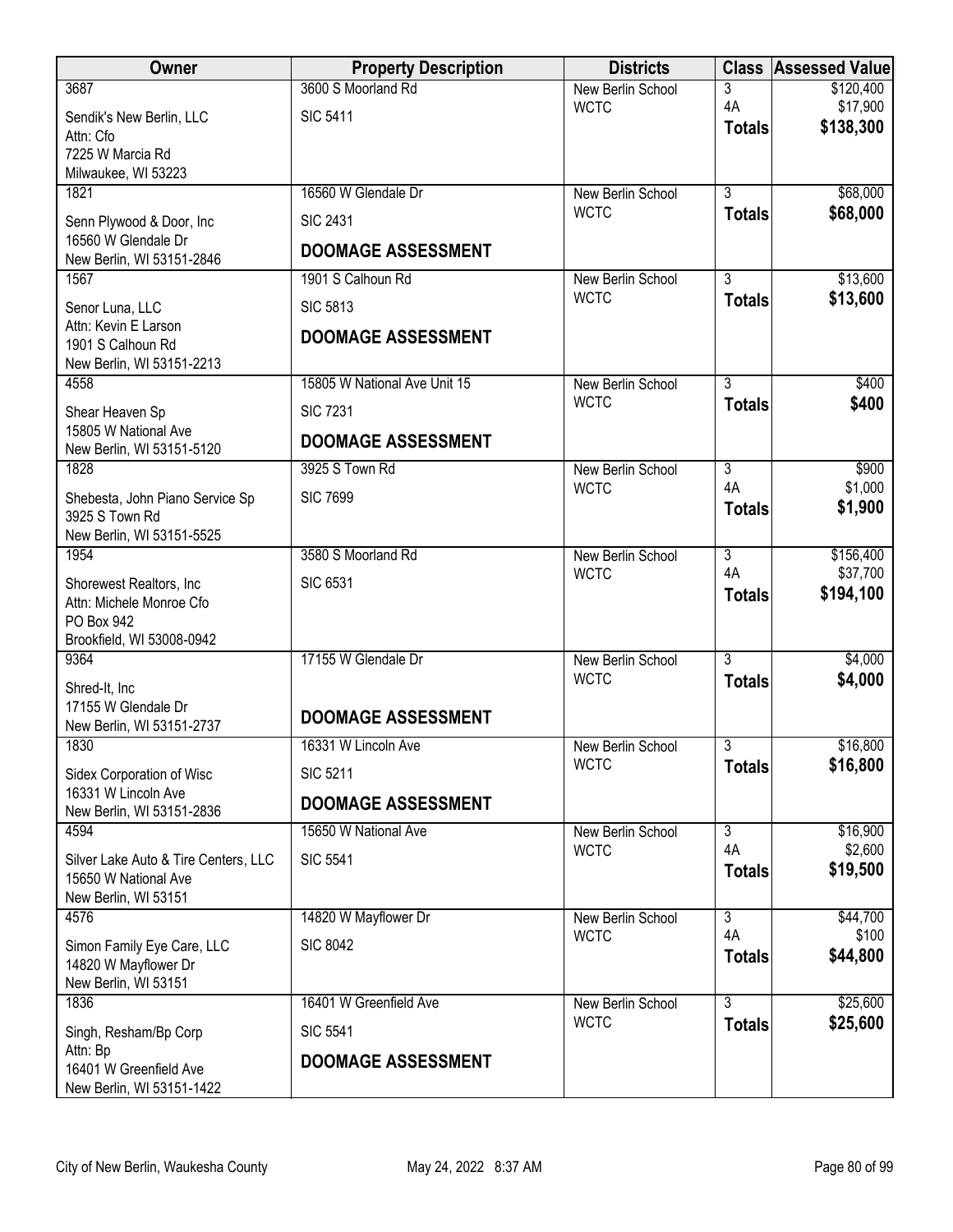| <b>Owner</b>                                                                      | <b>Property Description</b> | <b>Districts</b>  |                     | <b>Class Assessed Value</b> |
|-----------------------------------------------------------------------------------|-----------------------------|-------------------|---------------------|-----------------------------|
| 3022                                                                              | 16308 W Glendale Dr         | New Berlin School | 3                   | \$208,300                   |
| Sizewise Rental, LLC<br>PO Box 320                                                | <b>SIC 7352</b>             | <b>WCTC</b>       | <b>Totals</b>       | \$208,300                   |
| Ellis, KS 67637                                                                   |                             |                   |                     |                             |
| 4597                                                                              | 16701 W Cleveland Ave       | New Berlin School | $\overline{3}$      | \$6,400                     |
| Sky Dance Pet Lodge, LLC<br>16701 W Cleveland Ave                                 | <b>SIC 0752</b>             | <b>WCTC</b>       | <b>Totals</b>       | \$6,400                     |
| New Berlin, WI 53151-3530                                                         | <b>DOOMAGE ASSESSMENT</b>   |                   |                     |                             |
| 2561                                                                              | 2405 S Brookside Pkwy       | New Berlin School | $\overline{3}$      | \$700                       |
| Sky Residential Service, Inc<br>N94 W20846 Schlei Rd<br>Menomonee Falls, WI 53051 | <b>SIC 8361</b>             | <b>WCTC</b>       | 4A<br><b>Totals</b> | \$16,600<br>\$17,300        |
| 2654                                                                              | 2445 S 179th St             | New Berlin School | $\overline{3}$      | \$300                       |
|                                                                                   |                             | <b>WCTC</b>       | 4A                  | \$200                       |
| Skywalker Communications, Inc<br>1760 W Terra Ln<br>O'Fallon, MO 63366            | <b>SIC 7389</b>             |                   | <b>Totals</b>       | \$500                       |
| 1840                                                                              | 4985 S Sunnyslope Rd        | New Berlin School | $\overline{3}$      | \$100                       |
| Smart Roofing & Sheet Metal Sp                                                    | <b>SIC 1761</b>             | <b>WCTC</b>       | 4A                  | \$2,800                     |
| Attn: Dale Smart<br>4985 S Sunnyslope Rd                                          |                             |                   | <b>Totals</b>       | \$2,900                     |
| New Berlin, WI 53151-7415<br>3397                                                 | 14150 W National Ave        | New Berlin School | $\overline{3}$      | \$6,100                     |
|                                                                                   |                             | <b>WCTC</b>       | 4A                  | \$800                       |
| Smarty Pants Learning Center, Inc.<br>Attn: Tammy Davis                           | <b>SIC 8351</b>             |                   | <b>Totals</b>       | \$6,900                     |
| 14150 W National Ave                                                              |                             |                   |                     |                             |
| New Berlin, WI 53151                                                              |                             |                   |                     |                             |
| L3803                                                                             | (scattered)                 | New Berlin School | $\overline{3}$      | \$8,700                     |
| Smucker Foodservice, Inc                                                          | <b>SIC 7359</b>             | <b>WCTC</b>       | <b>Totals</b>       | \$8,700                     |
| Attn: Fna: Jms Foodservice LLC                                                    |                             |                   |                     |                             |
| PO Box 3576                                                                       |                             |                   |                     |                             |
| Chicago, IL 60654<br>4188                                                         | 17043 W Greenfield Ave      | New Berlin School | 3                   | \$3,200                     |
|                                                                                   |                             | <b>WCTC</b>       | <b>Totals</b>       | \$3,200                     |
| Solstice Health, LLC<br>17043 W Greenfield Ave                                    | <b>SIC 8011</b>             |                   |                     |                             |
| New Berlin, WI 53151-1364                                                         | <b>DOOMAGE ASSESSMENT</b>   |                   |                     |                             |
| 4378                                                                              | 4855 S Moorland Rd          | New Berlin School | $\overline{3}$      | \$125,900                   |
| Southwest Pediatrics, Inc.                                                        | <b>SIC 8069</b>             | <b>WCTC</b>       | 4A                  | \$322,900                   |
| 9000 W Wisconsin Ave                                                              |                             |                   | <b>Totals</b>       | \$448,800                   |
| PO Box 1997 mailstation 900                                                       |                             |                   |                     |                             |
| Milwaukee, WI 53201<br>3584                                                       | 5055 S Emmer Dr             | New Berlin School | $\overline{3}$      | \$81,700                    |
|                                                                                   |                             | <b>WCTC</b>       | <b>Totals</b>       | \$81,700                    |
| Spa Paw & Tail Pet Resort, LLC<br>Attn: Nina Race                                 | <b>SIC 8999</b>             |                   |                     |                             |
| 5055 S Emmer Dr                                                                   |                             |                   |                     |                             |
| New Berlin, WI 53151                                                              |                             |                   |                     |                             |
| 1498                                                                              | 14085 W National Ave        | New Berlin School | $\overline{3}$      | \$1,600                     |
| Sparkle Cleaners, Inc.                                                            | <b>SIC 7212</b>             | <b>WCTC</b>       | 4A                  | \$200                       |
| 14085 W National Ave                                                              | <b>DOOMAGE ASSESSMENT</b>   |                   | <b>Totals</b>       | \$1,800                     |
| New Berlin, WI 53151-4526                                                         |                             |                   |                     |                             |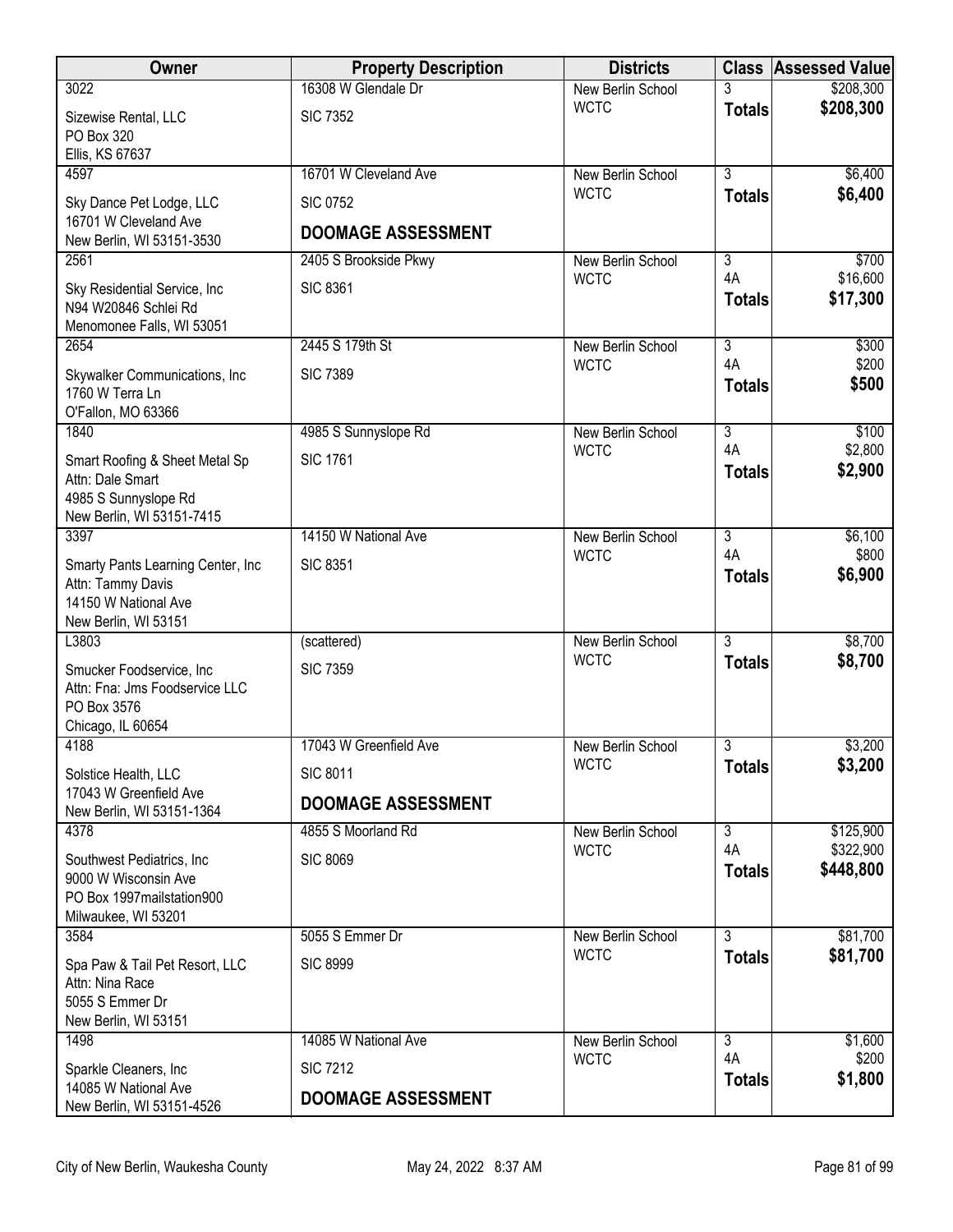| New Berlin School<br>\$37,600<br><b>WCTC</b><br><b>Totals</b><br><b>SIC 7389</b><br>Specialized Medical Services Ptp<br>PO Box 9122<br><b>DOOMAGE ASSESSMENT</b><br>Canton, MA 02021-9122<br>$\overline{3}$<br>\$6,000<br>L1571<br>New Berlin School<br>(scattered)<br>\$6,000<br><b>WCTC</b><br><b>Totals</b><br><b>SIC 7359</b><br>Spectrum Mid-America, LLC<br>c/o Charter Comm Tax Dept<br>PO Box 7467<br>Charlotte, NC 28241-7467<br>17200 W Cleveland Ave<br>3<br>\$2,000<br>3309<br>New Berlin School<br><b>WCTC</b><br>\$2,000<br><b>Totals</b><br><b>SIC 5541</b><br>Speedy Service, Inc<br>Attn: Citgo of New Berlin<br><b>DOOMAGE ASSESSMENT</b><br>17200 W Cleveland Ave<br>New Berlin, WI 53146-2201<br>6125 S Racine PI<br>4A<br>\$100<br>4415<br>Linnie Lac<br>\$100<br>New Berlin School<br><b>Totals</b><br><b>SIC 0782</b><br>Spielman Property Management, Inc<br><b>WCTC</b><br>6125 S Racine PI<br>New Berlin, WI 53146<br>$\overline{3}$<br>\$4,300<br>L3090<br>New Berlin School<br>(scattered)<br><b>WCTC</b><br>\$4,300<br><b>Totals</b><br><b>SIC 3663</b><br>Spok, Inc<br>c/o Ryan Pts Dept 809<br>PO Box 460049<br>Houston, TX 77056<br>3589<br>2020 S Calhoun Rd<br>$\overline{3}$<br>\$42,500<br>New Berlin School<br>4A<br>\$24,600<br><b>WCTC</b><br><b>SIC 7221</b><br>Sports Pics, LLC<br>\$67,100<br><b>Totals</b><br>Attn: Scott Leitheiser<br>2020 S Calhoun Rd<br>New Berlin, WI 53151<br>3169<br>16701 W Dakota St<br>$\overline{3}$<br>\$600<br>New Berlin School<br>4A<br><b>WCTC</b><br>\$0<br><b>SIC 0782</b><br>Spring Gardens Landscaping, Inc.<br>\$600<br><b>Totals</b><br>c/o Chris Wollenziehn<br>PO Box 510527<br>New Berlin, WI 53151<br>3987<br>12800 W National Ave<br><b>West Allis School</b><br>3<br>\$18,400<br>4A<br>\$2,800<br><b>MATC</b><br><b>SIC 8099</b><br>Square Tulip, Inc<br>\$21,200<br><b>Totals</b><br>d.b.a. Trinergy Ayurveda Wellness &<br>Spa<br>12800 W National Ave<br>New Berlin, WI 53151<br>16314 W Glendale Dr<br>3<br>\$11,900<br>4450<br>New Berlin School<br>4A<br>\$1,500<br><b>WCTC</b><br>SRS Distribution, Inc.<br>\$13,400<br><b>Totals</b><br>Attn: Tax Dept | Owner | <b>Property Description</b> | <b>Districts</b> | <b>Class Assessed Value</b> |
|--------------------------------------------------------------------------------------------------------------------------------------------------------------------------------------------------------------------------------------------------------------------------------------------------------------------------------------------------------------------------------------------------------------------------------------------------------------------------------------------------------------------------------------------------------------------------------------------------------------------------------------------------------------------------------------------------------------------------------------------------------------------------------------------------------------------------------------------------------------------------------------------------------------------------------------------------------------------------------------------------------------------------------------------------------------------------------------------------------------------------------------------------------------------------------------------------------------------------------------------------------------------------------------------------------------------------------------------------------------------------------------------------------------------------------------------------------------------------------------------------------------------------------------------------------------------------------------------------------------------------------------------------------------------------------------------------------------------------------------------------------------------------------------------------------------------------------------------------------------------------------------------------------------------------------------------------------------------------------------------------------------------------------------------------------------------------------------------------------------------------------------------------------|-------|-----------------------------|------------------|-----------------------------|
|                                                                                                                                                                                                                                                                                                                                                                                                                                                                                                                                                                                                                                                                                                                                                                                                                                                                                                                                                                                                                                                                                                                                                                                                                                                                                                                                                                                                                                                                                                                                                                                                                                                                                                                                                                                                                                                                                                                                                                                                                                                                                                                                                        | 3780  | 2875 S 171st St             |                  | \$37,600                    |
|                                                                                                                                                                                                                                                                                                                                                                                                                                                                                                                                                                                                                                                                                                                                                                                                                                                                                                                                                                                                                                                                                                                                                                                                                                                                                                                                                                                                                                                                                                                                                                                                                                                                                                                                                                                                                                                                                                                                                                                                                                                                                                                                                        |       |                             |                  |                             |
|                                                                                                                                                                                                                                                                                                                                                                                                                                                                                                                                                                                                                                                                                                                                                                                                                                                                                                                                                                                                                                                                                                                                                                                                                                                                                                                                                                                                                                                                                                                                                                                                                                                                                                                                                                                                                                                                                                                                                                                                                                                                                                                                                        |       |                             |                  |                             |
|                                                                                                                                                                                                                                                                                                                                                                                                                                                                                                                                                                                                                                                                                                                                                                                                                                                                                                                                                                                                                                                                                                                                                                                                                                                                                                                                                                                                                                                                                                                                                                                                                                                                                                                                                                                                                                                                                                                                                                                                                                                                                                                                                        |       |                             |                  |                             |
|                                                                                                                                                                                                                                                                                                                                                                                                                                                                                                                                                                                                                                                                                                                                                                                                                                                                                                                                                                                                                                                                                                                                                                                                                                                                                                                                                                                                                                                                                                                                                                                                                                                                                                                                                                                                                                                                                                                                                                                                                                                                                                                                                        |       |                             |                  |                             |
|                                                                                                                                                                                                                                                                                                                                                                                                                                                                                                                                                                                                                                                                                                                                                                                                                                                                                                                                                                                                                                                                                                                                                                                                                                                                                                                                                                                                                                                                                                                                                                                                                                                                                                                                                                                                                                                                                                                                                                                                                                                                                                                                                        |       |                             |                  |                             |
|                                                                                                                                                                                                                                                                                                                                                                                                                                                                                                                                                                                                                                                                                                                                                                                                                                                                                                                                                                                                                                                                                                                                                                                                                                                                                                                                                                                                                                                                                                                                                                                                                                                                                                                                                                                                                                                                                                                                                                                                                                                                                                                                                        |       |                             |                  |                             |
|                                                                                                                                                                                                                                                                                                                                                                                                                                                                                                                                                                                                                                                                                                                                                                                                                                                                                                                                                                                                                                                                                                                                                                                                                                                                                                                                                                                                                                                                                                                                                                                                                                                                                                                                                                                                                                                                                                                                                                                                                                                                                                                                                        |       |                             |                  |                             |
|                                                                                                                                                                                                                                                                                                                                                                                                                                                                                                                                                                                                                                                                                                                                                                                                                                                                                                                                                                                                                                                                                                                                                                                                                                                                                                                                                                                                                                                                                                                                                                                                                                                                                                                                                                                                                                                                                                                                                                                                                                                                                                                                                        |       |                             |                  |                             |
|                                                                                                                                                                                                                                                                                                                                                                                                                                                                                                                                                                                                                                                                                                                                                                                                                                                                                                                                                                                                                                                                                                                                                                                                                                                                                                                                                                                                                                                                                                                                                                                                                                                                                                                                                                                                                                                                                                                                                                                                                                                                                                                                                        |       |                             |                  |                             |
|                                                                                                                                                                                                                                                                                                                                                                                                                                                                                                                                                                                                                                                                                                                                                                                                                                                                                                                                                                                                                                                                                                                                                                                                                                                                                                                                                                                                                                                                                                                                                                                                                                                                                                                                                                                                                                                                                                                                                                                                                                                                                                                                                        |       |                             |                  |                             |
|                                                                                                                                                                                                                                                                                                                                                                                                                                                                                                                                                                                                                                                                                                                                                                                                                                                                                                                                                                                                                                                                                                                                                                                                                                                                                                                                                                                                                                                                                                                                                                                                                                                                                                                                                                                                                                                                                                                                                                                                                                                                                                                                                        |       |                             |                  |                             |
|                                                                                                                                                                                                                                                                                                                                                                                                                                                                                                                                                                                                                                                                                                                                                                                                                                                                                                                                                                                                                                                                                                                                                                                                                                                                                                                                                                                                                                                                                                                                                                                                                                                                                                                                                                                                                                                                                                                                                                                                                                                                                                                                                        |       |                             |                  |                             |
|                                                                                                                                                                                                                                                                                                                                                                                                                                                                                                                                                                                                                                                                                                                                                                                                                                                                                                                                                                                                                                                                                                                                                                                                                                                                                                                                                                                                                                                                                                                                                                                                                                                                                                                                                                                                                                                                                                                                                                                                                                                                                                                                                        |       |                             |                  |                             |
|                                                                                                                                                                                                                                                                                                                                                                                                                                                                                                                                                                                                                                                                                                                                                                                                                                                                                                                                                                                                                                                                                                                                                                                                                                                                                                                                                                                                                                                                                                                                                                                                                                                                                                                                                                                                                                                                                                                                                                                                                                                                                                                                                        |       |                             |                  |                             |
|                                                                                                                                                                                                                                                                                                                                                                                                                                                                                                                                                                                                                                                                                                                                                                                                                                                                                                                                                                                                                                                                                                                                                                                                                                                                                                                                                                                                                                                                                                                                                                                                                                                                                                                                                                                                                                                                                                                                                                                                                                                                                                                                                        |       |                             |                  |                             |
|                                                                                                                                                                                                                                                                                                                                                                                                                                                                                                                                                                                                                                                                                                                                                                                                                                                                                                                                                                                                                                                                                                                                                                                                                                                                                                                                                                                                                                                                                                                                                                                                                                                                                                                                                                                                                                                                                                                                                                                                                                                                                                                                                        |       |                             |                  |                             |
|                                                                                                                                                                                                                                                                                                                                                                                                                                                                                                                                                                                                                                                                                                                                                                                                                                                                                                                                                                                                                                                                                                                                                                                                                                                                                                                                                                                                                                                                                                                                                                                                                                                                                                                                                                                                                                                                                                                                                                                                                                                                                                                                                        |       |                             |                  |                             |
|                                                                                                                                                                                                                                                                                                                                                                                                                                                                                                                                                                                                                                                                                                                                                                                                                                                                                                                                                                                                                                                                                                                                                                                                                                                                                                                                                                                                                                                                                                                                                                                                                                                                                                                                                                                                                                                                                                                                                                                                                                                                                                                                                        |       |                             |                  |                             |
|                                                                                                                                                                                                                                                                                                                                                                                                                                                                                                                                                                                                                                                                                                                                                                                                                                                                                                                                                                                                                                                                                                                                                                                                                                                                                                                                                                                                                                                                                                                                                                                                                                                                                                                                                                                                                                                                                                                                                                                                                                                                                                                                                        |       |                             |                  |                             |
|                                                                                                                                                                                                                                                                                                                                                                                                                                                                                                                                                                                                                                                                                                                                                                                                                                                                                                                                                                                                                                                                                                                                                                                                                                                                                                                                                                                                                                                                                                                                                                                                                                                                                                                                                                                                                                                                                                                                                                                                                                                                                                                                                        |       |                             |                  |                             |
|                                                                                                                                                                                                                                                                                                                                                                                                                                                                                                                                                                                                                                                                                                                                                                                                                                                                                                                                                                                                                                                                                                                                                                                                                                                                                                                                                                                                                                                                                                                                                                                                                                                                                                                                                                                                                                                                                                                                                                                                                                                                                                                                                        |       |                             |                  |                             |
|                                                                                                                                                                                                                                                                                                                                                                                                                                                                                                                                                                                                                                                                                                                                                                                                                                                                                                                                                                                                                                                                                                                                                                                                                                                                                                                                                                                                                                                                                                                                                                                                                                                                                                                                                                                                                                                                                                                                                                                                                                                                                                                                                        |       |                             |                  |                             |
|                                                                                                                                                                                                                                                                                                                                                                                                                                                                                                                                                                                                                                                                                                                                                                                                                                                                                                                                                                                                                                                                                                                                                                                                                                                                                                                                                                                                                                                                                                                                                                                                                                                                                                                                                                                                                                                                                                                                                                                                                                                                                                                                                        |       |                             |                  |                             |
|                                                                                                                                                                                                                                                                                                                                                                                                                                                                                                                                                                                                                                                                                                                                                                                                                                                                                                                                                                                                                                                                                                                                                                                                                                                                                                                                                                                                                                                                                                                                                                                                                                                                                                                                                                                                                                                                                                                                                                                                                                                                                                                                                        |       |                             |                  |                             |
|                                                                                                                                                                                                                                                                                                                                                                                                                                                                                                                                                                                                                                                                                                                                                                                                                                                                                                                                                                                                                                                                                                                                                                                                                                                                                                                                                                                                                                                                                                                                                                                                                                                                                                                                                                                                                                                                                                                                                                                                                                                                                                                                                        |       |                             |                  |                             |
|                                                                                                                                                                                                                                                                                                                                                                                                                                                                                                                                                                                                                                                                                                                                                                                                                                                                                                                                                                                                                                                                                                                                                                                                                                                                                                                                                                                                                                                                                                                                                                                                                                                                                                                                                                                                                                                                                                                                                                                                                                                                                                                                                        |       |                             |                  |                             |
|                                                                                                                                                                                                                                                                                                                                                                                                                                                                                                                                                                                                                                                                                                                                                                                                                                                                                                                                                                                                                                                                                                                                                                                                                                                                                                                                                                                                                                                                                                                                                                                                                                                                                                                                                                                                                                                                                                                                                                                                                                                                                                                                                        |       |                             |                  |                             |
|                                                                                                                                                                                                                                                                                                                                                                                                                                                                                                                                                                                                                                                                                                                                                                                                                                                                                                                                                                                                                                                                                                                                                                                                                                                                                                                                                                                                                                                                                                                                                                                                                                                                                                                                                                                                                                                                                                                                                                                                                                                                                                                                                        |       |                             |                  |                             |
|                                                                                                                                                                                                                                                                                                                                                                                                                                                                                                                                                                                                                                                                                                                                                                                                                                                                                                                                                                                                                                                                                                                                                                                                                                                                                                                                                                                                                                                                                                                                                                                                                                                                                                                                                                                                                                                                                                                                                                                                                                                                                                                                                        |       |                             |                  |                             |
|                                                                                                                                                                                                                                                                                                                                                                                                                                                                                                                                                                                                                                                                                                                                                                                                                                                                                                                                                                                                                                                                                                                                                                                                                                                                                                                                                                                                                                                                                                                                                                                                                                                                                                                                                                                                                                                                                                                                                                                                                                                                                                                                                        |       |                             |                  |                             |
|                                                                                                                                                                                                                                                                                                                                                                                                                                                                                                                                                                                                                                                                                                                                                                                                                                                                                                                                                                                                                                                                                                                                                                                                                                                                                                                                                                                                                                                                                                                                                                                                                                                                                                                                                                                                                                                                                                                                                                                                                                                                                                                                                        |       |                             |                  |                             |
|                                                                                                                                                                                                                                                                                                                                                                                                                                                                                                                                                                                                                                                                                                                                                                                                                                                                                                                                                                                                                                                                                                                                                                                                                                                                                                                                                                                                                                                                                                                                                                                                                                                                                                                                                                                                                                                                                                                                                                                                                                                                                                                                                        |       |                             |                  |                             |
|                                                                                                                                                                                                                                                                                                                                                                                                                                                                                                                                                                                                                                                                                                                                                                                                                                                                                                                                                                                                                                                                                                                                                                                                                                                                                                                                                                                                                                                                                                                                                                                                                                                                                                                                                                                                                                                                                                                                                                                                                                                                                                                                                        |       |                             |                  |                             |
|                                                                                                                                                                                                                                                                                                                                                                                                                                                                                                                                                                                                                                                                                                                                                                                                                                                                                                                                                                                                                                                                                                                                                                                                                                                                                                                                                                                                                                                                                                                                                                                                                                                                                                                                                                                                                                                                                                                                                                                                                                                                                                                                                        |       |                             |                  |                             |
| 7440 State HWY 121                                                                                                                                                                                                                                                                                                                                                                                                                                                                                                                                                                                                                                                                                                                                                                                                                                                                                                                                                                                                                                                                                                                                                                                                                                                                                                                                                                                                                                                                                                                                                                                                                                                                                                                                                                                                                                                                                                                                                                                                                                                                                                                                     |       |                             |                  |                             |
| McKinney, TX 45070<br>3<br>\$8,300<br>L3088<br>(scattered)<br>New Berlin School                                                                                                                                                                                                                                                                                                                                                                                                                                                                                                                                                                                                                                                                                                                                                                                                                                                                                                                                                                                                                                                                                                                                                                                                                                                                                                                                                                                                                                                                                                                                                                                                                                                                                                                                                                                                                                                                                                                                                                                                                                                                        |       |                             |                  |                             |
| <b>WCTC</b><br>\$8,300<br><b>Totals</b><br><b>SIC 7359</b><br>Stanley Convergent Security Solutions,                                                                                                                                                                                                                                                                                                                                                                                                                                                                                                                                                                                                                                                                                                                                                                                                                                                                                                                                                                                                                                                                                                                                                                                                                                                                                                                                                                                                                                                                                                                                                                                                                                                                                                                                                                                                                                                                                                                                                                                                                                                   |       |                             |                  |                             |
| Inc                                                                                                                                                                                                                                                                                                                                                                                                                                                                                                                                                                                                                                                                                                                                                                                                                                                                                                                                                                                                                                                                                                                                                                                                                                                                                                                                                                                                                                                                                                                                                                                                                                                                                                                                                                                                                                                                                                                                                                                                                                                                                                                                                    |       |                             |                  |                             |
| c/o Millennium Tax Services LLC (Mts)                                                                                                                                                                                                                                                                                                                                                                                                                                                                                                                                                                                                                                                                                                                                                                                                                                                                                                                                                                                                                                                                                                                                                                                                                                                                                                                                                                                                                                                                                                                                                                                                                                                                                                                                                                                                                                                                                                                                                                                                                                                                                                                  |       |                             |                  |                             |
| PO Box 1029<br>Dublin, PA 18917-9998                                                                                                                                                                                                                                                                                                                                                                                                                                                                                                                                                                                                                                                                                                                                                                                                                                                                                                                                                                                                                                                                                                                                                                                                                                                                                                                                                                                                                                                                                                                                                                                                                                                                                                                                                                                                                                                                                                                                                                                                                                                                                                                   |       |                             |                  |                             |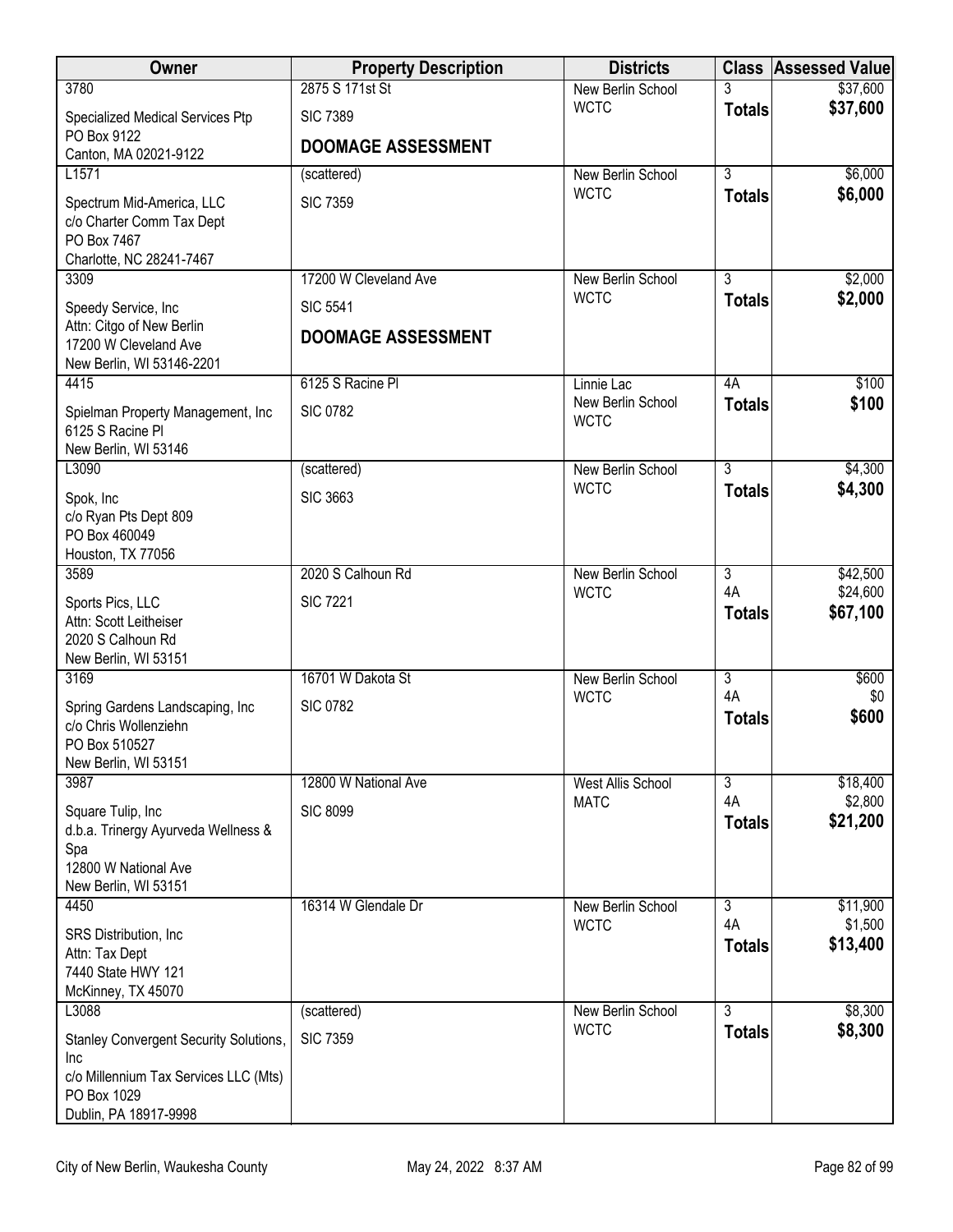| Owner                                                | <b>Property Description</b>   | <b>Districts</b>                 |                                 | <b>Class Assessed Value</b> |
|------------------------------------------------------|-------------------------------|----------------------------------|---------------------------------|-----------------------------|
| 1859                                                 | 18480 W Lincoln Ave           | New Berlin School                | 3                               | \$15,000                    |
| Star Line Trucking Corp                              | <b>SIC 4212</b>               | <b>WCTC</b>                      | <b>Totals</b>                   | \$15,000                    |
| 18460 W Lincoln Ave                                  | <b>DOOMAGE ASSESSMENT</b>     |                                  |                                 |                             |
| New Berlin, WI 53146-2135                            |                               |                                  |                                 |                             |
| 1860                                                 | 20070 W Lincoln Ave Unit D    | New Berlin School<br><b>WCTC</b> | $\overline{\overline{3}}$<br>4A | \$1,800<br>\$200            |
| Star Sales & Service, LLC                            | <b>SIC 7538</b>               |                                  | <b>Totals</b>                   | \$2,000                     |
| Attn: Robert L Williams<br>20070 W Lincoln Ave Ste D |                               |                                  |                                 |                             |
| New Berlin, WI 53146                                 |                               |                                  |                                 |                             |
| L4569                                                | (scattered)                   | New Berlin School                | $\overline{3}$                  | \$200                       |
| Star2star Communications, LLC                        | <b>SIC 7359</b>               | <b>WCTC</b>                      | <b>Totals</b>                   | \$200                       |
| c/o Crowe, LLP                                       |                               |                                  |                                 |                             |
| PO Box 7                                             |                               |                                  |                                 |                             |
| South Bend, IN 46624-0007                            |                               |                                  |                                 |                             |
| 2920                                                 | 15550 W National Ave          | New Berlin School<br><b>WCTC</b> | $\overline{3}$<br>4A            | \$95,400<br>\$3,300         |
| Starbucks Coffee, Inc                                | <b>SIC 5812</b>               |                                  | <b>Totals</b>                   | \$98,700                    |
| Attn: #2695<br>PO Box 34442mss-tax3                  |                               |                                  |                                 |                             |
| Seattle, WA 98124-1442                               |                               |                                  |                                 |                             |
| 3895                                                 | 15855 W National Ave Unit 105 | New Berlin School                | $\overline{3}$                  | \$500                       |
| State Farm Insurance, Inc                            | <b>SIC 6411</b>               | <b>WCTC</b>                      | 4A                              | \$200                       |
| Attn: John Hillyer                                   |                               |                                  | <b>Totals</b>                   | \$700                       |
| 15855 W National Ave                                 |                               |                                  |                                 |                             |
| New Berlin, WI 53151-5159<br>3382                    | 16717 W Greenfield Ave        | New Berlin School                | $\overline{3}$                  | \$3,200                     |
|                                                      |                               | <b>WCTC</b>                      | <b>Totals</b>                   | \$3,200                     |
| State Farm Insurance/Paul Conradson<br>Sp            | <b>SIC 6411</b>               |                                  |                                 |                             |
| 16717 W Greenfield Ave                               | <b>DOOMAGE ASSESSMENT</b>     |                                  |                                 |                             |
| New Berlin, WI 53151                                 |                               |                                  |                                 |                             |
| 1862                                                 | 16717 W Greenfield Ave        | New Berlin School                | $\overline{3}$                  | \$1,400                     |
| State Farm Mutual Auto Ins Co                        | <b>SIC 6311</b>               | <b>WCTC</b>                      | <b>Totals</b>                   | \$1,400                     |
| c/o State Farm Mutual Auto Ins Co                    |                               |                                  |                                 |                             |
| Attn: Tax Compliance<br>PO Box 2155                  |                               |                                  |                                 |                             |
| Bloomington, IL 61702                                |                               |                                  |                                 |                             |
| 1863                                                 | 2675 S Calhoun Rd             | New Berlin School                | $\overline{3}$                  | \$900                       |
| State Farm Mutual Auto Ins Co                        | <b>SIC 6311</b>               | <b>WCTC</b>                      | <b>Totals</b>                   | \$900                       |
| c/o State Farm Mutual Auto Ins Co                    |                               |                                  |                                 |                             |
| Attn: Tax Compliance                                 |                               |                                  |                                 |                             |
| PO Box 2155<br>Bloomington, IL 61702                 |                               |                                  |                                 |                             |
| 1864                                                 | 15855 W National Ave          | New Berlin School                | 3                               | \$300                       |
| State Farm Mutual Auto Ins Co                        | <b>SIC 6311</b>               | <b>WCTC</b>                      | <b>Totals</b>                   | \$300                       |
| c/o State Farm Mutual Auto Ins Co                    |                               |                                  |                                 |                             |
| Attn: Tax Compliance                                 |                               |                                  |                                 |                             |
| PO Box 2155                                          |                               |                                  |                                 |                             |
| Bloomington, IL 61702                                |                               |                                  |                                 |                             |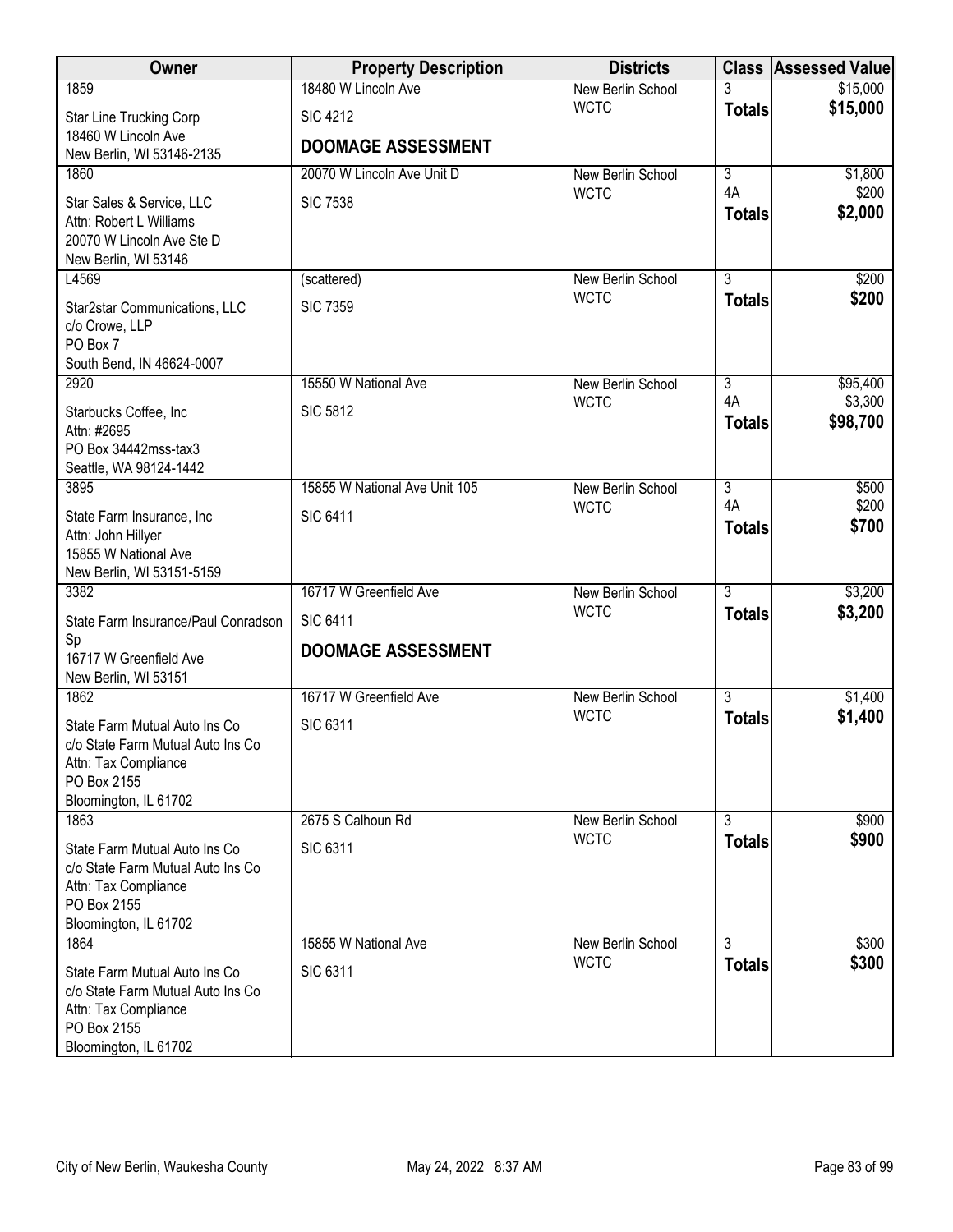| Owner                                                                                                                   | <b>Property Description</b>   | <b>Districts</b>                 |                     | <b>Class Assessed Value</b> |
|-------------------------------------------------------------------------------------------------------------------------|-------------------------------|----------------------------------|---------------------|-----------------------------|
| L4634                                                                                                                   | (scattered)                   | New Berlin School                |                     | \$200                       |
| State Farm Mutual Auto Ins Co<br>Attn: Tax Compliance<br>PO Box 2155<br>Bloomington, IL 61702                           | <b>SIC 6411</b>               | <b>WCTC</b>                      | <b>Totals</b>       | \$200                       |
| 4595                                                                                                                    | 16055 W Ryerson Rd            | New Berlin School                | $\overline{3}$      | \$11,600                    |
| State Painting Co<br>16055 W Ryerson Rd<br>New Berlin, WI 53151                                                         | <b>SIC 1721</b>               | <b>WCTC</b>                      | 4A<br><b>Totals</b> | \$100<br>\$11,700           |
| L4314                                                                                                                   | (scattered)                   | New Berlin School<br><b>WCTC</b> | $\overline{3}$      | \$4,200                     |
| Stearns Bank Na Co<br>c/o Advanced Property Ta Compliance<br>1611 N Interstate 35e Ste 428<br>Carrollton, TX 75006-8616 | <b>SIC 7359</b>               |                                  | <b>Totals</b>       | \$4,200                     |
| L2711                                                                                                                   | (scattered)                   | New Berlin School                | 3                   | \$536,400                   |
| Steelcase Financial Services, LLC<br>1625 W Fountainhead Pkwy<br>Mailstop: Az-Ftn-10b-A<br>Tempe, AZ 85282              | <b>SIC 7299</b>               | <b>WCTC</b>                      | <b>Totals</b>       | \$536,400                   |
| 3813                                                                                                                    | 16250 W Rogers Dr             | New Berlin School                | $\overline{3}$      | \$33,200                    |
| Steinhafels Warehouse, Inc.<br>W231 N1013 County F<br>Waukesha, WI 53186-1502                                           | <b>SIC 4225</b>               | <b>WCTC</b>                      | <b>Totals</b>       | \$33,200                    |
| 9376                                                                                                                    | 15885 W National Ave Unit 200 | <b>MMSD</b>                      | $\overline{3}$      | \$800                       |
| Stephen J Schwab CPA<br>15885 W National Ave<br>New Berlin, WI 53151                                                    |                               | New Berlin School<br><b>WCTC</b> | <b>Totals</b>       | \$800                       |
| 2402                                                                                                                    | 16855 W Observatory Rd        | New Berlin School                | $\overline{3}$      | \$69,600                    |
| Stephens Delivery Service, Inc                                                                                          | <b>SIC 4212</b>               | <b>WCTC</b>                      | <b>Totals</b>       | \$69,600                    |
| Attn: Todd Stephens                                                                                                     | <b>DOOMAGE ASSESSMENT</b>     |                                  |                     |                             |
| PO Box 510691<br>New Berlin, WI 53151-0691                                                                              |                               |                                  |                     |                             |
| L3651                                                                                                                   | (scattered)                   | New Berlin School                | $\overline{3}$      | \$7,500                     |
| Stericycle, Inc<br>c/o Grant Thornton, LLP<br>PO Box 4747                                                               | <b>SIC 7359</b>               | <b>WCTC</b>                      | <b>Totals</b>       | \$7,500                     |
| Hinsdale, IL 60522-4747<br>4099                                                                                         | 17155 W Glendale Dr           | New Berlin School                | $\overline{3}$      | \$243,500                   |
|                                                                                                                         | <b>SIC 7299</b>               | <b>WCTC</b>                      | 4A                  | \$2,800                     |
| Stericycle, Inc<br>c/o Grant Thorton, LLP<br>PO Box 4747<br>Hinsdale, IL 60522-4747                                     |                               |                                  | <b>Totals</b>       | \$246,300                   |
| 4381                                                                                                                    | 3015 S 163rd St               | New Berlin School                | $\overline{3}$      | \$6,900                     |
| Sterling Products, Inc.<br>Attn: Tax Dept - Corporate/Admin/Test<br>Facility<br>2900 S 160 St<br>New Berlin, WI 53151   | <b>SIC 3822</b>               | <b>WCTC</b>                      | 4A<br><b>Totals</b> | \$193,500<br>\$200,400      |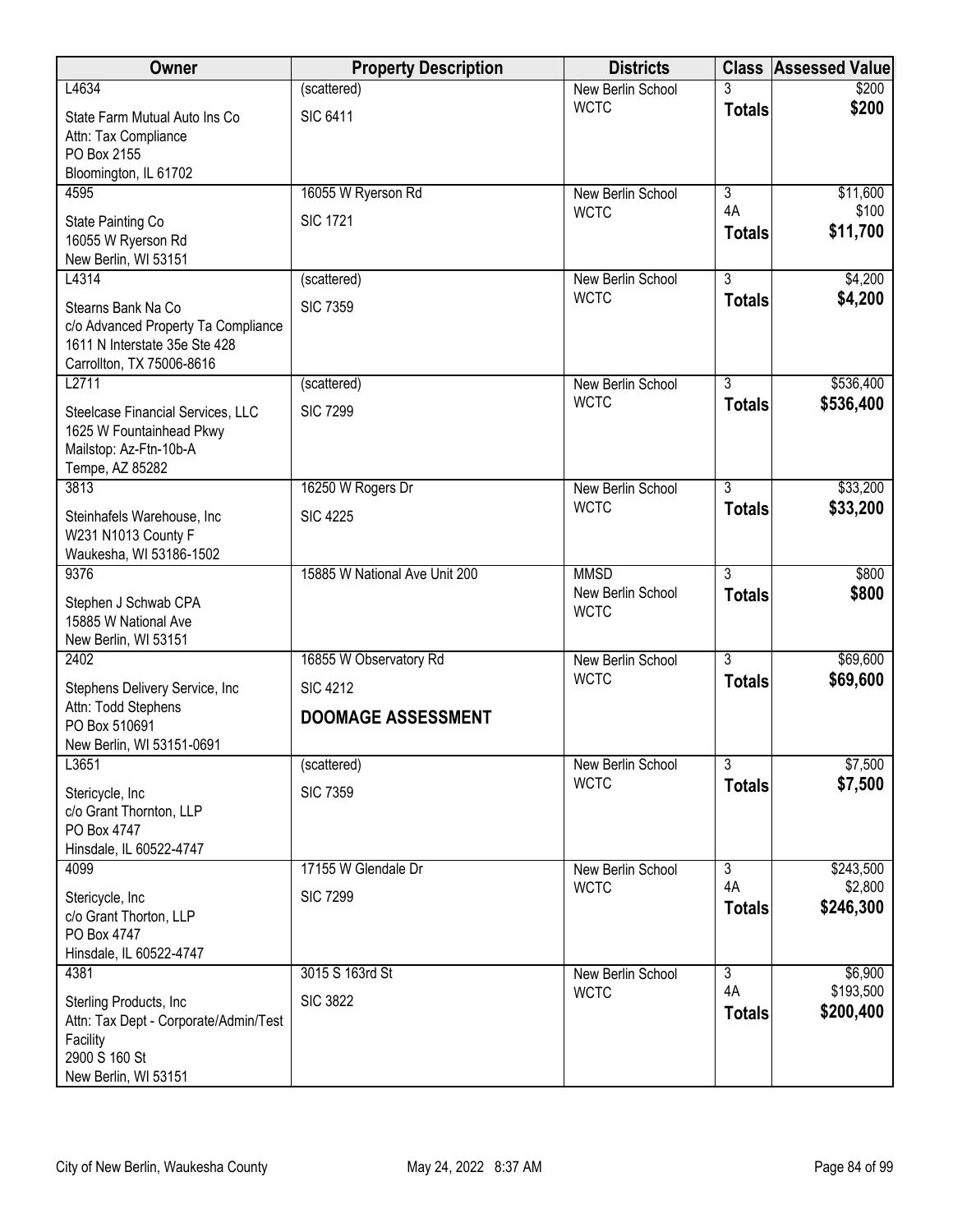| Owner                                              | <b>Property Description</b>  | <b>Districts</b>                 |                      | <b>Class Assessed Value</b> |
|----------------------------------------------------|------------------------------|----------------------------------|----------------------|-----------------------------|
| 1552                                               | 3850 S Moorland Rd           | New Berlin School                | 3                    | \$11,000                    |
| Steven Edwards Salon, LLC                          | <b>SIC 7231</b>              | <b>WCTC</b>                      | 4A<br><b>Totals</b>  | \$900<br>\$11,900           |
| 3850 S Moorland Rd                                 |                              |                                  |                      |                             |
| New Berlin, WI 53151-5226<br>3555                  | 2236 S 162nd St              | New Berlin School                | $\overline{3}$       | \$4,800                     |
| Stevens Equipment Supply, LLC                      | <b>SIC 5084</b>              | <b>WCTC</b>                      | <b>Totals</b>        | \$4,800                     |
| 945 Aldrin Dr                                      | <b>DOOMAGE ASSESSMENT</b>    |                                  |                      |                             |
| Eagan, MN 55121-2270<br>4195                       | 15805 W National Ave Unit 11 |                                  | $\overline{3}$       |                             |
|                                                    |                              | New Berlin School<br><b>WCTC</b> | <b>Totals</b>        | \$2,400<br>\$2,400          |
| Style By Kim, LLC<br>15805 W National Ave          | <b>SIC 7231</b>              |                                  |                      |                             |
| New Berlin, WI 53151-5120                          | <b>DOOMAGE ASSESSMENT</b>    |                                  |                      |                             |
| 4536                                               | 18900 W Lincoln Ave          | New Berlin School                | $\overline{3}$       | \$11,000                    |
| Suburban Asphalt Co                                | <b>SIC 1799</b>              | <b>WCTC</b>                      | 4A                   | \$6,900                     |
| 18900 W Lincoln Ave<br>New Berlin, WI 53146        |                              |                                  | <b>Totals</b>        | \$17,900                    |
| 2601                                               | 17900 W National Ave         | New Berlin School                | $\overline{3}$       | \$1,800                     |
| Sugar Creek Antiques, Inc                          | <b>SIC 7299</b>              | <b>WCTC</b>                      | 4A                   | \$300                       |
| 17900 W National Ave                               |                              |                                  | <b>Totals</b>        | \$2,100                     |
| New Berlin, WI 53146<br>4024                       | 5635 S Westridge Dr          |                                  | $\overline{3}$       | \$93,800                    |
|                                                    |                              | New Berlin School<br><b>WCTC</b> | <b>Totals</b>        | \$93,800                    |
| Sumitomo Electric Carbide, Inc.<br>Attn: Wholesale | <b>SIC 5063</b>              |                                  |                      |                             |
| 1001 N Business Center Dr                          |                              |                                  |                      |                             |
| Mount Prospect, IL 60056                           |                              |                                  |                      |                             |
| 4435                                               | 15600 W National Ave         | <b>New Berlin School</b>         | $\overline{3}$       | \$62,200                    |
| Summit Credit Union, Inc.                          | <b>SIC 6143</b>              | <b>WCTC</b>                      | 4A<br><b>Totals</b>  | \$101,000<br>\$163,200      |
| Attn: Accounts Payable                             |                              |                                  |                      |                             |
| PO Box 8046<br>Madison, WI 53708-8046              |                              |                                  |                      |                             |
| 3752                                               | 17929 W Lincoln Ave          | <b>New Berlin School</b>         | 3                    | \$4,600                     |
| Summit Filtration Technology, LLC                  | <b>SIC 7389</b>              | <b>WCTC</b>                      | 4A                   | \$4,200                     |
| 17929 W Lincoln Ave                                |                              |                                  | <b>Totals</b>        | \$8,800                     |
| New Berlin, WI 53146                               |                              |                                  |                      |                             |
| 4471                                               | 16341 W Lincoln Ave          | New Berlin School<br><b>WCTC</b> | $\overline{3}$<br>4A | \$1,100<br>\$31,700         |
| Sunbelt Rentals, Inc.                              | <b>SIC 7359</b>              |                                  | <b>Totals</b>        | \$32,800                    |
| Attn: Property Tax Dept<br>2341 Deerfield Dr       |                              |                                  |                      |                             |
| Fort Mill, SC 29715                                |                              |                                  |                      |                             |
| 4112                                               | 3530 S Moorland Rd           | New Berlin School                | $\overline{3}$       | \$82,400                    |
| Sundance, Inc.                                     | <b>SIC 7359</b>              | <b>WCTC</b>                      | 4A                   | \$200                       |
| Attn: Taco Bell                                    |                              |                                  | <b>Totals</b>        | \$82,600                    |
| 7915 Kensington Ct<br>Brighton, MI 48116           |                              |                                  |                      |                             |
| 4248                                               | 15744 W National Ave         | New Berlin School                | $\overline{3}$       | \$4,200                     |
| Sunny Side Up Cafe, LLC                            | <b>SIC 5812</b>              | <b>WCTC</b>                      | 4A                   | \$900                       |
| 15744 W National Ave                               |                              |                                  | <b>Totals</b>        | \$5,100                     |
| New Berlin, WI 53151                               |                              |                                  |                      |                             |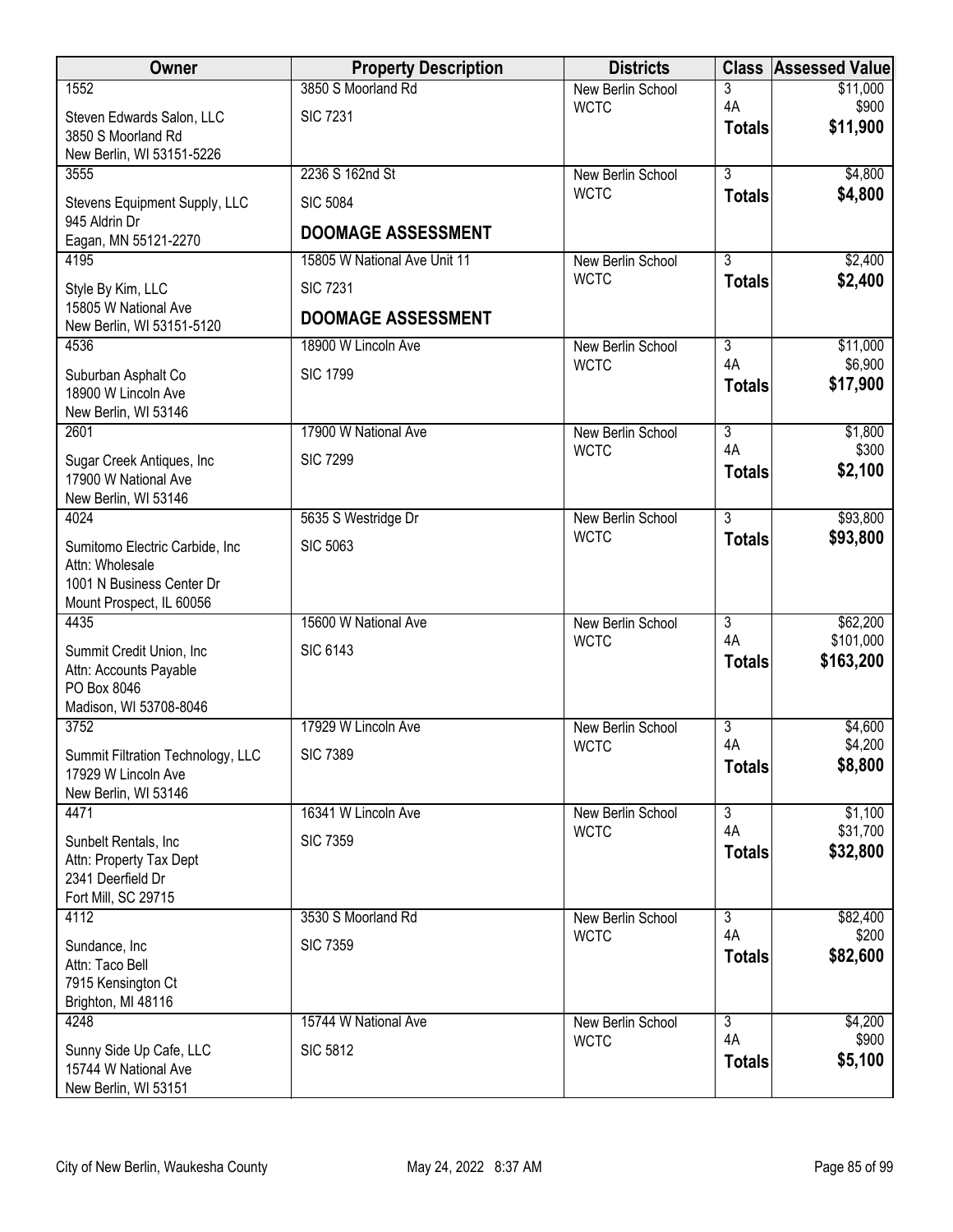| Owner                                                       | <b>Property Description</b>   | <b>Districts</b>                        | <b>Class</b>         | <b>Assessed Value</b> |
|-------------------------------------------------------------|-------------------------------|-----------------------------------------|----------------------|-----------------------|
| 1823                                                        | 13900 W National Ave Unit 201 | New Berlin School                       | 3                    | \$65,800              |
| Sunnyslope Dental 1, LLP                                    | <b>SIC 8021</b>               | <b>WCTC</b>                             | 4A                   | \$2,300<br>\$68,100   |
| Attn: Drs Crinzi & Quesnell                                 |                               |                                         | <b>Totals</b>        |                       |
| 13900 W National Ave<br>New Berlin, WI 53151-4525           |                               |                                         |                      |                       |
| 4427                                                        | 2665 S Moorland Rd Unit 210   | <b>New Berlin School</b>                | $\overline{3}$       | \$1,000               |
|                                                             |                               | <b>WCTC</b>                             | 4A                   | \$100                 |
| Sunset Technologies Group, Inc, LLC<br>14391 Spring Hill Dr |                               |                                         | <b>Totals</b>        | \$1,100               |
| Suite 517                                                   |                               |                                         |                      |                       |
| Spring Hill, FL 34609                                       |                               |                                         |                      |                       |
| 4573                                                        | 16644 W National Ave          | New Berlin School                       | $\overline{3}$       | \$19,600              |
| Sweet Tox, LLC                                              |                               | <b>WCTC</b>                             | <b>Totals</b>        | \$19,600              |
| Attn: Mananger - Personal Property Tax                      | <b>DOOMAGE ASSESSMENT</b>     |                                         |                      |                       |
| Notice<br>16644 W National Ave                              |                               |                                         |                      |                       |
| New Berlin, WI 53151-5516                                   |                               |                                         |                      |                       |
| 3854                                                        | 15700 W Cleveland Ave         | New Berlin School                       | 3                    | \$32,700              |
| Swick Technologies, LLC                                     | <b>SIC 7389</b>               | <b>WCTC</b>                             | 4A                   | \$900                 |
| 15700 W Cleveland Ave                                       |                               |                                         | <b>Totals</b>        | \$33,600              |
| New Berlin, WI 53151                                        |                               |                                         |                      |                       |
| 2686                                                        | 3925 S Sunnyslope Rd          | New Berlin School<br><b>WCTC</b>        | $\overline{3}$<br>4A | \$5,100<br>\$100      |
| Symmcorp, Inc                                               | <b>SIC 7231</b>               |                                         | <b>Totals</b>        | \$5,200               |
| Attn: Jane Yocum/Symmetry<br>3925 S Sunnyslope Rd           |                               |                                         |                      |                       |
| New Berlin, WI 53151-5909                                   |                               |                                         |                      |                       |
| 3750                                                        | 2800 S 163rd St               | New Berlin School                       | $\overline{3}$       | \$11,500              |
| T Distribution, Inc.                                        | <b>SIC 5961</b>               | <b>WCTC</b>                             | 4A                   | \$7,700               |
| 33 Omega St                                                 |                               |                                         | <b>Totals</b>        | \$19,200              |
| Birmingham, AL 35205                                        |                               |                                         |                      |                       |
| 4629                                                        | 16461 W Greenfield Ave        | <b>New Berlin School</b><br><b>WCTC</b> | $\overline{3}$       | \$3,600               |
| Tail Spin, LLC                                              |                               |                                         | <b>Totals</b>        | \$3,600               |
| d.b.a. Greenfield Pub<br>Attn: Jennifer Halverson           | <b>DOOMAGE ASSESSMENT</b>     |                                         |                      |                       |
| 1641 W Greenfield Ave                                       |                               |                                         |                      |                       |
| New Berlin, WI 53151                                        |                               |                                         |                      |                       |
| 4564                                                        | 15400 W National Ave          | New Berlin School                       | $\overline{3}$       | \$2,500               |
| Take 5 Oil Change, LLC                                      | <b>SIC 7538</b>               | <b>WCTC</b>                             | 4A<br><b>Totals</b>  | \$400<br>\$2,900      |
| 440 S Church St Ste700                                      |                               |                                         |                      |                       |
| Charlotte, NC 28202<br>2590                                 | 4798 S Moorland Rd            | New Berlin School                       | 3                    | \$711,500             |
|                                                             |                               | <b>WCTC</b>                             | 4A                   | \$112,600             |
| <b>Target Corp</b><br>PO Box 9456                           | <b>SIC 5311</b>               |                                         | <b>Totals</b>        | \$824,100             |
| Minneapolis, MN 55440-9456                                  |                               |                                         |                      |                       |
| 3067                                                        | 16955 W Small Rd              | New Berlin School                       | $\overline{3}$       | \$400                 |
| Taylors Landscape & Construction, LLC                       | <b>SIC 0782</b>               | <b>WCTC</b>                             | 4A                   | \$5,200               |
| 16955 W Small Rd                                            |                               |                                         | <b>Totals</b>        | \$5,600               |
| New Berlin, WI 53151-8621                                   |                               |                                         |                      |                       |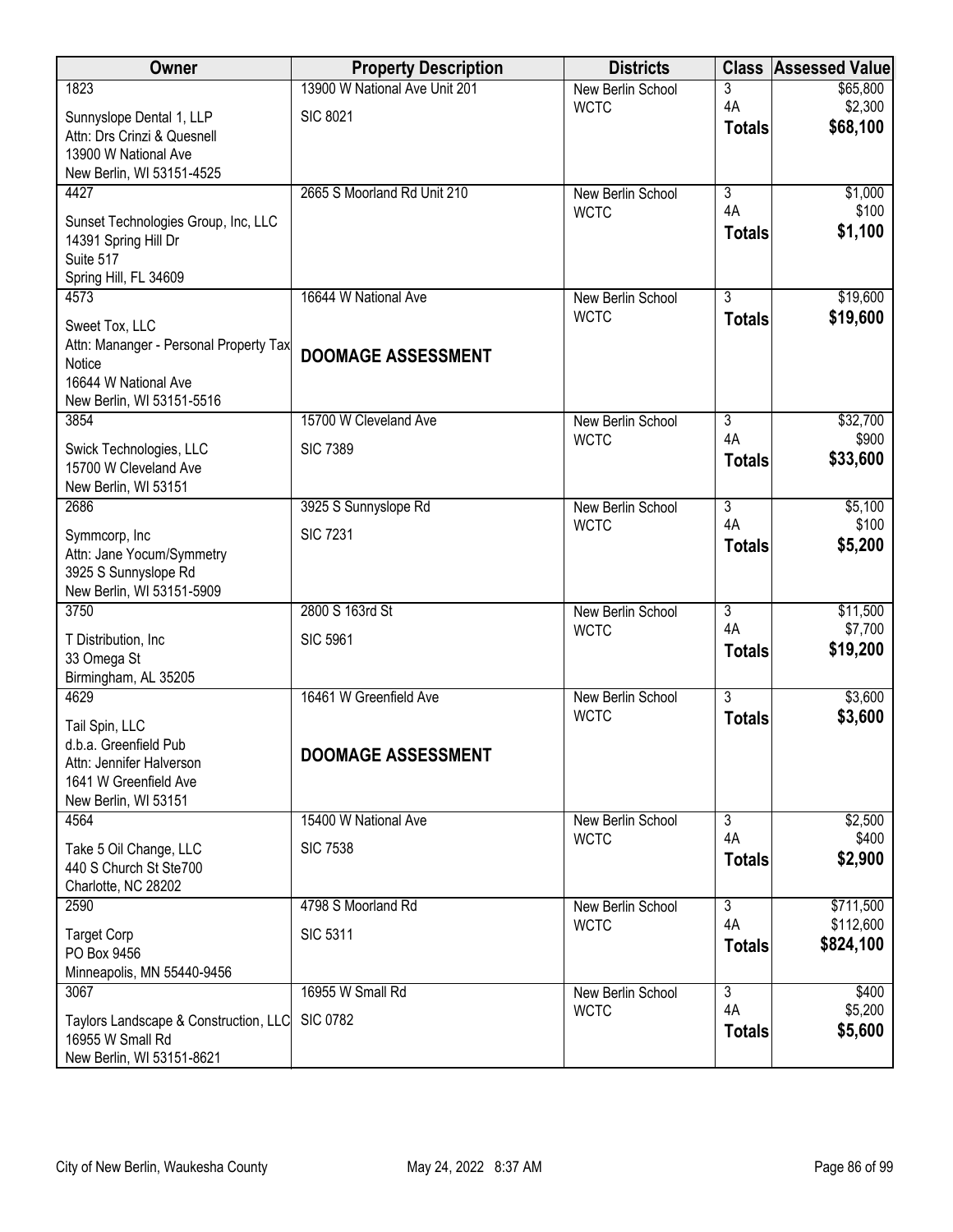| Owner                                                                                                 | <b>Property Description</b>                  | <b>Districts</b>                                                               | <b>Class</b>         | <b>Assessed Value</b> |
|-------------------------------------------------------------------------------------------------------|----------------------------------------------|--------------------------------------------------------------------------------|----------------------|-----------------------|
| 9257<br><b>TC Moulding</b><br>2800 S 163rd St<br>New Berlin, WI 53151-3612                            | 2800 S 163rd St<br><b>DOOMAGE ASSESSMENT</b> | <b>MMSD</b><br>Aldermanic 2 -<br>Garrigues<br>New Berlin School<br><b>WCTC</b> | <b>Totals</b>        | \$16,000<br>\$16,000  |
| 4508                                                                                                  | 21130 W Edinbourgh Dr                        | New Berlin School                                                              | 3                    | \$5,100               |
| TCA Inc / Jana Charvat & Company<br>21130 W Edinbourgh Dr<br>New Berlin, WI 53146                     | <b>SIC 8999</b>                              | <b>WCTC</b>                                                                    | 4A<br><b>Totals</b>  | \$100<br>\$5,200      |
| L4127                                                                                                 | (scattered)                                  | New Berlin School                                                              | $\overline{3}$       | \$16,000              |
| Team Finacial Group, Inc<br>650 Three Mile Rd Nw Ste 200<br>Grand Rapids, MI 49544                    | <b>SIC 7359</b>                              | <b>WCTC</b>                                                                    | <b>Totals</b>        | \$16,000              |
| 2505                                                                                                  | 20015 W National Ave                         | New Berlin School                                                              | 4A                   | \$4,700               |
| Terry Michaels Sp<br>Attn: Radio Tower<br>20015 W National Ave<br>New Berlin, WI 53146                | <b>SIC 4812</b>                              | <b>WCTC</b>                                                                    | <b>Totals</b>        | \$4,700               |
| 1845                                                                                                  | 12600 W Crawford Dr                          | <b>West Allis School</b>                                                       | 3                    | \$300                 |
| Thaddeus M Smyczek, PE,SC, Inc<br>12600 W Crawford Dr<br>New Berlin, WI 53151-5422                    | <b>SIC 8711</b>                              | <b>MATC</b>                                                                    | 4A<br><b>Totals</b>  | \$0<br>\$300          |
| 3412                                                                                                  | 2755 S 160th St                              | New Berlin School                                                              | $\overline{3}$       | \$25,100              |
| The Anderson Group, Inc<br>Attn: Jennifer Hansen<br>PO Box 407<br>Butler, WI 53007                    | <b>SIC 5085</b>                              | <b>WCTC</b>                                                                    | 4A<br><b>Totals</b>  | \$4,500<br>\$29,600   |
| 4681                                                                                                  | 13917 W Greenfield Ave                       | <b>MMSD</b>                                                                    | $\overline{3}$       | \$1,300               |
| The Barber Shop Sp<br>d.b.a. Pauls Barber Shop<br>13917 W Greenfield Ave<br>New Berlin, WI 53151-1667 | <b>DOOMAGE ASSESSMENT</b>                    | Aldermanic 1 - Hopkins<br>New Berlin School<br><b>WCTC</b>                     | <b>Totals</b>        | \$1,300               |
| 4519                                                                                                  | 2857 S 160th St                              | New Berlin School                                                              | $\overline{3}$<br>4A | \$7,900<br>\$1,500    |
| The Big Backyard, LLC<br>Attn: Guy Cole & Erica Swanson<br>2857 S 160 St<br>New Berlin, WI 53151      | <b>SIC 8999</b>                              | <b>WCTC</b>                                                                    | <b>Totals</b>        | \$9,400               |
| 4068                                                                                                  | 2604 S 162nd St                              | New Berlin School                                                              | $\overline{3}$       | \$100                 |
| The Cabinet Maker, LLC<br>Attn: John Phillips, Cr<br>2604 S 162 St<br>New Berlin, WI 53151            | <b>SIC 1751</b>                              | <b>WCTC</b>                                                                    | 4A<br><b>Totals</b>  | \$0<br>\$100          |
| 3164                                                                                                  | 16840 W Cleveland Ave                        | New Berlin School<br><b>WCTC</b>                                               | 3<br>4A              | \$8,100<br>\$6,600    |
| The Char-Grill, Inc<br>Attn: Office- Commissary<br>16840 W Cleveland Ave<br>New Berlin, WI 53151      | <b>SIC 5812</b>                              |                                                                                | <b>Totals</b>        | \$14,700              |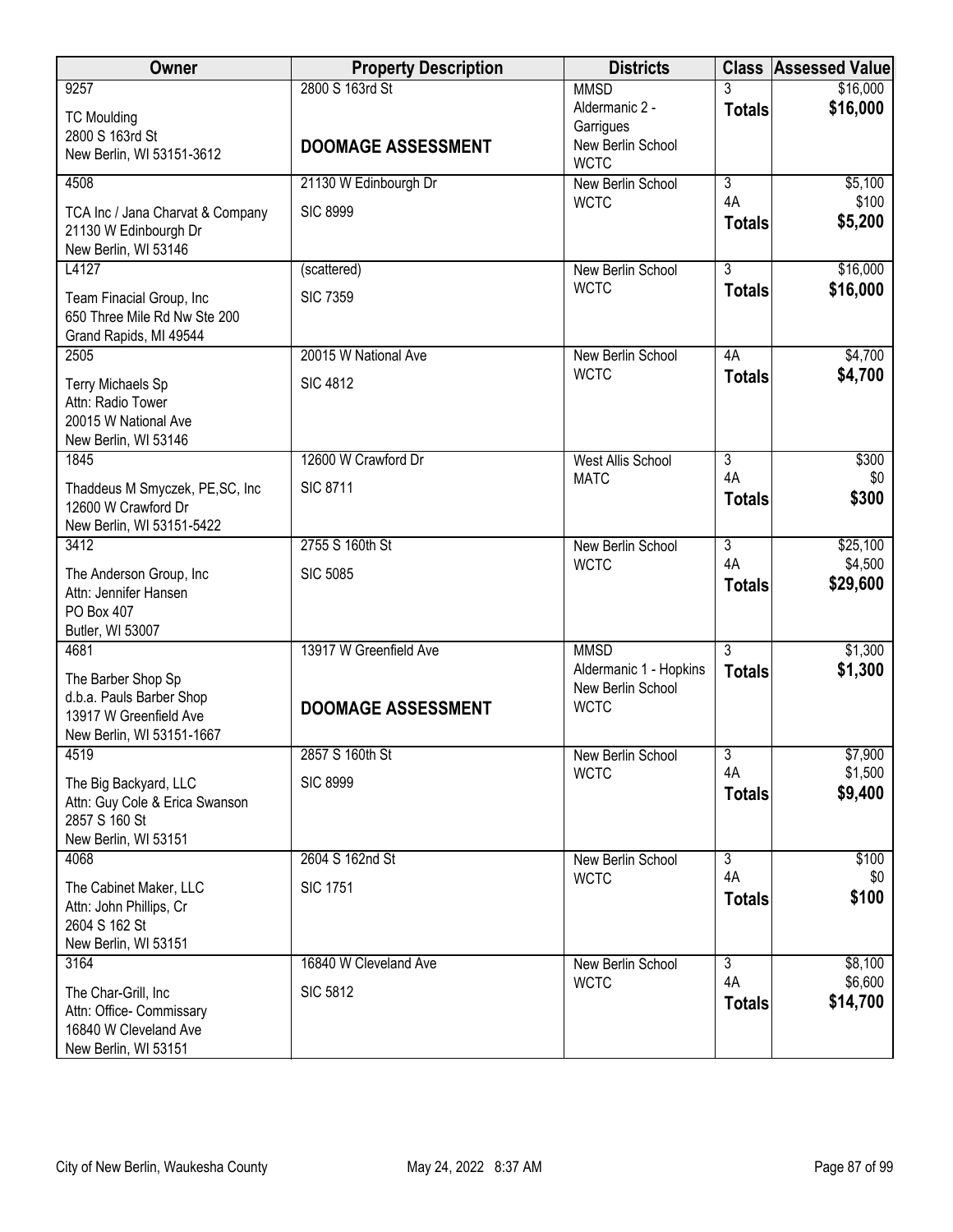| Owner                                                      | <b>Property Description</b>   | <b>Districts</b>                 | <b>Class</b>         | <b>Assessed Value</b> |
|------------------------------------------------------------|-------------------------------|----------------------------------|----------------------|-----------------------|
| 2769                                                       | 2405 S Calhoun Rd             | New Berlin School                | 3<br>4A              | \$72,400<br>\$91,000  |
| The Eastern Company                                        | <b>SIC 5013</b>               | <b>WCTC</b>                      | <b>Totals</b>        | \$163,400             |
| d.b.a. Velvac, Inc<br>2405 S Calhoun Rd                    |                               |                                  |                      |                       |
| New Berlin, WI 53151                                       |                               |                                  |                      |                       |
| 2990                                                       | 16662 W National Ave          | New Berlin School                | $\overline{3}$       | \$600                 |
| The Entertainment Company Int, LLC                         | <b>SIC 7929</b>               | <b>WCTC</b>                      | <b>Totals</b>        | \$600                 |
| Attn: Neil Hawes                                           |                               |                                  |                      |                       |
| PO Box 510801                                              |                               |                                  |                      |                       |
| New Berlin, WI 53151<br>L4421                              | (scattered)                   | New Berlin School                | 3                    | \$16,500              |
| The Icee Co                                                | <b>SIC 7359</b>               | <b>WCTC</b>                      | <b>Totals</b>        | \$16,500              |
| 265 Mason Rd                                               |                               |                                  |                      |                       |
| La Vergne, TN 37086                                        |                               |                                  |                      |                       |
| 4158                                                       | 5595 S Berkshire Ct           | New Berlin School                | $\overline{3}$       | \$800                 |
| The Laffey Partnership, LLC                                | <b>SIC 8742</b>               | <b>WCTC</b>                      | <b>Totals</b>        | \$800                 |
| 5595 Berkshire Ct<br>New Berlin, WI 53151-8329             | <b>DOOMAGE ASSESSMENT</b>     |                                  |                      |                       |
| 4679                                                       | 16338 W Glendale Dr           | <b>MMSD</b>                      | $\overline{3}$       | \$2,400               |
| The Naked Baker, LLC                                       |                               | Aldermanic 3 - Maxey             | <b>Totals</b>        | \$2,400               |
| 16336 W Glendale Dr                                        |                               | New Berlin School<br><b>WCTC</b> |                      |                       |
| New Berlin, WI 53151-2842                                  | <b>DOOMAGE ASSESSMENT</b>     |                                  |                      |                       |
| 4261                                                       | 2430 S 179th St               | New Berlin School<br><b>WCTC</b> | $\overline{3}$<br>4A | \$5,500<br>\$200      |
| The Oilgear Company, LLC                                   | <b>SIC 7389</b>               |                                  | <b>Totals</b>        | \$5,700               |
| Attn: Company Office & Engineering<br>2430 S 179 St        |                               |                                  |                      |                       |
| New Berlin, WI 53146                                       |                               |                                  |                      |                       |
| 4650                                                       | 2706 S 163rd St               | <b>MMSD</b>                      | 3                    | \$1,100               |
| The Window Store, Inc                                      |                               | Aldermanic 2 -                   | 4A                   | \$400                 |
| 2924 Anthony Ln                                            |                               | Garrigues<br>New Berlin School   | <b>Totals</b>        | \$1,500               |
| Suite 115                                                  |                               | <b>WCTC</b>                      |                      |                       |
| Minneapolis, MN 55418<br>9261                              | 17755 W Liberty Ln            | New Berlin School                | 3                    | \$29,600              |
| Third Coast Equipment, Inc.                                |                               | <b>WCTC</b>                      | 4A                   | \$4,300               |
| Attn: Ryan Gile                                            |                               |                                  | <b>Totals</b>        | \$33,900              |
| 17755 W Liberty Ln                                         |                               |                                  |                      |                       |
| New Berlin, WI 53151                                       |                               |                                  |                      |                       |
| 4647                                                       | 3333 S Sunnyslope Rd Unit 103 | New Berlin School<br><b>WCTC</b> | $\overline{3}$<br>4A | \$44,900<br>\$4,800   |
| Third Coast Foot and Ankle SC                              |                               |                                  | <b>Totals</b>        | \$49,700              |
| 3333 S Sunnyslope Rd Ste 103A<br>New Berlin, WI 53151-4504 |                               |                                  |                      |                       |
| 2159                                                       | 13301 W National Ave          | New Berlin School                | $\overline{3}$       | \$264,000             |
| Thomson Corp                                               | <b>SIC 6531</b>               | <b>WCTC</b>                      | <b>Totals</b>        | \$264,000             |
| Attn: Stonegate Clubhouse                                  | <b>DOOMAGE ASSESSMENT</b>     |                                  |                      |                       |
| N28 W23000 Roundy Dr Ste 20                                |                               |                                  |                      |                       |
| Pewaukee, WI 53072-7301<br>4071                            | 2720 S 163rd St               | New Berlin School                | $\overline{3}$       | \$125,800             |
|                                                            |                               | <b>WCTC</b>                      | 4A                   | \$7,400               |
| Thrifty White Pharmacy, Inc<br>6055 Nathan Ln Ste 200      | <b>SIC 5912</b>               |                                  | <b>Totals</b>        | \$133,200             |
| Plymouth, MN 55442                                         |                               |                                  |                      |                       |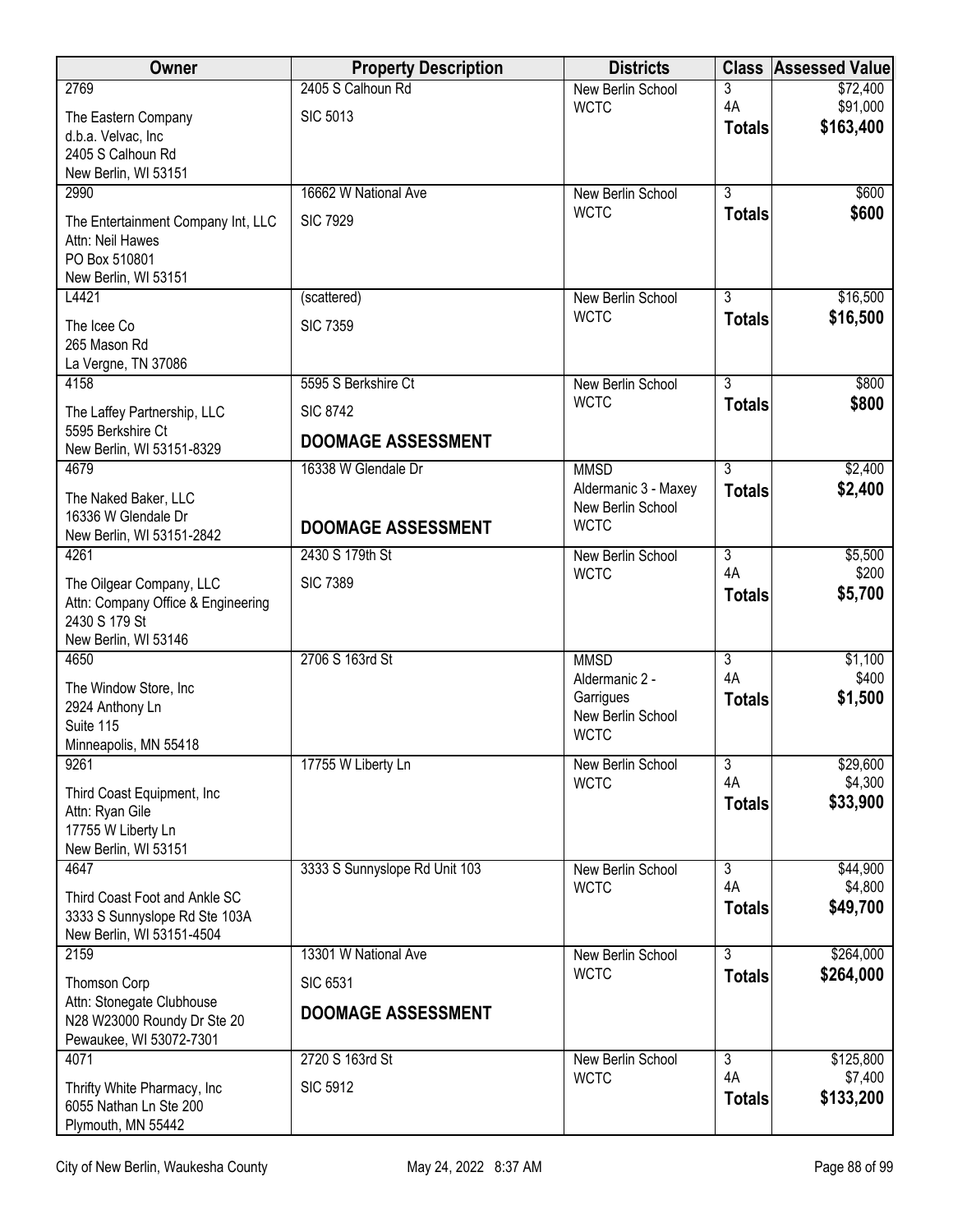| Owner                                                                                                                        | <b>Property Description</b>                  | <b>Districts</b>                                                |                      | <b>Class Assessed Value</b> |
|------------------------------------------------------------------------------------------------------------------------------|----------------------------------------------|-----------------------------------------------------------------|----------------------|-----------------------------|
| L3439                                                                                                                        | (scattered)                                  | New Berlin School                                               |                      | \$68,500                    |
| Tiaa Commercial Finance, Inc<br>630 N Central Expy Ste a<br>Plano, TX 75074                                                  | <b>SIC 7359</b>                              | <b>WCTC</b>                                                     | <b>Totals</b>        | \$68,500                    |
| 4605                                                                                                                         | 16227 W Ryerson Rd                           | <b>MMSD</b>                                                     | $\overline{3}$       | \$6,000                     |
| TightSeal, LLC<br>d.b.a. TightSeal Exteriors & Baths<br>16227 W Ryerson Rd<br>New Berlin, WI 53151                           | <b>SIC 1761</b><br><b>DOOMAGE ASSESSMENT</b> | Aldermanic 2 -<br>Garrigues<br>New Berlin School<br><b>WCTC</b> | <b>Totals</b>        | \$6,000                     |
| 2898                                                                                                                         | 2445 S 179th St Unit A                       | New Berlin School                                               | 3                    | \$1,400                     |
| <b>Titan Building Co</b><br>2445 S 179 St<br>New Berlin, WI 53151                                                            | <b>SIC 1542</b>                              | <b>WCTC</b>                                                     | 4A<br><b>Totals</b>  | \$11,800<br>\$13,200        |
| 9247                                                                                                                         | 2601 S Moorland Rd                           | <b>MMSD</b>                                                     | $\overline{3}$       | \$6,800                     |
| TKG III Acquisition, LLC<br>d.b.a. StorageMart<br>Attn: Mlke Burnam<br>215 N Stadium Blvd Ste 200<br>Columbia, MO 65203-1140 | <b>SIC 4225</b>                              | Aldermanic 3 - Maxey<br>New Berlin School<br><b>WCTC</b>        | <b>Totals</b>        | \$6,800                     |
| 1903                                                                                                                         | 3502 S Moorland Rd                           | New Berlin School                                               | $\overline{3}$       | \$2,100                     |
| Tobin Jewelers, Inc<br>3502 S Moorland Rd<br>New Berlin, WI 53151                                                            | <b>SIC 5999</b>                              | <b>WCTC</b>                                                     | 4A<br><b>Totals</b>  | \$400<br>\$2,500            |
| 1906                                                                                                                         | 16715 W Dakota St                            | New Berlin School                                               | 4A                   | \$1,500                     |
| Tom & Glen's Service, Inc<br>16715 W Dakota St<br>New Berlin, WI 53151-3542                                                  | <b>SIC 7539</b>                              | <b>WCTC</b>                                                     | <b>Totals</b>        | \$1,500                     |
| 3761                                                                                                                         | 16285 W Lincoln Ave                          | New Berlin School                                               | $\overline{3}$       | \$200                       |
| Tom Tiernan & Associates, Inc<br>16285 W Lincoln Ave<br>New Berlin, WI 53151                                                 | <b>SIC 5074</b>                              | <b>WCTC</b>                                                     | 4A<br><b>Totals</b>  | \$200<br>\$400              |
| 2598                                                                                                                         | 5205 S Emmer Dr                              | New Berlin School                                               | $\overline{3}$       | \$85,600                    |
| Tool House Inc (the)                                                                                                         | <b>SIC 7389</b>                              | <b>WCTC</b>                                                     | <b>Totals</b>        | \$85,600                    |
| Attn: David Wirth<br>5205 S Emmer Dr<br>New Berlin, WI 53151-7363                                                            | <b>DOOMAGE ASSESSMENT</b>                    |                                                                 |                      |                             |
| 3183                                                                                                                         | 12765 W Lakeland Dr                          | New Berlin School                                               | 3                    | \$0                         |
| Toolsleuth, LLC<br>Attn: James Hayes<br>12765 W Lakeland Dr<br>New Berlin, WI 53151                                          | <b>SIC 7389</b>                              | <b>WCTC</b>                                                     | 4A<br><b>Totals</b>  | \$100<br>\$100              |
| 3193                                                                                                                         | 2725 S Moorland Rd Unit 300                  | New Berlin School                                               | $\overline{3}$       | \$35,700                    |
| Top Floor Technologies, Inc<br>PO Box 510735<br>New Berlin, WI 53151                                                         | <b>SIC 7319</b>                              | <b>WCTC</b>                                                     | 4A<br><b>Totals</b>  | \$100<br>\$35,800           |
| 9246                                                                                                                         | 1925 S Moorland Rd                           | <b>MMSD</b>                                                     | $\overline{3}$<br>4A | \$4,600                     |
| Top Shelf New Berlin, LLC<br>d.b.a. Nonn's Flooring<br>7550 Graber Rd<br>Middleton, WI 53562                                 |                                              | Aldermanic 3 - Maxey<br>New Berlin School<br><b>WCTC</b>        | <b>Totals</b>        | \$58,300<br>\$62,900        |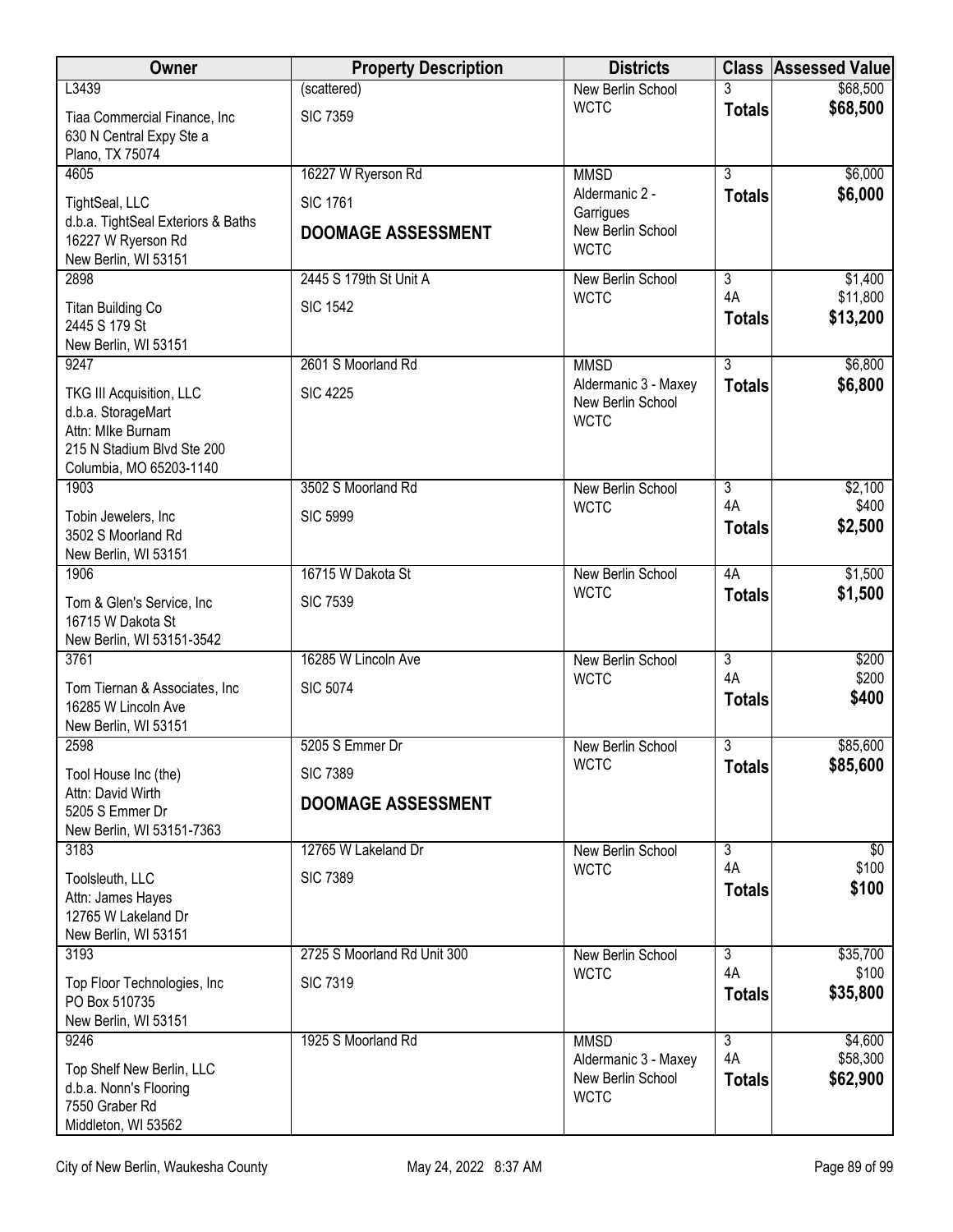| Owner                                             | <b>Property Description</b>   | <b>Districts</b>                 | <b>Class</b>              | <b>Assessed Value</b> |
|---------------------------------------------------|-------------------------------|----------------------------------|---------------------------|-----------------------|
| 4440                                              | 3800 S Moorland Rd            | New Berlin School                | 3                         | \$32,100              |
| <b>Total Health Nutrition Center Ptp</b>          | <b>SIC 5999</b>               | <b>WCTC</b>                      | 4A<br><b>Totals</b>       | \$7,700<br>\$39,800   |
| 3800 S Moorland Rd                                |                               |                                  |                           |                       |
| New Berlin, WI 53151<br>9363                      | 21430 W Greenfield Ave Unit 1 | New Berlin School                | $\overline{\overline{3}}$ | \$6,200               |
|                                                   |                               | <b>WCTC</b>                      | 4A                        | \$700                 |
| Touching Hearts at Home<br>Attn: Brandon Briesath |                               |                                  | <b>Totals</b>             | \$6,900               |
| 21430 W Greenfield Ave Unit 1                     |                               |                                  |                           |                       |
| New Berlin, WI 53151                              |                               |                                  |                           |                       |
| 3863                                              | 17640 W National Ave          | New Berlin School<br><b>WCTC</b> | $\overline{3}$<br>4A      | \$500<br>\$0          |
| Tower Sites, Inc                                  | <b>SIC 4899</b>               |                                  | <b>Totals</b>             | \$500                 |
| Attn: Terry Michaels<br>17640 W National Ave      |                               |                                  |                           |                       |
| New Berlin, WI 53146                              |                               |                                  |                           |                       |
| 3976                                              | 1849 S Calhoun Rd             | New Berlin School                | $\overline{3}$            | \$3,600               |
| Trailside Cycle, Inc                              | <b>SIC 5941</b>               | <b>WCTC</b>                      | 4A                        | \$200                 |
| Attn: Ellen Schroeder                             |                               |                                  | <b>Totals</b>             | \$3,800               |
| S61 W23045 Fern Dr<br>Waukesha, WI 53189          |                               |                                  |                           |                       |
| L2735                                             | (scattered)                   | New Berlin School                | $\overline{3}$            | \$200                 |
| Transaction Network Services, Inc                 | <b>SIC 3661</b>               | <b>WCTC</b>                      | <b>Totals</b>             | \$200                 |
| Attn: Property Tax                                |                               |                                  |                           |                       |
| 10740 Parkridge Blvd Ste 100                      |                               |                                  |                           |                       |
| Reston, VA 20191<br>1925                          | 16725 W Victor Rd             | New Berlin School                | $\overline{3}$            | \$2,100               |
|                                                   |                               | <b>WCTC</b>                      | 4A                        | \$2,000               |
| Transcat, Inc<br>35 Vantage Point Dr              | <b>SIC 8711</b>               |                                  | <b>Totals</b>             | \$4,100               |
| Rochester, NY 14624                               |                               |                                  |                           |                       |
| 4060                                              | 16261 W Lincoln Ave           | New Berlin School                | $\overline{\overline{3}}$ | \$800                 |
| Transform Sr, LLC                                 | <b>SIC 7389</b>               | <b>WCTC</b>                      | 4A                        | \$0                   |
| d.b.a. Sears Home Services                        |                               |                                  | <b>Totals</b>             | \$800                 |
| Attn: Grant Thornton                              |                               |                                  |                           |                       |
| PO Box 4747<br>Oak Brook, IL 60522                |                               |                                  |                           |                       |
| 4534                                              | 2735 S Calhoun Rd             | New Berlin School                | $\overline{3}$            | \$5,100               |
| Traveling Bags Co                                 | <b>SIC 5948</b>               | <b>WCTC</b>                      | 4A                        | \$3,800               |
| 2735 S Calhoun Rd                                 |                               |                                  | <b>Totals</b>             | \$8,900               |
| New Berlin, WI 53151                              |                               |                                  |                           |                       |
| 1917                                              | 5611 S Calhoun Rd             | New Berlin School<br><b>WCTC</b> | $\overline{3}$<br>4A      | \$21,400<br>\$15,300  |
| Trees on the Move, Inc.                           | <b>SIC 5261</b>               |                                  | <b>Totals</b>             | \$36,700              |
| Attn: Gary Mchugh<br>5611 S Calhoun Rd            |                               |                                  |                           |                       |
| New Berlin, WI 53146                              |                               |                                  |                           |                       |
| 3775                                              | 2440 S 179th St               | New Berlin School                | $\overline{3}$            | \$8,000               |
| Trek Medical, Inc                                 | <b>SIC 8999</b>               | <b>WCTC</b>                      | <b>Totals</b>             | \$8,000               |
| Attn: A Division of Escalon                       | <b>DOOMAGE ASSESSMENT</b>     |                                  |                           |                       |
| 2440 S 179th St<br>New Berlin, WI 53146-2149      |                               |                                  |                           |                       |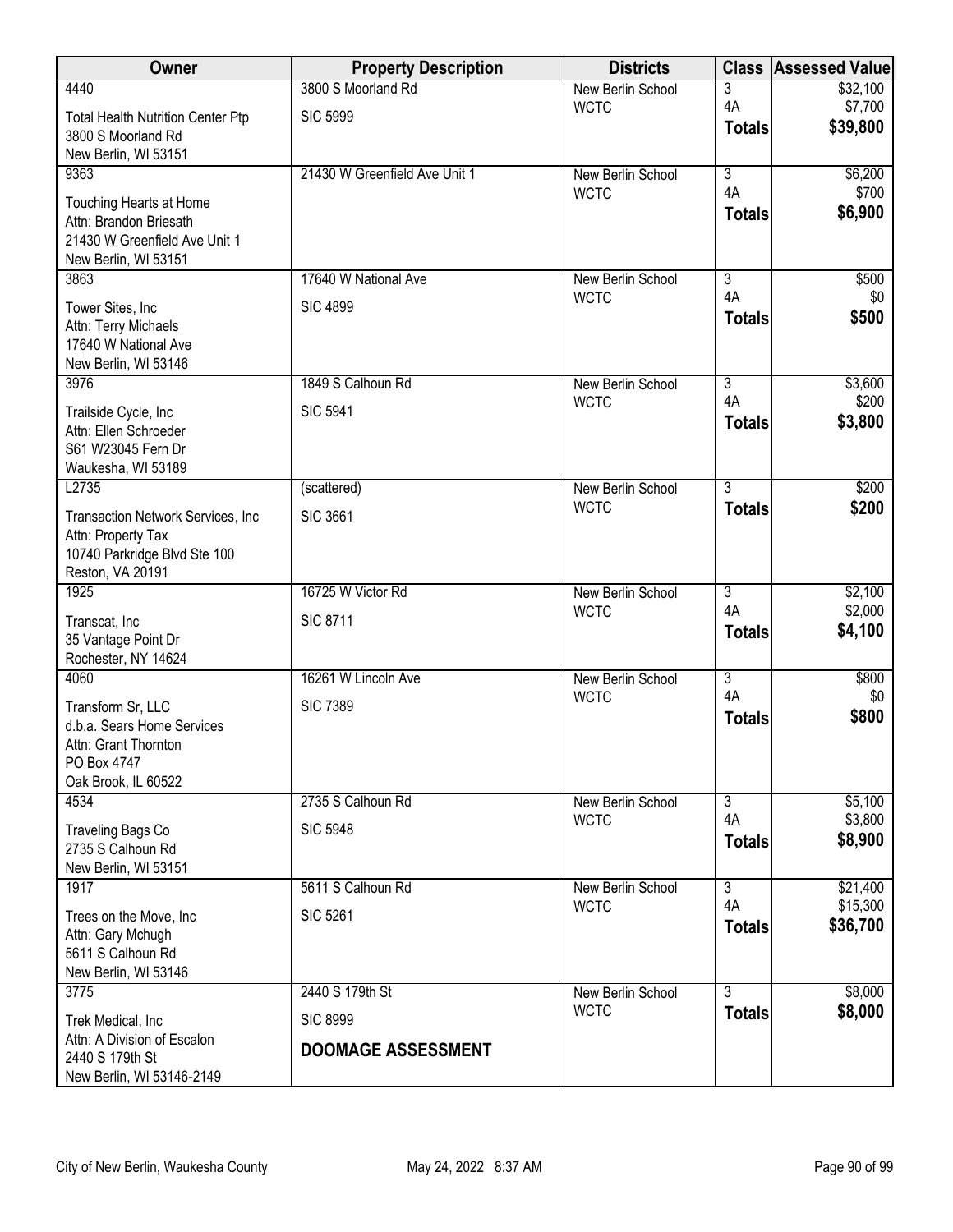| Owner                                                                                                | <b>Property Description</b> | <b>Districts</b>                 |                           | <b>Class Assessed Value</b> |
|------------------------------------------------------------------------------------------------------|-----------------------------|----------------------------------|---------------------------|-----------------------------|
| 3958                                                                                                 | 15435 W Howard Ave          | New Berlin School                | 3                         | \$2,700                     |
| Trenz By Sheri, LLC<br>Attn: Sharon Darlene Heinz<br>N2474 State Hwy 106<br>Jefferson, WI 53549      | <b>SIC 7231</b>             | <b>WCTC</b>                      | <b>Totals</b>             | \$2,700                     |
| 3694                                                                                                 | 16601 W Glendale Dr         | New Berlin School<br><b>WCTC</b> | $\overline{3}$<br>4A      | \$2,400<br>\$100            |
| Tri Tech Machine Sales, Inc<br>16601 W Glendale<br>New Berlin, WI 53151                              | <b>SIC 3499</b>             |                                  | <b>Totals</b>             | \$2,500                     |
| 2076                                                                                                 | 18500 W National Ave        | New Berlin School                | $\overline{3}$<br>4A      | \$8,700                     |
| Tri-County Roofing, Inc.<br>18500 W National Ave<br>New Berlin, WI 53146                             | <b>SIC 1761</b>             | <b>WCTC</b>                      | <b>Totals</b>             | \$2,300<br>\$11,000         |
| 4350                                                                                                 | 12800 W National Ave        | <b>West Allis School</b>         | $\overline{3}$            | \$800                       |
| Trinergy Health, Inc<br>12800 W National Ave<br>New Berlin, WI 53151                                 | <b>SIC 8011</b>             | <b>MATC</b>                      | <b>Totals</b>             | \$800                       |
| 4636                                                                                                 | 4820 S Moorland Rd          | New Berlin School                | $\overline{3}$            | \$53,300                    |
| Tropical Management WIOH 08, LLC<br>Attn: Salem Najja<br>42500 W 11 Mile Rd<br>Novi, MI 48375        |                             | <b>WCTC</b>                      | <b>Totals</b>             | \$53,300                    |
| 3666                                                                                                 | 14170 W National Ave        | New Berlin School                | $\overline{3}$            | \$100                       |
| Twins Flower & Home Decor, LLC<br>PO Box 424<br>Muskego, WI 53150                                    | <b>SIC 5992</b>             | <b>WCTC</b>                      | 4A<br><b>Totals</b>       | \$100<br>\$200              |
| 3982                                                                                                 | 2938 S 166th St             | New Berlin School                | $\overline{\overline{3}}$ | \$900                       |
| United Engineering Consultants, Inc.<br>2938 S 166 St<br>New Berlin, WI 53151                        | <b>SIC 7392</b>             | <b>WCTC</b>                      | 4A<br><b>Totals</b>       | \$400<br>\$1,300            |
| 1926                                                                                                 | 15775 W Schaefer Ct         | New Berlin School                | $\overline{3}$            | \$46,400                    |
| United States Fire Protection, Inc                                                                   | <b>SIC 1799</b>             | <b>WCTC</b>                      | <b>Totals</b>             | \$46,400                    |
| 15775 W Schaefer Ct<br>New Berlin, WI 53151-8663                                                     | <b>DOOMAGE ASSESSMENT</b>   |                                  |                           |                             |
| 2480                                                                                                 | 15200 W Small Rd            | New Berlin School                | $\overline{3}$            | \$800,000                   |
| United Wisconsin Insurance Co                                                                        | <b>SIC 6411</b>             | <b>WCTC</b>                      | <b>Totals</b>             | \$800,000                   |
| Attn: United Heartland<br>PO Box 40790<br>Lansing, MI 48901-7990                                     | <b>DOOMAGE ASSESSMENT</b>   |                                  |                           |                             |
| 4472                                                                                                 | 2900 S 163rd St             | New Berlin School                | 3                         | \$5,100                     |
| Units Moving & Portable Storage, Inc.<br>Attn: Of Milwaukee<br>2900 S 163 St<br>New Berlin, WI 53151 | <b>SIC 4225</b>             | <b>WCTC</b>                      | 4A<br><b>Totals</b>       | \$100<br>\$5,200            |
| 4400                                                                                                 | 4850 S Moorland Rd          | New Berlin School                | $\overline{3}$            | \$190,900                   |
| University of Wisconsin Credit Union Co<br>3500 University Ave<br>Madison, WI 53705                  | <b>SIC 6143</b>             | <b>WCTC</b>                      | 4A<br><b>Totals</b>       | \$64,600<br>\$255,500       |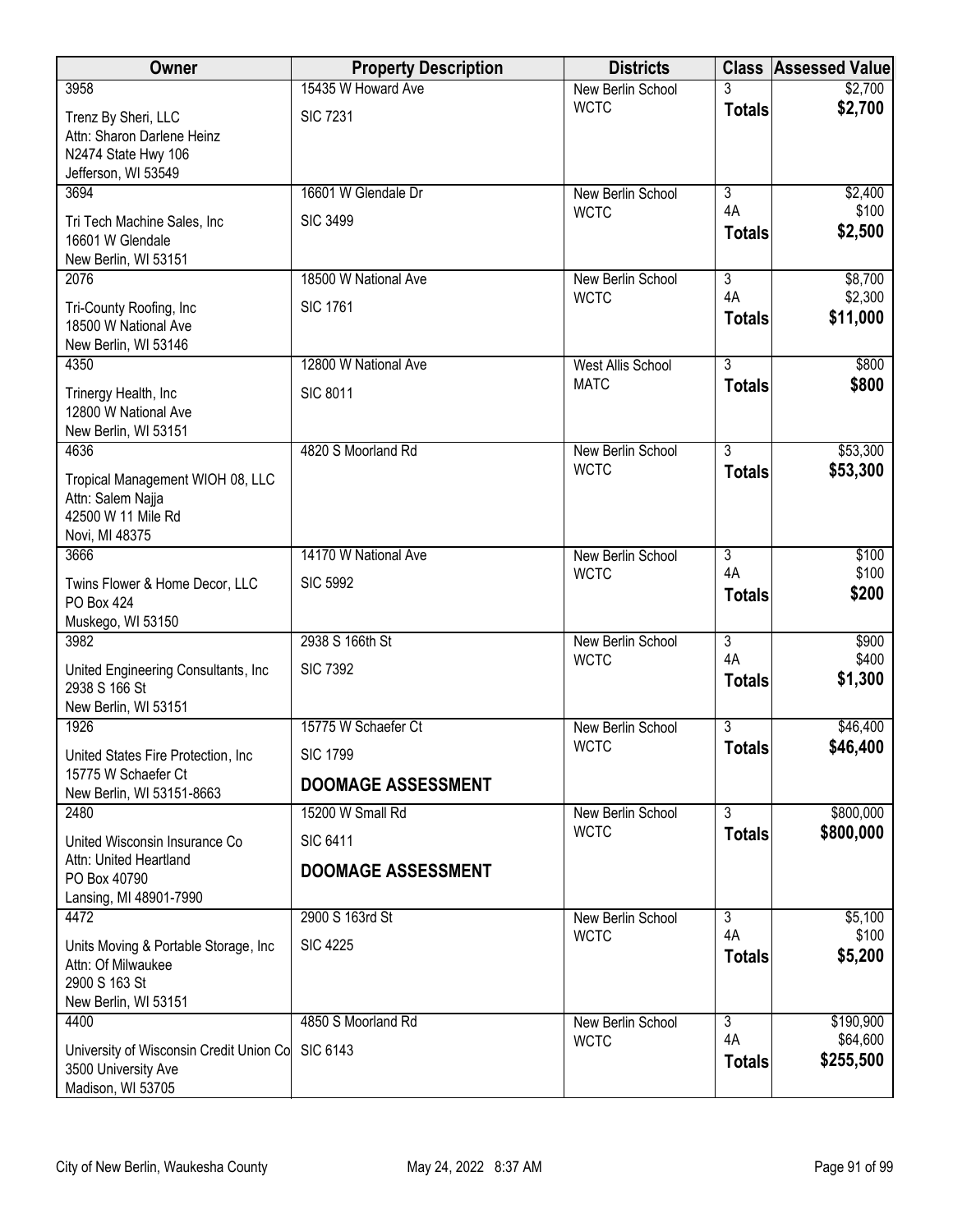| Owner                                                          | <b>Property Description</b> | <b>Districts</b>                 | <b>Class</b>                    | <b>Assessed Value</b> |
|----------------------------------------------------------------|-----------------------------|----------------------------------|---------------------------------|-----------------------|
| 3833                                                           | 2180 S Springdale Rd        | New Berlin School                | 3                               | \$9,500               |
| UPI, LLC                                                       | <b>SIC 1611</b>             | <b>WCTC</b>                      | 4A<br><b>Totals</b>             | \$400<br>\$9,900      |
| c/o Norbert Dretzka Jr                                         |                             |                                  |                                 |                       |
| 2180 S Springdale Rd<br>New Berlin, WI 53146                   |                             |                                  |                                 |                       |
| 3968                                                           | 14240 W National Ave        | New Berlin School                | $\overline{3}$                  | \$4,800               |
| Urban Myst Alternatives, LLC                                   | <b>SIC 5993</b>             | <b>WCTC</b>                      | 4A                              | \$100                 |
| 14240 W National Ave                                           |                             |                                  | <b>Totals</b>                   | \$4,900               |
| New Berlin, WI 53151                                           |                             |                                  |                                 |                       |
| L1558                                                          | (scattered)                 | New Berlin School<br><b>WCTC</b> | $\overline{3}$<br><b>Totals</b> | \$59,600<br>\$59,600  |
| US Bank Na Co                                                  | <b>SIC 7359</b>             |                                  |                                 |                       |
| d.b.a. Divisions Listed/Property Tax<br>1310 Madrid St Ste 100 |                             |                                  |                                 |                       |
| Marshall, MN 56258                                             |                             |                                  |                                 |                       |
| 1334                                                           | 15305 W National Ave        | New Berlin School                | $\overline{3}$                  | \$70,500              |
| Us Bank, Na, Inc                                               | <b>SIC 6022</b>             | <b>WCTC</b>                      | 4A<br><b>Totals</b>             | \$9,000<br>\$79,500   |
| 1310 Madrid St Ste 100                                         |                             |                                  |                                 |                       |
| Marshall, MN 56258<br>1688                                     | 3616 S Moorland Rd          | New Berlin School                | $\overline{3}$                  | \$300                 |
|                                                                | <b>SIC 7212</b>             | <b>WCTC</b>                      | 4A                              | \$1,100               |
| US Cleaners, LLC<br>3616 S Moorland Rd                         |                             |                                  | <b>Totals</b>                   | \$1,400               |
| New Berlin, WI 53151-5145                                      |                             |                                  |                                 |                       |
| 2715                                                           | 2875 S Moorland Rd          | New Berlin School                | $\overline{3}$                  | \$5,400               |
| Vallen Distribution, Inc                                       | <b>SIC 7389</b>             | <b>WCTC</b>                      | <b>Totals</b>                   | \$5,400               |
| Attn: George Mcelroy & Associates                              |                             |                                  |                                 |                       |
| 1412 Main St Ste 1500<br>Dallas, TX 75202                      |                             |                                  |                                 |                       |
| 3620                                                           | 2460 S Commerce Dr          | <b>New Berlin School</b>         | $\overline{3}$                  | \$1,600               |
| Valley of Wisconsin, LLC                                       | <b>SIC 1799</b>             | <b>WCTC</b>                      | <b>Totals</b>                   | \$1,600               |
| 2460 S Commerce Dr                                             |                             |                                  |                                 |                       |
| New Berlin, WI 53151-2718                                      | <b>DOOMAGE ASSESSMENT</b>   |                                  |                                 |                       |
| 3039                                                           | 12400 W Beloit Rd           | New Berlin School<br><b>WCTC</b> | 3<br><b>Totals</b>              | \$38,400<br>\$38,400  |
| Varsity Club, LLC                                              | <b>SIC 5813</b>             |                                  |                                 |                       |
| Attn: Bluemoon Enterprises/Mike Telpne<br>12400 W Beloit Rd    | <b>DOOMAGE ASSESSMENT</b>   |                                  |                                 |                       |
| New Berlin, WI 53151-6922                                      |                             |                                  |                                 |                       |
| 3753                                                           | 2445 S 179th St Unit E      | New Berlin School                | 3                               | \$38,400              |
| Veit Specialty Contracting, Inc.                               | <b>SIC 7392</b>             | <b>WCTC</b>                      | 4A<br><b>Totals</b>             | \$43,300<br>\$81,700  |
| 2445 S 179 St                                                  |                             |                                  |                                 |                       |
| New Berlin, WI 53146<br>3887                                   | 2385 S 179th St Unit B      | New Berlin School                | $\overline{3}$                  | \$28,000              |
|                                                                | <b>SIC 1711</b>             | <b>WCTC</b>                      | 4A                              | \$400                 |
| Venture Construction Group, Inc<br>2385 S 179 St               |                             |                                  | <b>Totals</b>                   | \$28,400              |
| New Berlin, WI 53146                                           |                             |                                  |                                 |                       |
| L4501                                                          | (scattered)                 | New Berlin School                | $\overline{3}$                  | \$3,500               |
| Verdant Commercial Capital, LLC                                | <b>SIC 7359</b>             | <b>WCTC</b>                      | <b>Totals</b>                   | \$3,500               |
| 408 E Main St Bldg #1 Ste 6                                    |                             |                                  |                                 |                       |
| Marshall, MN 56258                                             |                             |                                  |                                 |                       |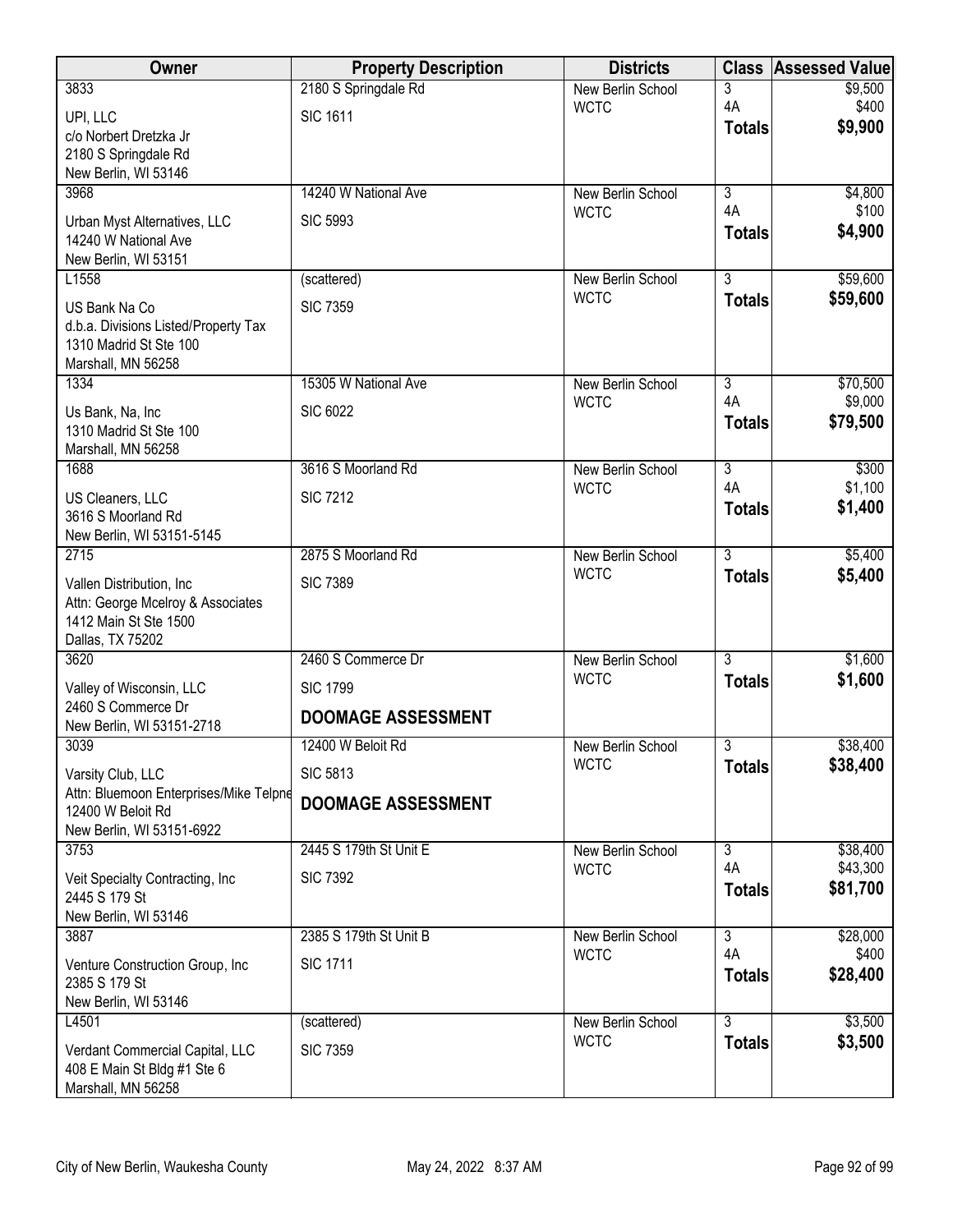| Owner                                                      | <b>Property Description</b> | <b>Districts</b>                 | <b>Class</b>         | <b>Assessed Value</b> |
|------------------------------------------------------------|-----------------------------|----------------------------------|----------------------|-----------------------|
| 4474                                                       | 4828 S Moorland Rd          | New Berlin School                | 3                    | \$48,400              |
| Verizon Wireless, LLC                                      | <b>SIC 5732</b>             | <b>WCTC</b>                      | 4A<br><b>Totals</b>  | \$11,900<br>\$60,300  |
| c/o The Aegis Group, LLC<br>1102 18th Ave S                |                             |                                  |                      |                       |
| Nashville, TN 37212                                        |                             |                                  |                      |                       |
| 3583                                                       | 6270 S Martin Rd            | New Berlin School                | 3                    | \$800                 |
| Vidmar Roofing, Inc                                        | <b>SIC 1761</b>             | <b>WCTC</b>                      | 4A                   | \$700                 |
| Attn: Shawn Vidmar                                         |                             |                                  | <b>Totals</b>        | \$1,500               |
| 6270 S Martin Rd<br>New Berlin, WI 53146                   |                             |                                  |                      |                       |
| 3203                                                       | 4150 S Swartz Rd            | New Berlin School                | 4A                   | \$22,700              |
| Viking Communications, LLC                                 | <b>SIC 4812</b>             | <b>WCTC</b>                      | <b>Totals</b>        | \$22,700              |
| Attn: Joe Dragotta                                         |                             |                                  |                      |                       |
| 9030 W Schlinger Ave                                       |                             |                                  |                      |                       |
| Milwaukee, WI 53214<br>4413                                | 4855 S Moorland Rd          | New Berlin School                | $\overline{3}$       | \$3,600               |
|                                                            |                             | <b>WCTC</b>                      | <b>Totals</b>        | \$3,600               |
| Vitality Foodsevice, Inc.<br>c/o Earnst & Young, LLC       | <b>SIC 5812</b>             |                                  |                      |                       |
| Attn: Susan Moreland                                       |                             |                                  |                      |                       |
| PO Box 330219                                              |                             |                                  |                      |                       |
| Nashville, TN 37203<br>L3097                               | (scattered)                 | New Berlin School                | $\overline{3}$       | \$35,000              |
|                                                            | <b>SIC 7359</b>             | <b>WCTC</b>                      | <b>Totals</b>        | \$35,000              |
| Wabasha Leasing, LLC<br>c/o Ducharme McMillen & Assoc, Inc |                             |                                  |                      |                       |
| Attn: Prop Tax                                             |                             |                                  |                      |                       |
| PO Box 80615<br>Indianapolis, IN 46280                     |                             |                                  |                      |                       |
| 3027                                                       | 15205 W Greenfield Ave      | New Berlin School                | $\overline{3}$       | \$676,900             |
| Wal-Mart Stores East LP Uso5438                            | <b>SIC 5399</b>             | <b>WCTC</b>                      | 4A                   | \$72,300              |
| Attn: Property Tax Department                              |                             |                                  | <b>Totals</b>        | \$749,200             |
| PO Box 8050-ms0555                                         |                             |                                  |                      |                       |
| Bentonville, AR 72716-8050<br>1944                         | 3855 S Moorland Rd          | New Berlin School                | $\overline{3}$       | \$141,700             |
|                                                            |                             | <b>WCTC</b>                      | 4A                   | \$14,000              |
| Walgreens, Inc.<br>Attn: 07259-S-Ppt                       | <b>SIC 5912</b>             |                                  | <b>Totals</b>        | \$155,700             |
| 300 Wilmot Road Ms#3301                                    |                             |                                  |                      |                       |
| Deerfield, IL 60015-4614                                   |                             |                                  |                      |                       |
| 4283                                                       | 2750 S 163rd St             | New Berlin School<br><b>WCTC</b> | $\overline{3}$<br>4A | \$17,100<br>\$14,800  |
| Warehouse-LightingCom, LLC<br>2750 S 163 St                | <b>SIC 5961</b>             |                                  | <b>Totals</b>        | \$31,900              |
| New Berlin, WI 53151                                       |                             |                                  |                      |                       |
| 4566                                                       | 16680 W Cleveland Ave       | New Berlin School                | $\overline{3}$       | \$800                 |
| Wasco Windows, LLC                                         | <b>SIC 1751</b>             | <b>WCTC</b>                      | 4A                   | \$400                 |
| Attn: Frank Sproehlich                                     |                             |                                  | <b>Totals</b>        | \$1,200               |
| 16680 W Cleveland Ave<br>New Berlin, WI 53151              |                             |                                  |                      |                       |
| L1140                                                      | (scattered)                 | New Berlin School                | 4A                   | \$122,600             |
| Waste Management of Wisconsin, Inc.                        | <b>SIC 7359</b>             | <b>WCTC</b>                      | <b>Totals</b>        | \$122,600             |
| c/o Marvin F Poer Company                                  |                             |                                  |                      |                       |
| PO Box 802206                                              |                             |                                  |                      |                       |
| Dallas, TX 75380-2206                                      |                             |                                  |                      |                       |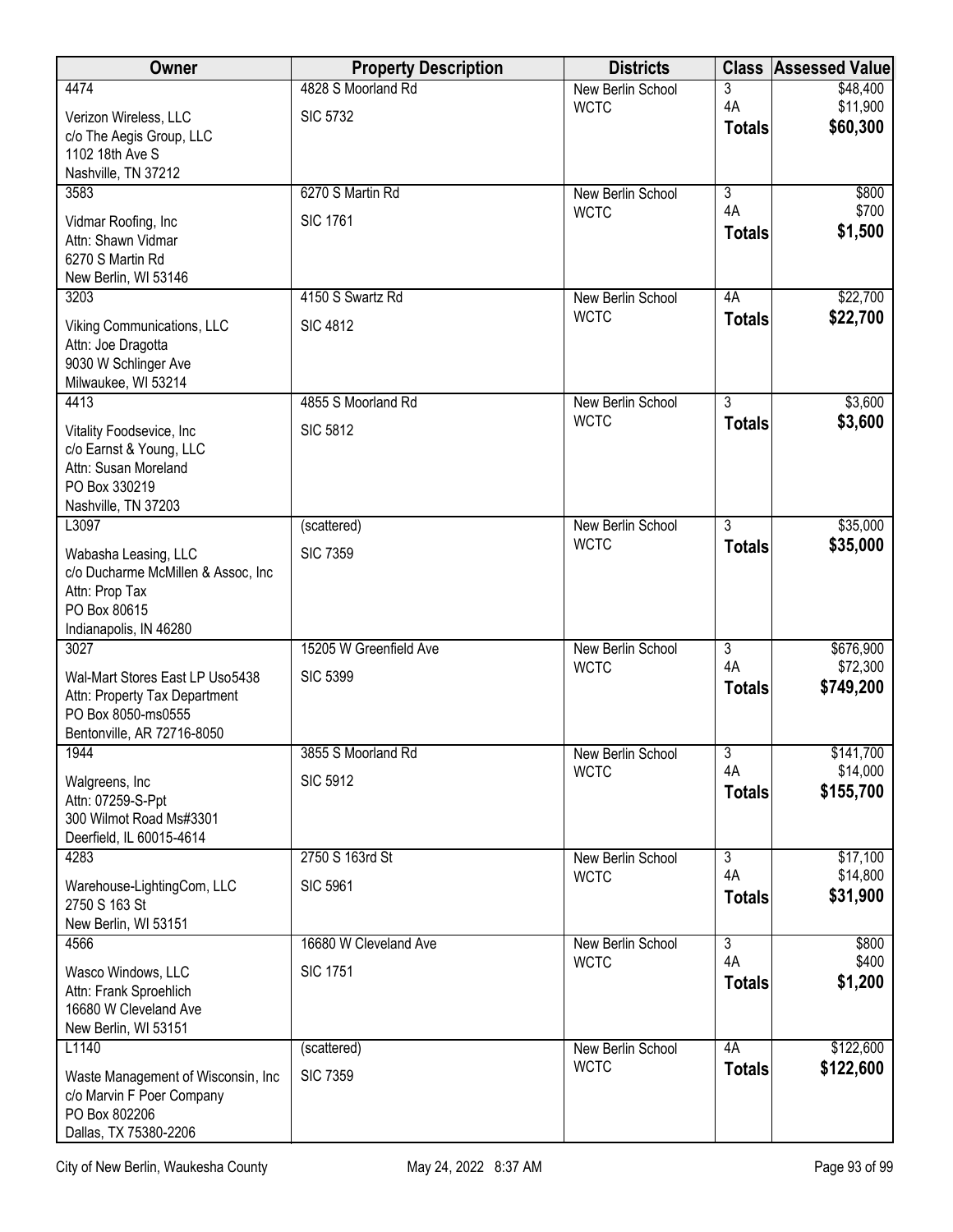| Owner                                                                    | <b>Property Description</b> | <b>Districts</b>                 |                | <b>Class Assessed Value</b> |
|--------------------------------------------------------------------------|-----------------------------|----------------------------------|----------------|-----------------------------|
| 4692                                                                     | 16675 W Glendale Dr         | New Berlin School                | 3              | \$64,800                    |
| WATSCO, Inc                                                              |                             | <b>WCTC</b>                      | <b>Totals</b>  | \$64,800                    |
| 2665 S Bayshore Dr Ste 901                                               |                             |                                  |                |                             |
| Coconut Grove, FL 60438<br>1951                                          | 13900 W National Ave        | New Berlin School                | $\overline{3}$ | \$149,800                   |
|                                                                          |                             | <b>WCTC</b>                      | 4A             | \$338,600                   |
| Waukesha Health Care, Inc                                                | <b>SIC 8011</b>             |                                  | <b>Totals</b>  | \$488,400                   |
| Attn: Prohealth Care Medical Centers-N<br>N17 W24100 Riverwood Dr Ste 25 |                             |                                  |                |                             |
| Waukesha, WI 53188                                                       |                             |                                  |                |                             |
| 2569                                                                     | 13900 W National Ave        | New Berlin School                | 3              | \$19,500                    |
| Waukesha Memorial Hospital, Inc                                          | <b>SIC 8011</b>             | <b>WCTC</b>                      | 4A             | \$6,000                     |
| Attn: Phys. Ther. - New Berlin                                           |                             |                                  | <b>Totals</b>  | \$25,500                    |
| N17 W24100 Riverwood Dr Ste 20                                           |                             |                                  |                |                             |
| Waukesha, WI 53188<br>2571                                               | 13900 W National Ave        |                                  | 4A             | \$100                       |
|                                                                          |                             | New Berlin School<br><b>WCTC</b> | <b>Totals</b>  | \$100                       |
| Waukesha Memorial Hospital, Inc                                          | <b>SIC 8011</b>             |                                  |                |                             |
| Attn: Phys. Ther. - New Berlin<br>N17 W24100 Riverwood Dr Ste 20         |                             |                                  |                |                             |
| Waukesha, WI 53188                                                       |                             |                                  |                |                             |
| 2572                                                                     | 13900 W National Ave        | New Berlin School                | 4A             | \$1,900                     |
| Waukesha Memorial Hospital, Inc                                          | <b>SIC 8011</b>             | <b>WCTC</b>                      | <b>Totals</b>  | \$1,900                     |
| Attn: Phys. Ther. - New Berlin                                           |                             |                                  |                |                             |
| N17 W24100 Riverwood Dr Ste 20                                           |                             |                                  |                |                             |
| Waukesha, WI 53188<br>3861                                               | 14000 W National Ave        | New Berlin School                | $\overline{3}$ | \$94,300                    |
|                                                                          |                             | <b>WCTC</b>                      | 4A             | \$32,500                    |
| Waukesha State Bank, Inc<br>PO Box 648                                   | <b>SIC 6022</b>             |                                  | <b>Totals</b>  | \$126,800                   |
| Waukesha, WI 53187-0648                                                  |                             |                                  |                |                             |
| 4076                                                                     | 4855 S Moorland Rd          | New Berlin School                | $\overline{3}$ | \$16,000                    |
| Wauwatosa Prescription Center, Inc.                                      | <b>SIC 5912</b>             | <b>WCTC</b>                      | 4A             | \$34,600                    |
| Attn: Skywalk Pharmacy New Berlin                                        |                             |                                  | <b>Totals</b>  | \$50,600                    |
| PO Box 1997                                                              |                             |                                  |                |                             |
| Mail Station 900<br>Milwaukee, WI 53201                                  |                             |                                  |                |                             |
| 4362                                                                     | 16705 W Lincoln Ave         | New Berlin School                | $\overline{3}$ | \$61,600                    |
|                                                                          |                             | <b>WCTC</b>                      | <b>Totals</b>  | \$61,600                    |
| Webb & Gerritsen, Inc.<br>16705 W Lincoln Ave                            | <b>SIC 5149</b>             |                                  |                |                             |
| New Berlin, WI 53151-2727                                                | <b>DOOMAGE ASSESSMENT</b>   |                                  |                |                             |
| 3841                                                                     | 15427 W National Ave        | New Berlin School                | $\overline{3}$ | \$6,500                     |
| Weight Watchers North America, Inc.                                      | <b>SIC 7299</b>             | <b>WCTC</b>                      | 4A             | \$1,800                     |
| Attn: Tax Deptartment                                                    |                             |                                  | <b>Totals</b>  | \$8,300                     |
| 999 Stewart Ave Ste 215                                                  |                             |                                  |                |                             |
| Bethpage, NY 11714<br>9240                                               | 4240 S Sunnyslope Rd        | <b>MMSD</b>                      | $\overline{3}$ | \$7,000                     |
|                                                                          |                             | Aldermanic 6 -                   | 4A             | \$31,200                    |
| Welford Holding Co, LLC                                                  |                             | Horbinski                        | <b>Totals</b>  | \$38,200                    |
| d.b.a. Sunny Slope Gardens<br>4240 S Sunnyslope Rd                       | <b>DOOMAGE ASSESSMENT</b>   | New Berlin School                |                |                             |
| New Berlin, WI 53151-5916                                                |                             | <b>WCTC</b>                      |                |                             |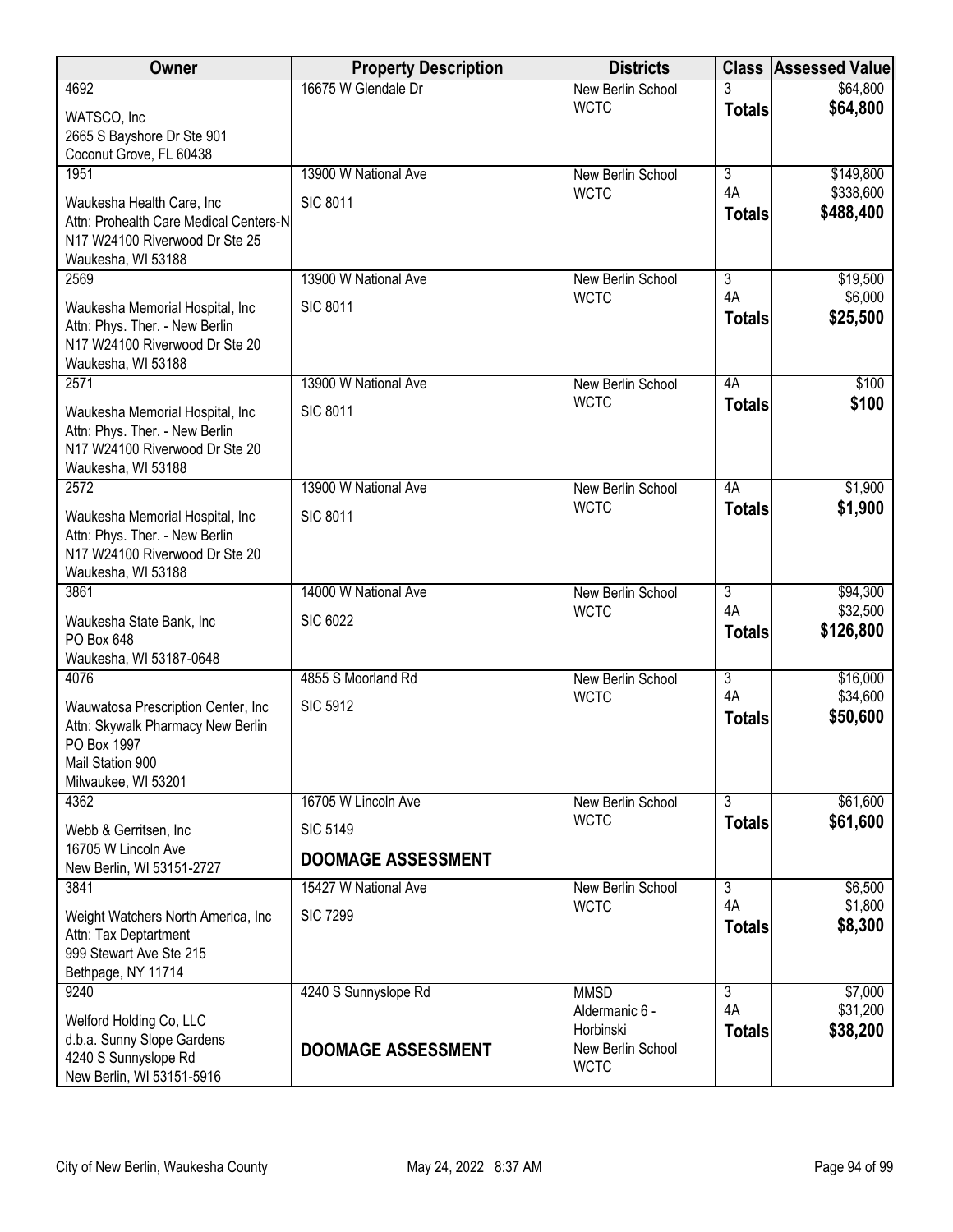| Owner                                                                                                     | <b>Property Description</b>   | <b>Districts</b>         |                     | <b>Class Assessed Value</b> |
|-----------------------------------------------------------------------------------------------------------|-------------------------------|--------------------------|---------------------|-----------------------------|
| 1677                                                                                                      | 16001 W Cleveland Ave         | New Berlin School        | 3                   | \$63,600                    |
| Wells Fargo Bank Na Co<br>Attn: #100532 C/O Ryan LLC                                                      | <b>SIC 6022</b>               | <b>WCTC</b>              | 4A<br><b>Totals</b> | \$16,200<br>\$79,800        |
| PO Box 2609<br>Carlsbad, CA 92018-2609                                                                    |                               |                          |                     |                             |
| L1679                                                                                                     | (scattered)                   | <b>West Allis School</b> | $\overline{3}$      | \$426,700                   |
| Wells Fargo Financial Leasing, Inc                                                                        | <b>SIC 7359</b>               | <b>MATC</b>              | <b>Totals</b>       | \$426,700                   |
| Attn: Property Tax Compliance<br>PO Box 36200<br>Billings, MT 59107                                       |                               |                          |                     |                             |
| L4712                                                                                                     | (scattered)                   | <b>West Allis School</b> | 3                   | \$9,800                     |
| Wells Fargo Financial Leasing, Inc<br>Attn: Property Tax Compliance<br>PO Box 36200<br>Billings, MT 59107 | <b>SIC 7359</b>               | <b>MATC</b>              | <b>Totals</b>       | \$9,800                     |
| L4323                                                                                                     | (scattered)                   | New Berlin School        | $\overline{3}$      | \$270,500                   |
| Wells Fargo Vendor Financial Serv, LLC<br>Attn: Property Tax Compliance<br>PO Box 36200                   | <b>SIC 7359</b>               | <b>WCTC</b>              | <b>Totals</b>       | \$270,500                   |
| Billings, MT 59107-6200<br>1959                                                                           | 2660 S Moorland Rd            | New Berlin School        | 3                   | \$2,700                     |
|                                                                                                           |                               | <b>WCTC</b>              | 4A                  | \$19,500                    |
| Wendys, Inc<br>Attn: Bridgeman Foods II Inc #12<br>3309 Collins Ln<br>Louisville, KY 40245                | <b>SIC 5812</b>               |                          | <b>Totals</b>       | \$22,200                    |
| 4282                                                                                                      | 5475 S Westridge Ct           | New Berlin School        | $\overline{3}$      | \$24,500                    |
| Wesco Distribution, Inc.                                                                                  | <b>SIC 5065</b>               | <b>WCTC</b>              | <b>Totals</b>       | \$24,500                    |
| Attn: Manager - Personal Property Tax                                                                     | <b>DOOMAGE ASSESSMENT</b>     |                          |                     |                             |
| Notice<br>5475 S Westridge Ct                                                                             |                               |                          |                     |                             |
| New Berlin, WI 53151-7951                                                                                 |                               |                          |                     |                             |
| 3834                                                                                                      | 1950 S Springdale Rd          | New Berlin School        | 3                   | \$12,000                    |
| Wesner Development, LLC                                                                                   | <b>SIC 1799</b>               | <b>WCTC</b>              | <b>Totals</b>       | \$12,000                    |
| Attn: Snow Patrol                                                                                         | <b>DOOMAGE ASSESSMENT</b>     |                          |                     |                             |
| 1950 S Springdale Rd<br>New Berlin, WI 53146-1639                                                         |                               |                          |                     |                             |
| 3283                                                                                                      | 12555 W National Ave Unit 201 | <b>West Allis School</b> | $\overline{3}$      | \$2,800                     |
| West Allis Primary Care Physicians, Inc                                                                   | <b>SIC 8011</b>               | <b>MATC</b>              | 4A                  | \$100                       |
| Attn: Dr Alquinto & Dr Torres                                                                             |                               |                          | <b>Totals</b>       | \$2,900                     |
| 12555 W National Ave                                                                                      |                               |                          |                     |                             |
| New Berlin, WI 53151<br>1722                                                                              | 15855 W National Ave          | New Berlin School        | $\overline{3}$      | \$45,600                    |
|                                                                                                           |                               | <b>WCTC</b>              | 4A                  | \$53,300                    |
| West New Brook Orthodontists, SC, Inc.<br>20855 Watertown Rd Ste 240                                      | <b>SIC 8021</b>               |                          | <b>Totals</b>       | \$98,900                    |
| Waukesha, WI 53186                                                                                        |                               |                          |                     |                             |
| 1963                                                                                                      | 20385 W National Ave          | New Berlin School        | $\overline{3}$      | \$4,400                     |
| West Side Pub, Inc                                                                                        | <b>SIC 5813</b>               | <b>WCTC</b>              | 4A                  | \$200                       |
| Attn: Carrie Jost                                                                                         |                               |                          | <b>Totals</b>       | \$4,600                     |
| 20385 W National Ave<br>New Berlin, WI 53146                                                              |                               |                          |                     |                             |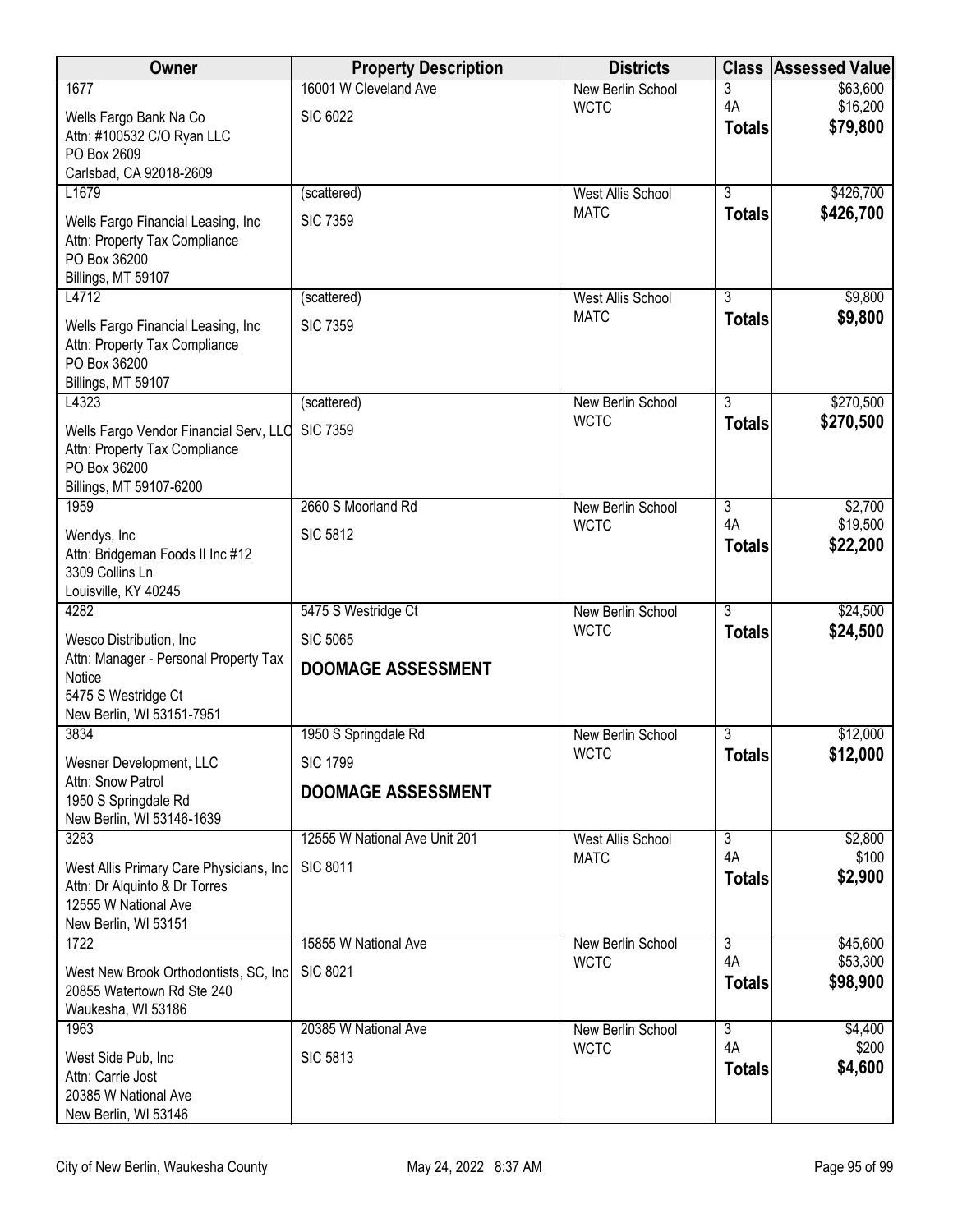| Owner                                                                                                                                     | <b>Property Description</b>   | <b>Districts</b>  | <b>Class</b>        | <b>Assessed Value</b> |
|-------------------------------------------------------------------------------------------------------------------------------------------|-------------------------------|-------------------|---------------------|-----------------------|
| 2274                                                                                                                                      | 5475 S Westridge Ct           | New Berlin School | 4A                  | \$5,700               |
| Westridge Owners Association, Inc<br>c/o Midland Plastics<br>5405 S Westridge Ct<br>New Berlin, WI 53151                                  | <b>SIC 6531</b>               | <b>WCTC</b>       | <b>Totals</b>       | \$5,700               |
| 4265                                                                                                                                      | 15401 W National Ave          | New Berlin School | $\overline{3}$      | \$49,600              |
| What's in the Pet Bowl Pet Shop Co<br>15401 W National Ave                                                                                | <b>SIC 5999</b>               | <b>WCTC</b>       | <b>Totals</b>       | \$49,600              |
| New Berlin, WI 53151-5156                                                                                                                 | <b>DOOMAGE ASSESSMENT</b>     |                   |                     |                       |
| 3270                                                                                                                                      | 3610 S Michelle Witmer Mem Dr | New Berlin School | 3                   | \$26,600              |
| Wheaton Franciscan Medical Group, Ind<br>d.b.a. Ascension Wisconsin<br>Attn: Property Tax<br>4040 Vincennes Cir<br>Indianapolis, IN 46268 | <b>SIC 8011</b>               | <b>WCTC</b>       | 4A<br><b>Totals</b> | \$11,600<br>\$38,200  |
| 2596                                                                                                                                      | 5600 S Westridge Dr           | New Berlin School | $\overline{3}$      | \$46,000              |
| WI International Service Logistics, Inc.<br>Attn: Wisconsin Logistics<br>5600 S Westridge Dr<br>New Berlin, WI 53151                      | <b>SIC 7389</b>               | <b>WCTC</b>       | 4A<br><b>Totals</b> | \$60,200<br>\$106,200 |
| 4426                                                                                                                                      | 3546 S Moorland Rd            | New Berlin School | $\overline{3}$      | \$4,200               |
| WI National Karate, Inc<br>3546 S Moorland Rd<br>New Berlin, WI 53151-5154                                                                | <b>SIC 7999</b>               | <b>WCTC</b>       | 4A<br><b>Totals</b> | \$100<br>\$4,300      |
| 1971                                                                                                                                      | 14555 W Armour Ave            | New Berlin School | $\overline{3}$      | \$100                 |
| Wickersheimer Photographic Svcs, Inc.<br>14555 W Armour Ave<br>New Berlin, WI 53151-6856                                                  | <b>SIC 7221</b>               | <b>WCTC</b>       | 4A<br><b>Totals</b> | \$200<br>\$300        |
| L4686                                                                                                                                     | (scattered)                   | New Berlin School | $\overline{3}$      | \$25,500              |
| Williams Scotsman, Inc.<br>C/O Advantax<br>PO Box 6378<br>Elgin, IL 60121                                                                 |                               | <b>WCTC</b>       | <b>Totals</b>       | \$25,500              |
| 4052                                                                                                                                      | 3333 S Sunnyslope Rd Unit 100 | New Berlin School | $\overline{3}$      | \$68,000              |
| <b>Willow Dental Corp</b><br>3333 S Sunnyslope Rd Ste 100<br>New Berlin, WI 53151-4504                                                    | <b>SIC 8021</b>               | <b>WCTC</b>       | 4A<br><b>Totals</b> | \$400<br>\$68,400     |
| 3299                                                                                                                                      | 2622 S 162nd St               | New Berlin School | $\overline{3}$      | \$3,800               |
| Window Brothers, Inc.<br>Attn: Jason Vance<br>2622 S 162 St<br>New Berlin, WI 53151                                                       | <b>SIC 8999</b>               | <b>WCTC</b>       | 4A<br><b>Totals</b> | \$400<br>\$4,200      |
| 4467                                                                                                                                      | 2702 S 163rd St               | New Berlin School | $\overline{3}$      | \$1,100               |
| Wines For Humanity, Inc.<br>1323 Bond St #179b<br>Naperville, IL 60563                                                                    | <b>SIC 5921</b>               | <b>WCTC</b>       | <b>Totals</b>       | \$1,100               |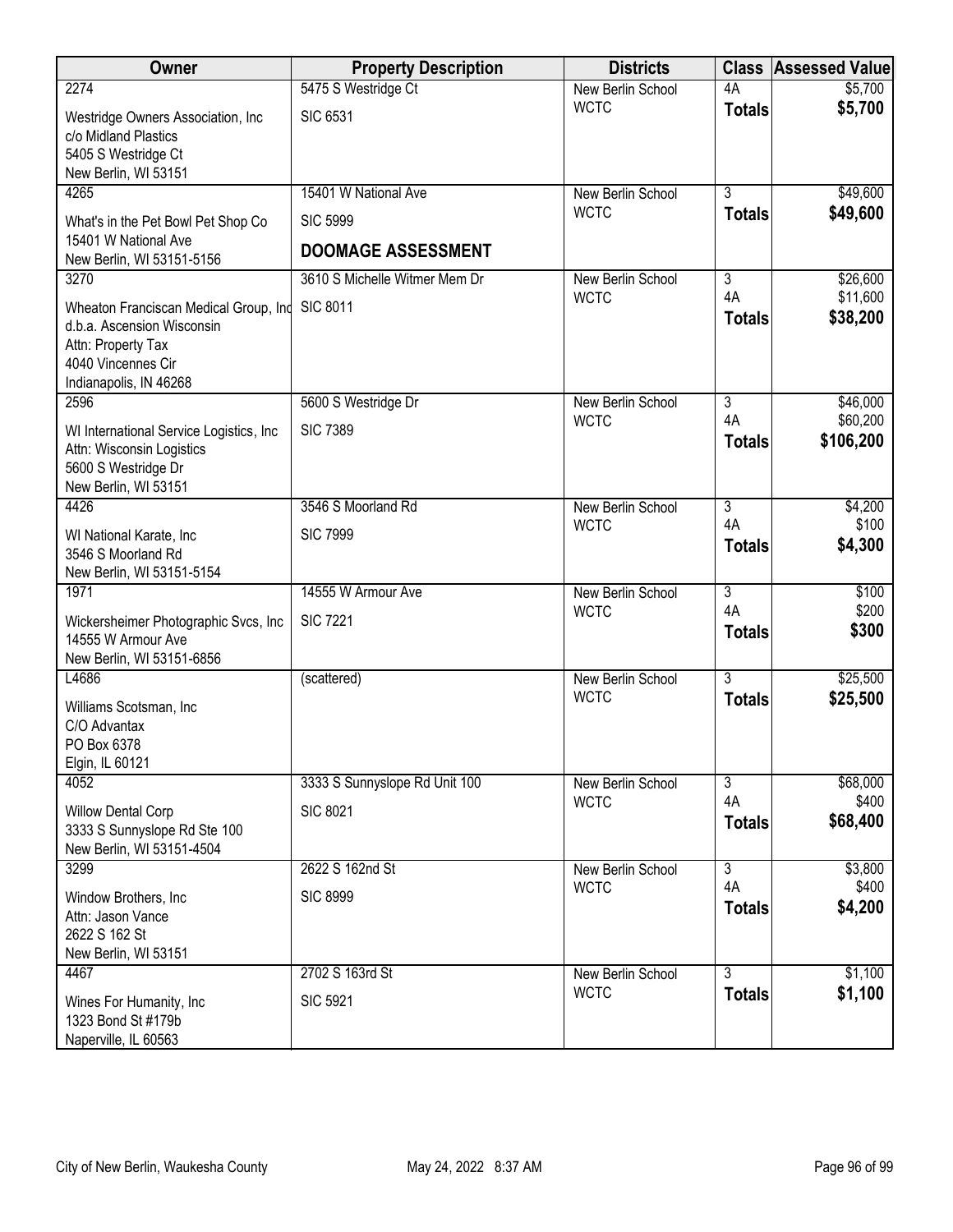| Owner                                                     | <b>Property Description</b>   | <b>Districts</b>                 | <b>Class</b>   | <b>Assessed Value</b> |
|-----------------------------------------------------------|-------------------------------|----------------------------------|----------------|-----------------------|
| L4516                                                     | (scattered)                   | New Berlin School                | 3              | \$800                 |
| Wireless Advocates, LLC                                   | <b>SIC 7359</b>               | <b>WCTC</b>                      | 4A             | \$100<br>\$900        |
| Attn: Accounting Department                               |                               |                                  | <b>Totals</b>  |                       |
| 400 Fairview Ave North Ste 900<br>Seattle, WA 98109       |                               |                                  |                |                       |
| 4145                                                      | 15600 W National Ave          | <b>New Berlin School</b>         | $\overline{3}$ | \$31,800              |
| Wireless Vision, LLC                                      | <b>SIC 4812</b>               | <b>WCTC</b>                      | 4A             | \$12,800              |
| Attn: T-Mobile - New Berlin Attn: Brad                    |                               |                                  | <b>Totals</b>  | \$44,600              |
| 40700 Woodward Ave Ste 250                                |                               |                                  |                |                       |
| Bloomfield Hills, MI 48304                                |                               |                                  |                |                       |
| 4442                                                      | 15801 W Schaefer Ct           | New Berlin School<br><b>WCTC</b> | 3<br>4A        | \$44,800<br>\$12,000  |
| Wisco Fitness Solutions, LLC                              | <b>SIC 7997</b>               |                                  | <b>Totals</b>  | \$56,800              |
| Attn: John Jewell<br>15801 W Schaefer Ct                  |                               |                                  |                |                       |
| New Berlin, WI 53151                                      |                               |                                  |                |                       |
| 1630                                                      | 15755 W Rogers Dr             | New Berlin School                | $\overline{3}$ | \$2,800               |
| Wisconsin Credit Association, Inc                         | <b>SIC 6722</b>               | <b>WCTC</b>                      | 4A             | \$200                 |
| PO Box 510157                                             |                               |                                  | <b>Totals</b>  | \$3,000               |
| New Berlin, WI 53151-0157<br>4228                         | 4798 S Moorland Rd            | New Berlin School                | $\overline{3}$ | \$10,700              |
|                                                           |                               | <b>WCTC</b>                      | 4A             | \$2,800               |
| Wisconsin Cvs Pharmacy, LLC<br>c/o Altus Group Us, Inc    | <b>SIC 5912</b>               |                                  | <b>Totals</b>  | \$13,500              |
| PO Box 71130                                              |                               |                                  |                |                       |
| Phoenix, AZ 85050                                         |                               |                                  |                |                       |
| 3885                                                      | 16291 W Lincoln Ave           | New Berlin School<br><b>WCTC</b> | $\overline{3}$ | \$68,800<br>\$68,800  |
| Wisconsin Fire Sprinkler Installation &                   | <b>SIC 1799</b>               |                                  | <b>Totals</b>  |                       |
| Attn: Inspection Inc<br>16291 W Lincoln Ave               | <b>DOOMAGE ASSESSMENT</b>     |                                  |                |                       |
| New Berlin, WI 53151-2834                                 |                               |                                  |                |                       |
| 1979                                                      | 2244 S Calhoun Rd             | <b>New Berlin School</b>         | 4A             | \$6,700               |
| Wisconsin Glacier Springs Bottling Co                     | <b>SIC 5085</b>               | <b>WCTC</b>                      | <b>Totals</b>  | \$6,700               |
| 2244 S Calhoun Rd                                         |                               |                                  |                |                       |
| New Berlin, WI 53151-2277<br>2474                         | 13320 W College Ave           | New Berlin School                | 3              | \$1,000               |
|                                                           |                               | <b>WCTC</b>                      | 4A             | \$0                   |
| Wisconsin Muffler Tire & Auto, LLC<br>13320 W College Ave | <b>SIC 7539</b>               |                                  | <b>Totals</b>  | \$1,000               |
| New Berlin, WI 53151-8701                                 |                               |                                  |                |                       |
| 3619                                                      | 13825 W National Ave Unit 103 | New Berlin School                | 3              | \$2,000               |
| Wisconsin Ovarian Cancer Alliance, LLO                    | <b>SIC 8099</b>               | <b>WCTC</b>                      | 4A             | \$1,000<br>\$3,000    |
| 13825 W National Ave                                      |                               |                                  | <b>Totals</b>  |                       |
| New Berlin, WI 53151<br>4365                              | 14019 W Greenfield Ave        | New Berlin School                | $\overline{3}$ | \$16,000              |
|                                                           |                               | <b>WCTC</b>                      | <b>Totals</b>  | \$16,000              |
| Wisconsin Personal Fitness, LLC<br>14019 W Greenfield Ave | <b>SIC 7991</b>               |                                  |                |                       |
| New Berlin, WI 53151-1639                                 | <b>DOOMAGE ASSESSMENT</b>     |                                  |                |                       |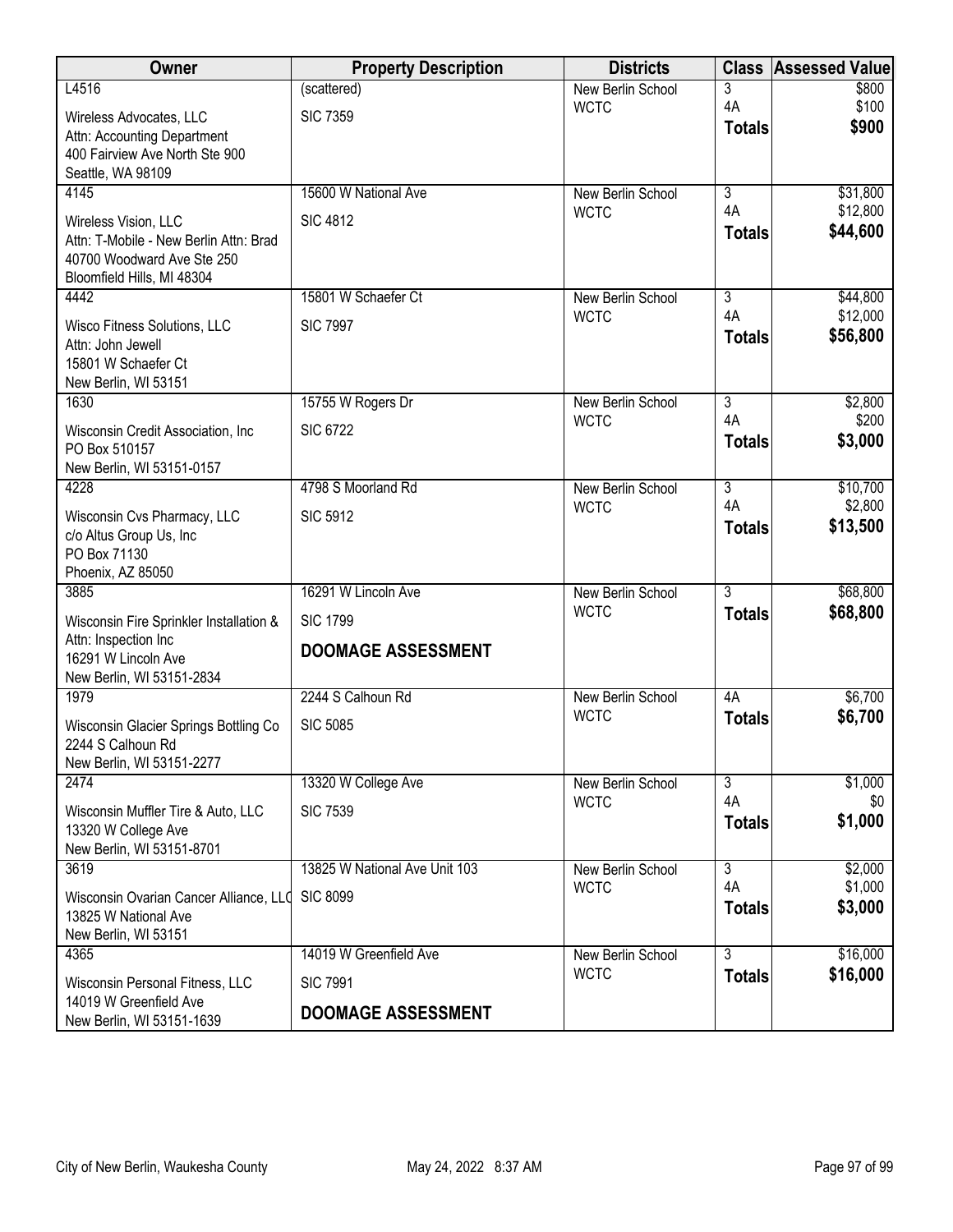| <b>Owner</b>                                       | <b>Property Description</b>   | <b>Districts</b>                 | <b>Class</b>        | <b>Assessed Value</b> |
|----------------------------------------------------|-------------------------------|----------------------------------|---------------------|-----------------------|
| 4079                                               | 2665 S Moorland Rd Unit 204   | New Berlin School                | 3                   | \$1,900               |
| Wisconsin Preferred Insurance Group,<br><b>LLC</b> |                               | <b>WCTC</b>                      | 4A<br><b>Totals</b> | \$200<br>\$2,100      |
| Attn: Paul Berceau                                 |                               |                                  |                     |                       |
| 2665 S Moorland Rd<br><b>Unit 204</b>              |                               |                                  |                     |                       |
| New Berlin, WI 53151                               |                               |                                  |                     |                       |
| 3163                                               | 16800 W Cleveland Ave         | <b>New Berlin School</b>         | $\overline{3}$      | \$38,200              |
| Wisconsin Vision, Inc.                             | <b>SIC 8042</b>               | <b>WCTC</b>                      | 4A<br><b>Totals</b> | \$25,000<br>\$63,200  |
| 16800 W Cleveland Ave<br>New Berlin, WI 53151      |                               |                                  |                     |                       |
| 1986                                               | 20070 W Lincoln Ave Unit B    | New Berlin School                | $\overline{3}$      | \$1,100               |
| Wiza Truck Service, Inc                            | <b>SIC 7539</b>               | <b>WCTC</b>                      | 4A                  | \$200                 |
| Attn: Michael Wiza                                 |                               |                                  | <b>Totals</b>       | \$1,300               |
| 20070 W Lincoln Ave Ste B<br>New Berlin, WI 53146  |                               |                                  |                     |                       |
| L4701                                              | (scattered)                   | New Berlin School                | 4A                  | \$34,500              |
| WM Compactor Solutions, Inc.                       |                               | <b>WCTC</b>                      | <b>Totals</b>       | \$34,500              |
| Attn: Marvin F Poer & Company                      |                               |                                  |                     |                       |
| PO Box 802206<br>Dallas, TX 75380-2206             |                               |                                  |                     |                       |
| 1990                                               | 13900 W National Ave Unit 101 | New Berlin School                | $\overline{3}$      | \$14,600              |
| Women's Health Care SC, Inc                        | <b>SIC 8011</b>               | <b>WCTC</b>                      | 4A<br><b>Totals</b> | \$15,700<br>\$30,300  |
| 13900 W National Ave                               |                               |                                  |                     |                       |
| New Berlin, WI 53151-4525<br>2294                  | 12470 W Euclid Ave            | <b>West Allis School</b>         | $\overline{3}$      | \$1,700               |
| Woodridge Apartments, LLC                          | <b>SIC 6531</b>               | <b>MATC</b>                      | 4A                  | \$1,800               |
| c/o Wimmer Brothers Realty, Inc                    |                               |                                  | <b>Totals</b>       | \$3,500               |
| 5300 S 108th St Ste 1<br>Hales Corners, WI 53130   |                               |                                  |                     |                       |
| 4300                                               | 19700 W Lincoln Ave           | <b>New Berlin School</b>         | $\overline{3}$      | \$400                 |
| Workman Enterprises, LLC                           | <b>SIC 0782</b>               | <b>WCTC</b>                      | 4A                  | \$100                 |
| 19700 W Lincoln Ave                                |                               |                                  | <b>Totals</b>       | \$500                 |
| New Berlin, WI 53146<br>4710                       | 19000 W Lincoln Ave           | New Berlin School                | $\overline{3}$      | \$700                 |
|                                                    |                               | <b>WCTC</b>                      | 4A                  | \$100                 |
| Workman Meadows, LLC<br>19000 W Lincoln Ave        |                               |                                  | <b>Totals</b>       | \$800                 |
| New Berlin, WI 53146-1705                          |                               |                                  |                     |                       |
| 3864                                               | 17650 W National Ave          | New Berlin School<br><b>WCTC</b> | 3<br>4A             | \$500<br>\$200        |
| Works Plumbing, LLC<br>PO Box 510732               | <b>SIC 5074</b>               |                                  | <b>Totals</b>       | \$700                 |
| New Berlin, WI 53151                               |                               |                                  |                     |                       |
| 1540                                               | 14200 W National Ave          | New Berlin School                | $\overline{3}$      | \$2,100               |
| World Martial Arts Academy, LLC                    | <b>SIC 7997</b>               | <b>WCTC</b>                      | 4A                  | \$1,400<br>\$3,500    |
| Attn: Tai Hyon Tun<br>14200 W National Ave         |                               |                                  | <b>Totals</b>       |                       |
| New Berlin, WI 53151                               |                               |                                  |                     |                       |